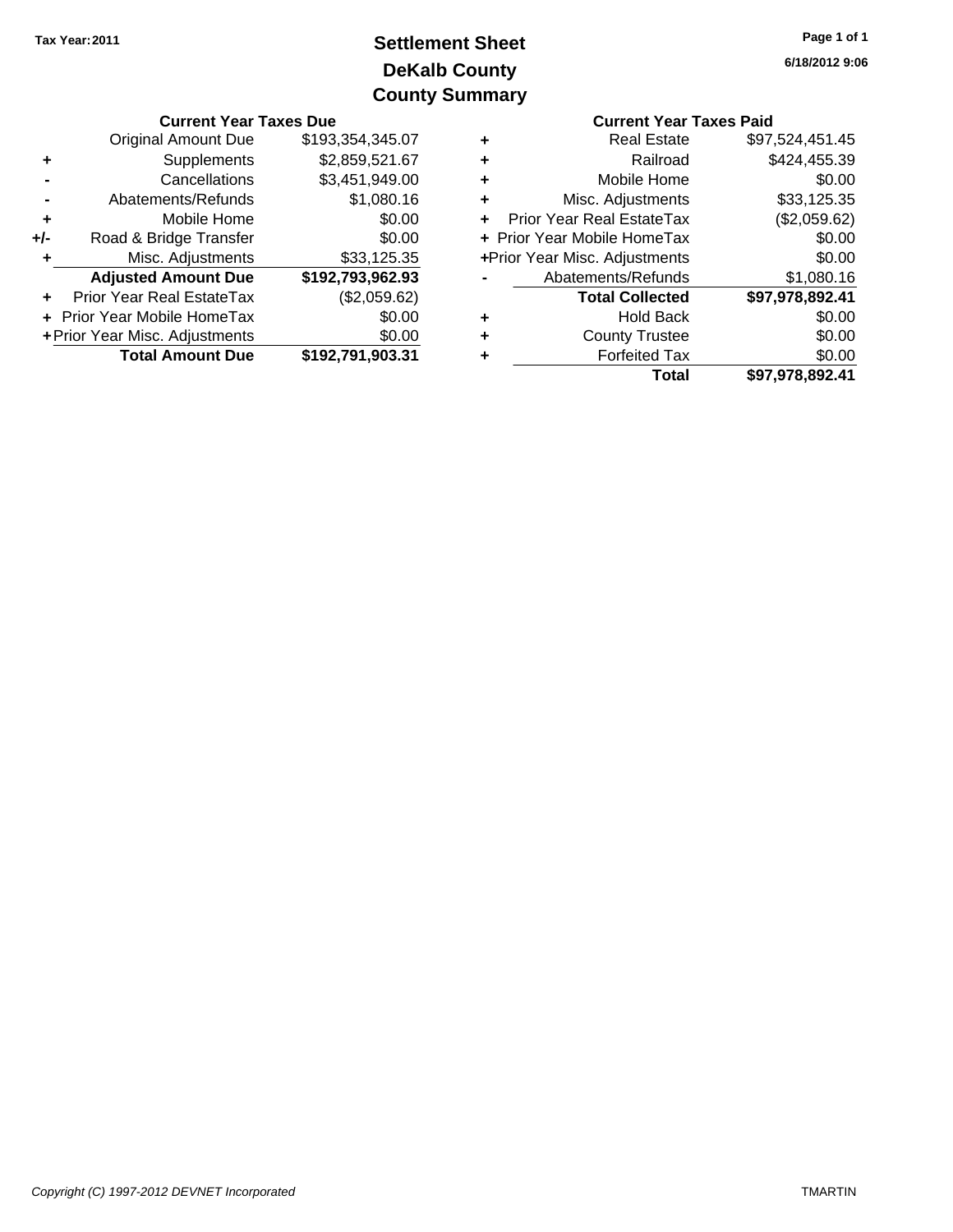# **Settlement Sheet Tax Year: 2011 Page 1 of 2 DeKalb County 001 - COUNTY**

#### **Current Year Taxes Due**

|       | <b>Original Amount Due</b>        | \$19,670,520.95 |
|-------|-----------------------------------|-----------------|
| ٠     | Supplements                       | \$238,000.40    |
|       | Cancellations                     | \$349,773.72    |
|       | Abatements/Refunds                | \$124.25        |
| ٠     | Mobile Home                       | \$0.00          |
| $+/-$ | Road & Bridge Transfer            | \$0.00          |
| ٠     | Misc. Adjustments                 | \$3,570.99      |
|       | <b>Adjusted Amount Due</b>        | \$19,562,194.37 |
|       | Prior Year Real EstateTax         | (\$436.62)      |
|       | <b>Prior Year Mobile Home Tax</b> | \$0.00          |
|       | + Prior Year Misc. Adjustments    | \$0.00          |
|       | <b>Total Amount Due</b>           | \$19,561,757.75 |

**6/18/2012 9:05**

# **Current Year Taxes Paid**

| ٠ | <b>Real Estate</b>             | \$10,019,120.26 |
|---|--------------------------------|-----------------|
| ٠ | Railroad                       | \$49,352.82     |
| ٠ | Mobile Home                    | \$0.00          |
| ٠ | Misc. Adjustments              | \$3,570.99      |
| ٠ | <b>Prior Year Real Estate</b>  | (\$436.62)      |
| ÷ | Prior Year Mobile Home         | \$0.00          |
|   | + Prior Year Misc. Adjustments | \$0.00          |
|   | Abatements/Refunds             | \$124.25        |
|   | <b>Total Collected</b>         | \$10,071,483.20 |
| ٠ | <b>Hold Back</b>               | \$0.00          |
| ٠ | <b>County Trustee</b>          |                 |
| ٠ | <b>Forfeited Tax</b>           |                 |
|   | Total                          | \$10,071,483.20 |
|   |                                |                 |

## **Distribution Summary**

| <b>Tax Distribution Date</b>         | Amount          |  |  |
|--------------------------------------|-----------------|--|--|
| 05/25/2012                           | \$1,773,589.76  |  |  |
| 06/22/2012                           | \$8,297,893.44  |  |  |
| <b>Totals: 2 Distributions</b>       | \$10,071,483.20 |  |  |
| <b>Grand Totals: 2 Distributions</b> | \$10,071,483.20 |  |  |

## **Fund Summary**

| <b>Fund</b>                    | <b>Amount Collected</b> | Previously<br><b>Distributed</b> | Current<br><b>Distribution</b> | Amount<br>Available | <b>Interest</b> | <b>PY Over</b><br><b>Distrib</b> |
|--------------------------------|-------------------------|----------------------------------|--------------------------------|---------------------|-----------------|----------------------------------|
| 001 - CORPORATE                | \$5,294,286.68          | \$932,324.72                     | \$4,361,961.96                 | \$0.00              | \$0.00          | \$0.00                           |
| 003 - BONDS AND INTEREST       | \$284,559.71            | \$50.111.02                      | \$234,448.69                   | \$0.00              | \$0.00          | \$0.00                           |
| 005 - I. M. R. F.              | \$51,213.49             | \$9,018.70                       | \$42,194.79                    | \$0.00              | \$0.00          | \$0.00                           |
| 006 - COUNTY HIGHWAY           | \$947.273.35            | \$166.814.99                     | \$780,458.36                   | \$0.00              | \$0.00          | \$0.00                           |
| 008 - BRIDGE CONST W/COUNTY    | \$486,412.35            | \$85.657.29                      | \$400,755.06                   | \$0.00              | \$0.00          | \$0.00                           |
| 018 - MENTAL HEALTH SERVICES   | \$1,134,179.93          | \$199,729.27                     | \$934,450.66                   | \$0.00              | \$0.00          | \$0.00                           |
| 021 - FEDERAL AID MATCHING     | \$389,172.17            | \$68,533.28                      | \$320,638.89                   | \$0.00              | \$0.00          | \$0.00                           |
| 022 - COUNTY HEALTH DEPT       | \$240.718.50            | \$42,390.56                      | \$198,327.94                   | \$0.00              | \$0.00          | \$0.00                           |
| 035 - TORT/LIABILITY INSURANCE | \$537.635.91            | \$94,677.76                      | \$442,958.15                   | \$0.00              | \$0.00          | \$0.00                           |
| 047 - SOCIAL SECURITY          | \$51,213.49             | \$9,018.70                       | \$42,194.79                    | \$0.00              | \$0.00          | \$0.00                           |
| 055 - VETERANS ASSISTANCE      | \$311.672.12            | \$54.885.51                      | \$256,786.61                   | \$0.00              | \$0.00          | \$0.00                           |
| 105 - PUBLIC BLDG COMM LEASE   | \$89,656.34             | \$15,788.49                      | \$73,867.85                    | \$0.00              | \$0.00          | \$0.00                           |
| 142 - SR CITIZEN SOCIAL SERV   | \$253,489.16            | \$44.639.47                      | \$208,849.69                   | \$0.00              | \$0.00          | \$0.00                           |
| Totals                         | \$10,071,483.20         | \$1,773,589.76                   | \$8,297,893.44                 | \$0.00              | \$0.00          | \$0.00                           |

## **Miscellaneous Adjustment Detail**

| Year Source           | <b>Account Type</b>       | <b>Amount Adjustment Description</b>                       |
|-----------------------|---------------------------|------------------------------------------------------------|
| 2011 RE - Real Estate | <b>Back Tax Collected</b> | \$5.41 SOUTH POINT GREENS REDEMPTION 11-03-128-016 by TBA  |
| 2011 RE - Real Estate | <b>Back Tax Collected</b> | \$57.15 BYRNE REDEMPTION 19-10-201-031 by TBA              |
| 2011 RE - Real Estate | <b>Back Tax Collected</b> | \$52.94 SHISSLER REDEMPTION 18-10-203-008 by TBA           |
| 2011 RE - Real Estate | <b>Back Tax Collected</b> | \$122.78 PRIMUS REDEMPTION 8 PARCELS by TBA                |
| 2011 RE - Real Estate | <b>Back Tax Collected</b> | \$122.46 BYRNE REDEMPTION 19-10-201-018 by TBA             |
| 2011 RE - Real Estate | <b>Back Tax Collected</b> | \$34.96 BUSHNELL REDEMPTION 15-15-426-014 by TBA           |
| 2011 RE - Real Estate | <b>Back Tax Collected</b> | \$270.36 HAREAS REDEMPTION 13-35-202-017 by TBA            |
| 2011 RE - Real Estate | <b>Back Tax Collected</b> | \$208.46 DOBSON REDEMPTION 19-26-481-012 by TBA            |
| 2011 RE - Real Estate | Paymt In Lieu of Tax      | \$111.52 SUNSET VIEW APARTMENTS - HOUSING AUTHORITY by TBA |
| 2011 RE - Real Estate | Paymt In Lieu of Tax      | \$1,391.73 DEKALB UNITS - HOUSING AUTHORITY by TBA         |
| 2011 RE - Real Estate | Paymt In Lieu of Tax      | \$1,073.76 SYCAMORE UNITS - HOUSING AUTHORITY by TBA       |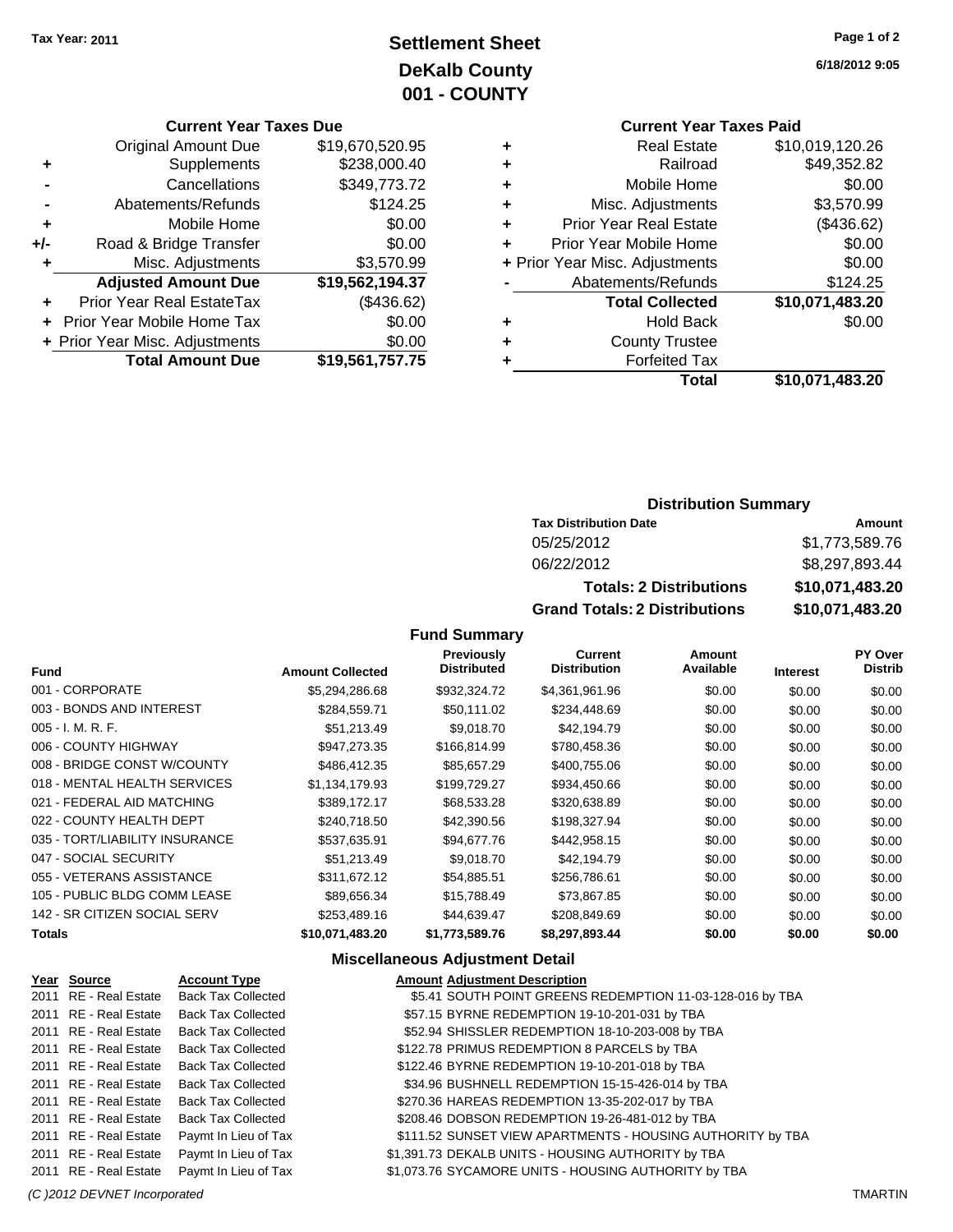# **Settlement Sheet Tax Year: 2011 Page 2 of 2 DeKalb County**

#### **6/18/2012 9:05**

# **Miscellaneous Adjustment Detail**

**Year Source Account Type Amount Adjustment Description**<br>2011 RE - Real Estate Paymt In Lieu of Tax \$119.46 SEQUOYA APARTMENT  $\overline{20119.46}$  SEQUOYA APARTMENTS - HOUSING AUTHORITY by TBA **Totals \$3,570.99 12 entries**

## **Abatement Detail**

|                          | Year Source                         | <b>Account Type</b>  | <b>Amount Adjustment Description</b>              |
|--------------------------|-------------------------------------|----------------------|---------------------------------------------------|
|                          | 2011 RE - Real Estate PTAB Decision |                      | \$17.13 12-19-400-003 PTAB INTEREST REFUND by TBA |
|                          | 2011 RE - Real Estate               | <b>PTAB Decision</b> | \$0.76 13-15-176-011 PTAB INTEREST REFUND by TBA  |
|                          | 2011 RE - Real Estate               | <b>PTAB Decision</b> | \$9.04 19-27-427-012 PTAB INTEREST REFUND by TBA  |
|                          | 2011 RE - Real Estate PTAB Decision |                      | \$5.09 09-34-100-004 PTAB INTEREST REFUND by TBA  |
|                          | 2011 RE - Real Estate               | <b>PTAB Decision</b> | \$6.61 14-15-376-004 PTAB INTEREST REFUND by TBA  |
|                          | 2011 RE - Real Estate PTAB Decision |                      | \$4.11 19-26-432-011 PTAB INTEREST REFUND by TBA  |
|                          | 2011 RE - Real Estate PTAB Decision |                      | \$5.83 01-26-475-004 PTAB INTEREST REFUND by TBA  |
|                          | 2011 RE - Real Estate PTAB Decision |                      | \$15.09 09-05-105-007 PTAB INTEREST REFUND by TBA |
|                          | 2011 RE - Real Estate               | <b>PTAB Decision</b> | \$13.93 09-05-105-006 PTAB INTEREST REFUND by TBA |
|                          | 2011 RE - Real Estate PTAB Decision |                      | \$10.82 14-15-102-005 PTAB INTEREST REFUND by TBA |
|                          | 2011 RE - Real Estate PTAB Decision |                      | \$35.86 13-15-327-010 PTAB INTEREST REFUND by TBA |
| <b>Totals 11 entries</b> |                                     |                      | \$124.27                                          |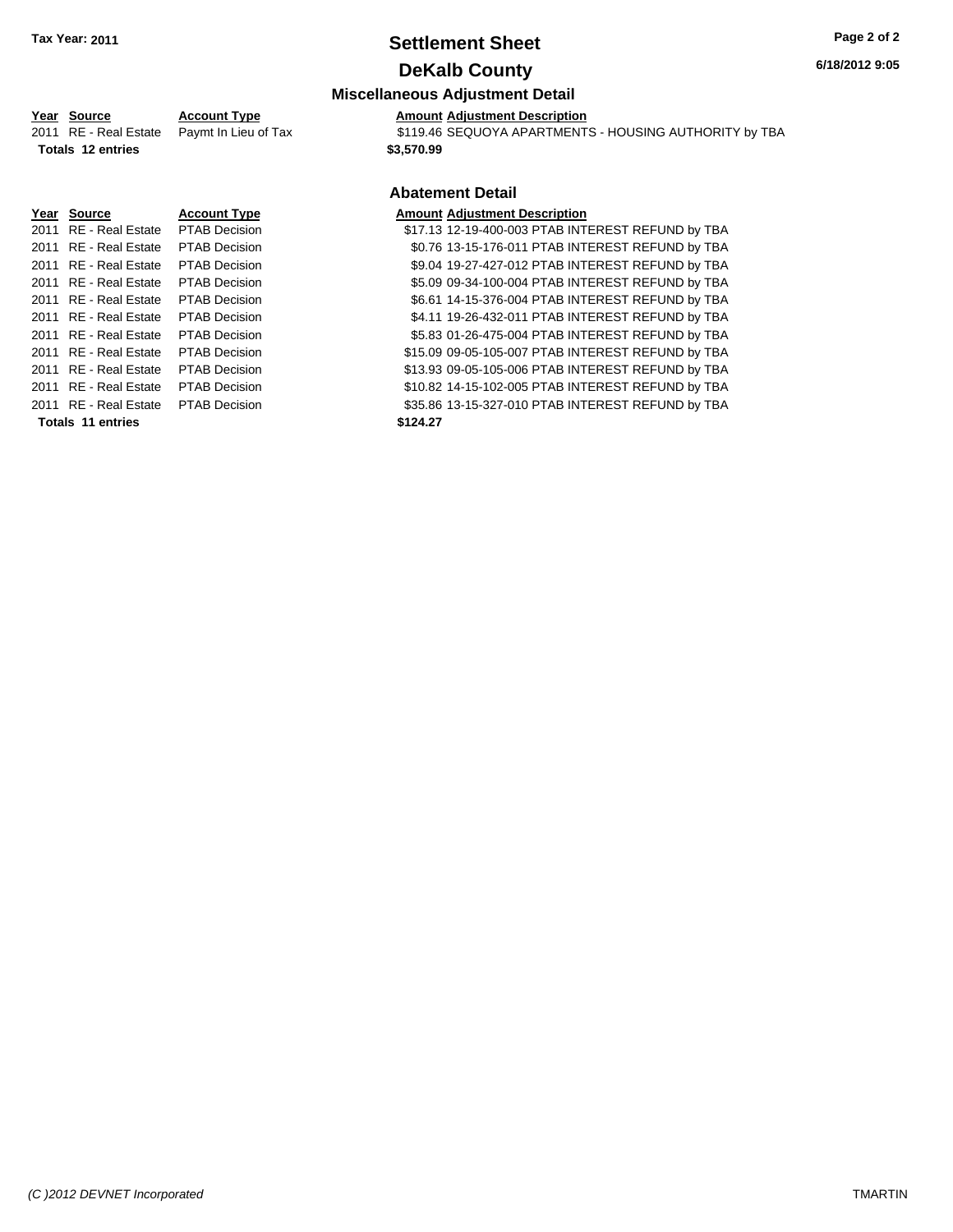# **Settlement Sheet Tax Year: 2011 Page 1 of 2 DeKalb County 002 - FOREST PRESERVE**

**6/18/2012 9:05**

#### **Current Year Taxes Paid**

|     | <b>Original Amount Due</b>     | \$1,502,319.14 |     |
|-----|--------------------------------|----------------|-----|
|     | Supplements                    | \$26,049.36    |     |
|     | Cancellations                  | \$26,713.82    | ٠   |
|     | Abatements/Refunds             | \$9.50         | ٠   |
|     | Mobile Home                    | \$0.00         |     |
| +/- | Road & Bridge Transfer         | \$0.00         |     |
|     | Misc. Adjustments              | \$272.71       | + F |
|     | <b>Adjusted Amount Due</b>     | \$1,501,917.89 |     |
|     | Prior Year Real EstateTax      | (\$36.45)      |     |
|     | Prior Year Mobile Home Tax     | \$0.00         |     |
|     | + Prior Year Misc. Adjustments | \$0.00         |     |
|     | <b>Total Amount Due</b>        | \$1,501,881.44 |     |
|     |                                |                |     |

**Current Year Taxes Due**

|   | <b>Real Estate</b>             | \$769,130.51 |
|---|--------------------------------|--------------|
| ٠ | Railroad                       | \$3,769.35   |
| ٠ | Mobile Home                    | \$0.00       |
| ٠ | Misc. Adjustments              | \$272.71     |
| ٠ | <b>Prior Year Real Estate</b>  | (\$36.45)    |
|   | Prior Year Mobile Home         | \$0.00       |
|   | + Prior Year Misc. Adjustments | \$0.00       |
|   | Abatements/Refunds             | \$9.50       |
|   | <b>Total Collected</b>         | \$773,126.62 |
| ٠ | Hold Back                      | \$0.00       |
| ٠ | <b>County Trustee</b>          |              |
| ٠ | <b>Forfeited Tax</b>           |              |
|   | Total                          | \$773,126.62 |
|   |                                |              |

# **Distribution Summary Tax Distribution Date Amount** 05/25/2012 \$135,454.03 06/22/2012 \$637,672.59 **Totals: 2 Distributions \$773,126.62 Grand Totals: 2 Distributions \$773,126.62 Fund Summary**

| <b>Fund</b>                                         | <b>Amount Collected</b> | <b>Previously</b><br><b>Distributed</b> | Current<br><b>Distribution</b> | Amount<br>Available | <b>Interest</b> | <b>PY Over</b><br><b>Distrib</b> |
|-----------------------------------------------------|-------------------------|-----------------------------------------|--------------------------------|---------------------|-----------------|----------------------------------|
| 001 - CORPORATE                                     | \$625,267.69            | \$109.548.71                            | \$515,718.98                   | \$0.00              | \$0.00          | \$0.00                           |
| $005 - I. M. R. F.$                                 | \$72,049.99             | \$12,623.37                             | \$59,426.62                    | \$0.00              | \$0.00          | \$0.00                           |
| 035 - TORT JUDGEMENTS/LIABILITY<br><b>INSURANCE</b> | \$63.905.11             | \$11.196.37                             | \$52,708.74                    | \$0.00              | \$0.00          | \$0.00                           |
| 047 - SOCIAL SECURITY                               | \$11,903.83             | \$2,085.58                              | \$9.818.25                     | \$0.00              | \$0.00          | \$0.00                           |
| <b>Totals</b>                                       | \$773,126.62            | \$135,454,03                            | \$637.672.59                   | \$0.00              | \$0.00          | \$0.00                           |

## **Miscellaneous Adjustment Detail**

| Year Source           | <b>Account Type</b>       | <b>Amount Adjustment Description</b>                      |
|-----------------------|---------------------------|-----------------------------------------------------------|
| 2011 RE - Real Estate | <b>Back Tax Collected</b> | \$0.41 SOUTH POINT GREENS REDEMPTION 11-03-128-016 by TBA |
| 2011 RE - Real Estate | <b>Back Tax Collected</b> | \$4.36 BYRNE REDEMPTION 19-10-201-031 by TBA              |
| 2011 RE - Real Estate | <b>Back Tax Collected</b> | \$4.04 SHISSLER REDEMPTION 18-10-203-008 by TBA           |
| 2011 RE - Real Estate | <b>Back Tax Collected</b> | \$9.38 PRIMUS REDEMPTION 8 PARCELS by TBA                 |
| 2011 RE - Real Estate | <b>Back Tax Collected</b> | \$9.35 BYRNE REDEMPTION 19-10-201-018 by TBA              |
| 2011 RE - Real Estate | <b>Back Tax Collected</b> | \$2.67 BUSHNELL REDEMPTION 15-15-426-014 by TBA           |
| 2011 RE - Real Estate | <b>Back Tax Collected</b> | \$20.65 HAREAS REDEMPTION 13-35-202-017 by TBA            |
| 2011 RE - Real Estate | <b>Back Tax Collected</b> | \$15.92 DOBSON REDEMPTION 19-26-481-012 by TBA            |
| 2011 RE - Real Estate | Paymt In Lieu of Tax      | \$8.52 SUNSET VIEW APARTMENTS - HOUSING AUTHORITY by TBA  |
| 2011 RE - Real Estate | Paymt In Lieu of Tax      | \$106.29 DEKALB UNITS - HOUSING AUTHORITY by TBA          |
| 2011 RE - Real Estate | Paymt In Lieu of Tax      | \$82.00 SYCAMORE UNITS - HOUSING AUTHORITY by TBA         |
| 2011 RE - Real Estate | Paymt In Lieu of Tax      | \$9.12 SEQUOYA APARTMENTS - HOUSING AUTHORITY by TBA      |
| Totals 12 entries     |                           | \$272.71                                                  |

#### **Abatement Detail**

#### **Year Source Account Type Amount Adjustment Description**

2011 RE - Real Estate \$1.31 12-19-400-003 PTAB INTEREST REFUND by TBA PTAB Decision 2011 RE - Real Estate \$0.06 13-15-176-011 PTAB INTEREST REFUND by TBA PTAB Decision 2011 RE - Real Estate \$0.69 19-27-427-012 PTAB INTEREST REFUND by TBA PTAB Decision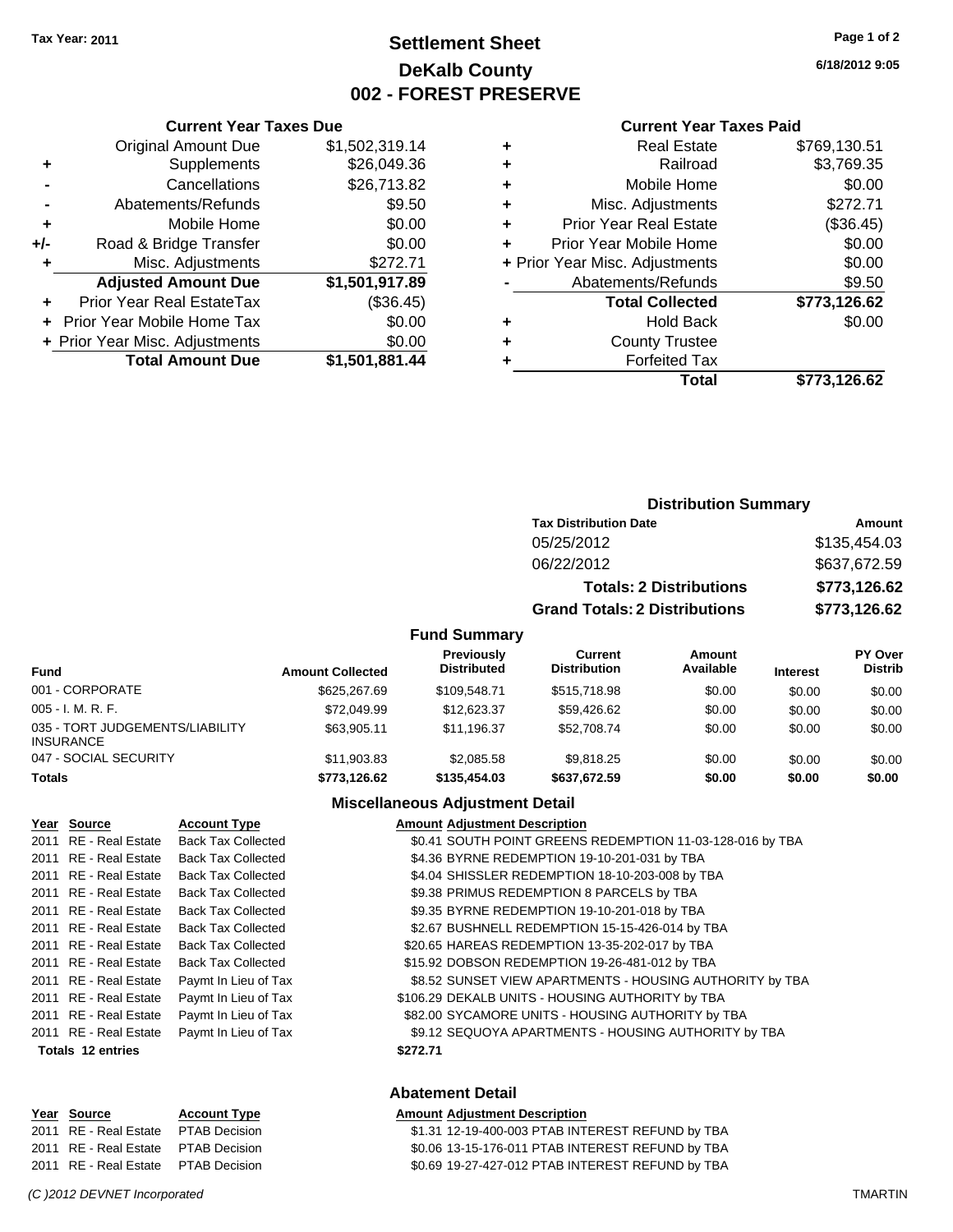# **Year Source Account Type Amount Adjustment Description Totals \$9.49 11 entries**

# **Settlement Sheet Tax Year: 2011 Page 2 of 2 DeKalb County Abatement Detail**

2011 RE - Real Estate PTAB Decision 30.39 09-34-100-004 PTAB INTEREST REFUND by TBA 2011 RE - Real Estate PTAB Decision 60.50 14-15-376-004 PTAB INTEREST REFUND by TBA 2011 RE - Real Estate \$0.32 19-26-432-011 PTAB INTEREST REFUND by TBA PTAB Decision 2011 RE - Real Estate \$0.44 01-26-475-004 PTAB INTEREST REFUND by TBA PTAB Decision 2011 RE - Real Estate \$1.15 09-05-105-007 PTAB INTEREST REFUND by TBA PTAB Decision 2011 RE - Real Estate \$1.06 09-05-105-006 PTAB INTEREST REFUND by TBA PTAB Decision 2011 RE - Real Estate \$0.83 14-15-102-005 PTAB INTEREST REFUND by TBA PTAB Decision 2011 RE - Real Estate \$2.74 13-15-327-010 PTAB INTEREST REFUND by TBA PTAB Decision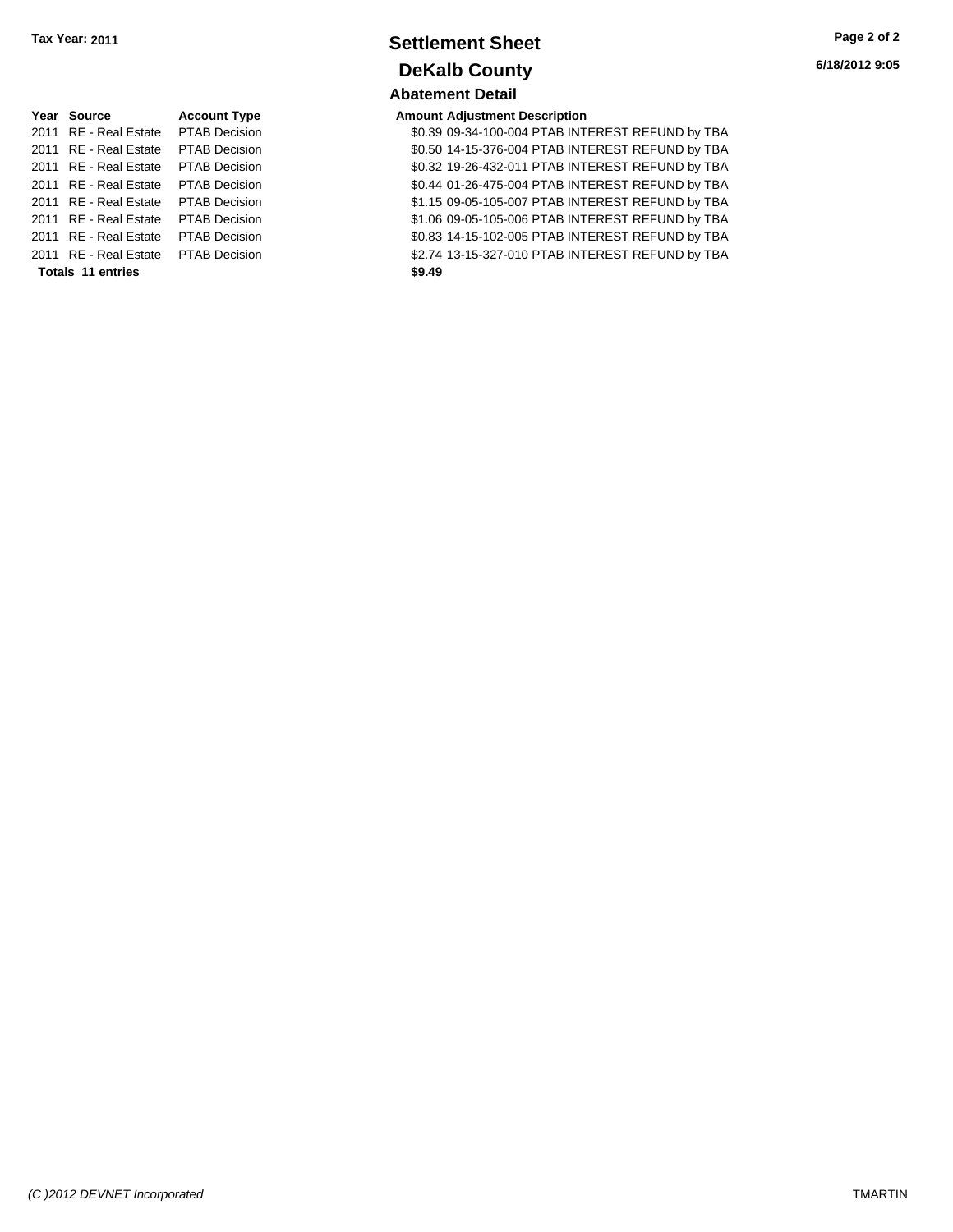# **Settlement Sheet Tax Year: 2011 Page 1 of 1 DeKalb County 003 - AFTON TOWNSHIP**

**6/18/2012 9:05**

|     | <b>Current Year Taxes Due</b>     |             |  |  |  |  |
|-----|-----------------------------------|-------------|--|--|--|--|
|     | <b>Original Amount Due</b>        | \$73,992.68 |  |  |  |  |
| ٠   | Supplements                       | \$264.08    |  |  |  |  |
|     | Cancellations                     | \$279.66    |  |  |  |  |
|     | Abatements/Refunds                | \$0.00      |  |  |  |  |
| ٠   | Mobile Home                       | \$0.00      |  |  |  |  |
| +/- | Road & Bridge Transfer            | \$0.00      |  |  |  |  |
| ٠   | Misc. Adjustments                 | \$1.09      |  |  |  |  |
|     | <b>Adjusted Amount Due</b>        | \$73,978.19 |  |  |  |  |
|     | Prior Year Real EstateTax         | \$0.00      |  |  |  |  |
|     | <b>Prior Year Mobile Home Tax</b> | \$0.00      |  |  |  |  |
|     | + Prior Year Misc. Adjustments    | \$0.00      |  |  |  |  |
|     | <b>Total Amount Due</b>           | \$73,978.19 |  |  |  |  |
|     |                                   |             |  |  |  |  |

#### **Current Year Taxes Paid**

|   | <b>Real Estate</b>             | \$37,813.08 |
|---|--------------------------------|-------------|
| ٠ | Railroad                       | \$487.30    |
| ٠ | Mobile Home                    | \$0.00      |
| ٠ | Misc. Adjustments              | \$1.09      |
| ٠ | <b>Prior Year Real Estate</b>  | \$0.00      |
|   | Prior Year Mobile Home         | \$0.00      |
|   | + Prior Year Misc. Adjustments | \$0.00      |
|   | Abatements/Refunds             | \$0.00      |
|   | <b>Total Collected</b>         | \$38,301.47 |
| ٠ | <b>Hold Back</b>               | \$0.00      |
| ٠ | <b>County Trustee</b>          |             |
| ٠ | <b>Forfeited Tax</b>           |             |
|   | Total                          | \$38,301.47 |
|   |                                |             |

#### **Distribution Summary Tax Distribution Date Amount** 05/25/2012 \$3,719.88 06/22/2012 \$34,581.59 **Totals: 2 Distributions \$38,301.47 Grand Totals: 2 Distributions \$38,301.47 Fund Summary Fund Interest Amount Collected Distributed PY Over Distrib Amount Available Current Distribution Previously**

|                                              |             | Micrallangous Adjustment Detail |             |        |        |        |
|----------------------------------------------|-------------|---------------------------------|-------------|--------|--------|--------|
| Totals                                       | \$38.301.47 | \$3,719.88                      | \$34.581.59 | \$0.00 | \$0.00 | \$0.00 |
| 054 - GENERAL ASSISTANCE                     | \$362.41    | \$35.20                         | \$327.21    | \$0.00 | \$0.00 | \$0.00 |
| 047 - SOCIAL SECURITY                        | \$3.106.10  | \$301.67                        | \$2,804.43  | \$0.00 | \$0.00 | \$0.00 |
| 035 - TORT JUDGEMENTS/LIABILITY<br>INSURANCE | \$1.554.04  | \$150.93                        | \$1,403.11  | \$0.00 | \$0.00 | \$0.00 |
| 027 - AUDIT                                  | \$389.98    | \$37.88                         | \$352.10    | \$0.00 | \$0.00 | \$0.00 |
| 005 - I. M. R. F.                            | \$3.366.10  | \$326.92                        | \$3.039.18  | \$0.00 | \$0.00 | \$0.00 |
| 001 - CORPORATE                              | \$29.522.84 | \$2,867.28                      | \$26,655.56 | \$0.00 | \$0.00 | \$0.00 |
|                                              |             |                                 |             |        |        |        |

#### **Miscellaneous Adjustment Detail**

**Year Source Account Type Amount Adjustment Description**

**Totals 1 entries** \$1.09

2011 RE - Real Estate Back Tax Collected \$1.09 SOUTH POINT GREENS REDEMPTION 11-03-128-016 by TBA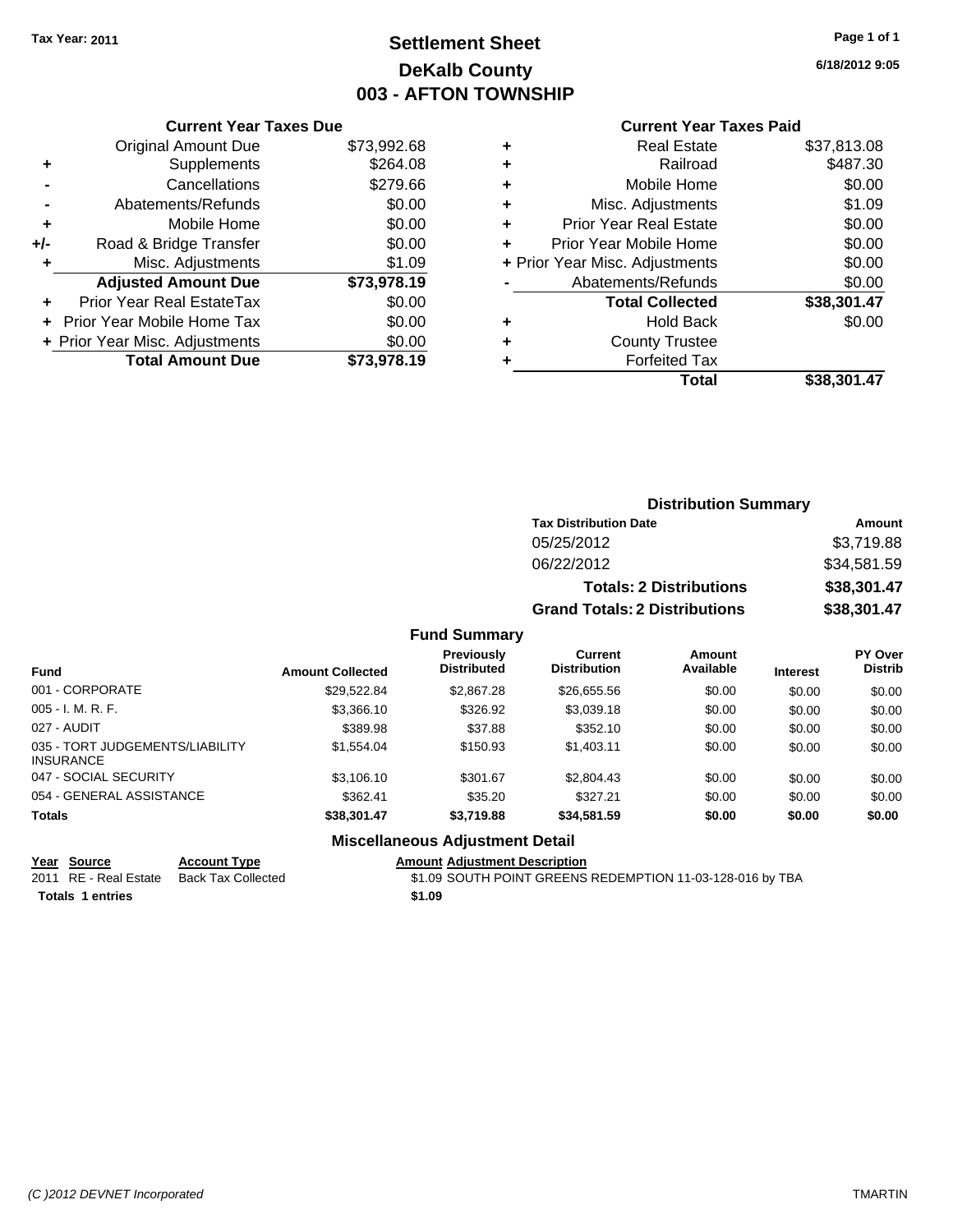# **Settlement Sheet Tax Year: 2011 Page 1 of 1 DeKalb County 004 - AFTON ROAD & BRIDGE**

**6/18/2012 9:05**

#### **Current Year Taxes Paid**

|     | <b>Current Year Taxes Due</b>  |              |
|-----|--------------------------------|--------------|
|     | <b>Original Amount Due</b>     | \$306,336.76 |
| ٠   | Supplements                    | \$1,027.82   |
|     | Cancellations                  | \$1,088.64   |
|     | Abatements/Refunds             | \$0.00       |
| ٠   | Mobile Home                    | \$0.00       |
| +/- | Road & Bridge Transfer         | (\$9,343.84) |
|     | Misc. Adjustments              | \$4.49       |
|     | <b>Adjusted Amount Due</b>     | \$296,936.59 |
| ÷   | Prior Year Real EstateTax      | \$0.00       |
|     | Prior Year Mobile Home Tax     | \$0.00       |
|     | + Prior Year Misc. Adjustments | \$0.00       |
|     | <b>Total Amount Due</b>        | \$296,936.59 |
|     |                                |              |

| <b>Real Estate</b>     | \$147,204.90                   |
|------------------------|--------------------------------|
| Railroad               | \$2,017.45                     |
| Mobile Home            | \$0.00                         |
| Misc. Adjustments      | \$4.49                         |
| Prior Year Real Estate | \$0.00                         |
| Prior Year Mobile Home | \$0.00                         |
|                        | \$0.00                         |
| Abatements/Refunds     | \$0.00                         |
| <b>Total Collected</b> | \$149,226.84                   |
| <b>Hold Back</b>       | \$0.00                         |
| <b>County Trustee</b>  |                                |
| <b>Forfeited Tax</b>   |                                |
| Total                  | \$149,226.84                   |
|                        | + Prior Year Misc. Adjustments |

**Grand Totals: 2 Distributions \$149,226.84**

|                     | <b>Road and Bridge Summary</b> |               | <b>Distribution Summary</b>    |              |
|---------------------|--------------------------------|---------------|--------------------------------|--------------|
| <b>Municipality</b> | Amt. Due                       | Amt. Distrib. | <b>Tax Distribution Date</b>   | Amount       |
| CITY OF DEKALB      | \$18.039.30                    | \$9,343.84    | 05/25/2012                     | \$14,481.25  |
| <b>Totals</b>       | \$18,039.30                    | \$9.343.84    | 06/22/2012                     | \$134,745.59 |
|                     |                                |               | <b>Totals: 2 Distributions</b> | \$149,226.84 |

|                              |                         | <b>Fund Summary</b>                     |                                |                            |                 |                           |
|------------------------------|-------------------------|-----------------------------------------|--------------------------------|----------------------------|-----------------|---------------------------|
| <b>Fund</b>                  | <b>Amount Collected</b> | <b>Previously</b><br><b>Distributed</b> | Current<br><b>Distribution</b> | <b>Amount</b><br>Available | <b>Interest</b> | PY Over<br><b>Distrib</b> |
| 007 - ROAD AND BRIDGE        | \$86.933.46             | \$8,431.30                              | \$78,502.16                    | \$0.00                     | \$0.00          | \$0.00                    |
| 008 - BRIDGE CONST W/COUNTY  | \$7.760.29              | \$753.68                                | \$7,006.61                     | \$0.00                     | \$0.00          | \$0.00                    |
| 009 - PERMANENT ROAD         | \$41.590.71             | \$4,039.30                              | \$37.551.41                    | \$0.00                     | \$0.00          | \$0.00                    |
| 010 - EQUIPMENT AND BUILDING | \$12,942.38             | \$1,256.97                              | \$11.685.41                    | \$0.00                     | \$0.00          | \$0.00                    |
| Totals                       | \$149,226,84            | \$14,481.25                             | \$134,745.59                   | \$0.00                     | \$0.00          | \$0.00                    |
|                              |                         |                                         |                                |                            |                 |                           |

## **Miscellaneous Adjustment Detail**

**Year Source Account Type Amount Adjustment Description**<br>
2011 RE - Real Estate Back Tax Collected **1989** \$4.49 SOUTH POINT GREENS

Totals 1 entries \$4.49

\$4.49 SOUTH POINT GREENS REDEMPTION 11-03-128-016 by TBA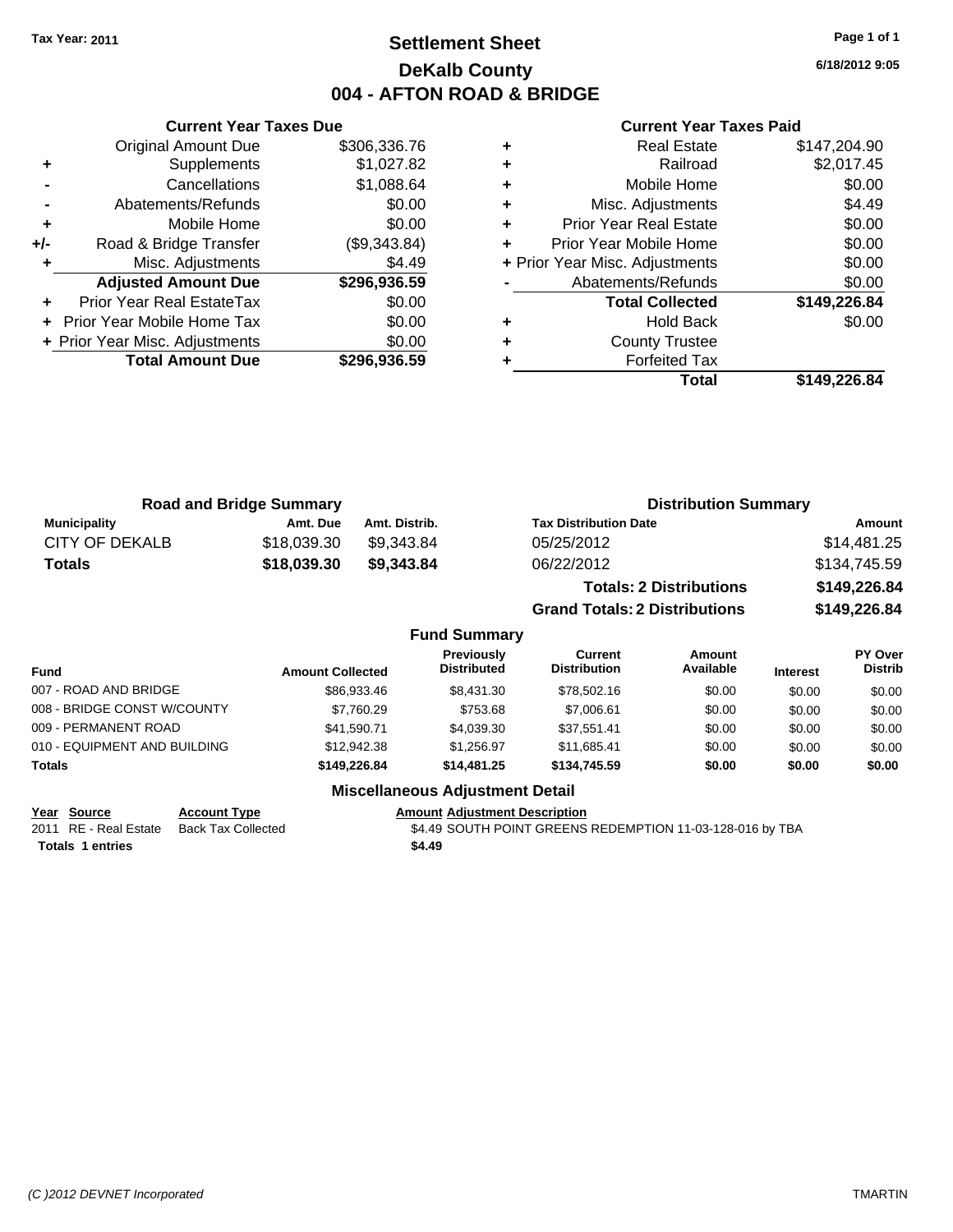# **Settlement Sheet Tax Year: 2011 Page 1 of 1 DeKalb County 005 - CLINTON TOWNSHIP**

**6/18/2012 9:05**

#### **Current Year Taxes Paid**

|     | 7911 VIII TUUT TUAUU DUU       |             |
|-----|--------------------------------|-------------|
|     | <b>Original Amount Due</b>     | \$90,128.87 |
| ٠   | Supplements                    | \$87.59     |
|     | Cancellations                  | \$135.59    |
|     | Abatements/Refunds             | \$3.25      |
| ٠   | Mobile Home                    | \$0.00      |
| +/- | Road & Bridge Transfer         | \$0.00      |
| ٠   | Misc. Adjustments              | \$0.00      |
|     | <b>Adjusted Amount Due</b>     | \$90,077.62 |
|     | Prior Year Real EstateTax      | (\$47.46)   |
|     | Prior Year Mobile Home Tax     | \$0.00      |
|     | + Prior Year Misc. Adjustments | \$0.00      |
|     | <b>Total Amount Due</b>        | \$90,030.16 |
|     |                                |             |

**Current Year Taxes Due**

| ٠ | <b>Real Estate</b>             | \$45,951.76 |
|---|--------------------------------|-------------|
| ٠ | Railroad                       | \$684.32    |
| ٠ | Mobile Home                    | \$0.00      |
| ٠ | Misc. Adjustments              | \$0.00      |
| ÷ | <b>Prior Year Real Estate</b>  | (\$47.46)   |
| ٠ | Prior Year Mobile Home         | \$0.00      |
|   | + Prior Year Misc. Adjustments | \$0.00      |
|   | Abatements/Refunds             | \$3.25      |
|   | <b>Total Collected</b>         | \$46,585.37 |
| ٠ | Hold Back                      | \$0.00      |
| ٠ | <b>County Trustee</b>          |             |
| ٠ | <b>Forfeited Tax</b>           |             |
|   | Total                          | \$46,585.37 |

## **Distribution Summary Tax Distribution Date Amount** 05/25/2012 \$6,886.56 06/22/2012 \$39,698.81 **Totals: 2 Distributions \$46,585.37 Grand Totals: 2 Distributions \$46,585.37 Fund Summary**

| <b>Fund</b>                                         | <b>Amount Collected</b> | <b>Previously</b><br><b>Distributed</b> | Current<br><b>Distribution</b> | Amount<br>Available | <b>Interest</b> | <b>PY Over</b><br><b>Distrib</b> |
|-----------------------------------------------------|-------------------------|-----------------------------------------|--------------------------------|---------------------|-----------------|----------------------------------|
| 001 - CORPORATE                                     | \$36,605.14             | \$5.411.21                              | \$31,193.93                    | \$0.00              | \$0.00          | \$0.00                           |
| $005 - I. M. R. F.$                                 | \$414.14                | \$61.22                                 | \$352.92                       | \$0.00              | \$0.00          | \$0.00                           |
| 027 - AUDIT                                         | \$259.81                | \$38.41                                 | \$221.40                       | \$0.00              | \$0.00          | \$0.00                           |
| 035 - TORT JUDGEMENTS/LIABILITY<br><b>INSURANCE</b> | \$2,068.07              | \$305.72                                | \$1,762.35                     | \$0.00              | \$0.00          | \$0.00                           |
| 047 - SOCIAL SECURITY                               | \$2,068.07              | \$305.72                                | \$1,762.35                     | \$0.00              | \$0.00          | \$0.00                           |
| 054 - GENERAL ASSISTANCE                            | \$5,170.14              | \$764.28                                | \$4,405.86                     | \$0.00              | \$0.00          | \$0.00                           |
| <b>Totals</b>                                       | \$46,585.37             | \$6,886.56                              | \$39,698.81                    | \$0.00              | \$0.00          | \$0.00                           |
|                                                     |                         | <b>Abatement Detail</b>                 |                                |                     |                 |                                  |

**Totals \$3.25 2 entries**

**Year Source Account Type Amount Adjustment Description**

2011 RE - Real Estate \$1.23 14-15-376-004 PTAB INTEREST REFUND by TBA PTAB Decision 2011 RE - Real Estate \$2.02 14-15-102-005 PTAB INTEREST REFUND by TBA PTAB Decision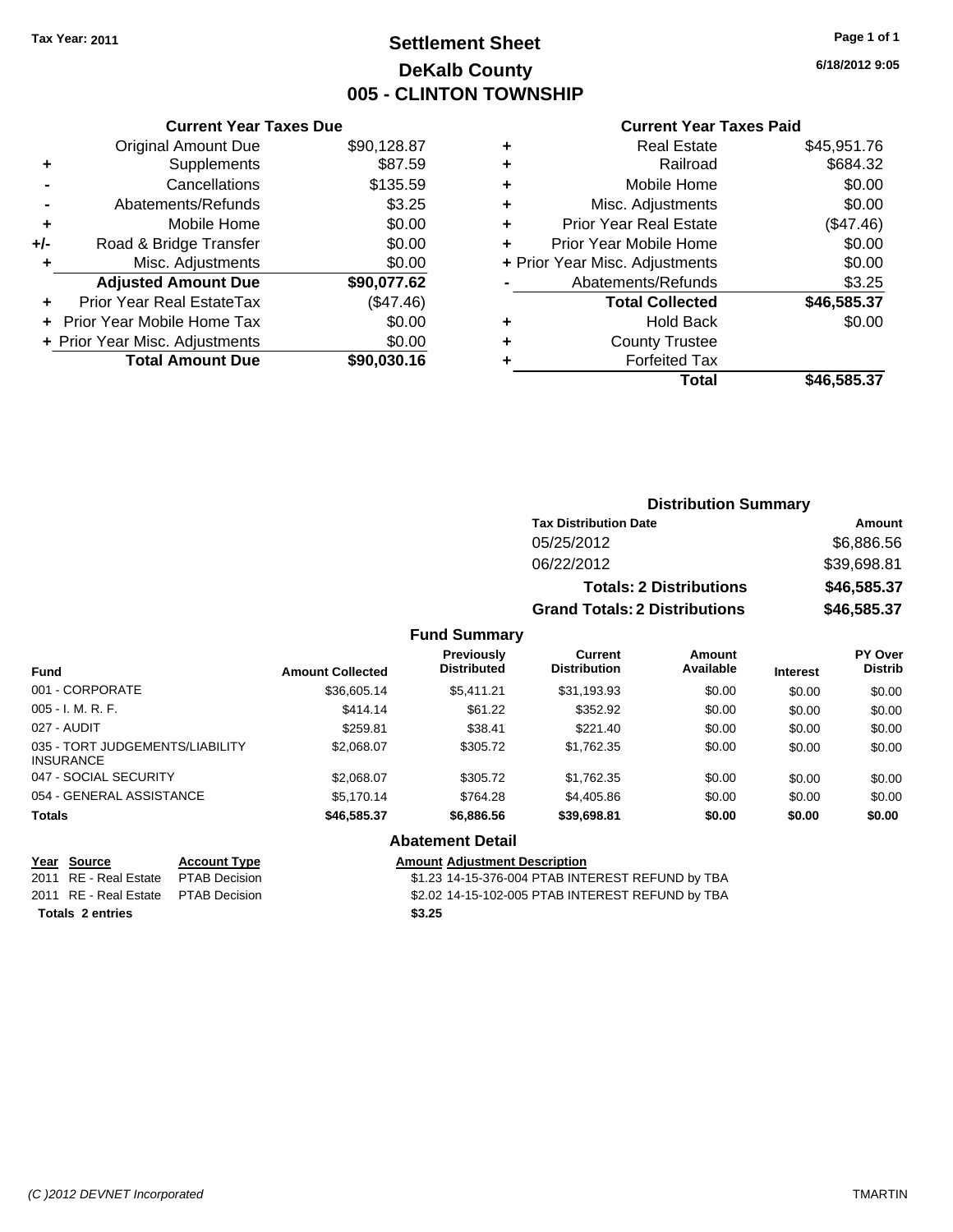# **Settlement Sheet Tax Year: 2011 Page 1 of 1 DeKalb County 006 - CLINTON TWP LIBRARY**

**Current Year Taxes Due** Original Amount Due \$82,216.29 **+** Supplements \$79.90 **-** Cancellations \$123.66 **-** Abatements/Refunds \$2.97 **+** Mobile Home \$0.00 **+/-** Road & Bridge Transfer \$0.00 **+** Misc. Adjustments \$0.00 **Adjusted Amount Due \$82,169.56 +** Prior Year Real EstateTax (\$41.92)

**+** Prior Year Mobile Home Tax \$0.00 **+ Prior Year Misc. Adjustments**  $$0.00$ 

**Total Amount Due \$82,127.64**

|   | <b>Real Estate</b>             | \$41,917.56 |
|---|--------------------------------|-------------|
| ٠ | Railroad                       | \$624.25    |
| ٠ | Mobile Home                    | \$0.00      |
| ٠ | Misc. Adjustments              | \$0.00      |
| ٠ | <b>Prior Year Real Estate</b>  | (\$41.92)   |
|   | Prior Year Mobile Home         | \$0.00      |
|   | + Prior Year Misc. Adjustments | \$0.00      |
|   | Abatements/Refunds             | \$2.97      |
|   | <b>Total Collected</b>         | \$42,496.92 |
| ٠ | <b>Hold Back</b>               | \$0.00      |
| ٠ | <b>County Trustee</b>          |             |
|   | <b>Forfeited Tax</b>           |             |
|   | Total                          | \$42,496.92 |
|   |                                |             |

|                       |                      | <b>Distribution Summary</b> |                                         |                                                  |                                |                            |                                  |
|-----------------------|----------------------|-----------------------------|-----------------------------------------|--------------------------------------------------|--------------------------------|----------------------------|----------------------------------|
|                       |                      |                             |                                         | <b>Tax Distribution Date</b>                     |                                | Amount                     |                                  |
|                       |                      |                             |                                         | 05/25/2012                                       |                                | \$6,283.35                 |                                  |
|                       |                      |                             |                                         | 06/22/2012                                       |                                | \$36,213.57                |                                  |
|                       |                      |                             |                                         |                                                  | <b>Totals: 2 Distributions</b> | \$42,496.92<br>\$42,496.92 |                                  |
|                       |                      |                             |                                         | <b>Grand Totals: 2 Distributions</b>             |                                |                            |                                  |
|                       |                      |                             | <b>Fund Summary</b>                     |                                                  |                                |                            |                                  |
| <b>Fund</b>           |                      | <b>Amount Collected</b>     | <b>Previously</b><br><b>Distributed</b> | Current<br><b>Distribution</b>                   | Amount<br>Available            | <b>Interest</b>            | <b>PY Over</b><br><b>Distrib</b> |
| 016 - LIBRARY         |                      | \$42,496.92                 | \$6,283.35                              | \$36,213.57                                      | \$0.00                         | \$0.00                     | \$0.00                           |
| Totals                |                      | \$42,496.92                 | \$6,283.35                              | \$36,213.57                                      | \$0.00                         | \$0.00                     | \$0.00                           |
|                       |                      |                             | <b>Abatement Detail</b>                 |                                                  |                                |                            |                                  |
| Year Source           | <b>Account Type</b>  |                             | <b>Amount Adjustment Description</b>    |                                                  |                                |                            |                                  |
| 2011 RE - Real Estate | <b>PTAB Decision</b> |                             |                                         | \$1.13 14-15-376-004 PTAB INTEREST REFUND by TBA |                                |                            |                                  |
| 2011 RE - Real Estate | <b>PTAB Decision</b> |                             |                                         | \$1.84 14-15-102-005 PTAB INTEREST REFUND by TBA |                                |                            |                                  |
| Totals 2 entries      |                      |                             | \$2.97                                  |                                                  |                                |                            |                                  |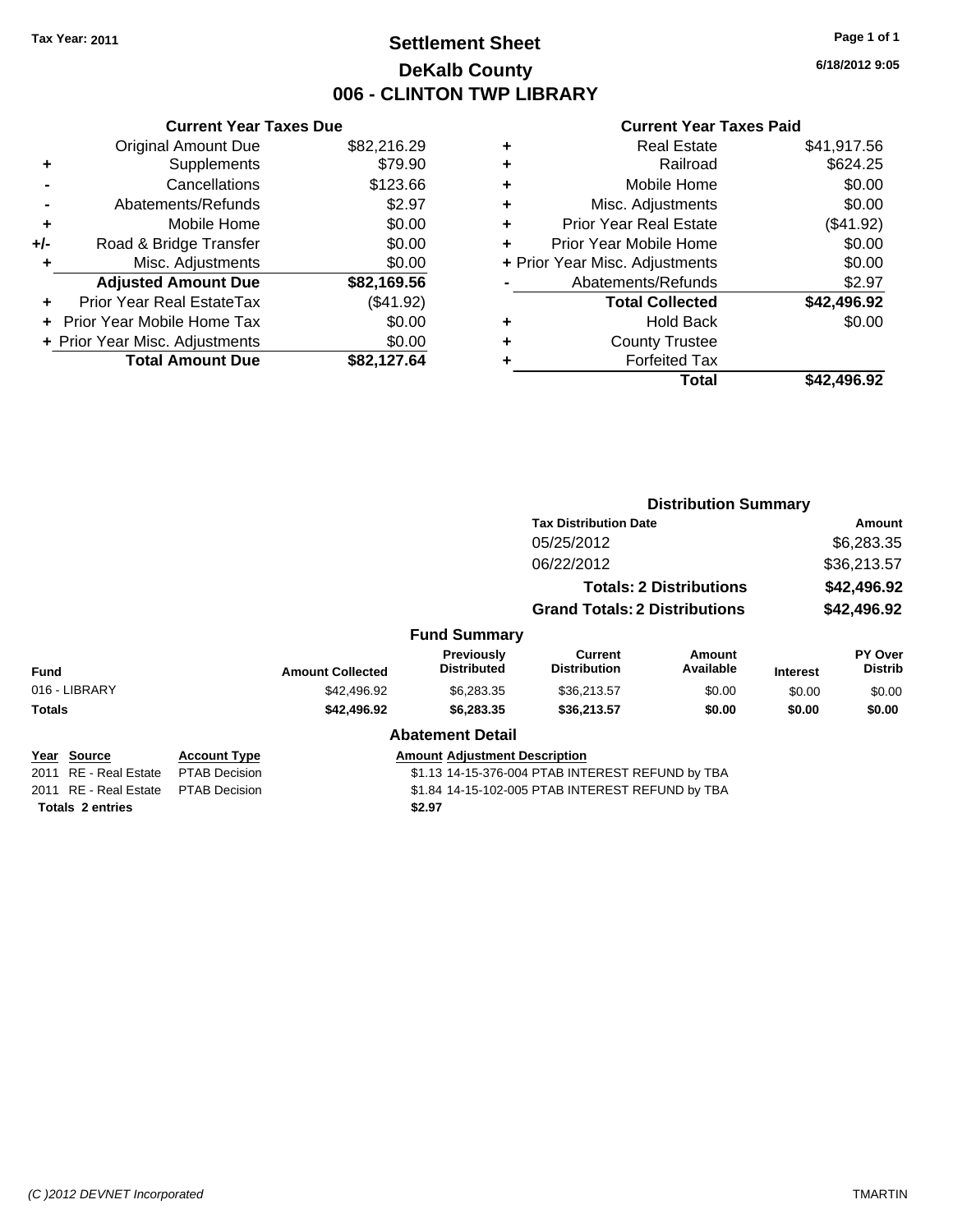# **Settlement Sheet Tax Year: 2011 Page 1 of 1 DeKalb County 007 - CLINTON TWP CEMETERY**

**6/18/2012 9:05**

| <b>Current Year Taxes Due</b>  |             |
|--------------------------------|-------------|
| <b>Original Amount Due</b>     | \$21,478.40 |
| Supplements                    | \$20.87     |
| Cancellations                  | \$32.31     |
| Abatements/Refunds             | \$0.78      |
| Mobile Home                    | \$0.00      |
| Road & Bridge Transfer         | \$0.00      |
| Misc. Adjustments              | \$0.00      |
| <b>Adjusted Amount Due</b>     | \$21,466.18 |
| Prior Year Real EstateTax      | (\$11.17)   |
| Prior Year Mobile Home Tax     | \$0.00      |
| + Prior Year Misc. Adjustments | \$0.00      |
|                                |             |
|                                |             |

| ٠ | <b>Real Estate</b>             | \$10,950.73 |
|---|--------------------------------|-------------|
| ٠ | Railroad                       | \$163.09    |
| ٠ | Mobile Home                    | \$0.00      |
| ٠ | Misc. Adjustments              | \$0.00      |
| ٠ | <b>Prior Year Real Estate</b>  | (\$11.17)   |
|   | Prior Year Mobile Home         | \$0.00      |
|   | + Prior Year Misc. Adjustments | \$0.00      |
|   | Abatements/Refunds             | \$0.78      |
|   | <b>Total Collected</b>         | \$11,101.87 |
| ٠ | <b>Hold Back</b>               | \$0.00      |
| ٠ | <b>County Trustee</b>          |             |
| ٠ | <b>Forfeited Tax</b>           |             |
|   | Total                          | \$11,101.87 |
|   |                                |             |

|                         |                      |                         |                                         | <b>Distribution Summary</b>                      |                                |                 |                           |
|-------------------------|----------------------|-------------------------|-----------------------------------------|--------------------------------------------------|--------------------------------|-----------------|---------------------------|
|                         |                      |                         |                                         | <b>Tax Distribution Date</b>                     |                                | Amount          |                           |
|                         |                      |                         |                                         | 05/25/2012                                       |                                |                 | \$1,641.26                |
|                         |                      |                         |                                         | 06/22/2012                                       |                                |                 | \$9,460.61                |
|                         |                      |                         |                                         |                                                  | <b>Totals: 2 Distributions</b> |                 | \$11,101.87               |
|                         |                      |                         |                                         | <b>Grand Totals: 2 Distributions</b>             |                                |                 | \$11,101.87               |
|                         |                      |                         | <b>Fund Summary</b>                     |                                                  |                                |                 |                           |
| <b>Fund</b>             |                      | <b>Amount Collected</b> | <b>Previously</b><br><b>Distributed</b> | <b>Current</b><br><b>Distribution</b>            | Amount<br>Available            | <b>Interest</b> | PY Over<br><b>Distrib</b> |
| 017 - CEMETERY          |                      | \$11,101.87             | \$1,641.26                              | \$9,460.61                                       | \$0.00                         | \$0.00          | \$0.00                    |
| <b>Totals</b>           |                      | \$11,101.87             | \$1,641.26                              | \$9,460.61                                       | \$0.00                         | \$0.00          | \$0.00                    |
|                         |                      |                         | <b>Abatement Detail</b>                 |                                                  |                                |                 |                           |
| Year Source             | <b>Account Type</b>  |                         | <b>Amount Adjustment Description</b>    |                                                  |                                |                 |                           |
| 2011 RE - Real Estate   | <b>PTAB Decision</b> |                         |                                         | \$0.29 14-15-376-004 PTAB INTEREST REFUND by TBA |                                |                 |                           |
| 2011 RE - Real Estate   | <b>PTAB Decision</b> |                         |                                         | \$0.48 14-15-102-005 PTAB INTEREST REFUND by TBA |                                |                 |                           |
| <b>Totals 2 entries</b> |                      |                         | \$0.77                                  |                                                  |                                |                 |                           |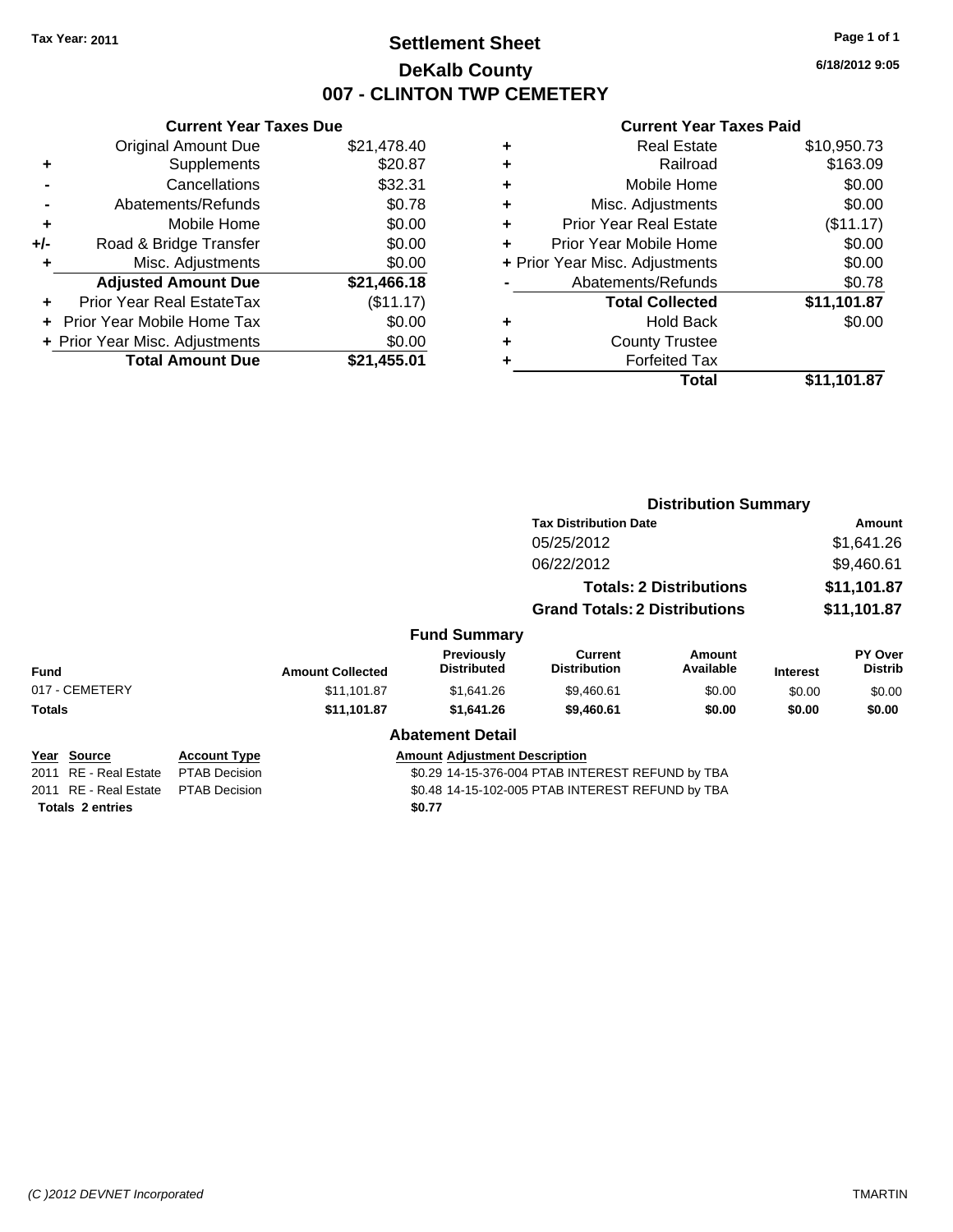# **Settlement Sheet Tax Year: 2011 Page 1 of 1 DeKalb County 008 - CLINTON COMM BLDG**

**6/18/2012 9:05**

|     | <b>Current Year Taxes Due</b>            |             |  |  |  |  |  |
|-----|------------------------------------------|-------------|--|--|--|--|--|
|     | <b>Original Amount Due</b>               | \$14,003.71 |  |  |  |  |  |
| ٠   | Supplements                              | \$13.61     |  |  |  |  |  |
|     | Cancellations                            | \$21.06     |  |  |  |  |  |
|     | Abatements/Refunds                       | \$0.51      |  |  |  |  |  |
| ٠   | Mobile Home                              | \$0.00      |  |  |  |  |  |
| +/- | Road & Bridge Transfer                   | \$0.00      |  |  |  |  |  |
|     | Misc. Adjustments                        | \$0.00      |  |  |  |  |  |
|     | <b>Adjusted Amount Due</b>               | \$13,995.75 |  |  |  |  |  |
| ÷   | Prior Year Real EstateTax                | (\$7.64)    |  |  |  |  |  |
|     | \$0.00<br>Prior Year Mobile Home Tax     |             |  |  |  |  |  |
|     | \$0.00<br>+ Prior Year Misc. Adjustments |             |  |  |  |  |  |
|     | <b>Total Amount Due</b>                  | \$13,988.11 |  |  |  |  |  |
|     |                                          |             |  |  |  |  |  |

|   | Total                          | \$7,237.90 |
|---|--------------------------------|------------|
| ٠ | <b>Forfeited Tax</b>           |            |
| ٠ | <b>County Trustee</b>          |            |
| ٠ | Hold Back                      | \$0.00     |
|   | <b>Total Collected</b>         | \$7,237.90 |
|   | Abatements/Refunds             | \$0.51     |
|   | + Prior Year Misc. Adjustments | \$0.00     |
| ٠ | Prior Year Mobile Home         | \$0.00     |
| ÷ | <b>Prior Year Real Estate</b>  | (\$7.64)   |
| ٠ | Misc. Adjustments              | \$0.00     |
| ٠ | Mobile Home                    | \$0.00     |
| ÷ | Railroad                       | \$106.33   |
| ٠ | <b>Real Estate</b>             | \$7,139.72 |
|   |                                |            |

|                         |                      |                         |                                      | <b>Distribution Summary</b>                      |                                |                 |                           |
|-------------------------|----------------------|-------------------------|--------------------------------------|--------------------------------------------------|--------------------------------|-----------------|---------------------------|
|                         |                      |                         |                                      | <b>Tax Distribution Date</b>                     |                                |                 | <b>Amount</b>             |
|                         |                      |                         |                                      | 05/25/2012                                       |                                |                 | \$1,069.79                |
|                         |                      |                         |                                      | 06/22/2012                                       |                                |                 | \$6,168.11                |
|                         |                      |                         |                                      |                                                  | <b>Totals: 2 Distributions</b> | \$7,237.90      |                           |
|                         |                      |                         |                                      | <b>Grand Totals: 2 Distributions</b>             |                                |                 | \$7,237.90                |
|                         |                      |                         | <b>Fund Summary</b>                  |                                                  |                                |                 |                           |
| <b>Fund</b>             |                      | <b>Amount Collected</b> | Previously<br><b>Distributed</b>     | Current<br><b>Distribution</b>                   | Amount<br>Available            | <b>Interest</b> | PY Over<br><b>Distrib</b> |
| 001 - CORPORATE         |                      | \$7,237.90              | \$1,069.79                           | \$6,168.11                                       | \$0.00                         | \$0.00          | \$0.00                    |
| Totals                  |                      | \$7,237.90              | \$1,069.79                           | \$6,168.11                                       | \$0.00                         | \$0.00          | \$0.00                    |
|                         |                      |                         | <b>Abatement Detail</b>              |                                                  |                                |                 |                           |
| Year Source             | <b>Account Type</b>  |                         | <b>Amount Adjustment Description</b> |                                                  |                                |                 |                           |
| 2011 RE - Real Estate   | <b>PTAB Decision</b> |                         |                                      | \$0.19 14-15-376-004 PTAB INTEREST REFUND by TBA |                                |                 |                           |
| 2011 RE - Real Estate   | <b>PTAB Decision</b> |                         |                                      | \$0.31 14-15-102-005 PTAB INTEREST REFUND by TBA |                                |                 |                           |
| <b>Totals 2 entries</b> |                      |                         | \$0.50                               |                                                  |                                |                 |                           |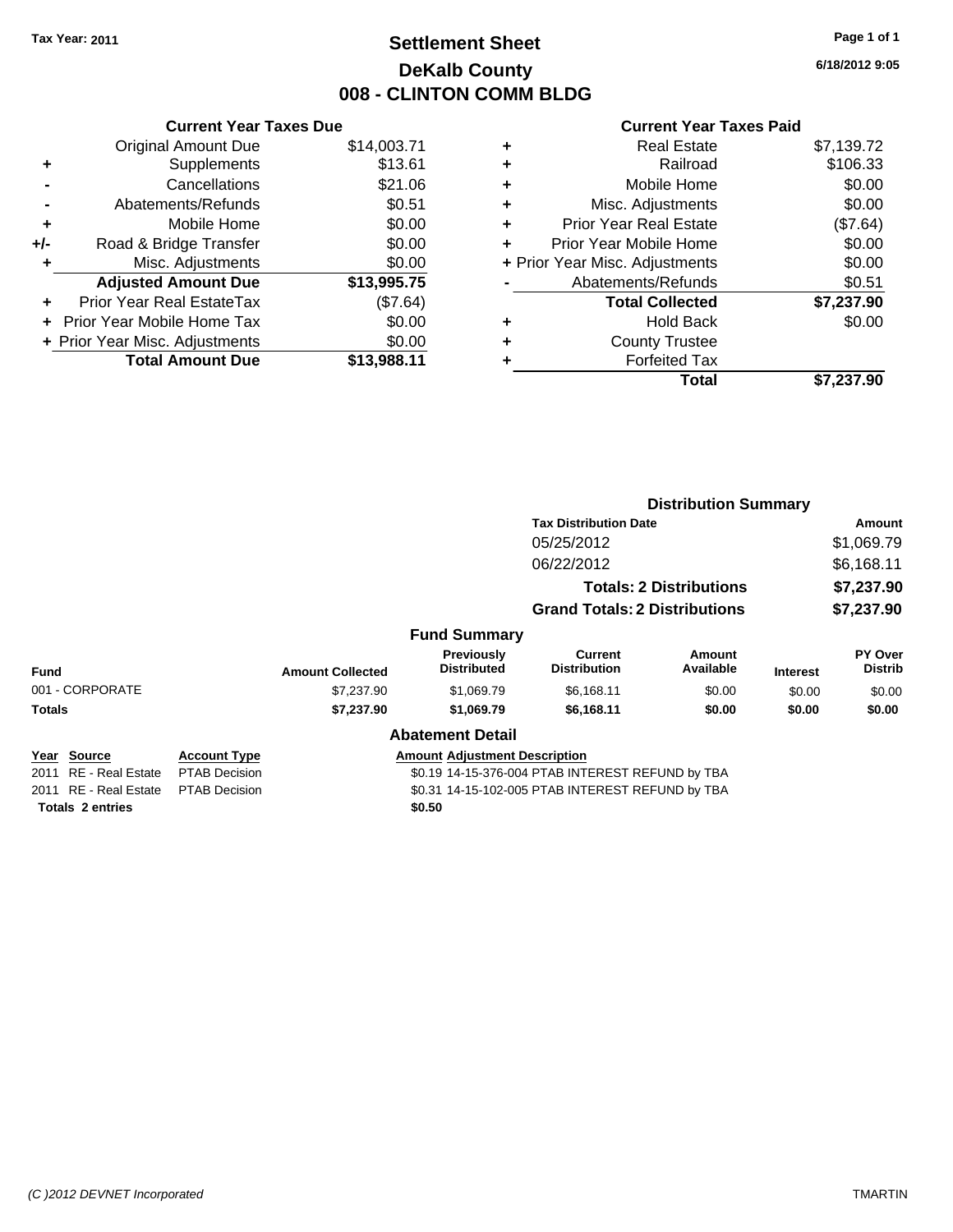# **Settlement Sheet Tax Year: 2011 Page 1 of 1 DeKalb County 009 - CLINTON ROAD & BRIDGE**

**6/18/2012 9:05**

#### **Current Year Taxes Paid**

|       | <b>Current Year Taxes Due</b>  |               |
|-------|--------------------------------|---------------|
|       | <b>Original Amount Due</b>     | \$238,009.39  |
| ٠     | Supplements                    | \$196.30      |
|       | Cancellations                  | \$303.83      |
|       | Abatements/Refunds             | \$7.29        |
| ٠     | Mobile Home                    | \$0.00        |
| $+/-$ | Road & Bridge Transfer         | (\$18,432.96) |
|       | Misc. Adjustments              | \$0.00        |
|       | <b>Adjusted Amount Due</b>     | \$219,461.61  |
|       | Prior Year Real EstateTax      | (\$107.03)    |
|       | Prior Year Mobile Home Tax     | \$0.00        |
|       | + Prior Year Misc. Adjustments | \$0.00        |
|       | <b>Total Amount Due</b>        | \$219.354.58  |
|       |                                |               |

|   | <b>Real Estate</b>             | \$102,985.53 |
|---|--------------------------------|--------------|
| ٠ | Railroad                       | \$1,714.54   |
| ٠ | Mobile Home                    | \$0.00       |
| ٠ | Misc. Adjustments              | \$0.00       |
| ٠ | <b>Prior Year Real Estate</b>  | (\$107.03)   |
|   | Prior Year Mobile Home         | \$0.00       |
|   | + Prior Year Misc. Adjustments | \$0.00       |
|   | Abatements/Refunds             | \$7.29       |
|   | <b>Total Collected</b>         | \$104,585.75 |
|   | <b>Hold Back</b>               | \$0.00       |
| ٠ | <b>County Trustee</b>          |              |
|   | <b>Forfeited Tax</b>           |              |
|   | Total                          | \$104,585.75 |

| <b>Road and Bridge Summary</b>                                        |                                                                     |                         |               |                                         |                                                                                                      | <b>Distribution Summary</b>    |                 |                           |
|-----------------------------------------------------------------------|---------------------------------------------------------------------|-------------------------|---------------|-----------------------------------------|------------------------------------------------------------------------------------------------------|--------------------------------|-----------------|---------------------------|
| <b>Municipality</b>                                                   |                                                                     | Amt. Due                | Amt. Distrib. |                                         | <b>Tax Distribution Date</b>                                                                         |                                |                 | <b>Amount</b>             |
| VILLAGE OF WATERMAN                                                   |                                                                     | \$35,612.74             | \$18,432.96   |                                         | 05/25/2012                                                                                           |                                |                 | \$15,433.31               |
| <b>Totals</b>                                                         |                                                                     | \$35,612.74             | \$18,432.96   |                                         | 06/22/2012                                                                                           |                                |                 | \$89,152.44               |
|                                                                       |                                                                     |                         |               |                                         |                                                                                                      | <b>Totals: 2 Distributions</b> |                 | \$104,585.75              |
|                                                                       |                                                                     |                         |               |                                         | <b>Grand Totals: 2 Distributions</b>                                                                 |                                |                 | \$104,585.75              |
|                                                                       |                                                                     |                         |               | <b>Fund Summary</b>                     |                                                                                                      |                                |                 |                           |
| <b>Fund</b>                                                           |                                                                     | <b>Amount Collected</b> |               | <b>Previously</b><br><b>Distributed</b> | <b>Current</b><br><b>Distribution</b>                                                                | Amount<br>Available            | <b>Interest</b> | PY Over<br><b>Distrib</b> |
| 007 - ROAD AND BRIDGE                                                 |                                                                     |                         | \$42,041.20   | \$6,188.64                              | \$35,852.56                                                                                          | \$0.00                         | \$0.00          | \$0.00                    |
| 009 - PERMANENT ROAD                                                  |                                                                     |                         | \$42,901.04   | \$6,341.17                              | \$36,559.87                                                                                          | \$0.00                         | \$0.00          | \$0.00                    |
| 010 - EQUIPMENT AND BUILDING                                          |                                                                     |                         | \$17,315.75   | \$2,559.43                              | \$14,756.32                                                                                          | \$0.00                         | \$0.00          | \$0.00                    |
| 035 - TORT JUDGEMENTS/LIABILITY<br>INS.                               |                                                                     |                         | \$2,327.76    | \$344.07                                | \$1,983.69                                                                                           | \$0.00                         | \$0.00          | \$0.00                    |
| Totals                                                                |                                                                     |                         | \$104,585.75  | \$15,433.31                             | \$89,152.44                                                                                          | \$0.00                         | \$0.00          | \$0.00                    |
|                                                                       |                                                                     |                         |               | <b>Abatement Detail</b>                 |                                                                                                      |                                |                 |                           |
| <u> Year Source</u><br>2011 RE - Real Estate<br>2011 RE - Real Estate | <b>Account Type</b><br><b>PTAB Decision</b><br><b>PTAB Decision</b> |                         |               | <b>Amount Adjustment Description</b>    | \$3.26 14-15-376-004 PTAB INTEREST REFUND by TBA<br>\$5.34 14-15-102-005 PTAB INTEREST REFUND by TBA |                                |                 |                           |
|                                                                       |                                                                     |                         |               |                                         |                                                                                                      |                                |                 |                           |

**Totals \$8.60 2 entries**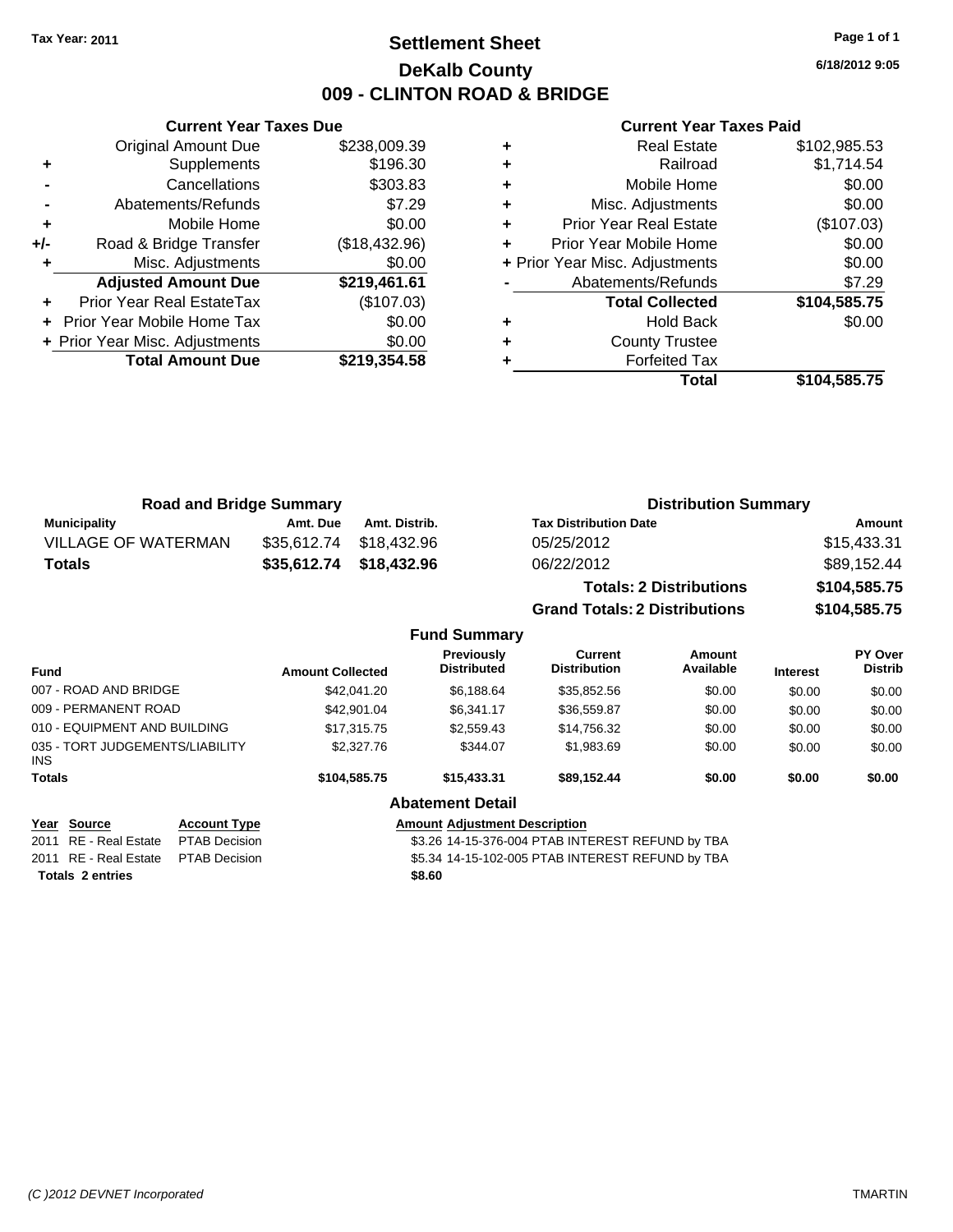# **Settlement Sheet Tax Year: 2011 Page 1 of 1 DeKalb County 010 - CORTLAND TOWNSHIP**

**6/18/2012 9:05**

#### **Current Year Taxes Paid**

|     | <b>Original Amount Due</b>     | \$234,206.68 | ÷ |                |
|-----|--------------------------------|--------------|---|----------------|
|     | Supplements                    | \$3,066.38   | ٠ |                |
|     | Cancellations                  | \$5,242.82   | ٠ |                |
|     | Abatements/Refunds             | \$3.29       | ٠ | N              |
|     | Mobile Home                    | \$0.00       | ÷ | Prior          |
| +/- | Road & Bridge Transfer         | \$0.00       |   | Prior Y        |
| ٠   | Misc. Adjustments              | \$0.00       |   | + Prior Year M |
|     | <b>Adjusted Amount Due</b>     | \$232,026.95 |   | Aba            |
|     | Prior Year Real EstateTax      | (\$67.20)    |   |                |
|     | Prior Year Mobile Home Tax     | \$0.00       | ٠ |                |
|     | + Prior Year Misc. Adjustments | \$0.00       | ٠ |                |
|     | <b>Total Amount Due</b>        | \$231,959.75 |   |                |
|     |                                |              |   |                |

**Current Year Taxes Due**

|   | <b>Real Estate</b>             | \$117,677.55 |
|---|--------------------------------|--------------|
| ٠ | Railroad                       | \$428.98     |
|   | Mobile Home                    | \$0.00       |
| ٠ | Misc. Adjustments              | \$0.00       |
| ٠ | <b>Prior Year Real Estate</b>  | (\$67.20)    |
| ÷ | Prior Year Mobile Home         | \$0.00       |
|   | + Prior Year Misc. Adjustments | \$0.00       |
|   | Abatements/Refunds             | \$3.29       |
|   | <b>Total Collected</b>         | \$118,036.04 |
| ٠ | <b>Hold Back</b>               | \$0.00       |
| ÷ | <b>County Trustee</b>          |              |
|   | <b>Forfeited Tax</b>           |              |
|   | Total                          | \$118.036.04 |

#### **Distribution Summary Tax Distribution Date Amount** 05/25/2012 \$20,161.42 06/22/2012 \$97,874.62 **Totals: 2 Distributions \$118,036.04 Grand Totals: 2 Distributions \$118,036.04 Fund Summary Fund Interest Amount Collected Distributed PY Over Distrib Amount Available Current Distribution Previously** 001 - CORPORATE \$94,403.66 \$16,124.82 \$78,278.84 \$0.00 \$0.00 \$0.00 005 - I. M. R. F. Charles Communication (St. 2014). State of the St. 2014.87 \$977.85 \$4,747.02 \$0.00 \$0.00 \$0.00 027 - AUDIT \$1,491.28 \$254.73 \$1,236.55 \$0.00 \$0.00 \$0.00 035 - TORT JUDGEMENTS/LIABILITY \$6,748.48 \$1,152.69 \$5,595.79 \$0.00 \$0.00 \$0.00

## 047 - SOCIAL SECURITY \$5,206.69 \$889.34 \$4,317.35 \$0.00 \$0.00 \$0.00 054 - GENERAL ASSISTANCE \$4,461.06 \$761.99 \$3,699.07 \$0.00 \$0.00 \$0.00 **Totals \$118,036.04 \$20,161.42 \$97,874.62 \$0.00 \$0.00 \$0.00 Abatement Detail Year Source Account Type Amount Adjustment Description** 2011 RE - Real Estate \$0.49 09-34-100-004 PTAB INTEREST REFUND by TBA PTAB Decision 2011 RE - Real Estate \$1.45 09-05-105-007 PTAB INTEREST REFUND by TBA PTAB Decision

**Totals \$3.28 3 entries**

INS

2011 RE - Real Estate \$1.34 09-05-105-006 PTAB INTEREST REFUND by TBA PTAB Decision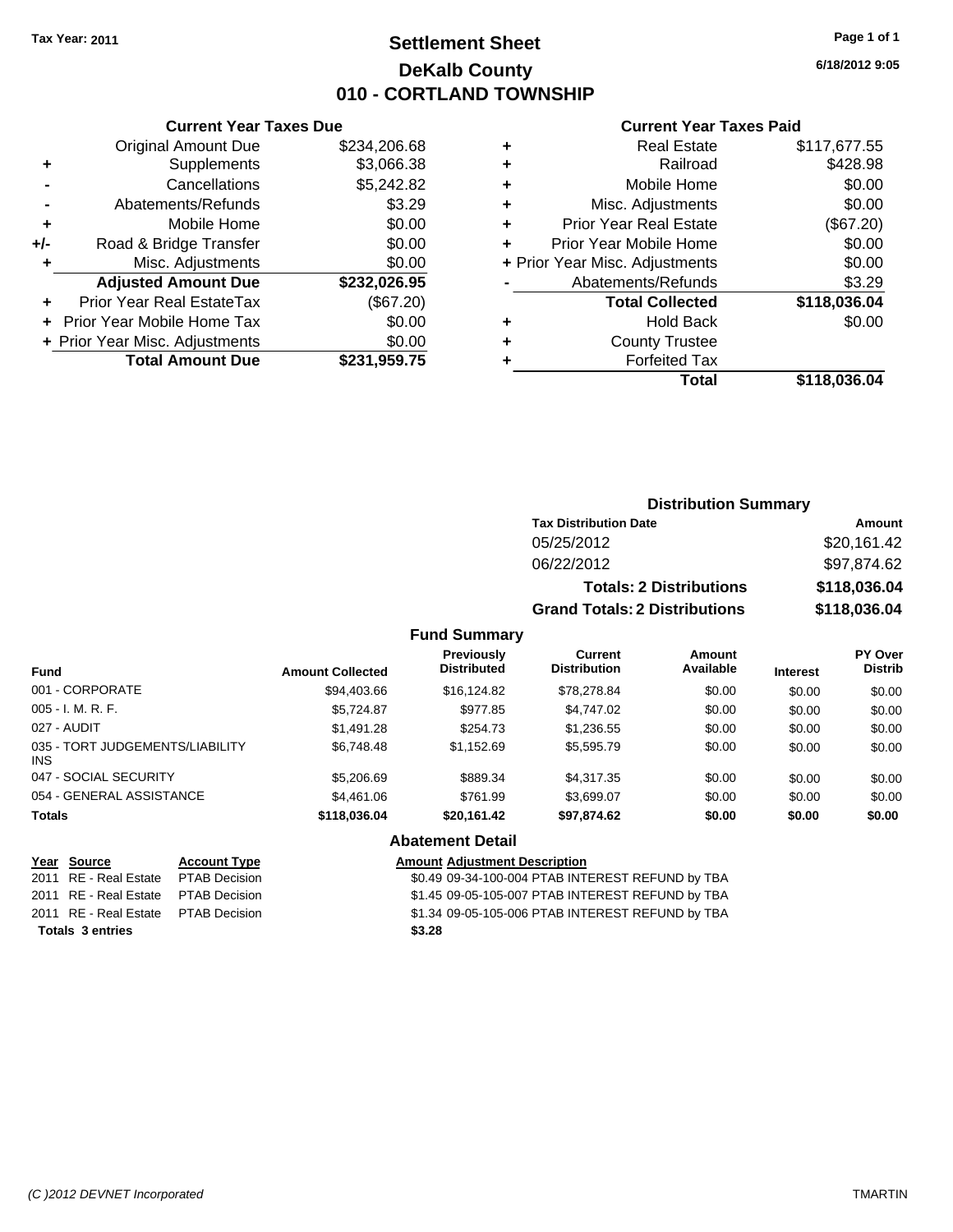# **Settlement Sheet Tax Year: 2011 Page 1 of 1 DeKalb County 011 - CORTLAND ROAD & BRIDGE**

**Current Year Taxes Due** Original Amount Due \$424,907.27 **+** Supplements \$8,661.80 **-** Cancellations \$8,815.76 **-** Abatements/Refunds **\$5.52 +** Mobile Home \$0.00 **+/-** Road & Bridge Transfer (\$15,756.56) **+** Misc. Adjustments \$0.00 **Adjusted Amount Due \$408,991.23 +** Prior Year Real EstateTax (\$115.05) **+** Prior Year Mobile Home Tax \$0.00 **+ Prior Year Misc. Adjustments**  $$0.00$ **Total Amount Due \$408,876.18**

#### **Current Year Taxes Paid**

|   | <b>Real Estate</b>             | \$199,627.41 |
|---|--------------------------------|--------------|
| ٠ | Railroad                       | \$771.67     |
| ٠ | Mobile Home                    | \$0.00       |
| ٠ | Misc. Adjustments              | \$0.00       |
| ٠ | <b>Prior Year Real Estate</b>  | (\$115.05)   |
|   | Prior Year Mobile Home         | \$0.00       |
|   | + Prior Year Misc. Adjustments | \$0.00       |
|   | Abatements/Refunds             | \$5.52       |
|   | <b>Total Collected</b>         | \$200,278.51 |
| ٠ | <b>Hold Back</b>               | \$0.00       |
| ٠ | <b>County Trustee</b>          |              |
| ٠ | <b>Forfeited Tax</b>           |              |
|   | Total                          | \$200,278.51 |
|   |                                |              |

| <b>Road and Bridge Summary</b> |             |               | <b>Distribution Summary</b>          |              |  |  |
|--------------------------------|-------------|---------------|--------------------------------------|--------------|--|--|
| <b>Municipality</b>            | Amt. Due    | Amt. Distrib. | <b>Tax Distribution Date</b>         | Amount       |  |  |
| TOWN OF CORTLAND               | \$9,735.28  | \$4,953,30    | 05/25/2012                           | \$33,899.01  |  |  |
| CITY OF DEKALB                 | \$721.39    | \$367.07      | 06/22/2012                           | \$166,379.50 |  |  |
| VILLAGE OF MAPLE PARK          | \$2,179.71  | \$1,109.04    | <b>Totals: 2 Distributions</b>       | \$200,278.51 |  |  |
| <b>CITY OF SYCAMORE</b>        | \$18,331.06 | \$9,327.15    | <b>Grand Totals: 2 Distributions</b> | \$200,278.51 |  |  |
| <b>Totals</b>                  | \$30,967.44 | \$15,756.56   |                                      |              |  |  |

|                                         |                         | <b>Fund Summary</b>                     |                                       |                     |                 |                           |
|-----------------------------------------|-------------------------|-----------------------------------------|---------------------------------------|---------------------|-----------------|---------------------------|
| <b>Fund</b>                             | <b>Amount Collected</b> | <b>Previously</b><br><b>Distributed</b> | <b>Current</b><br><b>Distribution</b> | Amount<br>Available | <b>Interest</b> | PY Over<br><b>Distrib</b> |
| 005 - I. M. R. F.                       | \$3,569.78              | \$604.38                                | \$2,965.40                            | \$0.00              | \$0.00          | \$0.00                    |
| 007 - ROAD AND BRIDGE                   | \$19,227.30             | \$3,246,73                              | \$15,980.57                           | \$0.00              | \$0.00          | \$0.00                    |
| 009 - PERMANENT ROAD                    | \$142,370.13            | \$24.103.50                             | \$118,266.63                          | \$0.00              | \$0.00          | \$0.00                    |
| 010 - EQUIPMENT AND BUILDING            | \$22,884.80             | \$3,874.43                              | \$19,010.37                           | \$0.00              | \$0.00          | \$0.00                    |
| 027 - AUDIT                             | \$1,529.96              | \$259.03                                | \$1,270.93                            | \$0.00              | \$0.00          | \$0.00                    |
| 035 - TORT JUDGEMENTS/LIABILITY<br>INS. | \$8.146.68              | \$1,379.25                              | \$6,767.43                            | \$0.00              | \$0.00          | \$0.00                    |
| 047 - SOCIAL SECURITY                   | \$2,549.86              | \$431.69                                | \$2.118.17                            | \$0.00              | \$0.00          | \$0.00                    |
| <b>Totals</b>                           | \$200,278.51            | \$33,899.01                             | \$166,379.50                          | \$0.00              | \$0.00          | \$0.00                    |
|                                         |                         | AL - ( - - - - - - AR - ( - 11          |                                       |                     |                 |                           |

|  |  |  | <b>Abatement Detail</b> |
|--|--|--|-------------------------|
|--|--|--|-------------------------|

| Year Source                         | <b>Account Type</b> | Amount |
|-------------------------------------|---------------------|--------|
| 2011 RE - Real Estate PTAB Decision |                     | \$0.89 |
| 2011 RE - Real Estate PTAB Decision |                     | \$2.64 |
| 2011 RE - Real Estate PTAB Decision |                     | \$2.43 |
| Totals 3 entries                    |                     | \$5.96 |

#### **PE Amount Adjustment Description**

2011 6011 80109 09-34-100-004 PTAB INTEREST REFUND by TBA 001 **2011 82.64 09-05-105-007 PTAB INTEREST REFUND by TBA** 001 **2011 Real Estate \$2.43 09-05-105-006 PTAB INTEREST REFUND by TBA**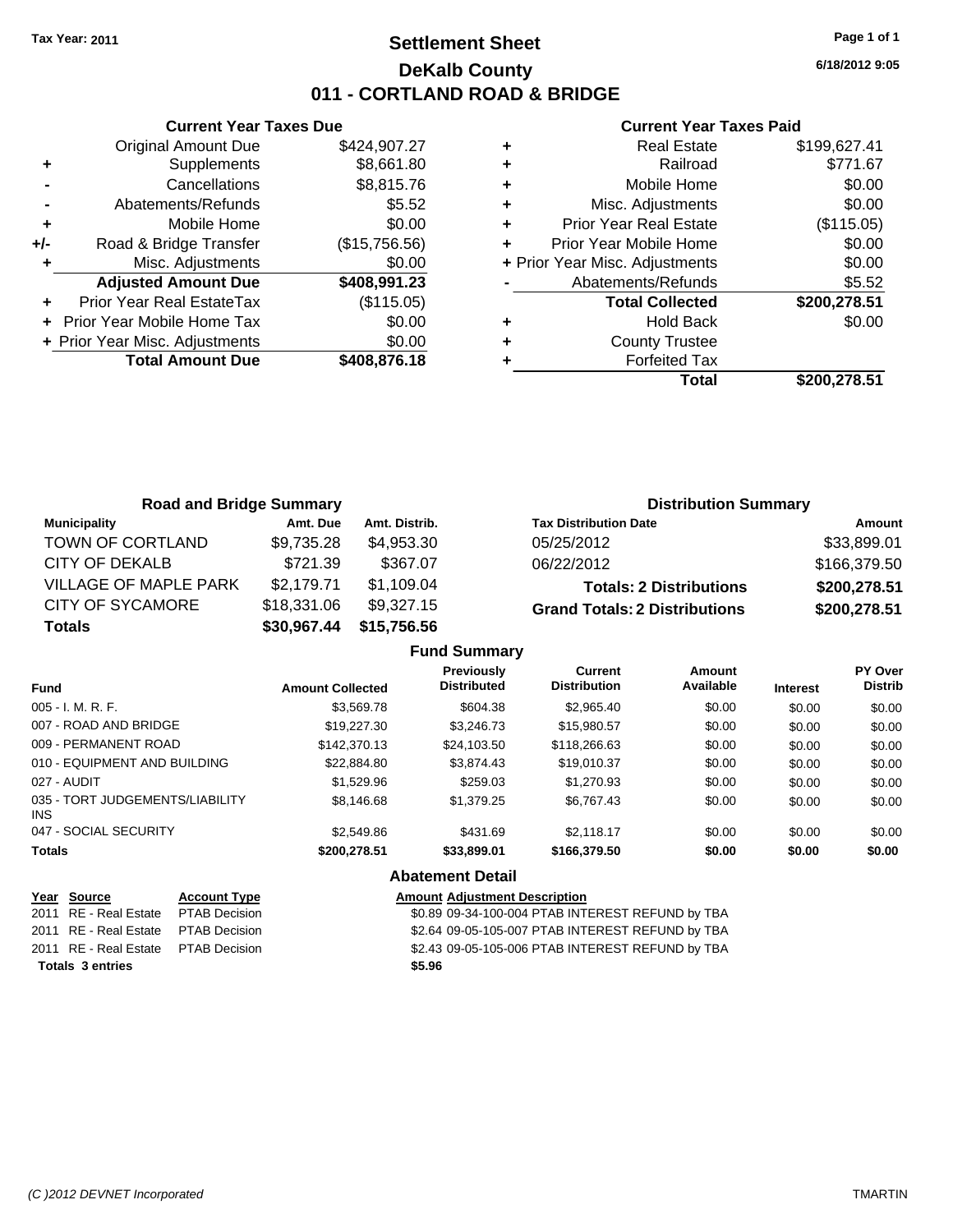# **Settlement Sheet Tax Year: 2011 Page 1 of 1 DeKalb County 012 - DEKALB TOWNSHIP**

**6/18/2012 9:05**

| <b>Current Year Taxes Paid</b> |  |  |
|--------------------------------|--|--|

|     | <b>Current Year Taxes Due</b>  |              |
|-----|--------------------------------|--------------|
|     | <b>Original Amount Due</b>     | \$867,856.85 |
| ٠   | Supplements                    | \$17,785.22  |
|     | Cancellations                  | \$31,556.10  |
|     | Abatements/Refunds             | \$0.00       |
| ٠   | Mobile Home                    | \$0.00       |
| +/- | Road & Bridge Transfer         | \$0.00       |
| ٠   | Misc. Adjustments              | \$193.77     |
|     | <b>Adjusted Amount Due</b>     | \$854,279.74 |
|     | Prior Year Real EstateTax      | \$203.47     |
|     | Prior Year Mobile Home Tax     | \$0.00       |
|     | + Prior Year Misc. Adjustments | \$0.00       |
|     | <b>Total Amount Due</b>        | \$854,483.21 |

| ٠ | <b>Real Estate</b>             | \$431,044.01 |
|---|--------------------------------|--------------|
| ٠ | Railroad                       | \$1,056.61   |
| ٠ | Mobile Home                    | \$0.00       |
| ٠ | Misc. Adjustments              | \$193.77     |
| ÷ | <b>Prior Year Real Estate</b>  | \$203.47     |
| ٠ | Prior Year Mobile Home         | \$0.00       |
|   | + Prior Year Misc. Adjustments | \$0.00       |
|   | Abatements/Refunds             | \$0.00       |
|   | <b>Total Collected</b>         | \$432,497.86 |
| ٠ | <b>Hold Back</b>               | \$0.00       |
| ٠ | <b>County Trustee</b>          |              |
| ٠ | <b>Forfeited Tax</b>           |              |
|   | Total                          | \$432,497.86 |
|   |                                |              |

|                          |                      |                         |                                         |                                                  |                                | <b>Distribution Summary</b> |                           |  |  |
|--------------------------|----------------------|-------------------------|-----------------------------------------|--------------------------------------------------|--------------------------------|-----------------------------|---------------------------|--|--|
|                          |                      |                         |                                         | <b>Tax Distribution Date</b>                     |                                |                             | Amount                    |  |  |
|                          |                      |                         |                                         | 05/25/2012                                       |                                |                             | \$81,887.83               |  |  |
|                          |                      |                         |                                         | 06/22/2012                                       |                                |                             | \$350,610.03              |  |  |
|                          |                      |                         |                                         |                                                  | <b>Totals: 2 Distributions</b> | \$432,497.86                |                           |  |  |
|                          |                      |                         |                                         | <b>Grand Totals: 2 Distributions</b>             | \$432,497.86                   |                             |                           |  |  |
|                          |                      |                         | <b>Fund Summary</b>                     |                                                  |                                |                             |                           |  |  |
| <b>Fund</b>              |                      | <b>Amount Collected</b> | <b>Previously</b><br><b>Distributed</b> | Current<br><b>Distribution</b>                   | Amount<br>Available            | <b>Interest</b>             | PY Over<br><b>Distrib</b> |  |  |
| 001 - CORPORATE          |                      | \$337,006.65            | \$63,807.81                             | \$273,198.84                                     | \$0.00                         | \$0.00                      | \$0.00                    |  |  |
| 054 - GENERAL ASSISTANCE |                      | \$95,491.21             | \$18,080.02                             | \$77,411.19                                      | \$0.00                         | \$0.00                      | \$0.00                    |  |  |
| Totals                   |                      | \$432,497.86            | \$81,887.83                             | \$350,610.03                                     | \$0.00                         | \$0.00                      | \$0.00                    |  |  |
|                          |                      |                         | <b>Miscellaneous Adjustment Detail</b>  |                                                  |                                |                             |                           |  |  |
| Year Source              | <b>Account Type</b>  |                         | <b>Amount Adjustment Description</b>    |                                                  |                                |                             |                           |  |  |
| 2011 RE - Real Estate    | Paymt In Lieu of Tax |                         |                                         | \$193.77 DEKALB UNITS - HOUSING AUTHORITY by TBA |                                |                             |                           |  |  |

**Totals 1 entries** \$193.77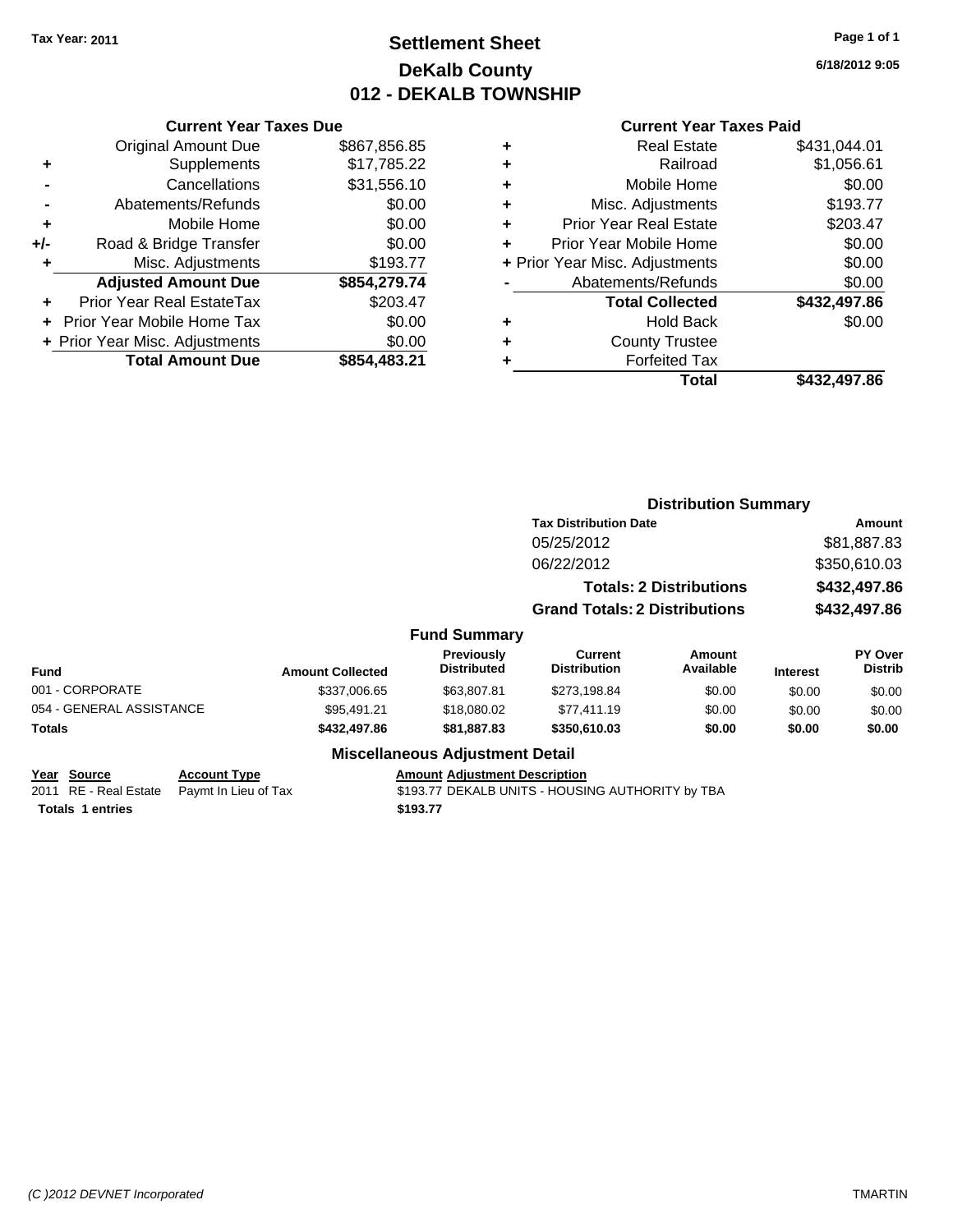# **Settlement Sheet Tax Year: 2011 Page 1 of 1 DeKalb County 013 - DEKALB ROAD & BRIDGE**

**6/18/2012 9:05**

#### **Current Year Taxes Paid**

|     | <b>Current Year Taxes Due</b>  |                |
|-----|--------------------------------|----------------|
|     | <b>Original Amount Due</b>     | \$995,106.93   |
| ٠   | Supplements                    | \$27,709.44    |
|     | Cancellations                  | \$28,056.57    |
|     | Abatements/Refunds             | \$0.00         |
| ٠   | Mobile Home                    | \$0.00         |
| +/- | Road & Bridge Transfer         | (\$113,020.53) |
|     | Misc. Adjustments              | \$222.17       |
|     | <b>Adjusted Amount Due</b>     | \$881,961.44   |
|     | Prior Year Real EstateTax      | \$119.27       |
|     | Prior Year Mobile Home Tax     | \$0.00         |
|     | + Prior Year Misc. Adjustments | \$0.00         |
|     | <b>Total Amount Due</b>        | \$882,080.71   |
|     |                                |                |

|   | Total                          | \$390,514.20 |
|---|--------------------------------|--------------|
|   | <b>Forfeited Tax</b>           |              |
| ٠ | <b>County Trustee</b>          |              |
| ٠ | <b>Hold Back</b>               | \$0.00       |
|   | <b>Total Collected</b>         | \$390,514.20 |
|   | Abatements/Refunds             | \$0.00       |
|   | + Prior Year Misc. Adjustments | \$0.00       |
|   | Prior Year Mobile Home         | \$0.00       |
| ٠ | <b>Prior Year Real Estate</b>  | \$119.27     |
| ٠ | Misc. Adjustments              | \$222.17     |
| ٠ | Mobile Home                    | \$0.00       |
| ÷ | Railroad                       | \$1,008.92   |
|   | <b>Real Estate</b>             | \$389,163.84 |

|                         | <b>Road and Bridge Summary</b> |                                  |                                       | <b>Distribution Summary</b>    |                 |                           |
|-------------------------|--------------------------------|----------------------------------|---------------------------------------|--------------------------------|-----------------|---------------------------|
| <b>Municipality</b>     | Amt. Due                       | Amt. Distrib.                    | <b>Tax Distribution Date</b>          |                                |                 | Amount                    |
| <b>CITY OF DEKALB</b>   | \$208,567.69 \$105,538.97      |                                  | 05/25/2012                            |                                |                 | \$72,744.43               |
| <b>CITY OF SYCAMORE</b> | \$14,784,73                    | \$7,481.56                       | 06/22/2012                            |                                |                 | \$317,769.77              |
| <b>Totals</b>           |                                | \$223,352.42 \$113,020.53        |                                       | <b>Totals: 2 Distributions</b> |                 | \$390,514.20              |
|                         |                                |                                  | <b>Grand Totals: 2 Distributions</b>  |                                |                 | \$390,514.20              |
|                         |                                | <b>Fund Summary</b>              |                                       |                                |                 |                           |
| <b>Fund</b>             | <b>Amount Collected</b>        | Previously<br><b>Distributed</b> | <b>Current</b><br><b>Distribution</b> | <b>Amount</b><br>Available     | <b>Interest</b> | PY Over<br><b>Distrib</b> |
| 007 - DOAD AND DDIDCE   |                                | $0.425$ $0.460$<br>0.000007      | 0.1010100                             | 0000                           | 0000            | 0000                      |

| Totals                       | \$390,514.20    | \$72.744.43 | \$317.769.77 | \$0.00 | \$0.00 | \$0.00 |
|------------------------------|-----------------|-------------|--------------|--------|--------|--------|
| 010 - EQUIPMENT AND BUILDING | \$25,313,18     | \$4.716.14  | \$20,597.04  | \$0.00 | \$0.00 | \$0.00 |
| 009 - PERMANENT ROAD         | \$240.054.13    | \$44.724.92 | \$195.329.21 | \$0.00 | \$0.00 | \$0.00 |
| 007 - ROAD AND BRIDGE        | \$125,146.89    | \$23,303,37 | \$101.843.52 | \$0.00 | \$0.00 | \$0.00 |
| . u.u                        | AMOUNT OUNGLIGU |             |              |        |        |        |

**Year Source Account Type Amount Adjustment Description**<br>
2011 RE - Real Estate Paymt In Lieu of Tax \$222.17 DEKALB UNITS - HOUSII **Totals \$222.17 1 entries**

**Miscellaneous Adjustment Detail**

\$222.17 DEKALB UNITS - HOUSING AUTHORITY by TBA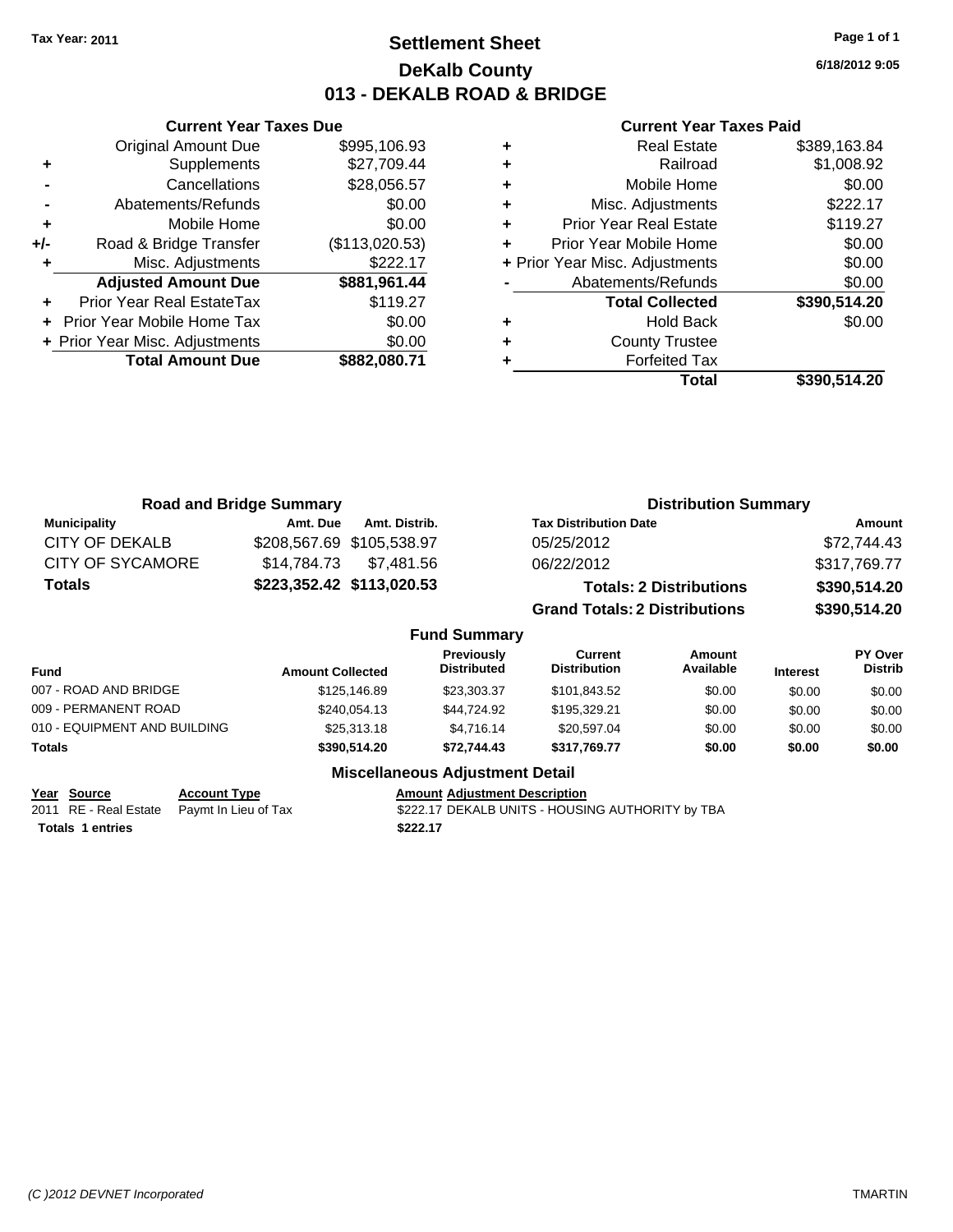# **Settlement Sheet Tax Year: 2011 Page 1 of 1 DeKalb County 014 - FRANKLIN TOWNSHIP**

**6/18/2012 9:05**

#### **Current Year Taxes Paid**

|     | <b>Current Year Taxes Due</b>  |              |
|-----|--------------------------------|--------------|
|     | <b>Original Amount Due</b>     | \$104,846.17 |
| ٠   | Supplements                    | \$533.91     |
|     | Cancellations                  | \$577.75     |
|     | Abatements/Refunds             | \$1.27       |
| ٠   | Mobile Home                    | \$0.00       |
| +/- | Road & Bridge Transfer         | \$0.00       |
| ٠   | Misc. Adjustments              | \$0.00       |
|     | <b>Adjusted Amount Due</b>     | \$104,801.06 |
| ÷   | Prior Year Real EstateTax      | (\$18.35)    |
|     | Prior Year Mobile Home Tax     | \$0.00       |
|     | + Prior Year Misc. Adjustments | \$0.00       |
|     | <b>Total Amount Due</b>        | \$104,782.71 |
|     |                                |              |

|   | <b>Real Estate</b>             | \$54,429.57 |
|---|--------------------------------|-------------|
| ٠ | Railroad                       | \$484.60    |
| ٠ | Mobile Home                    | \$0.00      |
| ٠ | Misc. Adjustments              | \$0.00      |
| ٠ | <b>Prior Year Real Estate</b>  | (\$18.35)   |
| ٠ | Prior Year Mobile Home         | \$0.00      |
|   | + Prior Year Misc. Adjustments | \$0.00      |
|   | Abatements/Refunds             | \$1.27      |
|   | <b>Total Collected</b>         | \$54,894.55 |
| ٠ | <b>Hold Back</b>               | \$0.00      |
| ٠ | <b>County Trustee</b>          |             |
| ٠ | <b>Forfeited Tax</b>           |             |
|   | Total                          | \$54.894.55 |
|   |                                |             |

|                          |                         |                                  | <b>Distribution Summary</b>          |                                |                 |                           |
|--------------------------|-------------------------|----------------------------------|--------------------------------------|--------------------------------|-----------------|---------------------------|
|                          |                         |                                  | <b>Tax Distribution Date</b>         |                                |                 | Amount                    |
|                          |                         |                                  | 05/25/2012                           |                                |                 | \$10,825.13               |
|                          |                         |                                  | 06/22/2012                           |                                |                 | \$44,069.42               |
|                          |                         |                                  |                                      | <b>Totals: 2 Distributions</b> |                 | \$54,894.55               |
|                          |                         |                                  | <b>Grand Totals: 2 Distributions</b> |                                |                 | \$54,894.55               |
|                          |                         | <b>Fund Summary</b>              |                                      |                                |                 |                           |
| <b>Fund</b>              | <b>Amount Collected</b> | Previously<br><b>Distributed</b> | Current<br><b>Distribution</b>       | <b>Amount</b><br>Available     | <b>Interest</b> | PY Over<br><b>Distrib</b> |
| 001 - CORPORATE          | \$44,463.93             | \$8,768.22                       | \$35,695.71                          | \$0.00                         | \$0.00          | \$0.00                    |
| 005 - I. M. R. F.        | \$9.581.45              | \$1,889.45                       | \$7,692.00                           | \$0.00                         | \$0.00          | \$0.00                    |
| 054 - GENERAL ASSISTANCE | \$849.17                | \$167.46                         | \$681.71                             | \$0.00                         | \$0.00          | \$0.00                    |
| Totals                   | \$54,894.55             | \$10,825.13                      | \$44,069.42                          | \$0.00                         | \$0.00          | \$0.00                    |
|                          |                         | <b>Abatement Detail</b>          |                                      |                                |                 |                           |

**Totals 1 entries** \$1.27

**Year Source Account Type Amount Adjustment Description** 2011 RE - Real Estate PTAB Decision 31.27 01-26-475-004 PTAB INTEREST REFUND by TBA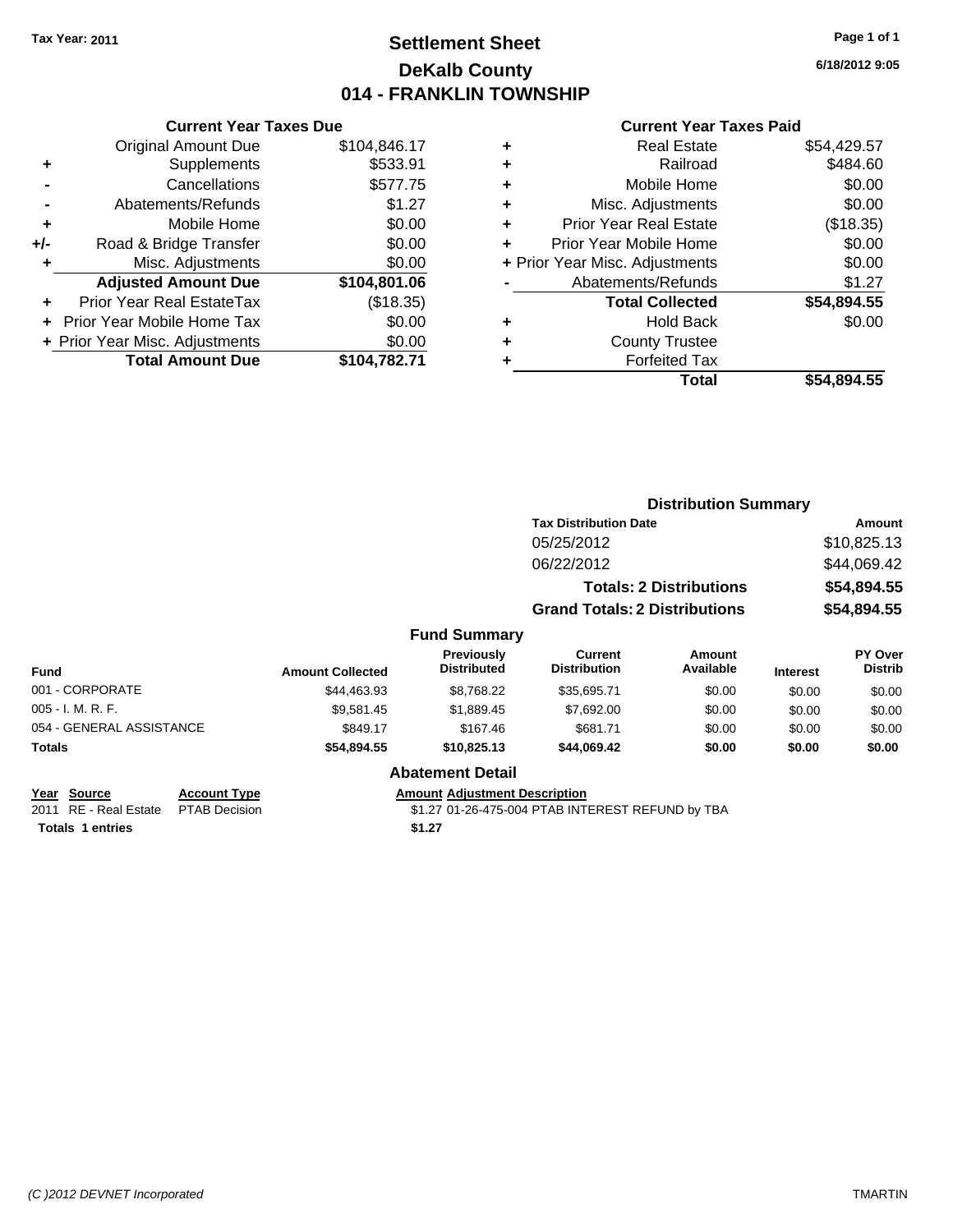# **Settlement Sheet Tax Year: 2011 Page 1 of 1 DeKalb County 015 - FRANKLIN TWP CEMETERY**

**6/18/2012 9:05**

|     | <b>Current Year Taxes Due</b>  |             |
|-----|--------------------------------|-------------|
|     | <b>Original Amount Due</b>     | \$30,206.91 |
| ٠   | Supplements                    | \$153.82    |
|     | Cancellations                  | \$166.46    |
|     | Abatements/Refunds             | \$0.37      |
| ٠   | Mobile Home                    | \$0.00      |
| +/- | Road & Bridge Transfer         | \$0.00      |
| ٠   | Misc. Adjustments              | \$0.00      |
|     | <b>Adjusted Amount Due</b>     | \$30,193.90 |
| ٠   | Prior Year Real EstateTax      | (\$5.25)    |
|     | Prior Year Mobile Home Tax     | \$0.00      |
|     | + Prior Year Misc. Adjustments | \$0.00      |
|     | <b>Total Amount Due</b>        | \$30,188.65 |
|     |                                |             |

|   | Total                          | \$15,815.73 |
|---|--------------------------------|-------------|
| ٠ | <b>Forfeited Tax</b>           |             |
| ٠ | <b>County Trustee</b>          |             |
| ٠ | <b>Hold Back</b>               | \$0.00      |
|   | <b>Total Collected</b>         | \$15,815.73 |
|   | Abatements/Refunds             | \$0.37      |
|   | + Prior Year Misc. Adjustments | \$0.00      |
| ٠ | Prior Year Mobile Home         | \$0.00      |
| ٠ | <b>Prior Year Real Estate</b>  | (\$5.25)    |
| ٠ | Misc. Adjustments              | \$0.00      |
| ٠ | Mobile Home                    | \$0.00      |
| ٠ | Railroad                       | \$139.62    |
| ٠ | <b>Real Estate</b>             | \$15,681.73 |
|   |                                |             |

|                                                                 |                                             |                         |                                                |                                                  | <b>Distribution Summary</b>    |                 |                           |
|-----------------------------------------------------------------|---------------------------------------------|-------------------------|------------------------------------------------|--------------------------------------------------|--------------------------------|-----------------|---------------------------|
|                                                                 |                                             |                         |                                                | <b>Tax Distribution Date</b>                     |                                |                 | Amount                    |
|                                                                 |                                             |                         |                                                | 05/25/2012                                       |                                |                 | \$3,118.89                |
|                                                                 |                                             |                         |                                                | 06/22/2012                                       |                                |                 | \$12,696.84               |
|                                                                 |                                             |                         |                                                |                                                  | <b>Totals: 2 Distributions</b> |                 | \$15,815.73               |
|                                                                 |                                             |                         |                                                | <b>Grand Totals: 2 Distributions</b>             |                                |                 | \$15,815.73               |
|                                                                 |                                             |                         | <b>Fund Summary</b>                            |                                                  |                                |                 |                           |
| <b>Fund</b>                                                     |                                             | <b>Amount Collected</b> | <b>Previously</b><br><b>Distributed</b>        | <b>Current</b><br><b>Distribution</b>            | Amount<br>Available            | <b>Interest</b> | PY Over<br><b>Distrib</b> |
| 017 - CEMETERY                                                  |                                             | \$15,815.73             | \$3,118.89                                     | \$12,696.84                                      | \$0.00                         | \$0.00          | \$0.00                    |
| Totals                                                          |                                             | \$15,815.73             | \$3,118.89                                     | \$12,696.84                                      | \$0.00                         | \$0.00          | \$0.00                    |
|                                                                 |                                             |                         | <b>Abatement Detail</b>                        |                                                  |                                |                 |                           |
| Year Source<br>2011 RE - Real Estate<br><b>Totals 1 entries</b> | <b>Account Type</b><br><b>PTAB Decision</b> |                         | <b>Amount Adjustment Description</b><br>\$0.37 | \$0.37 01-26-475-004 PTAB INTEREST REFUND by TBA |                                |                 |                           |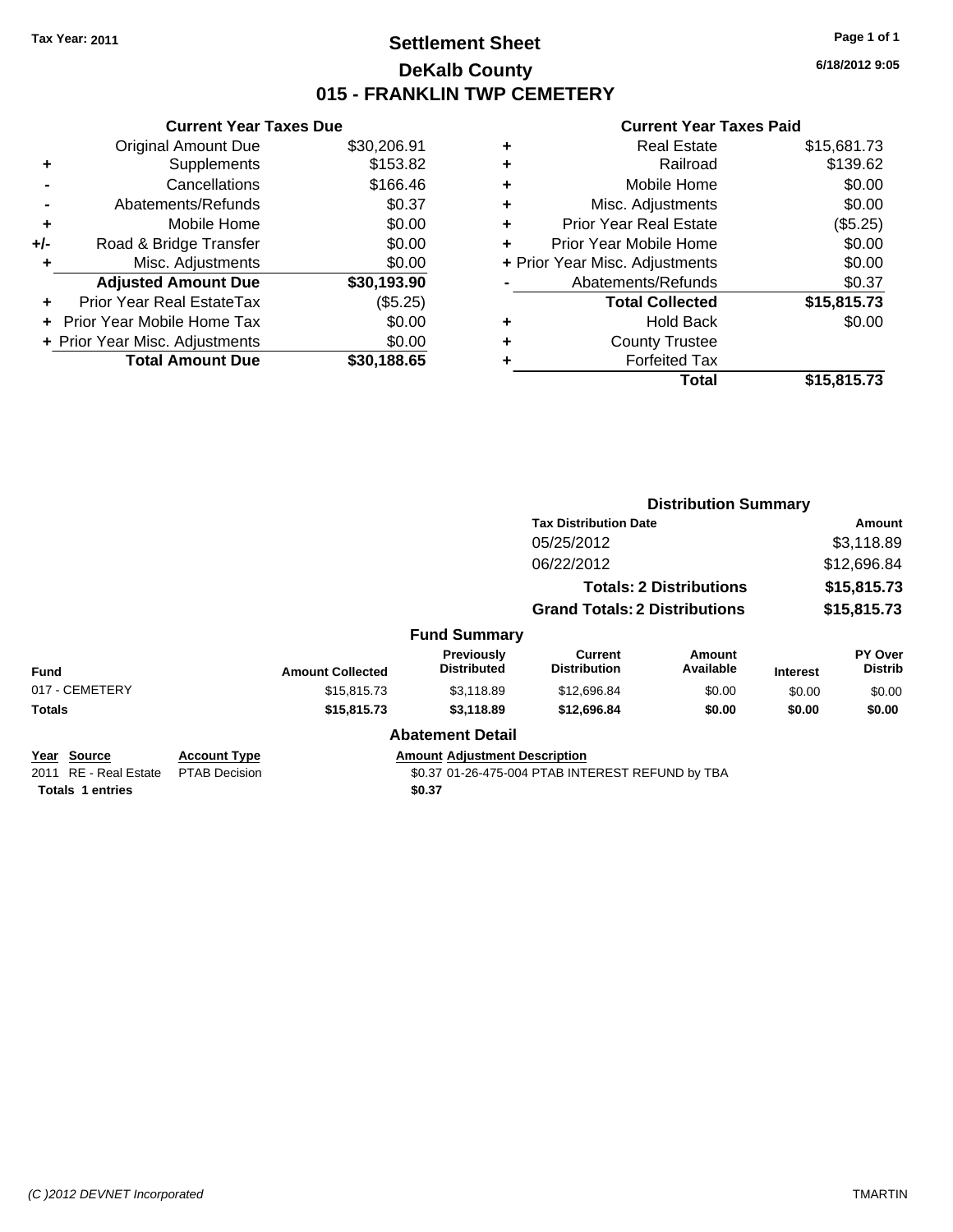# **Settlement Sheet Tax Year: 2011 Page 1 of 1 DeKalb County 016 - FRANKLIN ROAD & BRIDGE**

**6/18/2012 9:05**

#### **Current Year Taxes Paid**

|     | <b>Original Amount Due</b>     | \$249,012.27   | ٠ |             |
|-----|--------------------------------|----------------|---|-------------|
|     | Supplements                    | \$1,130.01     | ٠ |             |
|     | Cancellations                  | \$1,222.76     | ٠ |             |
|     | Abatements/Refunds             | \$2.70         | ٠ |             |
|     | Mobile Home                    | \$0.00         |   | Pri         |
| +/- | Road & Bridge Transfer         | (\$14, 105.43) |   | Prio        |
|     | Misc. Adjustments              | \$0.00         |   | + Prior Yea |
|     | <b>Adjusted Amount Due</b>     | \$234,811.39   |   | А           |
|     | Prior Year Real EstateTax      | (\$42.80)      |   |             |
|     | + Prior Year Mobile Home Tax   | \$0.00         | ٠ |             |
|     | + Prior Year Misc. Adjustments | \$0.00         | ٠ |             |
|     | <b>Total Amount Due</b>        | \$234,768.59   |   |             |
|     |                                |                |   |             |

**Current Year Taxes Due**

|   | Total                          | \$116,266.09 |
|---|--------------------------------|--------------|
|   | <b>Forfeited Tax</b>           |              |
| ٠ | <b>County Trustee</b>          |              |
| ٠ | <b>Hold Back</b>               | \$0.00       |
|   | <b>Total Collected</b>         | \$116,266.09 |
|   | Abatements/Refunds             | \$2.70       |
|   | + Prior Year Misc. Adjustments | \$0.00       |
|   | Prior Year Mobile Home         | \$0.00       |
| ٠ | <b>Prior Year Real Estate</b>  | (\$42.80)    |
| ٠ | Misc. Adjustments              | \$0.00       |
| ٠ | Mobile Home                    | \$0.00       |
|   | Railroad                       | \$1,115.60   |
|   | <b>Real Estate</b>             | \$115,195.99 |

**Grand Totals: 2 Distributions \$116,266.09**

| <b>Road and Bridge Summary</b> |          |               | <b>Distribution Summary</b>    |              |  |
|--------------------------------|----------|---------------|--------------------------------|--------------|--|
| <b>Municipality</b>            | Amt. Due | Amt. Distrib. | <b>Tax Distribution Date</b>   | Amount       |  |
| VILLAGE OF KIRKLAND            |          |               | 05/25/2012                     | \$22,915.10  |  |
| <b>Totals</b>                  |          |               | 06/22/2012                     | \$93,350.99  |  |
|                                |          |               | <b>Totals: 2 Distributions</b> | \$116,266.09 |  |

**Fund Summary Fund Interest Amount Collected Distributed PY Over Distrib Amount Available Current Distribution Previously** 007 - ROAD AND BRIDGE \$37,727.30 \$7,429.59 \$30,297.71 \$0.00 \$0.00 \$0.00 008 - BRIDGE CONST W/COUNTY  $$6,283.00$   $$1,238.82$   $$5,044.18$   $$0.00$   $$0.00$   $$0.00$ 009 - PERMANENT ROAD \$52,355.77 \$10,323.00 \$42,032.77 \$0.00 \$0.00 \$0.00 010 - EQUIPMENT AND BUILDING \$15,708.70 \$3,097.28 \$12,611.42 \$0.00 \$0.00 \$0.00 035 - TORT JUDGEMENTS/LIABILITY INS \$3,404.26 \$671.22 \$2,733.04 \$0.00 \$0.00 \$0.00 047 - SOCIAL SECURITY \$787.06 \$631.87 \$0.00 \$0.00 \$0.00 \$0.00 **Totals \$116,266.09 \$22,915.10 \$93,350.99 \$0.00 \$0.00 \$0.00 Abatement Detail**

| <u>rear</u> source                  | <b>ACCOUNT TYDE</b> | Amount |
|-------------------------------------|---------------------|--------|
| 2011 RE - Real Estate PTAB Decision |                     | \$3.03 |
| <b>Totals 1 entries</b>             |                     | \$3.03 |

**Year Source Account Type Amount Adjustment Description** 2011 Becision Real Estate Real Estate \$3.03 01-26-475-004 PTAB INTEREST REFUND by TBA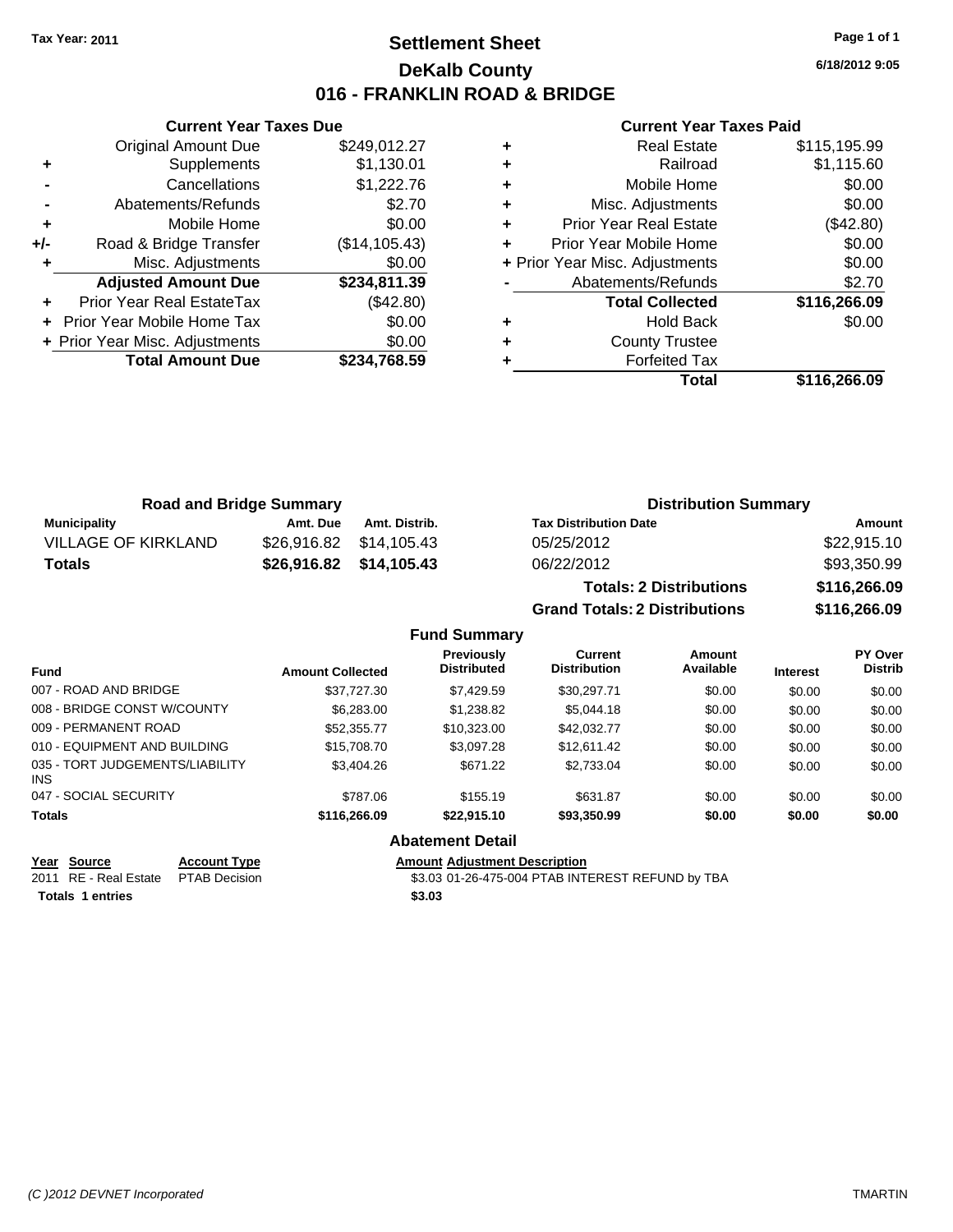# **Settlement Sheet Tax Year: 2011 Page 1 of 1 DeKalb County 017 - GENOA TOWNSHIP**

**6/18/2012 9:05**

#### **Current Year Taxes Paid**

| ÷   |                                | \$0.00<br>\$0.00 |
|-----|--------------------------------|------------------|
| +/- | Road & Bridge Transfer         |                  |
| ۰   | Misc. Adjustments              | \$0.00           |
|     | <b>Adjusted Amount Due</b>     | \$219,631.80     |
|     | Prior Year Real EstateTax      | \$129.29         |
|     | Prior Year Mobile Home Tax     | \$0.00           |
|     |                                |                  |
|     | + Prior Year Misc. Adjustments | \$0.00           |
|     | <b>Total Amount Due</b>        | \$219,761.09     |

**Current Year Taxes Due**

| ٠                              | <b>Real Estate</b>            | \$114,425.88 |
|--------------------------------|-------------------------------|--------------|
| ٠                              | Railroad                      | \$700.90     |
| ٠                              | Mobile Home                   | \$0.00       |
| ٠                              | Misc. Adjustments             | \$0.00       |
| ٠                              | <b>Prior Year Real Estate</b> | \$129.29     |
| ٠                              | Prior Year Mobile Home        | \$0.00       |
| + Prior Year Misc. Adjustments |                               | \$0.00       |
|                                | Abatements/Refunds            | \$0.00       |
|                                | <b>Total Collected</b>        | \$115,256.07 |
| ٠                              | <b>Hold Back</b>              | \$0.00       |
| ٠                              | <b>County Trustee</b>         |              |
| ٠                              | <b>Forfeited Tax</b>          |              |
|                                | Total                         | \$115,256.07 |
|                                |                               |              |

#### **Distribution Summary Tax Distribution Date Amount** 05/25/2012 \$20,698.21 06/22/2012 \$94,557.86 **Totals: 2 Distributions \$115,256.07 Grand Totals: 2 Distributions \$115,256.07 Fund Summary PY Over Amount Current Previously**

| <b>Fund</b>                             | <b>Amount Collected</b> | <b>Previously</b><br><b>Distributed</b> | Current<br><b>Distribution</b> | <b>Amount</b><br>Available | <b>Interest</b> | PY Over<br><b>Distrib</b> |
|-----------------------------------------|-------------------------|-----------------------------------------|--------------------------------|----------------------------|-----------------|---------------------------|
| 001 - CORPORATE                         | \$96.874.57             | \$17.397.17                             | \$79.477.40                    | \$0.00                     | \$0.00          | \$0.00                    |
| 035 - TORT JUDGEMENTS/LIABILITY<br>INS. | \$2.166.93              | \$389.15                                | \$1,777.78                     | \$0.00                     | \$0.00          | \$0.00                    |
| 047 - SOCIAL SECURITY                   | \$5,466.82              | \$981.76                                | \$4,485.06                     | \$0.00                     | \$0.00          | \$0.00                    |
| 054 - GENERAL ASSISTANCE                | \$10.747.75             | \$1.930.13                              | \$8,817.62                     | \$0.00                     | \$0.00          | \$0.00                    |
| <b>Totals</b>                           | \$115,256.07            | \$20,698.21                             | \$94,557.86                    | \$0.00                     | \$0.00          | \$0.00                    |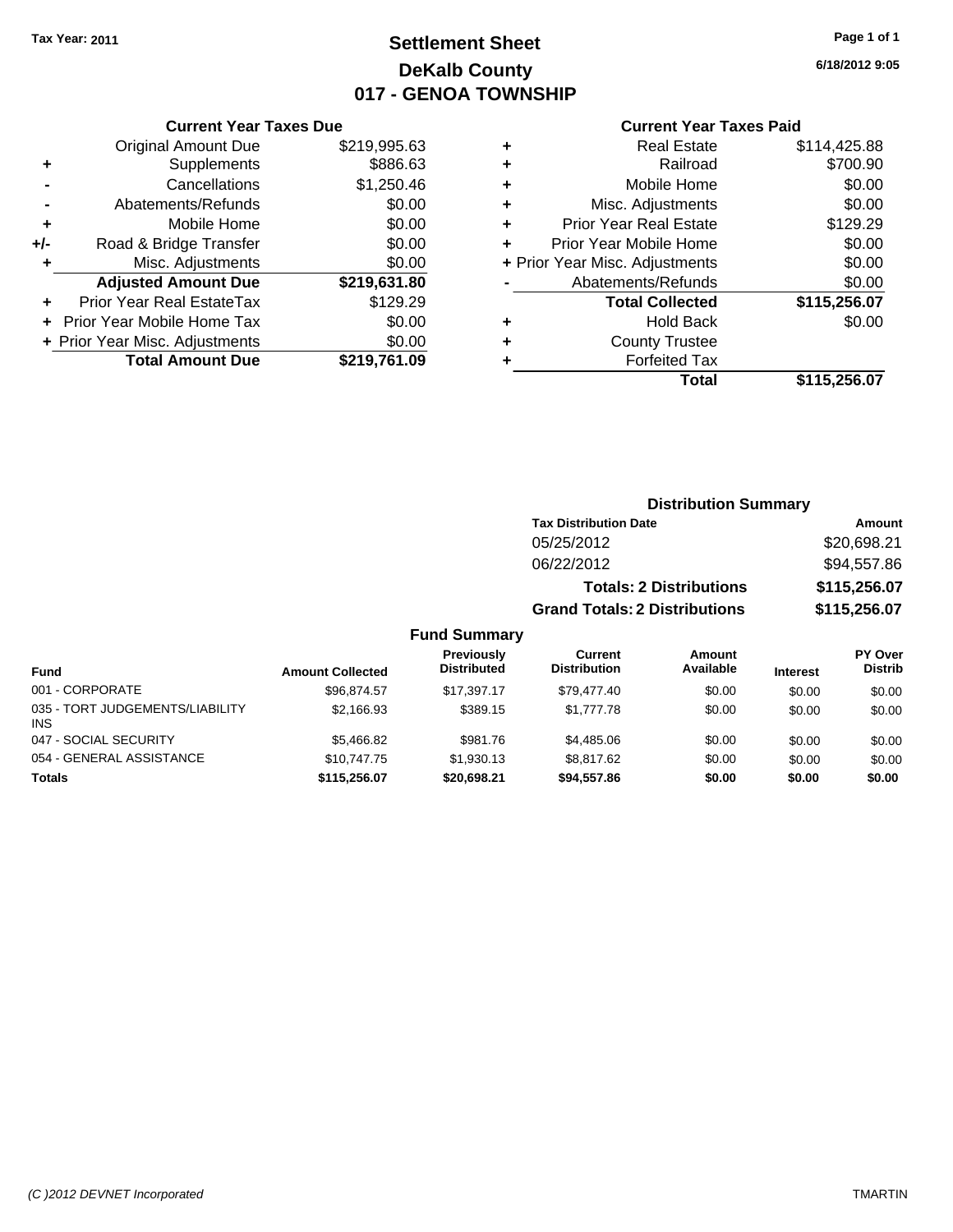# **Settlement Sheet Tax Year: 2011 Page 1 of 1 DeKalb County 018 - GENOA ROAD & BRIDGE**

**6/18/2012 9:05**

#### **Current Year Taxes Paid**

|     | <b>Original Amount Due</b>        | \$165,204.50  |   |
|-----|-----------------------------------|---------------|---|
|     | Supplements                       | \$729.94      |   |
|     | Cancellations                     | \$801.04      | ٠ |
|     | Abatements/Refunds                | \$0.00        | ٠ |
|     | Mobile Home                       | \$0.00        | ٠ |
| +/- | Road & Bridge Transfer            | (\$12,687.61) | ٠ |
|     | Misc. Adjustments                 | \$0.00        |   |
|     | <b>Adjusted Amount Due</b>        | \$152,445.79  |   |
|     | Prior Year Real EstateTax         | \$82.69       |   |
|     | <b>Prior Year Mobile Home Tax</b> | \$0.00        |   |
|     | + Prior Year Misc. Adjustments    | \$0.00        |   |
|     | <b>Total Amount Due</b>           | \$152,528.48  |   |
|     |                                   |               |   |

**Current Year Taxes Due**

| <b>Real Estate</b>            | \$73,381.71                    |
|-------------------------------|--------------------------------|
| Railroad                      | \$493.93                       |
| Mobile Home                   | \$0.00                         |
| Misc. Adjustments             | \$0.00                         |
| <b>Prior Year Real Estate</b> | \$82.69                        |
| Prior Year Mobile Home        | \$0.00                         |
|                               | \$0.00                         |
| Abatements/Refunds            | \$0.00                         |
| <b>Total Collected</b>        | \$73,958.33                    |
| <b>Hold Back</b>              | \$0.00                         |
| <b>County Trustee</b>         |                                |
| <b>Forfeited Tax</b>          |                                |
| Total                         | \$73.958.33                    |
|                               | + Prior Year Misc. Adjustments |

**Grand Totals: 2 Distributions \$73,958.33**

| <b>Road and Bridge Summary</b> |          | <b>Distribution Summary</b> |                                |             |
|--------------------------------|----------|-----------------------------|--------------------------------|-------------|
| Municipality                   | Amt. Due | Amt. Distrib.               | <b>Tax Distribution Date</b>   | Amount      |
| <b>CITY OF GENOA</b>           |          | \$24,188.71 \$12,687.61     | 05/25/2012                     | \$13,271.52 |
| <b>Totals</b>                  |          | \$24,188.71 \$12,687.61     | 06/22/2012                     | \$60,686.81 |
|                                |          |                             | <b>Totals: 2 Distributions</b> | \$73,958.33 |

**Fund Summary Fund Interest Amount Collected Distributed PY Over Distrib Amount Available Current Distribution Previously** 007 - ROAD AND BRIDGE 60.00 \$25,796.33 \$4,631.99 \$21,164.34 \$0.00 \$0.00 \$0.00 \$0.00 008 - BRIDGE CONST W/COUNTY  $$407.16$  \$73.04 \$334.12 \$0.00 \$0.00 \$0.00 \$0.00 009 - PERMANENT ROAD \$37,867.65 \$6,792.88 \$31,074.77 \$0.00 \$0.00 \$0.00 010 - EQUIPMENT AND BUILDING \$4,187.51 \$751.17 \$3,436.34 \$0.00 \$0.00 \$0.00 035 - TORT JUDGEMENTS/LIABILITY INS \$4,193.32 \$752.22 \$3,441.10 \$0.00 \$0.00 \$0.00 047 - SOCIAL SECURITY \$1,506.36 \$270.22 \$1,236.14 \$0.00 \$0.00 \$0.00 **Totals \$73,958.33 \$13,271.52 \$60,686.81 \$0.00 \$0.00 \$0.00**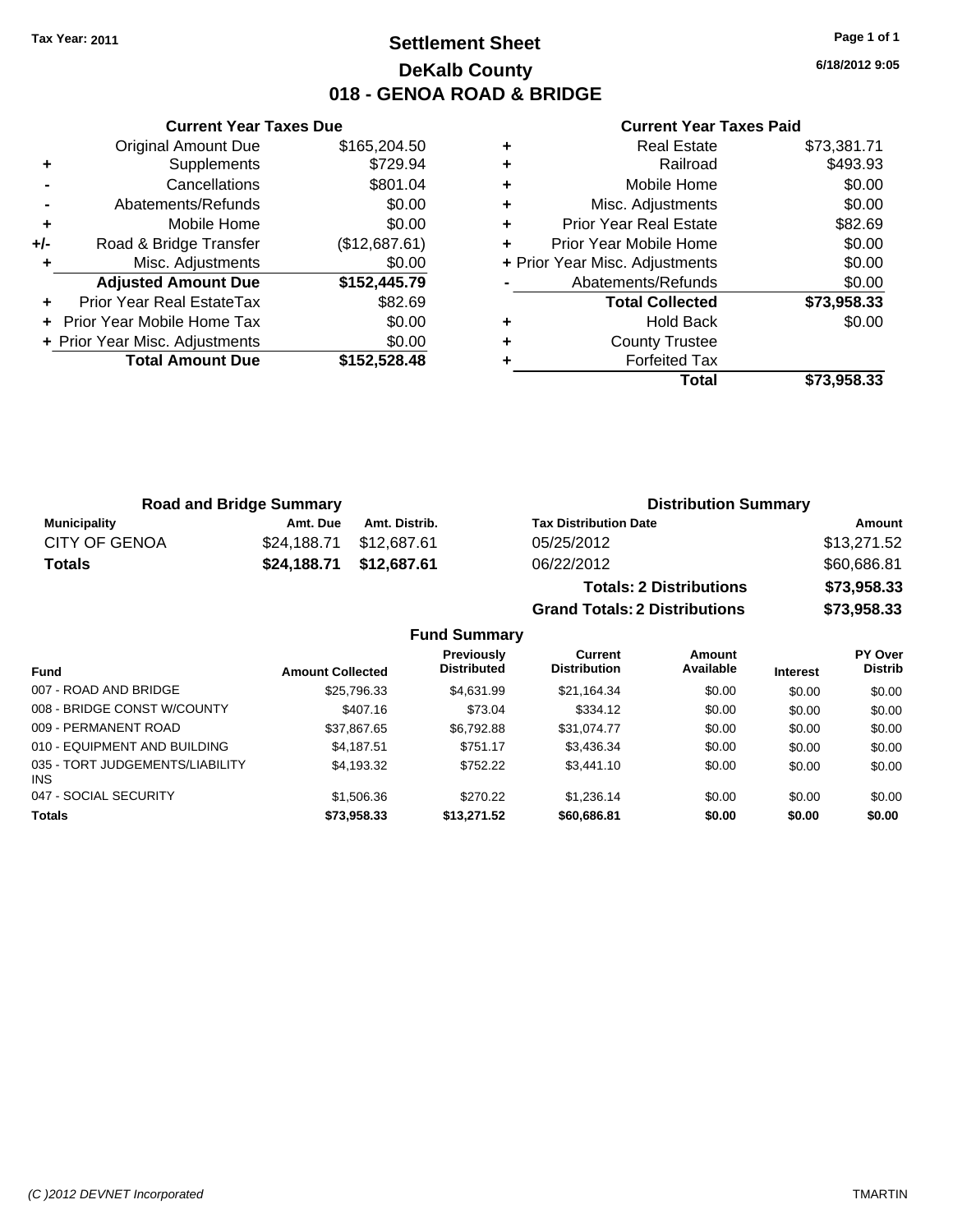# **Settlement Sheet Tax Year: 2011 Page 1 of 1 DeKalb County 019 - KINGSTON TOWNSHIP**

**6/18/2012 9:05**

|     | <b>Current Year Taxes Due</b>     |             |  |  |  |  |  |
|-----|-----------------------------------|-------------|--|--|--|--|--|
|     | <b>Original Amount Due</b>        | \$82,435.63 |  |  |  |  |  |
| ٠   | Supplements                       | \$414.68    |  |  |  |  |  |
|     | Cancellations                     | \$438.29    |  |  |  |  |  |
|     | Abatements/Refunds                | \$0.00      |  |  |  |  |  |
| ٠   | Mobile Home                       | \$0.00      |  |  |  |  |  |
| +/- | Road & Bridge Transfer            | \$0.00      |  |  |  |  |  |
| ٠   | Misc. Adjustments                 | \$0.00      |  |  |  |  |  |
|     | <b>Adjusted Amount Due</b>        | \$82,412.02 |  |  |  |  |  |
|     | Prior Year Real EstateTax         | \$33.73     |  |  |  |  |  |
|     | <b>Prior Year Mobile Home Tax</b> | \$0.00      |  |  |  |  |  |
|     | + Prior Year Misc. Adjustments    | \$0.00      |  |  |  |  |  |
|     | <b>Total Amount Due</b>           | \$82,445.75 |  |  |  |  |  |

| \$43,156.23 |
|-------------|
| \$413.27    |
| \$0.00      |
| \$0.00      |
| \$33.73     |
| \$0.00      |
| \$0.00      |
| \$0.00      |
| \$43,603.23 |
| \$0.00      |
|             |
|             |
| \$43,603.23 |
|             |

|                          | <b>Distribution Summary</b> |                                         |                                       |                                |                 |                                  |  |
|--------------------------|-----------------------------|-----------------------------------------|---------------------------------------|--------------------------------|-----------------|----------------------------------|--|
|                          |                             |                                         | <b>Tax Distribution Date</b>          |                                |                 | Amount                           |  |
|                          |                             |                                         | 05/25/2012                            |                                |                 | \$8,844.42                       |  |
|                          |                             |                                         | 06/22/2012                            |                                |                 | \$34,758.81                      |  |
|                          |                             |                                         |                                       | <b>Totals: 2 Distributions</b> |                 | \$43,603.23                      |  |
|                          |                             |                                         | <b>Grand Totals: 2 Distributions</b>  |                                |                 | \$43,603.23                      |  |
|                          |                             | <b>Fund Summary</b>                     |                                       |                                |                 |                                  |  |
| Fund                     | <b>Amount Collected</b>     | <b>Previously</b><br><b>Distributed</b> | <b>Current</b><br><b>Distribution</b> | <b>Amount</b><br>Available     | <b>Interest</b> | <b>PY Over</b><br><b>Distrib</b> |  |
| 001 - CORPORATE          | \$43,306.20                 | \$8.784.17                              | \$34,522,03                           | \$0.00                         | \$0.00          | \$0.00                           |  |
| 054 - GENERAL ASSISTANCE | \$297.03                    | \$60.25                                 | \$236.78                              | \$0.00                         | \$0.00          | \$0.00                           |  |
| Totals                   | \$43,603.23                 | \$8,844.42                              | \$34,758.81                           | \$0.00                         | \$0.00          | \$0.00                           |  |
|                          |                             |                                         |                                       |                                |                 |                                  |  |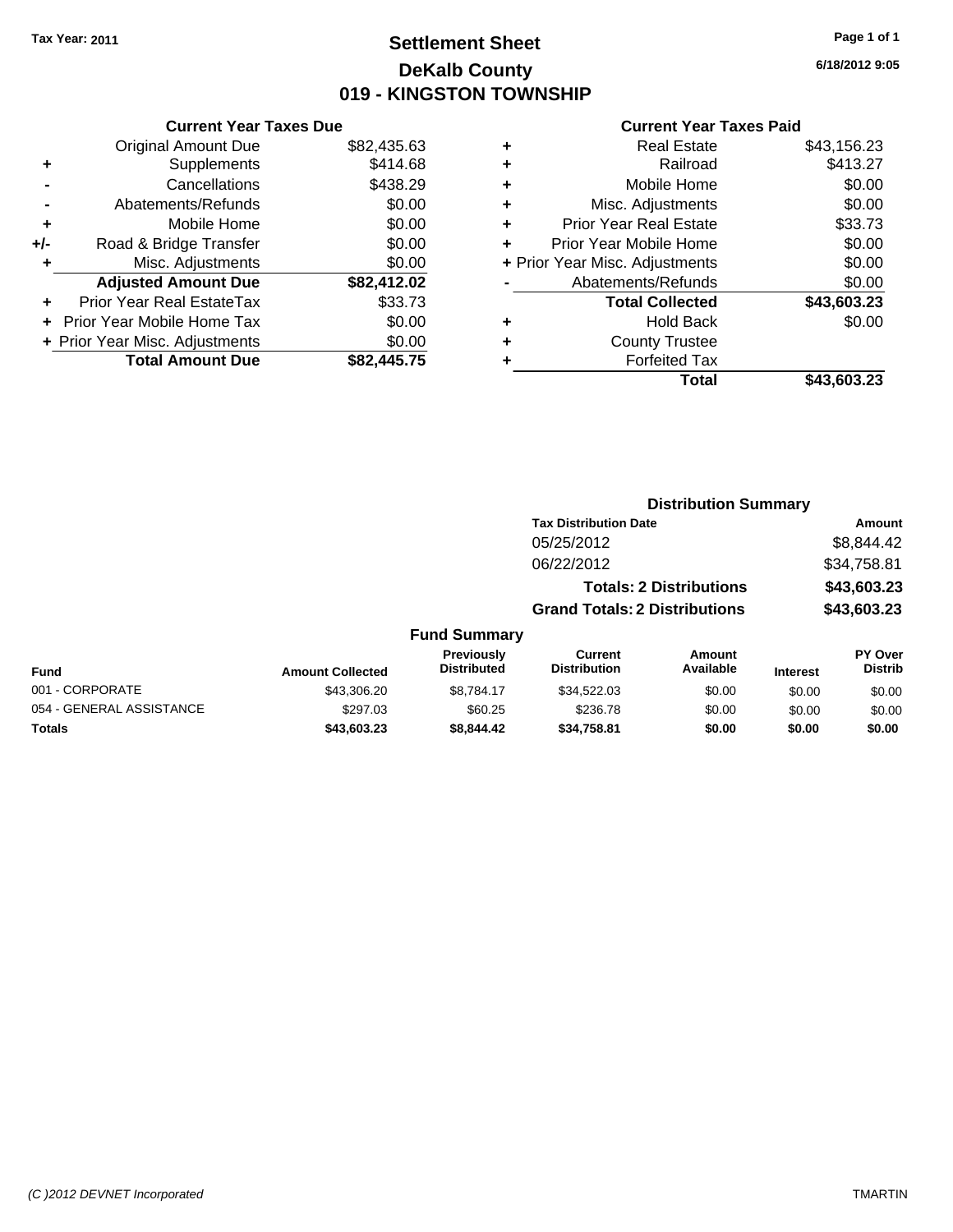Original Amount Due

**Adjusted Amount Due** 

**Total Amount Due** 

**+** Supplements **-** Cancellations **-** Abatements/Refunds **+** Mobile Home **+/-** Road & Bridge Transfer **+** Misc. Adjustments

**+** Prior Year Real EstateTax **+** Prior Year Mobile Home Tax **+ Prior Year Misc. Adjustments** 

# **Settlement Sheet Tax Year: 2011 Page 1 of 1 DeKalb County 020 - KINGSTON ROAD & BRIDGE**

**6/18/2012 9:05**

**Total \$161,284.12**

| <b>Current Year Taxes Due</b> |               | <b>Current Year Taxes Paid</b> |                                |              |  |
|-------------------------------|---------------|--------------------------------|--------------------------------|--------------|--|
| ıl Amount Due                 | \$332,751.60  | ÷                              | <b>Real Estate</b>             | \$159,521.04 |  |
| Supplements                   | \$1,532.78    | ٠                              | Railroad                       | \$1,638.60   |  |
| Cancellations                 | \$1,620.03    | ٠                              | Mobile Home                    | \$0.00       |  |
| าents/Refunds                 | \$0.00        | ÷                              | Misc. Adjustments              | \$0.00       |  |
| Mobile Home                   | \$0.00        | ÷                              | <b>Prior Year Real Estate</b>  | \$124.48     |  |
| ridge Transfer                | (\$14,720.11) | ÷                              | Prior Year Mobile Home         | \$0.00       |  |
| :. Adjustments                | \$0.00        |                                | + Prior Year Misc. Adjustments | \$0.00       |  |
| <b>Amount Due</b>             | \$317,944.24  |                                | Abatements/Refunds             | \$0.00       |  |
| eal EstateTax                 | \$124.48      |                                | <b>Total Collected</b>         | \$161,284.12 |  |
| pile Home Tax                 | \$0.00        | ٠                              | <b>Hold Back</b>               | \$0.00       |  |
| . Adjustments                 | \$0.00        | ÷                              | <b>County Trustee</b>          |              |  |
| <b>Amount Due</b>             | \$318,068.72  |                                | <b>Forfeited Tax</b>           |              |  |
|                               |               |                                | Total                          | \$161.284.12 |  |

| <b>Road and Bridge Summary</b> |             |               | <b>Distribution Summary</b>          |              |
|--------------------------------|-------------|---------------|--------------------------------------|--------------|
| <b>Municipality</b>            | Amt. Due    | Amt. Distrib. | <b>Tax Distribution Date</b>         | Amount       |
| <b>CITY OF GENOA</b>           | \$11,135.77 | \$5.892.71    | 05/25/2012                           | \$32,750.28  |
| <b>VILLAGE OF KINGSTON</b>     | \$16,685.06 | \$8.827.40    | 06/22/2012                           | \$128,533.84 |
| <b>Totals</b>                  | \$27,820.83 | \$14,720.11   | <b>Totals: 2 Distributions</b>       | \$161,284.12 |
|                                |             |               | <b>Grand Totals: 2 Distributions</b> | \$161,284.12 |

| <b>Fund Summary</b>          |                         |                                         |                                |                     |                 |                           |
|------------------------------|-------------------------|-----------------------------------------|--------------------------------|---------------------|-----------------|---------------------------|
| <b>Fund</b>                  | <b>Amount Collected</b> | <b>Previously</b><br><b>Distributed</b> | Current<br><b>Distribution</b> | Amount<br>Available | <b>Interest</b> | PY Over<br><b>Distrib</b> |
| 007 - ROAD AND BRIDGE        | \$53,413,40             | \$10,869.94                             | \$42,543.46                    | \$0.00              | \$0.00          | \$0.00                    |
| 008 - BRIDGE CONST W/COUNTY  | \$3.941.45              | \$799.48                                | \$3.141.97                     | \$0.00              | \$0.00          | \$0.00                    |
| 009 - PERMANENT ROAD         | \$90.797.41             | \$18,417.21                             | \$72,380.20                    | \$0.00              | \$0.00          | \$0.00                    |
| 010 - EQUIPMENT AND BUILDING | \$13.131.86             | \$2,663.65                              | \$10.468.21                    | \$0.00              | \$0.00          | \$0.00                    |
| <b>Totals</b>                | \$161.284.12            | \$32.750.28                             | \$128,533,84                   | \$0.00              | \$0.00          | \$0.00                    |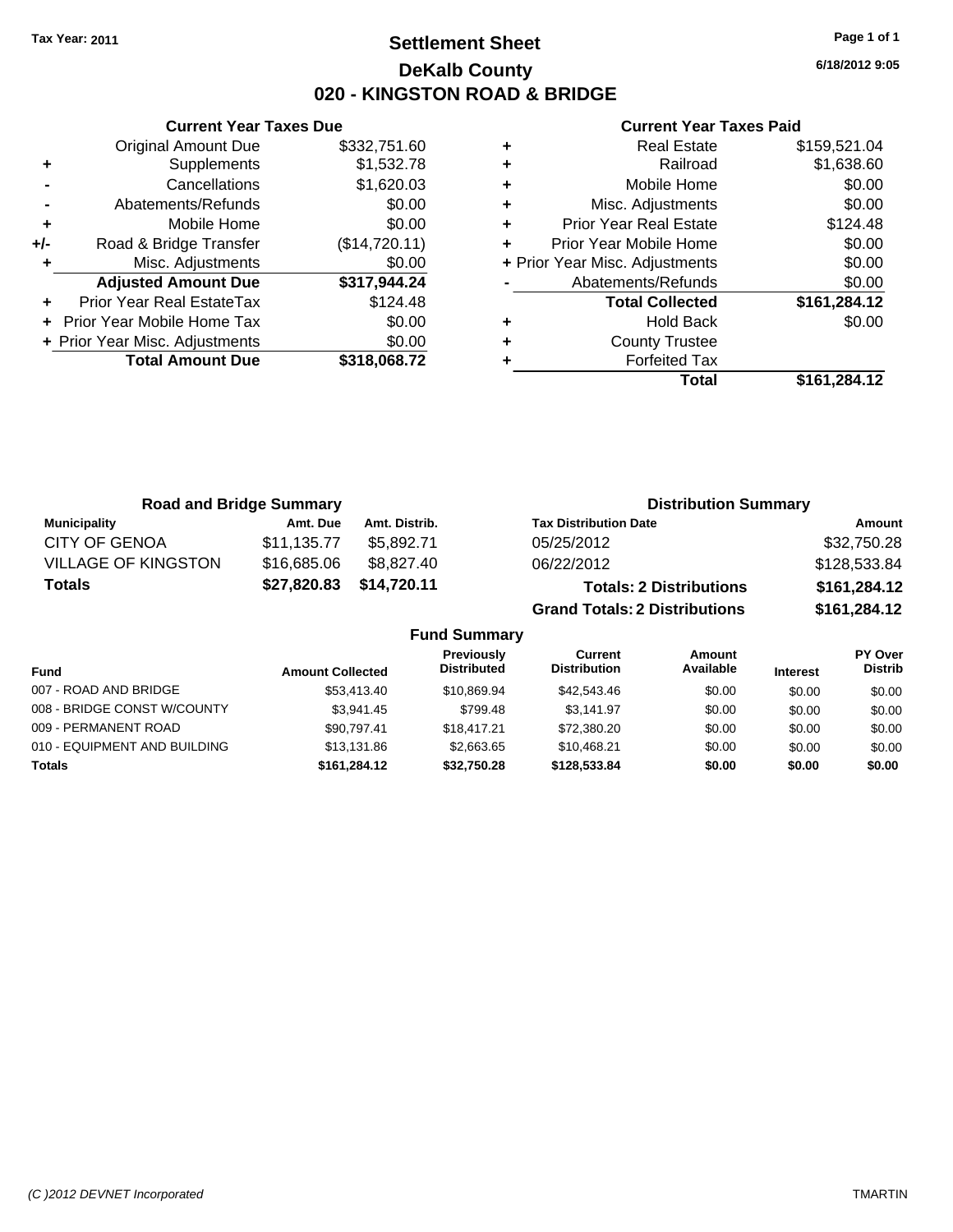# **Settlement Sheet Tax Year: 2011 Page 1 of 1 DeKalb County 021 - KINGSTON TWP CEMETERY**

## **Current Year Taxes Due** Original Amount Due \$13,771.57 **+** Supplements \$69.27 **-** Cancellations \$73.21 **-** Abatements/Refunds \$0.00 **+** Mobile Home \$0.00 **+/-** Road & Bridge Transfer \$0.00 **+** Misc. Adjustments \$0.00 **Adjusted Amount Due \$13,767.63 +** Prior Year Real EstateTax \$5.64 **+** Prior Year Mobile Home Tax \$0.00 **+ Prior Year Misc. Adjustments**  $$0.00$ **Total Amount Due \$13,773.27**

| <b>Real Estate</b>            | \$7,209.59                     |
|-------------------------------|--------------------------------|
| Railroad                      | \$69.04                        |
| Mobile Home                   | \$0.00                         |
| Misc. Adjustments             | \$0.00                         |
| <b>Prior Year Real Estate</b> | \$5.64                         |
| Prior Year Mobile Home        | \$0.00                         |
|                               | \$0.00                         |
| Abatements/Refunds            | \$0.00                         |
| <b>Total Collected</b>        | \$7,284.27                     |
| Hold Back                     | \$0.00                         |
| <b>County Trustee</b>         |                                |
| <b>Forfeited Tax</b>          |                                |
| Total                         | \$7,284.27                     |
|                               | + Prior Year Misc. Adjustments |

|                | <b>Distribution Summary</b> |                                  |                                       |                                |                 |                                  |  |
|----------------|-----------------------------|----------------------------------|---------------------------------------|--------------------------------|-----------------|----------------------------------|--|
|                |                             |                                  | <b>Tax Distribution Date</b>          |                                |                 | Amount                           |  |
|                |                             |                                  | 05/25/2012                            |                                |                 | \$1,477.55                       |  |
|                |                             |                                  | 06/22/2012                            |                                |                 | \$5,806.72                       |  |
|                |                             |                                  |                                       | <b>Totals: 2 Distributions</b> |                 | \$7,284.27                       |  |
|                |                             |                                  | <b>Grand Totals: 2 Distributions</b>  |                                |                 | \$7,284.27                       |  |
|                |                             | <b>Fund Summary</b>              |                                       |                                |                 |                                  |  |
| <b>Fund</b>    | <b>Amount Collected</b>     | Previously<br><b>Distributed</b> | <b>Current</b><br><b>Distribution</b> | Amount<br>Available            | <b>Interest</b> | <b>PY Over</b><br><b>Distrib</b> |  |
| 017 - CEMETERY | \$7,284.27                  | \$1,477.55                       | \$5,806.72                            | \$0.00                         | \$0.00          | \$0.00                           |  |
| Totals         | \$7,284.27                  | \$1,477.55                       | \$5,806.72                            | \$0.00                         | \$0.00          | \$0.00                           |  |
|                |                             |                                  |                                       |                                |                 |                                  |  |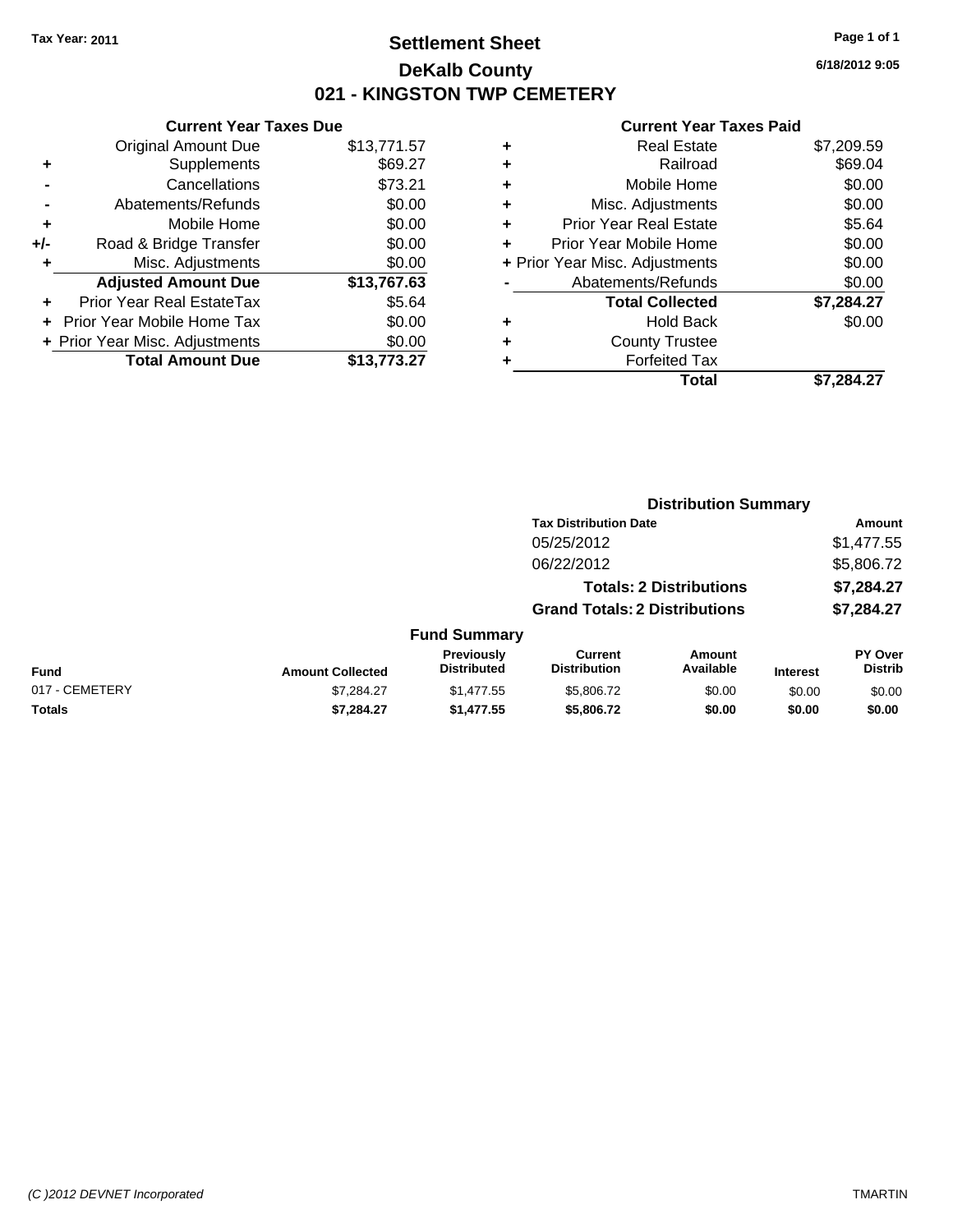# **Settlement Sheet Tax Year: 2011 Page 1 of 1 DeKalb County 022 - MALTA TOWNSHIP**

**6/18/2012 9:05**

| <b>Current Year Taxes Paid</b> |  |  |
|--------------------------------|--|--|
|                                |  |  |

|     | <b>Current Year Taxes Due</b>  |             |  |  |  |  |
|-----|--------------------------------|-------------|--|--|--|--|
|     | <b>Original Amount Due</b>     | \$60,288.36 |  |  |  |  |
| ٠   | Supplements                    | \$101.43    |  |  |  |  |
|     | Cancellations                  | \$120.74    |  |  |  |  |
|     | Abatements/Refunds             | \$0.00      |  |  |  |  |
| ٠   | Mobile Home                    | \$0.00      |  |  |  |  |
| +/- | Road & Bridge Transfer         | \$0.00      |  |  |  |  |
| ٠   | Misc. Adjustments              | \$0.00      |  |  |  |  |
|     | <b>Adjusted Amount Due</b>     | \$60,269.05 |  |  |  |  |
|     | Prior Year Real EstateTax      | \$0.00      |  |  |  |  |
|     | Prior Year Mobile Home Tax     | \$0.00      |  |  |  |  |
|     | + Prior Year Misc. Adjustments | \$0.00      |  |  |  |  |
|     | <b>Total Amount Due</b>        | \$60,269,05 |  |  |  |  |

| ٠                              | <b>Real Estate</b>            | \$31,539.84 |
|--------------------------------|-------------------------------|-------------|
| ٠                              | Railroad                      | \$858.58    |
| ٠                              | Mobile Home                   | \$0.00      |
| ٠                              | Misc. Adjustments             | \$0.00      |
| ٠                              | <b>Prior Year Real Estate</b> | \$0.00      |
| ÷                              | Prior Year Mobile Home        | \$0.00      |
| + Prior Year Misc. Adjustments |                               | \$0.00      |
|                                | Abatements/Refunds            | \$0.00      |
|                                | <b>Total Collected</b>        | \$32,398.42 |
| ٠                              | <b>Hold Back</b>              | \$0.00      |
| ٠                              | <b>County Trustee</b>         |             |
| ٠                              | <b>Forfeited Tax</b>          |             |
|                                | Total                         | \$32,398.42 |

|                          |                         |                                  | <b>Distribution Summary</b>           |                                |                 |                           |  |
|--------------------------|-------------------------|----------------------------------|---------------------------------------|--------------------------------|-----------------|---------------------------|--|
|                          |                         |                                  | <b>Tax Distribution Date</b>          |                                |                 | Amount                    |  |
|                          |                         |                                  | 05/25/2012                            |                                |                 | \$5,630.52                |  |
|                          |                         |                                  | 06/22/2012                            |                                |                 | \$26,767.90               |  |
|                          |                         |                                  |                                       | <b>Totals: 2 Distributions</b> |                 | \$32,398.42               |  |
|                          |                         |                                  | <b>Grand Totals: 2 Distributions</b>  |                                |                 | \$32,398.42               |  |
|                          |                         | <b>Fund Summary</b>              |                                       |                                |                 |                           |  |
| <b>Fund</b>              | <b>Amount Collected</b> | Previously<br><b>Distributed</b> | <b>Current</b><br><b>Distribution</b> | Amount<br>Available            | <b>Interest</b> | PY Over<br><b>Distrib</b> |  |
| 001 - CORPORATE          | \$32.022.47             | \$5,565.18                       | \$26,457.29                           | \$0.00                         | \$0.00          | \$0.00                    |  |
| 054 - GENERAL ASSISTANCE | \$375.95                | \$65.34                          | \$310.61                              | \$0.00                         | \$0.00          | \$0.00                    |  |
| Totals                   | \$32.398.42             | \$5,630.52                       | \$26.767.90                           | \$0.00                         | \$0.00          | \$0.00                    |  |
|                          |                         |                                  |                                       |                                |                 |                           |  |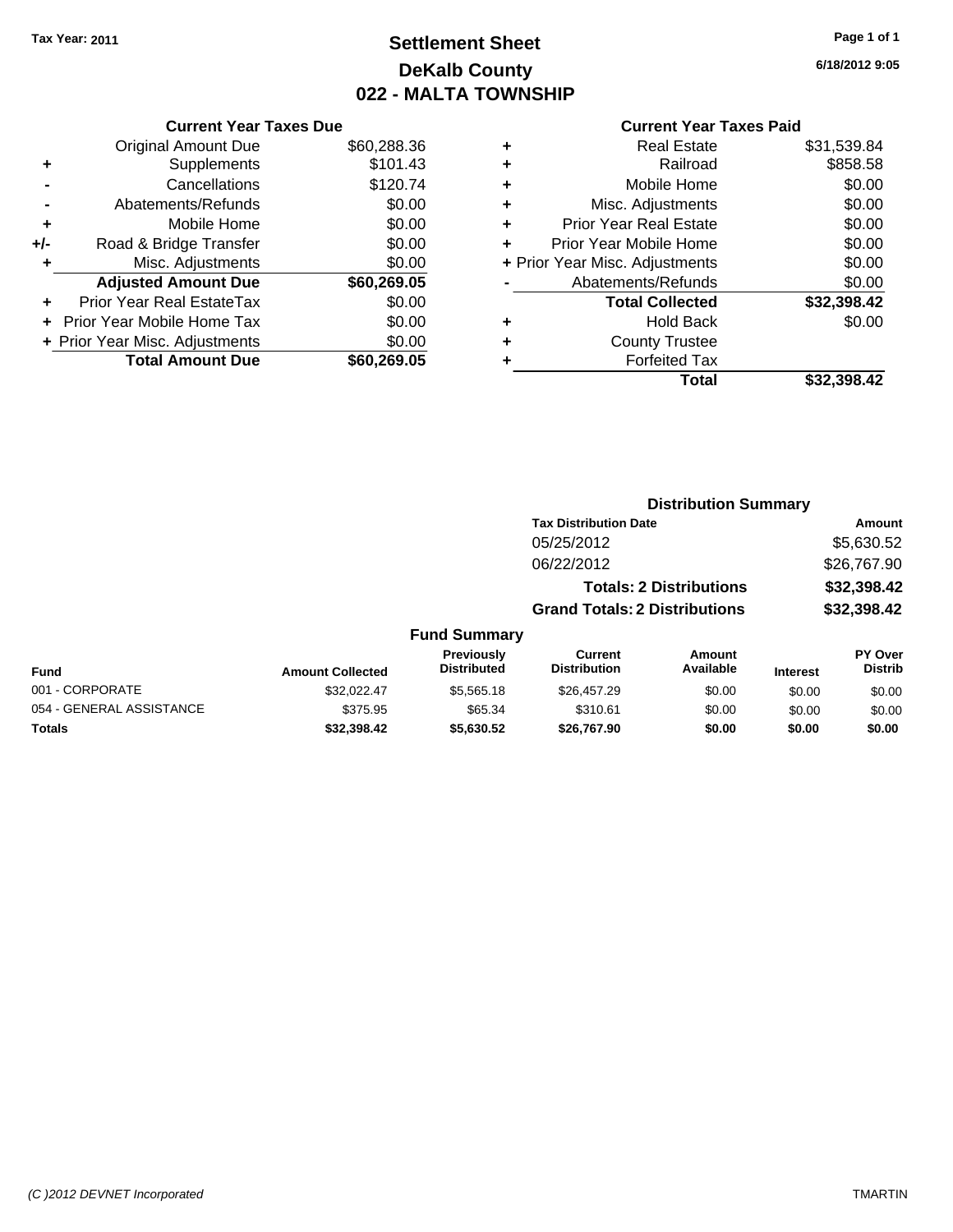# **Settlement Sheet Tax Year: 2011 Page 1 of 1 DeKalb County 023 - MALTA TWP LIBRARY**

**6/18/2012 9:05**

|     | <b>Current Year Taxes Due</b>  |              |  |  |  |
|-----|--------------------------------|--------------|--|--|--|
|     | <b>Original Amount Due</b>     | \$116,191.77 |  |  |  |
| ٠   | \$195.50<br>Supplements        |              |  |  |  |
|     | Cancellations                  | \$232.70     |  |  |  |
|     | \$0.00<br>Abatements/Refunds   |              |  |  |  |
| ٠   | Mobile Home                    | \$0.00       |  |  |  |
| +/- | Road & Bridge Transfer         | \$0.00       |  |  |  |
| ٠   | Misc. Adjustments              | \$0.00       |  |  |  |
|     | <b>Adjusted Amount Due</b>     | \$116,154.57 |  |  |  |
|     | Prior Year Real EstateTax      | \$0.00       |  |  |  |
|     | Prior Year Mobile Home Tax     | \$0.00       |  |  |  |
|     | + Prior Year Misc. Adjustments | \$0.00       |  |  |  |
|     | <b>Total Amount Due</b>        | \$116,154.57 |  |  |  |
|     |                                |              |  |  |  |

| ٠ | <b>Real Estate</b>             | \$60,785.79 |
|---|--------------------------------|-------------|
| ٠ | Railroad                       | \$1,654.71  |
| ٠ | Mobile Home                    | \$0.00      |
| ٠ | Misc. Adjustments              | \$0.00      |
| ٠ | Prior Year Real Estate         | \$0.00      |
|   | Prior Year Mobile Home         | \$0.00      |
|   | + Prior Year Misc. Adjustments | \$0.00      |
|   | Abatements/Refunds             | \$0.00      |
|   | <b>Total Collected</b>         | \$62,440.50 |
| ٠ | <b>Hold Back</b>               | \$0.00      |
|   | <b>County Trustee</b>          |             |
| ٠ | <b>Forfeited Tax</b>           |             |
|   | Total                          | \$62.440.50 |
|   |                                |             |

|               |                         |                                  | <b>Distribution Summary</b>           |                                |                 |                           |  |
|---------------|-------------------------|----------------------------------|---------------------------------------|--------------------------------|-----------------|---------------------------|--|
|               |                         |                                  | <b>Tax Distribution Date</b>          |                                |                 | Amount                    |  |
|               |                         |                                  | 05/25/2012                            |                                |                 | \$10,851.83               |  |
|               |                         |                                  | 06/22/2012                            |                                |                 | \$51,588.67               |  |
|               |                         |                                  |                                       | <b>Totals: 2 Distributions</b> |                 | \$62,440.50               |  |
|               |                         |                                  | <b>Grand Totals: 2 Distributions</b>  |                                |                 | \$62,440.50               |  |
|               |                         | <b>Fund Summary</b>              |                                       |                                |                 |                           |  |
| <b>Fund</b>   | <b>Amount Collected</b> | Previously<br><b>Distributed</b> | <b>Current</b><br><b>Distribution</b> | Amount<br>Available            | <b>Interest</b> | PY Over<br><b>Distrib</b> |  |
| 016 - LIBRARY | \$62,440.50             | \$10.851.83                      | \$51,588.67                           | \$0.00                         | \$0.00          | \$0.00                    |  |
| Totals        | \$62,440.50             | \$10,851.83                      | \$51,588.67                           | \$0.00                         | \$0.00          | \$0.00                    |  |
|               |                         |                                  |                                       |                                |                 |                           |  |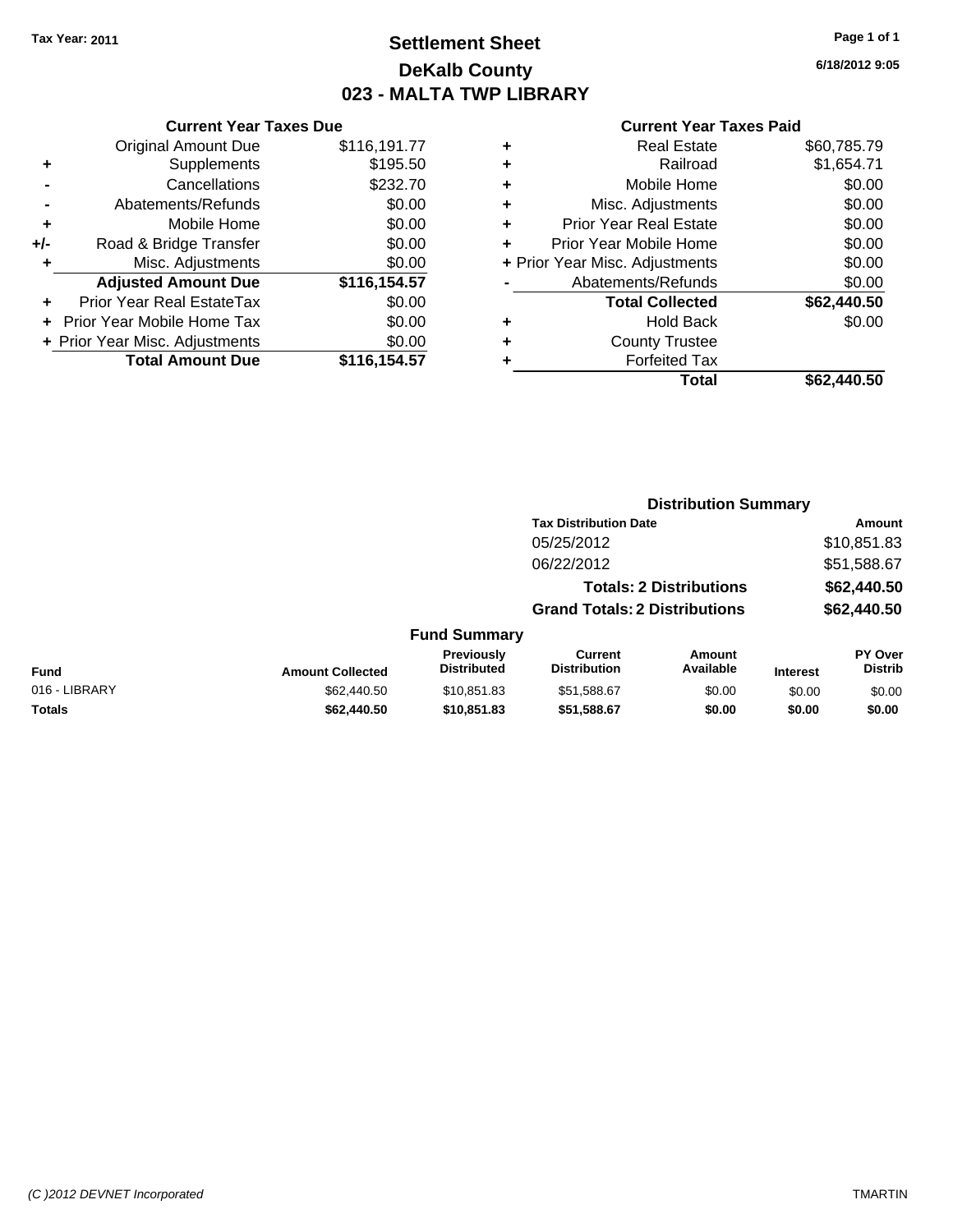# **Settlement Sheet Tax Year: 2011 Page 1 of 1 DeKalb County 024 - MALTA ROAD & BRIDGE**

**6/18/2012 9:05**

#### **Current Year Taxes Paid**

|     | <b>Current Year Taxes Due</b>  |              |  |  |  |  |
|-----|--------------------------------|--------------|--|--|--|--|
|     | <b>Original Amount Due</b>     | \$151,667.37 |  |  |  |  |
| ٠   | Supplements                    | \$234.92     |  |  |  |  |
|     | Cancellations                  | \$279.60     |  |  |  |  |
|     | Abatements/Refunds             | \$0.00       |  |  |  |  |
| ٠   | Mobile Home                    | \$0.00       |  |  |  |  |
| +/- | Road & Bridge Transfer         | (\$6,337.46) |  |  |  |  |
|     | Misc. Adjustments              | \$0.00       |  |  |  |  |
|     | <b>Adjusted Amount Due</b>     | \$145,285.23 |  |  |  |  |
|     | Prior Year Real EstateTax      | \$0.00       |  |  |  |  |
|     | Prior Year Mobile Home Tax     | \$0.00       |  |  |  |  |
|     | + Prior Year Misc. Adjustments | \$0.00       |  |  |  |  |
|     | <b>Total Amount Due</b>        | \$145,285.23 |  |  |  |  |
|     |                                |              |  |  |  |  |

|                                | Total                         | \$75,166.61 |
|--------------------------------|-------------------------------|-------------|
|                                | <b>Forfeited Tax</b>          |             |
| ٠                              | <b>County Trustee</b>         |             |
| ٠                              | <b>Hold Back</b>              | \$0.00      |
|                                | <b>Total Collected</b>        | \$75,166.61 |
|                                | Abatements/Refunds            | \$0.00      |
| + Prior Year Misc. Adjustments |                               | \$0.00      |
| ٠                              | Prior Year Mobile Home        | \$0.00      |
| ٠                              | <b>Prior Year Real Estate</b> | \$0.00      |
| ٠                              | Misc. Adjustments             | \$0.00      |
| ٠                              | Mobile Home                   | \$0.00      |
| ٠                              | Railroad                      | \$2,126.80  |
| ۰                              | <b>Real Estate</b>            | \$73,039.81 |

**Grand Totals: 2 Distributions \$75,166.61**

| <b>Road and Bridge Summary</b> |             |               | <b>Distribution Summary</b>    |             |  |
|--------------------------------|-------------|---------------|--------------------------------|-------------|--|
| <b>Municipality</b>            | Amt. Due    | Amt. Distrib. | <b>Tax Distribution Date</b>   | Amount      |  |
| VILLAGE OF MALTA               | \$11.770.00 | \$6.337.46    | 05/25/2012                     | \$13,039.36 |  |
| <b>Totals</b>                  | \$11,770.00 | \$6,337.46    | 06/22/2012                     | \$62,127.25 |  |
|                                |             |               | <b>Totals: 2 Distributions</b> | \$75,166.61 |  |

| <b>Fund Summary</b>          |                         |                                         |                                |                     |                 |                           |
|------------------------------|-------------------------|-----------------------------------------|--------------------------------|---------------------|-----------------|---------------------------|
| <b>Fund</b>                  | <b>Amount Collected</b> | <b>Previously</b><br><b>Distributed</b> | Current<br><b>Distribution</b> | Amount<br>Available | <b>Interest</b> | PY Over<br><b>Distrib</b> |
| 007 - ROAD AND BRIDGE        | \$22.598.42             | \$3.903.37                              | \$18,695,05                    | \$0.00              | \$0.00          | \$0.00                    |
| 008 - BRIDGE CONST W/COUNTY  | \$9.563.04              | \$1.661.99                              | \$7,901.05                     | \$0.00              | \$0.00          | \$0.00                    |
| 009 - PERMANENT ROAD         | \$34.371.91             | \$5,973,60                              | \$28,398.31                    | \$0.00              | \$0.00          | \$0.00                    |
| 010 - EQUIPMENT AND BUILDING | \$8.633.24              | \$1.500.40                              | \$7.132.84                     | \$0.00              | \$0.00          | \$0.00                    |
| Totals                       | \$75.166.61             | \$13,039,36                             | \$62,127,25                    | \$0.00              | \$0.00          | \$0.00                    |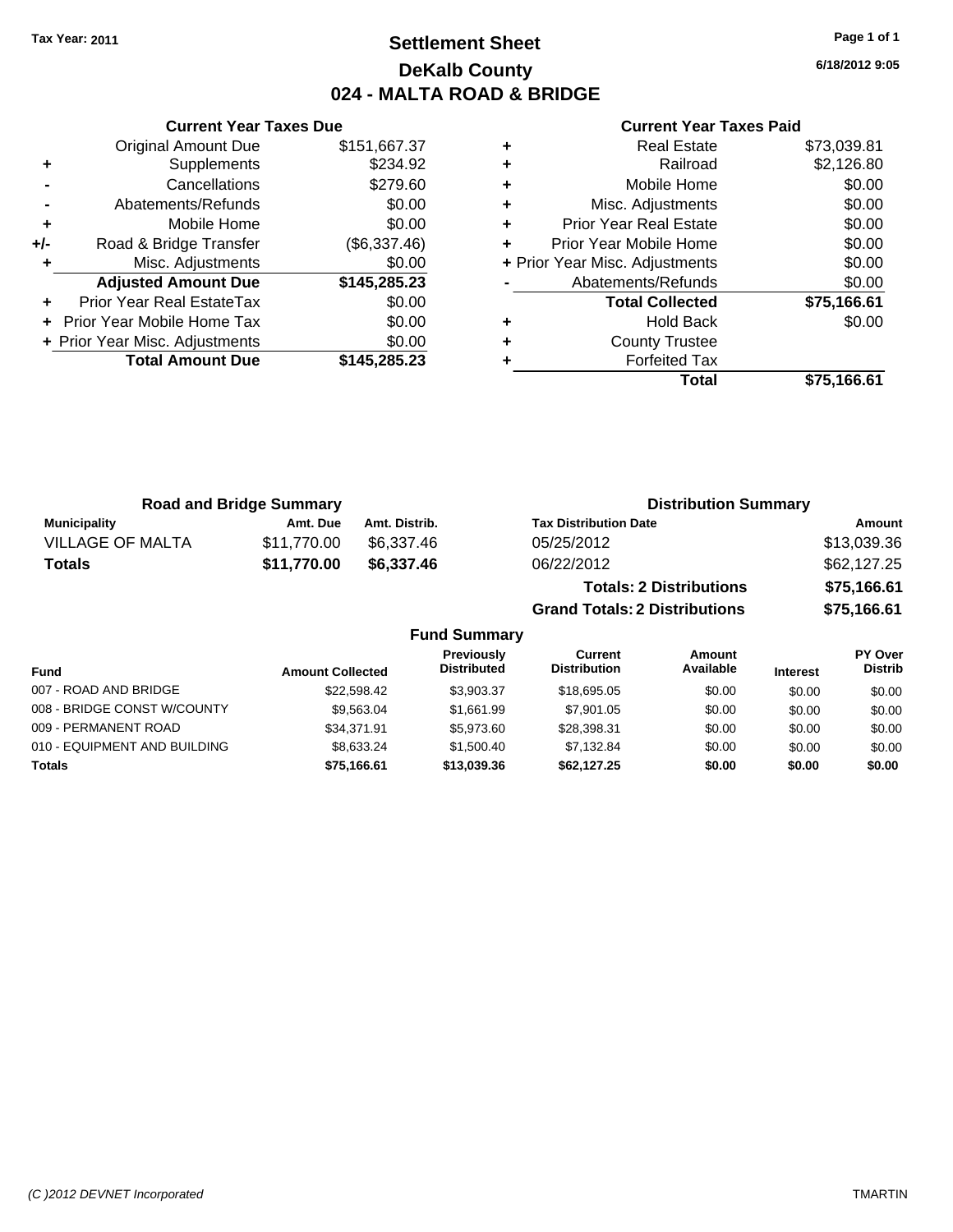# **Settlement Sheet Tax Year: 2011 Page 1 of 1 DeKalb County 025 - MAYFIELD TOWNSHIP**

**6/18/2012 9:05**

#### **Current Year Taxes Paid**

|     | OGNOM TOGET GAOS DUC           |             |   |                   |
|-----|--------------------------------|-------------|---|-------------------|
|     | <b>Original Amount Due</b>     | \$93,105.55 | ٠ |                   |
|     | <b>Supplements</b>             | \$685.86    | ٠ |                   |
|     | Cancellations                  | \$708.52    | ٠ |                   |
|     | Abatements/Refunds             | \$0.00      | ٠ | Miso              |
|     | Mobile Home                    | \$0.00      | ٠ | Prior Ye          |
| +/- | Road & Bridge Transfer         | \$0.00      | ٠ | <b>Prior Year</b> |
|     | Misc. Adjustments              | \$0.00      |   | + Prior Year Misc |
|     | <b>Adjusted Amount Due</b>     | \$93,082.89 |   | Abaten            |
|     | Prior Year Real EstateTax      | \$0.00      |   | Т٥                |
|     | Prior Year Mobile Home Tax     | \$0.00      | ٠ |                   |
|     | + Prior Year Misc. Adjustments | \$0.00      | ٠ | C                 |
|     | <b>Total Amount Due</b>        | \$93,082.89 |   |                   |
|     |                                |             |   |                   |

**Current Year Taxes Due**

|   | <b>Real Estate</b>             | \$50,694.38 |
|---|--------------------------------|-------------|
| ٠ | Railroad                       | \$0.00      |
| ٠ | Mobile Home                    | \$0.00      |
| ٠ | Misc. Adjustments              | \$0.00      |
| ٠ | <b>Prior Year Real Estate</b>  | \$0.00      |
|   | Prior Year Mobile Home         | \$0.00      |
|   | + Prior Year Misc. Adjustments | \$0.00      |
|   | Abatements/Refunds             | \$0.00      |
|   | <b>Total Collected</b>         | \$50,694.38 |
| ٠ | <b>Hold Back</b>               | \$0.00      |
|   | <b>County Trustee</b>          |             |
|   | <b>Forfeited Tax</b>           |             |
|   | Total                          | \$50,694.38 |
|   |                                |             |

**Distribution Summary**

#### **Tax Distribution Date Amount** 05/25/2012 \$10,442.19 06/22/2012 \$40,252.19 **Totals: 2 Distributions \$50,694.38 Grand Totals: 2 Distributions \$50,694.38 Fund Summary Fund Interest Amount Collected Distributed PY Over Distrib Amount Available Current Distribution Previously** 001 - CORPORATE \$48,515.08 \$9,993.29 \$38,521.79 \$0.00 \$0.00 \$0.00 054 - GENERAL ASSISTANCE  $$2,179.30$   $$448.90$   $$1,730.40$   $$0.00$   $$0.00$   $$0.00$ **Totals \$50,694.38 \$10,442.19 \$40,252.19 \$0.00 \$0.00 \$0.00**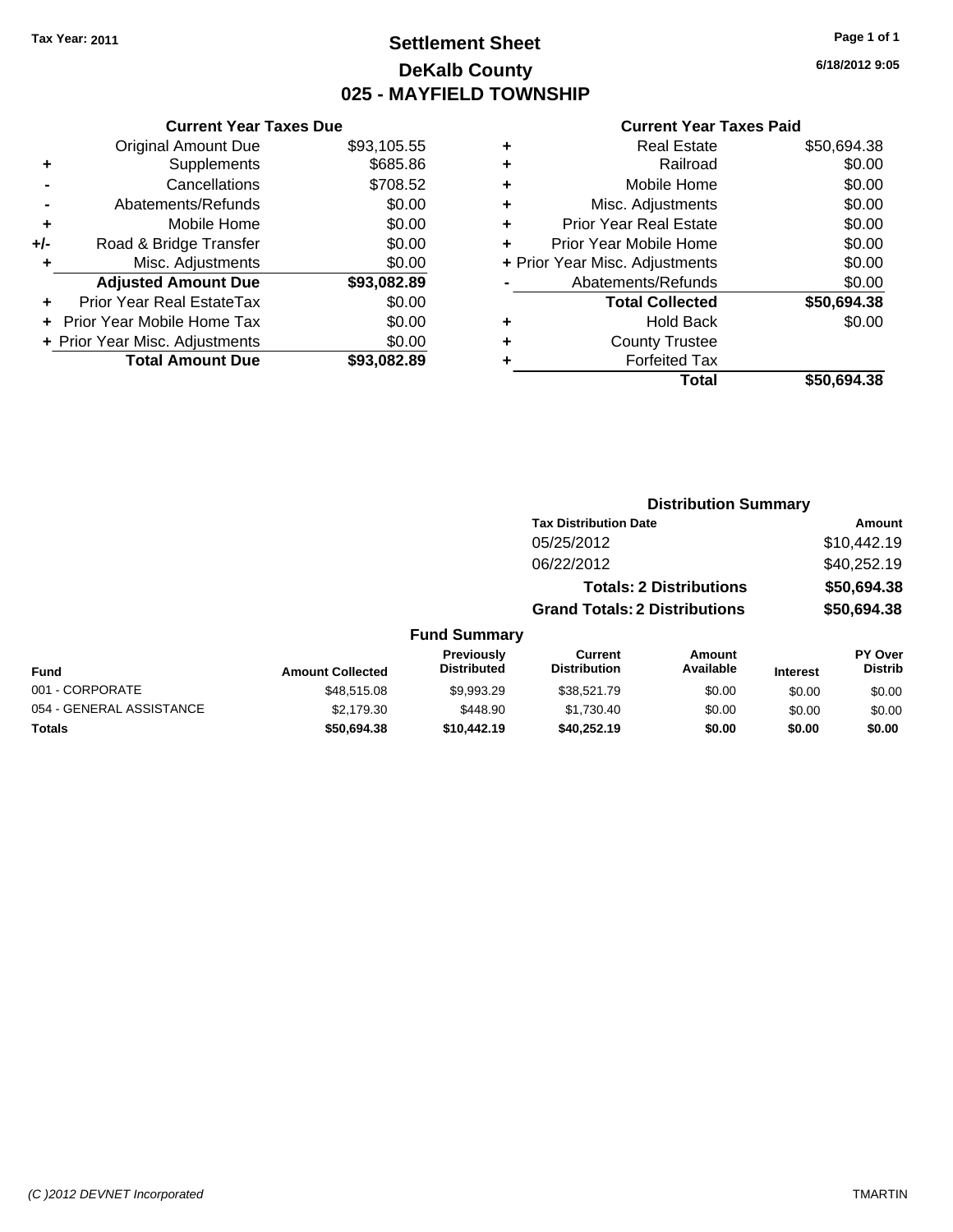# **Settlement Sheet Tax Year: 2011 Page 1 of 1 DeKalb County 026 - MAYFIELD ROAD & BRIDGE**

**6/18/2012 9:05**

#### **Current Year Taxes Paid**

| ٠ | <b>Real Estate</b>             | \$122,051.19 |
|---|--------------------------------|--------------|
| ٠ | Railroad                       | \$0.00       |
| ٠ | Mobile Home                    | \$0.00       |
| ٠ | Misc. Adjustments              | \$0.00       |
| ٠ | <b>Prior Year Real Estate</b>  | \$0.00       |
| ٠ | Prior Year Mobile Home         | \$0.00       |
|   | + Prior Year Misc. Adjustments | \$0.00       |
|   | Abatements/Refunds             | \$0.00       |
|   | <b>Total Collected</b>         | \$122,051.19 |
| ٠ | <b>Hold Back</b>               | \$0.00       |
| ٠ | <b>County Trustee</b>          |              |
|   | <b>Forfeited Tax</b>           |              |
|   | Total                          | \$122.051.19 |

|     | <b>Current Year Taxes Due</b>  |              |
|-----|--------------------------------|--------------|
|     | <b>Original Amount Due</b>     | \$224,159.32 |
| ٠   | Supplements                    | \$1,651.25   |
|     | Cancellations                  | \$1,705.86   |
|     | Abatements/Refunds             | \$0.00       |
| ٠   | Mobile Home                    | \$0.00       |
| +/- | Road & Bridge Transfer         | \$0.00       |
|     | Misc. Adjustments              | \$0.00       |
|     | <b>Adjusted Amount Due</b>     | \$224,104.71 |
|     | Prior Year Real EstateTax      | \$0.00       |
|     | Prior Year Mobile Home Tax     | \$0.00       |
|     | + Prior Year Misc. Adjustments | \$0.00       |
|     | <b>Total Amount Due</b>        | \$224,104.71 |

# **Distribution Summary**

| <b>Tax Distribution Date</b>         | Amount       |
|--------------------------------------|--------------|
| 05/25/2012                           | \$25,140.53  |
| 06/22/2012                           | \$96,910.66  |
| <b>Totals: 2 Distributions</b>       | \$122,051.19 |
| <b>Grand Totals: 2 Distributions</b> | \$122,051.19 |

#### **Fund Summary**

|                                                     |                         | Previously         | Current             | Amount    |                 | PY Over        |
|-----------------------------------------------------|-------------------------|--------------------|---------------------|-----------|-----------------|----------------|
| Fund                                                | <b>Amount Collected</b> | <b>Distributed</b> | <b>Distribution</b> | Available | <b>Interest</b> | <b>Distrib</b> |
| 007 - ROAD AND BRIDGE                               | \$78,268.49             | \$16,122.01        | \$62,146.48         | \$0.00    | \$0.00          | \$0.00         |
| 008 - BRIDGE CONST W/COUNTY                         | \$3.410.23              | \$702.45           | \$2,707.78          | \$0.00    | \$0.00          | \$0.00         |
| 009 - PERMANENT ROAD                                | \$30.932.41             | \$6.371.57         | \$24,560.84         | \$0.00    | \$0.00          | \$0.00         |
| 010 - EQUIPMENT AND BUILDING                        | \$5,244,30              | \$1,080.24         | \$4.164.06          | \$0.00    | \$0.00          | \$0.00         |
| 035 - TORT JUDGMENTS, LIABILITY<br><b>INSURANCE</b> | \$2,517.43              | \$518.55           | \$1,998.88          | \$0.00    | \$0.00          | \$0.00         |
| 047 - SOCIAL SECURITY                               | \$1,678.33              | \$345.71           | \$1,332.62          | \$0.00    | \$0.00          | \$0.00         |
| <b>Totals</b>                                       | \$122,051.19            | \$25,140.53        | \$96,910.66         | \$0.00    | \$0.00          | \$0.00         |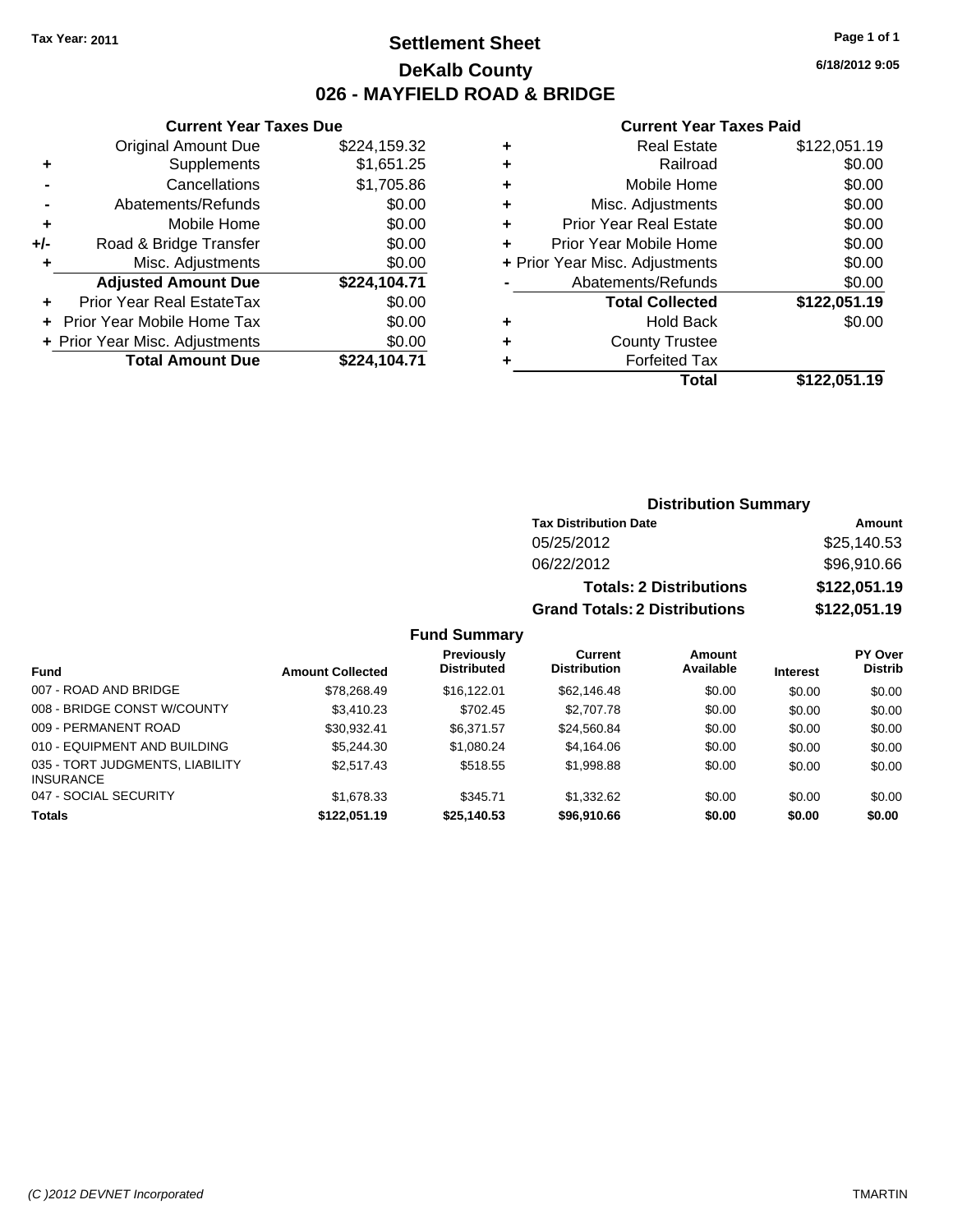# **Settlement Sheet Tax Year: 2011 Page 1 of 1 DeKalb County 027 - MILAN TOWNSHIP**

**6/18/2012 9:05**

|  | <b>Current Year Taxes Paid</b> |  |  |  |
|--|--------------------------------|--|--|--|
|--|--------------------------------|--|--|--|

|     | <b>Current Year Taxes Due</b>    |             |
|-----|----------------------------------|-------------|
|     | <b>Original Amount Due</b>       | \$40,000.79 |
| ٠   | Supplements                      | \$81.84     |
|     | Cancellations                    | \$90.71     |
|     | Abatements/Refunds               | \$0.00      |
| ٠   | Mobile Home                      | \$0.00      |
| +/- | Road & Bridge Transfer           | \$0.00      |
| ۰   | Misc. Adjustments                | \$0.00      |
|     | <b>Adjusted Amount Due</b>       | \$39,991.92 |
|     | <b>Prior Year Real EstateTax</b> | \$0.00      |
|     | Prior Year Mobile Home Tax       | \$0.00      |
|     | + Prior Year Misc. Adjustments   | \$0.00      |
|     | <b>Total Amount Due</b>          | \$39.991.92 |

| ٠ | <b>Real Estate</b>             | \$21,554.12 |
|---|--------------------------------|-------------|
| ٠ | Railroad                       | \$0.00      |
| ٠ | Mobile Home                    | \$0.00      |
| ٠ | Misc. Adjustments              | \$0.00      |
| ٠ | Prior Year Real Estate         | \$0.00      |
|   | Prior Year Mobile Home         | \$0.00      |
|   | + Prior Year Misc. Adjustments | \$0.00      |
|   | Abatements/Refunds             | \$0.00      |
|   | <b>Total Collected</b>         | \$21,554.12 |
| ٠ | <b>Hold Back</b>               | \$0.00      |
| ٠ | <b>County Trustee</b>          |             |
| ٠ | <b>Forfeited Tax</b>           |             |
|   | Total                          | \$21,554.12 |
|   |                                |             |

|                 |                         |                                  |                                       | <b>Distribution Summary</b>    |                 |                           |
|-----------------|-------------------------|----------------------------------|---------------------------------------|--------------------------------|-----------------|---------------------------|
|                 |                         |                                  | <b>Tax Distribution Date</b>          |                                |                 | Amount                    |
|                 |                         |                                  | 05/25/2012                            |                                |                 | \$1,183.78                |
|                 |                         |                                  | 06/22/2012                            |                                |                 | \$20,370.34               |
|                 |                         |                                  |                                       | <b>Totals: 2 Distributions</b> |                 | \$21,554.12               |
|                 |                         |                                  | <b>Grand Totals: 2 Distributions</b>  |                                |                 | \$21,554.12               |
|                 |                         | <b>Fund Summary</b>              |                                       |                                |                 |                           |
| <b>Fund</b>     | <b>Amount Collected</b> | Previously<br><b>Distributed</b> | <b>Current</b><br><b>Distribution</b> | Amount<br>Available            | <b>Interest</b> | PY Over<br><b>Distrib</b> |
| 001 - CORPORATE | \$21,554.12             | \$1,183.78                       | \$20,370.34                           | \$0.00                         | \$0.00          | \$0.00                    |
| Totals          | \$21,554.12             | \$1,183.78                       | \$20,370.34                           | \$0.00                         | \$0.00          | \$0.00                    |
|                 |                         |                                  |                                       |                                |                 |                           |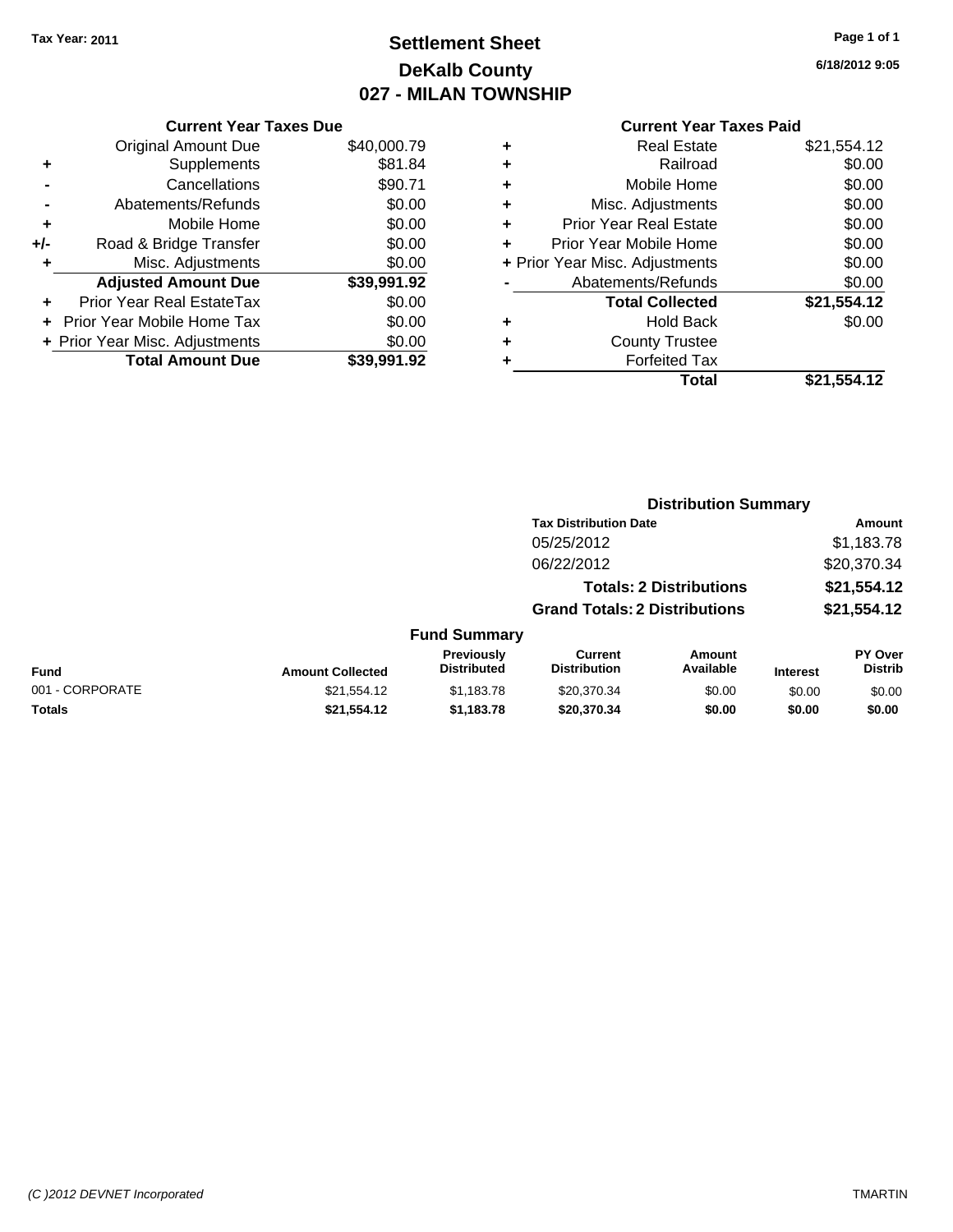# **Settlement Sheet Tax Year: 2011 Page 1 of 1 DeKalb County 028 - MILAN ROAD & BRIDGE**

**6/18/2012 9:05**

#### **Current Year Taxes Paid**

|     | <b>Current Year Taxes Due</b>  |             |
|-----|--------------------------------|-------------|
|     | <b>Original Amount Due</b>     | \$60,502.97 |
| ٠   | Supplements                    | \$123.79    |
|     | Cancellations                  | \$137.20    |
|     | Abatements/Refunds             | \$0.00      |
| ٠   | Mobile Home                    | \$0.00      |
| +/- | Road & Bridge Transfer         | \$0.00      |
| ٠   | Misc. Adjustments              | \$0.00      |
|     | <b>Adjusted Amount Due</b>     | \$60,489.56 |
|     | Prior Year Real EstateTax      | \$0.00      |
|     | Prior Year Mobile Home Tax     | \$0.00      |
|     | + Prior Year Misc. Adjustments | \$0.00      |
|     | <b>Total Amount Due</b>        | \$60.489.56 |
|     |                                |             |

| <b>Distribution Summary</b>    |             |
|--------------------------------|-------------|
| <b>Tax Distribution Date</b>   | Amount      |
| 05/25/2012                     | \$1,790.52  |
| 06/22/2012                     | \$30,810.97 |
| <b>Totals: 2 Distributions</b> | \$32,601.49 |

**Grand Totals: 2 Distributions \$32,601.49**

### **Fund Summary**

| Fund                        | <b>Amount Collected</b> | <b>Previously</b><br><b>Distributed</b> | Current<br><b>Distribution</b> | Amount<br>Available | <b>Interest</b> | PY Over<br><b>Distrib</b> |
|-----------------------------|-------------------------|-----------------------------------------|--------------------------------|---------------------|-----------------|---------------------------|
| 007 - ROAD AND BRIDGE       | \$22,172.28             | \$1,217.73                              | \$20.954.55                    | \$0.00              | \$0.00          | \$0.00                    |
| 008 - BRIDGE CONST W/COUNTY | \$2,346.29              | \$128.86                                | \$2,217.43                     | \$0.00              | \$0.00          | \$0.00                    |
| 009 - PERMANENT ROAD        | \$8,082.92              | \$443.93                                | \$7.638.99                     | \$0.00              | \$0.00          | \$0.00                    |
| Totals                      | \$32,601.49             | \$1.790.52                              | \$30,810.97                    | \$0.00              | \$0.00          | \$0.00                    |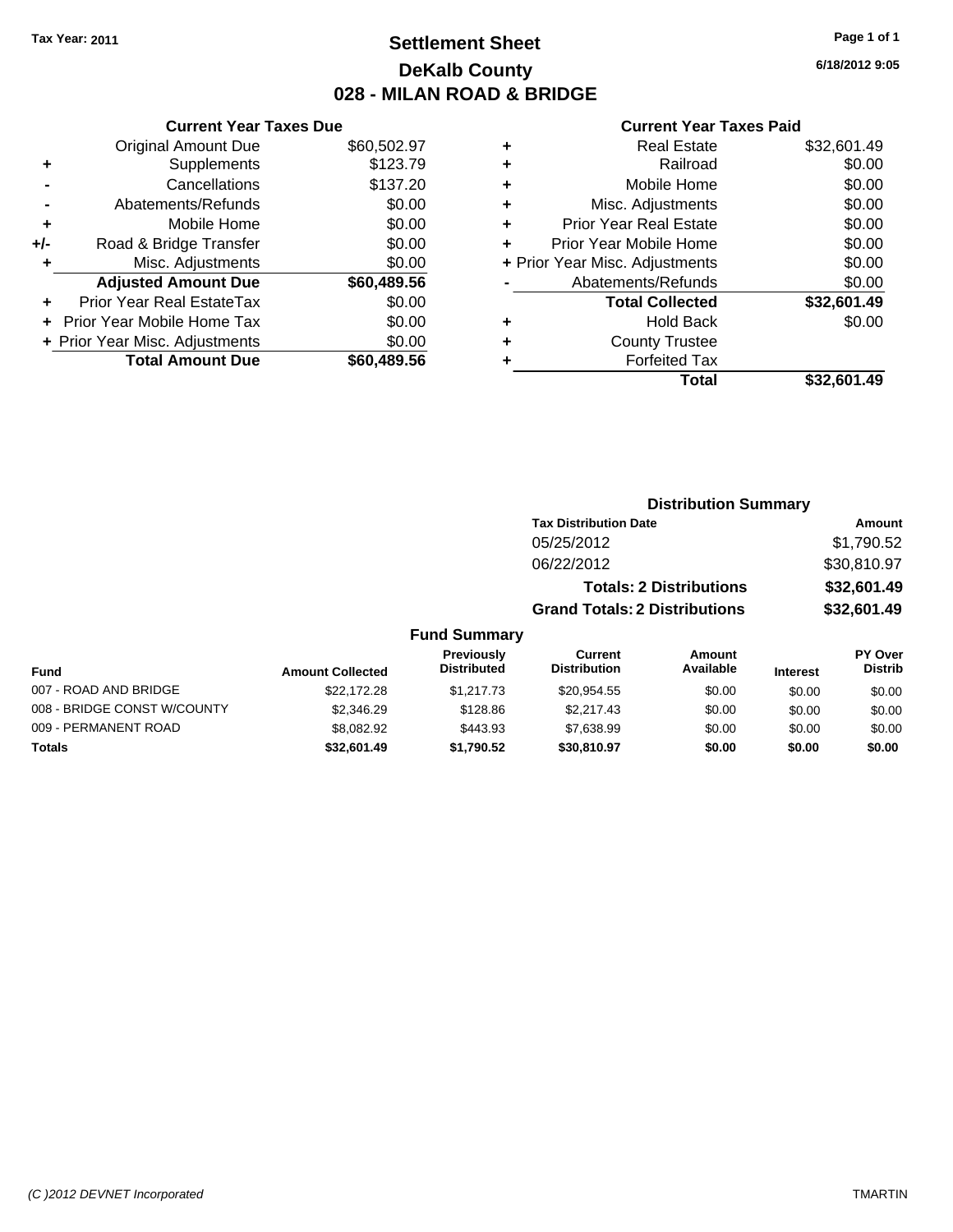# **Settlement Sheet Tax Year: 2011 Page 1 of 1 DeKalb County 029 - PAW PAW TOWNSHIP**

**6/18/2012 9:05**

| <b>Current Year Taxes Due</b>  |                         |
|--------------------------------|-------------------------|
| <b>Original Amount Due</b>     | \$63,197.98             |
| Supplements                    | \$6,586.42              |
| Cancellations                  | \$6,586.42              |
| Abatements/Refunds             | \$0.00                  |
| Mobile Home                    | \$0.00                  |
| Road & Bridge Transfer         | \$0.00                  |
| Misc. Adjustments              | \$0.00                  |
| <b>Adjusted Amount Due</b>     | \$63,197.98             |
| Prior Year Real EstateTax      | \$0.00                  |
| Prior Year Mobile Home Tax     | \$0.00                  |
| + Prior Year Misc. Adjustments | \$0.00                  |
|                                | \$63,197,98             |
|                                | <b>Total Amount Due</b> |

| ٠ | <b>Real Estate</b>             | \$33,392.66 |
|---|--------------------------------|-------------|
| ٠ | Railroad                       | \$1,077.87  |
| ٠ | Mobile Home                    | \$0.00      |
| ٠ | Misc. Adjustments              | \$0.00      |
| ٠ | <b>Prior Year Real Estate</b>  | \$0.00      |
| ÷ | Prior Year Mobile Home         | \$0.00      |
|   | + Prior Year Misc. Adjustments | \$0.00      |
|   | Abatements/Refunds             | \$0.00      |
|   | <b>Total Collected</b>         | \$34,470.53 |
| ٠ | <b>Hold Back</b>               | \$0.00      |
| ٠ | <b>County Trustee</b>          |             |
| ٠ | <b>Forfeited Tax</b>           |             |
|   | Total                          | \$34,470.53 |
|   |                                |             |

|                          |                         |                                         | <b>Distribution Summary</b>           |                                |                 |                                  |
|--------------------------|-------------------------|-----------------------------------------|---------------------------------------|--------------------------------|-----------------|----------------------------------|
|                          |                         |                                         | <b>Tax Distribution Date</b>          |                                |                 | Amount                           |
|                          |                         |                                         | 05/25/2012                            |                                |                 | \$5,168.53                       |
|                          |                         |                                         | 06/22/2012                            |                                |                 | \$29,302.00                      |
|                          |                         |                                         |                                       | <b>Totals: 2 Distributions</b> |                 | \$34,470.53                      |
|                          |                         |                                         | <b>Grand Totals: 2 Distributions</b>  |                                |                 | \$34,470.53                      |
|                          |                         | <b>Fund Summary</b>                     |                                       |                                |                 |                                  |
| <b>Fund</b>              | <b>Amount Collected</b> | <b>Previously</b><br><b>Distributed</b> | <b>Current</b><br><b>Distribution</b> | Amount<br>Available            | <b>Interest</b> | <b>PY Over</b><br><b>Distrib</b> |
| 001 - CORPORATE          | \$32,363.69             | \$4,852.63                              | \$27,511.06                           | \$0.00                         | \$0.00          | \$0.00                           |
| 017 - CEMETERY           | \$1,319.09              | \$197.79                                | \$1,121.30                            | \$0.00                         | \$0.00          | \$0.00                           |
| 034 - GENERAL ASSISTANCE | \$787.75                | \$118.11                                | \$669.64                              | \$0.00                         | \$0.00          | \$0.00                           |
| <b>Totals</b>            | \$34,470.53             | \$5,168.53                              | \$29,302.00                           | \$0.00                         | \$0.00          | \$0.00                           |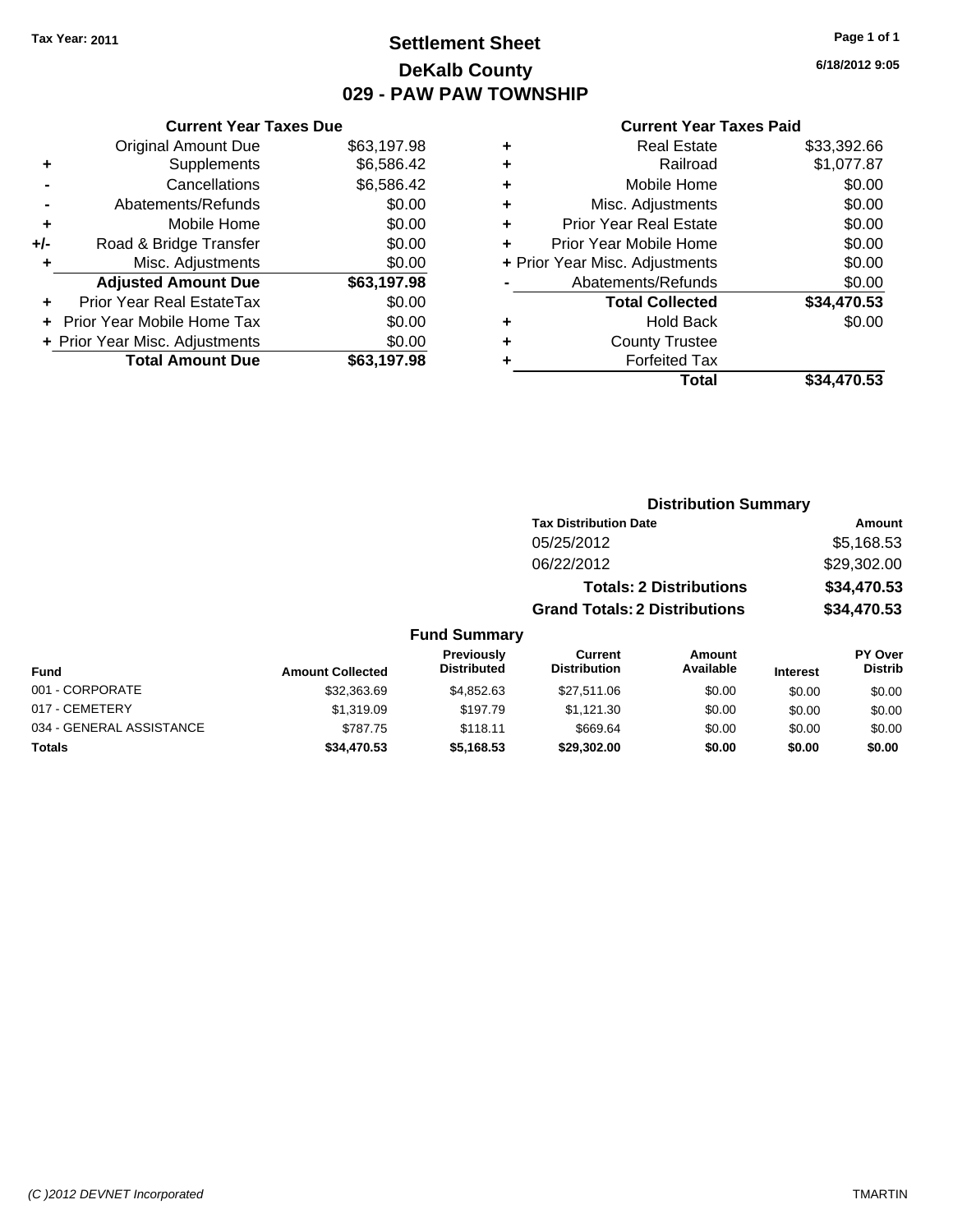# **Settlement Sheet Tax Year: 2011 Page 1 of 1 DeKalb County 030 - PAW PAW ROAD & BRIDGE**

**Current Year Taxes Paid**

|   | OUITUR TUUT TUAUS TURU         |             |
|---|--------------------------------|-------------|
| ٠ | <b>Real Estate</b>             | \$46,056.40 |
| ٠ | Railroad                       | \$1,486.64  |
| ٠ | Mobile Home                    | \$0.00      |
| ٠ | Misc. Adjustments              | \$0.00      |
| ٠ | <b>Prior Year Real Estate</b>  | \$0.00      |
| ÷ | Prior Year Mobile Home         | \$0.00      |
|   | + Prior Year Misc. Adjustments | \$0.00      |
|   | Abatements/Refunds             | \$0.00      |
|   | <b>Total Collected</b>         | \$47,543.04 |
| ٠ | <b>Hold Back</b>               | \$0.00      |
| ÷ | <b>County Trustee</b>          |             |
| ٠ | <b>Forfeited Tax</b>           |             |
|   | Total                          | \$47.543.04 |
|   |                                |             |

|     | <b>Total Amount Due</b>        | \$87,165.35 |
|-----|--------------------------------|-------------|
|     | + Prior Year Misc. Adjustments | \$0.00      |
|     | Prior Year Mobile Home Tax     | \$0.00      |
| ٠   | Prior Year Real EstateTax      | \$0.00      |
|     | <b>Adjusted Amount Due</b>     | \$87,165.35 |
| ٠   | Misc. Adjustments              | \$0.00      |
| +/- | Road & Bridge Transfer         | \$0.00      |
| ٠   | Mobile Home                    | \$0.00      |
| -   | Abatements/Refunds             | \$0.00      |
| -   | Cancellations                  | \$9,084.26  |
| ٠   | Supplements                    | \$9,084.26  |
|     | <b>Original Amount Due</b>     | \$87,165.35 |

**Current Year Taxes Due**

# **Distribution Summary**

| <b>Tax Distribution Date</b>         | Amount      |
|--------------------------------------|-------------|
| 05/25/2012                           | \$7,128.60  |
| 06/22/2012                           | \$40.414.44 |
| <b>Totals: 2 Distributions</b>       | \$47,543,04 |
| <b>Grand Totals: 2 Distributions</b> | \$47,543.04 |

#### **Fund Summary**

|                                        |                         | Previously         | Current             | Amount    |                 | PY Over        |
|----------------------------------------|-------------------------|--------------------|---------------------|-----------|-----------------|----------------|
| Fund                                   | <b>Amount Collected</b> | <b>Distributed</b> | <b>Distribution</b> | Available | <b>Interest</b> | <b>Distrib</b> |
| 007 - ROAD AND BRIDGE                  | \$23,053.66             | \$3.456.66         | \$19,597.00         | \$0.00    | \$0.00          | \$0.00         |
| 009 - PERMANENT ROAD                   | \$18,459.06             | \$2,767.75         | \$15,691.31         | \$0.00    | \$0.00          | \$0.00         |
| 010 - EQUIPMENT AND BUILDING           | \$2,539.27              | \$380.74           | \$2,158.53          | \$0.00    | \$0.00          | \$0.00         |
| 027 - AUDIT                            | \$385.87                | \$57.86            | \$328.01            | \$0.00    | \$0.00          | \$0.00         |
| 035 - TORT JUDGEMENTS/LIABILITY<br>INS | \$2,450.08              | \$367.36           | \$2,082.72          | \$0.00    | \$0.00          | \$0.00         |
| 047 - SOCIAL SECURITY                  | \$655.10                | \$98.23            | \$556.87            | \$0.00    | \$0.00          | \$0.00         |
| <b>Totals</b>                          | \$47,543.04             | \$7,128.60         | \$40,414.44         | \$0.00    | \$0.00          | \$0.00         |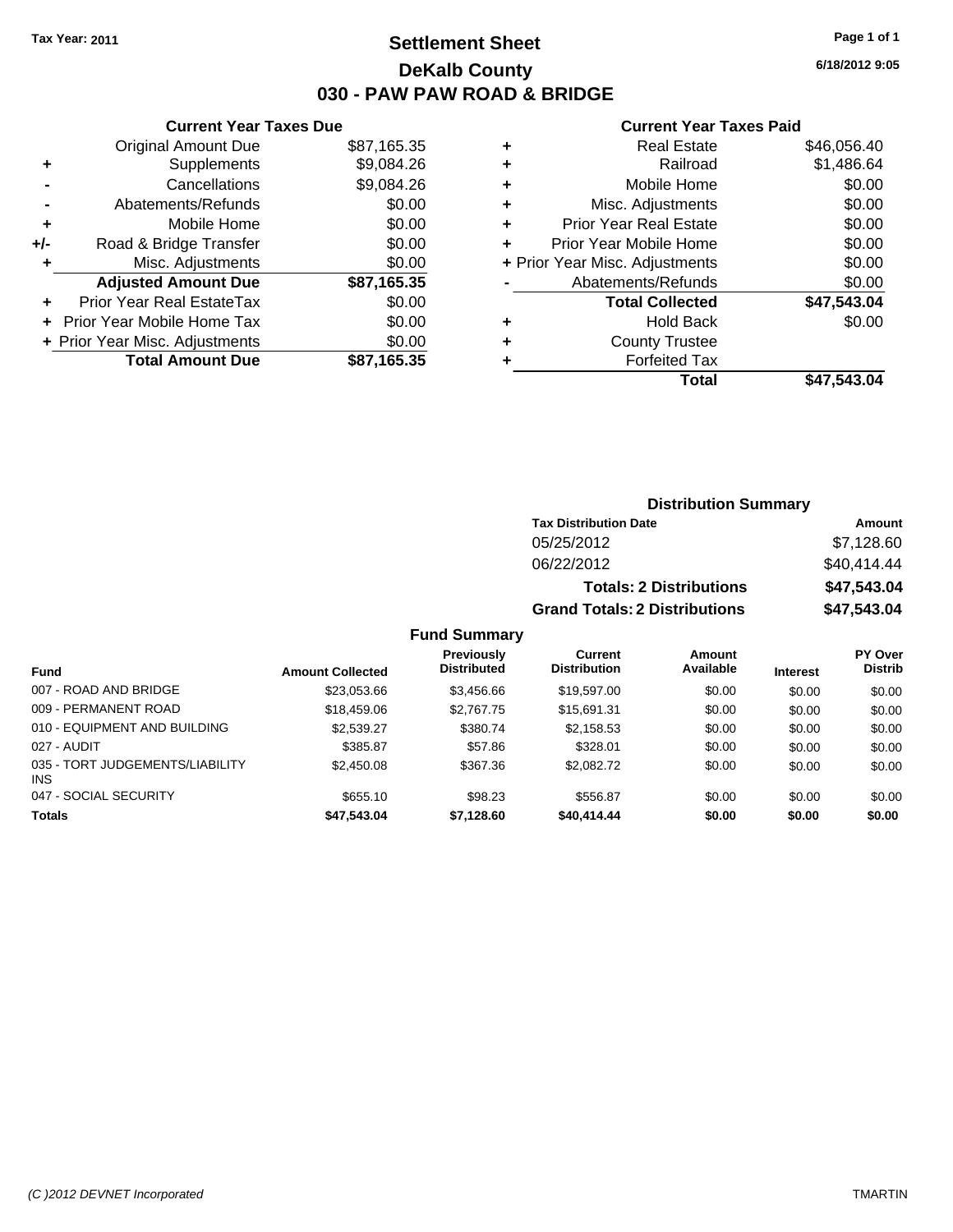# **Settlement Sheet Tax Year: 2011 Page 1 of 1 DeKalb County 031 - PIERCE TOWNSHIP**

**6/18/2012 9:05**

|     | <b>Current Year Taxes Due</b>  |             |
|-----|--------------------------------|-------------|
|     | Original Amount Due            | \$53,416.36 |
| ٠   | Supplements                    | \$763.87    |
|     | Cancellations                  | \$876.81    |
|     | Abatements/Refunds             | \$5.14      |
| ٠   | Mobile Home                    | \$0.00      |
| +/- | Road & Bridge Transfer         | \$0.00      |
|     | Misc. Adjustments              | \$0.00      |
|     | <b>Adjusted Amount Due</b>     | \$53,298.28 |
|     | Prior Year Real EstateTax      | (\$229.73)  |
|     | Prior Year Mobile Home Tax     | \$0.00      |
|     | + Prior Year Misc. Adjustments | \$0.00      |
|     | <b>Total Amount Due</b>        | \$53,068.55 |
|     |                                |             |

#### **Current Year Taxes Paid**

| <b>Real Estate</b>            | \$28,877.10                    |
|-------------------------------|--------------------------------|
| Railroad                      | \$0.00                         |
| Mobile Home                   | \$0.00                         |
| Misc. Adjustments             | \$0.00                         |
| <b>Prior Year Real Estate</b> | (\$229.73)                     |
| Prior Year Mobile Home        | \$0.00                         |
|                               | \$0.00                         |
| Abatements/Refunds            | \$5.14                         |
| <b>Total Collected</b>        | \$28,642.23                    |
| <b>Hold Back</b>              | \$0.00                         |
| <b>County Trustee</b>         |                                |
| <b>Forfeited Tax</b>          |                                |
| Total                         | \$28,642.23                    |
|                               | + Prior Year Misc. Adjustments |

#### **Distribution Summary Tax Distribution Date Amount** 05/25/2012 \$5,586.36 06/22/2012 \$23,055.87 **Totals: 2 Distributions \$28,642.23 Grand Totals: 2 Distributions \$28,642.23 Fund Summary Fund Interest Amount Collected Distributed PY Over Distrib Amount Available Current Distribution Previously** 001 - CORPORATE \$21,699.28 \$4,232.21 \$17,467.07 \$0.00 \$0.00 \$0.00 005 - I. M. R. F. \$1,515.18 \$295.52 \$1,219.66 \$0.00 \$0.00 \$0.00 027 - AUDIT \$492.90 \$96.13 \$396.77 \$0.00 \$0.00 \$0.00 035 - TORT JUDGEMENTS/LIABILITY \$2,199.30 \$428.95 \$1,770.35 \$0.00 \$0.00 \$0.00 047 - SOCIAL SECURITY \$1,126.77 \$219.77 \$907.00 \$0.00 \$0.00 \$0.00 \$0.00 054 - GENERAL ASSISTANCE  $$1,608.80$   $$313.78$   $$1,295.02$   $$0.00$   $$0.00$   $$0.00$

#### **Totals \$28,642.23 \$5,586.36 \$23,055.87 \$0.00 \$0.00 \$0.00**

INS

**Totals \$5.14 1 entries**

**Year Source Account Type Amount Adjustment Description** 2011 RE - Real Estate \$5.14 12-19-400-003 PTAB INTEREST REFUND by TBA PTAB Decision

**Abatement Detail**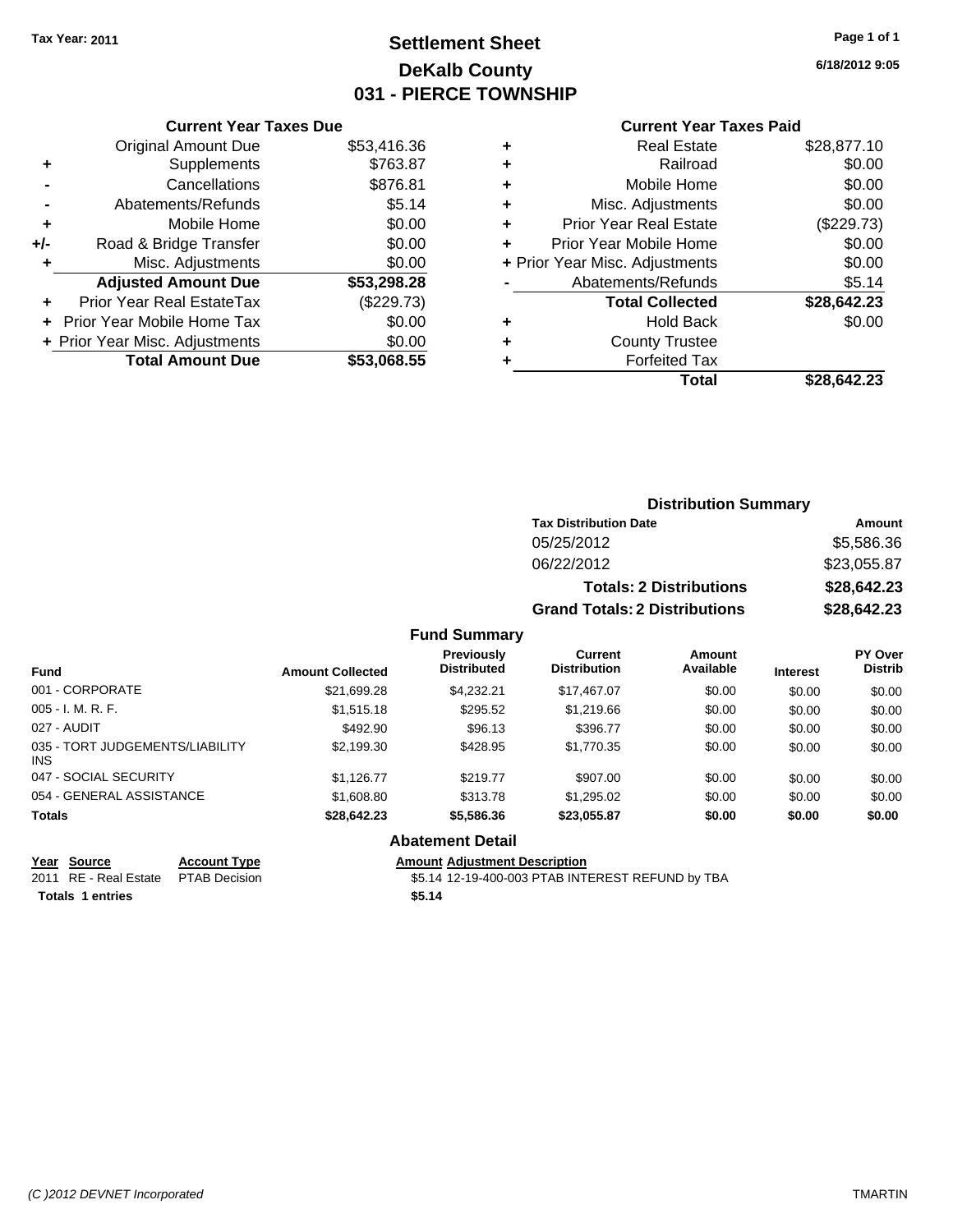# **Settlement Sheet Tax Year: 2011 Page 1 of 1 DeKalb County 032 - PIERCE ROAD & BRIDGE**

**6/18/2012 9:05**

#### **Current Year Taxes Paid**

|     | <b>Current Year Taxes Due</b>  |              |  |  |  |
|-----|--------------------------------|--------------|--|--|--|
|     | <b>Original Amount Due</b>     | \$158,958.38 |  |  |  |
| ٠   | Supplements                    | \$2,273.09   |  |  |  |
|     | Cancellations                  | \$2,609.23   |  |  |  |
|     | Abatements/Refunds             | \$15.28      |  |  |  |
| ٠   | Mobile Home                    | \$0.00       |  |  |  |
| +/- | Road & Bridge Transfer         | \$0.00       |  |  |  |
| ٠   | Misc. Adjustments              | \$0.00       |  |  |  |
|     | <b>Adjusted Amount Due</b>     | \$158,606.96 |  |  |  |
|     | Prior Year Real EstateTax      | (\$688.26)   |  |  |  |
|     | Prior Year Mobile Home Tax     | \$0.00       |  |  |  |
|     | + Prior Year Misc. Adjustments | \$0.00       |  |  |  |
|     | <b>Total Amount Due</b>        | \$157,918.70 |  |  |  |
|     |                                |              |  |  |  |

## **Distribution Summary**

| <b>Tax Distribution Date</b>         | Amount      |
|--------------------------------------|-------------|
| 05/25/2012                           | \$16,622,25 |
| 06/22/2012                           | \$68,607.87 |
| <b>Totals: 2 Distributions</b>       | \$85,230.12 |
| <b>Grand Totals: 2 Distributions</b> | \$85,230.12 |

#### **Fund Summary**

| <b>Fund</b>                  | <b>Amount Collected</b> | <b>Previously</b><br><b>Distributed</b> | Current<br><b>Distribution</b> | Amount<br>Available | <b>Interest</b> | PY Over<br><b>Distrib</b> |
|------------------------------|-------------------------|-----------------------------------------|--------------------------------|---------------------|-----------------|---------------------------|
| $005 - I. M. R. F.$          | \$58.15                 | \$11.35                                 | \$46.80                        | \$0.00              | \$0.00          | \$0.00                    |
| 007 - ROAD AND BRIDGE        | \$60,002.08             | \$11.702.08                             | \$48,300.00                    | \$0.00              | \$0.00          | \$0.00                    |
| 008 - BRIDGE CONST W/COUNTY  | \$4.764.10              | \$929.13                                | \$3.834.97                     | \$0.00              | \$0.00          | \$0.00                    |
| 009 - PERMANENT ROAD         | \$16,461.85             | \$3.210.52                              | \$13.251.33                    | \$0.00              | \$0.00          | \$0.00                    |
| 010 - EQUIPMENT AND BUILDING | \$3,335.74              | \$650.56                                | \$2,685.18                     | \$0.00              | \$0.00          | \$0.00                    |
| 047 - SOCIAL SECURITY        | \$608.20                | \$118.61                                | \$489.59                       | \$0.00              | \$0.00          | \$0.00                    |
| <b>Totals</b>                | \$85,230.12             | \$16,622.25                             | \$68,607.87                    | \$0.00              | \$0.00          | \$0.00                    |

**Totals \$15.28 1 entries**

### **Abatement Detail**

**Year Source Account Type Amount Adjustment Description**<br>
2011 RE - Real Estate PTAB Decision **Amount** \$15.28 12-19-400-003 PTAB INTI

\$15.28 12-19-400-003 PTAB INTEREST REFUND by TBA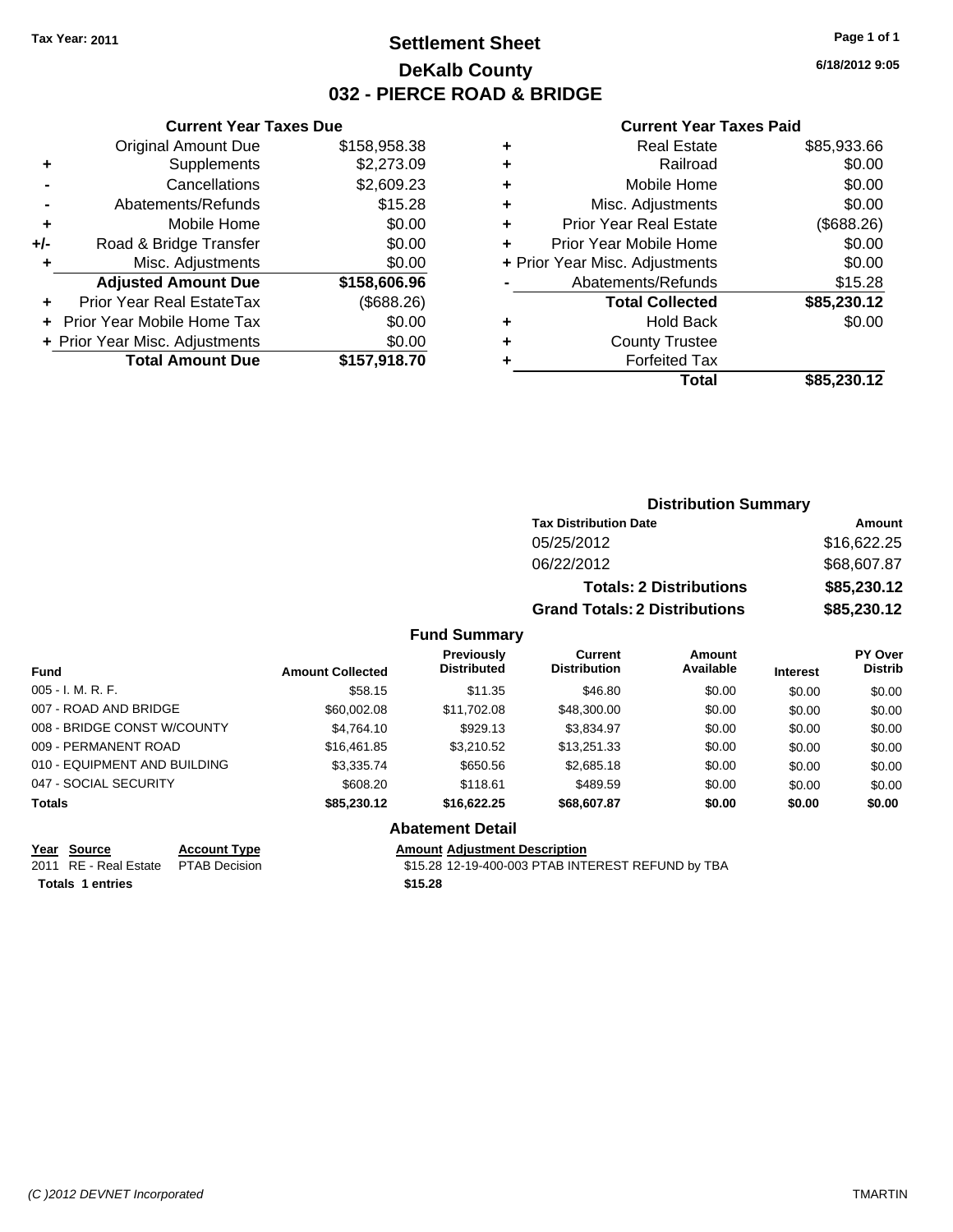# **Settlement Sheet Tax Year: 2011 Page 1 of 1 DeKalb County 033 - SANDWICH TOWNSHIP**

**6/18/2012 9:05**

#### **Current Year Taxes Paid**

| ٠   | Mobile Home                    | \$0.00       |
|-----|--------------------------------|--------------|
| +/- | Road & Bridge Transfer         | \$0.00       |
| ٠   | Misc. Adjustments              | \$73.96      |
|     | <b>Adjusted Amount Due</b>     | \$227,891.28 |
|     |                                |              |
|     | Prior Year Real EstateTax      | (\$36.76)    |
|     | Prior Year Mobile Home Tax     | \$0.00       |
|     | + Prior Year Misc. Adjustments | \$0.00       |
|     | <b>Total Amount Due</b>        | \$227,854.52 |

**Current Year Taxes Due**

| ٠ | Real Estate                    | \$115,854.87 |
|---|--------------------------------|--------------|
| ٠ | Railroad                       | \$317.37     |
| ٠ | Mobile Home                    | \$0.00       |
| ٠ | Misc. Adjustments              | \$73.96      |
| ٠ | <b>Prior Year Real Estate</b>  | (\$36.76)    |
| ٠ | Prior Year Mobile Home         | \$0.00       |
|   | + Prior Year Misc. Adjustments | \$0.00       |
|   | Abatements/Refunds             | \$1.91       |
|   | <b>Total Collected</b>         | \$116,207.53 |
| ٠ | Hold Back                      | \$0.00       |
| ٠ | <b>County Trustee</b>          |              |
|   | <b>Forfeited Tax</b>           |              |
|   | Total                          | \$116,207.53 |
|   |                                |              |

# **Distribution Summary Tax Distribution Date Amount** 05/25/2012 \$22,496.71 06/22/2012 \$93,710.82 **Totals: 2 Distributions \$116,207.53 Grand Totals: 2 Distributions \$116,207.53**

### **Fund Summary**

| <b>Fund</b>              | <b>Amount Collected</b> | Previously<br><b>Distributed</b> | Current<br><b>Distribution</b> | Amount<br>Available | <b>Interest</b> | PY Over<br><b>Distrib</b> |
|--------------------------|-------------------------|----------------------------------|--------------------------------|---------------------|-----------------|---------------------------|
| 001 - CORPORATE          | \$61,427.65             | \$11,891.83                      | \$49,535.82                    | \$0.00              | \$0.00          | \$0.00                    |
| $005 - I. M. R. F.$      | \$7.574.99              | \$1,466,45                       | \$6,108.54                     | \$0.00              | \$0.00          | \$0.00                    |
| 017 - CEMETERY           | \$34.588.24             | \$6.695.97                       | \$27.892.27                    | \$0.00              | \$0.00          | \$0.00                    |
| 047 - SOCIAL SECURITY    | \$2,524.96              | \$488.81                         | \$2,036.15                     | \$0.00              | \$0.00          | \$0.00                    |
| 054 - GENERAL ASSISTANCE | \$10.091.69             | \$1.953.65                       | \$8.138.04                     | \$0.00              | \$0.00          | \$0.00                    |
| <b>Totals</b>            | \$116,207.53            | \$22,496.71                      | \$93.710.82                    | \$0.00              | \$0.00          | \$0.00                    |

## **Miscellaneous Adjustment Detail**

| Year Source             | <b>Account Type</b>                      | <b>Amount Adjustment Description</b>           |
|-------------------------|------------------------------------------|------------------------------------------------|
| 2011 RE - Real Estate   | <b>Back Tax Collected</b>                | \$8.27 BYRNE REDEMPTION 19-10-201-031 by TBA   |
| 2011 RE - Real Estate   | Back Tax Collected                       | \$17.78 PRIMUS REDEMPTION 8 PARCELS by TBA     |
|                         | 2011 RE - Real Estate Back Tax Collected | \$17.73 BYRNE REDEMPTION 19-10-201-018 by TBA  |
|                         | 2011 RE - Real Estate Back Tax Collected | \$30.18 DOBSON REDEMPTION 19-26-481-012 by TBA |
| <b>Totals 4 entries</b> |                                          | \$73.96                                        |
|                         |                                          |                                                |
|                         |                                          |                                                |

### **Abatement Detail**

#### **Year Source Account Type Amount Adjustment Description**

2011 RE - Real Estate \$1.31 19-27-427-012 PTAB INTEREST REFUND by TBA PTAB Decision 2011 RE - Real Estate \$0.60 19-26-432-011 PTAB INTEREST REFUND by TBA PTAB Decision **Totals \$1.91 2 entries**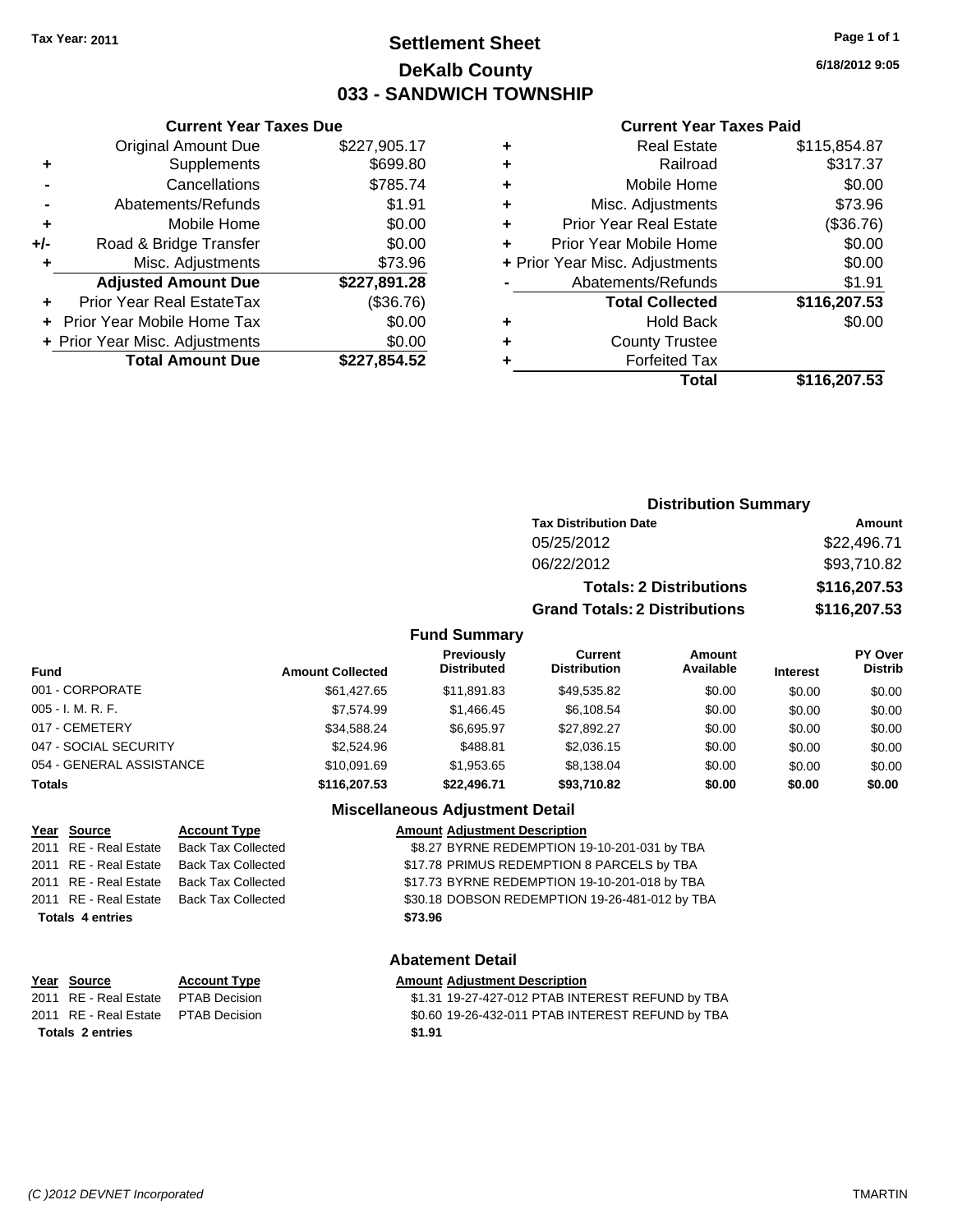# **Settlement Sheet Tax Year: 2011 Page 1 of 1 DeKalb County 034 - SANDWICH LIBRARY DISTRICT**

**6/18/2012 9:05**

#### **Current Year Taxes Paid**

|     | <b>Current Year Taxes Due</b>  |              |  |
|-----|--------------------------------|--------------|--|
|     | <b>Original Amount Due</b>     | \$323,438.08 |  |
| ٠   | Supplements                    | \$993.09     |  |
|     | Cancellations                  | \$1,115.12   |  |
|     | Abatements/Refunds             | \$2.71       |  |
| ٠   | Mobile Home                    | \$0.00       |  |
| +/- | Road & Bridge Transfer         | \$0.00       |  |
| ٠   | Misc. Adjustments              | \$104.96     |  |
|     | <b>Adjusted Amount Due</b>     | \$323,418.30 |  |
| ÷   | Prior Year Real EstateTax      | (\$52.53)    |  |
|     | Prior Year Mobile Home Tax     | \$0.00       |  |
|     | + Prior Year Misc. Adjustments | \$0.00       |  |
|     | <b>Total Amount Due</b>        | \$323,365.77 |  |
|     |                                |              |  |

| <b>Real Estate</b>             | \$164,418.10 |
|--------------------------------|--------------|
| Railroad                       | \$450.41     |
| Mobile Home                    | \$0.00       |
| Misc. Adjustments              | \$104.96     |
| <b>Prior Year Real Estate</b>  | (\$52.53)    |
| Prior Year Mobile Home         | \$0.00       |
| + Prior Year Misc. Adjustments | \$0.00       |
| Abatements/Refunds             | \$2.71       |
| <b>Total Collected</b>         | \$164,918.23 |
| <b>Hold Back</b>               | \$0.00       |
| <b>County Trustee</b>          |              |
| <b>Forfeited Tax</b>           |              |
| Total                          | \$164,918.23 |
|                                |              |

## **Distribution Summary Tax Distribution Date Amount** 05/25/2012 \$31,926.69 06/22/2012 \$132,991.54

**Totals: 2 Distributions \$164,918.23 Grand Totals: 2 Distributions \$164,918.23**

#### **Fund Summary**

| <b>Fund</b>                                   | <b>Amount Collected</b> | <b>Previously</b><br><b>Distributed</b> | Current<br><b>Distribution</b> | Amount<br>Available | <b>Interest</b> | PY Over<br><b>Distrib</b> |
|-----------------------------------------------|-------------------------|-----------------------------------------|--------------------------------|---------------------|-----------------|---------------------------|
| 001 - CORPORATE                               | \$133,252.60            | \$25,796.50                             | \$107.456.10                   | \$0.00              | \$0.00          | \$0.00                    |
| 004 - OPERATIONS & MAINTENANCE                | \$14.992.56             | \$2,902.43                              | \$12,090.13                    | \$0.00              | \$0.00          | \$0.00                    |
| $005 - I. M. R. F.$                           | \$3,708.85              | \$718.00                                | \$2,990.85                     | \$0.00              | \$0.00          | \$0.00                    |
| 027 - AUDIT                                   | \$927.17                | \$179.49                                | \$747.68                       | \$0.00              | \$0.00          | \$0.00                    |
| 035 - TORT JUDGEMENTS/LIABILITY<br><b>INS</b> | \$5.554.94              | \$1,075.39                              | \$4,479.55                     | \$0.00              | \$0.00          | \$0.00                    |
| 047 - SOCIAL SECURITY                         | \$6,482.11              | \$1.254.88                              | \$5,227,23                     | \$0.00              | \$0.00          | \$0.00                    |
| <b>Totals</b>                                 | \$164.918.23            | \$31.926.69                             | \$132,991.54                   | \$0.00              | \$0.00          | \$0.00                    |

#### **Miscellaneous Adjustment Detail**

|                         | Year Source | <b>Account Type</b>                      | <b>Amount Adjustment Description</b>           |
|-------------------------|-------------|------------------------------------------|------------------------------------------------|
|                         |             | 2011 RE - Real Estate Back Tax Collected | \$11.74 BYRNE REDEMPTION 19-10-201-031 by TBA  |
|                         |             | 2011 RE - Real Estate Back Tax Collected | \$25.23 PRIMUS REDEMPTION 8 PARCELS by TBA     |
|                         |             | 2011 RE - Real Estate Back Tax Collected | \$25.16 BYRNE REDEMPTION 19-10-201-018 by TBA  |
|                         |             | 2011 RE - Real Estate Back Tax Collected | \$42.83 DOBSON REDEMPTION 19-26-481-012 by TBA |
| <b>Totals 4 entries</b> |             |                                          | \$104.96                                       |

#### **Abatement Detail**

\$1.86 19-27-427-012 PTAB INTEREST REFUND by TBA 2011 RE - Real Estate \$0.85 19-26-432-011 PTAB INTEREST REFUND by TBA PTAB Decision **Totals \$2.71 2 entries**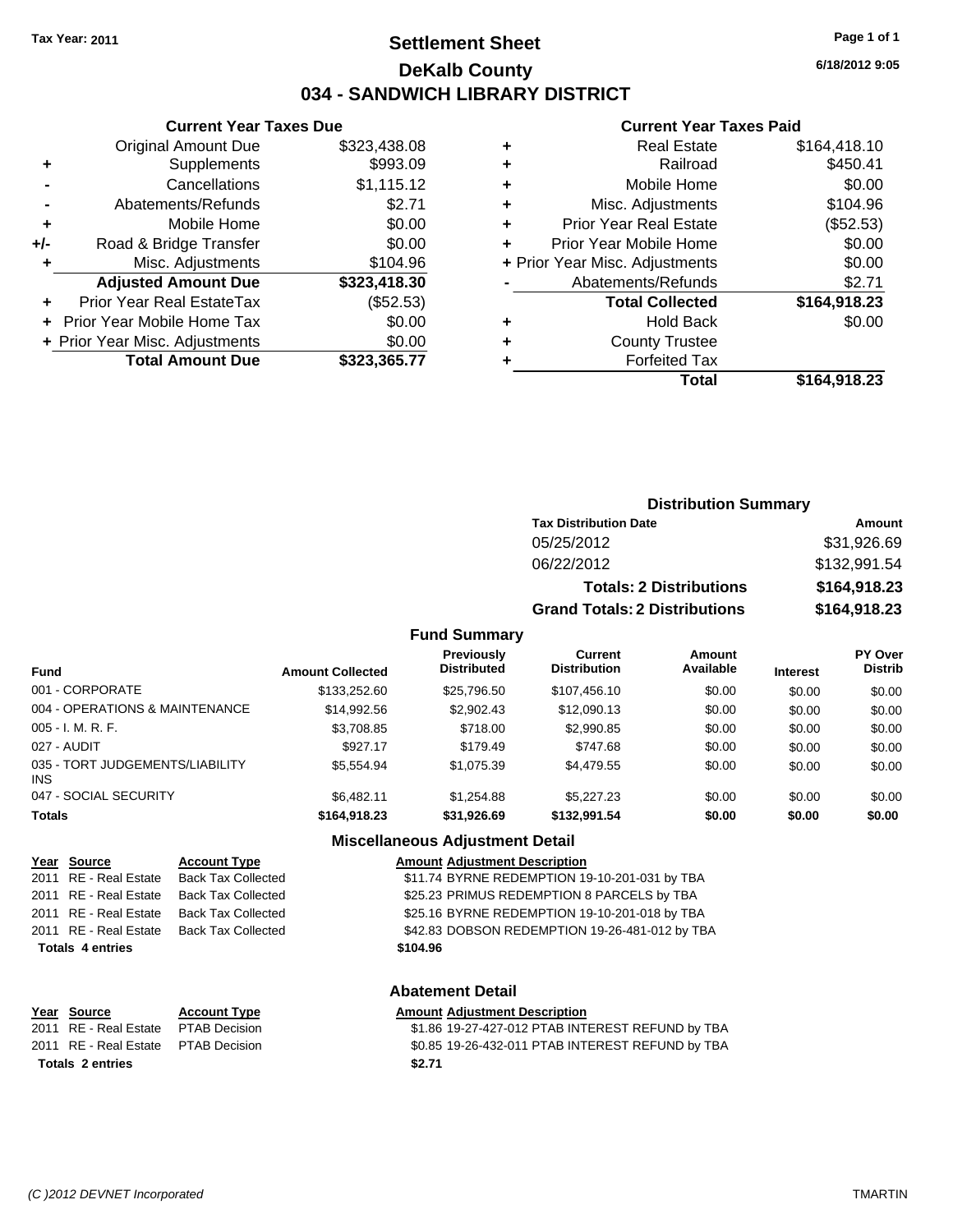# **Settlement Sheet Tax Year: 2011 Page 1 of 1 DeKalb County 035 - SANDWICH ROAD & BRIDGE**

**6/18/2012 9:05**

#### **Current Year Taxes Paid**

| <b>Adjusted Amount Due</b><br><b>Prior Year Real EstateTax</b><br>Prior Year Mobile Home Tax<br>+ Prior Year Misc. Adjustments | (\$28.31)<br>\$0.00<br>\$0.00 |
|--------------------------------------------------------------------------------------------------------------------------------|-------------------------------|
|                                                                                                                                |                               |
|                                                                                                                                |                               |
|                                                                                                                                |                               |
|                                                                                                                                | \$197,282.60                  |
| Misc. Adjustments                                                                                                              | \$71.26                       |
| Road & Bridge Transfer                                                                                                         | (\$22,282.80)                 |
| Mobile Home                                                                                                                    | \$0.00                        |
| Abatements/Refunds                                                                                                             | \$1.47                        |
| Cancellations                                                                                                                  | \$606.21                      |
| Supplements                                                                                                                    | \$525.67                      |
| <b>Original Amount Due</b>                                                                                                     | \$219,576.15                  |
|                                                                                                                                |                               |

**Current Year Taxes Due**

| <b>Real Estate</b>            | \$89,367.52                    |
|-------------------------------|--------------------------------|
| Railroad                      | \$268.89                       |
| Mobile Home                   | \$0.00                         |
| Misc. Adjustments             | \$71.26                        |
| <b>Prior Year Real Estate</b> | (\$28.31)                      |
| Prior Year Mobile Home        | \$0.00                         |
|                               | \$0.00                         |
| Abatements/Refunds            | \$1.47                         |
| <b>Total Collected</b>        | \$89,677.89                    |
| Hold Back                     | \$0.00                         |
| <b>County Trustee</b>         |                                |
| <b>Forfeited Tax</b>          |                                |
| Total                         | \$89.677.89                    |
|                               | + Prior Year Misc. Adjustments |

**Grand Totals: 2 Distributions \$89,677.89**

| <b>Road and Bridge Summary</b> |             |                         | <b>Distribution Summary</b>    |             |  |
|--------------------------------|-------------|-------------------------|--------------------------------|-------------|--|
| <b>Municipality</b>            | Amt. Due    | Amt. Distrib.           | <b>Tax Distribution Date</b>   | Amount      |  |
| <b>CITY OF SANDWICH</b>        |             | \$43.690.18 \$22.282.80 | 05/25/2012                     | \$17,356.28 |  |
| <b>Totals</b>                  | \$43,690.18 | \$22,282.80             | 06/22/2012                     | \$72,321.61 |  |
|                                |             |                         | <b>Totals: 2 Distributions</b> | \$89,677.89 |  |

**Fund Summary Fund Interest Amount Collected Distributed PY Over Distrib Amount Available Current Distribution Previously** 007 - ROAD AND BRIDGE 60.00 \$28,150.89 \$5,445.15 \$22,705.74 \$0.00 \$0.00 \$0.00 \$0.00 009 - PERMANENT ROAD \$40,350.19 \$7,811.47 \$32,538.72 \$0.00 \$0.00 \$0.00 010 - EQUIPMENT AND BUILDING \$20,920.19 \$4,049.98 \$16,870.21 \$0.00 \$0.00 \$0.00 047 - SOCIAL SECURITY \$256.62 \$49.68 \$206.94 \$0.00 \$0.00 \$0.00 **Totals \$89,677.89 \$17,356.28 \$72,321.61 \$0.00 \$0.00 \$0.00**

#### **Miscellaneous Adjustment Detail**

|                         | Year Source | <b>Account Type</b>                      | <b>Amount Adjustment Description</b>           |
|-------------------------|-------------|------------------------------------------|------------------------------------------------|
|                         |             | 2011 RE - Real Estate Back Tax Collected | \$7.97 BYRNE REDEMPTION 19-10-201-031 by TBA   |
|                         |             | 2011 RE - Real Estate Back Tax Collected | \$17.13 PRIMUS REDEMPTION 8 PARCELS by TBA     |
|                         |             | 2011 RE - Real Estate Back Tax Collected | \$17.08 BYRNE REDEMPTION 19-10-201-018 by TBA  |
|                         |             | 2011 RE - Real Estate Back Tax Collected | \$29.08 DOBSON REDEMPTION 19-26-481-012 by TBA |
| <b>Totals 4 entries</b> |             |                                          | \$71.26                                        |
|                         |             |                                          |                                                |

|                         | <b>Abatement Detail</b>             |                     |                                                  |
|-------------------------|-------------------------------------|---------------------|--------------------------------------------------|
|                         | Year Source                         | <b>Account Type</b> | <b>Amount Adjustment Description</b>             |
|                         | 2011 RE - Real Estate PTAB Decision |                     | \$1.26 19-27-427-012 PTAB INTEREST REFUND by TBA |
|                         | 2011 RE - Real Estate PTAB Decision |                     | \$0.58 19-26-432-011 PTAB INTEREST REFUND by TBA |
| <b>Totals 2 entries</b> |                                     |                     | \$1.84                                           |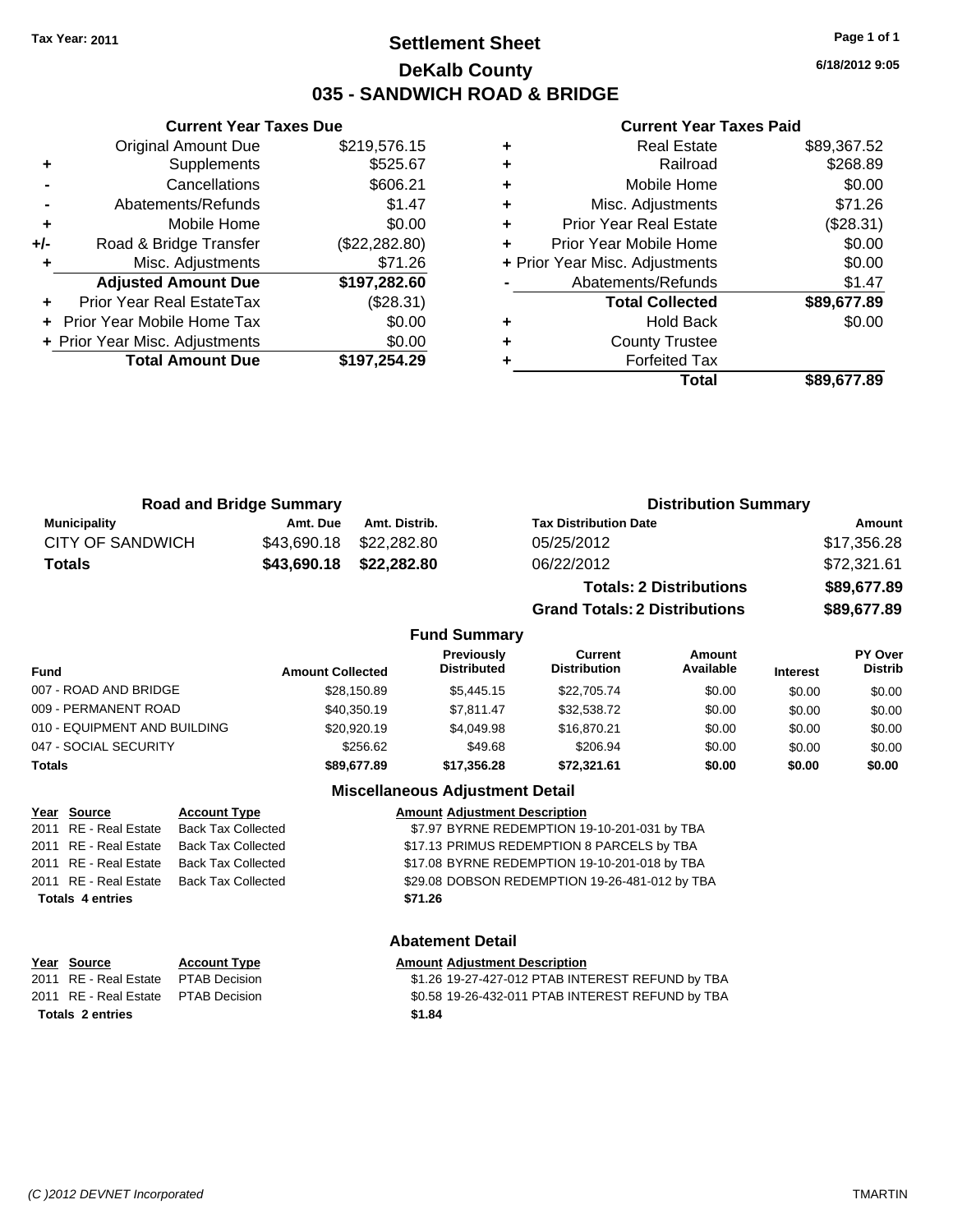# **Settlement Sheet Tax Year: 2011 Page 1 of 1 DeKalb County 036 - SHABBONA TOWNSHIP**

**6/18/2012 9:05**

#### **Current Year Taxes Paid**

|     | <b>Total Amount Due</b>           | \$102,506.19 |
|-----|-----------------------------------|--------------|
|     | + Prior Year Misc. Adjustments    | \$0.00       |
|     | <b>Prior Year Mobile Home Tax</b> | \$0.00       |
|     | Prior Year Real EstateTax         | (\$207.42)   |
|     | <b>Adjusted Amount Due</b>        | \$102,713.61 |
| ٠   | Misc. Adjustments                 | \$101.16     |
| +/- | Road & Bridge Transfer            | \$0.00       |
| ٠   | Mobile Home                       | \$0.00       |
|     | Abatements/Refunds                | \$9.51       |
|     | Cancellations                     | \$1,324.62   |
| ٠   | Supplements                       | \$1,174.18   |
|     | <b>Original Amount Due</b>        | \$102,772.40 |
|     |                                   |              |

**Current Year Taxes Due**

| ٠ | <b>Real Estate</b>             | \$52,175.08 |
|---|--------------------------------|-------------|
| ٠ | Railroad                       | \$1,377.56  |
| ٠ | Mobile Home                    | \$0.00      |
| ٠ | Misc. Adjustments              | \$101.16    |
| ٠ | <b>Prior Year Real Estate</b>  | (\$207.42)  |
| ٠ | Prior Year Mobile Home         | \$0.00      |
|   | + Prior Year Misc. Adjustments | \$0.00      |
|   | Abatements/Refunds             | \$9.51      |
|   | <b>Total Collected</b>         | \$53,436.87 |
| ٠ | <b>Hold Back</b>               | \$0.00      |
| ٠ | <b>County Trustee</b>          |             |
|   | <b>Forfeited Tax</b>           |             |
|   | Total                          | \$53,436.87 |
|   |                                |             |

|                          | <b>Distribution Summary</b> |                                         |                                       |                                |                 |                           |
|--------------------------|-----------------------------|-----------------------------------------|---------------------------------------|--------------------------------|-----------------|---------------------------|
|                          |                             |                                         | <b>Tax Distribution Date</b>          |                                |                 | Amount                    |
|                          |                             |                                         | 05/25/2012                            |                                |                 | \$7,315.54                |
|                          |                             |                                         | 06/22/2012                            |                                |                 | \$46,121.33               |
|                          |                             |                                         |                                       | <b>Totals: 2 Distributions</b> |                 | \$53,436.87               |
|                          |                             |                                         | <b>Grand Totals: 2 Distributions</b>  |                                |                 | \$53,436.87               |
|                          |                             | <b>Fund Summary</b>                     |                                       |                                |                 |                           |
| <b>Fund</b>              | <b>Amount Collected</b>     | <b>Previously</b><br><b>Distributed</b> | <b>Current</b><br><b>Distribution</b> | Amount<br>Available            | <b>Interest</b> | PY Over<br><b>Distrib</b> |
| 001 - CORPORATE          | \$32,663.67                 | \$4,471.68                              | \$28,191.99                           | \$0.00                         | \$0.00          | \$0.00                    |
| 017 - CEMETERY           | \$20,252.83                 | \$2,772.62                              | \$17,480.21                           | \$0.00                         | \$0.00          | \$0.00                    |
| 054 - GENERAL ASSISTANCE | \$520.37                    | \$71.24                                 | \$449.13                              | \$0.00                         | \$0.00          | \$0.00                    |
| <b>Totals</b>            | \$53,436.87                 | \$7,315,54                              | \$46.121.33                           | \$0.00                         | \$0.00          | \$0.00                    |

## **Miscellaneous Adjustment Detail**

## **Year Source Account Type Amount Adjustment Description**

2011 RE - Real Estate Back Tax Collected **1998 STO.16 HAREAS REDEMPTION 13-35-202-017 by TBA** 82011 RE - Real Estate Paymt In Lieu of Tax \$31.00 SEQUOYA APARTMENTS - HOUSING AUTHO \$31.00 SEQUOYA APARTMENTS - HOUSING AUTHORITY by TBA **Totals \$101.16 2 entries**

#### **Abatement Detail**

| Year Source                         | <b>Account Type</b> | <b>Amount Adjustment Description</b>             |
|-------------------------------------|---------------------|--------------------------------------------------|
| 2011 RE - Real Estate PTAB Decision |                     | \$0.20 13-15-176-011 PTAB INTEREST REFUND by TBA |
| 2011 RE - Real Estate PTAB Decision |                     | \$9.31 13-15-327-010 PTAB INTEREST REFUND by TBA |
| <b>Totals 2 entries</b>             |                     | \$9.51                                           |

**Year Source Account Type Amount Adjustment Description**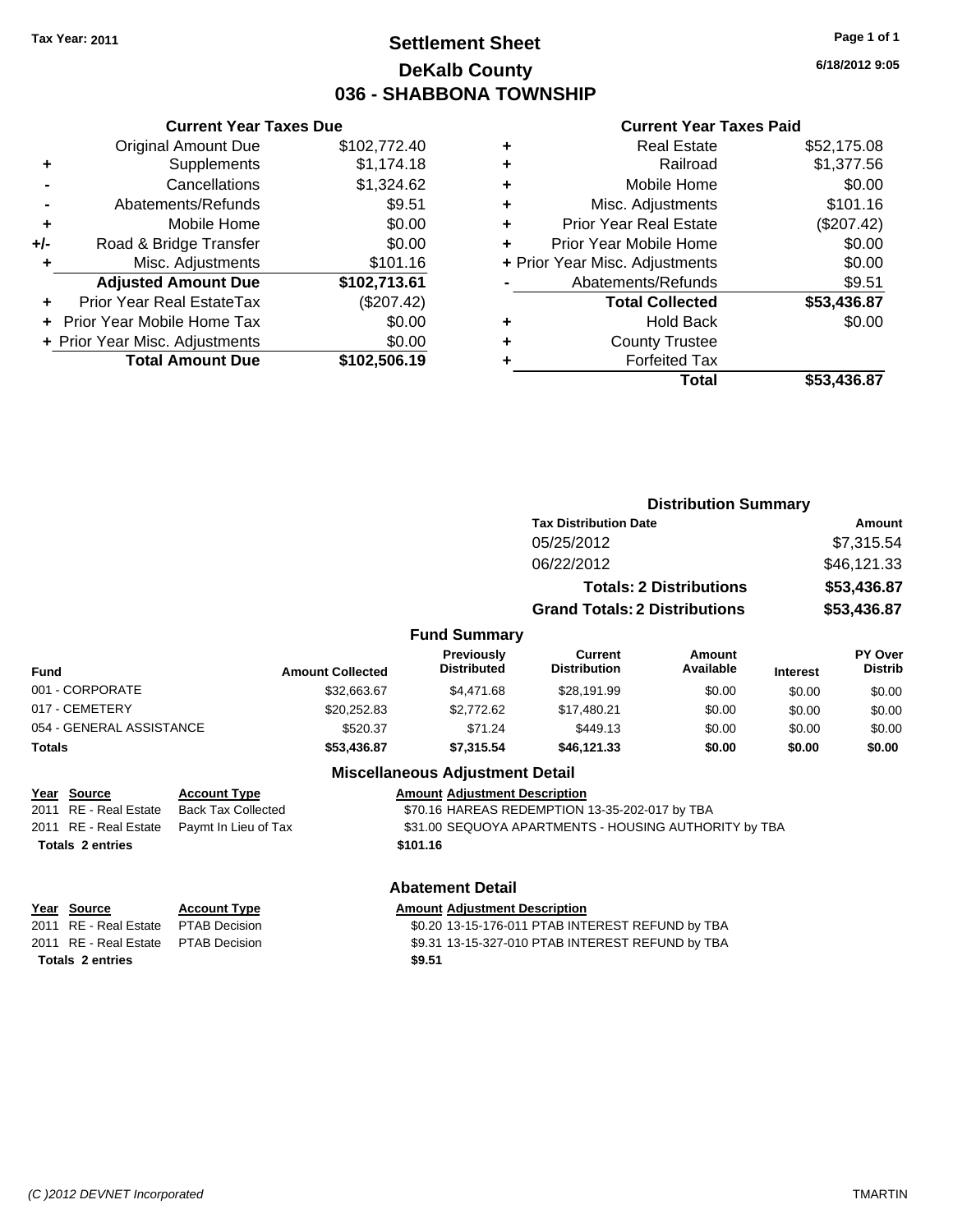**Current Year Taxes Due** Original Amount Due \$157,022.18

**Adjusted Amount Due \$149,843.99**

**Total Amount Due \$149,555.83**

**+** Supplements \$1,622.59 **-** Cancellations \$1,845.83 **-** Abatements/Refunds \$13.26 **+** Mobile Home \$0.00 **+/-** Road & Bridge Transfer (\$7,096.26) **+** Misc. Adjustments \$154.57

**+** Prior Year Real EstateTax (\$288.16) **+** Prior Year Mobile Home Tax \$0.00 **+ Prior Year Misc. Adjustments**  $$0.00$ 

## **Settlement Sheet Tax Year: 2011 Page 1 of 1 DeKalb County 037 - SHABBONA ROAD & BRIDGE**

**6/18/2012 9:05**

#### **Current Year Taxes Paid**

| Total                          | \$74.547.94 |
|--------------------------------|-------------|
| <b>Forfeited Tax</b>           |             |
| <b>County Trustee</b>          |             |
| <b>Hold Back</b>               | \$0.00      |
| <b>Total Collected</b>         | \$74,547.94 |
| Abatements/Refunds             | \$13.26     |
| + Prior Year Misc. Adjustments | \$0.00      |
| Prior Year Mobile Home         | \$0.00      |
| <b>Prior Year Real Estate</b>  | (\$288.16)  |
| Misc. Adjustments              | \$154.57    |
| Mobile Home                    | \$0.00      |
| Railroad                       | \$2,003.95  |
| <b>Real Estate</b>             | \$72,690.84 |
|                                |             |

| <b>Road and Bridge Summary</b> |             |                     | <b>Distribution Summary</b>          |             |  |
|--------------------------------|-------------|---------------------|--------------------------------------|-------------|--|
| <b>Municipality</b>            | Amt. Due    | Amt. Distrib.       | <b>Tax Distribution Date</b>         | Amount      |  |
| <b>VILLAGE OF LEE</b>          | \$1,696.68  | \$884.58            | 05/25/2012                           | \$10,194.06 |  |
| <b>VILLAGE OF SHABBONA</b>     | \$11,909.71 | \$6,211.68          | 06/22/2012                           | \$64,353.88 |  |
| <b>Totals</b>                  | \$13,606.39 | \$7,096.26          | <b>Totals: 2 Distributions</b>       | \$74,547.94 |  |
|                                |             |                     | <b>Grand Totals: 2 Distributions</b> | \$74,547.94 |  |
|                                |             | <b>Fund Summary</b> |                                      |             |  |

| Fund                         | <b>Amount Collected</b> | <b>Previously</b><br><b>Distributed</b> | Current<br><b>Distribution</b> | Amount<br>Available | <b>Interest</b> | PY Over<br><b>Distrib</b> |
|------------------------------|-------------------------|-----------------------------------------|--------------------------------|---------------------|-----------------|---------------------------|
| 007 - ROAD AND BRIDGE        | \$22,504.57             | \$3.069.29                              | \$19,435.28                    | \$0.00              | \$0.00          | \$0.00                    |
| 008 - BRIDGE CONST W/COUNTY  | \$12,984.29             | \$1.777.56                              | \$11,206.73                    | \$0.00              | \$0.00          | \$0.00                    |
| 009 - PERMANENT ROAD         | \$36,875.59             | \$5,048.29                              | \$31,827.30                    | \$0.00              | \$0.00          | \$0.00                    |
| 010 - EQUIPMENT AND BUILDING | \$2.183.49              | \$298.92                                | \$1.884.57                     | \$0.00              | \$0.00          | \$0.00                    |
| Totals                       | \$74,547.94             | \$10.194.06                             | \$64,353.88                    | \$0.00              | \$0.00          | \$0.00                    |

#### **Miscellaneous Adjustment Detail**

| <u>Year Source</u>      | <b>Account Type</b>                        | <b>Amount Adjustment Description</b>                  |
|-------------------------|--------------------------------------------|-------------------------------------------------------|
| 2011 RE - Real Estate   | Back Tax Collected                         | \$107.20 HAREAS REDEMPTION 13-35-202-017 by TBA       |
|                         | 2011 RE - Real Estate Paymt In Lieu of Tax | \$47.37 SEQUOYA APARTMENTS - HOUSING AUTHORITY by TBA |
| <b>Totals 2 entries</b> |                                            | \$154.57                                              |
|                         |                                            |                                                       |

### **Abatement Detail**

| Year Source                          | <b>Account Type</b> | <b>Amount Adjustment Description</b>              |
|--------------------------------------|---------------------|---------------------------------------------------|
| 2011 RE - Real Estate  PTAB Decision |                     | \$0.31 13-15-176-011 PTAB INTEREST REFUND by TBA  |
| 2011 RE - Real Estate  PTAB Decision |                     | \$14.22 13-15-327-010 PTAB INTEREST REFUND by TBA |
| <b>Totals 2 entries</b>              |                     | \$14.53                                           |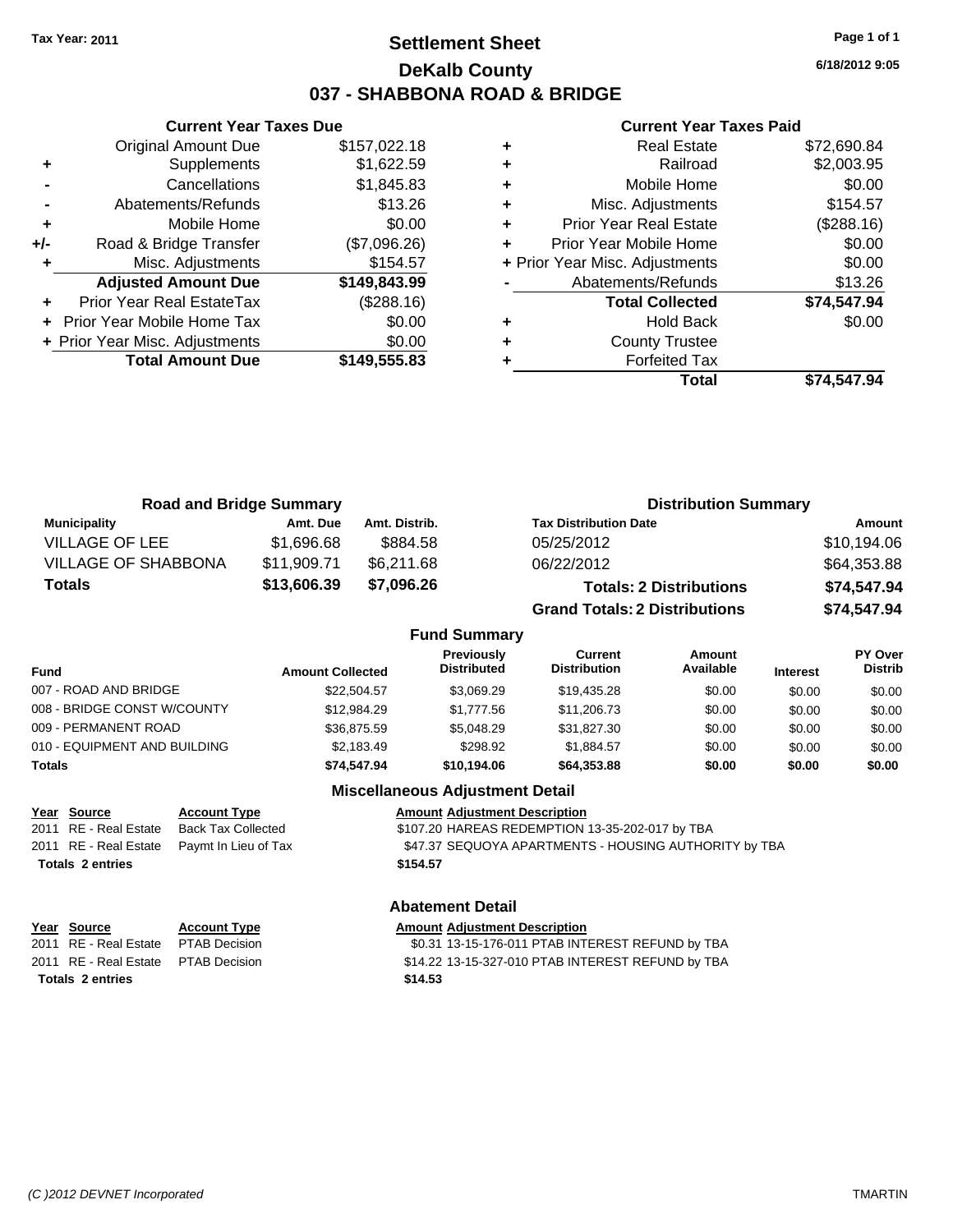# **Settlement Sheet Tax Year: 2011 Page 1 of 1 DeKalb County 038 - SOMONAUK TOWNSHIP**

**6/18/2012 9:05**

#### **Current Year Taxes Paid**

|     | <b>Current Year Taxes Due</b>  |             |
|-----|--------------------------------|-------------|
|     | <b>Original Amount Due</b>     | \$75,782.23 |
| ٠   | Supplements                    | \$78.81     |
|     | Cancellations                  | \$115.50    |
|     | Abatements/Refunds             | \$0.00      |
| ٠   | Mobile Home                    | \$0.00      |
| +/- | Road & Bridge Transfer         | \$0.00      |
| ٠   | Misc. Adjustments              | \$8.63      |
|     | <b>Adjusted Amount Due</b>     | \$75,754.17 |
|     | Prior Year Real EstateTax      | \$0.00      |
|     | Prior Year Mobile Home Tax     | \$0.00      |
|     | + Prior Year Misc. Adjustments | \$0.00      |
|     | <b>Total Amount Due</b>        | \$75,754.17 |
|     |                                |             |

|          | \$40,584.63                                                                                                                                                                                                                                                              |
|----------|--------------------------------------------------------------------------------------------------------------------------------------------------------------------------------------------------------------------------------------------------------------------------|
| Railroad | \$505.94                                                                                                                                                                                                                                                                 |
|          | \$0.00                                                                                                                                                                                                                                                                   |
|          | \$8.63                                                                                                                                                                                                                                                                   |
|          | \$0.00                                                                                                                                                                                                                                                                   |
|          | \$0.00                                                                                                                                                                                                                                                                   |
|          | \$0.00                                                                                                                                                                                                                                                                   |
|          | \$0.00                                                                                                                                                                                                                                                                   |
|          | \$41,099.20                                                                                                                                                                                                                                                              |
|          | \$0.00                                                                                                                                                                                                                                                                   |
|          |                                                                                                                                                                                                                                                                          |
|          |                                                                                                                                                                                                                                                                          |
| Total    | \$41.099.20                                                                                                                                                                                                                                                              |
|          | <b>Real Estate</b><br>Mobile Home<br>Misc. Adjustments<br><b>Prior Year Real Estate</b><br>Prior Year Mobile Home<br>+ Prior Year Misc. Adjustments<br>Abatements/Refunds<br><b>Total Collected</b><br><b>Hold Back</b><br><b>County Trustee</b><br><b>Forfeited Tax</b> |

|                          |                           |                         |                                         | <b>Distribution Summary</b>                     |                                |                 |                                  |
|--------------------------|---------------------------|-------------------------|-----------------------------------------|-------------------------------------------------|--------------------------------|-----------------|----------------------------------|
|                          |                           |                         |                                         | <b>Tax Distribution Date</b>                    |                                | <b>Amount</b>   |                                  |
|                          |                           |                         |                                         | 05/25/2012                                      |                                |                 | \$8,599.27                       |
|                          |                           |                         |                                         | 06/22/2012                                      |                                |                 | \$32,499.93                      |
|                          |                           |                         |                                         |                                                 | <b>Totals: 2 Distributions</b> |                 | \$41,099.20                      |
|                          |                           |                         |                                         | <b>Grand Totals: 2 Distributions</b>            |                                |                 | \$41,099.20                      |
|                          |                           |                         | <b>Fund Summary</b>                     |                                                 |                                |                 |                                  |
| <b>Fund</b>              |                           | <b>Amount Collected</b> | <b>Previously</b><br><b>Distributed</b> | Current<br><b>Distribution</b>                  | Amount<br>Available            | <b>Interest</b> | <b>PY Over</b><br><b>Distrib</b> |
| 001 - CORPORATE          |                           | \$40,966.66             | \$8,571.54                              | \$32,395.12                                     | \$0.00                         | \$0.00          | \$0.00                           |
| 054 - GENERAL ASSISTANCE |                           | \$132.54                | \$27.73                                 | \$104.81                                        | \$0.00                         | \$0.00          | \$0.00                           |
| <b>Totals</b>            |                           | \$41,099.20             | \$8,599.27                              | \$32,499.93                                     | \$0.00                         | \$0.00          | \$0.00                           |
|                          |                           |                         | <b>Miscellaneous Adjustment Detail</b>  |                                                 |                                |                 |                                  |
| <b>Source</b><br>Year    | <b>Account Type</b>       |                         | <b>Amount Adjustment Description</b>    |                                                 |                                |                 |                                  |
| RE - Real Estate<br>2011 | <b>Back Tax Collected</b> |                         |                                         | \$8.63 SHISSLER REDEMPTION 18-10-203-008 by TBA |                                |                 |                                  |

**Totals \$8.63 1 entries**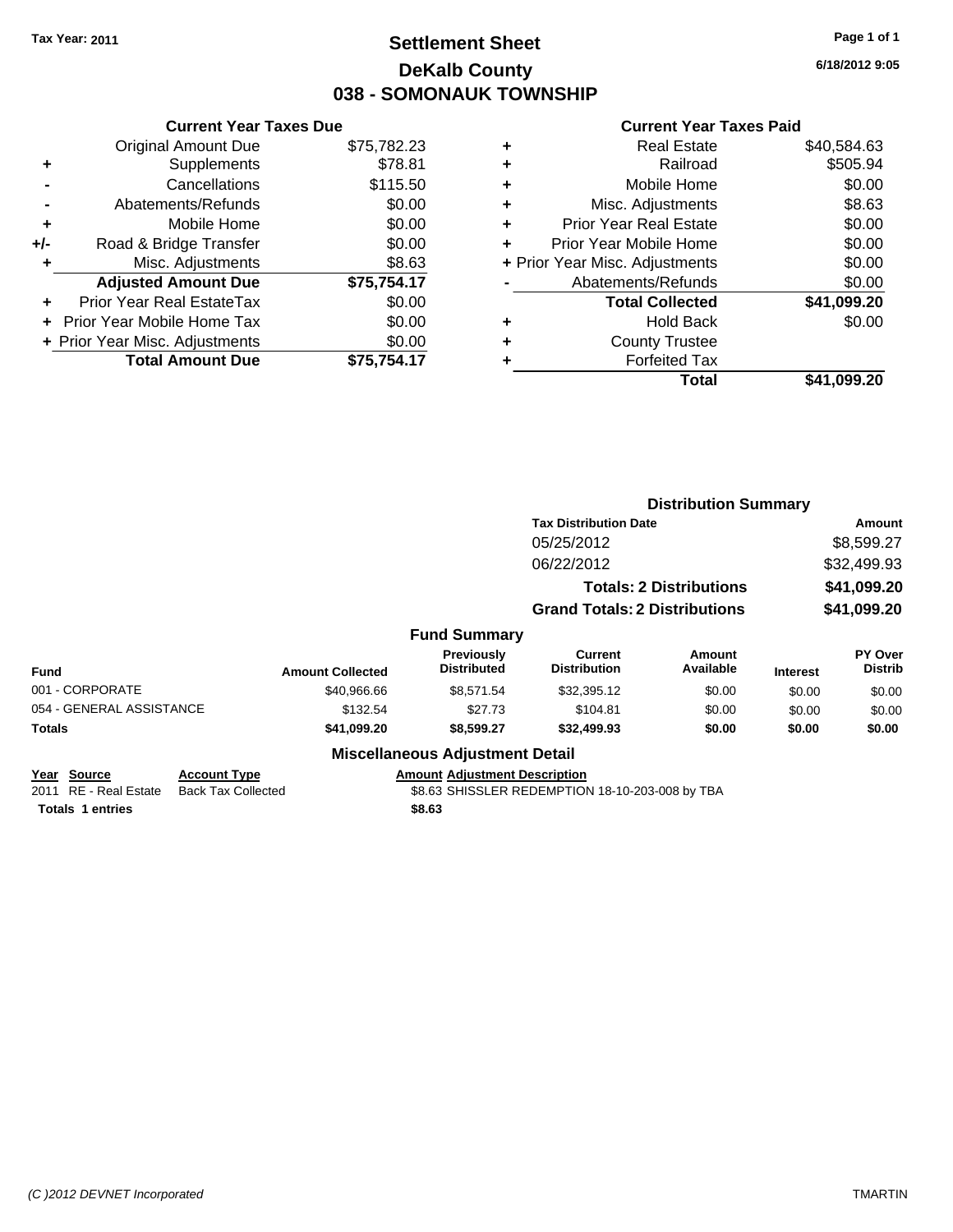## **Settlement Sheet Tax Year: 2011 Page 1 of 1 DeKalb County 039 - SOMONAUK ROAD & BRIDGE**

**6/18/2012 9:05**

#### **Current Year Taxes Paid**

|     | <b>Current Year Taxes Due</b>  |               |
|-----|--------------------------------|---------------|
|     | <b>Original Amount Due</b>     | \$235,321.87  |
| ٠   | Supplements                    | \$182.16      |
|     | Cancellations                  | \$276.05      |
|     | Abatements/Refunds             | \$0.00        |
| ٠   | Mobile Home                    | \$0.00        |
| +/- | Road & Bridge Transfer         | (\$29,212.89) |
| ٠   | Misc. Adjustments              | \$26.81       |
|     | <b>Adjusted Amount Due</b>     | \$206,041.90  |
|     | Prior Year Real EstateTax      | \$0.00        |
|     | Prior Year Mobile Home Tax     | \$0.00        |
|     | + Prior Year Misc. Adjustments | \$0.00        |
|     | <b>Total Amount Due</b>        | \$206,041.90  |
|     |                                |               |

| ٠ | <b>Real Estate</b>             | \$96,985.52 |
|---|--------------------------------|-------------|
| ٠ | Railroad                       | \$1,397.98  |
| ٠ | Mobile Home                    | \$0.00      |
| ٠ | Misc. Adjustments              | \$26.81     |
| ÷ | <b>Prior Year Real Estate</b>  | \$0.00      |
| ÷ | Prior Year Mobile Home         | \$0.00      |
|   | + Prior Year Misc. Adjustments | \$0.00      |
|   | Abatements/Refunds             | \$0.00      |
|   | <b>Total Collected</b>         | \$98,410.31 |
| ٠ | <b>Hold Back</b>               | \$0.00      |
| ٠ | <b>County Trustee</b>          |             |
|   | <b>Forfeited Tax</b>           |             |
|   | Total                          | \$98,410.31 |

| <b>Road and Bridge Summary</b> |             |               | <b>Distribution Summary</b>          |             |  |
|--------------------------------|-------------|---------------|--------------------------------------|-------------|--|
| <b>Municipality</b>            | Amt. Due    | Amt. Distrib. | <b>Tax Distribution Date</b>         | Amount      |  |
| <b>CITY OF SANDWICH</b>        | \$1.067.75  | \$579.93      | 05/25/2012                           | \$20,551.20 |  |
| <b>VILLAGE OF SOMONAUK</b>     | \$52,747.72 | \$28,632.96   | 06/22/2012                           | \$77,859.11 |  |
| <b>Totals</b>                  | \$53,815.47 | \$29,212.89   | <b>Totals: 2 Distributions</b>       | \$98,410.31 |  |
|                                |             |               | <b>Grand Totals: 2 Distributions</b> | \$98,410.31 |  |

#### **Fund Summary**

| Fund                         | <b>Amount Collected</b> | <b>Previously</b><br><b>Distributed</b> | Current<br><b>Distribution</b> | Amount<br>Available | <b>Interest</b> | PY Over<br><b>Distrib</b> |
|------------------------------|-------------------------|-----------------------------------------|--------------------------------|---------------------|-----------------|---------------------------|
| 007 - ROAD AND BRIDGE        | \$56,793,66             | \$11.843.61                             | \$44.950.05                    | \$0.00              | \$0.00          | \$0.00                    |
| 008 - BRIDGE CONST W/COUNTY  | \$23.36                 | \$4.89                                  | \$18.47                        | \$0.00              | \$0.00          | \$0.00                    |
| 009 - PERMANENT ROAD         | \$32,781.80             | \$6.859.04                              | \$25,922,76                    | \$0.00              | \$0.00          | \$0.00                    |
| 010 - EQUIPMENT AND BUILDING | \$8.811.49              | \$1,843,66                              | \$6,967.83                     | \$0.00              | \$0.00          | \$0.00                    |
| <b>Totals</b>                | \$98,410.31             | \$20.551.20                             | \$77.859.11                    | \$0.00              | \$0.00          | \$0.00                    |

### **Miscellaneous Adjustment Detail**

**Year Source Account Type Amount Adjustment Description**<br>
2011 RE - Real Estate Back Tax Collected \$26.81 SHISSLER REDEMPTION

\$26.81 SHISSLER REDEMPTION 18-10-203-008 by TBA

**Totals \$26.81 1 entries**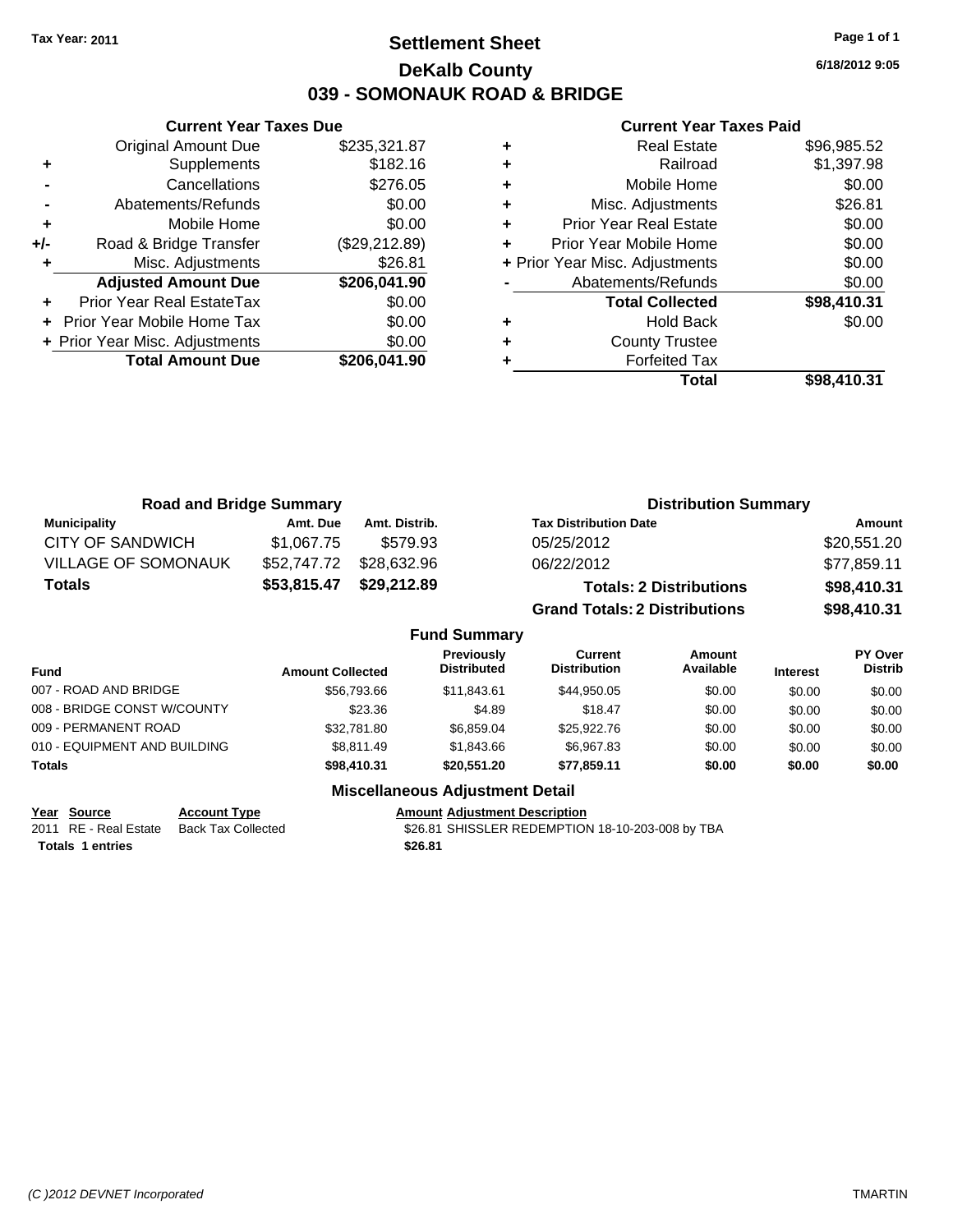# **Settlement Sheet Tax Year: 2011 Page 1 of 1 DeKalb County 040 - SOUTH GROVE TOWNSHIP**

**6/18/2012 9:05**

### **Current Year Taxes Paid**

|       | <b>Current Year Taxes Due</b>  |             |           | <b>Current Year Ta</b>         |
|-------|--------------------------------|-------------|-----------|--------------------------------|
|       | Original Amount Due            | \$78,753.45 | ٠         | <b>Real Estate</b>             |
|       | Supplements                    | \$194.08    | ٠         | Railroad                       |
|       | Cancellations                  | \$334.29    | ٠         | Mobile Home                    |
|       | Abatements/Refunds             | \$0.00      | ٠         | Misc. Adjustments              |
|       | Mobile Home                    | \$0.00      | ÷         | <b>Prior Year Real Estate</b>  |
| $+/-$ | Road & Bridge Transfer         | \$0.00      | ÷         | Prior Year Mobile Home         |
|       | Misc. Adjustments              | \$0.00      |           | + Prior Year Misc. Adjustments |
|       | <b>Adjusted Amount Due</b>     | \$78,613.24 |           | Abatements/Refunds             |
|       | Prior Year Real EstateTax      | \$0.00      |           | <b>Total Collected</b>         |
|       | + Prior Year Mobile Home Tax   | \$0.00      | $\ddot{}$ | <b>Hold Back</b>               |
|       | + Prior Year Misc. Adjustments | \$0.00      | ٠         | <b>County Trustee</b>          |
|       | <b>Total Amount Due</b>        | \$78,613.24 |           | <b>Forfeited Tax</b>           |
|       |                                |             |           | $T0$ tal                       |

|   | Guright rear raxes Falu        |             |
|---|--------------------------------|-------------|
| ÷ | <b>Real Estate</b>             | \$41,958.64 |
| ÷ | Railroad                       | \$0.00      |
| ÷ | Mobile Home                    | \$0.00      |
| ÷ | Misc. Adjustments              | \$0.00      |
| ÷ | <b>Prior Year Real Estate</b>  | \$0.00      |
| ÷ | Prior Year Mobile Home         | \$0.00      |
|   | + Prior Year Misc. Adjustments | \$0.00      |
|   | Abatements/Refunds             | \$0.00      |
|   | <b>Total Collected</b>         | \$41,958.64 |
| ÷ | <b>Hold Back</b>               | \$0.00      |
| ÷ | <b>County Trustee</b>          |             |
| ٠ | <b>Forfeited Tax</b>           |             |
|   | Total                          | \$41,958.64 |
|   |                                |             |

|                                         |                         |                                         |                                      | <b>Distribution Summary</b>    |                 |                                  |
|-----------------------------------------|-------------------------|-----------------------------------------|--------------------------------------|--------------------------------|-----------------|----------------------------------|
|                                         |                         |                                         | <b>Tax Distribution Date</b>         |                                |                 | Amount                           |
|                                         |                         |                                         | 05/25/2012                           |                                |                 | \$4,091.60                       |
|                                         |                         |                                         | 06/22/2012                           |                                |                 | \$37,867.04                      |
|                                         |                         |                                         |                                      | <b>Totals: 2 Distributions</b> |                 | \$41,958.64                      |
|                                         |                         |                                         | <b>Grand Totals: 2 Distributions</b> |                                |                 | \$41,958.64                      |
|                                         |                         | <b>Fund Summary</b>                     |                                      |                                |                 |                                  |
| Fund                                    | <b>Amount Collected</b> | <b>Previously</b><br><b>Distributed</b> | Current<br><b>Distribution</b>       | <b>Amount</b><br>Available     | <b>Interest</b> | <b>PY Over</b><br><b>Distrib</b> |
| 001 - CORPORATE                         | \$25,313.19             | \$2,468.42                              | \$22,844.77                          | \$0.00                         | \$0.00          | \$0.00                           |
| 027 - AUDIT                             | \$266.73                | \$26.01                                 | \$240.72                             | \$0.00                         | \$0.00          | \$0.00                           |
| 034 - GENERAL ASSISTANCE                | \$9,760.75              | \$951.82                                | \$8,808.93                           | \$0.00                         | \$0.00          | \$0.00                           |
| 035 - TORT JUDGEMENTS/LIABILITY<br>INS. | \$3,586.33              | \$349.72                                | \$3,236.61                           | \$0.00                         | \$0.00          | \$0.00                           |
| 047 - SOCIAL SECURITY                   | \$3,031.64              | \$295.63                                | \$2,736.01                           | \$0.00                         | \$0.00          | \$0.00                           |
| Totals                                  | \$41,958.64             | \$4,091.60                              | \$37,867.04                          | \$0.00                         | \$0.00          | \$0.00                           |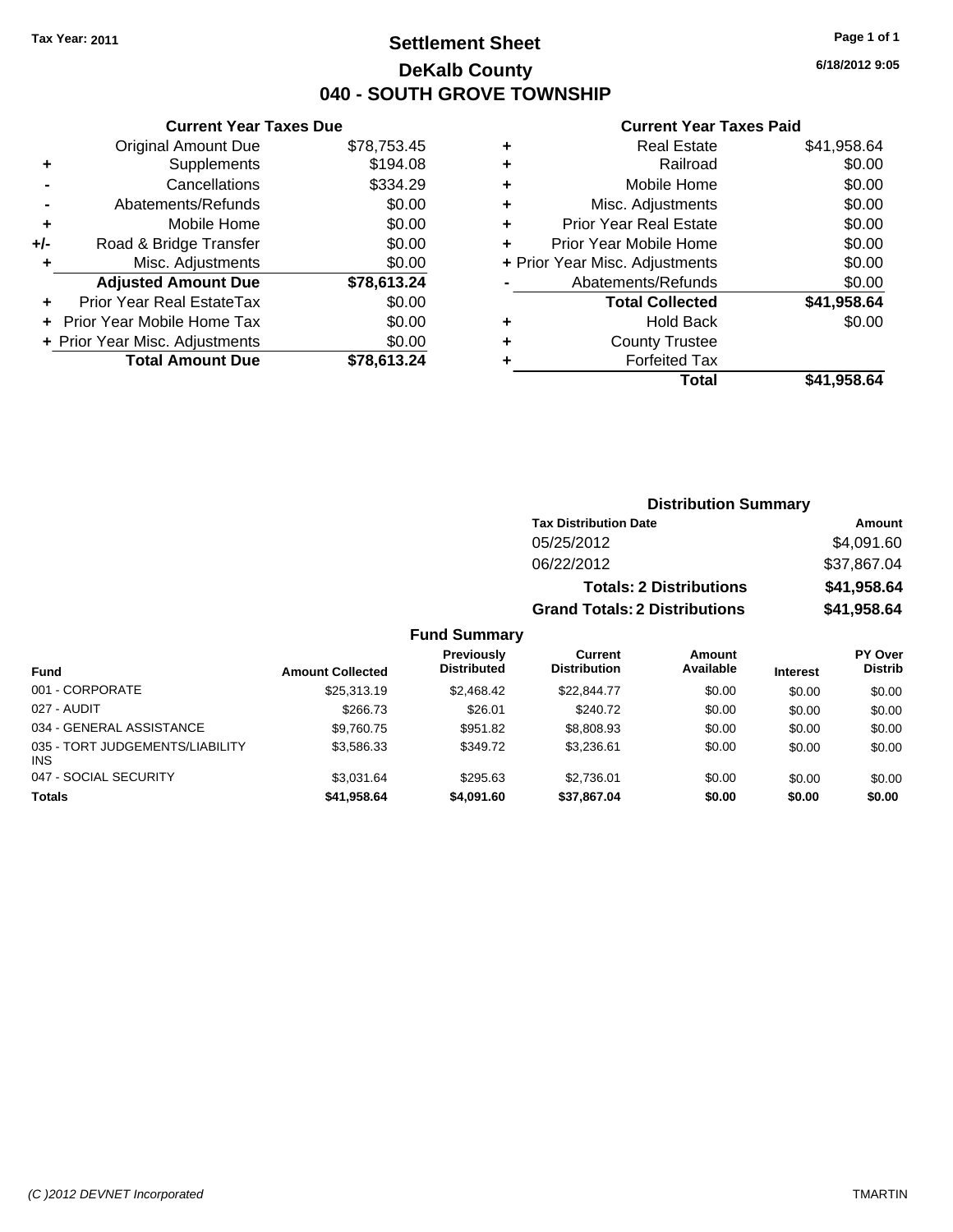## **Settlement Sheet Tax Year: 2011 Page 1 of 1 DeKalb County 041 - SOUTH GROVE ROAD & BRIDGE**

### **Current Year Taxes Due**

|     | <b>Original Amount Due</b>       | \$110,004.77 |
|-----|----------------------------------|--------------|
| ٠   | Supplements                      | \$271.10     |
|     | Cancellations                    | \$466.94     |
|     | Abatements/Refunds               | \$0.00       |
| ٠   | Mobile Home                      | \$0.00       |
| +/- | Road & Bridge Transfer           | \$0.00       |
| ٠   | Misc. Adjustments                | \$0.00       |
|     | <b>Adjusted Amount Due</b>       | \$109,808.93 |
|     |                                  |              |
|     | <b>Prior Year Real EstateTax</b> | \$0.00       |
|     | Prior Year Mobile Home Tax       | \$0.00       |
|     | + Prior Year Misc. Adjustments   | \$0.00       |
|     | <b>Total Amount Due</b>          | \$109,808.93 |

#### **Current Year Taxes Paid**

|   | <b>Real Estate</b>             | \$58,608.74 |
|---|--------------------------------|-------------|
| ٠ | Railroad                       | \$0.00      |
| ٠ | Mobile Home                    | \$0.00      |
| ٠ | Misc. Adjustments              | \$0.00      |
| ٠ | <b>Prior Year Real Estate</b>  | \$0.00      |
|   | Prior Year Mobile Home         | \$0.00      |
|   | + Prior Year Misc. Adjustments | \$0.00      |
|   | Abatements/Refunds             | \$0.00      |
|   | <b>Total Collected</b>         | \$58,608.74 |
| ٠ | Hold Back                      | \$0.00      |
| ٠ | <b>County Trustee</b>          |             |
| ٠ | <b>Forfeited Tax</b>           |             |
|   | Total                          | \$58,608.74 |
|   |                                |             |

|                   |                                      | <b>Distribution Summary</b>    |                |
|-------------------|--------------------------------------|--------------------------------|----------------|
|                   | <b>Tax Distribution Date</b>         |                                | Amount         |
|                   | 05/25/2012                           |                                | \$5,715.21     |
|                   | 06/22/2012                           |                                | \$52,893.53    |
|                   |                                      | <b>Totals: 2 Distributions</b> | \$58,608.74    |
|                   | <b>Grand Totals: 2 Distributions</b> |                                | \$58,608.74    |
| nd Summary        |                                      |                                |                |
| <b>Previously</b> | Current                              | Amount                         | <b>PY Over</b> |

## **Fur**

| <b>Fund</b>                  | <b>Amount Collected</b> | Previously<br><b>Distributed</b> | Current<br><b>Distribution</b> | Amount<br>Available | <b>Interest</b> | <b>PY Over</b><br><b>Distrib</b> |
|------------------------------|-------------------------|----------------------------------|--------------------------------|---------------------|-----------------|----------------------------------|
| 007 - ROAD AND BRIDGE        | \$35.697.11             | \$3.480.99                       | \$32,216.12                    | \$0.00              | \$0.00          | \$0.00                           |
| 008 - BRIDGE CONST W/COUNTY  | \$4,262.85              | \$415.69                         | \$3,847.16                     | \$0.00              | \$0.00          | \$0.00                           |
| 009 - PERMANENT ROAD         | \$14,918,45             | \$1.454.77                       | \$13,463.68                    | \$0.00              | \$0.00          | \$0.00                           |
| 010 - EQUIPMENT AND BUILDING | \$3.730.33              | \$363.76                         | \$3.366.57                     | \$0.00              | \$0.00          | \$0.00                           |
| <b>Totals</b>                | \$58,608.74             | \$5.715.21                       | \$52,893.53                    | \$0.00              | \$0.00          | \$0.00                           |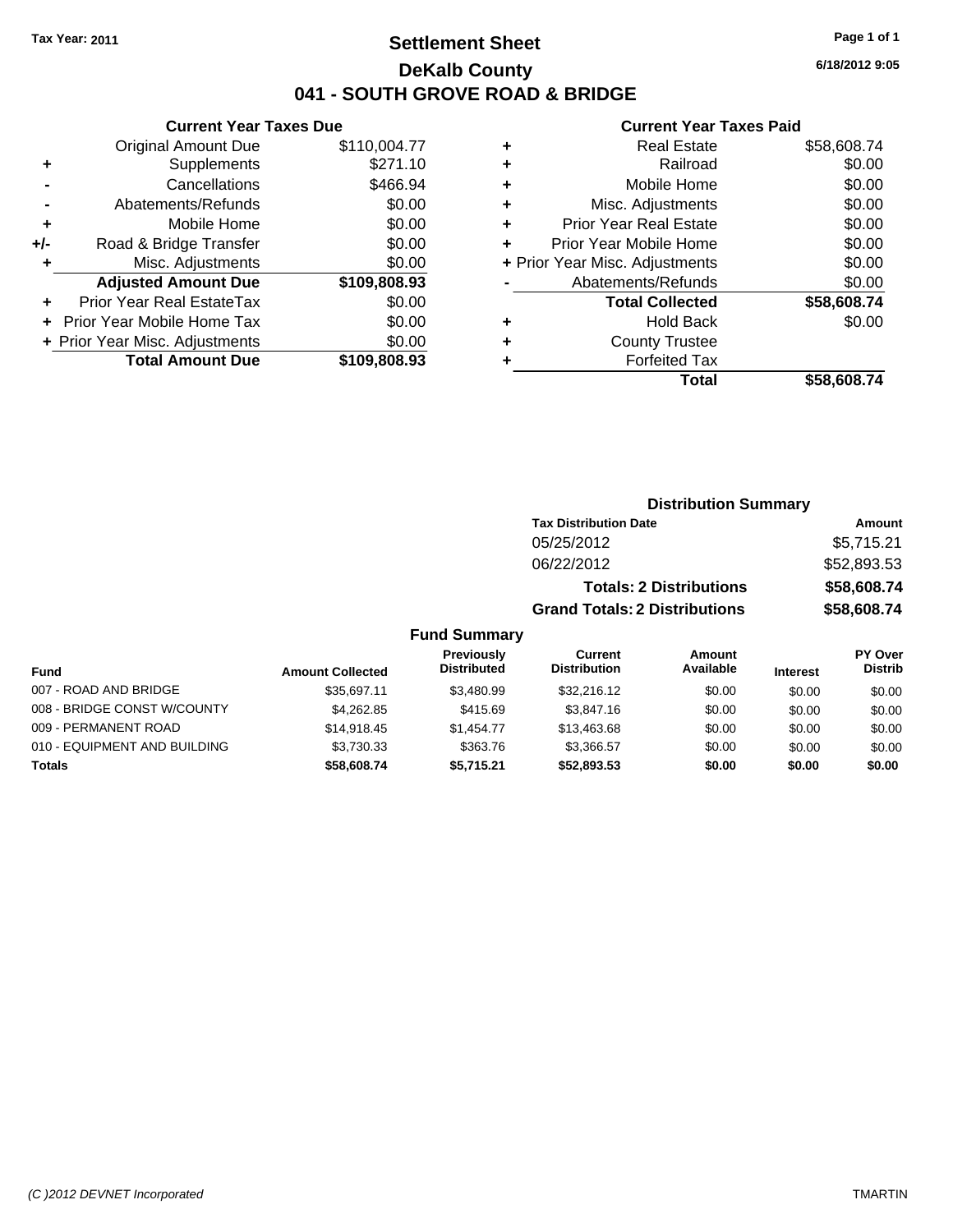# **Settlement Sheet Tax Year: 2011 Page 1 of 1 DeKalb County 042 - SQUAW GROVE TOWNSHIP**

**6/18/2012 9:05**

#### **Current Year Taxes Paid**

|     | <b>Current Year Taxes Due</b>  |              |  |
|-----|--------------------------------|--------------|--|
|     | <b>Original Amount Due</b>     | \$121,005.27 |  |
| ٠   | Supplements                    | \$284.97     |  |
|     | Cancellations                  | \$349.20     |  |
|     | Abatements/Refunds             | \$0.00       |  |
| ٠   | Mobile Home                    | \$0.00       |  |
| +/- | Road & Bridge Transfer         | \$0.00       |  |
|     | Misc. Adjustments              | \$23.92      |  |
|     | <b>Adjusted Amount Due</b>     | \$120,964.96 |  |
| ÷   | Prior Year Real EstateTax      | \$0.00       |  |
|     | Prior Year Mobile Home Tax     | \$0.00       |  |
|     | + Prior Year Misc. Adjustments | \$0.00       |  |
|     | <b>Total Amount Due</b>        | \$120,964.96 |  |
|     |                                |              |  |

| <b>Real Estate</b>             | \$62,160.12           |
|--------------------------------|-----------------------|
| Railroad                       | \$572.89              |
| Mobile Home                    | \$0.00                |
| Misc. Adjustments              | \$23.92               |
| <b>Prior Year Real Estate</b>  | \$0.00                |
| Prior Year Mobile Home         | \$0.00                |
| + Prior Year Misc. Adjustments | \$0.00                |
| Abatements/Refunds             | \$0.00                |
| <b>Total Collected</b>         | \$62,756.93           |
| <b>Hold Back</b>               | \$0.00                |
|                                |                       |
|                                |                       |
| <b>Forfeited Tax</b>           |                       |
|                                | <b>County Trustee</b> |

|                          |                         |                                         |                                      | <b>Distribution Summary</b>    |                 |                           |
|--------------------------|-------------------------|-----------------------------------------|--------------------------------------|--------------------------------|-----------------|---------------------------|
|                          |                         |                                         | <b>Tax Distribution Date</b>         |                                |                 | Amount                    |
|                          |                         |                                         | 05/25/2012                           |                                |                 | \$10,163.44               |
|                          |                         |                                         | 06/22/2012                           |                                |                 | \$52,593.49               |
|                          |                         |                                         |                                      | <b>Totals: 2 Distributions</b> |                 | \$62,756.93               |
|                          |                         |                                         | <b>Grand Totals: 2 Distributions</b> |                                |                 | \$62,756.93               |
|                          |                         | <b>Fund Summary</b>                     |                                      |                                |                 |                           |
| Fund                     | <b>Amount Collected</b> | <b>Previously</b><br><b>Distributed</b> | <b>Current</b><br>Distribution       | Amount<br>Available            | <b>Interest</b> | PY Over<br><b>Distrib</b> |
| 001 - CORPORATE          | \$40,193.17             | \$6,509.25                              | \$33,683.92                          | \$0.00                         | \$0.00          | \$0.00                    |
| 017 - CEMETERY           | \$6,848.79              | \$1,109.16                              | \$5,739.63                           | \$0.00                         | \$0.00          | \$0.00                    |
| 019 - COMMUNITY BUILDING | \$13,899.72             | \$2,251.05                              | \$11,648.67                          | \$0.00                         | \$0.00          | \$0.00                    |
| 054 - GENERAL ASSISTANCE | \$1,815.25              | \$293.98                                | \$1,521.27                           | \$0.00                         | \$0.00          | \$0.00                    |
| Totals                   | \$62,756.93             | \$10,163.44                             | \$52,593.49                          | \$0.00                         | \$0.00          | \$0.00                    |
|                          |                         | <b>Miscellaneous Adjustment Detail</b>  |                                      |                                |                 |                           |

**Totals \$23.92 2 entries**

**Year Source Account Type Amount Adjustment Description** 2011 RE - Real Estate Back Tax Collected \$5.71 BUSHNELL REDEMPTION 15-15-426-014 by TBA 2011 RE - Real Estate Paymt In Lieu of Tax **\$18.21 SUNSET VIEW APARTMENTS - HOUSING AUTHORITY by TBA**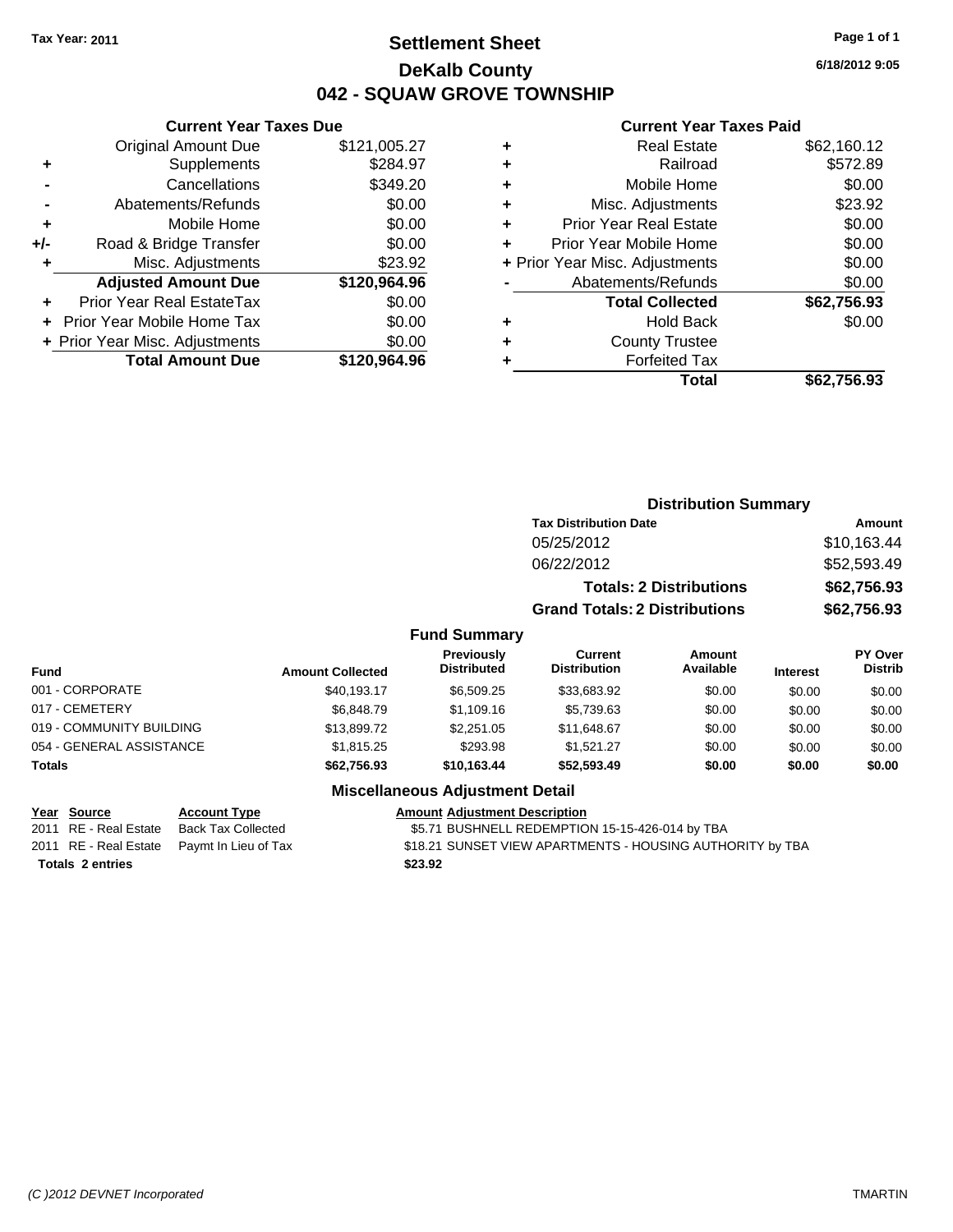## **Settlement Sheet Tax Year: 2011 Page 1 of 1 DeKalb County 043 - HINCKLEY PUBLIC LIBRARY DISTRICT**

**Current Year Taxes Due**

|     | <b>Original Amount Due</b>     | \$163,334.77 |
|-----|--------------------------------|--------------|
| ٠   | Supplements                    | \$384.65     |
|     | Cancellations                  | \$471.32     |
|     | Abatements/Refunds             | \$0.00       |
| ٠   | Mobile Home                    | \$0.00       |
| +/- | Road & Bridge Transfer         | \$0.00       |
| ٠   | Misc. Adjustments              | \$32.29      |
|     | <b>Adjusted Amount Due</b>     | \$163,280.39 |
|     | Prior Year Real EstateTax      | \$0.00       |
|     | Prior Year Mobile Home Tax     | \$0.00       |
|     | + Prior Year Misc. Adjustments | \$0.00       |
|     | <b>Total Amount Due</b>        | \$163,280.39 |
|     |                                |              |

#### **Current Year Taxes Paid**

| ٠ | Real Estate                    | \$83,904.38 |
|---|--------------------------------|-------------|
| ٠ | Railroad                       | \$773.30    |
| ٠ | Mobile Home                    | \$0.00      |
| ٠ | Misc. Adjustments              | \$32.29     |
| ٠ | <b>Prior Year Real Estate</b>  | \$0.00      |
| ٠ | Prior Year Mobile Home         | \$0.00      |
|   | + Prior Year Misc. Adjustments | \$0.00      |
|   | Abatements/Refunds             | \$0.00      |
|   | <b>Total Collected</b>         | \$84,709.97 |
| ٠ | Hold Back                      | \$0.00      |
| ٠ | <b>County Trustee</b>          |             |
|   | <b>Forfeited Tax</b>           |             |
|   | Total                          | \$84,709.97 |
|   |                                |             |

| <b>Distribution Summary</b>          |             |  |  |  |  |
|--------------------------------------|-------------|--|--|--|--|
| <b>Tax Distribution Date</b>         | Amount      |  |  |  |  |
| 05/25/2012                           | \$13,718.93 |  |  |  |  |
| 06/22/2012                           | \$70,991.04 |  |  |  |  |
| <b>Totals: 2 Distributions</b>       | \$84,709.97 |  |  |  |  |
| <b>Grand Totals: 2 Distributions</b> | \$84,709.97 |  |  |  |  |

## **Fund Summary**

| <b>Fund</b>                                   | <b>Amount Collected</b> | <b>Previously</b><br><b>Distributed</b> | Current<br><b>Distribution</b> | Amount<br>Available | <b>Interest</b> | PY Over<br><b>Distrib</b> |
|-----------------------------------------------|-------------------------|-----------------------------------------|--------------------------------|---------------------|-----------------|---------------------------|
| 001 - CORPORATE                               | \$71,341.39             | \$11,553.87                             | \$59,787.52                    | \$0.00              | \$0.00          | \$0.00                    |
| 004 - OPERATIONS & MAINTENANCE                | \$2,596.02              | \$420.43                                | \$2,175.59                     | \$0.00              | \$0.00          | \$0.00                    |
| $005 - I. M. R. F.$                           | \$4,153.67              | \$672.69                                | \$3,480.98                     | \$0.00              | \$0.00          | \$0.00                    |
| 027 - AUDIT                                   | \$19.82                 | \$3.21                                  | \$16.61                        | \$0.00              | \$0.00          | \$0.00                    |
| 035 - TORT JUDGEMENTS/LIABILITY<br><b>INS</b> | \$3,380.77              | \$547.52                                | \$2,833.25                     | \$0.00              | \$0.00          | \$0.00                    |
| 047 - SOCIAL SECURITY                         | \$3,218,30              | \$521.21                                | \$2,697.09                     | \$0.00              | \$0.00          | \$0.00                    |
| <b>Totals</b>                                 | \$84,709.97             | \$13,718.93                             | \$70,991.04                    | \$0.00              | \$0.00          | \$0.00                    |

#### **Miscellaneous Adjustment Detail**

| <u>Year Source</u>      | <b>Account Type</b>                        | <b>Amount Adjustment Description</b>                      |
|-------------------------|--------------------------------------------|-----------------------------------------------------------|
| 2011 RE - Real Estate   | Back Tax Collected                         | \$7.71 BUSHNELL REDEMPTION 15-15-426-014 by TBA           |
|                         | 2011 RE - Real Estate Paymt In Lieu of Tax | \$24.58 SUNSET VIEW APARTMENTS - HOUSING AUTHORITY by TBA |
| <b>Totals 2 entries</b> |                                            | \$32.29                                                   |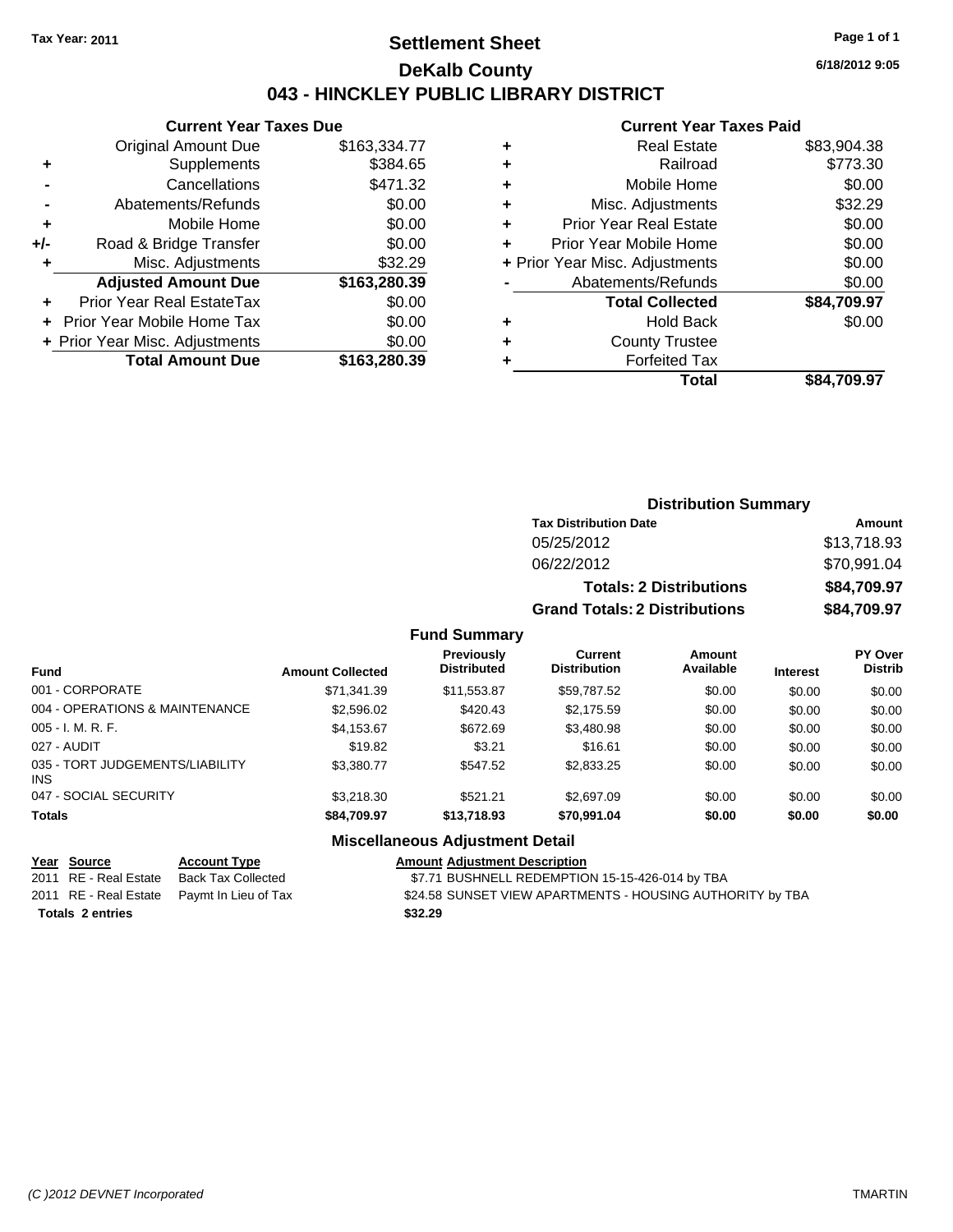**Current Year Taxes Due** Original Amount Due \$304,644.89

**Adjusted Amount Due \$284,255.16**

**Total Amount Due \$284,255.16**

**+** Supplements \$616.96 **-** Cancellations \$765.54 **-** Abatements/Refunds \$0.00 **+** Mobile Home \$0.00 **+/-** Road & Bridge Transfer (\$20,301.38) **+** Misc. Adjustments \$60.23

**+** Prior Year Real EstateTax \$0.00 **+** Prior Year Mobile Home Tax \$0.00 **+ Prior Year Misc. Adjustments**  $$0.00$ 

## **Settlement Sheet Tax Year: 2011 Page 1 of 1 DeKalb County 044 - SQUAW GROVE ROAD & BRIDGE**

**6/18/2012 9:05**

#### **Current Year Taxes Paid**

|   | Total                          | \$137.696.33 |
|---|--------------------------------|--------------|
| ٠ | <b>Forfeited Tax</b>           |              |
| ٠ | <b>County Trustee</b>          |              |
| ٠ | <b>Hold Back</b>               | \$0.00       |
|   | <b>Total Collected</b>         | \$137,696.33 |
|   | Abatements/Refunds             | \$0.00       |
|   | + Prior Year Misc. Adjustments | \$0.00       |
| ÷ | Prior Year Mobile Home         | \$0.00       |
| ÷ | <b>Prior Year Real Estate</b>  | \$0.00       |
| ÷ | Misc. Adjustments              | \$60.23      |
| ÷ | Mobile Home                    | \$0.00       |
| ٠ | Railroad                       | \$1,369.15   |
| ٠ | <b>Real Estate</b>             | \$136,266.95 |
|   |                                |              |

|                            | <b>Road and Bridge Summary</b> |               | <b>Distribution Summary</b>          |              |
|----------------------------|--------------------------------|---------------|--------------------------------------|--------------|
| <b>Municipality</b>        | Amt. Due                       | Amt. Distrib. | <b>Tax Distribution Date</b>         | Amount       |
| <b>VILLAGE OF HINCKLEY</b> | \$39,123.07                    | \$20,301.38   | 05/25/2012                           | \$22,281.69  |
| <b>Totals</b>              | \$39,123.07                    | \$20,301.38   | 06/22/2012                           | \$115,414.64 |
|                            |                                |               | <b>Totals: 2 Distributions</b>       | \$137,696.33 |
|                            |                                |               | <b>Grand Totals: 2 Distributions</b> | \$137,696.33 |

|                                         |                         | <b>Fund Summary</b>                     |                                |                     |                 |                           |
|-----------------------------------------|-------------------------|-----------------------------------------|--------------------------------|---------------------|-----------------|---------------------------|
| <b>Fund</b>                             | <b>Amount Collected</b> | <b>Previously</b><br><b>Distributed</b> | Current<br><b>Distribution</b> | Amount<br>Available | <b>Interest</b> | PY Over<br><b>Distrib</b> |
| 007 - ROAD AND BRIDGE                   | \$46,085.94             | \$7,445.32                              | \$38,640.62                    | \$0.00              | \$0.00          | \$0.00                    |
| 008 - BRIDGE CONST W/COUNTY             | \$3,115.25              | \$504.52                                | \$2,610.73                     | \$0.00              | \$0.00          | \$0.00                    |
| 009 - PERMANENT ROAD                    | \$66,189.02             | \$10,719.36                             | \$55,469.66                    | \$0.00              | \$0.00          | \$0.00                    |
| 010 - EQUIPMENT AND BUILDING            | \$20.748.42             | \$3,360.22                              | \$17,388.20                    | \$0.00              | \$0.00          | \$0.00                    |
| 035 - TORT JUDGEMENTS/LIABILITY<br>INS. | \$1,557.70              | \$252.27                                | \$1,305.43                     | \$0.00              | \$0.00          | \$0.00                    |
| <b>Totals</b>                           | \$137,696.33            | \$22,281.69                             | \$115,414.64                   | \$0.00              | \$0.00          | \$0.00                    |
|                                         |                         | <b>Miscellaneous Adjustment Detail</b>  |                                |                     |                 |                           |

### **Year Source Account Type Amount Adjustment Description**

**Totals \$60.23 2 entries**

2011 RE - Real Estate Back Tax Collected \$14.38 BUSHNELL REDEMPTION 15-15-426-014 by TBA 2011 RE - Real Estate Paymt In Lieu of Tax **\$45.85 SUNSET VIEW APARTMENTS - HOUSING AUTHORITY by TBA**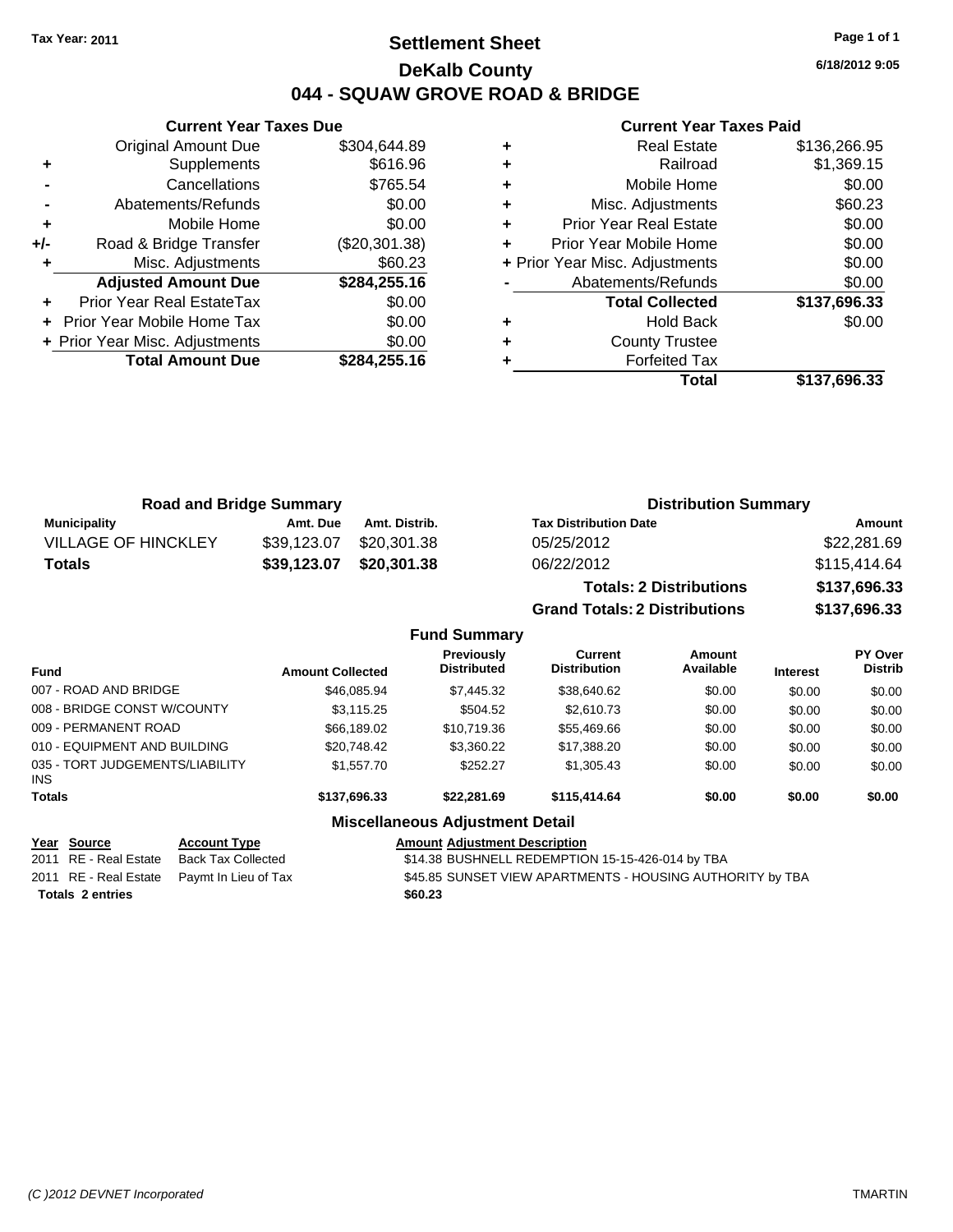# **Settlement Sheet Tax Year: 2011 Page 1 of 1 DeKalb County 045 - SYCAMORE TOWNSHIP**

**6/18/2012 9:05**

#### **Current Year Taxes Paid**

| <b>Original Amount Due</b>     | \$374,061.31                  |
|--------------------------------|-------------------------------|
| Supplements                    | \$1,999.75                    |
| Cancellations                  | \$2,153.63                    |
| Abatements/Refunds             | \$0.00                        |
| Mobile Home                    | \$0.00                        |
| Road & Bridge Transfer         | \$0.00                        |
| Misc. Adjustments              | \$130.51                      |
| <b>Adjusted Amount Due</b>     | \$374,037.94                  |
| Prior Year Real EstateTax      | \$0.00                        |
| Prior Year Mobile Home Tax     | \$0.00                        |
|                                |                               |
| + Prior Year Misc. Adjustments | \$0.00                        |
|                                | <b>Current Year Taxes Due</b> |

| ٠ | <b>Real Estate</b>             | \$190,677.21 |
|---|--------------------------------|--------------|
| ٠ | Railroad                       | \$73.60      |
| ٠ | Mobile Home                    | \$0.00       |
| ٠ | Misc. Adjustments              | \$130.51     |
| ÷ | <b>Prior Year Real Estate</b>  | \$0.00       |
| ÷ | Prior Year Mobile Home         | \$0.00       |
|   | + Prior Year Misc. Adjustments | \$0.00       |
|   | Abatements/Refunds             | \$0.00       |
|   | <b>Total Collected</b>         | \$190,881.32 |
| ٠ | <b>Hold Back</b>               | \$0.00       |
| ٠ | <b>County Trustee</b>          |              |
| ٠ | <b>Forfeited Tax</b>           |              |
|   | Total                          | \$190,881.32 |
|   |                                |              |

|                          |                         |                                         | <b>Distribution Summary</b>          |                                |                 |                           |
|--------------------------|-------------------------|-----------------------------------------|--------------------------------------|--------------------------------|-----------------|---------------------------|
|                          |                         |                                         | <b>Tax Distribution Date</b>         |                                | Amount          |                           |
|                          |                         |                                         | 05/25/2012                           |                                |                 | \$31,693.55               |
|                          |                         |                                         | 06/22/2012                           |                                |                 | \$159,187.77              |
|                          |                         |                                         |                                      | <b>Totals: 2 Distributions</b> |                 | \$190,881.32              |
|                          |                         |                                         | <b>Grand Totals: 2 Distributions</b> |                                |                 | \$190,881.32              |
|                          |                         | <b>Fund Summary</b>                     |                                      |                                |                 |                           |
| <b>Fund</b>              | <b>Amount Collected</b> | <b>Previously</b><br><b>Distributed</b> | Current<br><b>Distribution</b>       | Amount<br>Available            | <b>Interest</b> | PY Over<br><b>Distrib</b> |
| 001 - CORPORATE          | \$182,181.91            | \$30,249.12                             | \$151,932.79                         | \$0.00                         | \$0.00          | \$0.00                    |
| 005 - I. M. R. F.        | \$7,662.54              | \$1,272.27                              | \$6,390.27                           | \$0.00                         | \$0.00          | \$0.00                    |
| 054 - GENERAL ASSISTANCE | \$1,036.87              | \$172.16                                | \$864.71                             | \$0.00                         | \$0.00          | \$0.00                    |
| Totals                   | \$190,881.32            | \$31,693.55                             | \$159,187.77                         | \$0.00                         | \$0.00          | \$0.00                    |
|                          |                         | <b>Miscellaneous Adjustment Detail</b>  |                                      |                                |                 |                           |

**Totals \$130.51 1 entries**

**Year Source Account Type Amount Adjustment Description**

2011 RE - Real Estate Paymt In Lieu of Tax **\$130.51 SYCAMORE UNITS - HOUSING AUTHORITY** by TBA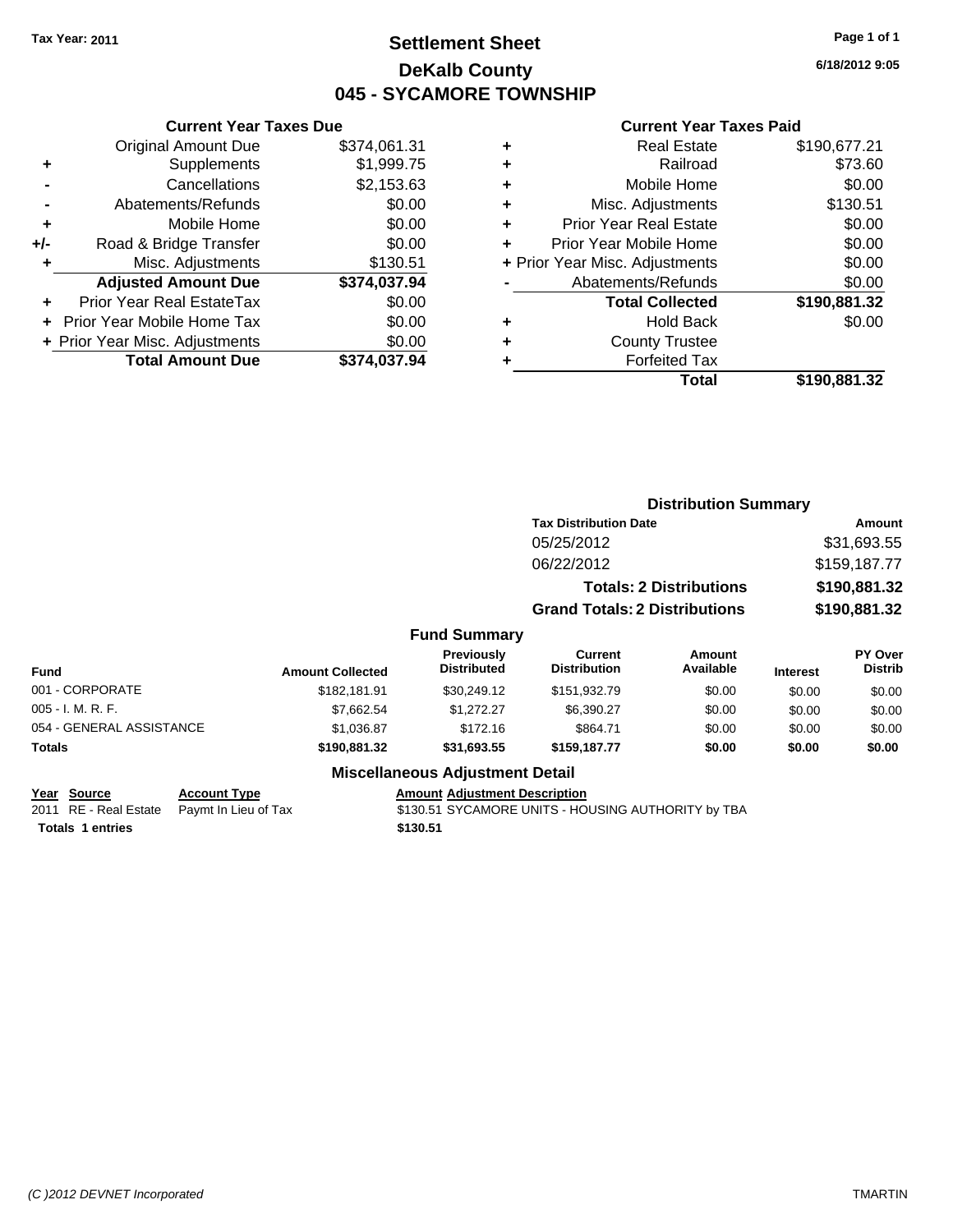# **Settlement Sheet Tax Year: 2011 Page 1 of 1 DeKalb County 046 - SYCAMORE ROAD & BRIDGE**

**6/18/2012 9:05**

#### **Current Year Taxes Paid**

|     | <b>Current Year Taxes Due</b>  |              |      |
|-----|--------------------------------|--------------|------|
|     | <b>Original Amount Due</b>     | \$757,550.12 |      |
|     | Supplements                    | \$3,986.19   |      |
|     | Cancellations                  | \$4,297.00   |      |
|     | Abatements/Refunds             | \$0.00       | ٠    |
|     | Mobile Home                    | \$0.00       |      |
| +/- | Road & Bridge Transfer         | (\$5,710.52) |      |
|     | Misc. Adjustments              | \$264.31     | + Pi |
|     | <b>Adjusted Amount Due</b>     | \$751,793.10 |      |
|     | Prior Year Real EstateTax      | \$0.00       |      |
|     | Prior Year Mobile Home Tax     | \$0.00       |      |
|     | + Prior Year Misc. Adjustments | \$0.00       |      |
|     | <b>Total Amount Due</b>        | \$751,793.10 |      |
|     |                                |              |      |

|   | Total                          | \$380,863.09 |
|---|--------------------------------|--------------|
| ٠ | <b>Forfeited Tax</b>           |              |
| ٠ | <b>County Trustee</b>          |              |
| ٠ | <b>Hold Back</b>               | \$0.00       |
|   | <b>Total Collected</b>         | \$380,863.09 |
|   | Abatements/Refunds             | \$0.00       |
|   | + Prior Year Misc. Adjustments | \$0.00       |
|   | Prior Year Mobile Home         | \$0.00       |
| ٠ | <b>Prior Year Real Estate</b>  | \$0.00       |
| ٠ | Misc. Adjustments              | \$264.31     |
| ٠ | Mobile Home                    | \$0.00       |
| ٠ | Railroad                       | \$149.05     |
| ٠ | <b>Real Estate</b>             | \$380,449.73 |

**Grand Totals: 2 Distributions \$380,863.09**

| <b>Road and Bridge Summary</b> |             |               | <b>Distribution Summary</b>    |              |  |
|--------------------------------|-------------|---------------|--------------------------------|--------------|--|
| Municipality                   | Amt. Due    | Amt. Distrib. | <b>Tax Distribution Date</b>   | Amount       |  |
| <b>CITY OF SYCAMORE</b>        | \$11.189.84 | \$5.710.52    | 05/25/2012                     | \$63,239.31  |  |
| Totals                         | \$11,189.84 | \$5,710.52    | 06/22/2012                     | \$317,623.78 |  |
|                                |             |               | <b>Totals: 2 Distributions</b> | \$380,863.09 |  |

|                                         |                         | <b>Fund Summary</b>                    |                                       |                     |                 |                           |
|-----------------------------------------|-------------------------|----------------------------------------|---------------------------------------|---------------------|-----------------|---------------------------|
| <b>Fund</b>                             | <b>Amount Collected</b> | Previously<br><b>Distributed</b>       | <b>Current</b><br><b>Distribution</b> | Amount<br>Available | <b>Interest</b> | PY Over<br><b>Distrib</b> |
| $005 - I. M. R. F.$                     | \$7,662.68              | \$1,272.28                             | \$6,390.40                            | \$0.00              | \$0.00          | \$0.00                    |
| 007 - ROAD AND BRIDGE                   | \$9.614.41              | \$1,598.19                             | \$8,016.22                            | \$0.00              | \$0.00          | \$0.00                    |
| 008 - BRIDGE CONST W/COUNTY             | \$11.161.54             | \$1,853.23                             | \$9,308.31                            | \$0.00              | \$0.00          | \$0.00                    |
| 009 - PERMANENT ROAD                    | \$284.013.30            | \$47.156.80                            | \$236,856.50                          | \$0.00              | \$0.00          | \$0.00                    |
| 010 - EQUIPMENT AND BUILDING            | \$48,485.61             | \$8.050.42                             | \$40,435.19                           | \$0.00              | \$0.00          | \$0.00                    |
| 035 - TORT JUDGEMENTS/LIABILITY<br>INS. | \$12.765.43             | \$2.119.54                             | \$10,645.89                           | \$0.00              | \$0.00          | \$0.00                    |
| 047 - SOCIAL SECURITY                   | \$7.160.12              | \$1.188.85                             | \$5.971.27                            | \$0.00              | \$0.00          | \$0.00                    |
| <b>Totals</b>                           | \$380,863,09            | \$63.239.31                            | \$317.623.78                          | \$0.00              | \$0.00          | \$0.00                    |
|                                         |                         | <b>Miscellaneous Adjustment Detail</b> |                                       |                     |                 |                           |

| Year Source             | <b>Account Type</b>                        | <b>Amount Adjustment Description</b>               |
|-------------------------|--------------------------------------------|----------------------------------------------------|
|                         | 2011 RE - Real Estate Paymt In Lieu of Tax | \$264.31 SYCAMORE UNITS - HOUSING AUTHORITY by TBA |
| <b>Totals 1 entries</b> |                                            | \$264.31                                           |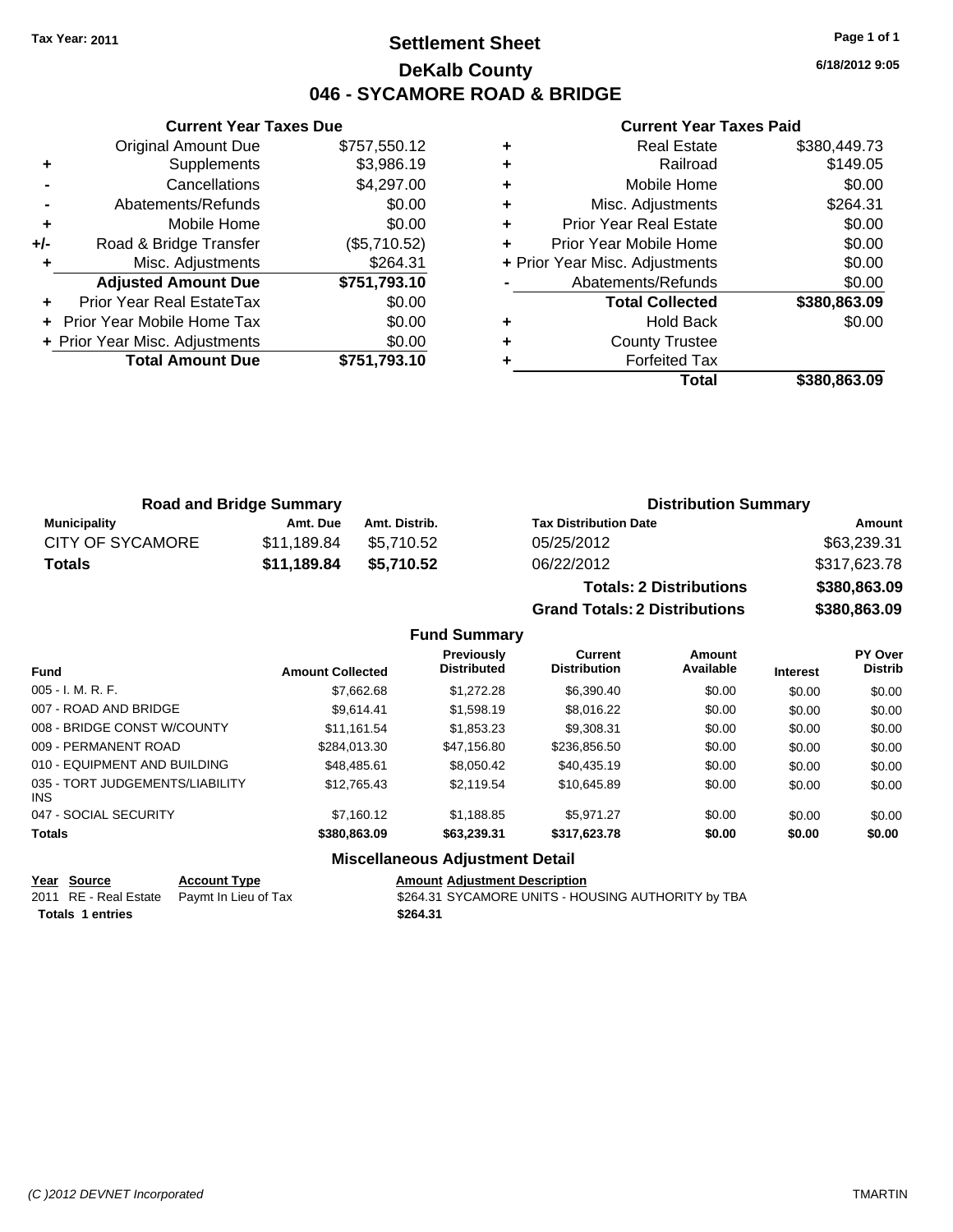# **Settlement Sheet Tax Year: 2011 Page 1 of 1 DeKalb County 047 - VICTOR TOWNSHIP**

**6/18/2012 9:05**

## **Current Year Taxes Paid**

|     | <b>Current Year Taxes Due</b>  |             |  |  |
|-----|--------------------------------|-------------|--|--|
|     | <b>Original Amount Due</b>     | \$48,667.68 |  |  |
| ٠   | Supplements                    | \$53.76     |  |  |
|     | Cancellations                  | \$72.13     |  |  |
|     | Abatements/Refunds             | \$0.00      |  |  |
| ٠   | \$0.00<br>Mobile Home          |             |  |  |
| +/- | Road & Bridge Transfer         | \$0.00      |  |  |
| ٠   | Misc. Adjustments              | \$0.00      |  |  |
|     | <b>Adjusted Amount Due</b>     | \$48,649.31 |  |  |
| ÷   | Prior Year Real EstateTax      | \$0.00      |  |  |
|     | Prior Year Mobile Home Tax     | \$0.00      |  |  |
|     | + Prior Year Misc. Adjustments | \$0.00      |  |  |
|     | <b>Total Amount Due</b>        | \$48.649.31 |  |  |
|     |                                |             |  |  |

|   | Total                          | \$27,623.71 |
|---|--------------------------------|-------------|
| ٠ | <b>Forfeited Tax</b>           |             |
| ٠ | <b>County Trustee</b>          |             |
| ٠ | <b>Hold Back</b>               | \$0.00      |
|   | <b>Total Collected</b>         | \$27,623.71 |
|   | Abatements/Refunds             | \$0.00      |
|   | + Prior Year Misc. Adjustments | \$0.00      |
| ٠ | Prior Year Mobile Home         | \$0.00      |
| ÷ | Prior Year Real Estate         | \$0.00      |
| ٠ | Misc. Adjustments              | \$0.00      |
| ÷ | Mobile Home                    | \$0.00      |
| ÷ | Railroad                       | \$13.18     |
| ٠ | <b>Real Estate</b>             | \$27,610.53 |
|   |                                |             |

|                                         |                         |                                  |                                       | <b>Distribution Summary</b>    |                 |                           |
|-----------------------------------------|-------------------------|----------------------------------|---------------------------------------|--------------------------------|-----------------|---------------------------|
|                                         |                         |                                  | <b>Tax Distribution Date</b>          |                                |                 | Amount                    |
|                                         |                         |                                  | 05/25/2012                            |                                |                 | \$3,940.84                |
|                                         |                         |                                  | 06/22/2012                            |                                |                 | \$23,682.87               |
|                                         |                         |                                  |                                       | <b>Totals: 2 Distributions</b> |                 | \$27,623.71               |
|                                         |                         |                                  | <b>Grand Totals: 2 Distributions</b>  |                                |                 | \$27,623.71               |
|                                         |                         | <b>Fund Summary</b>              |                                       |                                |                 |                           |
| <b>Fund</b>                             | <b>Amount Collected</b> | Previously<br><b>Distributed</b> | <b>Current</b><br><b>Distribution</b> | Amount<br>Available            | <b>Interest</b> | PY Over<br><b>Distrib</b> |
| 001 - CORPORATE                         | \$25,344.22             | \$3,615.64                       | \$21,728.58                           | \$0.00                         | \$0.00          | \$0.00                    |
| 034 - GENERAL ASSISTANCE                | \$1,166.39              | \$166.40                         | \$999.99                              | \$0.00                         | \$0.00          | \$0.00                    |
| 035 - TORT JUDGEMENTS/LIABILITY<br>INS. | \$1,113.10              | \$158.80                         | \$954.30                              | \$0.00                         | \$0.00          | \$0.00                    |
| <b>Totals</b>                           | \$27,623.71             | \$3,940.84                       | \$23,682.87                           | \$0.00                         | \$0.00          | \$0.00                    |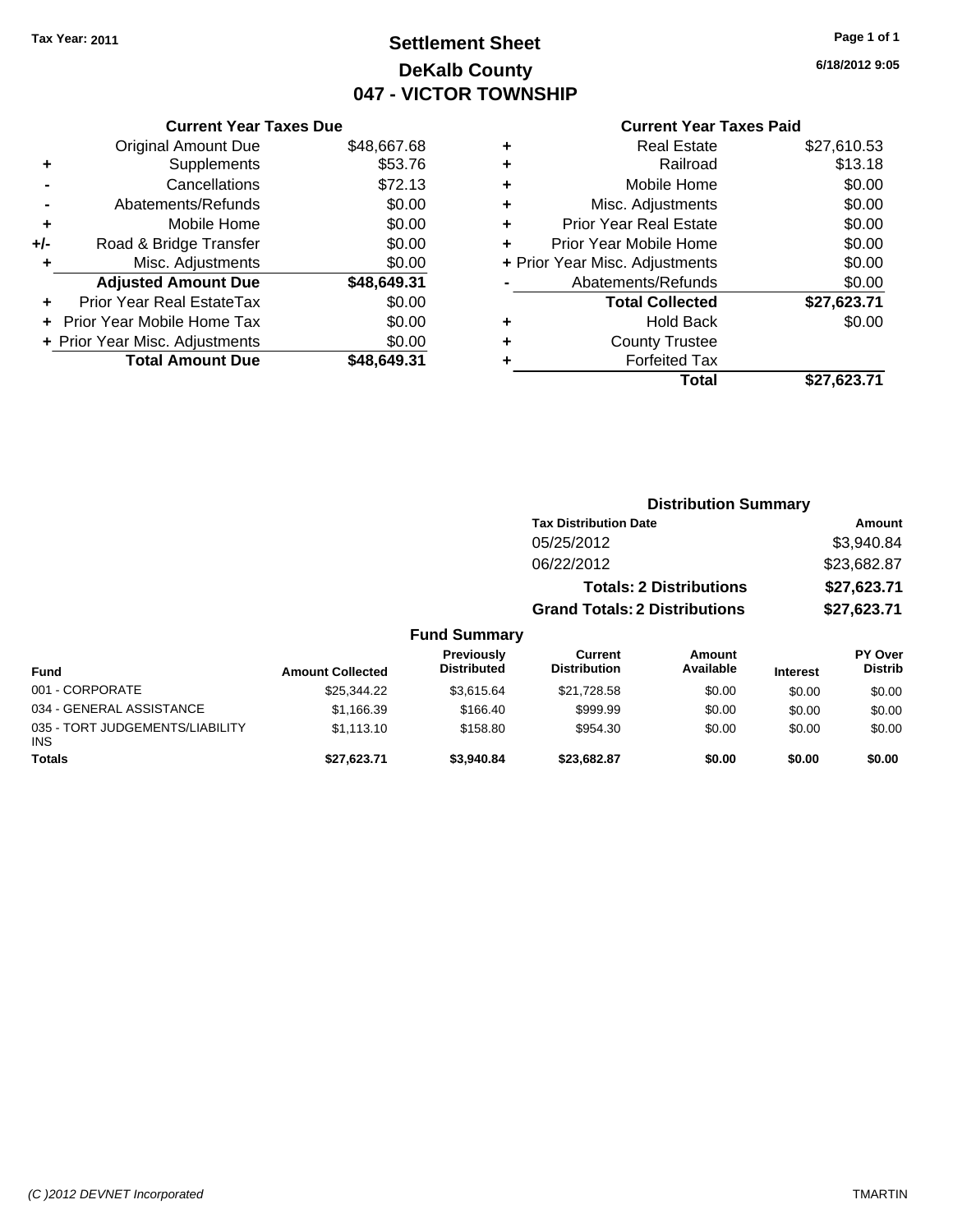# **Settlement Sheet Tax Year: 2011 Page 1 of 1 DeKalb County 048 - VICTOR ROAD & BRIDGE**

**6/18/2012 9:05**

#### **Current Year Taxes Paid**

| <b>Current Ye</b>            |   |             | <b>Current Year Taxes Due</b>  |       |
|------------------------------|---|-------------|--------------------------------|-------|
| <b>Real Esta</b>             | ٠ | \$92,377.95 | Original Amount Due            |       |
| Railro                       | ٠ | \$102.04    | <b>Supplements</b>             | ٠     |
| <b>Mobile Hor</b>            | ٠ | \$136.90    | Cancellations                  |       |
| Misc. Adjustmer              | ٠ | \$0.00      | Abatements/Refunds             |       |
| <b>Prior Year Real Esta</b>  | ÷ | \$0.00      | Mobile Home                    | ٠     |
| Prior Year Mobile Hor        |   | \$0.00      | Road & Bridge Transfer         | $+/-$ |
| + Prior Year Misc. Adjustmer |   | \$0.00      | Misc. Adjustments              | ٠     |
| Abatements/Refun             |   | \$92,343.09 | <b>Adjusted Amount Due</b>     |       |
| <b>Total Collect</b>         |   | \$0.00      | Prior Year Real EstateTax      |       |
| Hold Ba                      | ٠ | \$0.00      | + Prior Year Mobile Home Tax   |       |
| <b>County Trust</b>          | ٠ | \$0.00      | + Prior Year Misc. Adjustments |       |
| <b>Forfeited T</b>           |   | \$92,343.09 | <b>Total Amount Due</b>        |       |
| т.                           |   |             |                                |       |

|                                | \$52,433.31 |
|--------------------------------|-------------|
| <b>Forfeited Tax</b>           |             |
| <b>County Trustee</b>          |             |
| <b>Hold Back</b>               | \$0.00      |
| <b>Total Collected</b>         | \$52,433.31 |
| Abatements/Refunds             | \$0.00      |
| + Prior Year Misc. Adjustments | \$0.00      |
| Prior Year Mobile Home         | \$0.00      |
| <b>Prior Year Real Estate</b>  | \$0.00      |
| Misc. Adjustments              | \$0.00      |
| Mobile Home                    | \$0.00      |
| Railroad                       | \$25.02     |
| <b>Real Estate</b>             | \$52,408.29 |
|                                | Total       |

|                                               |                         |                                         |                                       | <b>Distribution Summary</b>    |                 |                           |
|-----------------------------------------------|-------------------------|-----------------------------------------|---------------------------------------|--------------------------------|-----------------|---------------------------|
|                                               |                         |                                         | <b>Tax Distribution Date</b>          |                                |                 | <b>Amount</b>             |
|                                               |                         |                                         | 05/25/2012                            |                                |                 | \$7,480.31                |
|                                               |                         |                                         | 06/22/2012                            |                                |                 | \$44,953.00               |
|                                               |                         |                                         |                                       | <b>Totals: 2 Distributions</b> |                 | \$52,433.31               |
|                                               |                         |                                         | <b>Grand Totals: 2 Distributions</b>  |                                |                 | \$52,433.31               |
|                                               |                         | <b>Fund Summary</b>                     |                                       |                                |                 |                           |
| <b>Fund</b>                                   | <b>Amount Collected</b> | <b>Previously</b><br><b>Distributed</b> | <b>Current</b><br><b>Distribution</b> | Amount<br>Available            | <b>Interest</b> | PY Over<br><b>Distrib</b> |
| 007 - ROAD AND BRIDGE                         | \$31,292.46             | \$4,464.28                              | \$26,828.18                           | \$0.00                         | \$0.00          | \$0.00                    |
| 008 - BRIDGE CONST W/COUNTY                   | \$259.07                | \$36.96                                 | \$222.11                              | \$0.00                         | \$0.00          | \$0.00                    |
| 009 - PERMANENT ROAD                          | \$12,950.14             | \$1,847.51                              | \$11,102.63                           | \$0.00                         | \$0.00          | \$0.00                    |
| 010 - EQUIPMENT AND BUILDING                  | \$6,795.99              | \$969.54                                | \$5,826.45                            | \$0.00                         | \$0.00          | \$0.00                    |
| 035 - TORT JUDGEMENTS/LIABILITY<br><b>INS</b> | \$1,135.65              | \$162.02                                | \$973.63                              | \$0.00                         | \$0.00          | \$0.00                    |
| <b>Totals</b>                                 | \$52,433.31             | \$7,480.31                              | \$44,953.00                           | \$0.00                         | \$0.00          | \$0.00                    |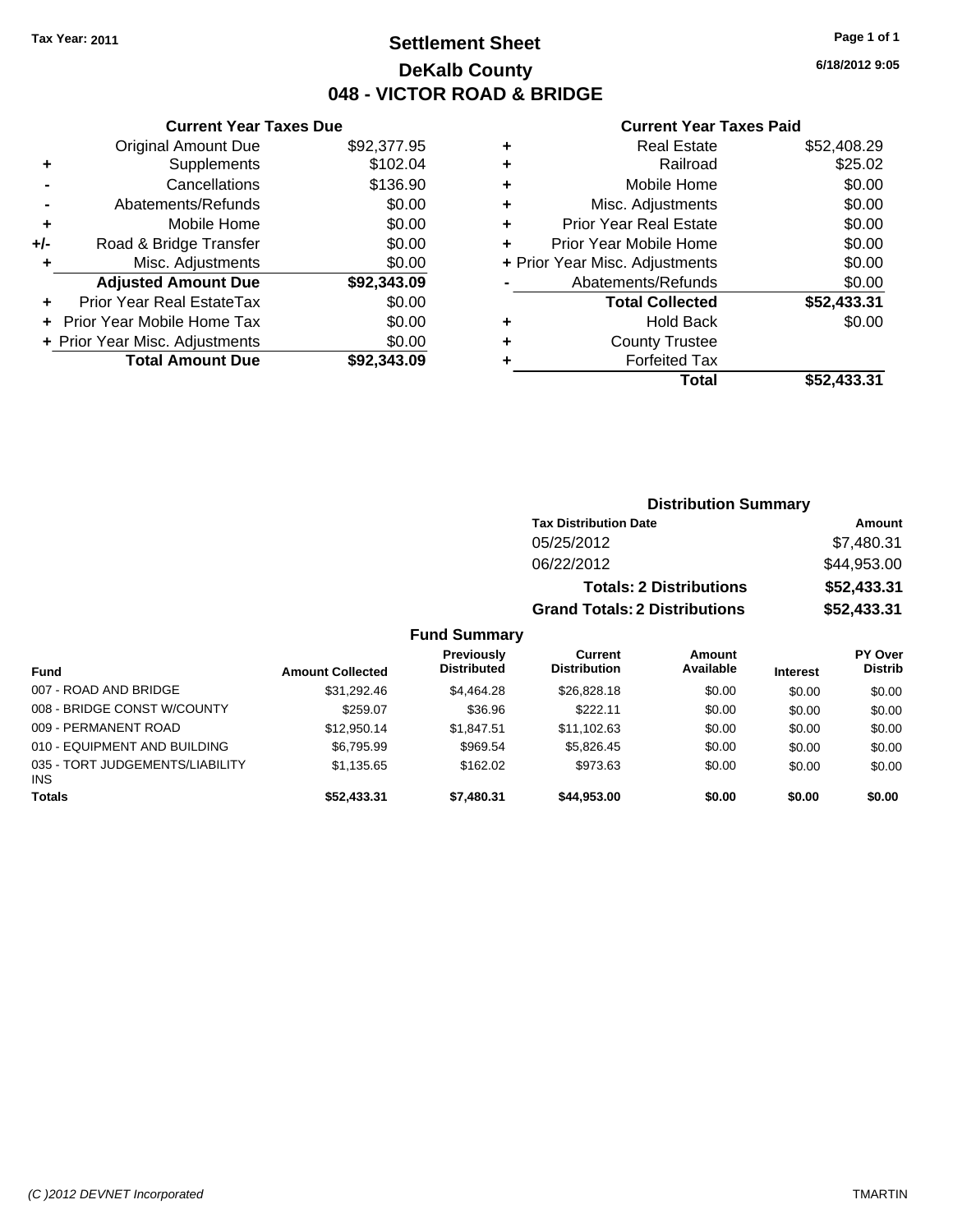**Current Year Taxes Due** Original Amount Due \$593,816.53

**Adjusted Amount Due \$598,598.62**

**Total Amount Due \$598,595.70**

**+** Supplements \$2,286.85 **-** Cancellations \$2,457.92 **-** Abatements/Refunds \$0.14 **+** Mobile Home \$0.00 **+/-** Road & Bridge Transfer \$4,953.30 **+** Misc. Adjustments \$0.00

**+** Prior Year Real EstateTax (\$2.92) **+** Prior Year Mobile Home Tax \$0.00 **+ Prior Year Misc. Adjustments**  $$0.00$ 

# **Settlement Sheet Tax Year: 2011 Page 1 of 1 DeKalb County 056 - TOWN OF CORTLAND**

**6/18/2012 9:05**

#### **Current Year Taxes Paid**

|   | <b>Real Estate</b>             | \$303,400.49 |
|---|--------------------------------|--------------|
| ٠ | Railroad                       | \$407.88     |
| ٠ | Mobile Home                    | \$0.00       |
| ٠ | Misc. Adjustments              | \$0.00       |
| ٠ | <b>Prior Year Real Estate</b>  | (\$2.92)     |
| ÷ | Prior Year Mobile Home         | \$0.00       |
|   | + Prior Year Misc. Adjustments | \$0.00       |
|   | Abatements/Refunds             | \$0.14       |
|   | <b>Total Collected</b>         | \$303,805.31 |
| ٠ | <b>Hold Back</b>               | \$0.00       |
| ٠ | <b>County Trustee</b>          |              |
|   | <b>Forfeited Tax</b>           |              |
|   | Total                          | \$303.805.31 |

**Grand Totals: 2 Distributions \$303,805.31**

| <b>Road and Bridge Summary</b>   |            |               | <b>Distribution Summary</b>    |              |  |
|----------------------------------|------------|---------------|--------------------------------|--------------|--|
| <b>Rd./Br. District</b>          | Amt. Due   | Amt. Distrib. | <b>Tax Distribution Date</b>   | Amount       |  |
| <b>CORTLAND ROAD &amp; BRIDC</b> | \$9.735.28 | \$4.953.30    | 05/25/2012                     | \$54,093.26  |  |
| <b>Totals</b>                    | \$9,735.28 | \$4,953.30    | 06/22/2012                     | \$249,712.05 |  |
|                                  |            |               | <b>Totals: 2 Distributions</b> | \$303,805.31 |  |

**Fund Summary Fund Interest Amount Collected Distributed PY Over Distrib Amount Available Current Distribution Previously** 001 - CORPORATE \$213,893.76 \$38,113.99 \$175,779.77 \$0.00 \$0.00 \$0.00 005 - I. M. R. F. \$26,851.86 \$4,784.76 \$22,067.10 \$0.00 \$0.00 \$0.00 007 - ROAD AND BRIDGE \$4,053.30 \$4,953.30 \$840.46 \$4,112.84 \$0.00 \$0.00 \$0.00 \$0.00 014 - POLICE PROTECTION \$33,795.38 \$6,022.04 \$27,773.34 \$0.00 \$0.00 \$0.00 047 - SOCIAL SECURITY \$24,311.01 \$4,332.01 \$19,979.00 \$0.00 \$0.00 \$0.00 **Totals \$303,805.31 \$54,093.26 \$249,712.05 \$0.00 \$0.00 \$0.00**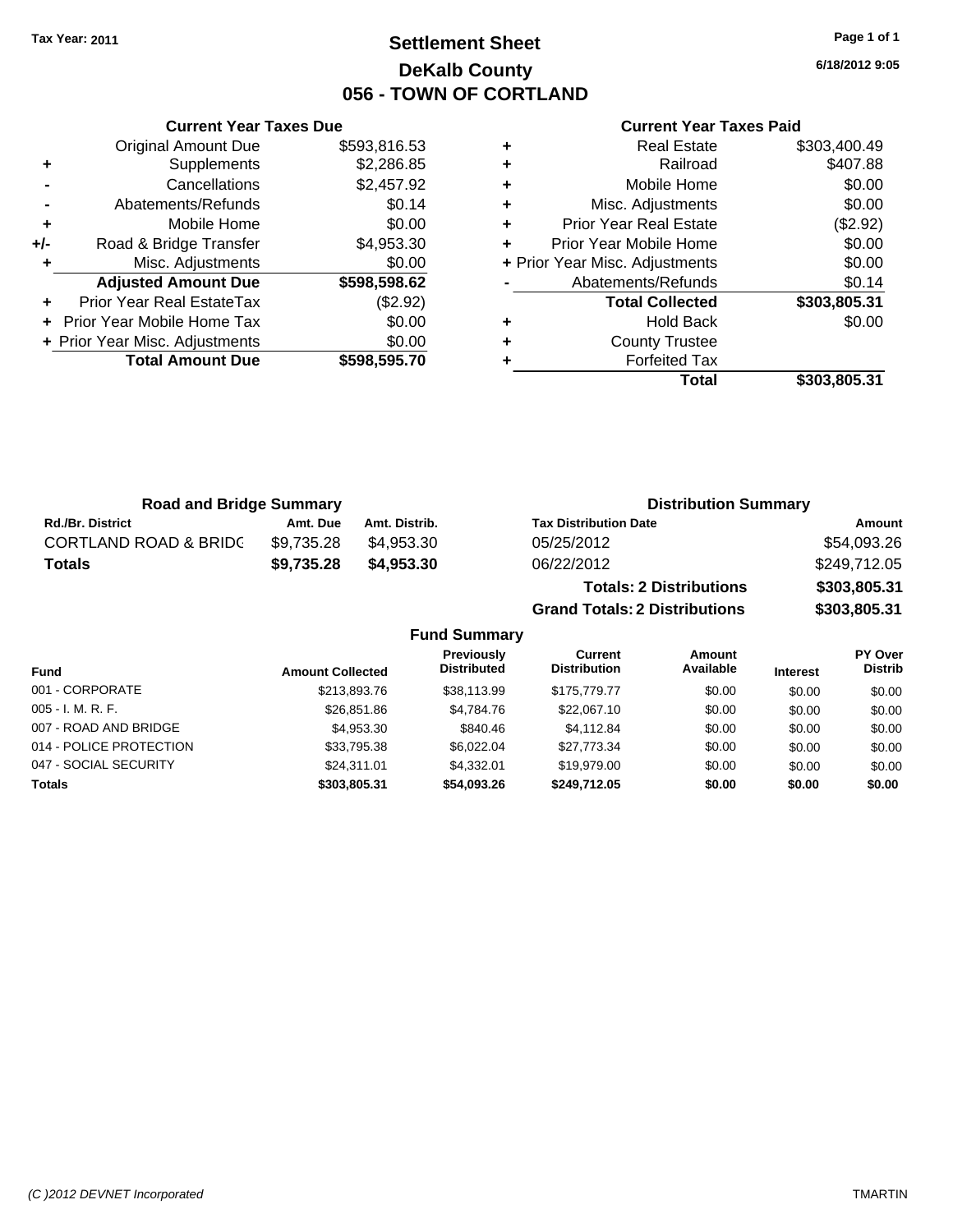# **Settlement Sheet Tax Year: 2011 Page 1 of 1 DeKalb County 057 - CORTLAND LIBRARY**

**6/18/2012 9:05**

#### **Current Year Taxes Paid**

|     | <b>Current Year Taxes Due</b>  |              |
|-----|--------------------------------|--------------|
|     | <b>Original Amount Due</b>     | \$261,234.64 |
| ٠   | Supplements                    | \$911.58     |
|     | Cancellations                  | \$985.12     |
|     | Abatements/Refunds             | \$0.00       |
| ٠   | Mobile Home                    | \$0.00       |
| +/- | Road & Bridge Transfer         | \$0.00       |
| ٠   | Misc. Adjustments              | \$0.00       |
|     | <b>Adjusted Amount Due</b>     | \$261,161.10 |
|     | Prior Year Real EstateTax      | \$0.00       |
|     | Prior Year Mobile Home Tax     | \$0.00       |
|     | + Prior Year Misc. Adjustments | \$0.00       |
|     | <b>Total Amount Due</b>        | \$261,161.10 |
|     |                                |              |

| ٠ | <b>Real Estate</b>             | \$131,296.15 |
|---|--------------------------------|--------------|
| ٠ | Railroad                       | \$176.54     |
| ٠ | Mobile Home                    | \$0.00       |
| ٠ | Misc. Adjustments              | \$0.00       |
| ٠ | Prior Year Real Estate         | \$0.00       |
|   | Prior Year Mobile Home         | \$0.00       |
|   | + Prior Year Misc. Adjustments | \$0.00       |
|   | Abatements/Refunds             | \$0.00       |
|   | <b>Total Collected</b>         | \$131,472.69 |
| ٠ | <b>Hold Back</b>               | \$0.00       |
| ٠ | <b>County Trustee</b>          |              |
| ٠ | <b>Forfeited Tax</b>           |              |
|   | Total                          | \$131,472.69 |
|   |                                |              |

## **Distribution Summary Tax Distribution Date Amount** 05/25/2012 \$23,427.17 06/22/2012 \$108,045.52 **Totals: 2 Distributions \$131,472.69 Grand Totals: 2 Distributions \$131,472.69**

**Fund Summary**

| Fund                                                | <b>Amount Collected</b> | <b>Previously</b><br><b>Distributed</b> | Current<br><b>Distribution</b> | <b>Amount</b><br>Available | <b>Interest</b> | <b>PY Over</b><br><b>Distrib</b> |
|-----------------------------------------------------|-------------------------|-----------------------------------------|--------------------------------|----------------------------|-----------------|----------------------------------|
| 004 - OPERATIONS & MAINTENANCE                      | \$7,147.24              | \$1,273.57                              | \$5.873.67                     | \$0.00                     | \$0.00          | \$0.00                           |
| $005 - I. M. R. F.$                                 | \$6,039.33              | \$1,076.15                              | \$4,963.18                     | \$0.00                     | \$0.00          | \$0.00                           |
| 016 - LIBRARY (township, municipalities)            | \$107.207.96            | \$19.103.43                             | \$88.104.53                    | \$0.00                     | \$0.00          | \$0.00                           |
| 027 - AUDIT                                         | \$1,511.68              | \$269.37                                | \$1.242.31                     | \$0.00                     | \$0.00          | \$0.00                           |
| 035 - TORT JUDGMENTS, LIABILITY<br><b>INSURANCE</b> | \$4,027.40              | \$717.64                                | \$3,309.76                     | \$0.00                     | \$0.00          | \$0.00                           |
| 047 - SOCIAL SECURITY                               | \$5,539.08              | \$987.01                                | \$4,552,07                     | \$0.00                     | \$0.00          | \$0.00                           |
| <b>Totals</b>                                       | \$131,472.69            | \$23,427.17                             | \$108,045.52                   | \$0.00                     | \$0.00          | \$0.00                           |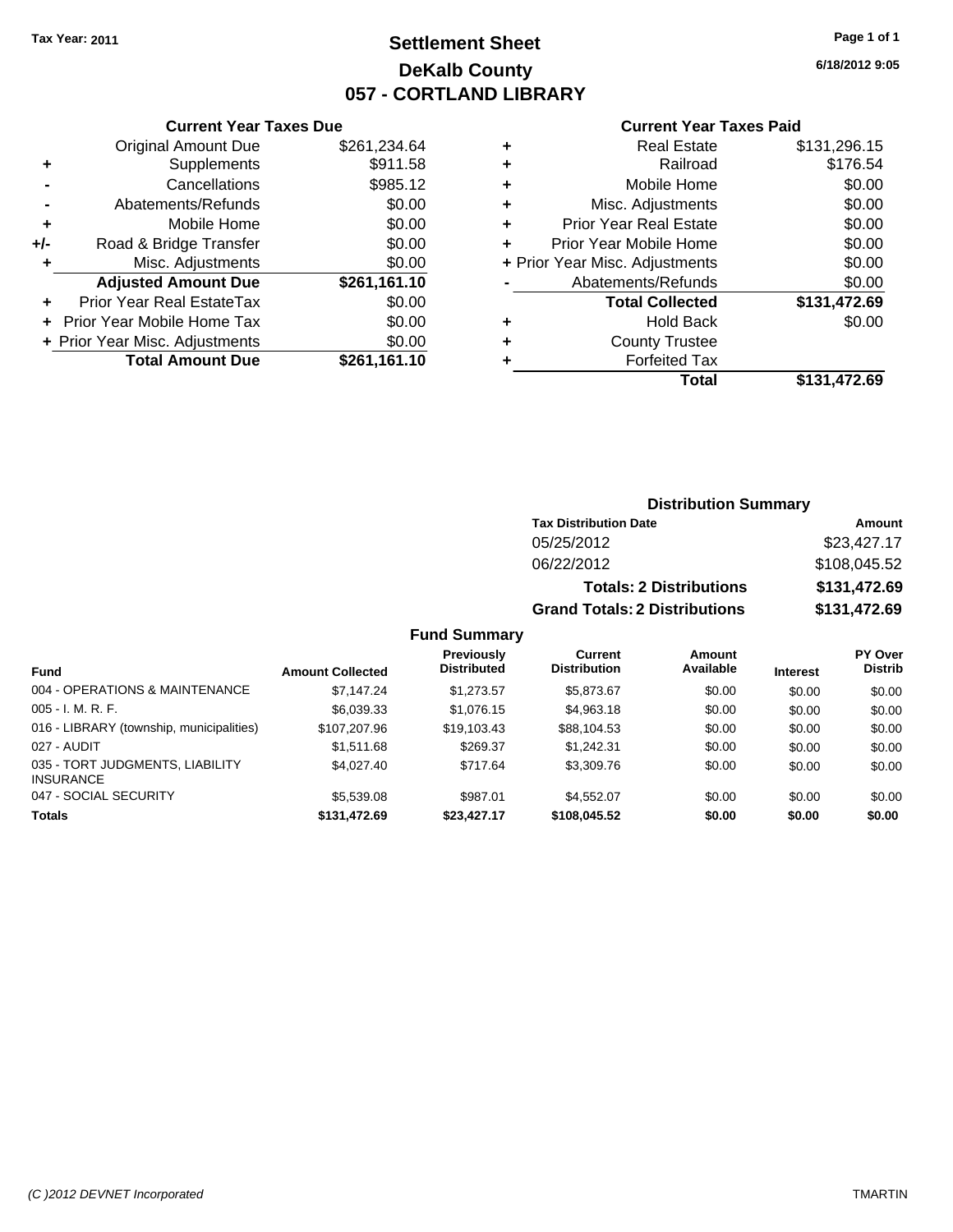**Current Year Taxes Due**

# **Settlement Sheet Tax Year: 2011 Page 1 of 1 DeKalb County 058 - CITY OF DEKALB**

**6/18/2012 9:05**

#### **Current Year Taxes Paid**

|     |                                |                |   | <b>Total</b>                   | \$2,195,551.36 |
|-----|--------------------------------|----------------|---|--------------------------------|----------------|
|     | <b>Total Amount Due</b>        | \$4,241,117.88 |   | <b>Forfeited Tax</b>           |                |
|     | + Prior Year Misc. Adjustments | \$0.00         | ٠ | <b>County Trustee</b>          |                |
|     | + Prior Year Mobile Home Tax   | \$0.00         | ٠ | <b>Hold Back</b>               | \$0.00         |
| ÷.  | Prior Year Real EstateTax      | \$995.98       |   | <b>Total Collected</b>         | \$2,195,551.36 |
|     | <b>Adjusted Amount Due</b>     | \$4,240,121.90 |   | Abatements/Refunds             | \$0.01         |
|     | Misc. Adjustments              | \$1,034.39     |   | + Prior Year Misc. Adjustments | \$0.00         |
| +/- | Road & Bridge Transfer         | \$115,249.88   | ÷ | Prior Year Mobile Home         | \$0.00         |
| ٠   | Mobile Home                    | \$0.00         | ٠ | <b>Prior Year Real Estate</b>  | \$995.98       |
|     | Abatements/Refunds             | \$0.01         | ٠ | Misc. Adjustments              | \$1,034.39     |
|     | Cancellations                  | \$198,209.73   | ٠ | Mobile Home                    | \$0.00         |
| ٠   | Supplements                    | \$124,984.74   | ٠ | Railroad                       | \$4,191.29     |
|     | <b>Original Amount Due</b>     | \$4,197,062.63 | ٠ | <b>Real Estate</b>             | \$2,189,329.71 |
|     |                                |                |   |                                |                |

| <b>Road and Bridge Summary</b>   |                           |                           | <b>Distribution Summary</b>          |                |  |
|----------------------------------|---------------------------|---------------------------|--------------------------------------|----------------|--|
| <b>Rd./Br. District</b>          | Amt. Due                  | Amt. Distrib.             | <b>Tax Distribution Date</b>         | Amount         |  |
| AFTON ROAD & BRIDGE              | \$18,039.30               | \$9,343.84                | 05/25/2012                           | \$422,677.18   |  |
| <b>CORTLAND ROAD &amp; BRIDC</b> | \$721.39                  | \$367.07                  | 06/22/2012                           | \$1,772,874.18 |  |
| DEKALB ROAD & BRIDGE             | \$208,567.69 \$105,538.97 |                           | <b>Totals: 2 Distributions</b>       | \$2,195,551.36 |  |
| <b>Totals</b>                    |                           | \$227,328.38 \$115,249.88 | <b>Grand Totals: 2 Distributions</b> | \$2,195,551.36 |  |

|                             |                         | <b>Fund Summary</b>                         |                                       |                     |                 |                           |
|-----------------------------|-------------------------|---------------------------------------------|---------------------------------------|---------------------|-----------------|---------------------------|
| <b>Fund</b>                 | <b>Amount Collected</b> | Previously<br><b>Distributed</b>            | <b>Current</b><br><b>Distribution</b> | Amount<br>Available | <b>Interest</b> | PY Over<br><b>Distrib</b> |
| 001 - CORPORATE             | \$73.565.70             | \$14,216,72                                 | \$59,348.98                           | \$0.00              | \$0.00          | \$0.00                    |
| 003 - BONDS AND INTEREST    | \$0.00                  | \$0.00                                      | \$0.00                                | \$0.00              | \$0.00          | \$0.00                    |
| 005 - I. M. R. F.           | \$331,279.69            | \$64.020.53                                 | \$267.259.16                          | \$0.00              | \$0.00          | \$0.00                    |
| 007 - ROAD AND BRIDGE       | \$115,249.88            | \$20.654.36                                 | \$94,595.52                           | \$0.00              | \$0.00          | \$0.00                    |
| 013 - FIREFIGHTER'S PENSION | \$910.803.83            | \$176,014.84                                | \$734.788.99                          | \$0.00              | \$0.00          | \$0.00                    |
| 015 - POLICE PENSION        | \$544.011.31            | \$105.131.37                                | \$438,879.94                          | \$0.00              | \$0.00          | \$0.00                    |
| 047 - SOCIAL SECURITY       | \$220.640.95            | \$42,639.36                                 | \$178,001.59                          | \$0.00              | \$0.00          | \$0.00                    |
| Totals                      | \$2,195,551.36          | \$422,677.18                                | \$1,772,874.18                        | \$0.00              | \$0.00          | \$0.00                    |
|                             |                         | <b>Missellanessen, Auto-stroppet Batall</b> |                                       |                     |                 |                           |

#### **Miscellaneous Adjustment Detail**

|                         | Year Source | <b>Account Type</b>                        | <b>Amount Adjustment Description</b>               |
|-------------------------|-------------|--------------------------------------------|----------------------------------------------------|
|                         |             | 2011 RE - Real Estate Paymt In Lieu of Tax | \$1,034.39 DEKALB UNITS - HOUSING AUTHORITY by TBA |
| <b>Totals 1 entries</b> |             |                                            | \$1.034.39                                         |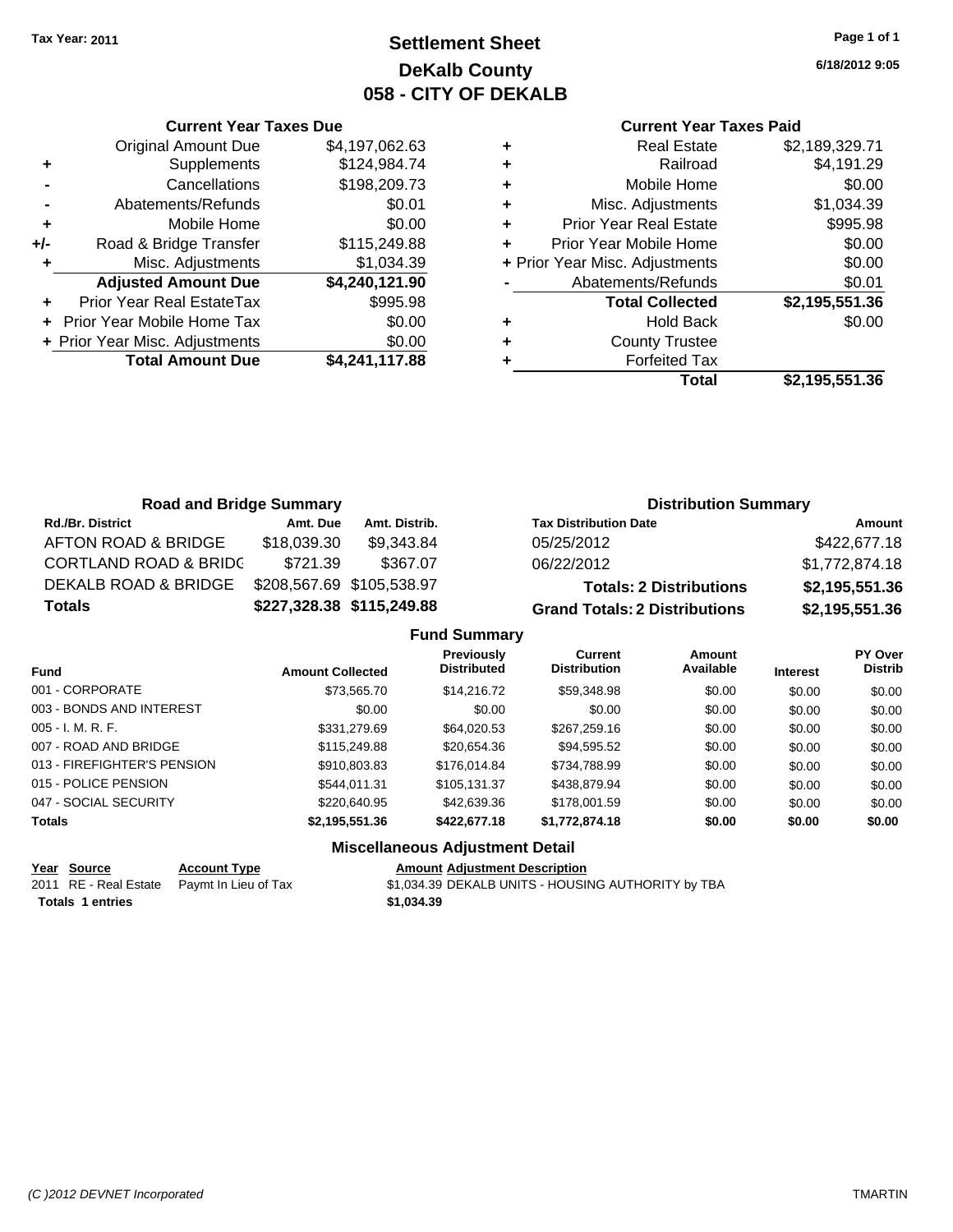# **Settlement Sheet Tax Year: 2011 Page 1 of 1 DeKalb County 059 - DE KALB LIBRARY**

**6/18/2012 9:05**

#### **Current Year Taxes Paid**

|                | <b>Current Year Taxes Due</b>  |                |   | <b>Current Year Taxes Paid</b> |              |  |  |
|----------------|--------------------------------|----------------|---|--------------------------------|--------------|--|--|
|                | Original Amount Due            | \$1,798,541.85 | ٠ | <b>Real Estate</b>             | \$888,232.43 |  |  |
| ÷              | Supplements                    | \$48,966.64    | ٠ | Railroad                       | \$1,709.24   |  |  |
| $\blacksquare$ | Cancellations                  | \$81,649.64    | ٠ | Mobile Home                    | \$0.00       |  |  |
|                | Abatements/Refunds             | \$0.00         | ٠ | Misc. Adjustments              | \$443.26     |  |  |
| ٠              | Mobile Home                    | \$0.00         |   | <b>Prior Year Real Estate</b>  | \$415.65     |  |  |
| I-             | Road & Bridge Transfer         | \$0.00         |   | Prior Year Mobile Home         | \$0.00       |  |  |
| ٠              | Misc. Adjustments              | \$443.26       |   | + Prior Year Misc. Adjustments | \$0.00       |  |  |
|                | <b>Adjusted Amount Due</b>     | \$1,766,302.11 |   | Abatements/Refunds             | \$0.00       |  |  |
| ÷              | Prior Year Real EstateTax      | \$415.65       |   | <b>Total Collected</b>         | \$890,800.58 |  |  |
|                | + Prior Year Mobile Home Tax   | \$0.00         | ٠ | <b>Hold Back</b>               | \$0.00       |  |  |
|                | + Prior Year Misc. Adjustments | \$0.00         | ٠ | <b>County Trustee</b>          |              |  |  |
|                | <b>Total Amount Due</b>        | \$1,766,717.76 |   | <b>Forfeited Tax</b>           |              |  |  |
|                |                                |                |   | Total                          | \$890,800.58 |  |  |

|                                                                    |                                             |                         |                                                  | <b>Distribution Summary</b>                      |                                |                 |                                  |
|--------------------------------------------------------------------|---------------------------------------------|-------------------------|--------------------------------------------------|--------------------------------------------------|--------------------------------|-----------------|----------------------------------|
|                                                                    |                                             |                         |                                                  | <b>Tax Distribution Date</b>                     |                                |                 | Amount                           |
|                                                                    |                                             |                         |                                                  | 05/25/2012                                       |                                |                 | \$172,278.47                     |
|                                                                    |                                             |                         |                                                  | 06/22/2012                                       |                                |                 | \$718,522.11                     |
|                                                                    |                                             |                         |                                                  |                                                  | <b>Totals: 2 Distributions</b> |                 | \$890,800.58                     |
|                                                                    |                                             |                         |                                                  | <b>Grand Totals: 2 Distributions</b>             |                                | \$890,800.58    |                                  |
|                                                                    |                                             |                         | <b>Fund Summary</b>                              |                                                  |                                |                 |                                  |
| <b>Fund</b>                                                        |                                             | <b>Amount Collected</b> | <b>Previously</b><br><b>Distributed</b>          | <b>Current</b><br><b>Distribution</b>            | <b>Amount</b><br>Available     | <b>Interest</b> | <b>PY Over</b><br><b>Distrib</b> |
| 016 - LIBRARY (township, municipalities)                           |                                             | \$890,800.58            | \$172,278,47                                     | \$718,522.11                                     | \$0.00                         | \$0.00          | \$0.00                           |
| <b>Totals</b>                                                      |                                             | \$890,800.58            | \$172,278.47                                     | \$718,522.11                                     | \$0.00                         | \$0.00          | \$0.00                           |
|                                                                    |                                             |                         | <b>Miscellaneous Adjustment Detail</b>           |                                                  |                                |                 |                                  |
| Year Source<br>2011<br>RE - Real Estate<br><b>Totals 1 entries</b> | <b>Account Type</b><br>Paymt In Lieu of Tax |                         | <b>Amount Adjustment Description</b><br>\$443.26 | \$443.26 DEKALB UNITS - HOUSING AUTHORITY by TBA |                                |                 |                                  |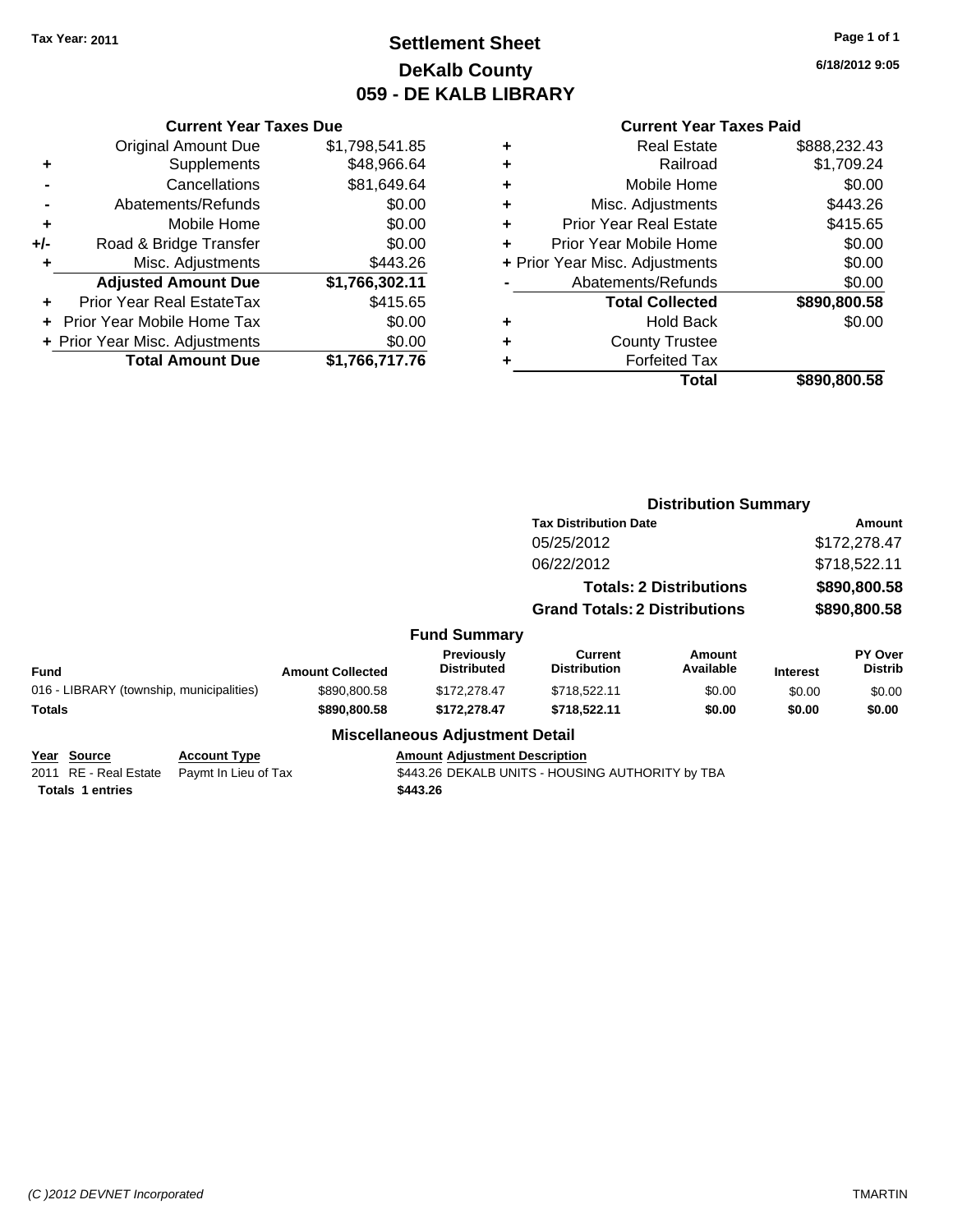# **Settlement Sheet Tax Year: 2011 Page 1 of 1 DeKalb County 060 - DEKALB SSA #3**

**6/18/2012 9:05**

|       | <b>Current Year Taxes Due</b>  |            |   |                    |
|-------|--------------------------------|------------|---|--------------------|
|       | Original Amount Due            | \$2,788.08 | ٠ |                    |
|       | Supplements                    | \$0.00     | ٠ |                    |
|       | Cancellations                  | \$0.00     | ٠ |                    |
|       | Abatements/Refunds             | \$0.00     | ٠ | Misc.              |
| ٠     | Mobile Home                    | \$0.00     | ÷ | <b>Prior Year</b>  |
| $+/-$ | Road & Bridge Transfer         | \$0.00     |   | Prior Year N       |
|       | Misc. Adjustments              | \$0.00     |   | + Prior Year Misc. |
|       | <b>Adjusted Amount Due</b>     | \$2,788.08 |   | Abateme            |
|       | Prior Year Real EstateTax      | \$0.00     |   | Tot                |
|       | Prior Year Mobile Home Tax     | \$0.00     | ٠ |                    |
|       | + Prior Year Misc. Adjustments | \$0.00     | ٠ | Co                 |
|       | <b>Total Amount Due</b>        | \$2,788.08 |   |                    |
|       |                                |            |   |                    |

## **Current Year Taxes Paid +** Real Estate \$1,510.21

|   | Total                          | \$1,510.21 |
|---|--------------------------------|------------|
| ٠ | <b>Forfeited Tax</b>           |            |
| ÷ | <b>County Trustee</b>          |            |
| ÷ | <b>Hold Back</b>               | \$0.00     |
|   | <b>Total Collected</b>         | \$1,510.21 |
|   | Abatements/Refunds             | \$0.00     |
|   | + Prior Year Misc. Adjustments | \$0.00     |
| ÷ | Prior Year Mobile Home         | \$0.00     |
| ÷ | <b>Prior Year Real Estate</b>  | \$0.00     |
| ÷ | Misc. Adjustments              | \$0.00     |
| ÷ | Mobile Home                    | \$0.00     |
| ٠ | Railroad                       | \$0.00     |

|                         |                                         | <b>Distribution Summary</b>           |                     |                                                                                                        |                                  |  |
|-------------------------|-----------------------------------------|---------------------------------------|---------------------|--------------------------------------------------------------------------------------------------------|----------------------------------|--|
|                         |                                         |                                       |                     |                                                                                                        | Amount                           |  |
|                         |                                         | 05/25/2012                            |                     |                                                                                                        | \$363.12                         |  |
|                         |                                         | 06/22/2012                            |                     |                                                                                                        | \$1,147.09                       |  |
|                         |                                         |                                       |                     |                                                                                                        | \$1,510.21                       |  |
|                         |                                         |                                       |                     |                                                                                                        | \$1,510.21                       |  |
|                         |                                         |                                       |                     |                                                                                                        |                                  |  |
| <b>Amount Collected</b> | <b>Previously</b><br><b>Distributed</b> | <b>Current</b><br><b>Distribution</b> | Amount<br>Available | <b>Interest</b>                                                                                        | <b>PY Over</b><br><b>Distrib</b> |  |
| \$1,510.21              | \$363.12                                | \$1,147.09                            | \$0.00              | \$0.00                                                                                                 | \$0.00                           |  |
| \$1,510.21              | \$363.12                                | \$1.147.09                            | \$0.00              | \$0.00                                                                                                 | \$0.00                           |  |
|                         |                                         |                                       | <b>Fund Summary</b> | <b>Tax Distribution Date</b><br><b>Totals: 2 Distributions</b><br><b>Grand Totals: 2 Distributions</b> |                                  |  |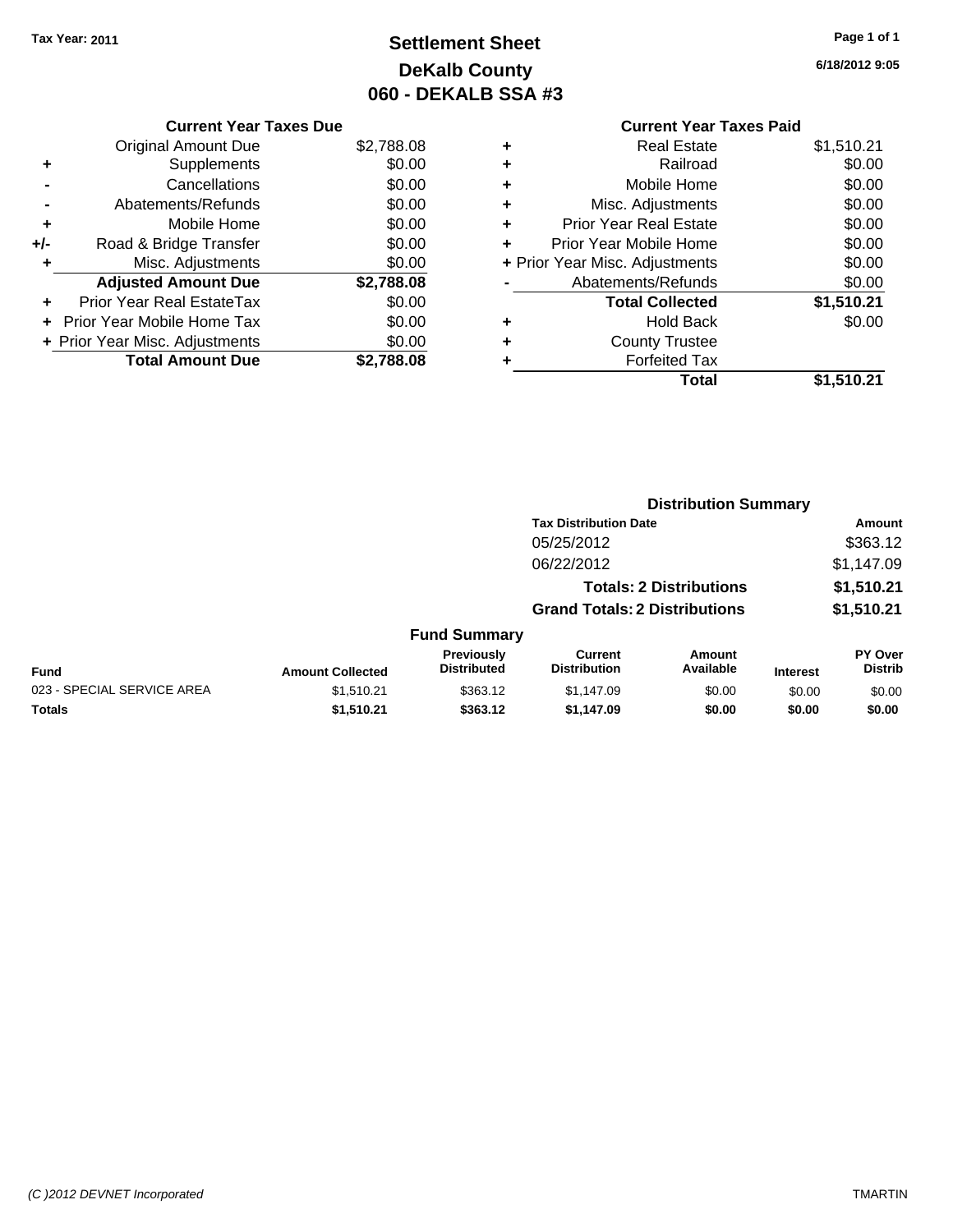# **Settlement Sheet Tax Year: 2011 Page 1 of 1 DeKalb County 061 - DEKALB SSA #4**

**6/18/2012 9:05**

|   | <b>Current Year Taxes Paid</b> |          |  |  |
|---|--------------------------------|----------|--|--|
| ٠ | <b>Real Estate</b>             | \$762.01 |  |  |
| ٠ | Railroad                       | \$0.00   |  |  |
| ٠ | Mobile Home                    | \$0.00   |  |  |
| ٠ | Misc. Adjustments              | \$0.00   |  |  |
| ٠ | <b>Prior Year Real Estate</b>  | \$0.00   |  |  |
| ٠ | Prior Year Mobile Home         | \$0.00   |  |  |
|   | + Prior Year Misc. Adjustments | \$0.00   |  |  |
|   | Abatements/Refunds             | \$0.00   |  |  |
|   | <b>Total Collected</b>         | \$762.01 |  |  |
| ٠ | <b>Hold Back</b>               | \$0.00   |  |  |
| ٠ | <b>County Trustee</b>          |          |  |  |
| ٠ | <b>Forfeited Tax</b>           |          |  |  |
|   | Total                          | \$762.01 |  |  |

|                            |                         |                                  | <b>Distribution Summary</b>           |                                |                 |                                  |  |
|----------------------------|-------------------------|----------------------------------|---------------------------------------|--------------------------------|-----------------|----------------------------------|--|
|                            |                         |                                  | <b>Tax Distribution Date</b>          |                                |                 | Amount                           |  |
|                            |                         |                                  | 05/25/2012                            |                                |                 | \$97.77                          |  |
|                            |                         |                                  | 06/22/2012                            |                                |                 | \$664.24                         |  |
|                            |                         |                                  |                                       | <b>Totals: 2 Distributions</b> |                 | \$762.01                         |  |
|                            |                         |                                  | <b>Grand Totals: 2 Distributions</b>  |                                |                 | \$762.01                         |  |
|                            |                         | <b>Fund Summary</b>              |                                       |                                |                 |                                  |  |
| Fund                       | <b>Amount Collected</b> | Previously<br><b>Distributed</b> | <b>Current</b><br><b>Distribution</b> | Amount<br>Available            | <b>Interest</b> | <b>PY Over</b><br><b>Distrib</b> |  |
| 023 - SPECIAL SERVICE AREA | \$762.01                | \$97.77                          | \$664.24                              | \$0.00                         | \$0.00          | \$0.00                           |  |
| Totals                     | \$762.01                | \$97.77                          | \$664.24                              | \$0.00                         | \$0.00          | \$0.00                           |  |
|                            |                         |                                  |                                       |                                |                 |                                  |  |

|       | <b>Current Year Taxes Due</b>  |            |
|-------|--------------------------------|------------|
|       | <b>Original Amount Due</b>     | \$1,487.10 |
| ÷     | Supplements                    | \$7.29     |
|       | Cancellations                  | \$8.32     |
|       | Abatements/Refunds             | \$0.00     |
| ٠     | Mobile Home                    | \$0.00     |
| $+/-$ | Road & Bridge Transfer         | \$0.00     |
| ٠     | Misc. Adjustments              | \$0.00     |
|       | <b>Adjusted Amount Due</b>     | \$1,486.07 |
|       | Prior Year Real EstateTax      | \$0.00     |
|       | Prior Year Mobile Home Tax     | \$0.00     |
|       | + Prior Year Misc. Adjustments | \$0.00     |
|       | <b>Total Amount Due</b>        | \$1.486.07 |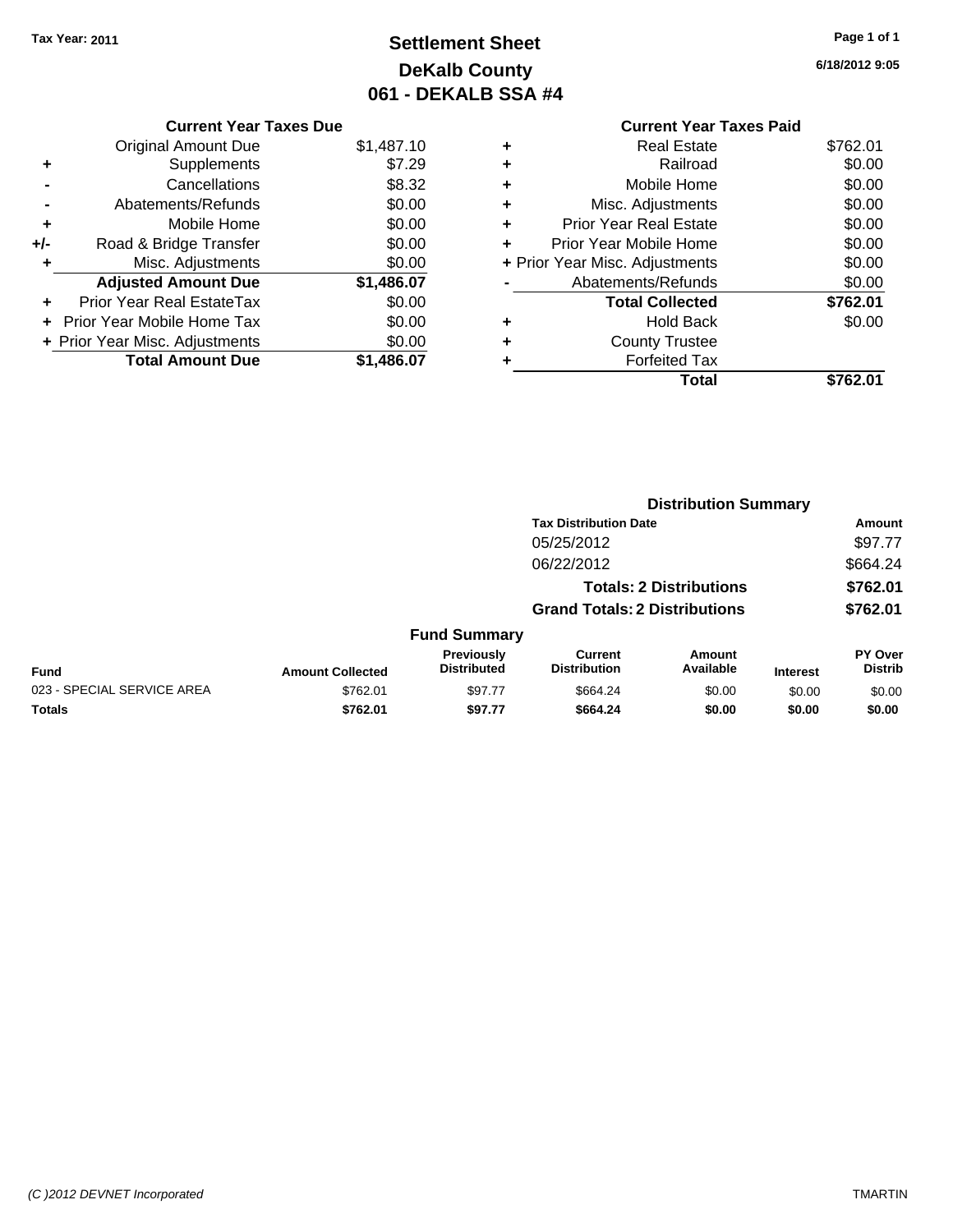# **Settlement Sheet Tax Year: 2011 Page 1 of 1 DeKalb County 062 - CITY OF GENOA**

**6/18/2012 9:05**

|       | <b>Original Amount Due</b>     | \$648,686.36 |
|-------|--------------------------------|--------------|
| ٠     | Supplements                    | \$1,964.10   |
|       | Cancellations                  | \$3,263.86   |
|       | Abatements/Refunds             | \$0.00       |
| ٠     | Mobile Home                    | \$0.00       |
| $+/-$ | Road & Bridge Transfer         | \$18,580.32  |
|       | Misc. Adjustments              | \$0.00       |
|       | <b>Adjusted Amount Due</b>     | \$665,966.92 |
|       | Prior Year Real EstateTax      | \$19.16      |
|       | Prior Year Mobile Home Tax     | \$0.00       |
|       | + Prior Year Misc. Adjustments | \$0.00       |
|       | <b>Total Amount Due</b>        | \$665,986.08 |
|       |                                |              |

**Current Year Taxes Due**

|   | <b>Current Year Taxes Paid</b> |              |  |  |  |  |  |
|---|--------------------------------|--------------|--|--|--|--|--|
| ٠ | <b>Real Estate</b>             | \$342,570.81 |  |  |  |  |  |
| ٠ | Railroad                       | \$757.91     |  |  |  |  |  |
| ٠ | Mobile Home                    | \$0.00       |  |  |  |  |  |
| ٠ | \$0.00<br>Misc. Adjustments    |              |  |  |  |  |  |
| ٠ | <b>Prior Year Real Estate</b>  | \$19.16      |  |  |  |  |  |
| ÷ | Prior Year Mobile Home         | \$0.00       |  |  |  |  |  |
|   | + Prior Year Misc. Adjustments | \$0.00       |  |  |  |  |  |
|   | Abatements/Refunds             | \$0.00       |  |  |  |  |  |
|   | <b>Total Collected</b>         | \$343,347.88 |  |  |  |  |  |
| ٠ | <b>Hold Back</b>               | \$0.00       |  |  |  |  |  |
|   | <b>County Trustee</b>          |              |  |  |  |  |  |
|   | <b>Forfeited Tax</b>           |              |  |  |  |  |  |
|   | Total                          | \$343,347.88 |  |  |  |  |  |

| <b>Road and Bridge Summary</b> |                         |                     |                                                                                  | <b>Distribution Summary</b>    |                 |                           |
|--------------------------------|-------------------------|---------------------|----------------------------------------------------------------------------------|--------------------------------|-----------------|---------------------------|
| <b>Rd./Br. District</b>        | Amt. Due                | Amt. Distrib.       | <b>Tax Distribution Date</b>                                                     |                                |                 | Amount                    |
| <b>GENOA ROAD &amp; BRIDGE</b> | \$24,188.71             | \$12,687.61         | 05/25/2012                                                                       |                                |                 | \$63,416.48               |
| KINGSTON ROAD & BRIDG          | \$11,135.77             | \$5.892.71          | 06/22/2012                                                                       |                                |                 | \$279,931.40              |
| <b>Totals</b>                  | \$35,324.48             | \$18,580.32         |                                                                                  | <b>Totals: 2 Distributions</b> |                 | \$343,347.88              |
|                                |                         |                     | <b>Grand Totals: 2 Distributions</b>                                             |                                |                 | \$343,347.88              |
|                                |                         | <b>Fund Summary</b> |                                                                                  |                                |                 |                           |
| <b>Fund</b>                    | <b>Amount Collected</b> |                     | <b>Previously</b><br><b>Current</b><br><b>Distributed</b><br><b>Distribution</b> | <b>Amount</b><br>Available     | <b>Interest</b> | PY Over<br><b>Distrib</b> |
| 001 CORRODATE                  |                         | 0.440000E           | 027220<br>$0.400 \, 0.45 \, 0.5$                                                 | 0000                           | 0000            | 0000                      |

|              |                  |              |             |        | -----  |
|--------------|------------------|--------------|-------------|--------|--------|
| \$149,893.55 | \$27.677.60      | \$122,215.95 | \$0.00      | \$0.00 | \$0.00 |
| \$0.00       | \$0.00           | \$0.00       | \$0.00      | \$0.00 | \$0.00 |
| \$18,580.32  | \$3,448.68       | \$15.131.64  | \$0.00      | \$0.00 | \$0.00 |
| \$174,874,01 | \$32,290.20      | \$142,583.81 | \$0.00      | \$0.00 | \$0.00 |
| \$343.347.88 | \$63,416,48      | \$279.931.40 | \$0.00      | \$0.00 | \$0.00 |
|              | Amount Collected | -----------  | ----------- | .      | merest |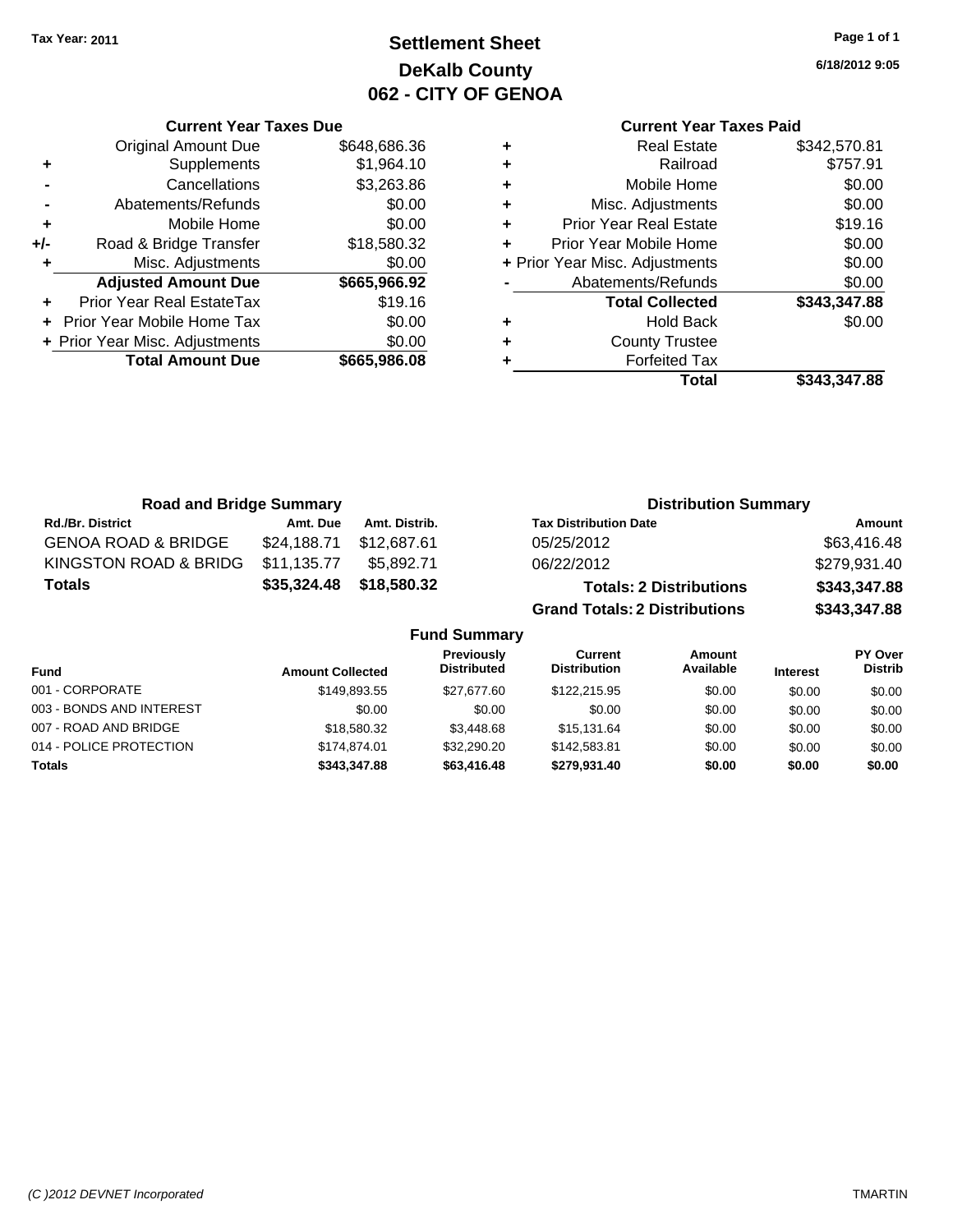# **Settlement Sheet Tax Year: 2011 Page 1 of 1 DeKalb County 063 - VILLAGE OF HINCKLEY**

**6/18/2012 9:05**

#### **Current Year Taxes Paid**

|     | <b>Original Amount Due</b>       | \$253,396.86 |
|-----|----------------------------------|--------------|
| ٠   | Supplements                      | \$1,076.42   |
|     | Cancellations                    | \$1,309.45   |
|     | Abatements/Refunds               | \$0.00       |
| ÷   | Mobile Home                      | \$0.00       |
| +/- | Road & Bridge Transfer           | \$20,301.38  |
| ٠   | Misc. Adjustments                | \$62.37      |
|     | <b>Adjusted Amount Due</b>       | \$273,527.58 |
|     | <b>Prior Year Real EstateTax</b> | \$0.00       |
|     | Prior Year Mobile Home Tax       | \$0.00       |
|     | + Prior Year Misc. Adjustments   | \$0.00       |
|     | <b>Total Amount Due</b>          | \$273,527.58 |
|     |                                  |              |

**Current Year Taxes Due**

|   | <b>Real Estate</b>             | \$147,625.04 |
|---|--------------------------------|--------------|
| ٠ | Railroad                       | \$546.98     |
| ٠ | Mobile Home                    | \$0.00       |
| ٠ | Misc. Adjustments              | \$62.37      |
| ٠ | <b>Prior Year Real Estate</b>  | \$0.00       |
| ٠ | Prior Year Mobile Home         | \$0.00       |
|   | + Prior Year Misc. Adjustments | \$0.00       |
|   | Abatements/Refunds             | \$0.00       |
|   | <b>Total Collected</b>         | \$148,234.39 |
| ٠ | Hold Back                      | \$0.00       |
| ٠ | <b>County Trustee</b>          |              |
|   | <b>Forfeited Tax</b>           |              |
|   | Total                          | \$148.234.39 |

**Grand Totals: 2 Distributions \$148,234.39**

| <b>Road and Bridge Summary</b> |             |               | <b>Distribution Summary</b>    |              |  |
|--------------------------------|-------------|---------------|--------------------------------|--------------|--|
| <b>Rd./Br. District</b>        | Amt. Due    | Amt. Distrib. | <b>Tax Distribution Date</b>   | Amount       |  |
| SQUAW GROVE ROAD & B           | \$39,123.07 | \$20.301.38   | 05/25/2012                     | \$23,075.14  |  |
| Totals                         | \$39,123.07 | \$20,301.38   | 06/22/2012                     | \$125,159.25 |  |
|                                |             |               | <b>Totals: 2 Distributions</b> | \$148,234.39 |  |

**Fund Summary Fund Interest Amount Collected Distributed PY Over Distrib Amount Available Current Distribution Previously** 001 - CORPORATE \$57,358.14 \$8,863.33 \$48,494.81 \$0.00 \$0.00 \$0.00 005 - I. M. R. F. \$19,178.44 \$2,963.57 \$16,214.87 \$0.00 \$0.00 \$0.00 007 - ROAD AND BRIDGE 60.00 \$20,301.38 \$3,306.16 \$16,995.22 \$0.00 \$0.00 \$0.00 \$0.00 014 - POLICE PROTECTION \$16,328.33 \$2,523.15 \$13,805.18 \$0.00 \$0.00 \$0.00 \$0.00 027 - AUDIT \$4,140.55 \$639.82 \$3,500.73 \$0.00 \$0.00 \$0.00 035 - TORT JUDGEMENTS/LIABILITY INS \$7,179.22 \$1,109.38 \$6,069.84 \$0.00 \$0.00 \$0.00 047 - SOCIAL SECURITY \$16,800.29 \$2,596.08 \$14,204.21 \$0.00 \$0.00 \$0.00 048 - SCHOOL CROSSING GUARDS \$2,628.25 \$406.13 \$2,222.12 \$0.00 \$0.00 \$0.00 062 - WORKERS COMPENSATION \$4,319.79 \$667.52 \$3,652.27 \$0.00 \$0.00 \$0.00 **Totals \$148,234.39 \$23,075.14 \$125,159.25 \$0.00 \$0.00 \$0.00 Miscellaneous Adjustment Detail**

## **Year Source Account Type Amount Adjustment Description**

| <u>rear source</u>      | ACCOUNT IVDE                               | Allioulit Aujustinent Description                         |
|-------------------------|--------------------------------------------|-----------------------------------------------------------|
|                         | 2011 RE - Real Estate Paymt In Lieu of Tax | \$62.37 SUNSET VIEW APARTMENTS - HOUSING AUTHORITY by TBA |
| <b>Totals 1 entries</b> |                                            | \$62.37                                                   |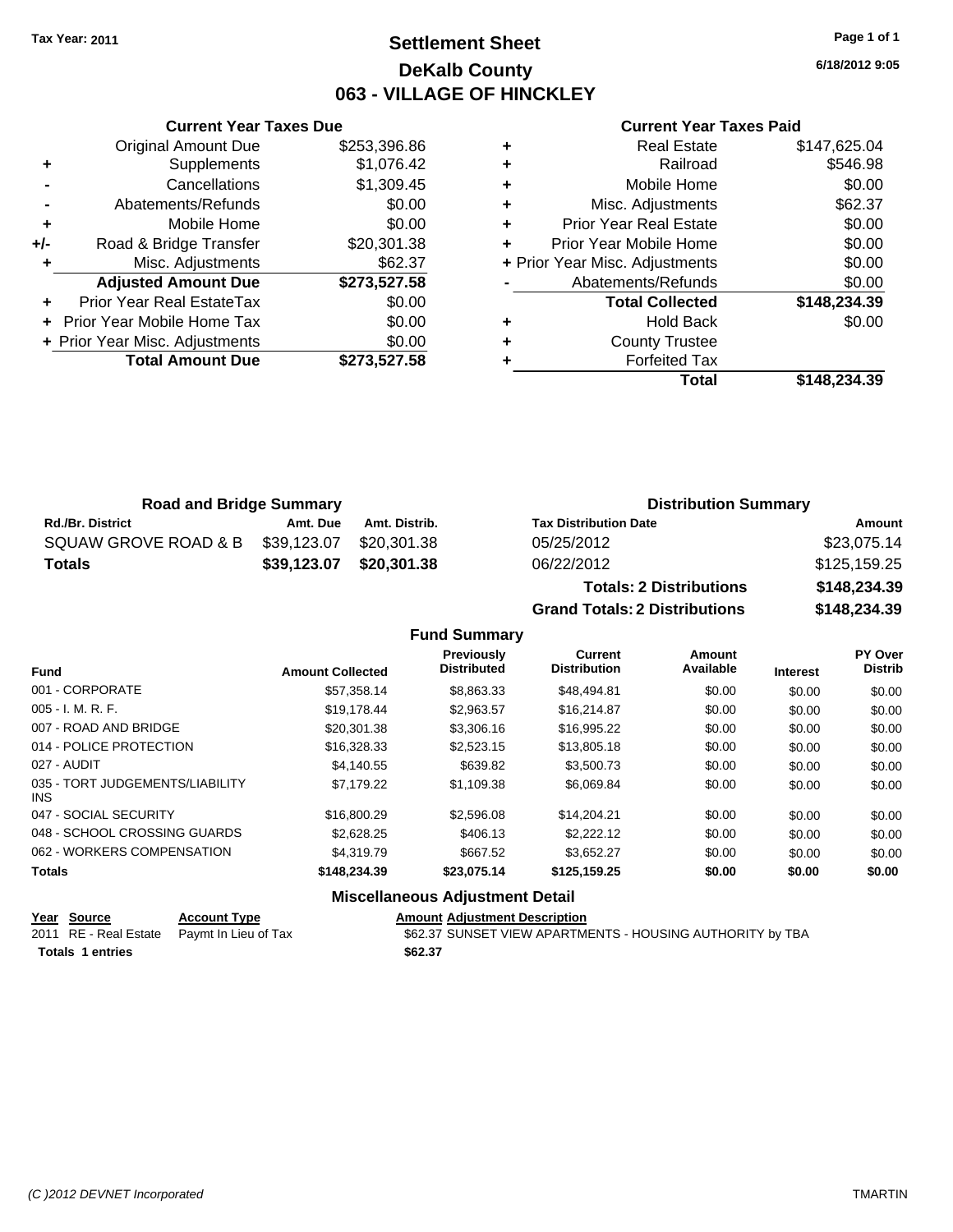# **Settlement Sheet Tax Year: 2011 Page 1 of 1 DeKalb County 064 - VILLAGE OF KINGSTON**

**6/18/2012 9:05**

#### **Current Year Taxes Paid**

|     | <b>Current Year Taxes Due</b>  |              |  |  |  |  |  |
|-----|--------------------------------|--------------|--|--|--|--|--|
|     | <b>Original Amount Due</b>     | \$138,659.19 |  |  |  |  |  |
|     | Supplements                    | \$84.47      |  |  |  |  |  |
|     | Cancellations                  | \$89.28      |  |  |  |  |  |
|     | Abatements/Refunds             | \$0.00       |  |  |  |  |  |
| ٠   | Mobile Home                    | \$0.00       |  |  |  |  |  |
| +/- | Road & Bridge Transfer         | \$8,827.40   |  |  |  |  |  |
|     | Misc. Adjustments              | \$0.00       |  |  |  |  |  |
|     | <b>Adjusted Amount Due</b>     | \$147,481.78 |  |  |  |  |  |
|     | Prior Year Real EstateTax      | \$225.61     |  |  |  |  |  |
|     | Prior Year Mobile Home Tax     | \$0.00       |  |  |  |  |  |
|     | + Prior Year Misc. Adjustments | \$0.00       |  |  |  |  |  |
|     | <b>Total Amount Due</b>        | \$147,707.39 |  |  |  |  |  |
|     |                                |              |  |  |  |  |  |

| ٠ | Real Estate                    | \$78,486.91 |
|---|--------------------------------|-------------|
| ٠ | Railroad                       | \$274.98    |
| ٠ | Mobile Home                    | \$0.00      |
| ٠ | Misc. Adjustments              | \$0.00      |
| ٠ | <b>Prior Year Real Estate</b>  | \$225.61    |
| ÷ | Prior Year Mobile Home         | \$0.00      |
|   | + Prior Year Misc. Adjustments | \$0.00      |
|   | Abatements/Refunds             | \$0.00      |
|   | <b>Total Collected</b>         | \$78,987.50 |
| ٠ | Hold Back                      | \$0.00      |
|   | <b>County Trustee</b>          |             |
|   | <b>Forfeited Tax</b>           |             |
|   | Total                          | \$78.987.50 |

**Grand Totals: 2 Distributions \$78,987.50**

| <b>Road and Bridge Summary</b> |             |               | <b>Distribution Summary</b>    |             |  |
|--------------------------------|-------------|---------------|--------------------------------|-------------|--|
| <b>Rd./Br. District</b>        | Amt. Due    | Amt. Distrib. | <b>Tax Distribution Date</b>   | Amount      |  |
| KINGSTON ROAD & BRIDG          | \$16,685.06 | \$8.827.40    | 05/25/2012                     | \$16,685.85 |  |
| Totals                         | \$16,685.06 | \$8,827,40    | 06/22/2012                     | \$62,301.65 |  |
|                                |             |               | <b>Totals: 2 Distributions</b> | \$78,987.50 |  |

**Fund Summary Fund Interest Amount Collected Distributed PY Over Distrib Amount Available Current Distribution Previously** 001 - CORPORATE \$25,806.47 \$5,485.29 \$20,321.18 \$0.00 \$0.00 \$0.00 005 - I. M. R. F. \$5,465.40 \$1,161.70 \$4,303.70 \$0.00 \$0.00 \$0.00 007 - ROAD AND BRIDGE \$8,827.40 \$8,827.40 \$1,772.95 \$7,054.45 \$0.00 \$0.00 \$0.00 \$0.00 014 - POLICE PROTECTION \$8,551.26 \$1,817.62 \$6,733.64 \$0.00 \$0.00 \$0.00 025 - GARBAGE DISPOSAL \$2,606.88 \$554.11 \$2,052.77 \$0.00 \$0.00 \$0.00 027 - AUDIT \$3,896.62 \$828.25 \$3,068.37 \$0.00 \$0.00 \$0.00 031 - WORKING CASH \$253.77 \$53.94 \$199.83 \$0.00 \$0.00 \$0.00 035 - TORT JUDGEMENTS/LIABILITY INS \$19,733.59 \$4,194.48 \$15,539.11 \$0.00 \$0.00 \$0.00 047 - SOCIAL SECURITY 63,846.11 \$817.51 \$3,028.60 \$0.00 \$0.00 \$0.00 \$0.00 **Totals \$78,987.50 \$16,685.85 \$62,301.65 \$0.00 \$0.00 \$0.00**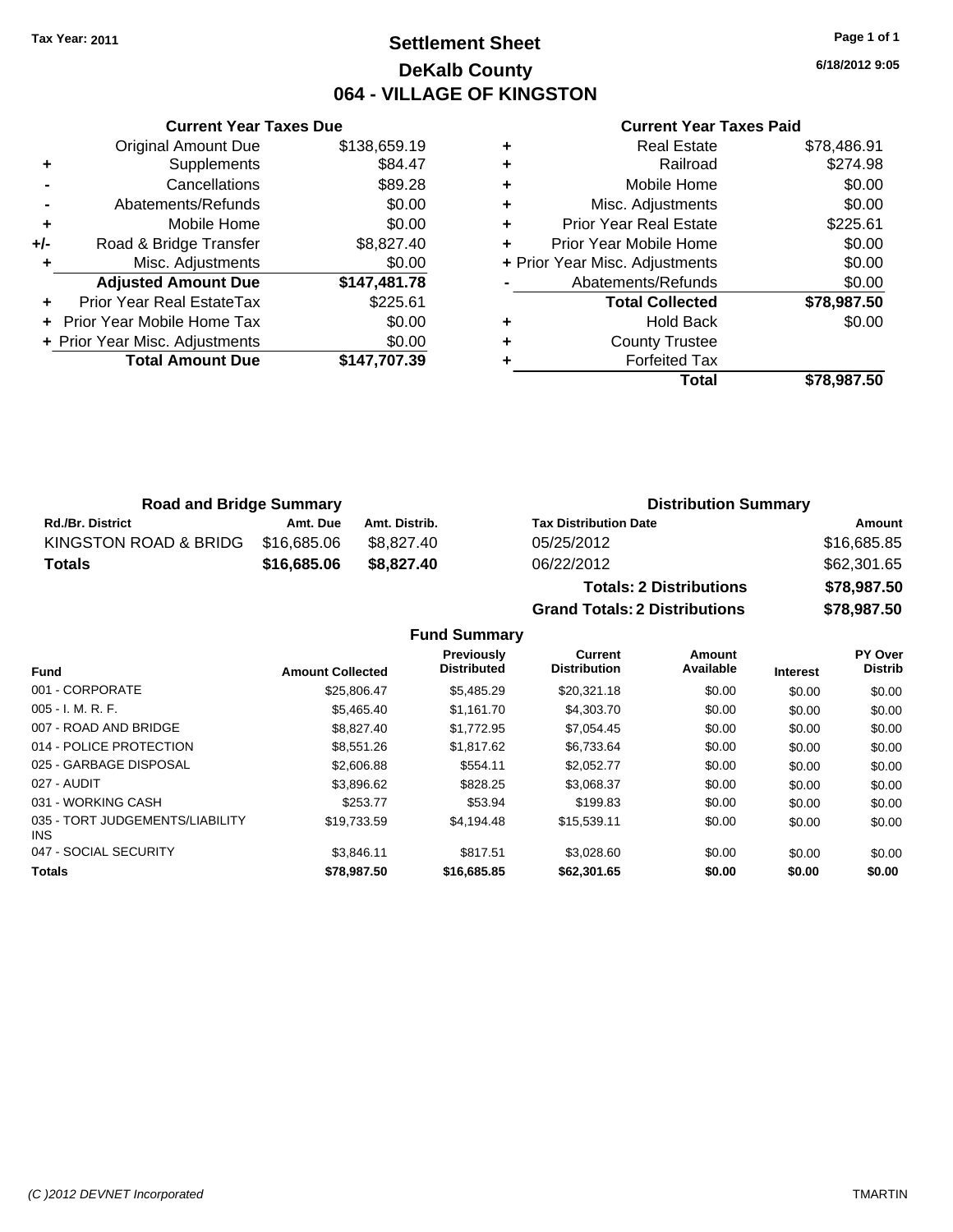# **Settlement Sheet Tax Year: 2011 Page 1 of 1 DeKalb County 065 - VILLAGE OF KIRKLAND**

**6/18/2012 9:05**

#### **Current Year Taxes Paid**

|   | <b>Real Estate</b>             | \$108,158.24 |
|---|--------------------------------|--------------|
| ٠ | Railroad                       | \$276.62     |
| ٠ | Mobile Home                    | \$0.00       |
| ٠ | Misc. Adjustments              | \$0.00       |
| ٠ | <b>Prior Year Real Estate</b>  | (\$62.30)    |
| ٠ | Prior Year Mobile Home         | \$0.00       |
|   | + Prior Year Misc. Adjustments | \$0.00       |
|   | Abatements/Refunds             | \$4.44       |
|   | <b>Total Collected</b>         | \$108,368.12 |
| ٠ | <b>Hold Back</b>               | \$0.00       |
| ٠ | <b>County Trustee</b>          |              |
|   | <b>Forfeited Tax</b>           |              |
|   | Total                          | \$108,368.12 |

|     | <b>Current Year Taxes Due</b>  |              |  |  |  |  |
|-----|--------------------------------|--------------|--|--|--|--|
|     | <b>Original Amount Due</b>     | \$184,006.74 |  |  |  |  |
| ٠   | Supplements                    | \$270.85     |  |  |  |  |
|     | Cancellations                  | \$346.98     |  |  |  |  |
|     | Abatements/Refunds             | \$4.44       |  |  |  |  |
| ٠   | Mobile Home                    | \$0.00       |  |  |  |  |
| +/- | Road & Bridge Transfer         | \$14,105.43  |  |  |  |  |
| ٠   | Misc. Adjustments              | \$0.00       |  |  |  |  |
|     | <b>Adjusted Amount Due</b>     | \$198,031.60 |  |  |  |  |
|     | Prior Year Real EstateTax      | (\$62.30)    |  |  |  |  |
|     | Prior Year Mobile Home Tax     | \$0.00       |  |  |  |  |
|     | + Prior Year Misc. Adjustments | \$0.00       |  |  |  |  |
|     | <b>Total Amount Due</b>        | \$197,969.30 |  |  |  |  |
|     |                                |              |  |  |  |  |

| <b>Road and Bridge Summary</b>    |          |               | <b>Distribution Summary</b>          |              |  |
|-----------------------------------|----------|---------------|--------------------------------------|--------------|--|
| <b>Rd./Br. District</b>           | Amt. Due | Amt. Distrib. | <b>Tax Distribution Date</b>         | Amount       |  |
| <b>FRANKLIN ROAD &amp; BRIDGI</b> |          |               | 05/25/2012                           | \$22,860.47  |  |
| <b>Totals</b>                     |          |               | 06/22/2012                           | \$85,507.65  |  |
|                                   |          |               | <b>Totals: 2 Distributions</b>       | \$108,368.12 |  |
|                                   |          |               | <b>Grand Totals: 2 Distributions</b> | \$108,368.12 |  |

|                                         |                         | <b>Fund Summary</b>                     |                                       |                     |                 |                                  |
|-----------------------------------------|-------------------------|-----------------------------------------|---------------------------------------|---------------------|-----------------|----------------------------------|
| <b>Fund</b>                             | <b>Amount Collected</b> | <b>Previously</b><br><b>Distributed</b> | <b>Current</b><br><b>Distribution</b> | Amount<br>Available | <b>Interest</b> | <b>PY Over</b><br><b>Distrib</b> |
| 001 - CORPORATE                         | \$40.471.02             | \$8.616.99                              | \$31,854.03                           | \$0.00              | \$0.00          | \$0.00                           |
| 003 - BONDS AND INTEREST                | \$0.00                  | \$0.00                                  | \$0.00                                | \$0.00              | \$0.00          | \$0.00                           |
| 007 - ROAD AND BRIDGE                   | \$14.105.43             | \$2.790.29                              | \$11.315.14                           | \$0.00              | \$0.00          | \$0.00                           |
| 014 - POLICE PROTECTION                 | \$40,983.62             | \$8,726.13                              | \$32,257.49                           | \$0.00              | \$0.00          | \$0.00                           |
| 025 - GARBAGE DISPOSAL                  | \$0.00                  | \$0.00                                  | \$0.00                                | \$0.00              | \$0.00          | \$0.00                           |
| 027 - AUDIT                             | \$2,562.16              | \$545.53                                | \$2,016.63                            | \$0.00              | \$0.00          | \$0.00                           |
| 035 - TORT JUDGEMENTS/LIABILITY<br>INS. | \$10.245.89             | \$2.181.53                              | \$8,064.36                            | \$0.00              | \$0.00          | \$0.00                           |
| <b>Totals</b>                           | \$108,368.12            | \$22.860.47                             | \$85,507.65                           | \$0.00              | \$0.00          | \$0.00                           |
|                                         |                         | <b>Abatement Detail</b>                 |                                       |                     |                 |                                  |

## **Year Source Account Type Amount Adjustment Description**

2011 RE - Real Estate \$4.11 01-26-475-004 PTAB INTEREST REFUND by TBA PTAB Decision **Totals 1 entries** \$4.11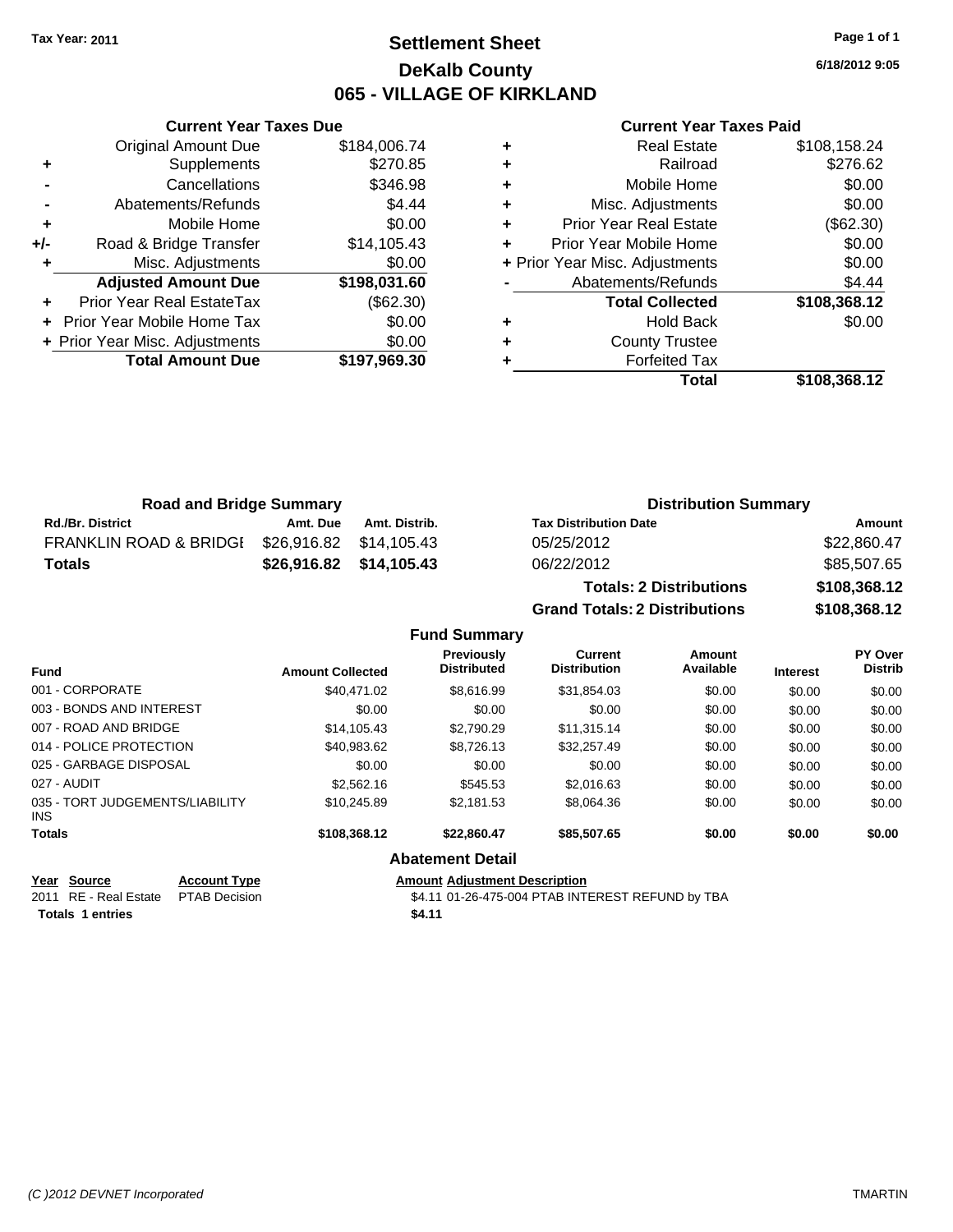# **Settlement Sheet Tax Year: 2011 Page 1 of 1 DeKalb County 066 - KIRKLAND LIBRARY**

**6/18/2012 9:05**

#### **Current Year Taxes Paid**

| <b>Current Year Taxes Due</b>  |             |
|--------------------------------|-------------|
| <b>Original Amount Due</b>     | \$45,005.54 |
| Supplements                    | \$32.48     |
| Cancellations                  | \$48.32     |
| Abatements/Refunds             | \$1.00      |
| Mobile Home                    | \$0.00      |
| Road & Bridge Transfer         | \$0.00      |
| Misc. Adjustments              | \$0.00      |
| <b>Adjusted Amount Due</b>     | \$44,988.70 |
| Prior Year Real EstateTax      | (\$13.86)   |
| Prior Year Mobile Home Tax     | \$0.00      |
| + Prior Year Misc. Adjustments | \$0.00      |
|                                |             |
|                                |             |

| ٠ | <b>Real Estate</b>             | \$23,011.38 |
|---|--------------------------------|-------------|
| ٠ | Railroad                       | \$59.02     |
| ٠ | Mobile Home                    | \$0.00      |
| ٠ | Misc. Adjustments              | \$0.00      |
| ٠ | <b>Prior Year Real Estate</b>  | (\$13.86)   |
| ÷ | Prior Year Mobile Home         | \$0.00      |
|   | + Prior Year Misc. Adjustments | \$0.00      |
|   | Abatements/Refunds             | \$1.00      |
|   | <b>Total Collected</b>         | \$23,055.54 |
| ٠ | <b>Hold Back</b>               | \$0.00      |
| ٠ | <b>County Trustee</b>          |             |
| ٠ | <b>Forfeited Tax</b>           |             |
|   | Total                          | \$23,055.54 |
|   |                                |             |

|                                          |                         |                                  | <b>Distribution Summary</b>          |                                |                 |                           |
|------------------------------------------|-------------------------|----------------------------------|--------------------------------------|--------------------------------|-----------------|---------------------------|
|                                          |                         |                                  | <b>Tax Distribution Date</b>         |                                |                 | Amount                    |
|                                          |                         |                                  | 05/25/2012                           |                                |                 | \$4,908.96                |
|                                          |                         |                                  | 06/22/2012                           |                                |                 | \$18,146.58               |
|                                          |                         |                                  |                                      | <b>Totals: 2 Distributions</b> |                 | \$23,055.54               |
|                                          |                         |                                  | <b>Grand Totals: 2 Distributions</b> |                                |                 | \$23,055.54               |
|                                          |                         | <b>Fund Summary</b>              |                                      |                                |                 |                           |
| <b>Fund</b>                              | <b>Amount Collected</b> | Previously<br><b>Distributed</b> | Current<br><b>Distribution</b>       | Amount<br>Available            | <b>Interest</b> | PY Over<br><b>Distrib</b> |
| 005 - I. M. R. F.                        | \$5.50                  | \$1.17                           | \$4.33                               | \$0.00                         | \$0.00          | \$0.00                    |
| 016 - LIBRARY (township, municipalities) | \$22.054.93             | \$4,695.91                       | \$17,359.02                          | \$0.00                         | \$0.00          | \$0.00                    |
| 047 - SOCIAL SECURITY                    | \$995.11                | \$211.88                         | \$783.23                             | \$0.00                         | \$0.00          | \$0.00                    |
| Totals                                   | \$23,055.54             | \$4,908.96                       | \$18,146.58                          | \$0.00                         | \$0.00          | \$0.00                    |
|                                          |                         | <b>Abatement Detail</b>          |                                      |                                |                 |                           |

| Year Source                         | <b>Account Type</b> | Amount |
|-------------------------------------|---------------------|--------|
| 2011 RE - Real Estate PTAB Decision |                     | \$1.00 |
| <b>Totals 1 entries</b>             |                     | \$1.00 |

**Year Source Account Type Amount Adjustment Description**  $\overline{\text{201-26-475-004 P} }$  PTAB INTEREST REFUND by TBA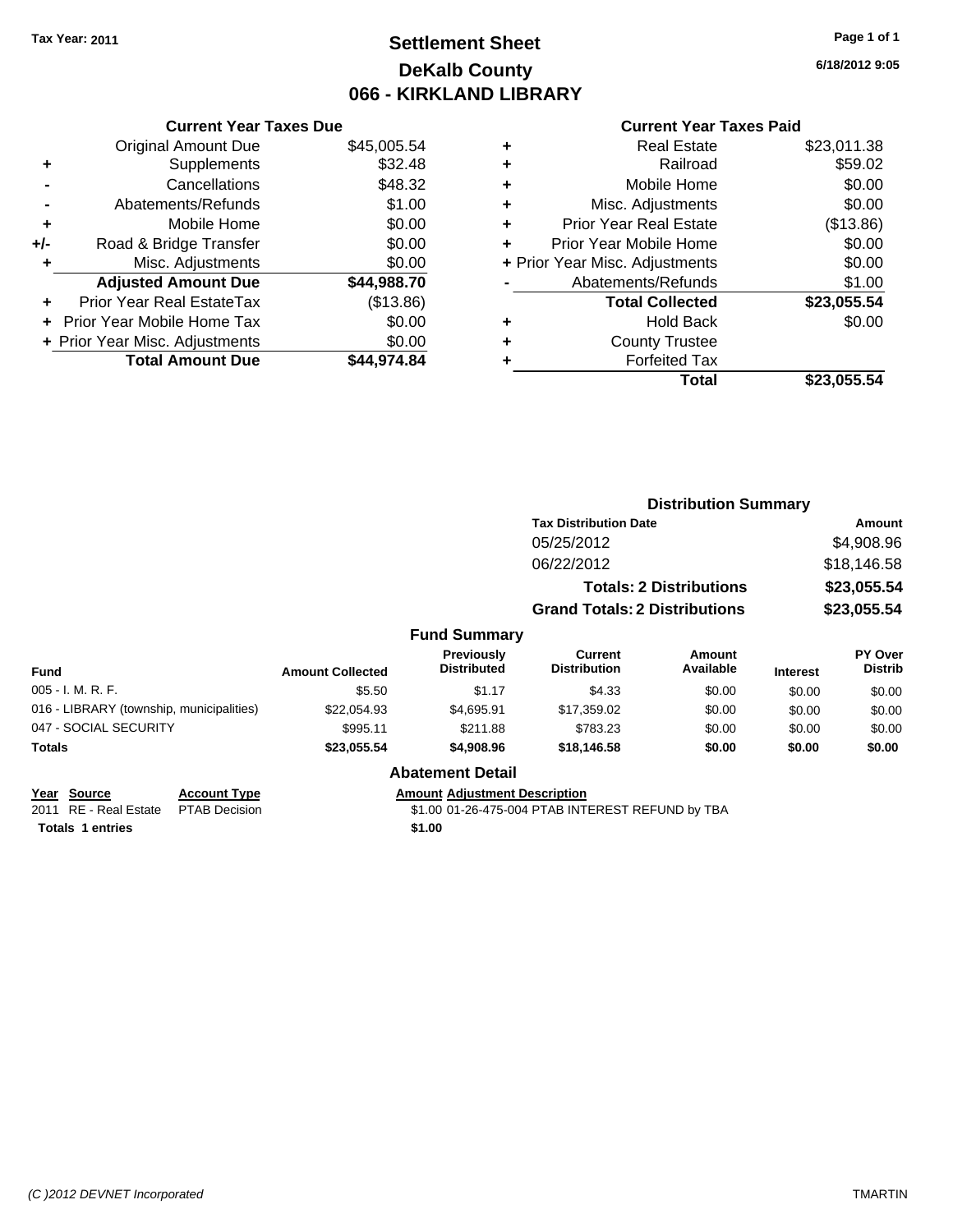# **Settlement Sheet Tax Year: 2011 Page 1 of 1 DeKalb County 067 - VILLAGE OF LEE**

**6/18/2012 9:05**

## **Current Year Taxes Due** Original Amount Due \$8,545.96 **+** Supplements \$21.21 **-** Cancellations \$22.02 **-** Abatements/Refunds \$0.15 **+** Mobile Home \$0.00 **+/-** Road & Bridge Transfer \$884.58 **+** Misc. Adjustments \$0.00 **Adjusted Amount Due \$9,429.58 +** Prior Year Real EstateTax (\$3.59) **+** Prior Year Mobile Home Tax \$0.00 **+ Prior Year Misc. Adjustments**  $$0.00$ **Total Amount Due \$9,425.99**

## **Current Year Taxes Paid +** Real Estate \$4,079.00 **+** Railroad \$115.36 **+** Mobile Home \$0.00 **+** Misc. Adjustments \$0.00 **+** Prior Year Real Estate (\$3.59) **+** Prior Year Mobile Home \$0.00 **+** Prior Year Misc. Adjustments  $$0.00$ Abatements/Refunds \$0.15 **Total Collected \$4,190.62 +** Hold Back \$0.00 **+** County Trustee **+** Forfeited Tax

**Grand Totals: 2 Distributions \$4,190.62**

**Total \$4,190.62**

| <b>Road and Bridge Summary</b> |            |               | <b>Distribution Summary</b>    |            |  |
|--------------------------------|------------|---------------|--------------------------------|------------|--|
| <b>Rd./Br. District</b>        | Amt. Due   | Amt. Distrib. | <b>Tax Distribution Date</b>   | Amount     |  |
| SHABBONA ROAD & BRIDC          | \$1.696.68 | \$884.58      | 05/25/2012                     | \$1,031.50 |  |
| <b>Totals</b>                  | \$1.696.68 | \$884.58      | 06/22/2012                     | \$3,159.12 |  |
|                                |            |               | <b>Totals: 2 Distributions</b> | \$4,190.62 |  |

**Fund Summary Fund Interest Amount Collected Distributed PY Over Distrib Amount Available Current Distribution Previously** 001 - CORPORATE \$1,344.97 \$370.16 \$974.81 \$0.00 \$0.00 \$0.00 007 - ROAD AND BRIDGE 60.00 \$884.58 \$121.62 \$762.96 \$0.00 \$0.00 \$0.00 \$0.00 025 - GARBAGE DISPOSAL \$472.91 \$342.76 \$0.00 \$0.00 \$0.00 \$0.00 027 - AUDIT \$341.15 \$93.89 \$247.26 \$0.00 \$0.00 \$0.00 035 - TORT JUDGEMENTS/LIABILITY INS \$980.02 \$269.72 \$710.30 \$0.00 \$0.00 \$0.00 072 - WATERWORKS SYSTEM \$166.99 \$45.96 \$121.03 \$0.00 \$0.00 \$0.00 \$0.00 **Totals \$4,190.62 \$1,031.50 \$3,159.12 \$0.00 \$0.00 \$0.00**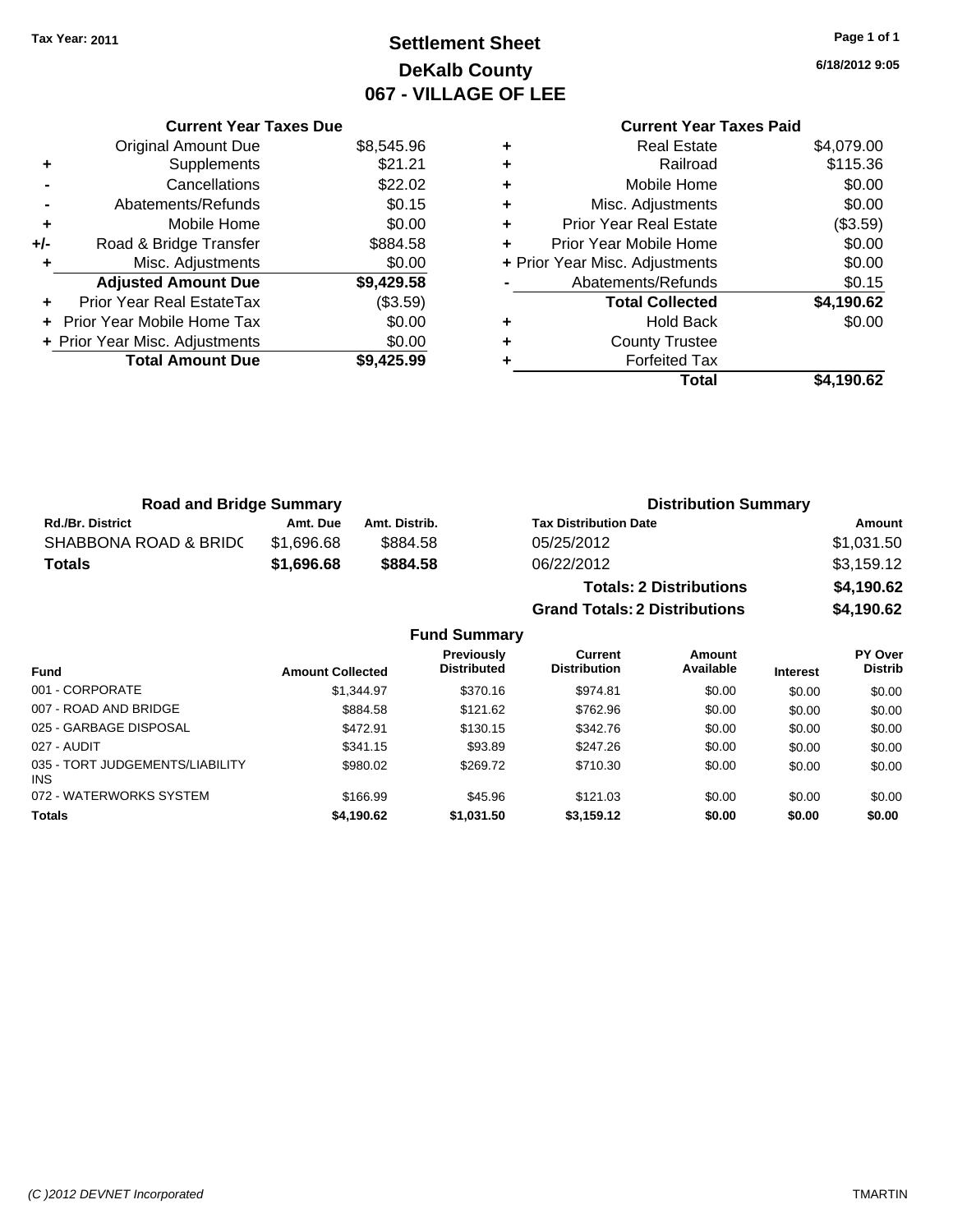# **Settlement Sheet Tax Year: 2011 Page 1 of 1 DeKalb County 068 - VILLAGE OF MALTA**

**6/18/2012 9:05**

#### **Current Year Taxes Paid**

|     | <b>Current Year Taxes Due</b>  |              |  |  |  |
|-----|--------------------------------|--------------|--|--|--|
|     | <b>Original Amount Due</b>     | \$109,032.34 |  |  |  |
|     | Supplements                    | \$439.78     |  |  |  |
|     | Cancellations                  | \$523.48     |  |  |  |
|     | Abatements/Refunds             | \$0.00       |  |  |  |
| ٠   | Mobile Home                    | \$0.00       |  |  |  |
| +/- | Road & Bridge Transfer         | \$6,337.46   |  |  |  |
|     | Misc. Adjustments              | \$0.00       |  |  |  |
|     | <b>Adjusted Amount Due</b>     | \$115,286.10 |  |  |  |
|     | Prior Year Real EstateTax      | \$0.00       |  |  |  |
|     | Prior Year Mobile Home Tax     | \$0.00       |  |  |  |
|     | + Prior Year Misc. Adjustments | \$0.00       |  |  |  |
|     | <b>Total Amount Due</b>        | \$115,286.10 |  |  |  |
|     |                                |              |  |  |  |

| ٠ | <b>Real Estate</b>             | \$61,097.53 |
|---|--------------------------------|-------------|
| ٠ | Railroad                       | \$339.79    |
| ٠ | Mobile Home                    | \$0.00      |
| ٠ | Misc. Adjustments              | \$0.00      |
| ٠ | Prior Year Real Estate         | \$0.00      |
| ÷ | Prior Year Mobile Home         | \$0.00      |
|   | + Prior Year Misc. Adjustments | \$0.00      |
|   | Abatements/Refunds             | \$0.00      |
|   | <b>Total Collected</b>         | \$61,437.32 |
| ٠ | Hold Back                      | \$0.00      |
| ٠ | <b>County Trustee</b>          |             |
| ٠ | <b>Forfeited Tax</b>           |             |
|   | Total                          | \$61,437.32 |
|   |                                |             |

**Grand Totals: 2 Distributions \$61,437.32**

| <b>Road and Bridge Summary</b> |             |               | <b>Distribution Summary</b>    |             |
|--------------------------------|-------------|---------------|--------------------------------|-------------|
| <b>Rd./Br. District</b>        | Amt. Due    | Amt. Distrib. | <b>Tax Distribution Date</b>   | Amount      |
| MALTA ROAD & BRIDGE            | \$11.770.00 | \$6.337.46    | 05/25/2012                     | \$10,359.10 |
| Totals                         | \$11,770.00 | \$6,337.46    | 06/22/2012                     | \$51,078.22 |
|                                |             |               | <b>Totals: 2 Distributions</b> | \$61,437.32 |

**Fund Summary Fund Interest Amount Collected Distributed PY Over Distrib Amount Available Current Distribution Previously** 001 - CORPORATE \$15,413.64 \$2,583.02 \$12,830.62 \$0.00 \$0.00 \$0.00 003 - BONDS AND INTEREST  $$0.00$   $$0.00$   $$0.00$   $$0.00$   $$0.00$   $$0.00$   $$0.00$   $$0.00$ 005 - I. M. R. F. Charles Communication (St. 2006) \$3,537.79 \$1,592.86 \$2,944.93 \$0.00 \$0.00 \$0.00 \$0.00 007 - ROAD AND BRIDGE \$6,337.46 \$1,125.48 \$5,211.98 \$0.00 \$0.00 \$0.00 014 - POLICE PROTECTION \$5,306.73 \$889.30 \$4,417.43 \$0.00 \$0.00 \$0.00 \$0.00 025 - GARBAGE DISPOSAL \$606.65 \$101.66 \$504.99 \$0.00 \$0.00 \$0.00 027 - AUDIT \$11,118.00 \$1,863.15 \$9,254.85 \$0.00 \$0.00 \$0.00 035 - TORT JUDGEMENTS/LIABILITY INS \$11,623.19 \$1,947.81 \$9,675.38 \$0.00 \$0.00 \$0.00 041 - STREET LIGHTING \$3,450.85 \$3,450.85 \$578.29 \$2,872.56 \$0.00 \$0.00 \$0.00 \$0.00 047 - SOCIAL SECURITY \$4,043.01 \$677.53 \$3,365.48 \$0.00 \$0.00 \$0.00 **Totals \$61,437.32 \$10,359.10 \$51,078.22 \$0.00 \$0.00 \$0.00**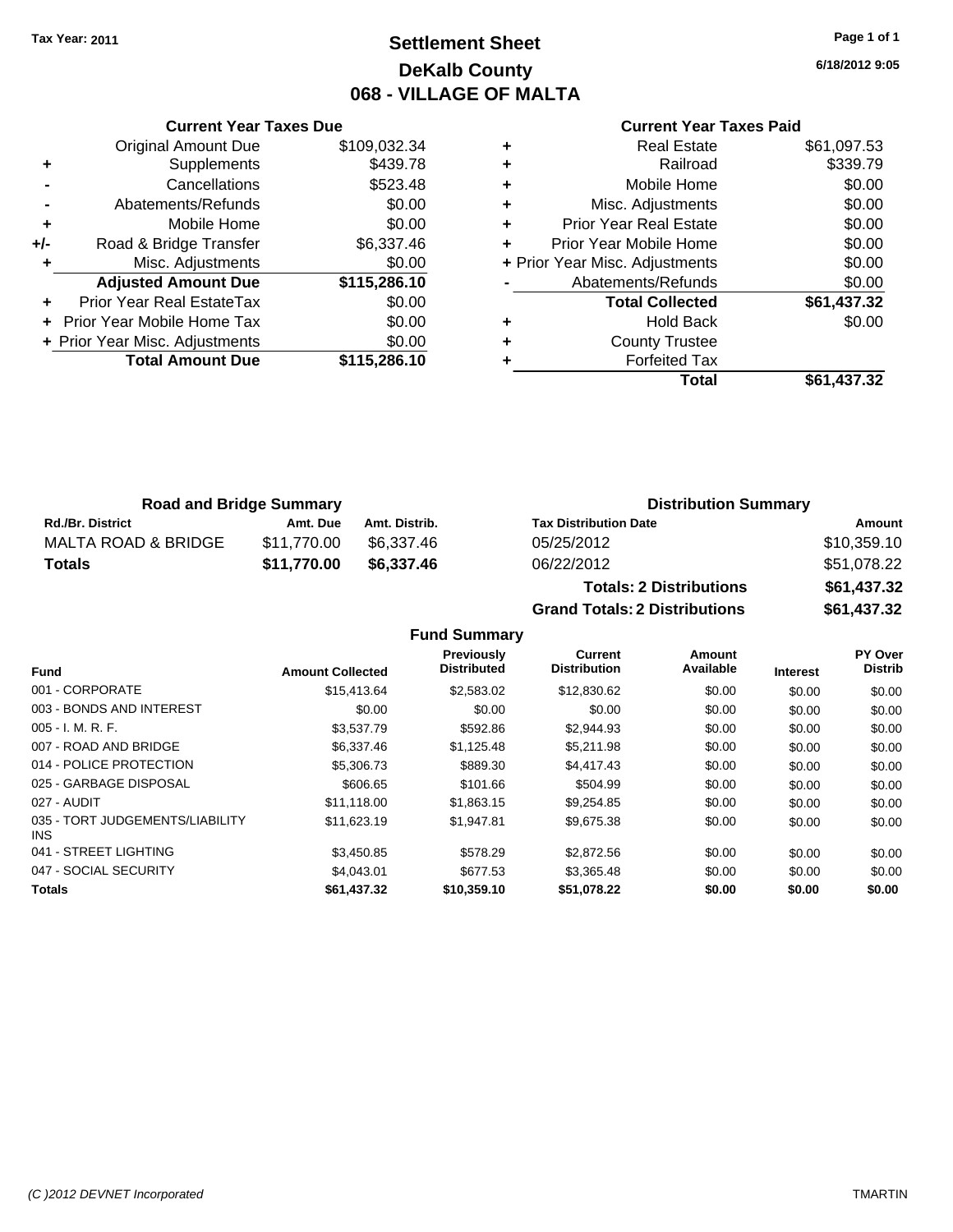# **Settlement Sheet Tax Year: 2011 Page 1 of 1 DeKalb County 069 - VILLAGE OF MAPLE PARK**

**6/18/2012 9:05**

#### **Current Year Taxes Paid**

|     | <b>Original Amount Due</b>     | \$99,196.08  |
|-----|--------------------------------|--------------|
| ٠   | Supplements                    | \$48.15      |
|     | Cancellations                  | \$49.01      |
|     | Abatements/Refunds             | \$0.03       |
| ٠   | Mobile Home                    | \$0.00       |
| +/- | Road & Bridge Transfer         | \$1,109.04   |
|     | Misc. Adjustments              | \$0.00       |
|     | <b>Adjusted Amount Due</b>     | \$100,304.23 |
|     | Prior Year Real EstateTax      | (\$41.02)    |
|     | Prior Year Mobile Home Tax     | \$0.00       |
|     | + Prior Year Misc. Adjustments | \$0.00       |
|     | <b>Total Amount Due</b>        | \$100,263.21 |
|     |                                |              |

**Current Year Taxes Due**

|   | Total                          | \$51,215.45 |
|---|--------------------------------|-------------|
| ٠ | <b>Forfeited Tax</b>           |             |
| ٠ | <b>County Trustee</b>          |             |
| ٠ | <b>Hold Back</b>               | \$0.00      |
|   | <b>Total Collected</b>         | \$51,215.45 |
|   | Abatements/Refunds             | \$0.03      |
|   | + Prior Year Misc. Adjustments | \$0.00      |
| ٠ | Prior Year Mobile Home         | \$0.00      |
| ÷ | Prior Year Real Estate         | (\$41.02)   |
| ٠ | Misc. Adjustments              | \$0.00      |
| ٠ | Mobile Home                    | \$0.00      |
| ٠ | Railroad                       | \$0.00      |
| ٠ | <b>Real Estate</b>             | \$51,256.50 |
|   |                                |             |

**Grand Totals: 2 Distributions \$51,215.45**

| <b>Road and Bridge Summary</b>   |            |               | <b>Distribution Summary</b>    |             |
|----------------------------------|------------|---------------|--------------------------------|-------------|
| <b>Rd./Br. District</b>          | Amt. Due   | Amt. Distrib. | <b>Tax Distribution Date</b>   | Amount      |
| <b>CORTLAND ROAD &amp; BRIDC</b> | \$2.179.71 | \$1.109.04    | 05/25/2012                     | \$9,472.43  |
| <b>Totals</b>                    | \$2.179.71 | \$1.109.04    | 06/22/2012                     | \$41.743.02 |
|                                  |            |               | <b>Totals: 2 Distributions</b> | \$51,215.45 |

**Fund Summary Fund Interest Amount Collected Distributed PY Over Distrib Amount Available Current Distribution Previously** 001 - CORPORATE 6 60.00 \$22,843.62 \$4,232.60 \$18,611.02 \$0.00 \$0.00 \$0.00 \$0.00 003 - BONDS AND INTEREST  $$0.00$   $$0.00$   $$0.00$   $$0.00$   $$0.00$   $$0.00$   $$0.00$   $$0.00$ 007 - ROAD AND BRIDGE \$1,109.04 \$1,109.04 \$188.42 \$920.62 \$0.00 \$0.00 \$0.00 \$0.00 014 - POLICE PROTECTION \$19,472.39 \$3,607.95 \$15,864.44 \$0.00 \$0.00 \$0.00 027 - AUDIT \$2,597.32 \$481.25 \$2,116.07 \$0.00 \$0.00 \$0.00 035 - TORT JUDGEMENTS/LIABILITY INS \$5,193.08 \$962.21 \$4,230.87 \$0.00 \$0.00 \$0.00 **Totals \$51,215.45 \$9,472.43 \$41,743.02 \$0.00 \$0.00 \$0.00**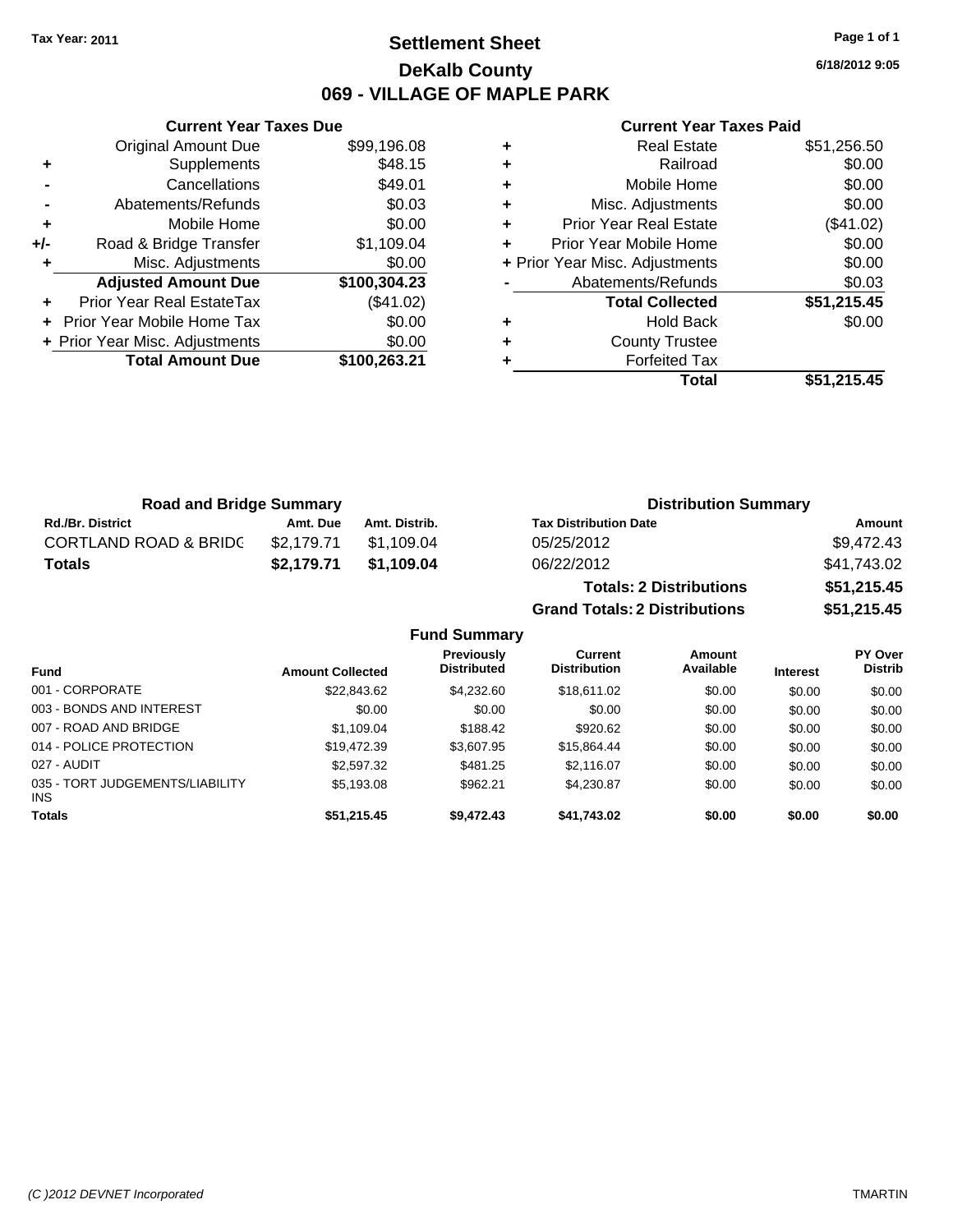# **Settlement Sheet Tax Year: 2011 Page 1 of 1 DeKalb County 070 - MAPLE PARK LIBRARY**

**6/18/2012 9:05**

## **Current Year Taxes Paid**

|     | <b>Current Year Taxes Due</b>  |            |   | <b>Current Year Taxes Paid</b> |            |
|-----|--------------------------------|------------|---|--------------------------------|------------|
|     | <b>Original Amount Due</b>     | \$9,628.43 |   | <b>Real Estate</b>             | \$4,850.02 |
| ٠   | <b>Supplements</b>             | \$0.00     | ٠ | Railroad                       | \$0.00     |
|     | Cancellations                  | \$0.00     |   | Mobile Home                    | \$0.00     |
|     | Abatements/Refunds             | \$0.00     | ٠ | Misc. Adjustments              | \$0.00     |
| ٠   | Mobile Home                    | \$0.00     | ٠ | <b>Prior Year Real Estate</b>  | (\$2.93)   |
| +/- | Road & Bridge Transfer         | \$0.00     |   | Prior Year Mobile Home         | \$0.00     |
|     | Misc. Adjustments              | \$0.00     |   | + Prior Year Misc. Adjustments | \$0.00     |
|     | <b>Adjusted Amount Due</b>     | \$9,628.43 |   | Abatements/Refunds             | \$0.00     |
| ٠   | Prior Year Real EstateTax      | $(\$2.93)$ |   | <b>Total Collected</b>         | \$4,847.09 |
|     | + Prior Year Mobile Home Tax   | \$0.00     | ٠ | <b>Hold Back</b>               | \$0.00     |
|     | + Prior Year Misc. Adjustments | \$0.00     |   | <b>County Trustee</b>          |            |
|     | <b>Total Amount Due</b>        | \$9,625.50 |   | <b>Forfeited Tax</b>           |            |
|     |                                |            |   | Total                          | \$4,847.09 |

| \$4,847.09 |
|------------|

|                 |                         |                                  | <b>Distribution Summary</b>           |                                |                 |                                  |
|-----------------|-------------------------|----------------------------------|---------------------------------------|--------------------------------|-----------------|----------------------------------|
|                 |                         |                                  | <b>Tax Distribution Date</b>          |                                |                 | Amount                           |
|                 |                         |                                  | 05/25/2012                            |                                |                 | \$900.84                         |
|                 |                         |                                  | 06/22/2012                            |                                |                 | \$3,946.25                       |
|                 |                         |                                  |                                       | <b>Totals: 2 Distributions</b> |                 | \$4,847.09                       |
|                 |                         |                                  | <b>Grand Totals: 2 Distributions</b>  |                                |                 | \$4,847.09                       |
|                 |                         | <b>Fund Summary</b>              |                                       |                                |                 |                                  |
| Fund            | <b>Amount Collected</b> | Previously<br><b>Distributed</b> | <b>Current</b><br><b>Distribution</b> | <b>Amount</b><br>Available     | <b>Interest</b> | <b>PY Over</b><br><b>Distrib</b> |
| 001 - CORPORATE | \$4.847.09              | \$900.84                         | \$3,946.25                            | \$0.00                         | \$0.00          | \$0.00                           |
| Totals          | \$4,847.09              | \$900.84                         | \$3,946.25                            | \$0.00                         | \$0.00          | \$0.00                           |
|                 |                         |                                  |                                       |                                |                 |                                  |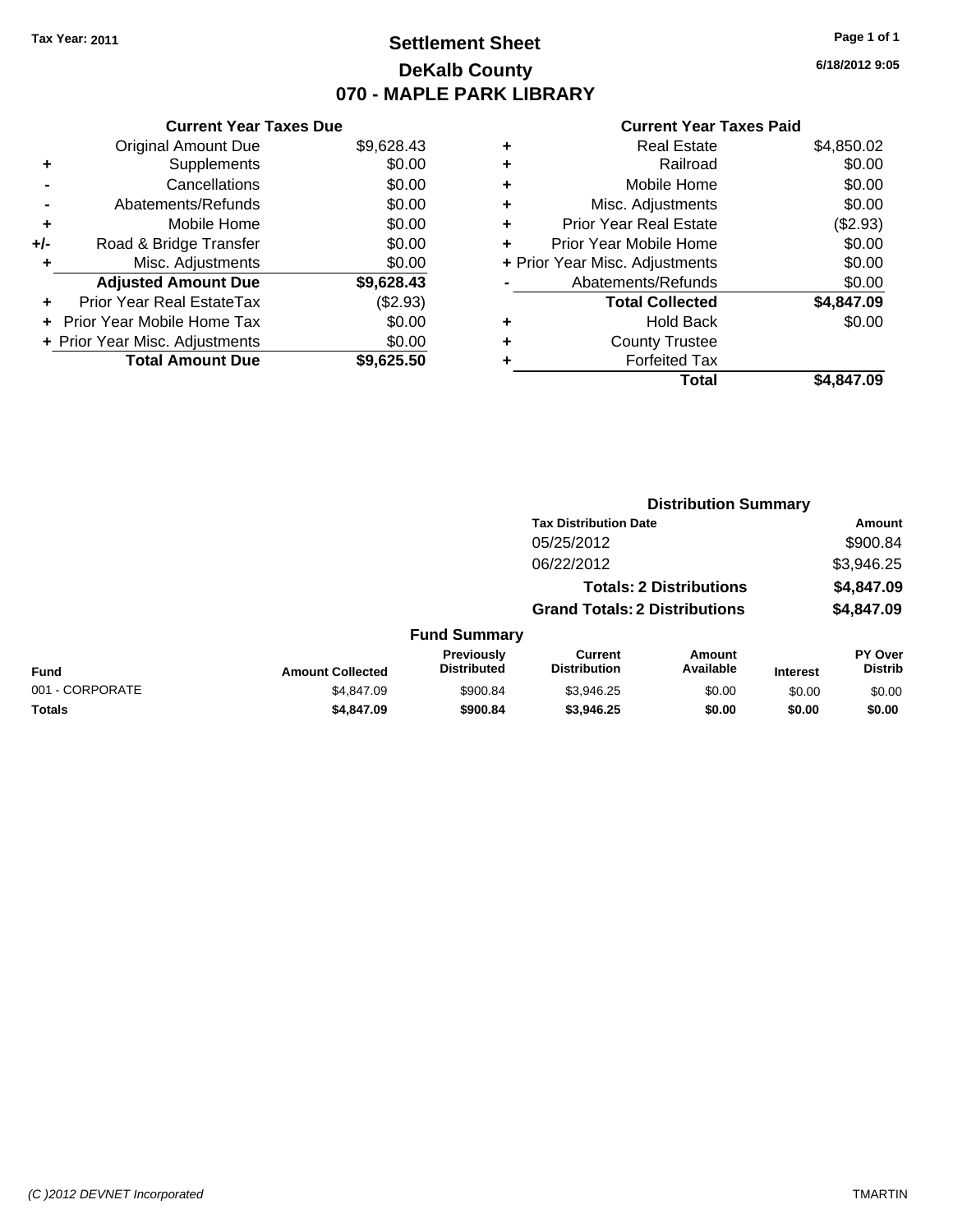# **Settlement Sheet Tax Year: 2011 Page 1 of 2 DeKalb County 071 - CITY OF SANDWICH**

**6/18/2012 9:05**

#### **Current Year Taxes Paid**

|   | <b>Total</b>                   | \$628,544.36 |
|---|--------------------------------|--------------|
|   | <b>Forfeited Tax</b>           |              |
| ٠ | <b>County Trustee</b>          |              |
| ٠ | <b>Hold Back</b>               | \$0.00       |
|   | <b>Total Collected</b>         | \$628,544.36 |
|   | Abatements/Refunds             | \$11.63      |
|   | + Prior Year Misc. Adjustments | \$0.00       |
| ÷ | Prior Year Mobile Home         | \$0.00       |
| ٠ | <b>Prior Year Real Estate</b>  | (\$225.82)   |
| ٠ | Misc. Adjustments              | \$283.27     |
| ٠ | Mobile Home                    | \$0.00       |
| ٠ | Railroad                       | \$1,040.73   |
|   | <b>Real Estate</b>             | \$627.457.81 |

| <b>Original Amount Due</b>        | \$1,194,791.85                                                  |
|-----------------------------------|-----------------------------------------------------------------|
| Supplements                       | \$4,282.92                                                      |
| Cancellations                     | \$4,793.27                                                      |
| Abatements/Refunds                | \$11.63                                                         |
| Mobile Home                       | \$0.00                                                          |
| Road & Bridge Transfer            | \$22,862.73                                                     |
| Misc. Adjustments                 | \$283.27                                                        |
| <b>Adjusted Amount Due</b>        | \$1,217,415.87                                                  |
| Prior Year Real EstateTax         | (\$225.82)                                                      |
| <b>Prior Year Mobile Home Tax</b> | \$0.00                                                          |
|                                   | \$0.00                                                          |
| <b>Total Amount Due</b>           | \$1,217,190.05                                                  |
|                                   | <b>Current Year Taxes Due</b><br>+ Prior Year Misc. Adjustments |

| <b>Road and Bridge Summary</b> |             |               | <b>Distribution Summary</b>          |              |
|--------------------------------|-------------|---------------|--------------------------------------|--------------|
| <b>Rd./Br. District</b>        | Amt. Due    | Amt. Distrib. | <b>Tax Distribution Date</b>         | Amount       |
| SANDWICH ROAD & BRIDG          | \$43,690.18 | \$22,282.80   | 05/25/2012                           | \$122,695.83 |
| SOMONAUK ROAD & BRID           | \$1.067.75  | \$579.93      | 06/22/2012                           | \$505,848.53 |
| <b>Totals</b>                  | \$44,757.93 | \$22,862.73   | <b>Totals: 2 Distributions</b>       | \$628,544.36 |
|                                |             |               | <b>Grand Totals: 2 Distributions</b> | \$628,544.36 |

**Fund Summary**

| <b>Fund</b>                                         | <b>Amount Collected</b> | <b>Previously</b><br><b>Distributed</b> | <b>Current</b><br><b>Distribution</b> | Amount<br>Available | Interest | <b>PY Over</b><br><b>Distrib</b> |
|-----------------------------------------------------|-------------------------|-----------------------------------------|---------------------------------------|---------------------|----------|----------------------------------|
| 001 - CORPORATE                                     | \$202,013.57            | \$39,441.55                             | \$162,572.02                          | \$0.00              | \$0.00   | \$0.00                           |
| 003 - BONDS AND INTEREST                            | \$0.00                  | \$0.00                                  | \$0.00                                | \$0.00              | \$0.00   | \$0.00                           |
| 005 - I. M. R. F.                                   | \$60,511.85             | \$11,814.47                             | \$48,697.38                           | \$0.00              | \$0.00   | \$0.00                           |
| 007 - ROAD AND BRIDGE                               | \$22,862.73             | \$4,441.24                              | \$18,421.49                           | \$0.00              | \$0.00   | \$0.00                           |
| 014 - POLICE PROTECTION                             | \$75,546.67             | \$14,749.90                             | \$60,796.77                           | \$0.00              | \$0.00   | \$0.00                           |
| 015 - POLICE PENSION                                | \$43,679.94             | \$8,528.17                              | \$35,151.77                           | \$0.00              | \$0.00   | \$0.00                           |
| 027 - AUDIT                                         | \$7,977.44              | \$1,557.54                              | \$6,419.90                            | \$0.00              | \$0.00   | \$0.00                           |
| 035 - TORT JUDGMENTS, LIABILITY<br><b>INSURANCE</b> | \$18,139.54             | \$3,541.59                              | \$14,597.95                           | \$0.00              | \$0.00   | \$0.00                           |
| 040 - STREET AND BRIDGE                             | \$21,032.92             | \$4,106.52                              | \$16,926.40                           | \$0.00              | \$0.00   | \$0.00                           |
| 041 - STREET LIGHTING                               | \$36,352.41             | \$7,097.52                              | \$29,254.89                           | \$0.00              | \$0.00   | \$0.00                           |
| 045 - PUBLIC BENEFIT                                | \$0.00                  | \$0.00                                  | \$0.00                                | \$0.00              | \$0.00   | \$0.00                           |
| 046 - EMERGENCY SERV & DISASTER<br><b>OPER</b>      | \$1,402.75              | \$273.87                                | \$1,128.88                            | \$0.00              | \$0.00   | \$0.00                           |
| 047 - SOCIAL SECURITY                               | \$54,594.32             | \$10,659.12                             | \$43,935.20                           | \$0.00              | \$0.00   | \$0.00                           |
| 048 - SCHOOL CROSSING GUARDS                        | \$5,383.90              | \$1,051.16                              | \$4,332.74                            | \$0.00              | \$0.00   | \$0.00                           |
| 060 - UNEMPLOYMENT INSURANCE                        | \$8,752.11              | \$1,708.78                              | \$7,043.33                            | \$0.00              | \$0.00   | \$0.00                           |
| 062 - WORKERS COMPENSATION                          | \$37,127.07             | \$7,248.77                              | \$29,878.30                           | \$0.00              | \$0.00   | \$0.00                           |
| 065 - FORESTRY PROGRAM                              | \$33,167.14             | \$6,475.63                              | \$26,691.51                           | \$0.00              | \$0.00   | \$0.00                           |
| <b>Totals</b>                                       | \$628,544.36            | \$122,695.83                            | \$505,848.53                          | \$0.00              | \$0.00   | \$0.00                           |

#### **Miscellaneous Adjustment Detail**

#### **Year Source Account Type Amount Adjustment Description** 2011 RE - Real Estate Back Tax Collected \$105.00 PRIMUS REDEMPTION 8 PARCELS by TBA 2011 RE - Real Estate Back Tax Collected \$178.27 DOBSON REDEMPTION 19-26-481-012 by TBA **Totals \$283.27 2 entries**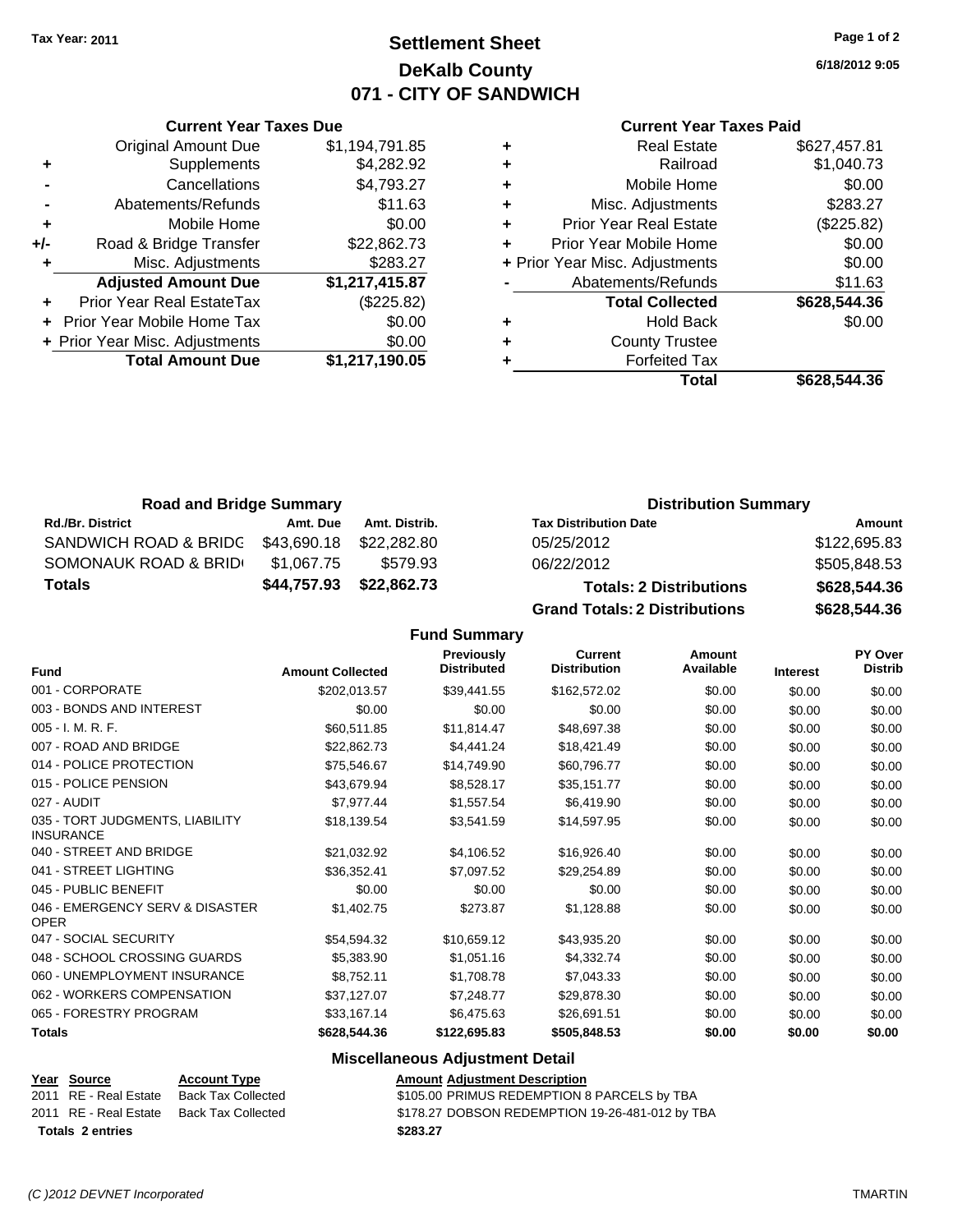# **Settlement Sheet Tax Year: 2011 Page 2 of 2 DeKalb County**

**6/18/2012 9:05**

## **Abatement Detail**

Totals 2 entries **2 and 2 and 2 and 2 and 2 and 2 and 2 and 2 and 2 and 2 and 2 and 2 and 2 and 2 and 2 and 2 and 2 and 2 and 2 and 2 and 2 and 2 and 2 and 2 and 2 and 2 and 2 and 2 and 2 and 2 and 2 and 2 and 2 and 2 and** 

**Year Source Account Type Amount Adjustment Description**<br>2011 RE - Real Estate PTAB Decision **Amount** \$7.73 19-27-427-012 PTAB INTI \$7.73 19-27-427-012 PTAB INTEREST REFUND by TBA 2011 RE - Real Estate \$3.53 19-26-432-011 PTAB INTEREST REFUND by TBA PTAB Decision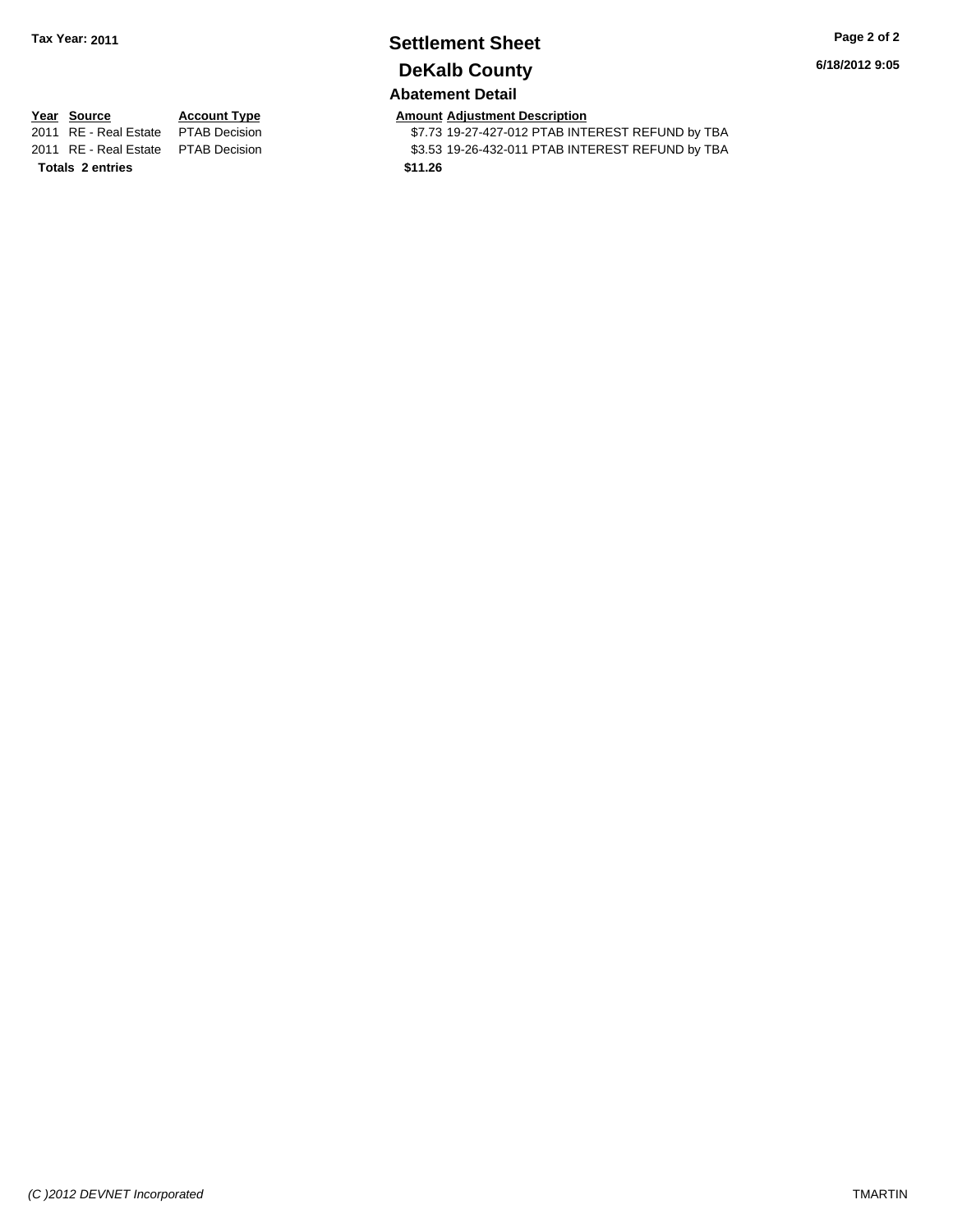## **Settlement Sheet Tax Year: 2011 Page 1 of 1 DeKalb County 072 - VILLAGE OF SHABBONA**

**6/18/2012 9:05**

#### **Current Year Taxes Paid**

|     | <b>Current Year Taxes Due</b>    |             |
|-----|----------------------------------|-------------|
|     | <b>Original Amount Due</b>       | \$89,721.09 |
| ٠   | Supplements                      | \$875.73    |
|     | Cancellations                    | \$1,094.93  |
|     | Abatements/Refunds               | \$20.91     |
| ٠   | Mobile Home                      | \$0.00      |
| +/- | Road & Bridge Transfer           | \$6,211.68  |
| ٠   | Misc. Adjustments                | \$64.51     |
|     | <b>Adjusted Amount Due</b>       | \$95,757.17 |
|     | <b>Prior Year Real EstateTax</b> | (\$444.94)  |
|     | Prior Year Mobile Home Tax       | \$0.00      |
|     | + Prior Year Misc. Adjustments   | \$0.00      |
|     | <b>Total Amount Due</b>          | \$95,312.23 |
|     |                                  |             |

|   | <b>Real Estate</b>             | \$52,152.76 |
|---|--------------------------------|-------------|
| ٠ | Railroad                       | \$694.83    |
| ٠ | Mobile Home                    | \$0.00      |
| ٠ | Misc. Adjustments              | \$64.51     |
| ٠ | <b>Prior Year Real Estate</b>  | (\$444.94)  |
| ٠ | Prior Year Mobile Home         | \$0.00      |
|   | + Prior Year Misc. Adjustments | \$0.00      |
|   | Abatements/Refunds             | \$20.91     |
|   | <b>Total Collected</b>         | \$52,446.25 |
| ٠ | <b>Hold Back</b>               | \$0.00      |
| ٠ | <b>County Trustee</b>          |             |
|   | <b>Forfeited Tax</b>           |             |
|   | Total                          | \$52.446.25 |

| <b>Road and Bridge Summary</b>   |             |               | <b>Distribution Summary</b>  |             |  |
|----------------------------------|-------------|---------------|------------------------------|-------------|--|
| <b>Rd./Br. District</b>          | Amt. Due    | Amt. Distrib. | <b>Tax Distribution Date</b> | Amount      |  |
| SHABBONA ROAD & BRID(\$11,909.71 |             | \$6.211.68    | 05/25/2012                   | \$8,079.40  |  |
| Totals                           | \$11.909.71 | \$6.211.68    | 06/22/2012                   | \$44,366.85 |  |

| <b>Totals: 2 Distributions</b>       | \$52,446.25 |
|--------------------------------------|-------------|
| <b>Grand Totals: 2 Distributions</b> | \$52,446.25 |

#### **Fund Summary**

| <b>Fund</b>                  | <b>Amount Collected</b> | Previously<br><b>Distributed</b> | Current<br><b>Distribution</b> | Amount<br>Available | <b>Interest</b> | PY Over<br><b>Distrib</b> |
|------------------------------|-------------------------|----------------------------------|--------------------------------|---------------------|-----------------|---------------------------|
| 001 - CORPORATE              | \$24,278.50             | \$3.790.25                       | \$20,488.25                    | \$0.00              | \$0.00          | \$0.00                    |
| 005 - I. M. R. F.            | \$747.16                | \$116.64                         | \$630.52                       | \$0.00              | \$0.00          | \$0.00                    |
| 007 - ROAD AND BRIDGE        | \$6.211.68              | \$861.45                         | \$5,350.23                     | \$0.00              | \$0.00          | \$0.00                    |
| 014 - POLICE PROTECTION      | \$14,168.36             | \$2.211.91                       | \$11,956.45                    | \$0.00              | \$0.00          | \$0.00                    |
| 047 - SOCIAL SECURITY        | \$5,281.25              | \$824.49                         | \$4,456.76                     | \$0.00              | \$0.00          | \$0.00                    |
| 060 - UNEMPLOYMENT INSURANCE | \$536.11                | \$83.70                          | \$452.41                       | \$0.00              | \$0.00          | \$0.00                    |
| 062 - WORKERS COMPENSATION   | \$1,223.19              | \$190.96                         | \$1,032.23                     | \$0.00              | \$0.00          | \$0.00                    |
| Totals                       | \$52,446.25             | \$8,079.40                       | \$44,366.85                    | \$0.00              | \$0.00          | \$0.00                    |

## **Miscellaneous Adjustment Detail**

| rear source             | <b>ACCOUNT LYDE</b> |
|-------------------------|---------------------|
| 2011 RE - Real Estate   | Paymt In Lieu o     |
| <b>Totals 1 entries</b> |                     |

# **Year Source Account Type Amount Adjustment Description** 2011 Tax 64.51 SEQUOYA APARTMENTS - HOUSING AUTHORITY by TBA **\$64.51**

#### **Abatement Detail**

| Year Source                          | <b>Account Type</b> | <b>Amount Adjustment Description</b>              |
|--------------------------------------|---------------------|---------------------------------------------------|
| 2011 RE - Real Estate PTAB Decision  |                     | \$0.42 13-15-176-011 PTAB INTEREST REFUND by TBA  |
| 2011 RE - Real Estate  PTAB Decision |                     | \$19.37 13-15-327-010 PTAB INTEREST REFUND by TBA |
| <b>Totals 2 entries</b>              |                     | \$19.79                                           |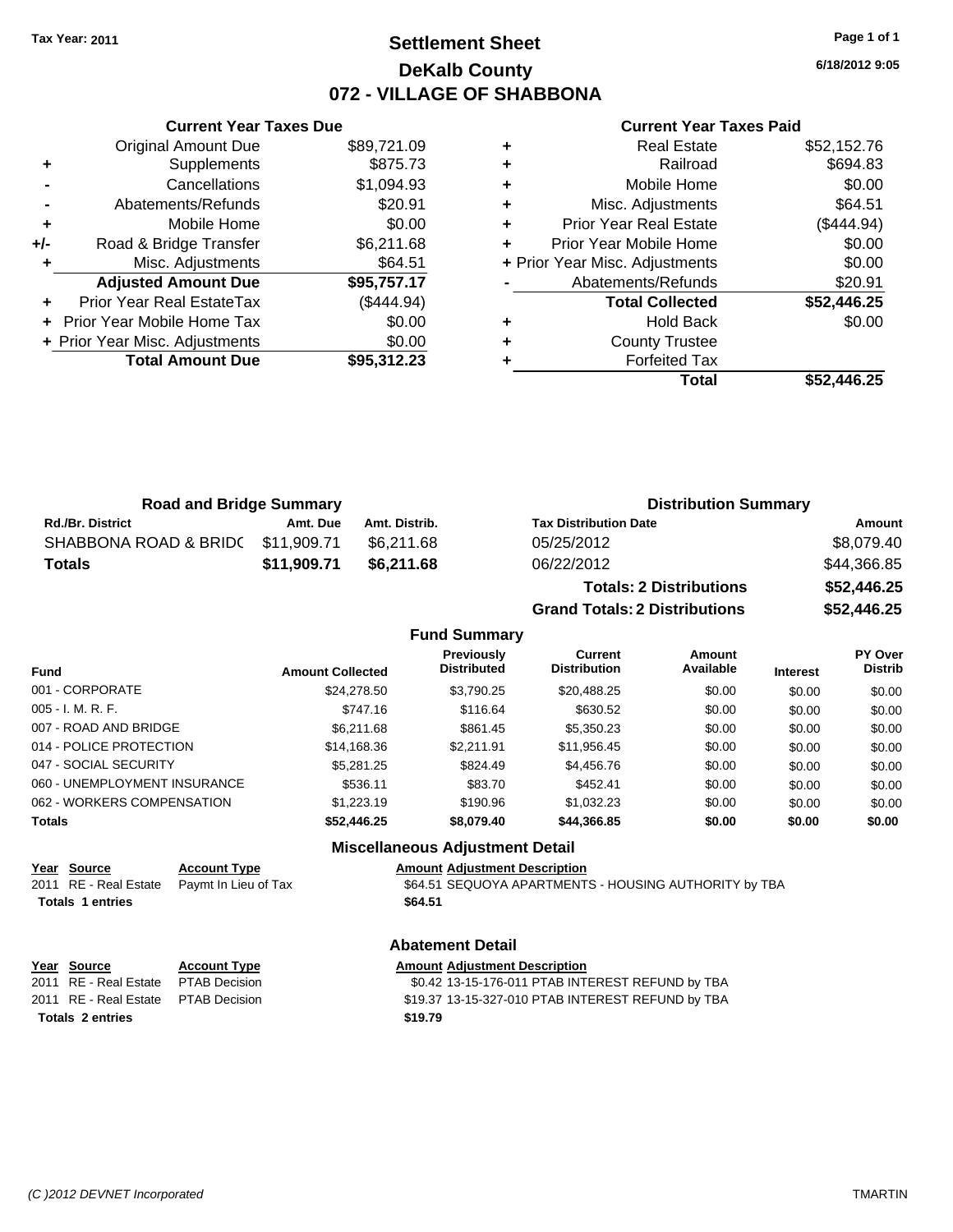## **Settlement Sheet Tax Year: 2011 Page 1 of 1 DeKalb County 073 - FLEWELLIN MEMORIAL LIBRARY**

**6/18/2012 9:05**

## **Current Year Taxes Paid**

|     | <b>Current Year Taxes Due</b>     |             |
|-----|-----------------------------------|-------------|
|     | <b>Original Amount Due</b>        | \$24,101.19 |
| ٠   | Supplements                       | \$194.90    |
|     | Cancellations                     | \$252.23    |
|     | Abatements/Refunds                | \$5.31      |
| ٠   | Mobile Home                       | \$0.00      |
| +/- | Road & Bridge Transfer            | \$0.00      |
|     | Misc. Adjustments                 | \$17.33     |
|     | <b>Adjusted Amount Due</b>        | \$24,055.88 |
|     | <b>Prior Year Real EstateTax</b>  | (\$112.75)  |
|     | <b>Prior Year Mobile Home Tax</b> | \$0.00      |
|     | + Prior Year Misc. Adjustments    | \$0.00      |
|     | <b>Total Amount Due</b>           | \$23.943.13 |

| ٠ | <b>Real Estate</b>             | \$12,355.83 |
|---|--------------------------------|-------------|
| ٠ | Railroad                       | \$164.72    |
| ٠ | Mobile Home                    | \$0.00      |
| ٠ | Misc. Adjustments              | \$17.33     |
| ÷ | <b>Prior Year Real Estate</b>  | (\$112.75)  |
| ÷ | Prior Year Mobile Home         | \$0.00      |
|   | + Prior Year Misc. Adjustments | \$0.00      |
|   | Abatements/Refunds             | \$5.31      |
|   | <b>Total Collected</b>         | \$12,419.82 |
| ٠ | <b>Hold Back</b>               | \$0.00      |
| ٠ | <b>County Trustee</b>          |             |
| ٠ | <b>Forfeited Tax</b>           |             |
|   | Total                          | \$12,419.82 |

|                                 |                         |                                         | <b>Distribution Summary</b>                           |                                |                 |                           |  |
|---------------------------------|-------------------------|-----------------------------------------|-------------------------------------------------------|--------------------------------|-----------------|---------------------------|--|
|                                 |                         |                                         | <b>Tax Distribution Date</b>                          |                                |                 | Amount                    |  |
|                                 |                         |                                         | 05/25/2012                                            |                                |                 | \$1,938.97                |  |
|                                 |                         |                                         | 06/22/2012                                            |                                |                 | \$10,480.85               |  |
|                                 |                         |                                         |                                                       | <b>Totals: 2 Distributions</b> |                 | \$12,419.82               |  |
|                                 |                         |                                         | <b>Grand Totals: 2 Distributions</b>                  |                                |                 | \$12,419.82               |  |
|                                 |                         | <b>Fund Summary</b>                     |                                                       |                                |                 |                           |  |
| Fund                            | <b>Amount Collected</b> | <b>Previously</b><br><b>Distributed</b> | Current<br><b>Distribution</b>                        | Amount<br>Available            | <b>Interest</b> | PY Over<br><b>Distrib</b> |  |
| 001 - CORPORATE                 | \$12,419.82             | \$1,938.97                              | \$10,480.85                                           | \$0.00                         | \$0.00          | \$0.00                    |  |
| <b>Totals</b>                   | \$12,419.82             | \$1,938.97                              | \$10,480.85                                           | \$0.00                         | \$0.00          | \$0.00                    |  |
|                                 |                         | <b>Miscellaneous Adjustment Detail</b>  |                                                       |                                |                 |                           |  |
| Year Source                     | <b>Account Type</b>     | <b>Amount Adjustment Description</b>    |                                                       |                                |                 |                           |  |
| 2011 RE - Real Estate           | Paymt In Lieu of Tax    |                                         | \$17.33 SEQUOYA APARTMENTS - HOUSING AUTHORITY by TBA |                                |                 |                           |  |
| <b>Totals 1 entries</b>         |                         | \$17.33                                 |                                                       |                                |                 |                           |  |
|                                 |                         | <b>Abatement Detail</b>                 |                                                       |                                |                 |                           |  |
| Source<br>Ye <u>ar</u>          | <b>Account Type</b>     | <b>Amount Adjustment Description</b>    |                                                       |                                |                 |                           |  |
| <b>RE</b> - Real Estate<br>2011 | <b>PTAB Decision</b>    |                                         | \$0.11 13-15-176-011 PTAB INTEREST REFUND by TBA      |                                |                 |                           |  |
| <b>RE</b> - Real Estate<br>2011 | <b>PTAB Decision</b>    |                                         | \$5.20 13-15-327-010 PTAB INTEREST REFUND by TBA      |                                |                 |                           |  |
| <b>Totals 2 entries</b>         |                         | \$5.31                                  |                                                       |                                |                 |                           |  |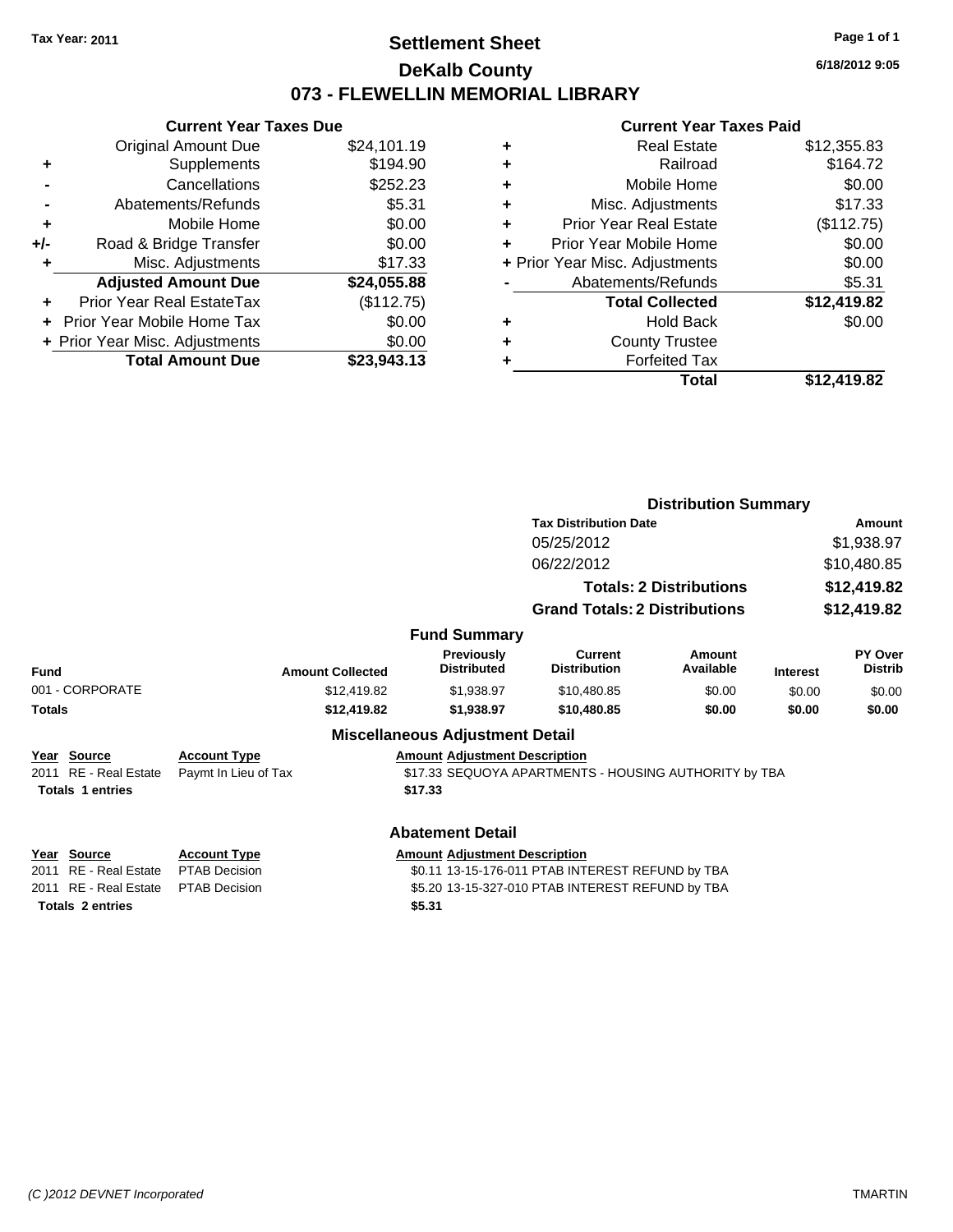# **Settlement Sheet Tax Year: 2011 Page 1 of 1 DeKalb County 074 - VILLAGE OF SOMONAUK**

**6/18/2012 9:05**

#### **Current Year Taxes Paid**

|     | <b>Current Year Taxes Due</b>  |              |  |  |  |
|-----|--------------------------------|--------------|--|--|--|
|     | <b>Original Amount Due</b>     | \$360,760.72 |  |  |  |
| ٠   | Supplements                    | \$420.46     |  |  |  |
|     | Cancellations                  | \$485.40     |  |  |  |
|     | Abatements/Refunds             | \$0.00       |  |  |  |
| ٠   | Mobile Home                    | \$0.00       |  |  |  |
| +/- | Road & Bridge Transfer         | \$28,632.96  |  |  |  |
| ٠   | Misc. Adjustments              | \$0.00       |  |  |  |
|     | <b>Adjusted Amount Due</b>     | \$389,328.74 |  |  |  |
|     | Prior Year Real EstateTax      | \$0.00       |  |  |  |
|     | Prior Year Mobile Home Tax     | \$0.00       |  |  |  |
|     | + Prior Year Misc. Adjustments | \$0.00       |  |  |  |
|     | <b>Total Amount Due</b>        | \$389,328.74 |  |  |  |
|     |                                |              |  |  |  |

|   | <b>Real Estate</b>             | \$217,415.27 |
|---|--------------------------------|--------------|
| ٠ | Railroad                       | \$1,356.31   |
| ٠ | Mobile Home                    | \$0.00       |
| ٠ | Misc. Adjustments              | \$0.00       |
| ٠ | <b>Prior Year Real Estate</b>  | \$0.00       |
|   | Prior Year Mobile Home         | \$0.00       |
|   | + Prior Year Misc. Adjustments | \$0.00       |
|   | Abatements/Refunds             | \$0.00       |
|   | <b>Total Collected</b>         | \$218,771.58 |
| ٠ | <b>Hold Back</b>               | \$0.00       |
|   | <b>County Trustee</b>          |              |
|   | <b>Forfeited Tax</b>           |              |
|   | Total                          | \$218.771.58 |

| <b>Road and Bridge Summary</b> |                         |                         | <b>Distribution Summary</b>  |              |  |
|--------------------------------|-------------------------|-------------------------|------------------------------|--------------|--|
| <b>Rd./Br. District</b>        | Amt. Due                | Amt. Distrib.           | <b>Tax Distribution Date</b> | Amount       |  |
| SOMONAUK ROAD & BRID           | \$52,747.72 \$28,632.96 |                         | 05/25/2012                   | \$45,149.11  |  |
| <b>Totals</b>                  |                         | \$52,747.72 \$28,632.96 | 06/22/2012                   | \$173.622.47 |  |
|                                |                         |                         |                              |              |  |

**Totals: 2 Distributions \$218,771.58 Grand Totals: 2 Distributions \$218,771.58**

#### **Fund Summary**

| <b>Fund</b>                             | <b>Amount Collected</b> | Previously<br><b>Distributed</b> | Current<br><b>Distribution</b> | Amount<br>Available | <b>Interest</b> | PY Over<br><b>Distrib</b> |
|-----------------------------------------|-------------------------|----------------------------------|--------------------------------|---------------------|-----------------|---------------------------|
| 001 - CORPORATE                         | \$55.714.62             | \$11.463.02                      | \$44.251.60                    | \$0.00              | \$0.00          | \$0.00                    |
| 003 - BONDS AND INTEREST                | \$68,489.64             | \$14.091.43                      | \$54.398.21                    | \$0.00              | \$0.00          | \$0.00                    |
| 007 - ROAD AND BRIDGE                   | \$28,632.96             | \$6.028.97                       | \$22,603.99                    | \$0.00              | \$0.00          | \$0.00                    |
| 014 - POLICE PROTECTION                 | \$12,363,20             | \$2.543.67                       | \$9.819.53                     | \$0.00              | \$0.00          | \$0.00                    |
| 025 - GARBAGE DISPOSAL                  | \$7.555.73              | \$1,554.56                       | \$6,001.17                     | \$0.00              | \$0.00          | \$0.00                    |
| 027 - AUDIT                             | \$10.073.73             | \$2,072.62                       | \$8,001.11                     | \$0.00              | \$0.00          | \$0.00                    |
| 035 - TORT JUDGEMENTS/LIABILITY<br>INS. | \$19,687.14             | \$4.050.54                       | \$15,636,60                    | \$0.00              | \$0.00          | \$0.00                    |
| 047 - SOCIAL SECURITY                   | \$16,254.56             | \$3,344,30                       | \$12,910.26                    | \$0.00              | \$0.00          | \$0.00                    |
| <b>Totals</b>                           | \$218,771.58            | \$45.149.11                      | \$173.622.47                   | \$0.00              | \$0.00          | \$0.00                    |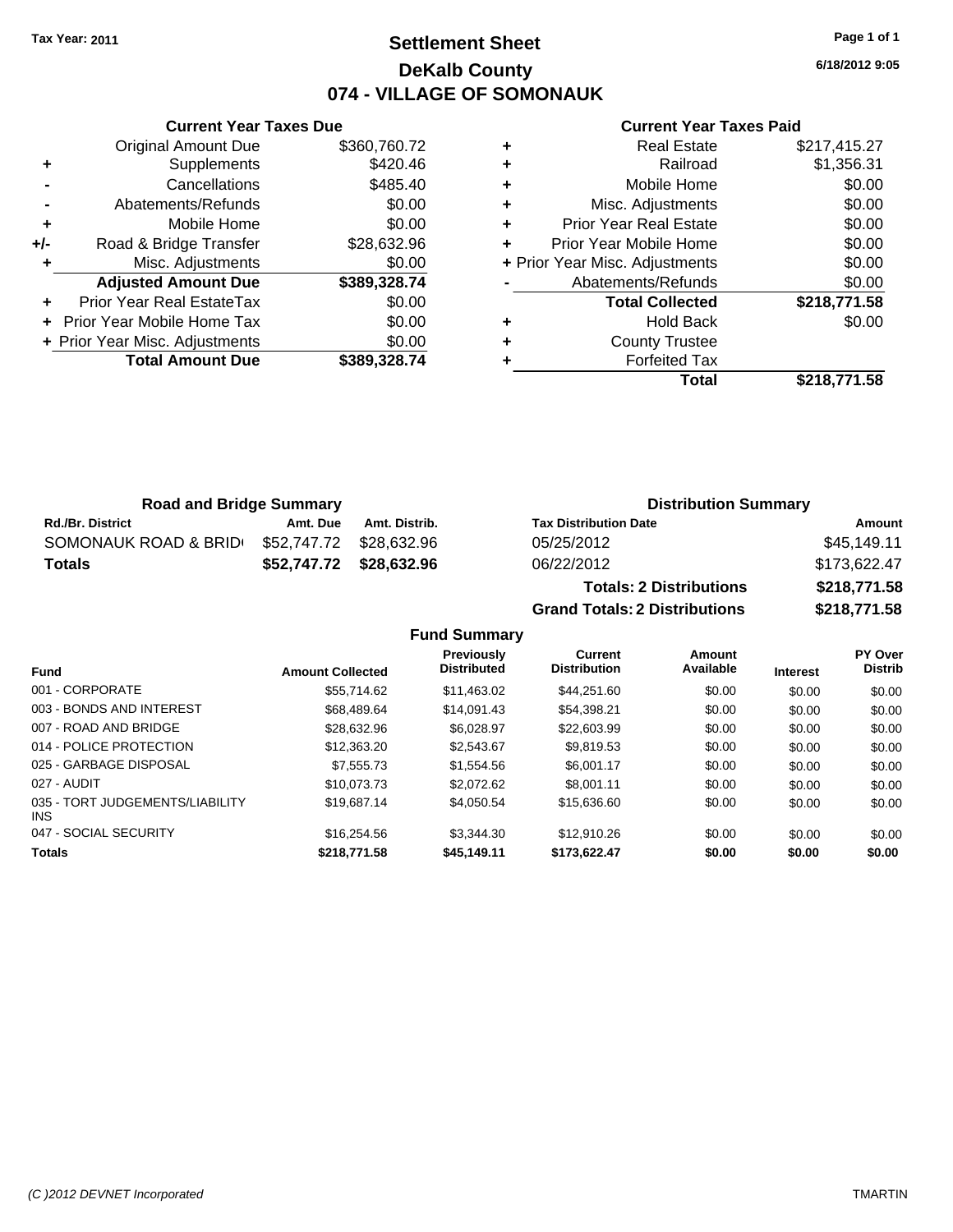# **Settlement Sheet Tax Year: 2011 Page 1 of 1 DeKalb County 075 - SOMONAUK LIBRARY**

**6/18/2012 9:05**

#### **Current Year Taxes Paid**

|     | <b>Original Amount Due</b>       | \$137,144.17 |
|-----|----------------------------------|--------------|
| ٠   | Supplements                      | \$161.87     |
|     | Cancellations                    | \$237.27     |
|     | Abatements/Refunds               | \$0.00       |
| ÷   | Mobile Home                      | \$0.00       |
| +/- | Road & Bridge Transfer           | \$0.00       |
| ٠   | Misc. Adjustments                | \$17.74      |
|     | <b>Adjusted Amount Due</b>       | \$137,086.51 |
|     | <b>Prior Year Real EstateTax</b> | \$0.00       |
|     | Prior Year Mobile Home Tax       | \$0.00       |
|     | + Prior Year Misc. Adjustments   | \$0.00       |
|     | <b>Total Amount Due</b>          | \$137,086.51 |
|     |                                  |              |

**Current Year Taxes Due**

|   | <b>Real Estate</b>             | \$72,620.68 |
|---|--------------------------------|-------------|
| ٠ | Railroad                       | \$500.98    |
| ٠ | Mobile Home                    | \$0.00      |
| ٠ | Misc. Adjustments              | \$17.74     |
| ٠ | <b>Prior Year Real Estate</b>  | \$0.00      |
| ÷ | Prior Year Mobile Home         | \$0.00      |
|   | + Prior Year Misc. Adjustments | \$0.00      |
|   | Abatements/Refunds             | \$0.00      |
|   | <b>Total Collected</b>         | \$73,139.40 |
| ٠ | Hold Back                      | \$0.00      |
| ٠ | <b>County Trustee</b>          |             |
| ٠ | <b>Forfeited Tax</b>           |             |
|   | Total                          | \$73,139.40 |
|   |                                |             |

## **Distribution Summary Tax Distribution Date Amount** 05/25/2012 \$15,027.37 06/22/2012 \$58,112.03 **Totals: 2 Distributions \$73,139.40 Grand Totals: 2 Distributions \$73,139.40**

#### **Fund Summary**

| <b>Fund</b>                            | <b>Amount Collected</b> | <b>Previously</b><br><b>Distributed</b> | Current<br><b>Distribution</b> | Amount<br>Available | <b>Interest</b> | PY Over<br><b>Distrib</b> |
|----------------------------------------|-------------------------|-----------------------------------------|--------------------------------|---------------------|-----------------|---------------------------|
| 001 - CORPORATE                        | \$33,777.38             | \$6.939.97                              | \$26,837.41                    | \$0.00              | \$0.00          | \$0.00                    |
| 003 - BONDS AND INTEREST               | \$29,066.63             | \$5,972.09                              | \$23,094.54                    | \$0.00              | \$0.00          | \$0.00                    |
| 004 - OPERATIONS & MAINTENANCE         | \$4,503.64              | \$925.33                                | \$3,578.31                     | \$0.00              | \$0.00          | \$0.00                    |
| $005 - I. M. R. F.$                    | \$1.742.91              | \$358.10                                | \$1,384.81                     | \$0.00              | \$0.00          | \$0.00                    |
| 027 - AUDIT                            | \$513.44                | \$105.49                                | \$407.95                       | \$0.00              | \$0.00          | \$0.00                    |
| 035 - TORT JUDGEMENTS/LIABILITY<br>INS | \$1,691.12              | \$347.46                                | \$1,343.66                     | \$0.00              | \$0.00          | \$0.00                    |
| 047 - SOCIAL SECURITY                  | \$1,844.28              | \$378.93                                | \$1,465.35                     | \$0.00              | \$0.00          | \$0.00                    |
| <b>Totals</b>                          | \$73,139.40             | \$15,027.37                             | \$58,112.03                    | \$0.00              | \$0.00          | \$0.00                    |

## **Miscellaneous Adjustment Detail**

#### **Year Source Account Type Amount Adjustment Description**

2011 RE - Real Estate Back Tax Collected \$17.74 SHISSLER REDEMPTION 18-10-203-008 by TBA **Totals 1 entries** \$17.74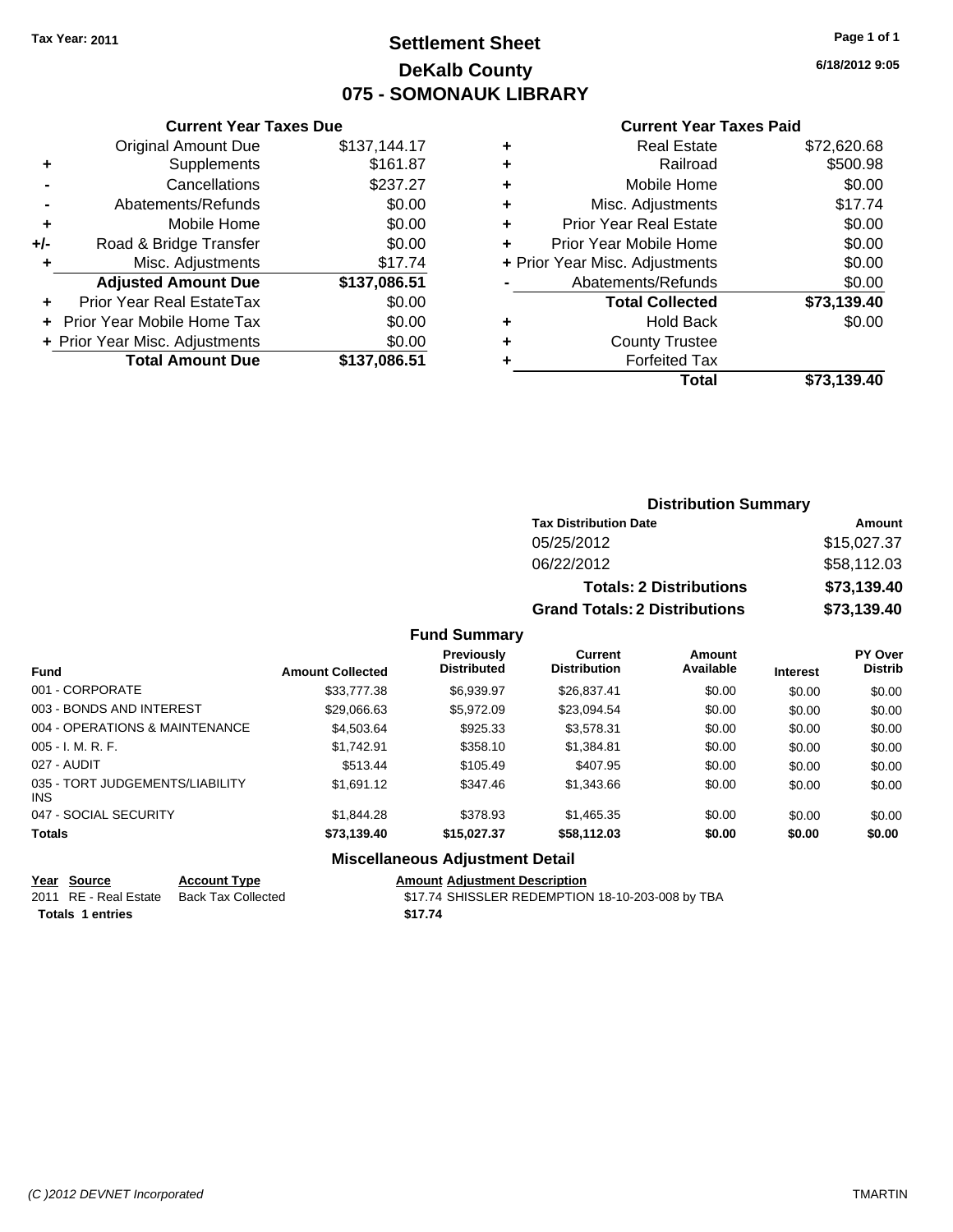## **Settlement Sheet Tax Year: 2011 Page 1 of 1 DeKalb County 076 - CITY OF SYCAMORE**

**6/18/2012 9:05**

### **Current Year Taxes Paid**

|     | <b>Original Amount Due</b>     | \$2,626,324.87 |
|-----|--------------------------------|----------------|
| ٠   | Supplements                    | \$13,579.08    |
|     | Cancellations                  | \$21,104.01    |
|     | Abatements/Refunds             | \$19.40        |
| ÷   | Mobile Home                    | \$0.00         |
| +/- | Road & Bridge Transfer         | \$22,519.23    |
|     | Misc. Adjustments              | \$708.31       |
|     | <b>Adjusted Amount Due</b>     | \$2,642,008.08 |
|     | Prior Year Real EstateTax      | (\$287.34)     |
|     | Prior Year Mobile Home Tax     | \$0.00         |
|     | + Prior Year Misc. Adjustments | \$0.00         |
|     | <b>Total Amount Due</b>        | \$2,641,720.74 |
|     |                                |                |

**Current Year Taxes Due**

| ٠ | <b>Real Estate</b>             | \$1,348,478.16 |
|---|--------------------------------|----------------|
| ٠ | Railroad                       | \$0.16         |
| ٠ | Mobile Home                    | \$0.00         |
| ٠ | Misc. Adjustments              | \$708.31       |
| ٠ | <b>Prior Year Real Estate</b>  | (\$287.34)     |
| ٠ | Prior Year Mobile Home         | \$0.00         |
|   | + Prior Year Misc. Adjustments | \$0.00         |
|   | Abatements/Refunds             | \$19.40        |
|   | <b>Total Collected</b>         | \$1,348,879.89 |
| ٠ | <b>Hold Back</b>               | \$0.00         |
| ÷ | <b>County Trustee</b>          |                |
|   | <b>Forfeited Tax</b>           |                |
|   | Total                          | \$1,348,879.89 |

| <b>Road and Bridge Summary</b>   |             |               | <b>Distribution Summary</b>          |                |  |
|----------------------------------|-------------|---------------|--------------------------------------|----------------|--|
| <b>Rd./Br. District</b>          | Amt. Due    | Amt. Distrib. | <b>Tax Distribution Date</b>         | Amount         |  |
| <b>CORTLAND ROAD &amp; BRIDC</b> | \$18,331.06 | \$9,327.15    | 05/25/2012                           | \$222,038.27   |  |
| DEKALB ROAD & BRIDGE             | \$14.784.73 | \$7,481.56    | 06/22/2012                           | \$1,126,841.62 |  |
| SYCAMORE ROAD & BRID(            | \$11.189.84 | \$5,710.52    | <b>Totals: 2 Distributions</b>       | \$1,348,879.89 |  |
| <b>Totals</b>                    | \$44,305.63 | \$22,519.23   | <b>Grand Totals: 2 Distributions</b> | \$1,348,879.89 |  |

**Fund Summary**

| <b>Fund</b>                  | <b>Amount Collected</b> | Previously<br><b>Distributed</b> | Current<br><b>Distribution</b> | Amount<br>Available | <b>Interest</b> | PY Over<br><b>Distrib</b> |
|------------------------------|-------------------------|----------------------------------|--------------------------------|---------------------|-----------------|---------------------------|
| 001 - CORPORATE              | \$632,463.16            | \$104,003.76                     | \$528,459.40                   | \$0.00              | \$0.00          | \$0.00                    |
| 003 - BONDS AND INTEREST     | \$79,084.25             | \$13,004.80                      | \$66,079.45                    | \$0.00              | \$0.00          | \$0.00                    |
| $005 - I. M. R. F.$          | \$78,834.89             | \$12,963.78                      | \$65.871.11                    | \$0.00              | \$0.00          | \$0.00                    |
| 007 - ROAD AND BRIDGE        | \$22,519.23             | \$3.928.39                       | \$18,590.84                    | \$0.00              | \$0.00          | \$0.00                    |
| 013 - FIREFIGHTER'S PENSION  | \$261.912.46            | \$43.069.50                      | \$218,842.96                   | \$0.00              | \$0.00          | \$0.00                    |
| 015 - POLICE PENSION         | \$172,499.85            | \$28,366.29                      | \$144,133.56                   | \$0.00              | \$0.00          | \$0.00                    |
| 047 - SOCIAL SECURITY        | \$47.101.72             | \$7.745.52                       | \$39,356.20                    | \$0.00              | \$0.00          | \$0.00                    |
| 048 - SCHOOL CROSSING GUARDS | \$10,100.21             | \$1,660.89                       | \$8,439.32                     | \$0.00              | \$0.00          | \$0.00                    |
| 143 - MEDICARE               | \$44.364.12             | \$7.295.34                       | \$37.068.78                    | \$0.00              | \$0.00          | \$0.00                    |
| <b>Totals</b>                | \$1,348,879.89          | \$222,038.27                     | \$1,126,841.62                 | \$0.00              | \$0.00          | \$0.00                    |

## **Miscellaneous Adjustment Detail**

|                         | Year Source | <b>Account Type</b>                        | <b>Amount Adiustment Description</b>               |
|-------------------------|-------------|--------------------------------------------|----------------------------------------------------|
|                         |             | 2011 RE - Real Estate Paymt In Lieu of Tax | \$708.31 SYCAMORE UNITS - HOUSING AUTHORITY by TBA |
| <b>Totals 1 entries</b> |             |                                            | \$708.31                                           |

| Year Source                         | <b>Account Typ</b>  |
|-------------------------------------|---------------------|
| 2011 RE - Real Estate               | <b>PTAB Decisio</b> |
| 2011 RE - Real Estate PTAB Decision |                     |

## **Abatement Detail**

### **Year Source Account Type Amount Adjustment Description** 2011 89.95 09-05-105-007 PTAB INTEREST REFUND by TBA 001 **2012 8211 83 19 109-05-105-006 PTAB INTEREST REFUND by TBA**

**Totals \$19.14 2 entries**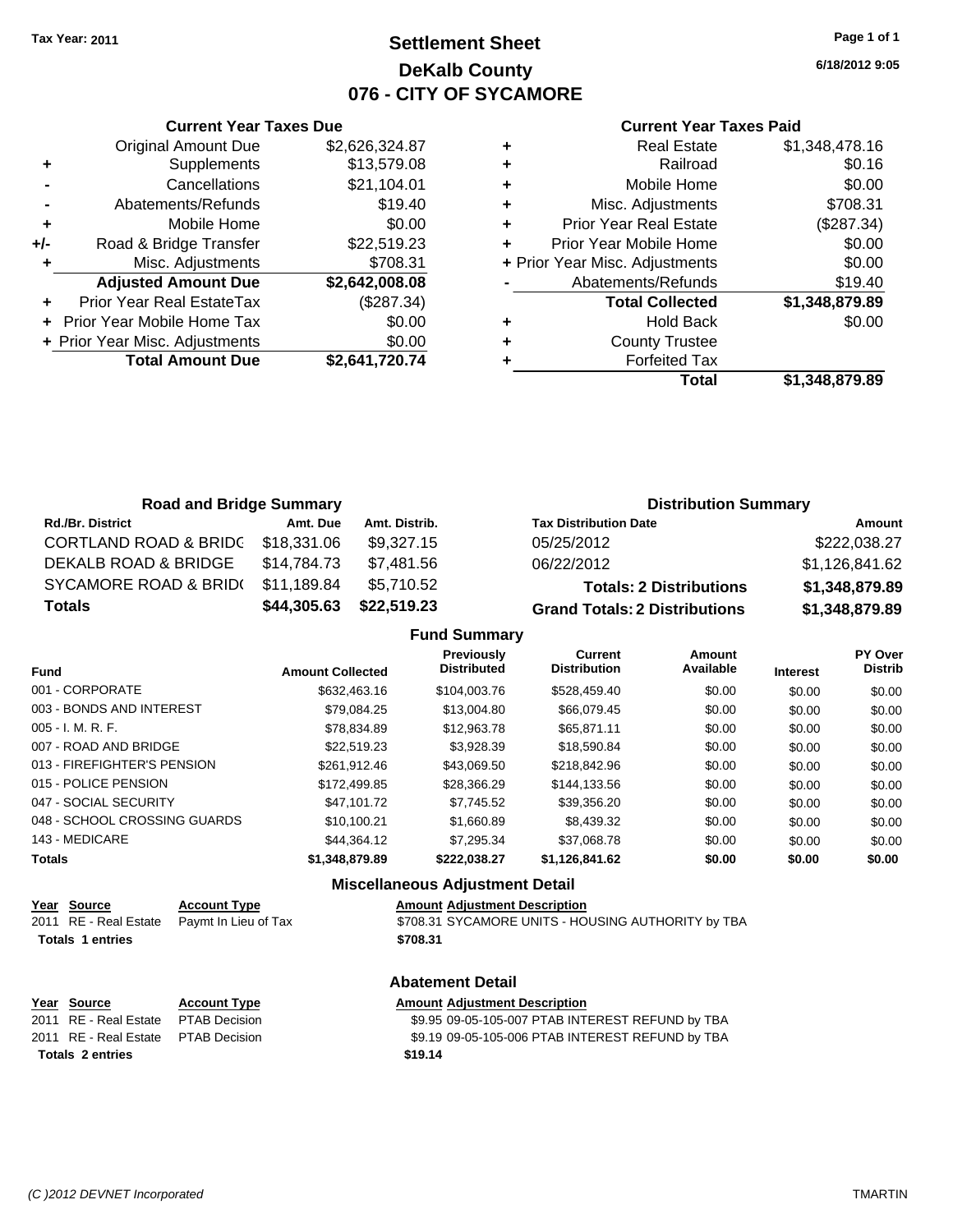## **Settlement Sheet Tax Year: 2011 Page 1 of 1 DeKalb County 077 - SYCAMORE LIBRARY**

**6/18/2012 9:05**

| <b>Current Year Taxes Paid</b> |  |  |  |
|--------------------------------|--|--|--|
|--------------------------------|--|--|--|

| <b>Current Year Taxes Due</b>  |              |  |  |  |  |
|--------------------------------|--------------|--|--|--|--|
| <b>Original Amount Due</b>     | \$915,373.81 |  |  |  |  |
| Supplements                    | \$4,382.48   |  |  |  |  |
| Cancellations                  | \$7,001.59   |  |  |  |  |
| Abatements/Refunds             | \$6.67       |  |  |  |  |
| Mobile Home                    | \$0.00       |  |  |  |  |
| Road & Bridge Transfer         | \$0.00       |  |  |  |  |
| Misc. Adjustments              | \$246.87     |  |  |  |  |
| <b>Adjusted Amount Due</b>     | \$912,994.90 |  |  |  |  |
| Prior Year Real EstateTax      | (\$90.60)    |  |  |  |  |
| Prior Year Mobile Home Tax     | \$0.00       |  |  |  |  |
| + Prior Year Misc. Adjustments | \$0.00       |  |  |  |  |
|                                |              |  |  |  |  |
|                                |              |  |  |  |  |

|   | <b>Real Estate</b>             | \$462,145.13 |
|---|--------------------------------|--------------|
| ٠ | Railroad                       | \$0.06       |
| ٠ | Mobile Home                    | \$0.00       |
| ٠ | Misc. Adjustments              | \$246.87     |
| ٠ | <b>Prior Year Real Estate</b>  | (\$90.60)    |
|   | Prior Year Mobile Home         | \$0.00       |
|   | + Prior Year Misc. Adjustments | \$0.00       |
|   | Abatements/Refunds             | \$6.67       |
|   | <b>Total Collected</b>         | \$462,294.79 |
| ٠ | <b>Hold Back</b>               | \$0.00       |
|   | <b>County Trustee</b>          |              |
|   | <b>Forfeited Tax</b>           |              |
|   | Total                          | \$462,294.79 |
|   |                                |              |

|                                          |                         |                                         | <b>Distribution Summary</b>          |                                |                 |                           |
|------------------------------------------|-------------------------|-----------------------------------------|--------------------------------------|--------------------------------|-----------------|---------------------------|
|                                          |                         |                                         | <b>Tax Distribution Date</b>         |                                |                 | Amount                    |
|                                          |                         |                                         | 05/25/2012                           |                                |                 | \$76,027.94               |
|                                          |                         |                                         | 06/22/2012                           |                                |                 | \$386,266.85              |
|                                          |                         |                                         |                                      | <b>Totals: 2 Distributions</b> |                 | \$462,294.79              |
|                                          |                         |                                         | <b>Grand Totals: 2 Distributions</b> |                                |                 | \$462,294.79              |
|                                          |                         | <b>Fund Summary</b>                     |                                      |                                |                 |                           |
| Fund                                     | <b>Amount Collected</b> | <b>Previously</b><br><b>Distributed</b> | Current<br><b>Distribution</b>       | Amount<br>Available            | <b>Interest</b> | PY Over<br><b>Distrib</b> |
| 005 - I. M. R. F.                        | \$0.00                  | \$0.00                                  | \$0.00                               | \$0.00                         | \$0.00          | \$0.00                    |
| 016 - LIBRARY (township, municipalities) | \$462,294.79            | \$76,027.94                             | \$386,266.85                         | \$0.00                         | \$0.00          | \$0.00                    |
| 027 - AUDIT                              | \$0.00                  | \$0.00                                  | \$0.00                               | \$0.00                         | \$0.00          | \$0.00                    |
| 047 - SOCIAL SECURITY                    | \$0.00                  | \$0.00                                  | \$0.00                               | \$0.00                         | \$0.00          | \$0.00                    |
| Totals                                   | \$462,294.79            | \$76,027.94                             | \$386,266.85                         | \$0.00                         | \$0.00          | \$0.00                    |
|                                          |                         | <b>Miscellaneous Adiustment Detail</b>  |                                      |                                |                 |                           |

### **Miscellaneous Adjustment Detail**

**Year Source Account Type**<br> **Adding Adding Light** Paymt In Lieu of Tax **Amount Adjustment Description<br>\$246.87 SYCAMORE UNITS - HOUSING AUTHORITY by TBA Totals \$246.87 1 entries**

### **Abatement Detail**

|                         | Year Source                          | <b>Account Type</b> | <b>Amount Adjustment Description</b>             |
|-------------------------|--------------------------------------|---------------------|--------------------------------------------------|
|                         | 2011 RE - Real Estate PTAB Decision  |                     | \$3.47 09-05-105-007 PTAB INTEREST REFUND by TBA |
|                         | 2011 RE - Real Estate  PTAB Decision |                     | \$3.20 09-05-105-006 PTAB INTEREST REFUND by TBA |
| <b>Totals 2 entries</b> |                                      |                     | \$6.67                                           |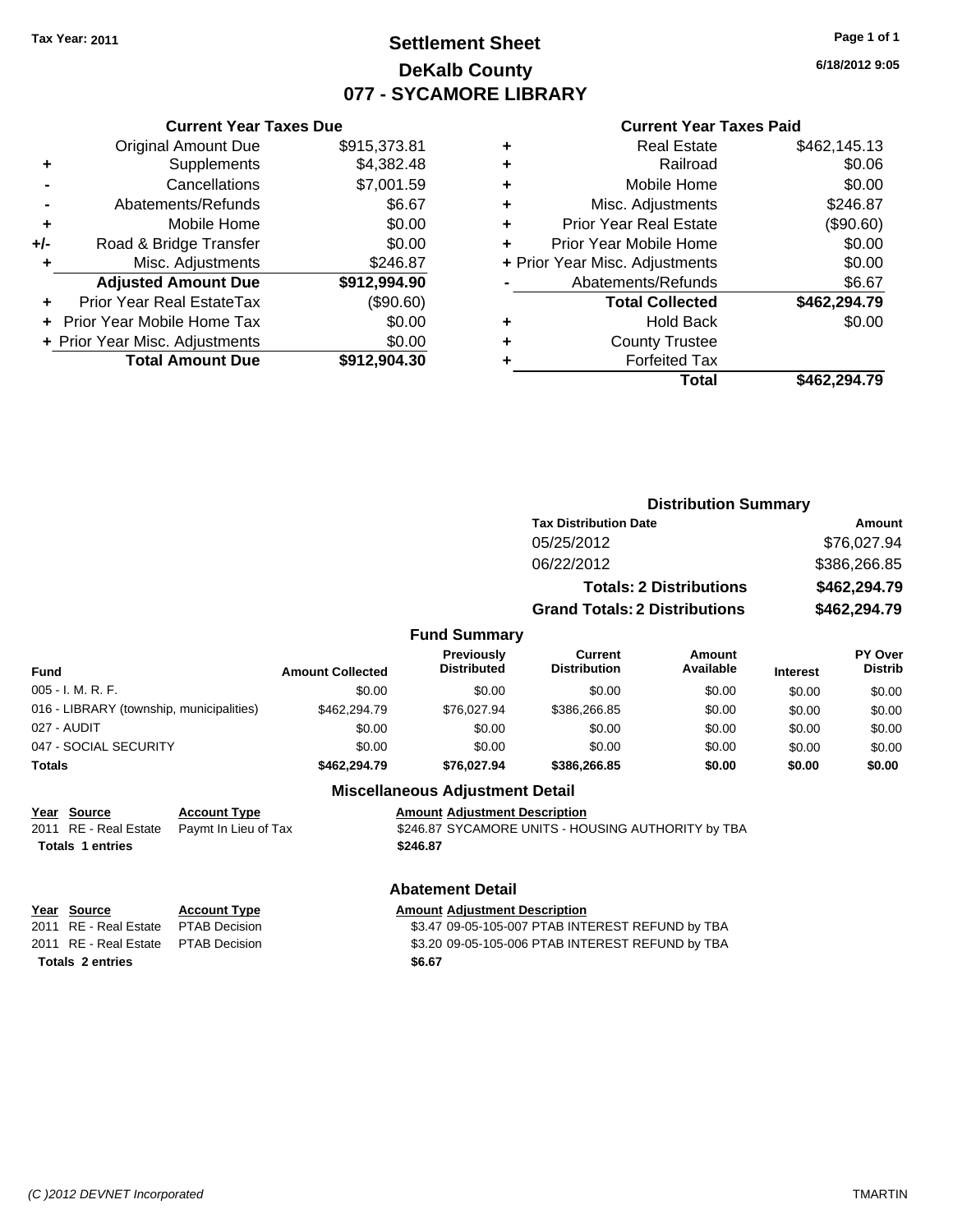## **Settlement Sheet Tax Year: 2011 Page 1 of 1 DeKalb County 078 - VILLAGE OF WATERMAN**

**6/18/2012 9:05**

## **Current Year Taxes Paid**

|     | <b>Current Year Taxes Due</b>    |              |  |  |  |  |
|-----|----------------------------------|--------------|--|--|--|--|
|     | <b>Original Amount Due</b>       | \$163,931.05 |  |  |  |  |
| ٠   | Supplements                      | \$167.73     |  |  |  |  |
|     | Cancellations                    | \$197.71     |  |  |  |  |
|     | Abatements/Refunds               | \$11.01      |  |  |  |  |
| ٠   | Mobile Home                      | \$0.00       |  |  |  |  |
| +/- | Road & Bridge Transfer           | \$18,432.96  |  |  |  |  |
| ٠   | Misc. Adjustments                | \$0.00       |  |  |  |  |
|     | <b>Adjusted Amount Due</b>       | \$182,323.02 |  |  |  |  |
|     | <b>Prior Year Real EstateTax</b> | (\$150.03)   |  |  |  |  |
|     | Prior Year Mobile Home Tax       | \$0.00       |  |  |  |  |
|     | + Prior Year Misc. Adjustments   | \$0.00       |  |  |  |  |
|     | <b>Total Amount Due</b>          | \$182,172.99 |  |  |  |  |
|     |                                  |              |  |  |  |  |

|   | <b>Real Estate</b>             | \$102,505.16 |
|---|--------------------------------|--------------|
| ٠ | Railroad                       | \$518.31     |
| ٠ | Mobile Home                    | \$0.00       |
| ٠ | Misc. Adjustments              | \$0.00       |
| ٠ | <b>Prior Year Real Estate</b>  | (\$150.03)   |
| ٠ | Prior Year Mobile Home         | \$0.00       |
|   | + Prior Year Misc. Adjustments | \$0.00       |
|   | Abatements/Refunds             | \$11.01      |
|   | <b>Total Collected</b>         | \$102,862.43 |
| ٠ | <b>Hold Back</b>               | \$0.00       |
| ٠ | <b>County Trustee</b>          |              |
|   | <b>Forfeited Tax</b>           |              |
|   | Total                          | \$102,862.43 |

| <b>Road and Bridge Summary</b>   |          |                         | <b>Distribution Summary</b>  |             |
|----------------------------------|----------|-------------------------|------------------------------|-------------|
| <b>Rd./Br. District</b>          | Amt. Due | Amt. Distrib.           | <b>Tax Distribution Date</b> | Amount      |
| <b>CLINTON ROAD &amp; BRIDGE</b> |          | \$35.612.74 \$18.432.96 | 05/25/2012                   | \$16,094.60 |
| Totals                           |          | \$35,612.74 \$18,432.96 | 06/22/2012                   | \$86,767.83 |
|                                  |          |                         | Tatala, A Blatello et au a   |             |

**Totals: 2 Distributions \$102,862.43 Grand Totals: 2 Distributions \$102,862.43**

|                                         |                         | <b>Fund Summary</b>                     |                                       |                     |                 |                           |
|-----------------------------------------|-------------------------|-----------------------------------------|---------------------------------------|---------------------|-----------------|---------------------------|
| <b>Fund</b>                             | <b>Amount Collected</b> | <b>Previously</b><br><b>Distributed</b> | <b>Current</b><br><b>Distribution</b> | Amount<br>Available | <b>Interest</b> | PY Over<br><b>Distrib</b> |
| 001 - CORPORATE                         | \$46,838,26             | \$7,403.06                              | \$39.435.20                           | \$0.00              | \$0.00          | \$0.00                    |
| 007 - ROAD AND BRIDGE                   | \$18,432.96             | \$2.750.01                              | \$15,682.95                           | \$0.00              | \$0.00          | \$0.00                    |
| 014 - POLICE PROTECTION                 | \$13,884.68             | \$2.194.56                              | \$11,690.12                           | \$0.00              | \$0.00          | \$0.00                    |
| 027 - AUDIT                             | \$7,072.74              | \$1.117.89                              | \$5,954.85                            | \$0.00              | \$0.00          | \$0.00                    |
| 035 - TORT JUDGEMENTS/LIABILITY<br>INS. | \$15.054.62             | \$2,379.48                              | \$12,675.14                           | \$0.00              | \$0.00          | \$0.00                    |
| 047 - SOCIAL SECURITY                   | \$1.376.11              | \$217.50                                | \$1,158.61                            | \$0.00              | \$0.00          | \$0.00                    |
| 073 - CHLORINATION OF SEWAGE            | \$203.06                | \$32.10                                 | \$170.96                              | \$0.00              | \$0.00          | \$0.00                    |
| <b>Totals</b>                           | \$102,862.43            | \$16,094.60                             | \$86,767.83                           | \$0.00              | \$0.00          | \$0.00                    |
|                                         |                         | <b>Abatement Detail</b>                 |                                       |                     |                 |                           |

| Year Source                         | <b>Account Type</b> | <b>Amount Adjustment Description</b>             |
|-------------------------------------|---------------------|--------------------------------------------------|
| 2011 RE - Real Estate PTAB Decision |                     | \$3.68 14-15-376-004 PTAB INTEREST REFUND by TBA |
| 2011 RE - Real Estate PTAB Decision |                     | \$6.03 14-15-102-005 PTAB INTEREST REFUND by TBA |
| <b>Totals 2 entries</b>             |                     | \$9.71                                           |
|                                     |                     |                                                  |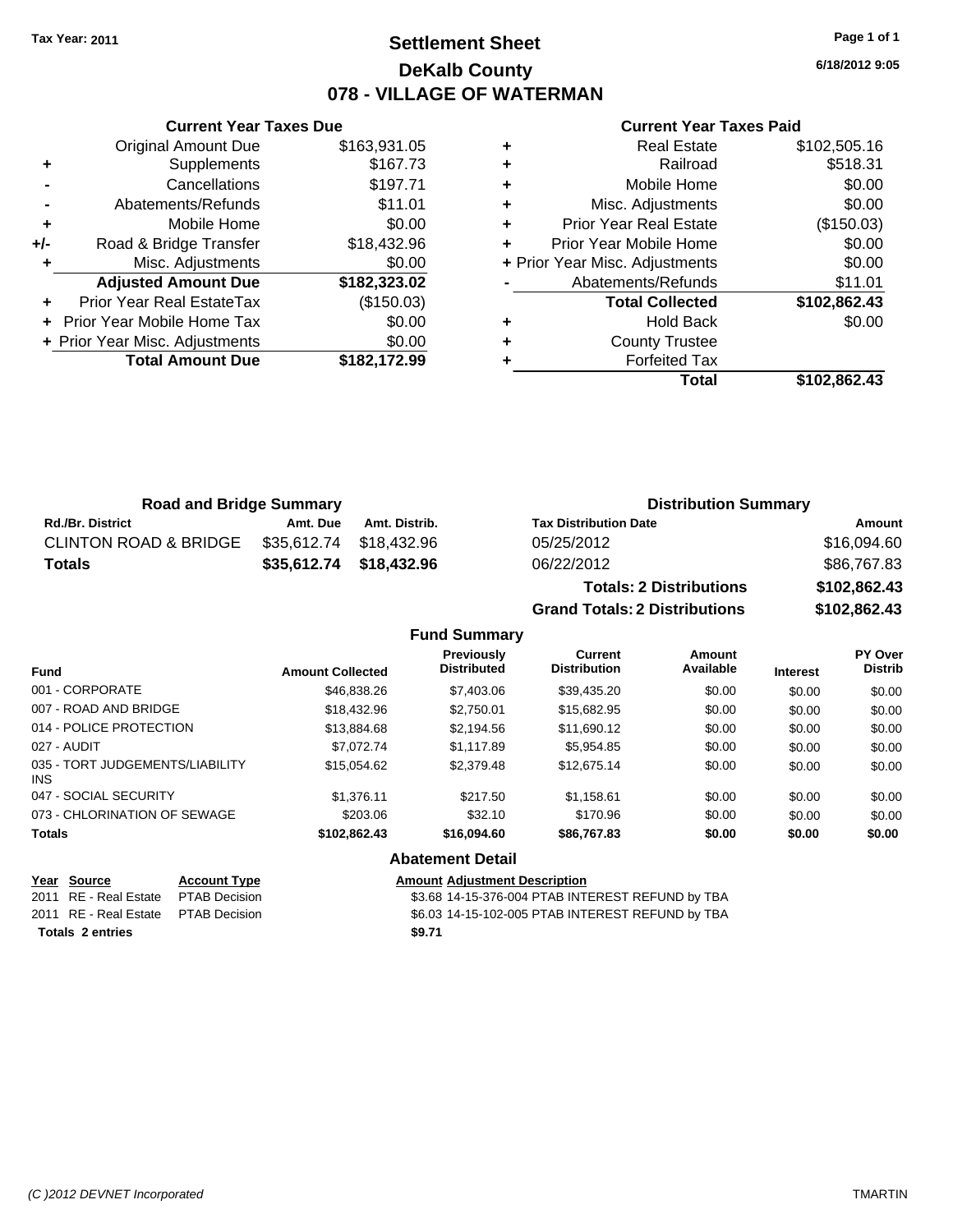## **Settlement Sheet Tax Year: 2011 Page 1 of 1 DeKalb County 079 - HINCKLEY SPEC SERV #1**

**6/18/2012 9:05**

|     | <b>Current Year Taxes Due</b>  |            |
|-----|--------------------------------|------------|
|     | <b>Original Amount Due</b>     | \$1,445.21 |
| ٠   | Supplements                    | \$0.00     |
|     | Cancellations                  | \$0.00     |
|     | Abatements/Refunds             | \$0.00     |
| ٠   | Mobile Home                    | \$0.00     |
| +/- | Road & Bridge Transfer         | \$0.00     |
| ٠   | Misc. Adjustments              | \$0.00     |
|     | <b>Adjusted Amount Due</b>     | \$1,445.21 |
| ÷   | Prior Year Real EstateTax      | \$0.00     |
|     | Prior Year Mobile Home Tax     | \$0.00     |
|     | + Prior Year Misc. Adjustments | \$0.00     |
|     | <b>Total Amount Due</b>        | \$1.445.21 |

|   | <b>Real Estate</b>             | \$694.42 |
|---|--------------------------------|----------|
| ٠ | Railroad                       | \$0.00   |
| ٠ | Mobile Home                    | \$0.00   |
| ٠ | Misc. Adjustments              | \$0.00   |
| ÷ | Prior Year Real Estate         | \$0.00   |
| ÷ | Prior Year Mobile Home         | \$0.00   |
|   | + Prior Year Misc. Adjustments | \$0.00   |
|   | Abatements/Refunds             | \$0.00   |
|   | <b>Total Collected</b>         | \$694.42 |
| ٠ | <b>Hold Back</b>               | \$0.00   |
|   | <b>County Trustee</b>          |          |
| ٠ | <b>Forfeited Tax</b>           |          |
|   | Total                          | \$694.42 |
|   |                                |          |

|                            |                         |                                  |                                       | <b>Distribution Summary</b>    |                 |                                  |
|----------------------------|-------------------------|----------------------------------|---------------------------------------|--------------------------------|-----------------|----------------------------------|
|                            |                         |                                  | <b>Tax Distribution Date</b>          |                                |                 | Amount                           |
|                            |                         |                                  | 05/25/2012                            |                                |                 | \$48.94                          |
|                            |                         |                                  | 06/22/2012                            |                                |                 | \$645.48                         |
|                            |                         |                                  |                                       | <b>Totals: 2 Distributions</b> |                 | \$694.42                         |
|                            |                         |                                  | <b>Grand Totals: 2 Distributions</b>  |                                |                 | \$694.42                         |
|                            |                         | <b>Fund Summary</b>              |                                       |                                |                 |                                  |
| <b>Fund</b>                | <b>Amount Collected</b> | Previously<br><b>Distributed</b> | <b>Current</b><br><b>Distribution</b> | Amount<br>Available            | <b>Interest</b> | <b>PY Over</b><br><b>Distrib</b> |
| 023 - SPECIAL SERVICE AREA | \$694.42                | \$48.94                          | \$645.48                              | \$0.00                         | \$0.00          | \$0.00                           |
| Totals                     | \$694.42                | \$48.94                          | \$645.48                              | \$0.00                         | \$0.00          | \$0.00                           |
|                            |                         |                                  |                                       |                                |                 |                                  |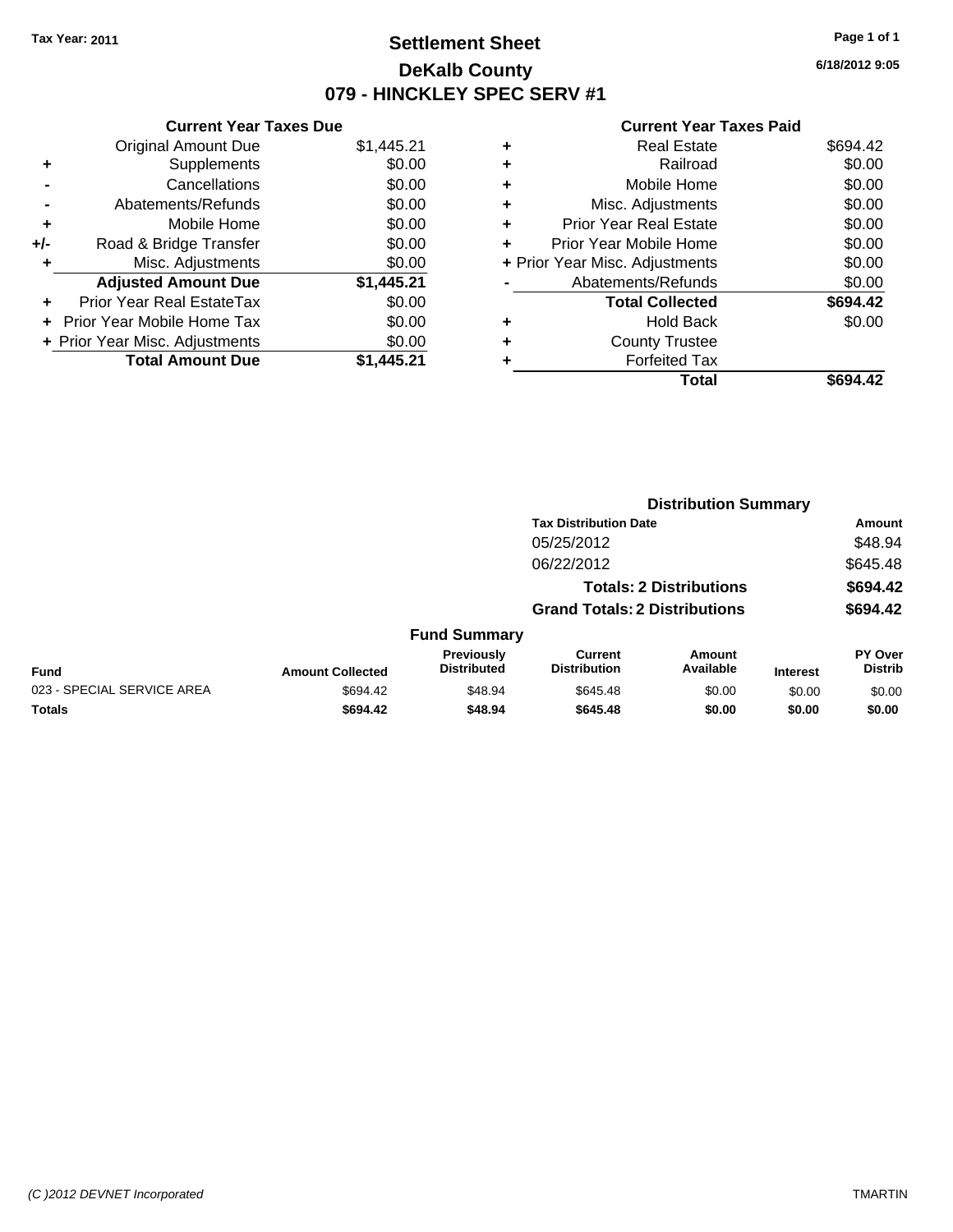## **Settlement Sheet Tax Year: 2011 Page 1 of 1 DeKalb County 080 - HINCKLEY SPEC SERV #2**

**6/18/2012 9:05**

|       | <b>Current Year Taxes Due</b>  |        |
|-------|--------------------------------|--------|
|       | Original Amount Due            | \$0.00 |
|       | Supplements                    | \$0.00 |
|       | Cancellations                  | \$0.00 |
|       | Abatements/Refunds             | \$0.00 |
| ٠     | Mobile Home                    | \$0.00 |
| $+/-$ | Road & Bridge Transfer         | \$0.00 |
|       | Misc. Adjustments              | \$0.00 |
|       | <b>Adjusted Amount Due</b>     | \$0.00 |
|       | Prior Year Real EstateTax      | \$0.00 |
|       | Prior Year Mobile Home Tax     | \$0.00 |
|       | + Prior Year Misc. Adjustments | \$0.00 |
|       | <b>Total Amount Due</b>        | \$0.00 |
|       |                                |        |

|   | Total                          |        |
|---|--------------------------------|--------|
|   | <b>Forfeited Tax</b>           |        |
| ÷ | <b>County Trustee</b>          |        |
| ٠ | <b>Hold Back</b>               | \$0.00 |
|   | <b>Total Collected</b>         | \$0.00 |
|   | Abatements/Refunds             | \$0.00 |
|   | + Prior Year Misc. Adjustments | \$0.00 |
| ٠ | Prior Year Mobile Home         | \$0.00 |
| ٠ | <b>Prior Year Real Estate</b>  | \$0.00 |
| ÷ | Misc. Adjustments              | \$0.00 |
| ٠ | Mobile Home                    | \$0.00 |
|   | Railroad                       | \$0.00 |
|   | <b>Real Estate</b>             | \$0.00 |
|   |                                |        |

| <b>Fund Summary</b>        |                         |                                         |                                |                     |                 |                                  |
|----------------------------|-------------------------|-----------------------------------------|--------------------------------|---------------------|-----------------|----------------------------------|
| <b>Fund</b>                | <b>Amount Collected</b> | <b>Previously</b><br><b>Distributed</b> | Current<br><b>Distribution</b> | Amount<br>Available | <b>Interest</b> | <b>PY Over</b><br><b>Distrib</b> |
| 023 - SPECIAL SERVICE AREA | \$0.00                  | \$0.00                                  | \$0.00                         | \$0.00              | \$0.00          | \$0.00                           |
| Totals                     | \$0.00                  | \$0.00                                  | \$0.00                         | \$0.00              | \$0.00          | \$0.00                           |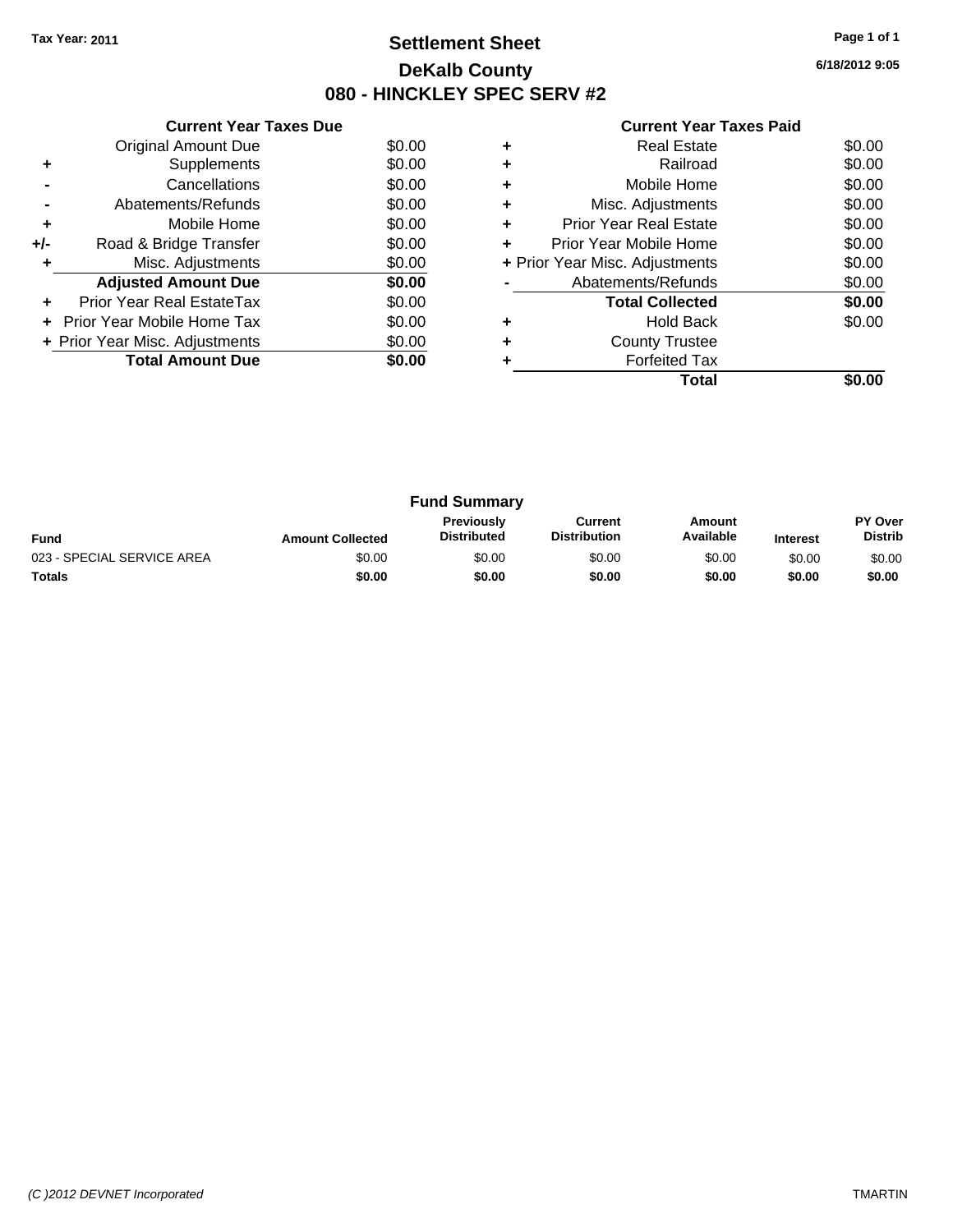## **Settlement Sheet Tax Year: 2011 Page 1 of 1 DeKalb County 081 - MAPLE PARK SSA#1**

**6/18/2012 9:05**

|     | <b>Current Year Taxes Due</b>  |        |  |  |  |
|-----|--------------------------------|--------|--|--|--|
|     | Original Amount Due            | \$0.00 |  |  |  |
| ٠   | Supplements                    | \$0.00 |  |  |  |
|     | Cancellations                  | \$0.00 |  |  |  |
|     | \$0.00<br>Abatements/Refunds   |        |  |  |  |
| ٠   | \$0.00<br>Mobile Home          |        |  |  |  |
| +/- | Road & Bridge Transfer         | \$0.00 |  |  |  |
| ٠   | \$0.00<br>Misc. Adjustments    |        |  |  |  |
|     | <b>Adjusted Amount Due</b>     | \$0.00 |  |  |  |
| ٠   | Prior Year Real EstateTax      | \$0.00 |  |  |  |
| ÷   | Prior Year Mobile Home Tax     | \$0.00 |  |  |  |
|     | + Prior Year Misc. Adjustments | \$0.00 |  |  |  |
|     | <b>Total Amount Due</b>        | \$0.00 |  |  |  |
|     |                                |        |  |  |  |

### **Current Year Taxes Paid +** Real Estate \$0.00

|   | Total                          | \$0.00 |
|---|--------------------------------|--------|
|   | <b>Forfeited Tax</b>           |        |
|   | <b>County Trustee</b>          |        |
|   | <b>Hold Back</b>               | \$0.00 |
|   | <b>Total Collected</b>         | \$0.00 |
|   | Abatements/Refunds             | \$0.00 |
|   | + Prior Year Misc. Adjustments | \$0.00 |
|   | Prior Year Mobile Home         | \$0.00 |
|   | <b>Prior Year Real Estate</b>  | \$0.00 |
| ٠ | Misc. Adjustments              | \$0.00 |
| ٠ | Mobile Home                    | \$0.00 |
|   | Railroad                       | \$0.00 |
|   | NGAI CSIAIG                    | ou.uu  |

| <b>Fund Summary</b>        |                         |                                         |                         |                     |                 |                                  |
|----------------------------|-------------------------|-----------------------------------------|-------------------------|---------------------|-----------------|----------------------------------|
| <b>Fund</b>                | <b>Amount Collected</b> | <b>Previously</b><br><b>Distributed</b> | Current<br>Distribution | Amount<br>Available | <b>Interest</b> | <b>PY Over</b><br><b>Distrib</b> |
| 023 - SPECIAL SERVICE AREA | \$0.00                  | \$0.00                                  | \$0.00                  | \$0.00              | \$0.00          | \$0.00                           |
| <b>Totals</b>              | \$0.00                  | \$0.00                                  | \$0.00                  | \$0.00              | \$0.00          | \$0.00                           |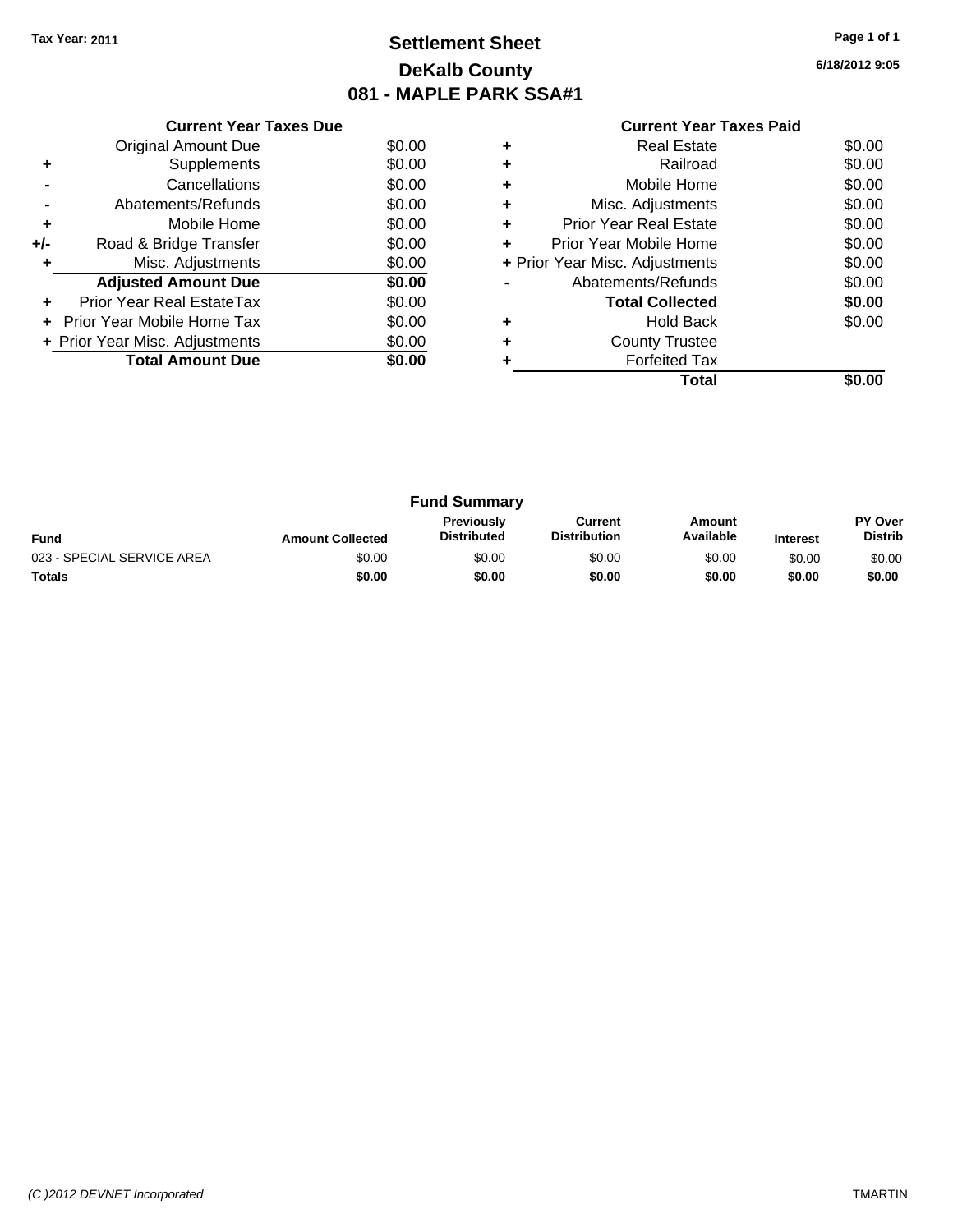## **Settlement Sheet Tax Year: 2011 Page 1 of 1 DeKalb County 082 - MAPLE PARK SSA #2**

**6/18/2012 9:05**

|     | <b>Current Year Taxes Due</b>  |        |
|-----|--------------------------------|--------|
|     | <b>Original Amount Due</b>     | \$0.00 |
| ٠   | Supplements                    | \$0.00 |
|     | Cancellations                  | \$0.00 |
|     | Abatements/Refunds             | \$0.00 |
| ٠   | Mobile Home                    | \$0.00 |
| +/- | Road & Bridge Transfer         | \$0.00 |
| ٠   | Misc. Adjustments              | \$0.00 |
|     | <b>Adjusted Amount Due</b>     | \$0.00 |
|     | Prior Year Real EstateTax      | \$0.00 |
|     | Prior Year Mobile Home Tax     | \$0.00 |
|     | + Prior Year Misc. Adjustments | \$0.00 |
|     | <b>Total Amount Due</b>        | \$0.00 |
|     |                                |        |

|   | Real Estate                    | \$0.00 |
|---|--------------------------------|--------|
|   | Railroad                       | \$0.00 |
| ٠ | Mobile Home                    | \$0.00 |
| ٠ | Misc. Adjustments              | \$0.00 |
| ÷ | Prior Year Real Estate         | \$0.00 |
| ٠ | Prior Year Mobile Home         | \$0.00 |
|   | + Prior Year Misc. Adjustments | \$0.00 |
|   | Abatements/Refunds             | \$0.00 |
|   | <b>Total Collected</b>         | \$0.00 |
| ٠ | <b>Hold Back</b>               | \$0.00 |
| ٠ | <b>County Trustee</b>          |        |
|   | <b>Forfeited Tax</b>           |        |
|   | Total                          |        |

| <b>Fund Summary</b>        |                         |                                         |                                |                     |                 |                                  |
|----------------------------|-------------------------|-----------------------------------------|--------------------------------|---------------------|-----------------|----------------------------------|
| <b>Fund</b>                | <b>Amount Collected</b> | <b>Previously</b><br><b>Distributed</b> | Current<br><b>Distribution</b> | Amount<br>Available | <b>Interest</b> | <b>PY Over</b><br><b>Distrib</b> |
| 023 - SPECIAL SERVICE AREA | \$0.00                  | \$0.00                                  | \$0.00                         | \$0.00              | \$0.00          | \$0.00                           |
| <b>Totals</b>              | \$0.00                  | \$0.00                                  | \$0.00                         | \$0.00              | \$0.00          | \$0.00                           |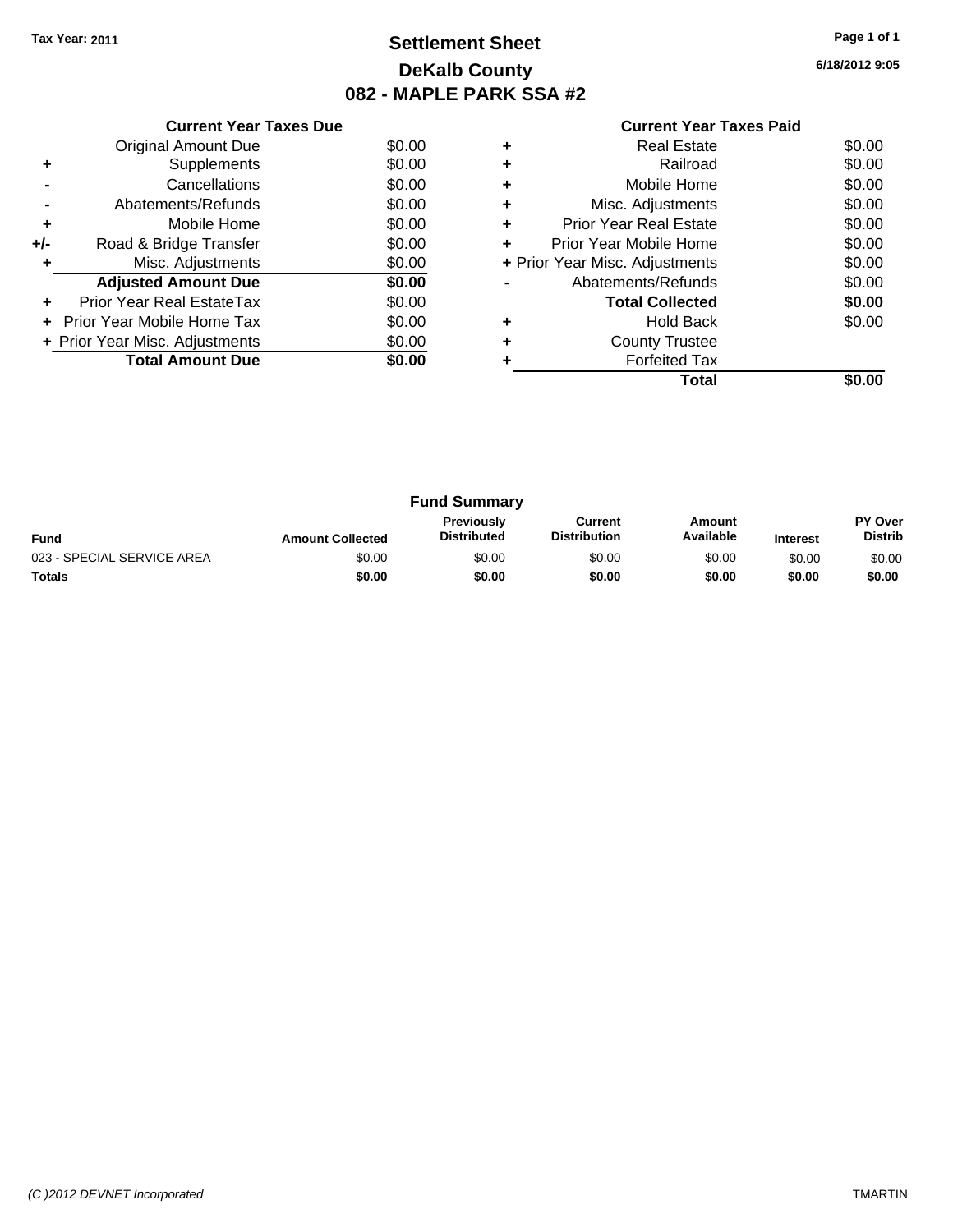## **Settlement Sheet Tax Year: 2011 Page 1 of 1 DeKalb County 083 - TOWN OF CORTLAND SBA #1**

**6/18/2012 9:05**

|     | <b>Current Year Taxes Due</b>     |        |
|-----|-----------------------------------|--------|
|     | Original Amount Due               | \$0.00 |
| ٠   | Supplements                       | \$0.00 |
|     | Cancellations                     | \$0.00 |
|     | Abatements/Refunds                | \$0.00 |
| ٠   | Mobile Home                       | \$0.00 |
| +/- | Road & Bridge Transfer            | \$0.00 |
|     | Misc. Adjustments                 | \$0.00 |
|     | <b>Adjusted Amount Due</b>        | \$0.00 |
|     | Prior Year Real EstateTax         | \$0.00 |
|     | <b>Prior Year Mobile Home Tax</b> | \$0.00 |
|     | + Prior Year Misc. Adjustments    | \$0.00 |
|     | <b>Total Amount Due</b>           | \$0.00 |
|     |                                   |        |

| Total                          |        |
|--------------------------------|--------|
| <b>Forfeited Tax</b>           |        |
| <b>County Trustee</b>          |        |
| <b>Hold Back</b>               | \$0.00 |
| <b>Total Collected</b>         | \$0.00 |
| Abatements/Refunds             | \$0.00 |
| + Prior Year Misc. Adjustments | \$0.00 |
| Prior Year Mobile Home         | \$0.00 |
| <b>Prior Year Real Estate</b>  | \$0.00 |
| Misc. Adjustments              | \$0.00 |
| Mobile Home                    | \$0.00 |
| Railroad                       | \$0.00 |
| Real Estate                    | \$0.00 |
|                                |        |

| <b>Fund Summary</b>      |                         |                                         |                                |                     |                 |                                  |
|--------------------------|-------------------------|-----------------------------------------|--------------------------------|---------------------|-----------------|----------------------------------|
| <b>Fund</b>              | <b>Amount Collected</b> | <b>Previously</b><br><b>Distributed</b> | Current<br><b>Distribution</b> | Amount<br>Available | <b>Interest</b> | <b>PY Over</b><br><b>Distrib</b> |
| 003 - BONDS AND INTEREST | \$0.00                  | \$0.00                                  | \$0.00                         | \$0.00              | \$0.00          | \$0.00                           |
| Totals                   | \$0.00                  | \$0.00                                  | \$0.00                         | \$0.00              | \$0.00          | \$0.00                           |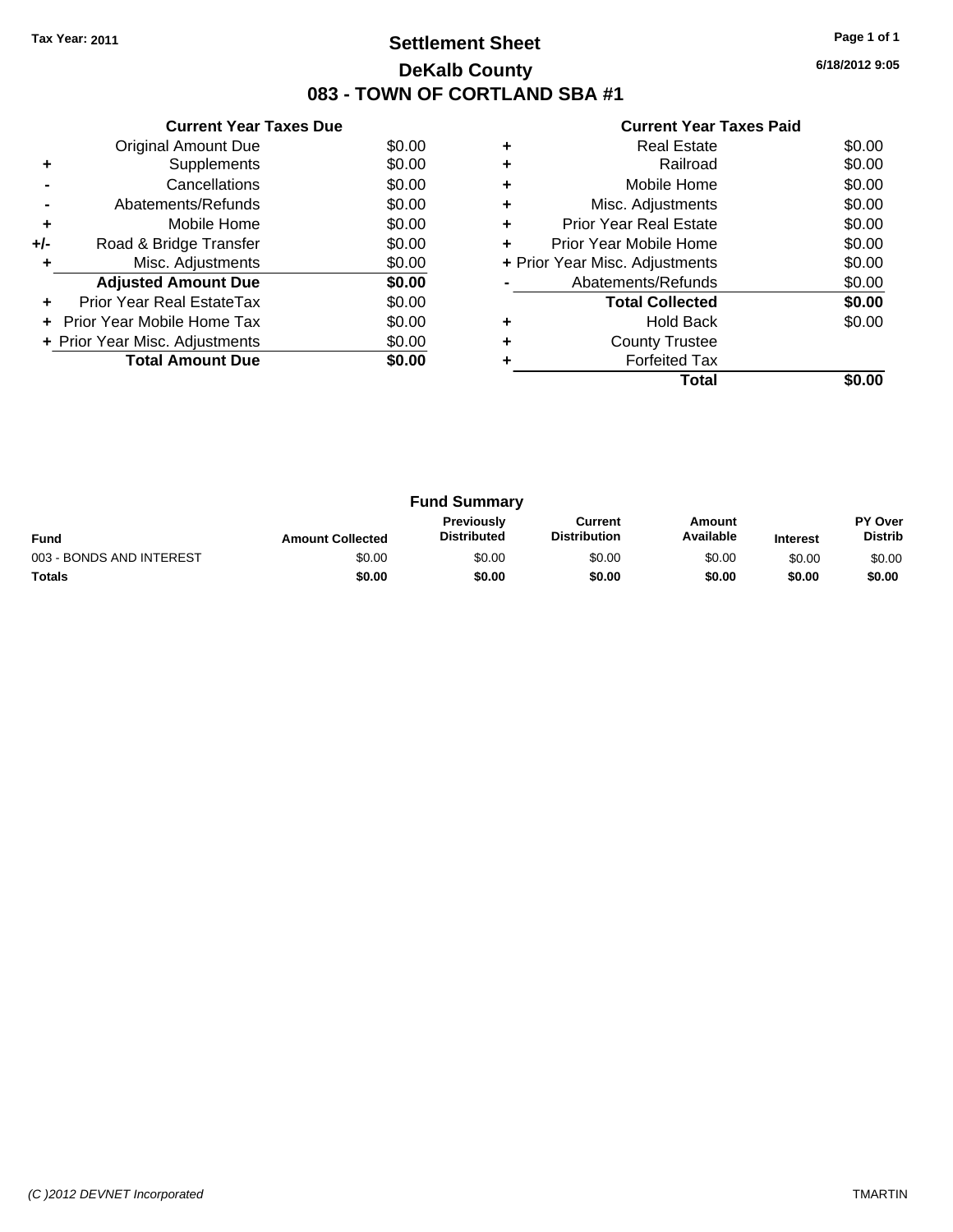## **Settlement Sheet Tax Year: 2011 Page 1 of 1 DeKalb County 084 - SANDWICH SSA #1**

**6/18/2012 9:05**

|     | <b>Current Year Taxes Due</b>  |        |
|-----|--------------------------------|--------|
|     | Original Amount Due            | \$0.00 |
|     | Supplements                    | \$0.00 |
|     | Cancellations                  | \$0.00 |
|     | Abatements/Refunds             | \$0.00 |
| ٠   | Mobile Home                    | \$0.00 |
| +/- | Road & Bridge Transfer         | \$0.00 |
|     | Misc. Adjustments              | \$0.00 |
|     | <b>Adjusted Amount Due</b>     | \$0.00 |
|     | Prior Year Real EstateTax      | \$0.00 |
|     | Prior Year Mobile Home Tax     | \$0.00 |
|     | + Prior Year Misc. Adjustments | \$0.00 |
|     | <b>Total Amount Due</b>        | \$0.00 |
|     |                                |        |

## **Current Year Taxes Paid +** Real Estate \$0.00 **+** Railroad \$0.00 **+** Mobile Home \$0.00 **+** Misc. Adjustments \$0.00 **+** Prior Year Real Estate \$0.00 **+** Prior Year Mobile Home \$0.00 **+** Prior Year Misc. Adjustments \$0.00 **-** Abatements/Refunds \$0.00 Total Collected \$0.00 **+** Hold Back \$0.00 **+** County Trustee **+** Forfeited Tax **Total \$0.00**

|                 |                         | <b>Fund Summary</b>              |                                       |                     |                 |                                  |
|-----------------|-------------------------|----------------------------------|---------------------------------------|---------------------|-----------------|----------------------------------|
| <b>Fund</b>     | <b>Amount Collected</b> | Previously<br><b>Distributed</b> | <b>Current</b><br><b>Distribution</b> | Amount<br>Available | <b>Interest</b> | <b>PY Over</b><br><b>Distrib</b> |
| 023 - CORPORATE | \$0.00                  | \$0.00                           | \$0.00                                | \$0.00              | \$0.00          | \$0.00                           |
| Totals          | \$0.00                  | \$0.00                           | \$0.00                                | \$0.00              | \$0.00          | \$0.00                           |
|                 | - - -<br>$ -$           | _ _ _ _                          |                                       |                     |                 |                                  |

### **Miscellaneous Adjustment Detail**

**Year Source Account Type Amount Adjustment Description**<br>2011 RE - Real Estate Back Tax Collected **Amount SO.00 PRIMUS REDEMPTION** Back Tax Collected **2011 COLLECTED SOLID** SO.00 PRIMUS REDEMPTION 8 PARCELS by TBA

**Totals 1 entries** \$0.00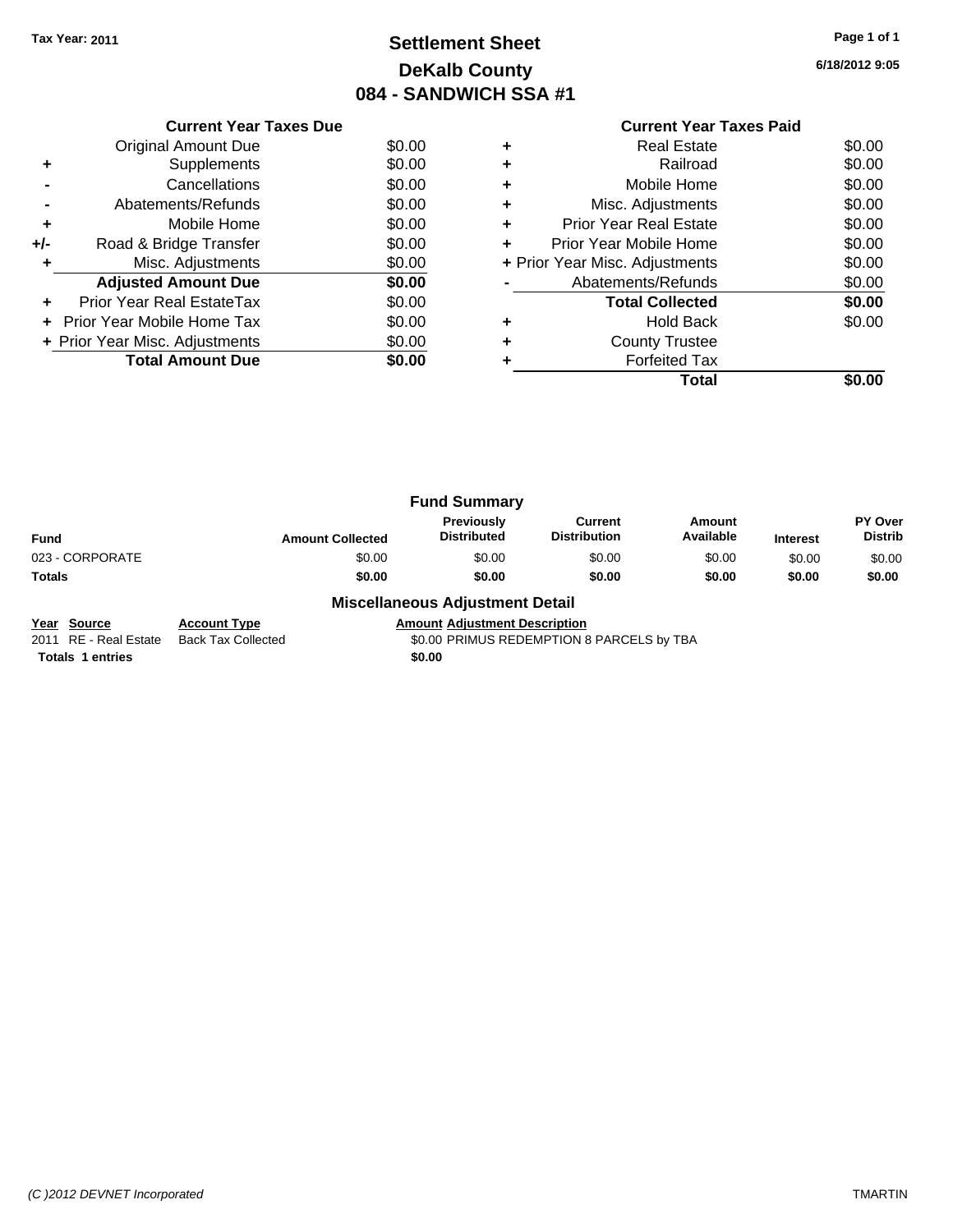## **Settlement Sheet Tax Year: 2011 Page 1 of 1 DeKalb County 085 - BURLINGTON FIRE**

**6/18/2012 9:05**

|     | <b>Current Year Taxes Due</b>  |            |
|-----|--------------------------------|------------|
|     | <b>Original Amount Due</b>     | \$7,757.67 |
| ٠   | Supplements                    | \$0.00     |
|     | Cancellations                  | \$0.00     |
|     | Abatements/Refunds             | \$0.00     |
| ٠   | Mobile Home                    | \$0.00     |
| +/- | Road & Bridge Transfer         | \$0.00     |
|     | Misc. Adjustments              | \$0.00     |
|     | <b>Adjusted Amount Due</b>     | \$7,757.67 |
| ٠   | Prior Year Real EstateTax      | \$0.00     |
|     | Prior Year Mobile Home Tax     | \$0.00     |
|     | + Prior Year Misc. Adjustments | \$0.00     |
|     | <b>Total Amount Due</b>        | \$7.757.67 |

|   | <b>Real Estate</b>             | \$3,762.08 |
|---|--------------------------------|------------|
| ٠ | Railroad                       | \$135.86   |
| ٠ | Mobile Home                    | \$0.00     |
| ٠ | Misc. Adjustments              | \$0.00     |
| ٠ | <b>Prior Year Real Estate</b>  | \$0.00     |
| ٠ | Prior Year Mobile Home         | \$0.00     |
|   | + Prior Year Misc. Adjustments | \$0.00     |
|   | Abatements/Refunds             | \$0.00     |
|   | <b>Total Collected</b>         | \$3,897.94 |
| ٠ | <b>Hold Back</b>               | \$0.00     |
| ٠ | <b>County Trustee</b>          |            |
|   | <b>Forfeited Tax</b>           |            |
|   | Total                          | \$3,897.94 |

|                 |                         |                                  |                                       | <b>Distribution Summary</b>    |                 |                                  |
|-----------------|-------------------------|----------------------------------|---------------------------------------|--------------------------------|-----------------|----------------------------------|
|                 |                         |                                  | <b>Tax Distribution Date</b>          |                                |                 | Amount                           |
|                 |                         |                                  | 05/25/2012                            |                                |                 | \$496.73                         |
|                 |                         |                                  | 06/22/2012                            |                                |                 | \$3,401.21                       |
|                 |                         |                                  |                                       | <b>Totals: 2 Distributions</b> |                 | \$3,897.94                       |
|                 |                         |                                  | <b>Grand Totals: 2 Distributions</b>  |                                |                 | \$3,897.94                       |
|                 |                         | <b>Fund Summary</b>              |                                       |                                |                 |                                  |
| Fund            | <b>Amount Collected</b> | Previously<br><b>Distributed</b> | <b>Current</b><br><b>Distribution</b> | Amount<br>Available            | <b>Interest</b> | <b>PY Over</b><br><b>Distrib</b> |
| 001 - CORPORATE | \$2,358.63              | \$300.57                         | \$2,058.06                            | \$0.00                         | \$0.00          | \$0.00                           |
| 064 - AMBULANCE | \$1,539.31              | \$196.16                         | \$1,343.15                            | \$0.00                         | \$0.00          | \$0.00                           |
| Totals          | \$3,897.94              | \$496.73                         | \$3,401.21                            | \$0.00                         | \$0.00          | \$0.00                           |
|                 |                         |                                  |                                       |                                |                 |                                  |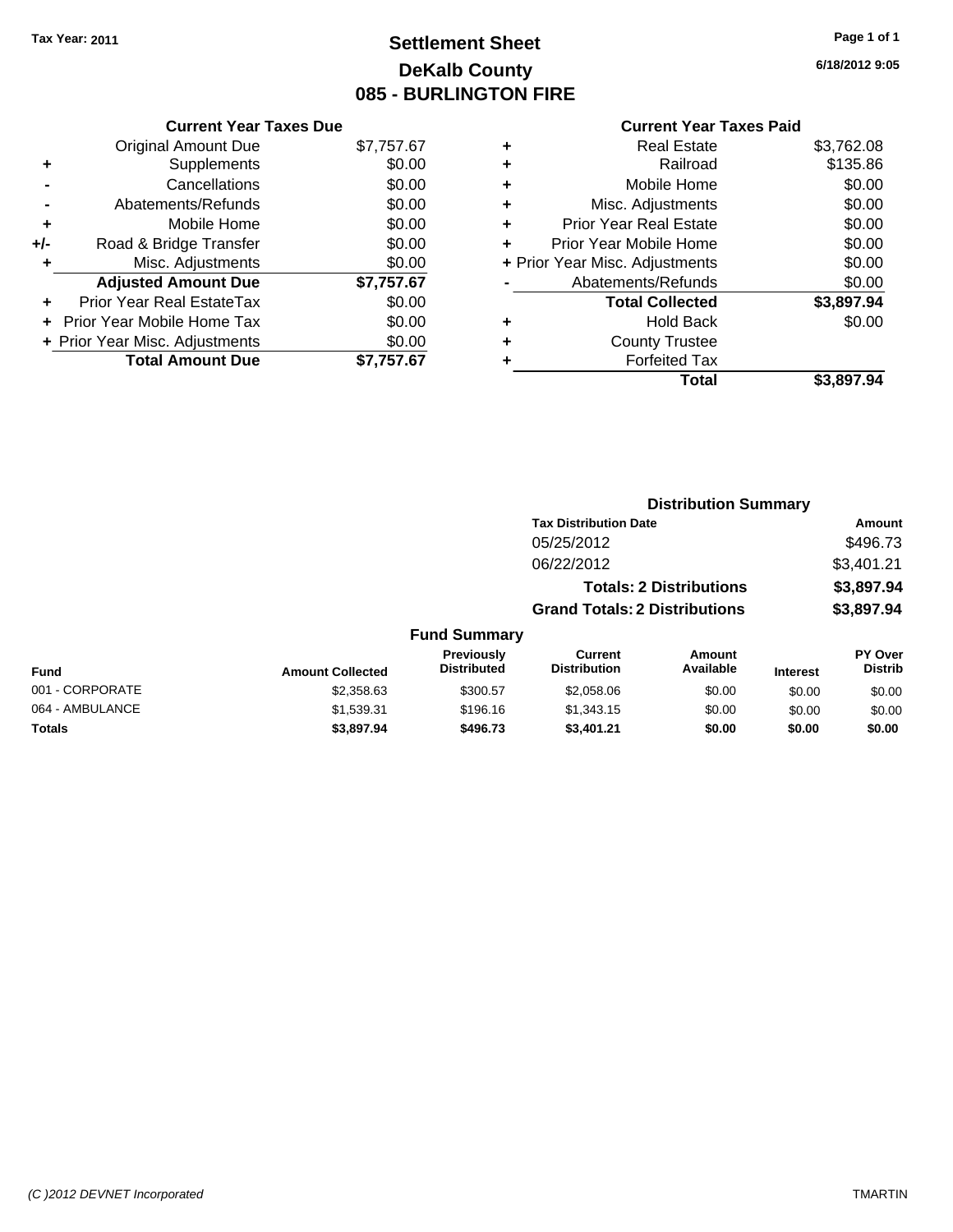## **Settlement Sheet Tax Year: 2011 Page 1 of 1 DeKalb County 086 - CORTLAND FIRE**

**6/18/2012 9:05**

### **Current Year Taxes Paid**

|     | <b>Current Year Taxes Due</b>  |              |  |  |  |
|-----|--------------------------------|--------------|--|--|--|
|     | <b>Original Amount Due</b>     | \$437,300.32 |  |  |  |
| ٠   | Supplements                    | \$1,279.69   |  |  |  |
|     | Cancellations                  | \$1,382.97   |  |  |  |
|     | Abatements/Refunds             | \$0.00       |  |  |  |
| ٠   | Mobile Home                    | \$0.00       |  |  |  |
| +/- | Road & Bridge Transfer         | \$0.00       |  |  |  |
| ٠   | Misc. Adjustments              | \$0.00       |  |  |  |
|     | <b>Adjusted Amount Due</b>     | \$437,197.04 |  |  |  |
| ٠   | Prior Year Real EstateTax      | \$0.00       |  |  |  |
|     | Prior Year Mobile Home Tax     | \$0.00       |  |  |  |
|     | + Prior Year Misc. Adjustments | \$0.00       |  |  |  |
|     | <b>Total Amount Due</b>        | \$437,197.04 |  |  |  |

| \$967.72<br>Railroad<br>٠<br>\$0.00<br>Mobile Home<br>٠<br>\$0.00<br>Misc. Adjustments<br>٠<br>\$0.00<br><b>Prior Year Real Estate</b><br>٠<br>\$0.00<br>Prior Year Mobile Home<br>÷<br>\$0.00<br>+ Prior Year Misc. Adjustments<br>\$0.00<br>Abatements/Refunds<br>\$221,861.98<br><b>Total Collected</b><br>\$0.00<br><b>Hold Back</b><br>٠ |
|-----------------------------------------------------------------------------------------------------------------------------------------------------------------------------------------------------------------------------------------------------------------------------------------------------------------------------------------------|
|                                                                                                                                                                                                                                                                                                                                               |
|                                                                                                                                                                                                                                                                                                                                               |
|                                                                                                                                                                                                                                                                                                                                               |
|                                                                                                                                                                                                                                                                                                                                               |
|                                                                                                                                                                                                                                                                                                                                               |
|                                                                                                                                                                                                                                                                                                                                               |
|                                                                                                                                                                                                                                                                                                                                               |
|                                                                                                                                                                                                                                                                                                                                               |
|                                                                                                                                                                                                                                                                                                                                               |
| <b>County Trustee</b><br>٠                                                                                                                                                                                                                                                                                                                    |
| <b>Forfeited Tax</b><br>٠                                                                                                                                                                                                                                                                                                                     |
| \$221,861.98<br>Total                                                                                                                                                                                                                                                                                                                         |

## **Distribution Summary**

|                     | <b>Tax Distribution Date</b>         | Amount       |
|---------------------|--------------------------------------|--------------|
|                     | 05/25/2012                           | \$37,611.71  |
|                     | 06/22/2012                           | \$184,250,27 |
|                     | <b>Totals: 2 Distributions</b>       | \$221,861.98 |
|                     | <b>Grand Totals: 2 Distributions</b> | \$221,861.98 |
| <b>Fund Summary</b> |                                      |              |

| <b>Fund</b>     | <b>Amount Collected</b> | <b>Previously</b><br><b>Distributed</b> | Current<br><b>Distribution</b> | Amount<br>Available | <b>Interest</b> | <b>PY Over</b><br><b>Distrib</b> |
|-----------------|-------------------------|-----------------------------------------|--------------------------------|---------------------|-----------------|----------------------------------|
| 001 - CORPORATE | \$96,546.79             | \$16,367,34                             | \$80.179.45                    | \$0.00              | \$0.00          | \$0.00                           |
| 064 - AMBULANCE | \$125,315.19            | \$21.244.37                             | \$104.070.82                   | \$0.00              | \$0.00          | \$0.00                           |
| Totals          | \$221,861.98            | \$37,611.71                             | \$184,250.27                   | \$0.00              | \$0.00          | \$0.00                           |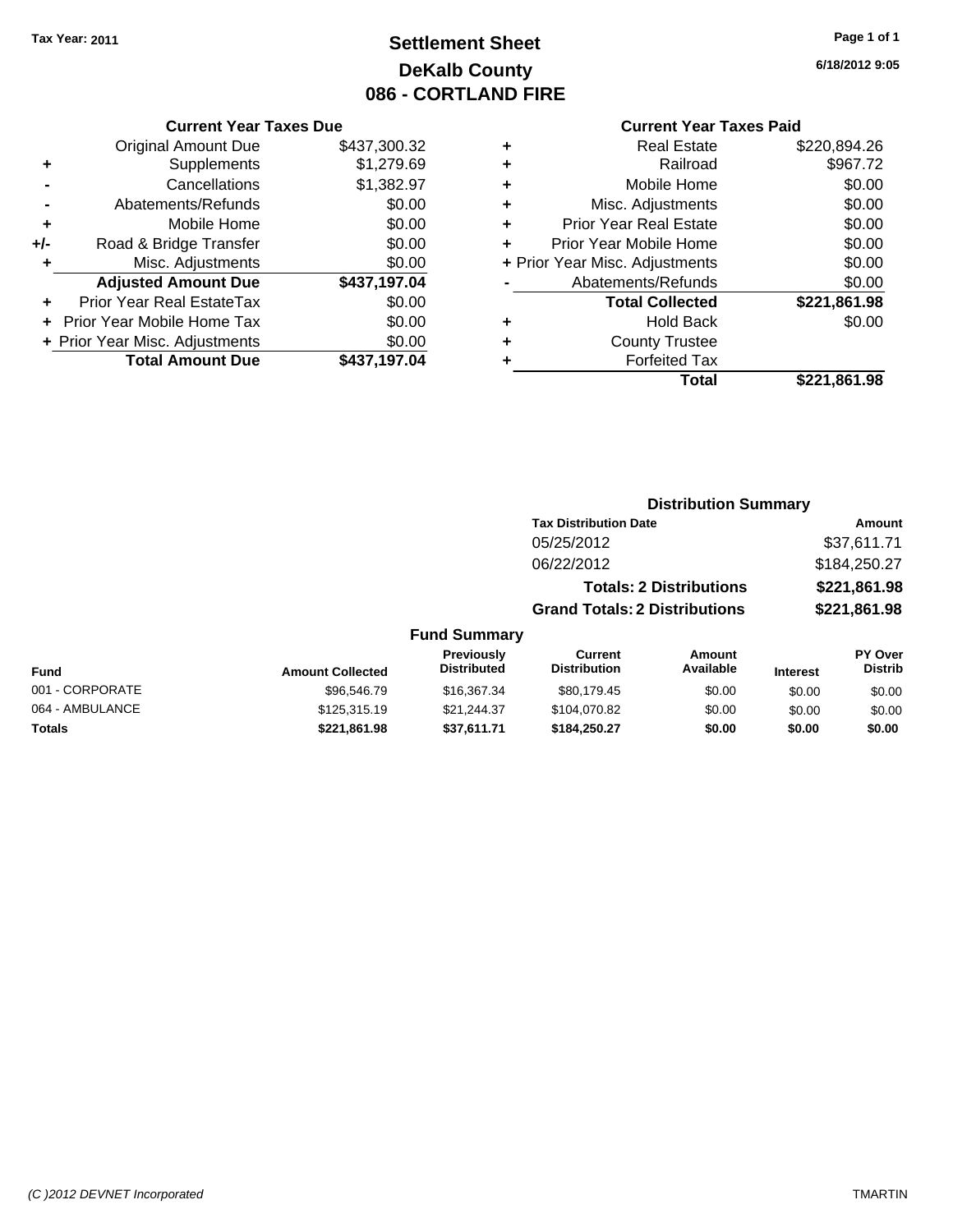## **Settlement Sheet Tax Year: 2011 Page 1 of 1 DeKalb County 087 - DE KALB FIRE**

**6/18/2012 9:05**

|     | <b>Current Year Taxes Due</b>           |              |  |  |  |
|-----|-----------------------------------------|--------------|--|--|--|
|     | Original Amount Due                     | \$122,739.66 |  |  |  |
| ٠   | Supplements                             | \$654.16     |  |  |  |
|     | Cancellations                           | \$694.55     |  |  |  |
|     | Abatements/Refunds                      | \$0.00       |  |  |  |
| ÷   | Mobile Home                             | \$0.00       |  |  |  |
| +/- | Road & Bridge Transfer                  | \$0.00       |  |  |  |
| ÷   | Misc. Adjustments                       | \$1.41       |  |  |  |
|     | <b>Adjusted Amount Due</b>              | \$122,700.68 |  |  |  |
| ٠   | Prior Year Real EstateTax               | \$0.00       |  |  |  |
|     | Prior Year Mobile Home Tax              | \$0.00       |  |  |  |
|     | + Prior Year Misc. Adjustments          | \$0.00       |  |  |  |
|     | <b>Total Amount Due</b><br>\$122,700.68 |              |  |  |  |
|     |                                         |              |  |  |  |

|   | Real Estate                    | \$64,064.55 |
|---|--------------------------------|-------------|
|   | Railroad                       | \$959.39    |
| ٠ | Mobile Home                    | \$0.00      |
| ٠ | Misc. Adjustments              | \$1.41      |
| ٠ | <b>Prior Year Real Estate</b>  | \$0.00      |
| ÷ | Prior Year Mobile Home         | \$0.00      |
|   | + Prior Year Misc. Adjustments | \$0.00      |
|   | Abatements/Refunds             | \$0.00      |
|   | <b>Total Collected</b>         | \$65,025.35 |
| ٠ | <b>Hold Back</b>               | \$0.00      |
|   | <b>County Trustee</b>          |             |
|   | <b>Forfeited Tax</b>           |             |
|   | <b>Total</b>                   | \$65,025.35 |
|   |                                |             |

|                                                                 |                                                  |                                                | <b>Distribution Summary</b>                               |                            |                 |                           |
|-----------------------------------------------------------------|--------------------------------------------------|------------------------------------------------|-----------------------------------------------------------|----------------------------|-----------------|---------------------------|
|                                                                 |                                                  |                                                | <b>Tax Distribution Date</b>                              |                            | Amount          |                           |
|                                                                 |                                                  |                                                | 05/25/2012                                                |                            | \$8,492.08      |                           |
|                                                                 |                                                  |                                                | 06/22/2012                                                | \$56,533.27<br>\$65,025.35 |                 |                           |
|                                                                 |                                                  |                                                | <b>Totals: 2 Distributions</b>                            |                            |                 |                           |
|                                                                 |                                                  |                                                | <b>Grand Totals: 2 Distributions</b>                      |                            | \$65,025.35     |                           |
|                                                                 |                                                  | <b>Fund Summary</b>                            |                                                           |                            |                 |                           |
| <b>Fund</b>                                                     | <b>Amount Collected</b>                          | <b>Previously</b><br><b>Distributed</b>        | Current<br><b>Distribution</b>                            | Amount<br>Available        | <b>Interest</b> | PY Over<br><b>Distrib</b> |
| 001 - CORPORATE                                                 | \$65,025.35                                      | \$8,492.08                                     | \$56,533.27                                               | \$0.00                     | \$0.00          | \$0.00                    |
| <b>Totals</b>                                                   | \$65,025.35                                      | \$8,492.08                                     | \$56,533.27                                               | \$0.00                     | \$0.00          | \$0.00                    |
|                                                                 |                                                  | <b>Miscellaneous Adjustment Detail</b>         |                                                           |                            |                 |                           |
| Year Source<br>2011 RE - Real Estate<br><b>Totals 1 entries</b> | <b>Account Type</b><br><b>Back Tax Collected</b> | <b>Amount Adjustment Description</b><br>\$1.41 | \$1.41 SOUTH POINT GREENS REDEMPTION 11-03-128-016 by TBA |                            |                 |                           |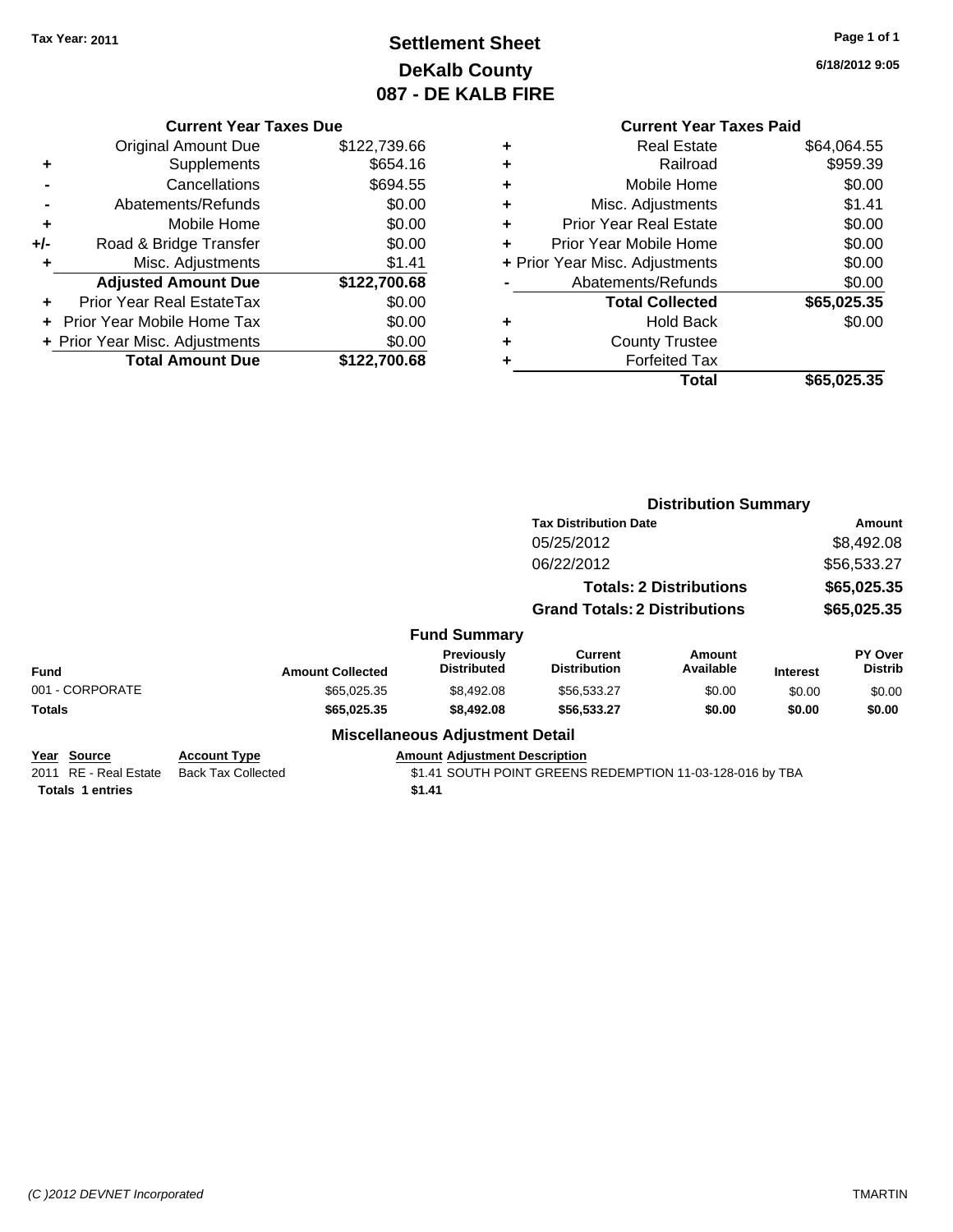## **Settlement Sheet Tax Year: 2011 Page 1 of 1 DeKalb County 088 - EARLVILLE FIRE**

**6/18/2012 9:05**

|     | <b>Current Year Taxes Due</b>  |            |
|-----|--------------------------------|------------|
|     | <b>Original Amount Due</b>     | \$2,564.87 |
| ٠   | Supplements                    | \$1,839.17 |
|     | Cancellations                  | \$1,839.17 |
|     | Abatements/Refunds             | \$0.00     |
| ٠   | Mobile Home                    | \$0.00     |
| +/- | Road & Bridge Transfer         | \$0.00     |
| ٠   | Misc. Adjustments              | \$0.00     |
|     | <b>Adjusted Amount Due</b>     | \$2,564.87 |
| ÷   | Prior Year Real EstateTax      | \$0.00     |
|     | Prior Year Mobile Home Tax     | \$0.00     |
|     | + Prior Year Misc. Adjustments | \$0.00     |
|     | <b>Total Amount Due</b>        | \$2,564.87 |
|     |                                |            |

| ٠ | <b>Real Estate</b>             | \$1,362.77 |
|---|--------------------------------|------------|
| ٠ | Railroad                       | \$78.40    |
| ٠ | Mobile Home                    | \$0.00     |
| ٠ | Misc. Adjustments              | \$0.00     |
| ÷ | <b>Prior Year Real Estate</b>  | \$0.00     |
| ٠ | Prior Year Mobile Home         | \$0.00     |
|   | + Prior Year Misc. Adjustments | \$0.00     |
|   | Abatements/Refunds             | \$0.00     |
|   | <b>Total Collected</b>         | \$1,441.17 |
| ٠ | <b>Hold Back</b>               | \$0.00     |
| ٠ | <b>County Trustee</b>          |            |
| ٠ | <b>Forfeited Tax</b>           |            |
|   | Total                          | \$1.441.17 |
|   |                                |            |

|                 | <b>Distribution Summary</b> |                                  |                                       |                                |                 |                                  |  |
|-----------------|-----------------------------|----------------------------------|---------------------------------------|--------------------------------|-----------------|----------------------------------|--|
|                 |                             |                                  | <b>Tax Distribution Date</b>          |                                |                 | Amount                           |  |
|                 |                             |                                  | 05/25/2012                            |                                |                 | \$144.05                         |  |
|                 |                             |                                  | 06/22/2012                            |                                |                 | \$1,297.12                       |  |
|                 |                             |                                  |                                       | <b>Totals: 2 Distributions</b> |                 | \$1,441.17                       |  |
|                 |                             |                                  | <b>Grand Totals: 2 Distributions</b>  |                                |                 | \$1,441.17                       |  |
|                 |                             | <b>Fund Summary</b>              |                                       |                                |                 |                                  |  |
| <b>Fund</b>     | <b>Amount Collected</b>     | Previously<br><b>Distributed</b> | <b>Current</b><br><b>Distribution</b> | Amount<br>Available            | <b>Interest</b> | <b>PY Over</b><br><b>Distrib</b> |  |
| 001 - CORPORATE | \$697.19                    | \$69.69                          | \$627.50                              | \$0.00                         | \$0.00          | \$0.00                           |  |
| 064 - AMBULANCE | \$743.98                    | \$74.36                          | \$669.62                              | \$0.00                         | \$0.00          | \$0.00                           |  |
| Totals          | \$1,441.17                  | \$144.05                         | \$1,297.12                            | \$0.00                         | \$0.00          | \$0.00                           |  |
|                 |                             |                                  |                                       |                                |                 |                                  |  |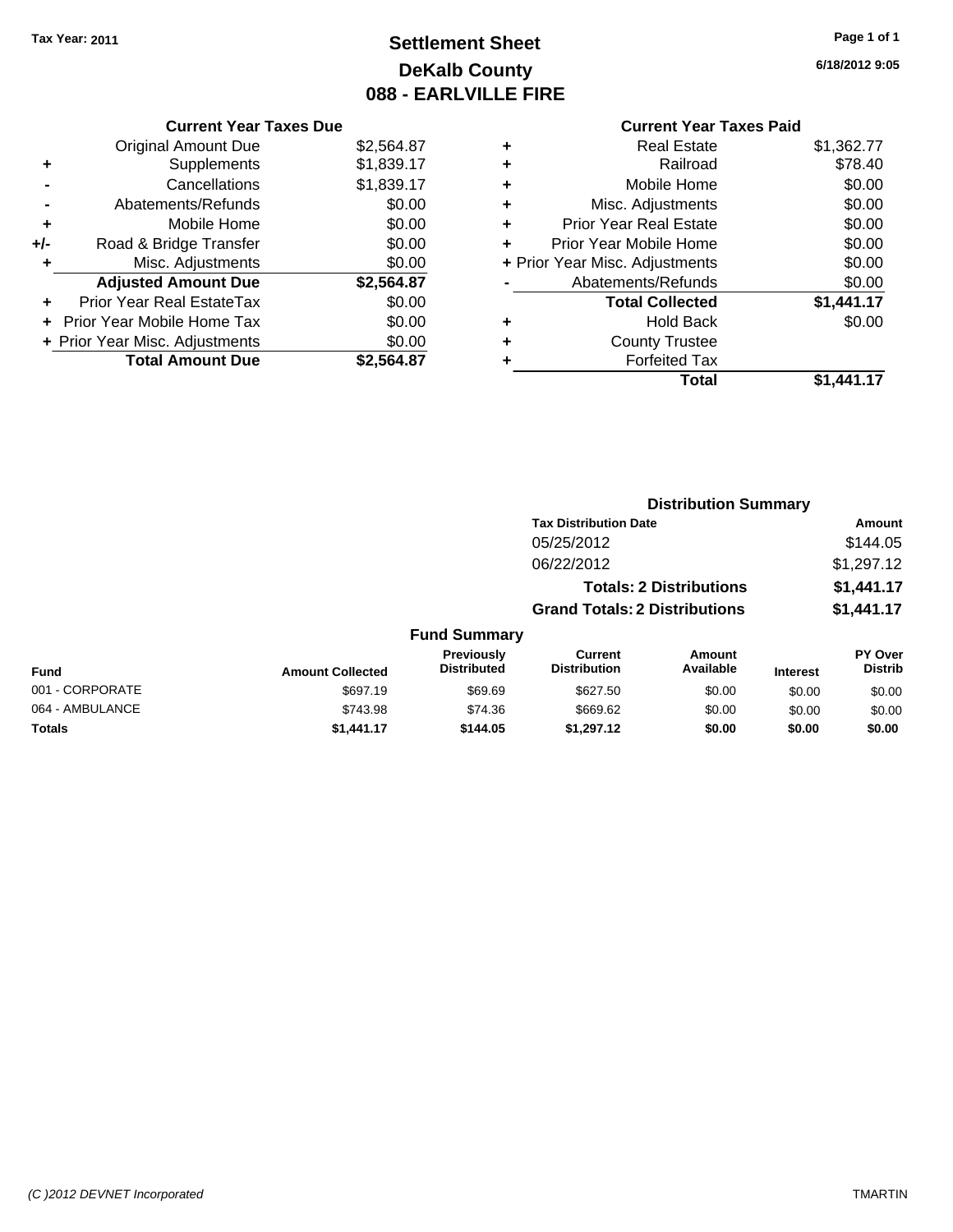## **Settlement Sheet Tax Year: 2011 Page 1 of 1 DeKalb County 089 - GENOA-KINGSTON FIRE**

**6/18/2012 9:05**

### **Current Year Taxes Paid**

| ٠ | <b>Forfeited Tax</b>           |              |
|---|--------------------------------|--------------|
| ٠ | <b>County Trustee</b>          |              |
| ٠ | <b>Hold Back</b>               | \$0.00       |
|   | <b>Total Collected</b>         | \$458,620.34 |
|   | Abatements/Refunds             | \$0.00       |
|   | + Prior Year Misc. Adjustments | \$0.00       |
| ÷ | Prior Year Mobile Home         | \$0.00       |
| ٠ | <b>Prior Year Real Estate</b>  | \$421.99     |
| ٠ | Misc. Adjustments              | \$0.00       |
| ٠ | Mobile Home                    | \$0.00       |
|   |                                | \$2,959.54   |
| ٠ | Railroad                       |              |
| ٠ | <b>Real Estate</b>             | \$455,238.81 |

|                                         |                         |                                  | <b>Distribution Summary</b>           |                                |                 |                                  |
|-----------------------------------------|-------------------------|----------------------------------|---------------------------------------|--------------------------------|-----------------|----------------------------------|
|                                         |                         |                                  | <b>Tax Distribution Date</b>          |                                |                 | Amount                           |
|                                         |                         |                                  | 05/25/2012                            |                                |                 | \$83,655.36                      |
|                                         |                         |                                  | 06/22/2012                            |                                |                 | \$374,964.98                     |
|                                         |                         |                                  |                                       | <b>Totals: 2 Distributions</b> |                 | \$458,620.34                     |
|                                         |                         |                                  | <b>Grand Totals: 2 Distributions</b>  |                                | \$458,620.34    |                                  |
|                                         |                         | <b>Fund Summary</b>              |                                       |                                |                 |                                  |
| <b>Fund</b>                             | <b>Amount Collected</b> | Previously<br><b>Distributed</b> | <b>Current</b><br><b>Distribution</b> | Amount<br>Available            | <b>Interest</b> | <b>PY Over</b><br><b>Distrib</b> |
| 001 - CORPORATE                         | \$139,033.51            | \$25,360.63                      | \$113,672.88                          | \$0.00                         | \$0.00          | \$0.00                           |
| 035 - TORT JUDGEMENTS/LIABILITY<br>INS. | \$32,479.49             | \$5,924.47                       | \$26,555.02                           | \$0.00                         | \$0.00          | \$0.00                           |
| 064 - AMBULANCE                         | \$287,107.34            | \$52,370.26                      | \$234,737.08                          | \$0.00                         | \$0.00          | \$0.00                           |
| Totals                                  | \$458,620.34            | \$83,655.36                      | \$374,964,98                          | \$0.00                         | \$0.00          | \$0.00                           |

**Current Year Taxes Due** Original Amount Due \$874,879.46

**Adjusted Amount Due \$873,958.55**

**Total Amount Due \$874,380.54**

**+** Supplements \$4,914.33 **-** Cancellations \$5,835.24 **-** Abatements/Refunds \$0.00 **+** Mobile Home \$0.00 **+/-** Road & Bridge Transfer \$0.00 **+** Misc. Adjustments \$0.00

**+** Prior Year Real EstateTax \$421.99 **+** Prior Year Mobile Home Tax \$0.00 **+ Prior Year Misc. Adjustments**  $$0.00$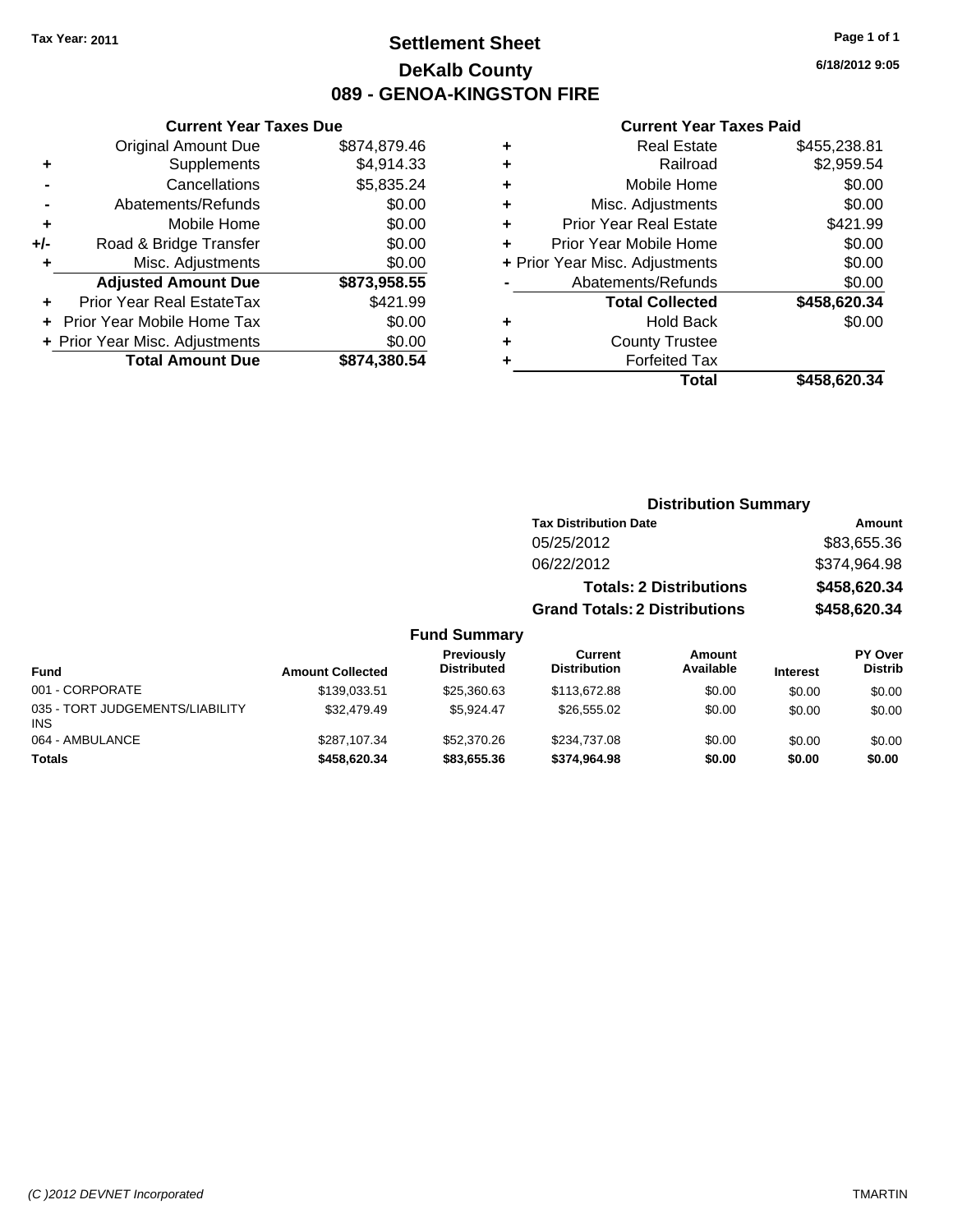## **Settlement Sheet Tax Year: 2011 Page 1 of 1 DeKalb County 090 - HAMPSHIRE FIRE**

**6/18/2012 9:05**

| <b>Current Year Taxes Paid</b> |  |  |
|--------------------------------|--|--|
|                                |  |  |

| <b>Current Year Taxes Due</b> |                                |             |  |
|-------------------------------|--------------------------------|-------------|--|
|                               | <b>Original Amount Due</b>     | \$24,046.67 |  |
| ٠                             | Supplements                    | \$0.00      |  |
|                               | Cancellations                  | \$0.00      |  |
|                               | Abatements/Refunds             | \$0.00      |  |
| ٠                             | Mobile Home                    | \$0.00      |  |
| +/-                           | Road & Bridge Transfer         | \$0.00      |  |
|                               | Misc. Adjustments              | \$0.00      |  |
|                               | <b>Adjusted Amount Due</b>     | \$24,046.67 |  |
| ÷                             | Prior Year Real EstateTax      | \$0.00      |  |
|                               | Prior Year Mobile Home Tax     | \$0.00      |  |
|                               | + Prior Year Misc. Adjustments | \$0.00      |  |
|                               | <b>Total Amount Due</b>        | \$24.046.67 |  |

| <b>Hold Back</b><br><b>County Trustee</b><br><b>Forfeited Tax</b> | \$0.00      |
|-------------------------------------------------------------------|-------------|
|                                                                   |             |
|                                                                   |             |
|                                                                   |             |
| <b>Total Collected</b>                                            | \$14,307.26 |
| Abatements/Refunds                                                | \$0.00      |
| + Prior Year Misc. Adjustments                                    | \$0.00      |
| Prior Year Mobile Home                                            | \$0.00      |
| <b>Prior Year Real Estate</b>                                     | \$0.00      |
| Misc. Adjustments                                                 | \$0.00      |
| Mobile Home                                                       | \$0.00      |
| Railroad                                                          | \$255.33    |
| Real Estate                                                       | \$14,051.93 |
|                                                                   |             |

|                     | <b>Distribution Summary</b>          |                                |                |
|---------------------|--------------------------------------|--------------------------------|----------------|
|                     | <b>Tax Distribution Date</b>         |                                | <b>Amount</b>  |
|                     | 05/25/2012                           |                                | \$2,725.00     |
|                     | 06/22/2012                           |                                | \$11,582.26    |
|                     |                                      | <b>Totals: 2 Distributions</b> | \$14,307.26    |
|                     | <b>Grand Totals: 2 Distributions</b> |                                | \$14,307.26    |
| <b>Fund Summary</b> |                                      |                                |                |
| <b>Dravioushi</b>   | $P_{11}$ rrant                       | $A$ mount                      | <b>DV Over</b> |

| <b>Fund</b>                 | <b>Amount Collected</b> | <b>Previously</b><br><b>Distributed</b> | Current<br><b>Distribution</b> | Amount<br>Available | <b>Interest</b> | <b>PY Over</b><br><b>Distrib</b> |
|-----------------------------|-------------------------|-----------------------------------------|--------------------------------|---------------------|-----------------|----------------------------------|
| 001 - CORPORATE             | \$8.039.83              | \$1.531.29                              | \$6,508,54                     | \$0.00              | \$0.00          | \$0.00                           |
| 013 - FIREFIGHTER'S PENSION | \$237.57                | \$45.25                                 | \$192.32                       | \$0.00              | \$0.00          | \$0.00                           |
| 064 - AMBULANCE             | \$6.029.86              | \$1,148.46                              | \$4.881.40                     | \$0.00              | \$0.00          | \$0.00                           |
| <b>Totals</b>               | \$14,307.26             | \$2.725.00                              | \$11,582.26                    | \$0.00              | \$0.00          | \$0.00                           |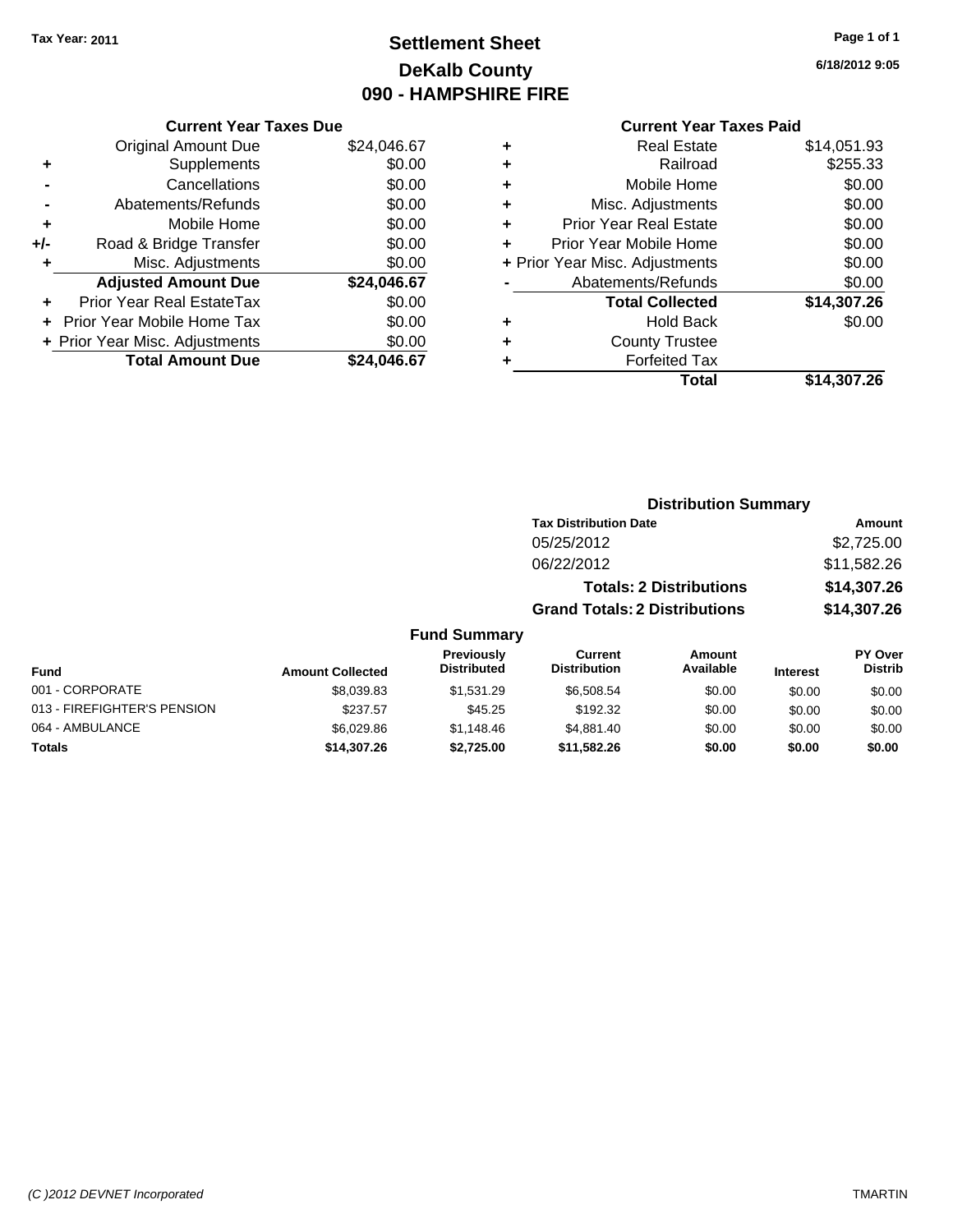## **Settlement Sheet Tax Year: 2011 Page 1 of 1 DeKalb County 091 - HINCKLEY FIRE**

**6/18/2012 9:05**

# **Current Year Taxes Paid**

**Distribution Summary**

|   | OUITUR TUUT TUAUJ TURU         |              |
|---|--------------------------------|--------------|
| ٠ | <b>Real Estate</b>             | \$188,196.24 |
| ٠ | Railroad                       | \$1,573.80   |
| ٠ | Mobile Home                    | \$0.00       |
| ٠ | Misc. Adjustments              | \$65.72      |
| ٠ | <b>Prior Year Real Estate</b>  | (\$208.14)   |
| ÷ | Prior Year Mobile Home         | \$0.00       |
|   | + Prior Year Misc. Adjustments | \$0.00       |
|   | Abatements/Refunds             | \$7.69       |
|   | <b>Total Collected</b>         | \$189,619.93 |
| ٠ | <b>Hold Back</b>               | \$0.00       |
| ٠ | <b>County Trustee</b>          |              |
|   | <b>Forfeited Tax</b>           |              |
|   | Total                          | \$189,619.93 |
|   |                                |              |

|     | <b>Current Year Taxes Due</b>     |              |  |
|-----|-----------------------------------|--------------|--|
|     | <b>Original Amount Due</b>        | \$363,727.88 |  |
| ٠   | Supplements                       | \$1,926.43   |  |
|     | Cancellations                     | \$2,271.96   |  |
|     | Abatements/Refunds                | \$7.69       |  |
| ÷   | Mobile Home                       | \$0.00       |  |
| +/- | Road & Bridge Transfer            | \$0.00       |  |
| ٠   | Misc. Adjustments                 | \$65.72      |  |
|     | <b>Adjusted Amount Due</b>        | \$363,440.38 |  |
|     | Prior Year Real EstateTax         | (\$208.14)   |  |
|     | <b>Prior Year Mobile Home Tax</b> | \$0.00       |  |
|     | + Prior Year Misc. Adjustments    | \$0.00       |  |
|     | <b>Total Amount Due</b>           | \$363,232.24 |  |

|                             |                         |                                         | <b>Tax Distribution Date</b>         |                                |                 | Amount                    |
|-----------------------------|-------------------------|-----------------------------------------|--------------------------------------|--------------------------------|-----------------|---------------------------|
|                             |                         |                                         | 05/25/2012                           |                                |                 | \$31,138.59               |
|                             |                         |                                         | 06/22/2012                           |                                |                 | \$158,481.34              |
|                             |                         |                                         |                                      | <b>Totals: 2 Distributions</b> |                 | \$189,619.93              |
|                             |                         |                                         | <b>Grand Totals: 2 Distributions</b> |                                |                 | \$189,619.93              |
|                             |                         | <b>Fund Summary</b>                     |                                      |                                |                 |                           |
| Fund                        | <b>Amount Collected</b> | <b>Previously</b><br><b>Distributed</b> | Current<br><b>Distribution</b>       | Amount<br>Available            | <b>Interest</b> | PY Over<br><b>Distrib</b> |
| 001 - CORPORATE             | \$119,099.89            | \$19,558,08                             | \$99,541.81                          | \$0.00                         | \$0.00          | \$0.00                    |
| 013 - FIREFIGHTER'S PENSION | \$5,130.93              | \$842.58                                | \$4,288.35                           | \$0.00                         | \$0.00          | \$0.00                    |
| 064 - AMBULANCE             | \$65,389.11             | \$10.737.93                             | \$54,651.18                          | \$0.00                         | \$0.00          | \$0.00                    |
| Totals                      | \$189,619.93            | \$31,138.59                             | \$158,481,34                         | \$0.00                         | \$0.00          | \$0.00                    |

### **Miscellaneous Adjustment Detail**

### **Year Source Account Type Amount Adjustment Description**

2011 RE - Real Estate Back Tax Collected \$15.69 BUSHNELL REDEMPTION 15-15-426-014 by TBA 2011 RE - Real Estate Paymt In Lieu of Tax **\$50.03 SUNSET VIEW APARTMENTS - HOUSING AUTHORITY by TBA Totals \$65.72 2 entries**

### **Abatement Detail**

**Year Source Account Type Amount Adjustment Description Totals \$7.69 1 entries**

2011 RE - Real Estate \$7.69 12-19-400-003 PTAB INTEREST REFUND by TBA PTAB Decision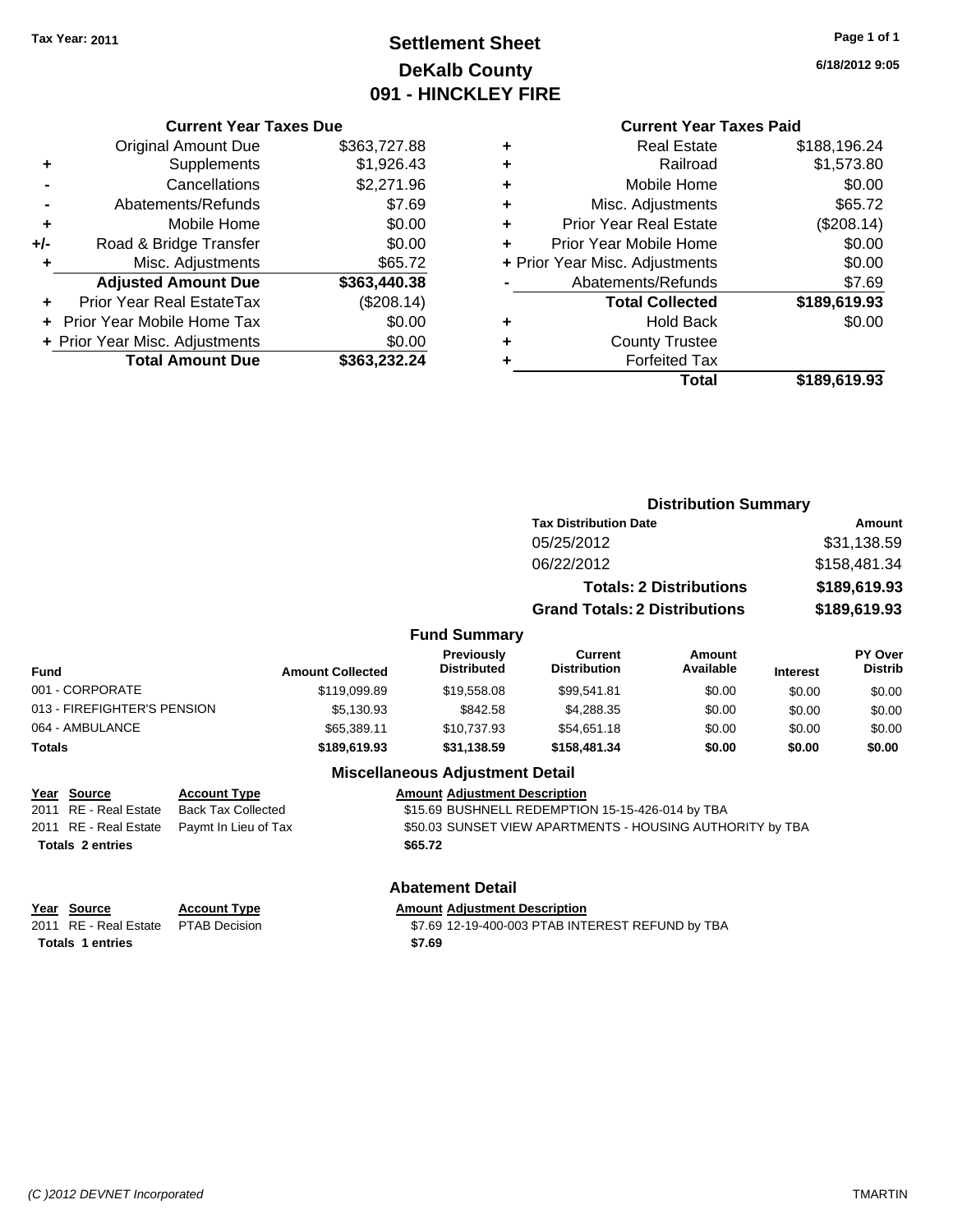## **Settlement Sheet Tax Year: 2011 Page 1 of 1 DeKalb County 092 - KIRKLAND FIRE**

**6/18/2012 9:05**

# **Current Year Taxes Paid**

|   | Total                          | \$168,051.63 |
|---|--------------------------------|--------------|
|   | <b>Forfeited Tax</b>           |              |
|   | <b>County Trustee</b>          |              |
| ٠ | <b>Hold Back</b>               | \$0.00       |
|   | <b>Total Collected</b>         | \$168,051.63 |
|   | Abatements/Refunds             | \$2.59       |
|   | + Prior Year Misc. Adjustments | \$0.00       |
|   | Prior Year Mobile Home         | \$0.00       |
| ٠ | <b>Prior Year Real Estate</b>  | (\$37.85)    |
| ÷ | Misc. Adjustments              | \$0.00       |
| ٠ | Mobile Home                    | \$0.00       |
| ٠ | Railroad                       | \$1,306.01   |
| ٠ | <b>Real Estate</b>             | \$166,786.06 |
|   | odhoni Todi Taxoo Fala         |              |

|     | <b>Current Year Taxes Due</b>  |              |  |
|-----|--------------------------------|--------------|--|
|     | <b>Original Amount Due</b>     | \$314,736.71 |  |
| ٠   | Supplements                    | \$1,409.56   |  |
|     | Cancellations                  | \$1,516.07   |  |
|     | Abatements/Refunds             | \$2.59       |  |
| ٠   | Mobile Home                    | \$0.00       |  |
| +/- | Road & Bridge Transfer         | \$0.00       |  |
| ٠   | Misc. Adjustments              | \$0.00       |  |
|     | <b>Adjusted Amount Due</b>     | \$314,627.61 |  |
|     | Prior Year Real EstateTax      | (\$37.85)    |  |
|     | Prior Year Mobile Home Tax     | \$0.00       |  |
|     | + Prior Year Misc. Adjustments | \$0.00       |  |
|     | <b>Total Amount Due</b>        | \$314,589.76 |  |
|     |                                |              |  |

| <b>Distribution Summary</b> |  |
|-----------------------------|--|
|-----------------------------|--|

| <b>Tax Distribution Date</b>         | Amount       |
|--------------------------------------|--------------|
| 05/25/2012                           | \$30,360.98  |
| 06/22/2012                           | \$137,690.65 |
| <b>Totals: 2 Distributions</b>       | \$168,051.63 |
| <b>Grand Totals: 2 Distributions</b> | \$168,051.63 |

### **Fund Summary**

| <b>Fund</b>                                         | <b>Amount Collected</b> | <b>Previously</b><br><b>Distributed</b> | Current<br><b>Distribution</b> | Amount<br>Available | <b>Interest</b> | PY Over<br><b>Distrib</b> |
|-----------------------------------------------------|-------------------------|-----------------------------------------|--------------------------------|---------------------|-----------------|---------------------------|
| 001 - CORPORATE                                     | \$97.374.49             | \$17.592.12                             | \$79,782.37                    | \$0.00              | \$0.00          | \$0.00                    |
| 027 - AUDIT                                         | \$1.102.07              | \$199.10                                | \$902.97                       | \$0.00              | \$0.00          | \$0.00                    |
| 035 - TORT JUDGMENTS, LIABILITY<br><b>INSURANCE</b> | \$5.977.43              | \$1.079.91                              | \$4,897.52                     | \$0.00              | \$0.00          | \$0.00                    |
| 062 - WORKERS COMPENSATION                          | \$3.734.44              | \$674.68                                | \$3.059.76                     | \$0.00              | \$0.00          | \$0.00                    |
| 064 - AMBULANCE                                     | \$59.863.20             | \$10.815.17                             | \$49,048.03                    | \$0.00              | \$0.00          | \$0.00                    |
| <b>Totals</b>                                       | \$168,051,63            | \$30,360,98                             | \$137,690.65                   | \$0.00              | \$0.00          | \$0.00                    |

## **Abatement Detail**

**Totals 1 entries** \$2.59

**Year Source Account Type Amount Adjustment Description** 2011 RE - Real Estate \$2.59 01-26-475-004 PTAB INTEREST REFUND by TBA PTAB Decision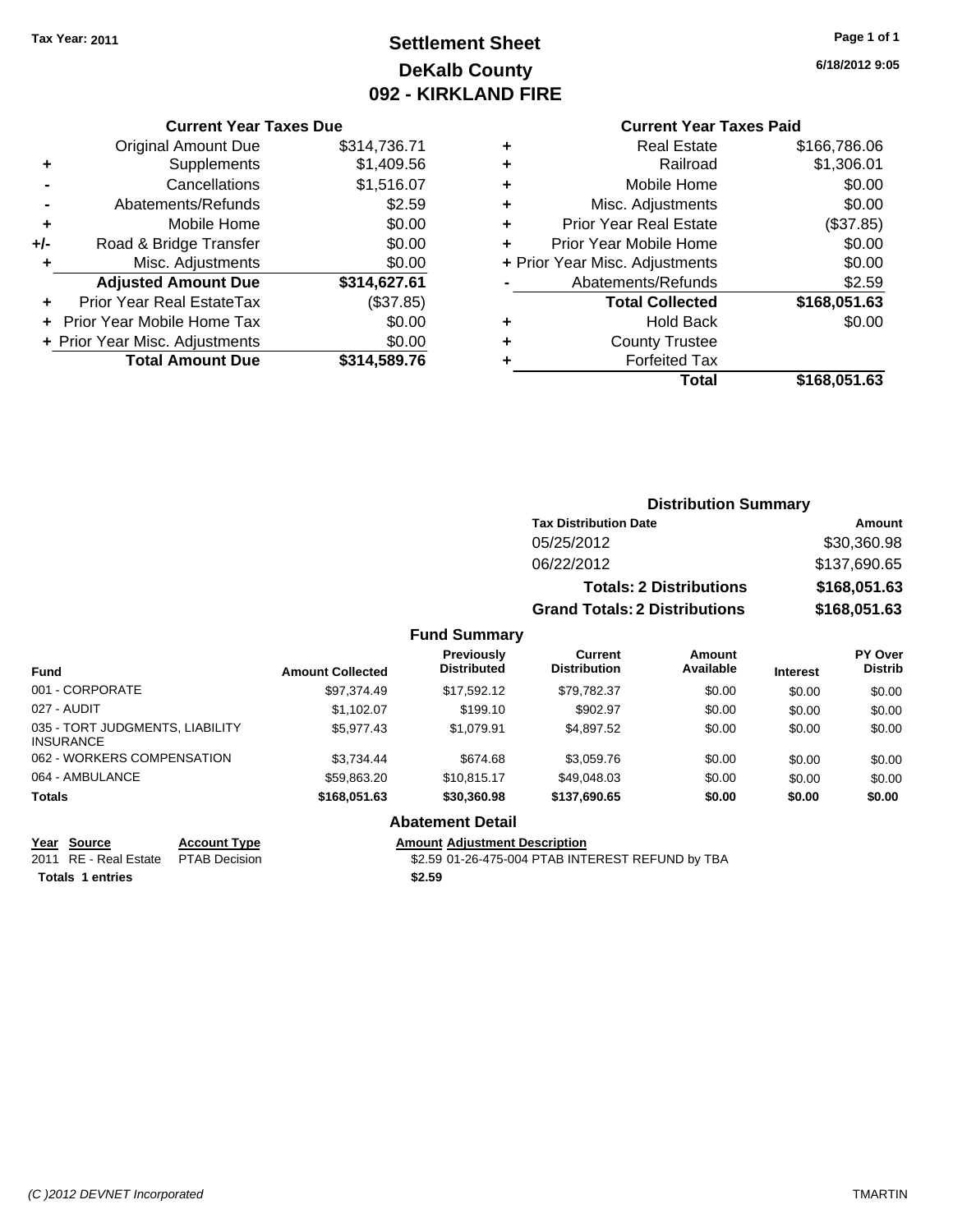## **Settlement Sheet Tax Year: 2011 Page 1 of 1 DeKalb County 093 - LEE FIRE**

|     | <b>Current Year Taxes Due</b>     |             |
|-----|-----------------------------------|-------------|
|     | <b>Original Amount Due</b>        | \$43,698.15 |
| ٠   | Supplements                       | \$415.22    |
|     | Cancellations                     | \$443.44    |
|     | Abatements/Refunds                | \$0.00      |
| ٠   | Mobile Home                       | \$0.00      |
| +/- | Road & Bridge Transfer            | \$0.00      |
| ٠   | Misc. Adjustments                 | \$0.00      |
|     | <b>Adjusted Amount Due</b>        | \$43,669.93 |
|     | Prior Year Real EstateTax         | \$0.00      |
|     | <b>Prior Year Mobile Home Tax</b> | \$0.00      |
|     | + Prior Year Misc. Adjustments    | \$0.00      |
|     | <b>Total Amount Due</b>           | \$43.669.93 |

**6/18/2012 9:05**

|   | <b>Current Year Taxes Paid</b> |             |
|---|--------------------------------|-------------|
| ٠ | <b>Real Estate</b>             | \$20,570.90 |
| ٠ | Railroad                       | \$387.80    |
| ٠ | Mobile Home                    | \$0.00      |
| ٠ | Misc. Adjustments              | \$0.00      |
| ٠ | <b>Prior Year Real Estate</b>  | \$0.00      |
|   | Prior Year Mobile Home         | \$0.00      |
|   | + Prior Year Misc. Adjustments | \$0.00      |
|   | Abatements/Refunds             | \$0.00      |
|   | <b>Total Collected</b>         | \$20,958.70 |
|   | <b>Hold Back</b>               | \$0.00      |
|   | <b>County Trustee</b>          |             |
|   | <b>Forfeited Tax</b>           |             |
|   | Total                          | \$20,958.70 |

|                                               |                         |                                  |                                       | <b>Distribution Summary</b>    |                 |                           |
|-----------------------------------------------|-------------------------|----------------------------------|---------------------------------------|--------------------------------|-----------------|---------------------------|
|                                               |                         |                                  | <b>Tax Distribution Date</b>          |                                |                 | <b>Amount</b>             |
|                                               |                         |                                  | 05/25/2012                            |                                |                 | \$1,846.49                |
|                                               |                         |                                  | 06/22/2012                            |                                |                 | \$19,112.21               |
|                                               |                         |                                  |                                       | <b>Totals: 2 Distributions</b> |                 | \$20,958.70               |
|                                               |                         |                                  | <b>Grand Totals: 2 Distributions</b>  |                                |                 | \$20,958.70               |
|                                               |                         | <b>Fund Summary</b>              |                                       |                                |                 |                           |
| Fund                                          | <b>Amount Collected</b> | Previously<br><b>Distributed</b> | <b>Current</b><br><b>Distribution</b> | Amount<br>Available            | <b>Interest</b> | PY Over<br><b>Distrib</b> |
| 001 - CORPORATE                               | \$13,315.48             | \$1,173.11                       | \$12,142.37                           | \$0.00                         | \$0.00          | \$0.00                    |
| 035 - TORT JUDGEMENTS/LIABILITY<br><b>INS</b> | \$1,478.99              | \$130.30                         | \$1,348.69                            | \$0.00                         | \$0.00          | \$0.00                    |
| 064 - AMBULANCE                               | \$6,814.84              | \$600.40                         | \$6,214.44                            | \$0.00                         | \$0.00          | \$0.00                    |
| 109 - PRIOR YEAR ADJUSTMENT                   | $$-650.61$              | $$-57.32$                        | $$-593.29$                            | \$0.00                         | \$0.00          | \$0.00                    |

**Totals \$20,958.70 \$1,846.49 \$19,112.21 \$0.00 \$0.00 \$0.00**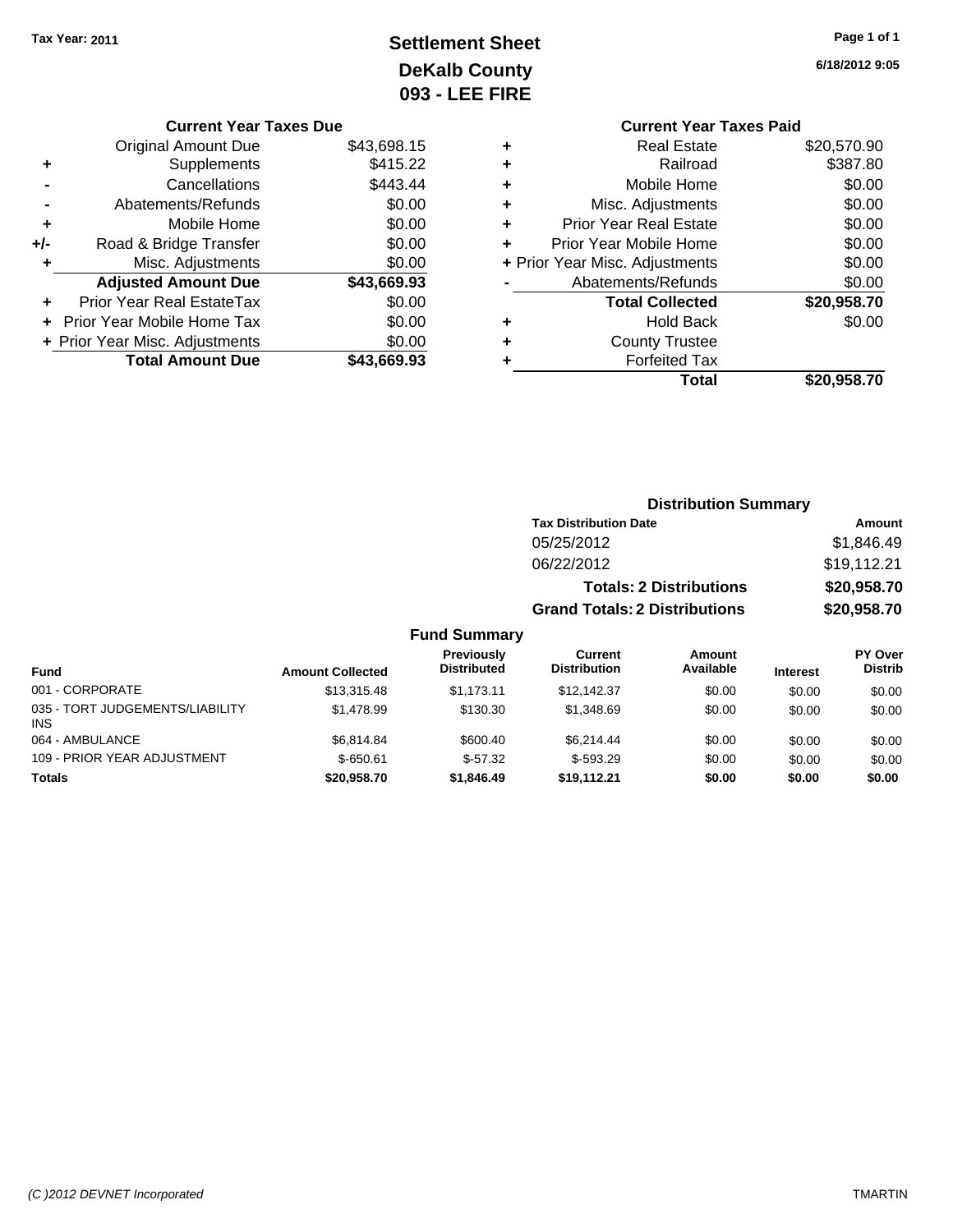## **Settlement Sheet Tax Year: 2011 Page 1 of 1 DeKalb County 094 - LELAND FIRE**

**6/18/2012 9:05**

### **Current Year Taxes Due**

|     | <b>Original Amount Due</b>     | \$25,023.45 |
|-----|--------------------------------|-------------|
| ٠   | Supplements                    | \$277.11    |
|     | Cancellations                  | \$289.22    |
|     | Abatements/Refunds             | \$0.00      |
| ٠   | Mobile Home                    | \$0.00      |
| +/- | Road & Bridge Transfer         | \$0.00      |
| ٠   | Misc. Adjustments              | \$0.00      |
|     | <b>Adjusted Amount Due</b>     | \$25,011.34 |
|     | Prior Year Real EstateTax      | \$0.00      |
|     | + Prior Year Mobile Home Tax   | \$0.00      |
|     | + Prior Year Misc. Adjustments | \$0.00      |
|     | <b>Total Amount Due</b>        | \$25,011.34 |

## **Current Year Taxes Paid +** Real Estate \$14,179.16

|   | Railroad                       | \$0.00      |
|---|--------------------------------|-------------|
| ٠ | Mobile Home                    | \$0.00      |
| ٠ | Misc. Adjustments              | \$0.00      |
| ٠ | <b>Prior Year Real Estate</b>  | \$0.00      |
| ٠ | Prior Year Mobile Home         | \$0.00      |
|   | + Prior Year Misc. Adjustments | \$0.00      |
|   | Abatements/Refunds             | \$0.00      |
|   | <b>Total Collected</b>         | \$14,179.16 |
|   | <b>Hold Back</b>               | \$0.00      |
|   | <b>County Trustee</b>          |             |
|   | <b>Forfeited Tax</b>           |             |
|   | Total                          | \$14,179.16 |
|   |                                |             |

### **Distribution Summary Tax Distribution Date Amount** 05/25/2012 \$2,598.58 06/22/2012 \$11,580.58 **Totals: 2 Distributions \$14,179.16 Grand Totals: 2 Distributions \$14,179.16 Fund Summary Fund Interest Amount Collected Distributed PY Over Distrib Amount Available Current Distribution Previously** 001 - CORPORATE 6 \$14,179.16 \$2,598.58 \$11,580.58 \$0.00 \$0.00 \$0.00 \$0.00 **Totals \$14,179.16 \$2,598.58 \$11,580.58 \$0.00 \$0.00 \$0.00**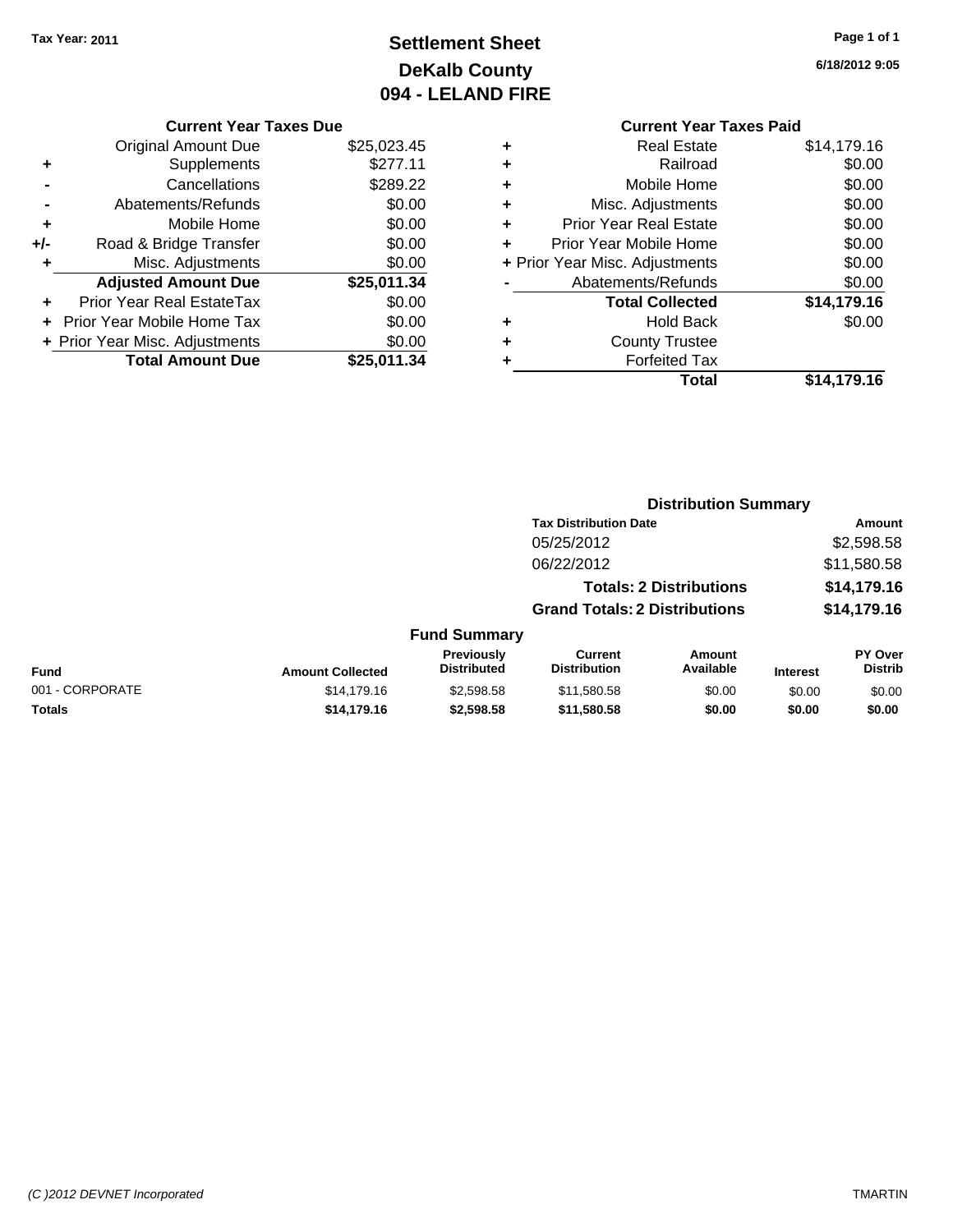## **Settlement Sheet Tax Year: 2011 Page 1 of 1 DeKalb County 095 - MALTA FIRE**

**6/18/2012 9:05**

|   | <b>Current Year Taxes Paid</b> |             |
|---|--------------------------------|-------------|
| ٠ | <b>Real Estate</b>             | \$44,314.59 |
| ٠ | Railroad                       | \$793.24    |
| ٠ | Mobile Home                    | \$0.00      |
| ٠ | Misc. Adjustments              | \$0.00      |
| ٠ | <b>Prior Year Real Estate</b>  | \$0.00      |
| ÷ | Prior Year Mobile Home         | \$0.00      |
|   | + Prior Year Misc. Adjustments | \$0.00      |
|   | Abatements/Refunds             | \$0.00      |
|   | <b>Total Collected</b>         | \$45,107.83 |
| ٠ | <b>Hold Back</b>               | \$0.00      |
|   | <b>County Trustee</b>          |             |
|   | <b>Forfeited Tax</b>           |             |
|   | Total                          | \$45,107.83 |
|   |                                |             |

**Distribution Summary**

|     | <b>Current Year Taxes Due</b>  |             |
|-----|--------------------------------|-------------|
|     | <b>Original Amount Due</b>     | \$84,501.90 |
| ٠   | Supplements                    | \$173.44    |
|     | Cancellations                  | \$248.87    |
|     | Abatements/Refunds             | \$0.00      |
| ٠   | Mobile Home                    | \$0.00      |
| +/- | Road & Bridge Transfer         | \$0.00      |
|     | Misc. Adjustments              | \$0.00      |
|     | <b>Adjusted Amount Due</b>     | \$84,426.47 |
|     | Prior Year Real EstateTax      | \$0.00      |
|     | Prior Year Mobile Home Tax     | \$0.00      |
|     | + Prior Year Misc. Adjustments | \$0.00      |
|     | <b>Total Amount Due</b>        | \$84.426.47 |
|     |                                |             |

|                         |                                  |                                |                     |                                                                                                        | Amount                    |
|-------------------------|----------------------------------|--------------------------------|---------------------|--------------------------------------------------------------------------------------------------------|---------------------------|
|                         |                                  | 05/25/2012                     |                     |                                                                                                        | \$6,456.79                |
|                         |                                  | 06/22/2012                     |                     |                                                                                                        | \$38,651.04               |
|                         |                                  |                                |                     |                                                                                                        | \$45,107.83               |
|                         |                                  |                                |                     |                                                                                                        | \$45,107.83               |
|                         |                                  |                                |                     |                                                                                                        |                           |
| <b>Amount Collected</b> | Previously<br><b>Distributed</b> | Current<br><b>Distribution</b> | Amount<br>Available | <b>Interest</b>                                                                                        | PY Over<br><b>Distrib</b> |
| \$45,107.83             | \$6,456.79                       | \$38,651.04                    | \$0.00              | \$0.00                                                                                                 | \$0.00                    |
| \$45,107.83             | \$6,456.79                       | \$38,651.04                    | \$0.00              | \$0.00                                                                                                 | \$0.00                    |
|                         |                                  |                                | <b>Fund Summary</b> | <b>Tax Distribution Date</b><br><b>Totals: 2 Distributions</b><br><b>Grand Totals: 2 Distributions</b> |                           |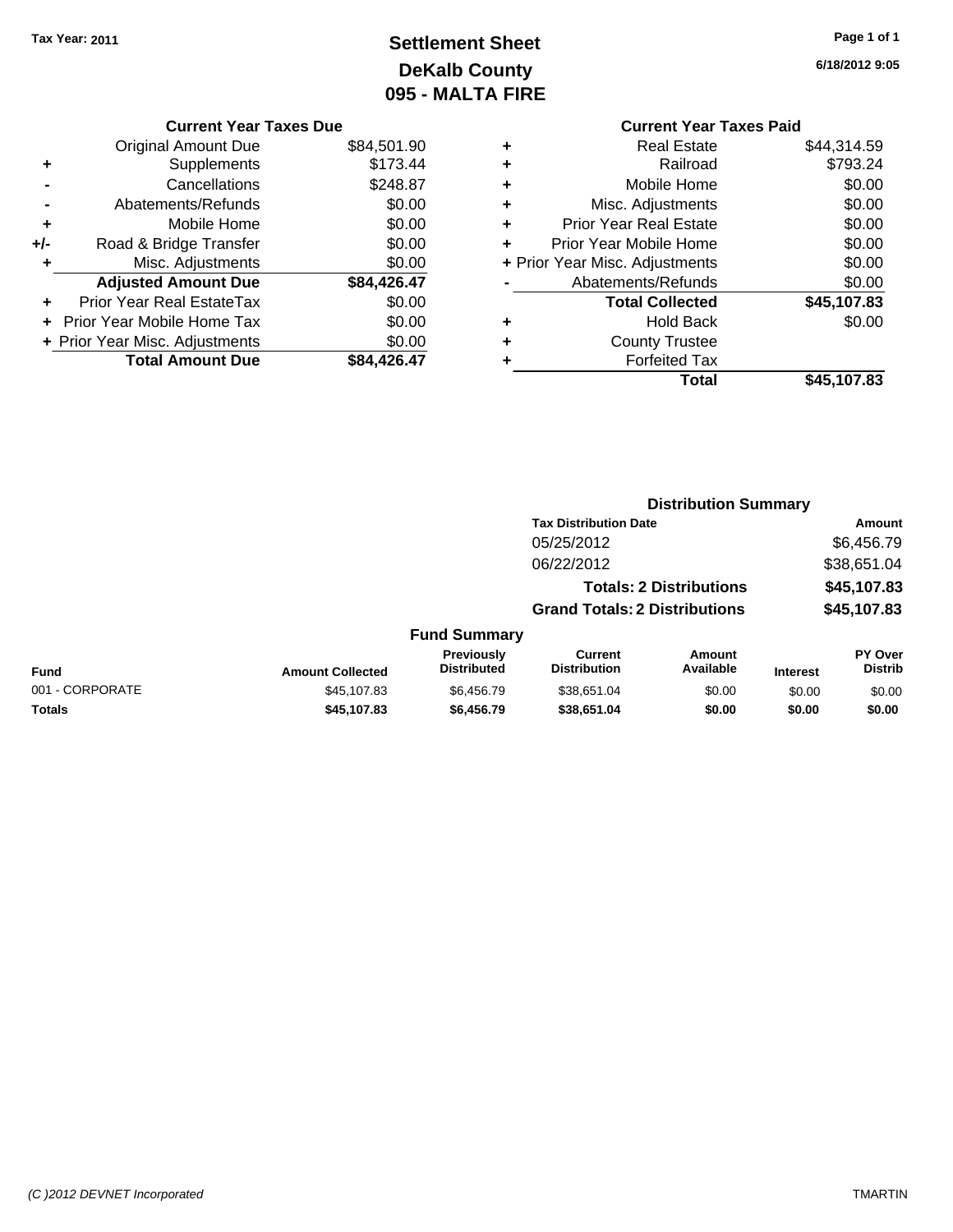## **Settlement Sheet Tax Year: 2011 Page 1 of 1 DeKalb County 096 - MAPLE PARK FIRE**

**6/18/2012 9:05**

| <b>Current Year Taxes Due</b> |  |  |  |  |
|-------------------------------|--|--|--|--|
|-------------------------------|--|--|--|--|

|     | <b>Original Amount Due</b>     | \$161,276.80 |
|-----|--------------------------------|--------------|
| ٠   | Supplements                    | \$0.00       |
|     | Cancellations                  | \$0.00       |
|     | Abatements/Refunds             | \$2.89       |
| ٠   | Mobile Home                    | \$0.00       |
| +/- | Road & Bridge Transfer         | \$0.00       |
| ٠   | Misc. Adjustments              | \$0.00       |
|     | <b>Adjusted Amount Due</b>     | \$161,273.91 |
|     | Prior Year Real EstateTax      | (\$73.91)    |
|     | Prior Year Mobile Home Tax     | \$0.00       |
|     | + Prior Year Misc. Adjustments | \$0.00       |
|     | <b>Total Amount Due</b>        | \$161,200.00 |

### **Current Year Taxes Paid**

| <b>Real Estate</b>             | \$81,088.17 |
|--------------------------------|-------------|
| Railroad                       | \$1,494.24  |
| Mobile Home                    | \$0.00      |
| Misc. Adjustments              | \$0.00      |
| <b>Prior Year Real Estate</b>  | (\$73.91)   |
| Prior Year Mobile Home         | \$0.00      |
| + Prior Year Misc. Adjustments | \$0.00      |
| Abatements/Refunds             | \$2.89      |
| <b>Total Collected</b>         | \$82,505.61 |
| <b>Hold Back</b>               | \$0.00      |
| <b>County Trustee</b>          |             |
| <b>Forfeited Tax</b>           |             |
| Total                          | \$82,505.61 |
|                                |             |

|                                         |                         |                                  |                                      | <b>Distribution Summary</b>    |                 |                                  |
|-----------------------------------------|-------------------------|----------------------------------|--------------------------------------|--------------------------------|-----------------|----------------------------------|
|                                         |                         |                                  | <b>Tax Distribution Date</b>         |                                | Amount          |                                  |
|                                         |                         |                                  | 05/25/2012                           |                                |                 | \$15,664.16                      |
|                                         |                         |                                  | 06/22/2012                           |                                |                 | \$66,841.45                      |
|                                         |                         |                                  |                                      | <b>Totals: 2 Distributions</b> | \$82,505.61     |                                  |
|                                         |                         |                                  | <b>Grand Totals: 2 Distributions</b> |                                | \$82,505.61     |                                  |
|                                         |                         | <b>Fund Summary</b>              |                                      |                                |                 |                                  |
| <b>Fund</b>                             | <b>Amount Collected</b> | Previously<br><b>Distributed</b> | Current<br><b>Distribution</b>       | Amount<br>Available            | <b>Interest</b> | <b>PY Over</b><br><b>Distrib</b> |
| 001 - CORPORATE                         | \$41,425.49             | \$7,864.87                       | \$33,560.62                          | \$0.00                         | \$0.00          | \$0.00                           |
| 013 - FIREFIGHTER'S PENSION             | \$1,202.60              | \$228.32                         | \$974.28                             | \$0.00                         | \$0.00          | \$0.00                           |
| 027 - AUDIT                             | \$201.15                | \$38.19                          | \$162.96                             | \$0.00                         | \$0.00          | \$0.00                           |
| 035 - TORT JUDGEMENTS/LIABILITY<br>INS. | \$7,510.07              | \$1,425.83                       | \$6,084.24                           | \$0.00                         | \$0.00          | \$0.00                           |
| 064 - AMBULANCE                         | \$32,166.30             | \$6,106.95                       | \$26,059.35                          | \$0.00                         | \$0.00          | \$0.00                           |

### **Totals \$82,505.61 \$15,664.16 \$66,841.45 \$0.00 \$0.00 \$0.00**

**Totals \$2.89 1 entries**

**Year Source Account Type Amount Adjustment Description**

**Abatement Detail**

2011 RE - Real Estate \$2.89 09-34-100-004 PTAB INTEREST REFUND by TBA PTAB Decision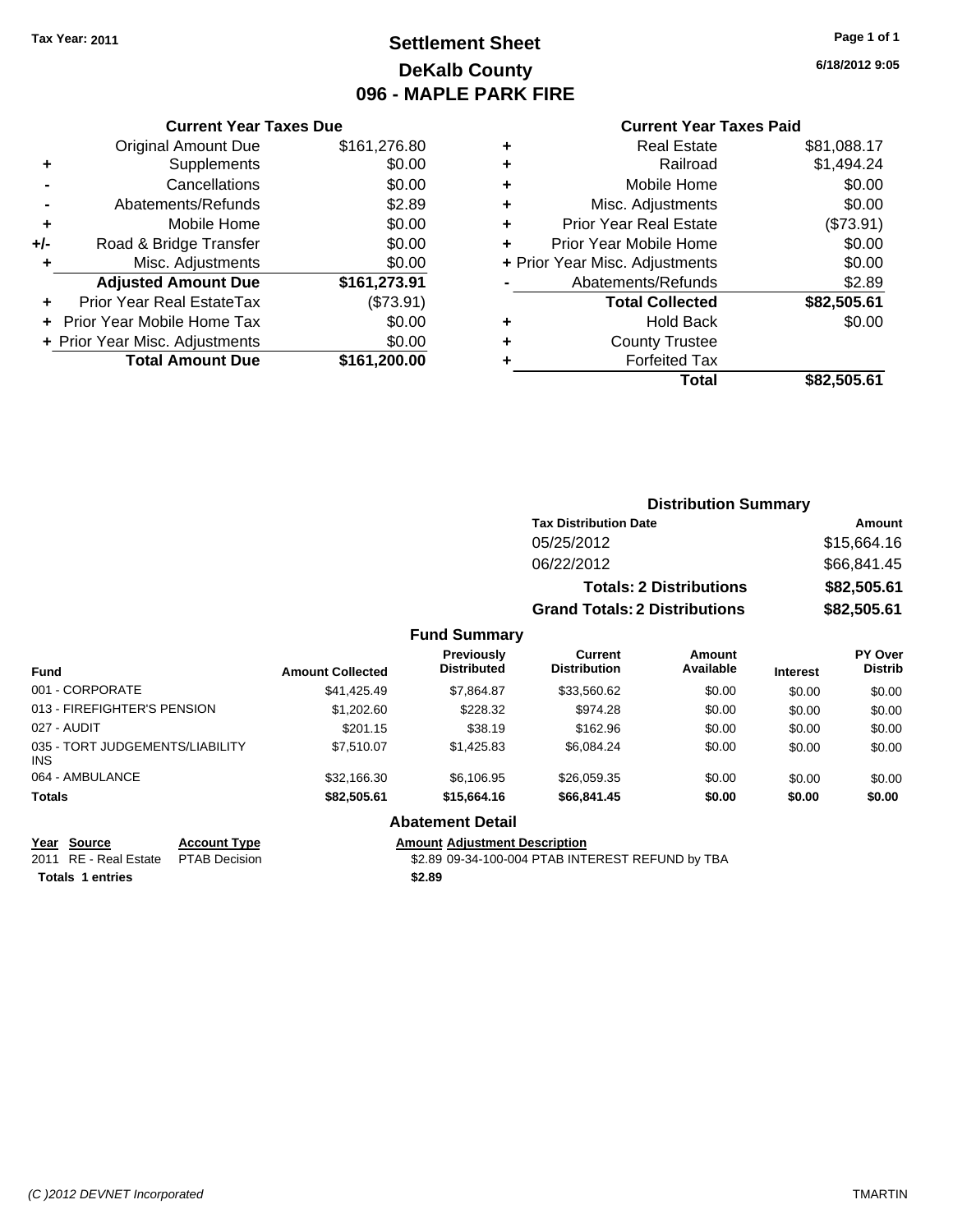## **Settlement Sheet Tax Year: 2011 Page 1 of 1 DeKalb County 097 - PAW PAW FIRE**

### **6/18/2012 9:05**

| <b>Current Year Taxes Paid</b> |             |  |  |  |
|--------------------------------|-------------|--|--|--|
| Real Estate                    | \$13,794.88 |  |  |  |
| Railroad                       | \$526.71    |  |  |  |
| Mobile Home                    | \$0.00      |  |  |  |
| Misc. Adjustments              | \$0.00      |  |  |  |
| <b>Prior Year Real Estate</b>  | \$0.00      |  |  |  |
| Prior Year Mobile Home         | \$0.00      |  |  |  |
| + Prior Year Misc. Adjustments | \$0.00      |  |  |  |
| Abatements/Refunds             | \$0.00      |  |  |  |
| <b>Total Collected</b>         | \$14,321.59 |  |  |  |
| Hold Back                      | \$0.00      |  |  |  |
| <b>County Trustee</b>          |             |  |  |  |
| <b>Forfeited Tax</b>           |             |  |  |  |
| Total                          | \$14,321.59 |  |  |  |
|                                |             |  |  |  |

## **Current Year Taxes Due** Original Amount Due \$27,230.91 **+** Supplements \$1,130.66 **-** Cancellations \$1,130.66 **-** Abatements/Refunds \$0.00 **+** Mobile Home \$0.00 **+/-** Road & Bridge Transfer \$0.00 **+** Misc. Adjustments \$0.00 **Adjusted Amount Due \$27,230.91 +** Prior Year Real EstateTax \$0.00 **+** Prior Year Mobile Home Tax \$0.00 **+ Prior Year Misc. Adjustments**  $$0.00$ **Total Amount Due \$27,230.91**

## **Distribution Summary**

| <b>Tax Distribution Date</b>         | Amount      |
|--------------------------------------|-------------|
| 05/25/2012                           | \$1.687.32  |
| 06/22/2012                           | \$12,634.27 |
| <b>Totals: 2 Distributions</b>       | \$14,321.59 |
| <b>Grand Totals: 2 Distributions</b> | \$14,321.59 |

### **Fund Summary**

| <b>Fund</b>                                   | <b>Amount Collected</b> | <b>Previously</b><br><b>Distributed</b> | Current<br><b>Distribution</b> | Amount<br>Available | <b>Interest</b> | PY Over<br><b>Distrib</b> |
|-----------------------------------------------|-------------------------|-----------------------------------------|--------------------------------|---------------------|-----------------|---------------------------|
| 001 - CORPORATE                               | \$13,492.77             | \$1,589.68                              | \$11,903.09                    | \$0.00              | \$0.00          | \$0.00                    |
| 035 - TORT JUDGEMENTS/LIABILITY<br><b>INS</b> | \$1,537.62              | \$181.15                                | \$1.356.47                     | \$0.00              | \$0.00          | \$0.00                    |
| 109 - PRIOR YEAR ADJUSTMENT                   | $$-708.80$              | $$-83.51$                               | $$-625.29$                     | \$0.00              | \$0.00          | \$0.00                    |
| <b>Totals</b>                                 | \$14,321.59             | \$1,687,32                              | \$12.634.27                    | \$0.00              | \$0.00          | \$0.00                    |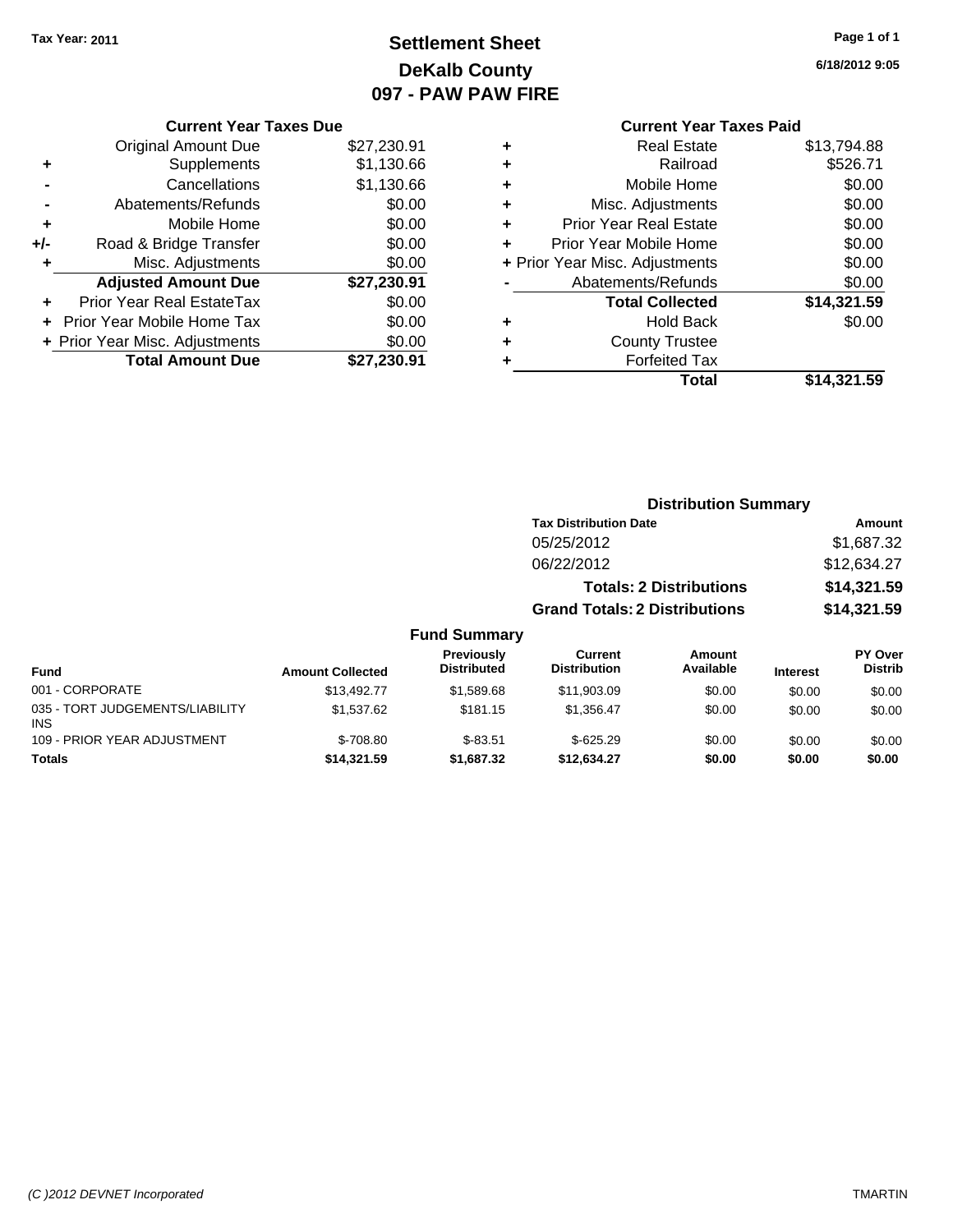## **Settlement Sheet Tax Year: 2011 Page 1 of 1 DeKalb County 098 - SANDWICH FIRE**

**6/18/2012 9:05**

|     | <b>Current Year Taxes Due</b>  |              |
|-----|--------------------------------|--------------|
|     | <b>Original Amount Due</b>     | \$534,262.70 |
| ٠   | Supplements                    | \$1,632.48   |
|     | Cancellations                  | \$1,832.99   |
|     | Abatements/Refunds             | \$4.45       |
| ٠   | Mobile Home                    | \$0.00       |
| +/- | Road & Bridge Transfer         | \$0.00       |
| ٠   | Misc. Adjustments              | \$190.42     |
|     | <b>Adjusted Amount Due</b>     | \$534,248.16 |
|     | Prior Year Real EstateTax      | (\$86.20)    |
|     | Prior Year Mobile Home Tax     | \$0.00       |
|     | + Prior Year Misc. Adjustments | \$0.00       |
|     | <b>Total Amount Due</b>        | \$534.161.96 |
|     |                                |              |

|   | <b>Current Year Taxes Paid</b>             |              |  |  |  |  |
|---|--------------------------------------------|--------------|--|--|--|--|
| ٠ | <b>Real Estate</b>                         | \$271,896.11 |  |  |  |  |
| ٠ | Railroad                                   | \$740.38     |  |  |  |  |
| ٠ | Mobile Home                                | \$0.00       |  |  |  |  |
| ٠ | Misc. Adjustments                          | \$190.42     |  |  |  |  |
| ٠ | (\$86.20)<br><b>Prior Year Real Estate</b> |              |  |  |  |  |
| ÷ | Prior Year Mobile Home                     | \$0.00       |  |  |  |  |
|   | + Prior Year Misc. Adjustments             | \$0.00       |  |  |  |  |
|   | Abatements/Refunds                         | \$4.45       |  |  |  |  |
|   | <b>Total Collected</b>                     | \$272,736.26 |  |  |  |  |
| ٠ | <b>Hold Back</b>                           | \$0.00       |  |  |  |  |
|   | <b>County Trustee</b>                      |              |  |  |  |  |
| ٠ | <b>Forfeited Tax</b>                       |              |  |  |  |  |
|   | <b>Total</b>                               | \$272,736.26 |  |  |  |  |

|                                         |                                               |                           |                                                  |                                        | <b>Distribution Summary</b>                   |                                |                 |                    |  |
|-----------------------------------------|-----------------------------------------------|---------------------------|--------------------------------------------------|----------------------------------------|-----------------------------------------------|--------------------------------|-----------------|--------------------|--|
|                                         |                                               |                           |                                                  |                                        | <b>Tax Distribution Date</b>                  |                                |                 | Amount             |  |
|                                         |                                               |                           | 05/25/2012                                       |                                        |                                               |                                | \$52,878.12     |                    |  |
|                                         |                                               |                           |                                                  |                                        | 06/22/2012                                    |                                |                 | \$219,858.14       |  |
|                                         |                                               |                           |                                                  |                                        |                                               | <b>Totals: 2 Distributions</b> |                 | \$272,736.26       |  |
|                                         |                                               |                           |                                                  |                                        | <b>Grand Totals: 2 Distributions</b>          |                                |                 | \$272,736.26       |  |
|                                         |                                               |                           |                                                  | <b>Fund Summary</b>                    |                                               |                                |                 |                    |  |
| <b>Fund</b>                             |                                               |                           | <b>Amount Collected</b>                          | Previously<br><b>Distributed</b>       | Current<br><b>Distribution</b>                | Amount<br>Available            | <b>Interest</b> | PY Over<br>Distrib |  |
| 001 - CORPORATE                         |                                               | \$235,673.03              | \$45,692.30                                      | \$189,980.73                           | \$0.00                                        | \$0.00                         | \$0.00          |                    |  |
| 027 - AUDIT                             |                                               | \$2,323.71                | \$450.52                                         | \$1,873.19                             | \$0.00                                        | \$0.00                         | \$0.00          |                    |  |
| 035 - TORT JUDGEMENTS/LIABILITY<br>INS. |                                               | \$34,739.52               | \$6,735.30                                       | \$28,004.22                            | \$0.00                                        | \$0.00                         | \$0.00          |                    |  |
| <b>Totals</b>                           |                                               |                           | \$272,736.26                                     | \$52,878.12                            | \$219,858.14                                  | \$0.00                         | \$0.00          | \$0.00             |  |
|                                         |                                               |                           |                                                  | <b>Miscellaneous Adjustment Detail</b> |                                               |                                |                 |                    |  |
|                                         | Year Source                                   | <b>Account Type</b>       |                                                  | <b>Amount Adjustment Description</b>   |                                               |                                |                 |                    |  |
| 2011                                    | <b>RE</b> - Real Estate                       | <b>Back Tax Collected</b> | \$19.30 BYRNE REDEMPTION 19-10-201-031 by TBA    |                                        |                                               |                                |                 |                    |  |
| 2011                                    | RE - Real Estate                              | <b>Back Tax Collected</b> | \$17.88 SHISSLER REDEMPTION 18-10-203-008 by TBA |                                        |                                               |                                |                 |                    |  |
| 2011                                    | RE - Real Estate<br><b>Back Tax Collected</b> |                           |                                                  |                                        | \$41.47 PRIMUS REDEMPTION 8 PARCELS by TBA    |                                |                 |                    |  |
|                                         | 2011 RE - Real Estate                         | <b>Back Tax Collected</b> |                                                  |                                        | \$41.36 BYRNE REDEMPTION 19-10-201-018 by TBA |                                |                 |                    |  |

2011 RE - Real Estate Back Tax Collected \$70.41 DOBSON REDEMPTION 19-26-481-012 by TBA **Totals \$190.42 5 entries**

## **Abatement Detail Year Source Account Type Amount Adjustment Description** 2011 RE - Real Estate \$3.05 19-27-427-012 PTAB INTEREST REFUND by TBA PTAB Decision 2011 RE - Real Estate PTAB Decision 61.39 19-26-432-011 PTAB INTEREST REFUND by TBA **Totals \$4.44 2 entries**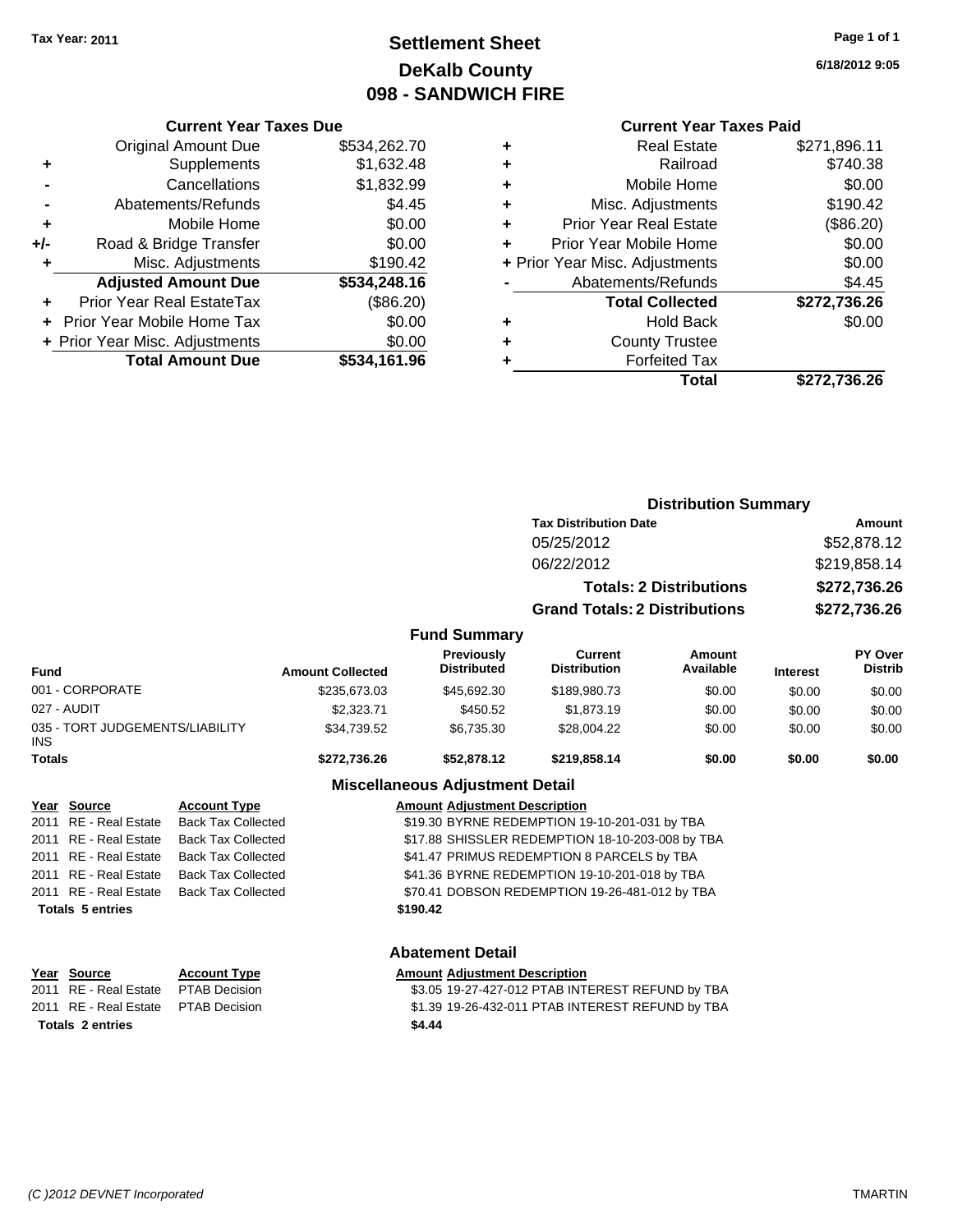## **Settlement Sheet Tax Year: 2011 Page 1 of 1 DeKalb County 099 - SHABBONA FIRE**

**6/18/2012 9:05**

## **Current Year Taxes Paid**

|     | <b>Current Year Taxes Due</b>  |              |
|-----|--------------------------------|--------------|
|     | <b>Original Amount Due</b>     | \$172,408.58 |
| ٠   | Supplements                    | \$1,659.45   |
|     | Cancellations                  | \$1,888.21   |
|     | Abatements/Refunds             | \$14.46      |
| ٠   | Mobile Home                    | \$0.00       |
| +/- | Road & Bridge Transfer         | \$0.00       |
| ٠   | Misc. Adjustments              | \$153.82     |
|     | <b>Adjusted Amount Due</b>     | \$172,319.18 |
|     | Prior Year Real EstateTax      | (\$317.07)   |
|     | Prior Year Mobile Home Tax     | \$0.00       |
|     | + Prior Year Misc. Adjustments | \$0.00       |
|     | <b>Total Amount Due</b>        | \$172.002.11 |
|     |                                |              |

| ٠ | <b>Real Estate</b>             | \$91,277.49 |
|---|--------------------------------|-------------|
| ٠ | Railroad                       | \$1,697.60  |
| ٠ | Mobile Home                    | \$0.00      |
| ٠ | Misc. Adjustments              | \$153.82    |
| ٠ | <b>Prior Year Real Estate</b>  | (\$317.07)  |
|   | Prior Year Mobile Home         | \$0.00      |
|   | + Prior Year Misc. Adjustments | \$0.00      |
|   | Abatements/Refunds             | \$14.46     |
|   | <b>Total Collected</b>         | \$92,797.38 |
| ٠ | <b>Hold Back</b>               | \$0.00      |
| ٠ | <b>County Trustee</b>          |             |
| ٠ | <b>Forfeited Tax</b>           |             |
|   | Total                          | \$92.797.38 |
|   |                                |             |

|                                         |                         |                                  | <b>Distribution Summary</b>          |                                |                 |                                  |
|-----------------------------------------|-------------------------|----------------------------------|--------------------------------------|--------------------------------|-----------------|----------------------------------|
|                                         |                         |                                  | <b>Tax Distribution Date</b>         |                                | Amount          |                                  |
|                                         |                         |                                  | 05/25/2012                           |                                |                 | \$11,023.46                      |
|                                         |                         |                                  | 06/22/2012                           |                                |                 | \$81,773.92                      |
|                                         |                         |                                  |                                      | <b>Totals: 2 Distributions</b> |                 | \$92,797.38                      |
|                                         |                         |                                  | <b>Grand Totals: 2 Distributions</b> |                                |                 | \$92,797.38                      |
|                                         |                         | <b>Fund Summary</b>              |                                      |                                |                 |                                  |
| <b>Fund</b>                             | <b>Amount Collected</b> | Previously<br><b>Distributed</b> | Current<br><b>Distribution</b>       | Amount<br>Available            | <b>Interest</b> | <b>PY Over</b><br><b>Distrib</b> |
| 001 - CORPORATE                         | \$63,803.21             | \$7,579.22                       | \$56,223.99                          | \$0.00                         | \$0.00          | \$0.00                           |
| 035 - TORT JUDGEMENTS/LIABILITY<br>INS. | \$12,670.37             | \$1,505.12                       | \$11,165.25                          | \$0.00                         | \$0.00          | \$0.00                           |
| 064 - AMBULANCE                         | \$16,323.80             | \$1,939.12                       | \$14,384.68                          | \$0.00                         | \$0.00          | \$0.00                           |
| <b>Totals</b>                           | \$92,797.38             | \$11,023.46                      | \$81,773.92                          | \$0.00                         | \$0.00          | \$0.00                           |

### **Miscellaneous Adjustment Detail**

| <u>Year Source</u>      | <b>Account Type</b>                         | <b>Amount Adjustment Description</b>                  |
|-------------------------|---------------------------------------------|-------------------------------------------------------|
| 2011 RE - Real Estate   | Back Tax Collected                          | \$106.68 HAREAS REDEMPTION 13-35-202-017 by TBA       |
|                         | 2011 RE - Real Estate  Paymt In Lieu of Tax | \$47.14 SEQUOYA APARTMENTS - HOUSING AUTHORITY by TBA |
| <b>Totals 2 entries</b> |                                             | \$153.82                                              |
|                         |                                             |                                                       |

### **Abatement Detail**

| Year Source                          | <b>Account Type</b> | <b>Amount Adiustment Description</b>              |
|--------------------------------------|---------------------|---------------------------------------------------|
| 2011 RE - Real Estate  PTAB Decision |                     | \$0.31 13-15-176-011 PTAB INTEREST REFUND by TBA  |
| 2011 RE - Real Estate  PTAB Decision |                     | \$14.15 13-15-327-010 PTAB INTEREST REFUND by TBA |
| <b>Totals 2 entries</b>              |                     | \$14.46                                           |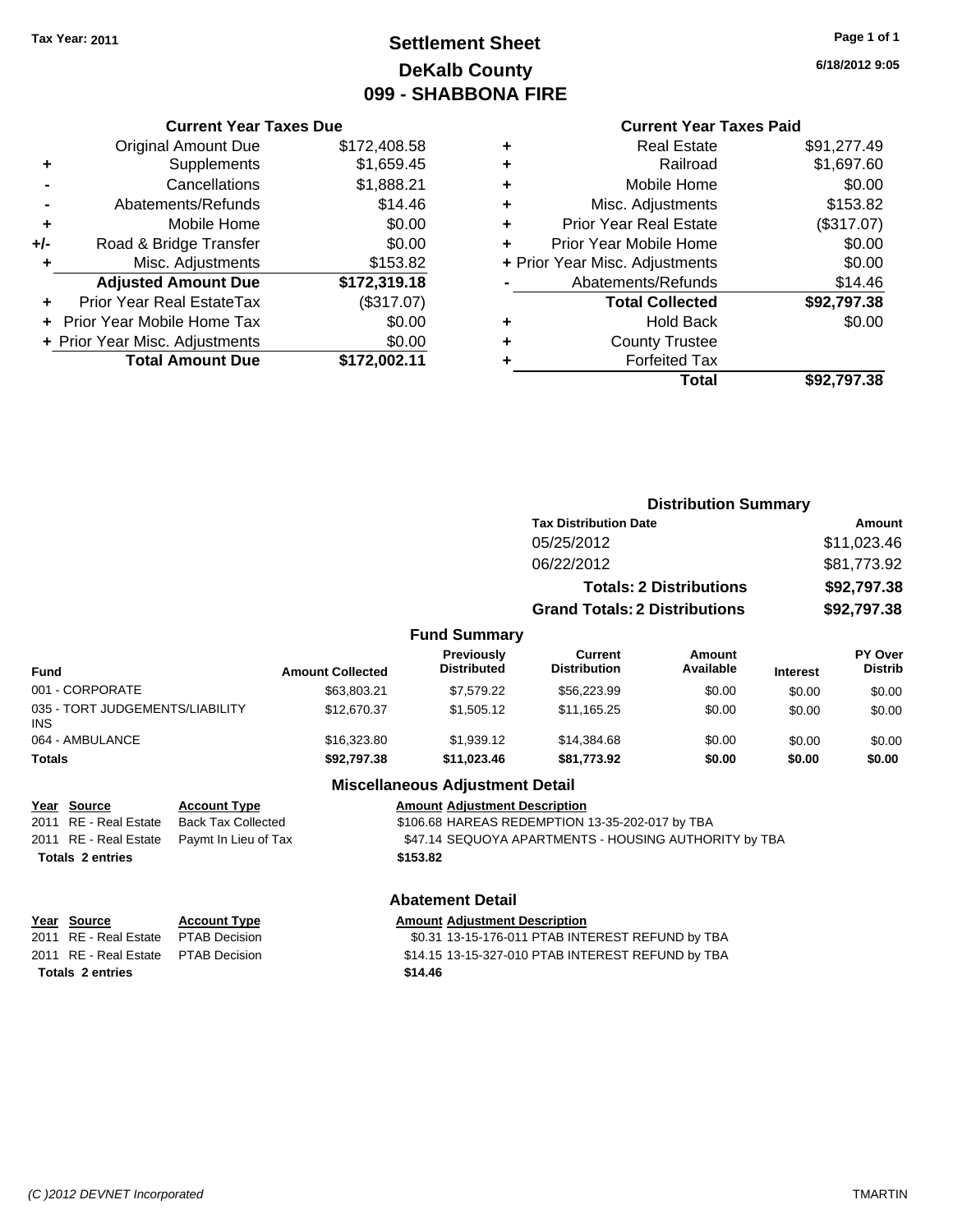## **Settlement Sheet Tax Year: 2011 Page 1 of 1 DeKalb County 100 - SOMONAUK FIRE**

|                | <b>Current Year Taxes Due</b>  |              |   | <b>Current Year Taxes Paid</b> |              |  |
|----------------|--------------------------------|--------------|---|--------------------------------|--------------|--|
|                | Original Amount Due            | \$248,900.21 | ٠ | <b>Real Estate</b>             | \$133,884.73 |  |
| ÷              | Supplements                    | \$235.92     | ٠ | Railroad                       | \$1,535.06   |  |
| $\blacksquare$ | Cancellations                  | \$345.81     |   | Mobile Home                    | \$0.00       |  |
|                | Abatements/Refunds             | \$0.00       | ٠ | Misc. Adjustments              | \$0.00       |  |
| $\ddot{}$      | Mobile Home                    | \$0.00       |   | <b>Prior Year Real Estate</b>  | \$0.00       |  |
| I-             | Road & Bridge Transfer         | \$0.00       |   | Prior Year Mobile Home         | \$0.00       |  |
| ٠              | Misc. Adjustments              | \$0.00       |   | + Prior Year Misc. Adjustments | \$0.00       |  |
|                | <b>Adjusted Amount Due</b>     | \$248,790.32 |   | Abatements/Refunds             | \$0.00       |  |
| ÷              | Prior Year Real EstateTax      | \$0.00       |   | <b>Total Collected</b>         | \$135,419.79 |  |
|                | + Prior Year Mobile Home Tax   | \$0.00       | ٠ | <b>Hold Back</b>               | \$0.00       |  |
|                | + Prior Year Misc. Adjustments | \$0.00       | ٠ | <b>County Trustee</b>          |              |  |
|                | <b>Total Amount Due</b>        | \$248,790.32 |   | <b>Forfeited Tax</b>           |              |  |
|                |                                |              |   | <b>Total</b>                   | \$135,419.79 |  |

|     | <b>Current Year Taxes Due</b>     |              |
|-----|-----------------------------------|--------------|
|     | <b>Original Amount Due</b>        | \$248,900.21 |
|     | Supplements                       | \$235.92     |
|     | Cancellations                     | \$345.81     |
|     | Abatements/Refunds                | \$0.00       |
| ÷   | Mobile Home                       | \$0.00       |
| +/- | Road & Bridge Transfer            | \$0.00       |
| ٠   | Misc. Adjustments                 | \$0.00       |
|     | <b>Adjusted Amount Due</b>        | \$248,790.32 |
|     | Prior Year Real EstateTax         | \$0.00       |
|     | <b>Prior Year Mobile Home Tax</b> | \$0.00       |

## **Distribution Summary**

| <b>Tax Distribution Date</b>         | Amount       |
|--------------------------------------|--------------|
| 05/25/2012                           | \$26,890.47  |
| 06/22/2012                           | \$108,529.32 |
| <b>Totals: 2 Distributions</b>       | \$135,419.79 |
| <b>Grand Totals: 2 Distributions</b> | \$135,419.79 |

### **Fund Summary**

| Fund            | <b>Amount Collected</b> | <b>Previously</b><br><b>Distributed</b> | Current<br><b>Distribution</b> | Amount<br>Available | <b>Interest</b> | PY Over<br><b>Distrib</b> |
|-----------------|-------------------------|-----------------------------------------|--------------------------------|---------------------|-----------------|---------------------------|
| 001 - CORPORATE | \$71.723.47             | \$14,242,21                             | \$57.481.26                    | \$0.00              | \$0.00          | \$0.00                    |
| 064 - AMBULANCE | \$63,696.32             | \$12,648.26                             | \$51,048.06                    | \$0.00              | \$0.00          | \$0.00                    |
| Totals          | \$135,419.79            | \$26,890.47                             | \$108,529.32                   | \$0.00              | \$0.00          | \$0.00                    |

**6/18/2012 9:05**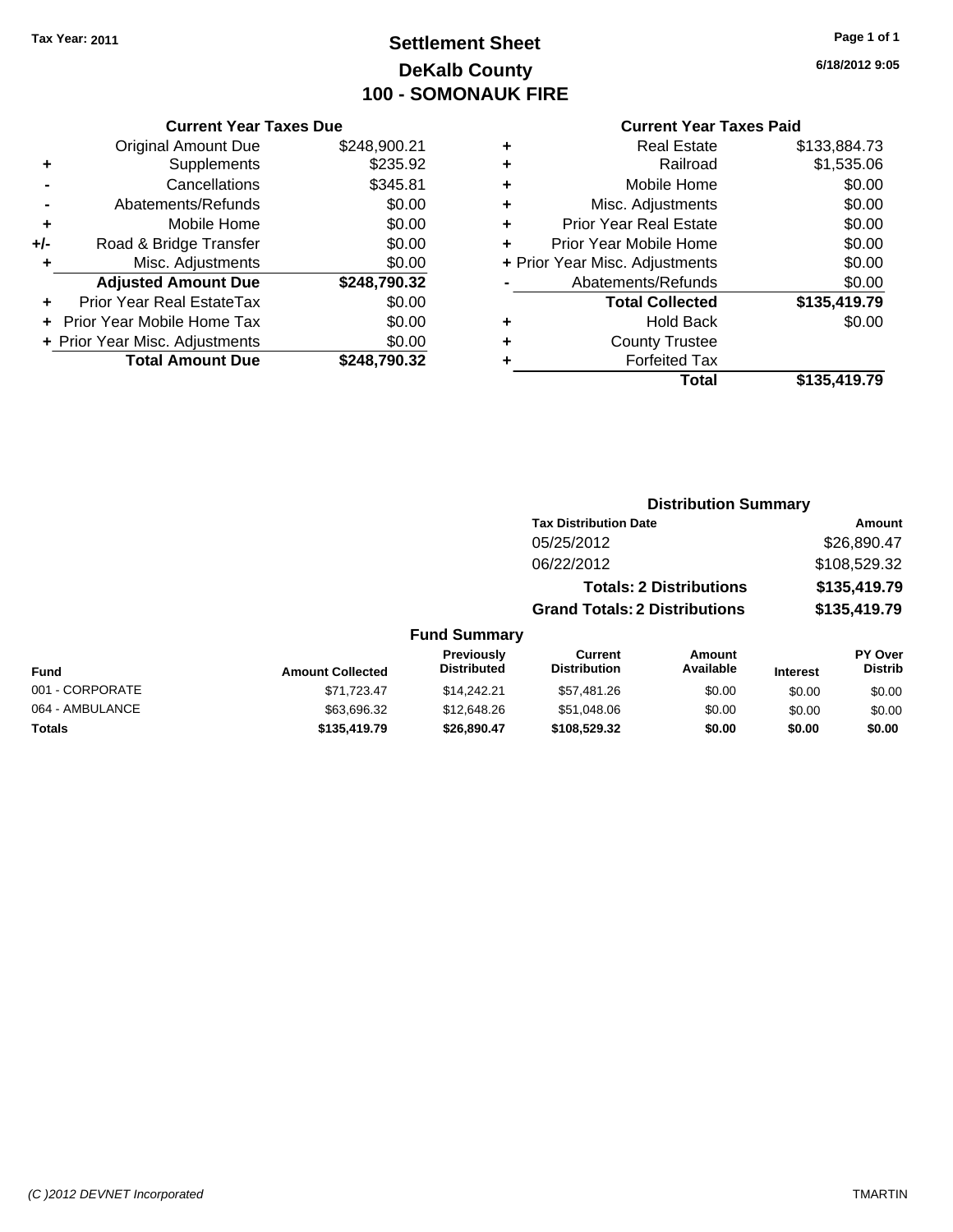## **Settlement Sheet Tax Year: 2011 Page 1 of 1 DeKalb County 101 - SYCAMORE FIRE**

**6/18/2012 9:05**

### **Current Year Taxes Due**

|     | <b>Total Amount Due</b>          | \$311,643.97 |
|-----|----------------------------------|--------------|
|     | + Prior Year Misc. Adjustments   | \$0.00       |
|     | Prior Year Mobile Home Tax       | \$0.00       |
|     | <b>Prior Year Real EstateTax</b> | \$0.00       |
|     | <b>Adjusted Amount Due</b>       | \$311,643.97 |
| ٠   | Misc. Adjustments                | \$0.00       |
| +/- | Road & Bridge Transfer           | \$0.00       |
| ٠   | Mobile Home                      | \$0.00       |
|     | Abatements/Refunds               | \$0.00       |
|     | Cancellations                    | \$1,995.05   |
| ٠   | Supplements                      | \$1,865.60   |
|     | <b>Original Amount Due</b>       | \$311,773.42 |
|     |                                  |              |

## **Current Year Taxes Paid**

| ٠ | <b>Real Estate</b>             | \$164,968.68 |
|---|--------------------------------|--------------|
| ٠ | Railroad                       | \$0.00       |
| ٠ | Mobile Home                    | \$0.00       |
| ٠ | Misc. Adjustments              | \$0.00       |
| ٠ | <b>Prior Year Real Estate</b>  | \$0.00       |
| ٠ | Prior Year Mobile Home         | \$0.00       |
|   | + Prior Year Misc. Adjustments | \$0.00       |
|   | Abatements/Refunds             | \$0.00       |
|   | <b>Total Collected</b>         | \$164,968.68 |
| ٠ | <b>Hold Back</b>               | \$0.00       |
| ٠ | <b>County Trustee</b>          |              |
| ٠ | <b>Forfeited Tax</b>           |              |
|   | Total                          | \$164,968.68 |
|   |                                |              |

### **Distribution Summary Tax Distribution Date Amount** 05/25/2012 \$32,177.51 06/22/2012 \$132,791.17 **Totals: 2 Distributions \$164,968.68 Grand Totals: 2 Distributions \$164,968.68 Fund Summary Fund Interest Amount Collected Distributed PY Over Distrib Amount Available Current Distribution Previously** 001 - CORPORATE 6000 \$81,895.74 \$15,973.95 \$65,921.79 \$0.00 \$0.00 \$0.00 \$0.00 064 - AMBULANCE \$83,072.94 \$16,203.56 \$66,869.38 \$0.00 \$0.00 \$0.00 **Totals \$164,968.68 \$32,177.51 \$132,791.17 \$0.00 \$0.00 \$0.00**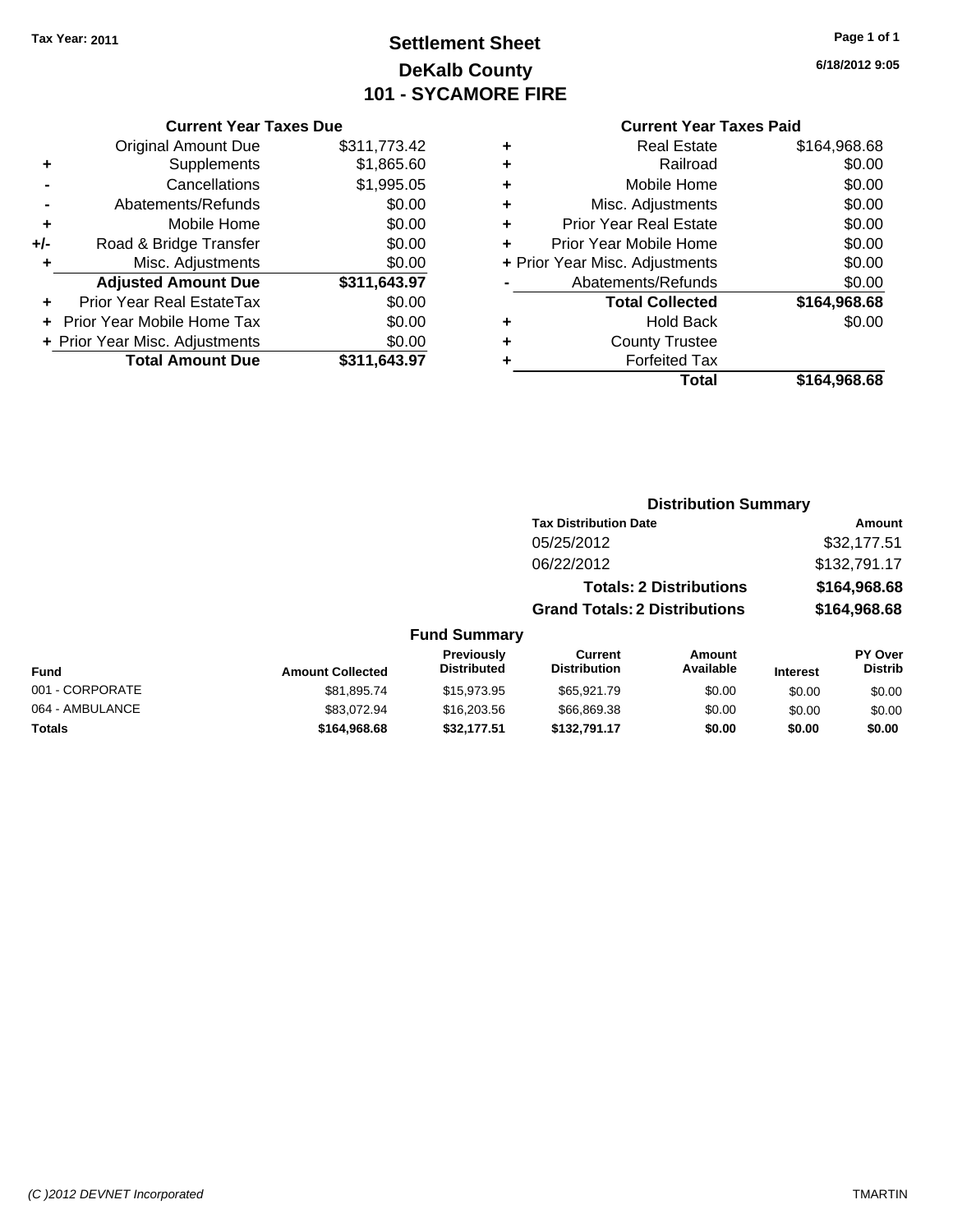## **Settlement Sheet Tax Year: 2011 Page 1 of 1 DeKalb County 102 - WATERMAN FIRE**

**6/18/2012 9:05**

|     | <b>Current Year Taxes Due</b>  |              |  |
|-----|--------------------------------|--------------|--|
|     | <b>Original Amount Due</b>     | \$136,618.66 |  |
| ٠   | Supplements                    | \$285.23     |  |
|     | Cancellations                  | \$350.16     |  |
|     | Abatements/Refunds             | \$3.83       |  |
| ÷   | Mobile Home                    | \$0.00       |  |
| +/- | Road & Bridge Transfer         | \$0.00       |  |
| ٠   | Misc. Adjustments              | \$0.00       |  |
|     | <b>Adjusted Amount Due</b>     | \$136,549.90 |  |
|     | Prior Year Real EstateTax      | (\$55.17)    |  |
|     | Prior Year Mobile Home Tax     | \$0.00       |  |
|     | + Prior Year Misc. Adjustments | \$0.00       |  |
|     | <b>Total Amount Due</b>        | \$136,494.73 |  |
|     |                                |              |  |

|   | Total                          | \$71,257.64 |
|---|--------------------------------|-------------|
| ٠ | <b>Forfeited Tax</b>           |             |
| ٠ | <b>County Trustee</b>          |             |
| ٠ | <b>Hold Back</b>               | \$0.00      |
|   | <b>Total Collected</b>         | \$71,257.64 |
|   | Abatements/Refunds             | \$3.83      |
|   | + Prior Year Misc. Adjustments | \$0.00      |
|   | Prior Year Mobile Home         | \$0.00      |
| ٠ | <b>Prior Year Real Estate</b>  | (\$55.17)   |
| ٠ | Misc. Adjustments              | \$0.00      |
| ٠ | Mobile Home                    | \$0.00      |
| ÷ | Railroad                       | \$897.60    |
|   | <b>Real Estate</b>             | \$70,419.04 |

|                         |                      |                                                  |                                      | <b>Distribution Summary</b>           |                                |                 |                           |
|-------------------------|----------------------|--------------------------------------------------|--------------------------------------|---------------------------------------|--------------------------------|-----------------|---------------------------|
|                         |                      |                                                  | <b>Tax Distribution Date</b>         |                                       | Amount                         |                 |                           |
|                         |                      |                                                  |                                      | 05/25/2012                            |                                |                 | \$9,073.71                |
|                         |                      |                                                  |                                      | 06/22/2012                            |                                |                 | \$62,183.93               |
|                         |                      |                                                  |                                      |                                       | <b>Totals: 2 Distributions</b> |                 | \$71,257.64               |
|                         |                      |                                                  |                                      | <b>Grand Totals: 2 Distributions</b>  |                                |                 | \$71,257.64               |
|                         |                      |                                                  | <b>Fund Summary</b>                  |                                       |                                |                 |                           |
| Fund                    |                      | <b>Amount Collected</b>                          | Previously<br><b>Distributed</b>     | <b>Current</b><br><b>Distribution</b> | Amount<br>Available            | <b>Interest</b> | PY Over<br><b>Distrib</b> |
| 001 - CORPORATE         |                      | \$71,257.64                                      | \$9,073.71                           | \$62,183.93                           | \$0.00                         | \$0.00          | \$0.00                    |
| <b>Totals</b>           |                      | \$71,257.64                                      | \$9,073.71                           | \$62,183.93                           | \$0.00                         | \$0.00          | \$0.00                    |
|                         |                      |                                                  | <b>Abatement Detail</b>              |                                       |                                |                 |                           |
| Year Source             | <b>Account Type</b>  |                                                  | <b>Amount Adjustment Description</b> |                                       |                                |                 |                           |
| 2011 RE - Real Estate   | <b>PTAB Decision</b> | \$1.45 14-15-376-004 PTAB INTEREST REFUND by TBA |                                      |                                       |                                |                 |                           |
| 2011 RE - Real Estate   | <b>PTAB Decision</b> | \$2.38 14-15-102-005 PTAB INTEREST REFUND by TBA |                                      |                                       |                                |                 |                           |
| <b>Totals 2 entries</b> |                      |                                                  | \$3.83                               |                                       |                                |                 |                           |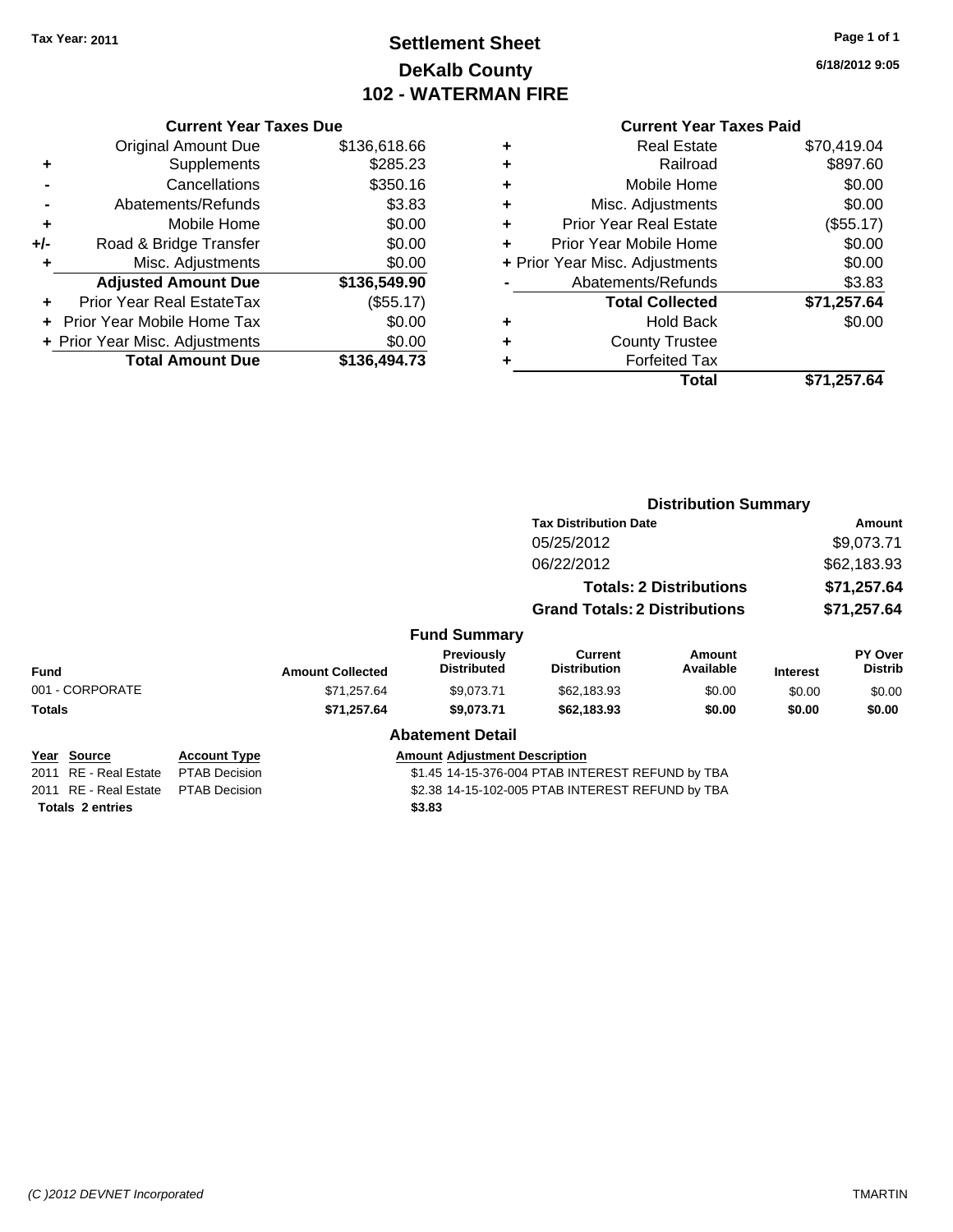## **Settlement Sheet Tax Year: 2011 Page 1 of 1 DeKalb County 103 - EARLVILLE LIBRARY DISTRICT**

**Current Year Taxes Due**

|     | <b>Original Amount Due</b>       | \$3,815.35 |
|-----|----------------------------------|------------|
| ٠   | Supplements                      | \$3,815.34 |
|     | Cancellations                    | \$3,815.34 |
|     | Abatements/Refunds               | \$0.00     |
| ٠   | Mobile Home                      | \$0.00     |
| +/- | Road & Bridge Transfer           | \$0.00     |
| ٠   | Misc. Adjustments                | \$0.00     |
|     | <b>Adjusted Amount Due</b>       | \$3,815.35 |
|     | <b>Prior Year Real EstateTax</b> | \$0.00     |
|     | Prior Year Mobile Home Tax       | \$0.00     |
|     | + Prior Year Misc. Adjustments   | \$0.00     |
|     | <b>Total Amount Due</b>          | \$3.815.35 |

|   | <b>Real Estate</b>             | \$2,272.05 |
|---|--------------------------------|------------|
| ٠ | Railroad                       | \$0.00     |
| ٠ | Mobile Home                    | \$0.00     |
| ٠ | Misc. Adjustments              | \$0.00     |
| ٠ | <b>Prior Year Real Estate</b>  | \$0.00     |
|   | Prior Year Mobile Home         | \$0.00     |
|   | + Prior Year Misc. Adjustments | \$0.00     |
|   | Abatements/Refunds             | \$0.00     |
|   | <b>Total Collected</b>         | \$2,272.05 |
| ٠ | Hold Back                      | \$0.00     |
| ٠ | <b>County Trustee</b>          |            |
| ٠ | <b>Forfeited Tax</b>           |            |
|   | Total                          | \$2,272.05 |
|   |                                |            |

| <b>Distribution Summary</b>          |            |  |  |
|--------------------------------------|------------|--|--|
| <b>Tax Distribution Date</b>         | Amount     |  |  |
| 05/25/2012                           | \$229.34   |  |  |
| 06/22/2012                           | \$2,042.71 |  |  |
| <b>Totals: 2 Distributions</b>       | \$2,272.05 |  |  |
| <b>Grand Totals: 2 Distributions</b> | \$2,272.05 |  |  |
|                                      |            |  |  |

|                                                     |                         | <b>Fund Summary</b>              |                                |                     |                 |                           |
|-----------------------------------------------------|-------------------------|----------------------------------|--------------------------------|---------------------|-----------------|---------------------------|
| <b>Fund</b>                                         | <b>Amount Collected</b> | Previously<br><b>Distributed</b> | Current<br><b>Distribution</b> | Amount<br>Available | <b>Interest</b> | PY Over<br><b>Distrib</b> |
| 001 - CORPORATE                                     | \$1,371.98              | \$138.50                         | \$1,233.48                     | \$0.00              | \$0.00          | \$0.00                    |
| 004 - OPERATIONS & MAINTENANCE                      | \$182.92                | \$18.46                          | \$164.46                       | \$0.00              | \$0.00          | \$0.00                    |
| 027 - AUDIT                                         | \$42.06                 | \$4.24                           | \$37.82                        | \$0.00              | \$0.00          | \$0.00                    |
| 031 - WORKING CASH                                  | \$457.32                | \$46.16                          | \$411.16                       | \$0.00              | \$0.00          | \$0.00                    |
| 035 - TORT JUDGMENTS, LIABILITY<br><b>INSURANCE</b> | \$98.42                 | \$9.94                           | \$88.48                        | \$0.00              | \$0.00          | \$0.00                    |
| 047 - SOCIAL SECURITY                               | \$119.35                | \$12.04                          | \$107.31                       | \$0.00              | \$0.00          | \$0.00                    |
| <b>Totals</b>                                       | \$2,272.05              | \$229.34                         | \$2,042.71                     | \$0.00              | \$0.00          | \$0.00                    |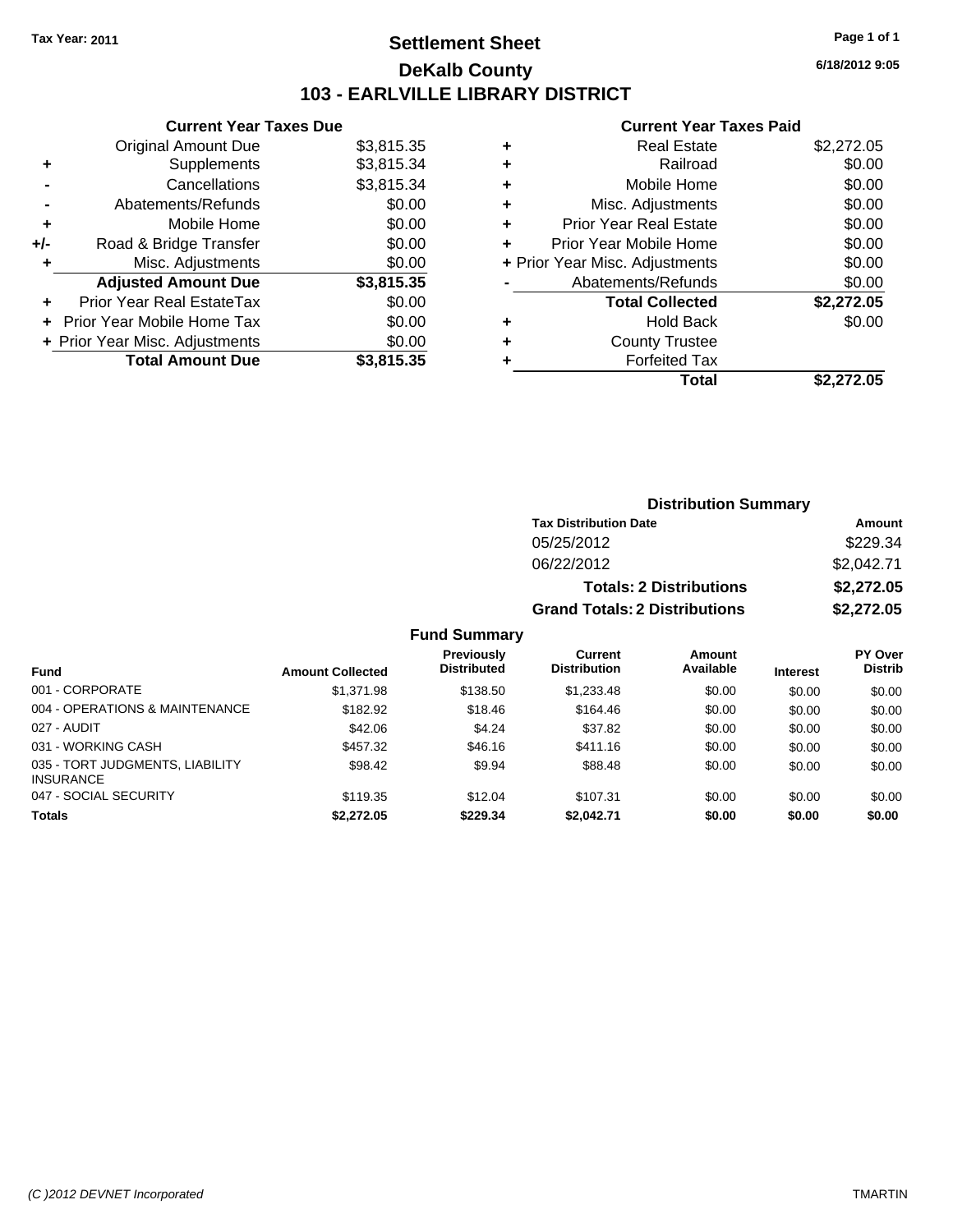## **Settlement Sheet Tax Year: 2011 Page 1 of 1 DeKalb County 110 - DEKALB PARK**

### **Current Year Taxes Due**

|     | <b>Original Amount Due</b>        | \$3,499,929.40 |
|-----|-----------------------------------|----------------|
| ٠   | Supplements                       | \$94,943.82    |
|     | Cancellations                     | \$158,314.51   |
|     | Abatements/Refunds                | \$0.00         |
| ٠   | Mobile Home                       | \$0.00         |
| +/- | Road & Bridge Transfer            | \$0.00         |
| ٠   | Misc. Adjustments                 | \$859.45       |
|     | <b>Adjusted Amount Due</b>        | \$3,437,418.16 |
|     | Prior Year Real EstateTax         | \$777.51       |
|     | <b>Prior Year Mobile Home Tax</b> | \$0.00         |
|     | + Prior Year Misc. Adjustments    | \$0.00         |
|     | <b>Total Amount Due</b>           | \$3,438,195.67 |

## **Current Year Taxes Paid**

| ٠ | <b>Real Estate</b>             | \$1,729,096.48 |
|---|--------------------------------|----------------|
| ٠ | Railroad                       | \$3,314.13     |
| ٠ | Mobile Home                    | \$0.00         |
| ٠ | Misc. Adjustments              | \$859.45       |
| ٠ | <b>Prior Year Real Estate</b>  | \$777.51       |
|   | Prior Year Mobile Home         | \$0.00         |
|   | + Prior Year Misc. Adjustments | \$0.00         |
|   | Abatements/Refunds             | \$0.00         |
|   | <b>Total Collected</b>         | \$1,734,047.57 |
| ٠ | Hold Back                      | \$0.00         |
| ٠ | <b>County Trustee</b>          |                |
| ٠ | <b>Forfeited Tax</b>           |                |
|   | Total                          | \$1,734,047.57 |
|   |                                |                |

## **Distribution Summary**

| <b>Tax Distribution Date</b>         | Amount         |  |
|--------------------------------------|----------------|--|
| 05/25/2012                           | \$334,401.31   |  |
| 06/22/2012                           | \$1,399,646.26 |  |
| <b>Totals: 2 Distributions</b>       | \$1,734,047.57 |  |
| <b>Grand Totals: 2 Distributions</b> | \$1,734,047.57 |  |

### **Fund Summary**

| <b>Fund</b>                             | <b>Amount Collected</b> | Previously<br><b>Distributed</b> | <b>Current</b><br><b>Distribution</b> | Amount<br>Available | <b>Interest</b> | PY Over<br><b>Distrib</b> |
|-----------------------------------------|-------------------------|----------------------------------|---------------------------------------|---------------------|-----------------|---------------------------|
|                                         |                         |                                  |                                       |                     |                 |                           |
| 001 - CORPORATE                         | \$434,472,60            | \$83,785.58                      | \$350,687.02                          | \$0.00              | \$0.00          | \$0.00                    |
| 003 - BONDS AND INTEREST                | \$563,688.56            | \$108,704.16                     | \$454,984.40                          | \$0.00              | \$0.00          | \$0.00                    |
| $005 - I. M. R. F.$                     | \$123,883.83            | \$23,890.30                      | \$99,993.53                           | \$0.00              | \$0.00          | \$0.00                    |
| 027 - AUDIT                             | \$14,482.76             | \$2.792.92                       | \$11,689.84                           | \$0.00              | \$0.00          | \$0.00                    |
| 035 - TORT JUDGEMENTS/LIABILITY<br>INS. | \$45,099.10             | \$8.697.11                       | \$36,401.99                           | \$0.00              | \$0.00          | \$0.00                    |
| 047 - SOCIAL SECURITY                   | \$97.118.79             | \$18,728.81                      | \$78,389.98                           | \$0.00              | \$0.00          | \$0.00                    |
| 060 - UNEMPLOYMENT INSURANCE            | \$23,808.47             | \$4,591.34                       | \$19,217.13                           | \$0.00              | \$0.00          | \$0.00                    |
| 062 - WORKERS COMPENSATION              | \$32,209.94             | \$6.211.51                       | \$25,998.43                           | \$0.00              | \$0.00          | \$0.00                    |
| 122 - RECREATION                        | \$218,020,07            | \$42,043.95                      | \$175,976.12                          | \$0.00              | \$0.00          | \$0.00                    |
| 123 - AQUARIUM AND MUSEUM               | \$65,403.06             | \$12,612.61                      | \$52,790.45                           | \$0.00              | \$0.00          | \$0.00                    |
| 126 - REC PROGRAMS/HANDICAPPED          | \$115,860,39            | \$22,343.02                      | \$93,517.37                           | \$0.00              | \$0.00          | \$0.00                    |
| <b>Totals</b>                           | \$1,734,047.57          | \$334,401.31                     | \$1,399,646.26                        | \$0.00              | \$0.00          | \$0.00                    |

## **Miscellaneous Adjustment Detail**

| Year Source             | <b>Account Type</b>                        | <b>Amount Adiustment Description</b>             |
|-------------------------|--------------------------------------------|--------------------------------------------------|
|                         | 2011 RE - Real Estate Paymt In Lieu of Tax | \$859.45 DEKALB UNITS - HOUSING AUTHORITY by TBA |
| <b>Totals 1 entries</b> |                                            | \$859.45                                         |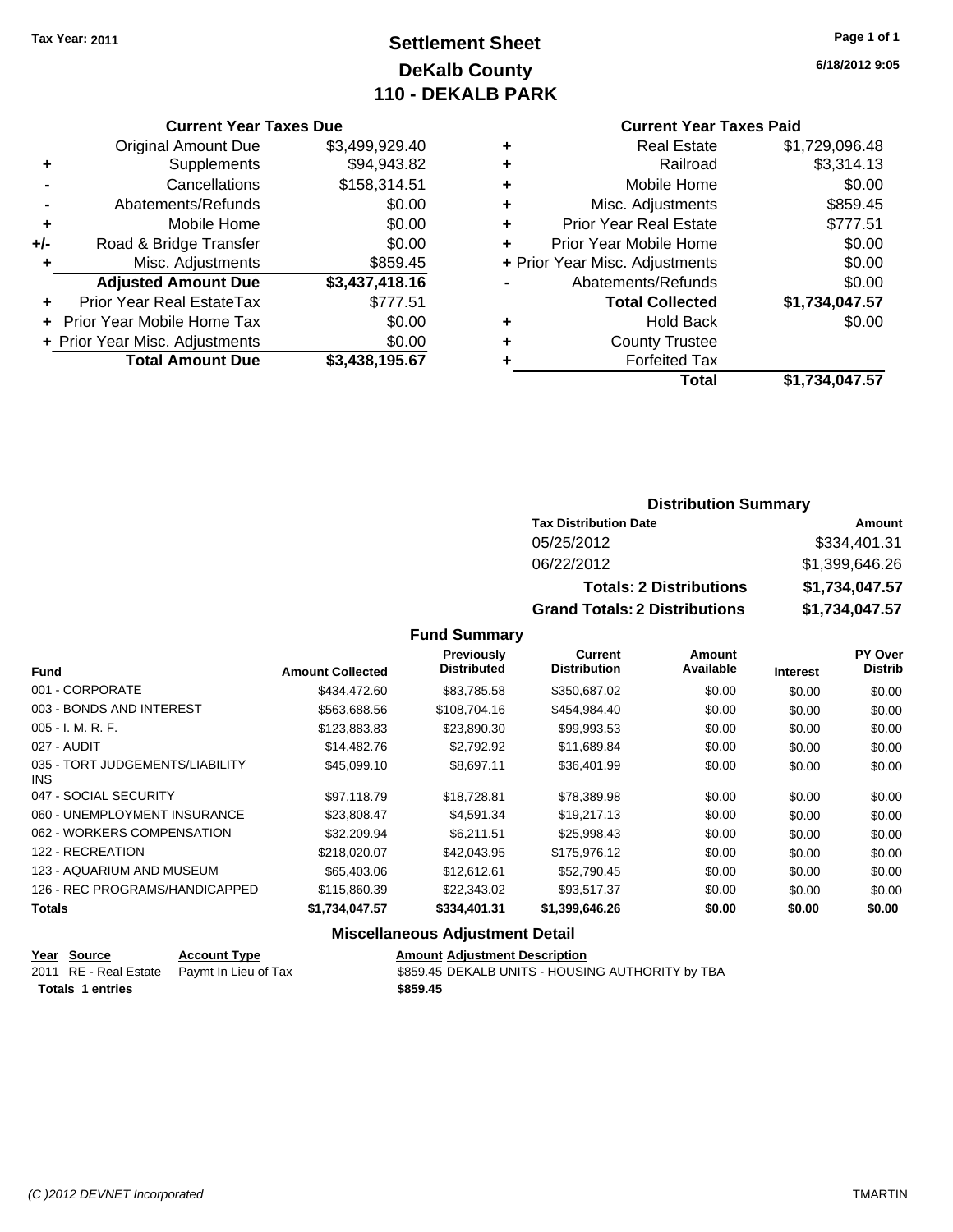## **Settlement Sheet Tax Year: 2011 Page 1 of 1 DeKalb County 111 - FRANKLIN TWP PARK**

**6/18/2012 9:05**

|     | <b>Current Year Taxes Due</b>  |             |
|-----|--------------------------------|-------------|
|     | <b>Original Amount Due</b>     | \$37,643.74 |
| ٠   | Supplements                    | \$191.70    |
|     | Cancellations                  | \$207.44    |
|     | Abatements/Refunds             | \$0.46      |
| ٠   | Mobile Home                    | \$0.00      |
| +/- | Road & Bridge Transfer         | \$0.00      |
| ٠   | Misc. Adjustments              | \$0.00      |
|     | <b>Adjusted Amount Due</b>     | \$37,627.54 |
| ÷   | Prior Year Real EstateTax      | (\$6.54)    |
|     | Prior Year Mobile Home Tax     | \$0.00      |
|     | + Prior Year Misc. Adjustments | \$0.00      |
|     | <b>Total Amount Due</b>        | \$37,621.00 |
|     |                                |             |

| ٠ | <b>Real Estate</b>             | \$19,542.08 |
|---|--------------------------------|-------------|
| ٠ | Railroad                       | \$173.99    |
| ٠ | Mobile Home                    | \$0.00      |
| ٠ | Misc. Adjustments              | \$0.00      |
| ٠ | <b>Prior Year Real Estate</b>  | (\$6.54)    |
|   | Prior Year Mobile Home         | \$0.00      |
|   | + Prior Year Misc. Adjustments | \$0.00      |
|   | Abatements/Refunds             | \$0.46      |
|   | <b>Total Collected</b>         | \$19,709.07 |
| ٠ | <b>Hold Back</b>               | \$0.00      |
| ٠ | <b>County Trustee</b>          |             |
| ٠ | <b>Forfeited Tax</b>           |             |
|   | Total                          | \$19,709.07 |
|   |                                |             |

|                                                                 |                                             |                         |                                                | <b>Distribution Summary</b>                      |                                |                 |                           |
|-----------------------------------------------------------------|---------------------------------------------|-------------------------|------------------------------------------------|--------------------------------------------------|--------------------------------|-----------------|---------------------------|
|                                                                 |                                             |                         |                                                | <b>Tax Distribution Date</b>                     |                                |                 | Amount                    |
|                                                                 |                                             |                         |                                                | 05/25/2012                                       |                                |                 | \$3,886.58                |
|                                                                 |                                             |                         |                                                | 06/22/2012                                       |                                |                 | \$15,822.49               |
|                                                                 |                                             |                         |                                                |                                                  | <b>Totals: 2 Distributions</b> |                 | \$19,709.07               |
|                                                                 |                                             |                         |                                                | <b>Grand Totals: 2 Distributions</b>             |                                |                 | \$19,709.07               |
|                                                                 |                                             |                         | <b>Fund Summary</b>                            |                                                  |                                |                 |                           |
| <b>Fund</b>                                                     |                                             | <b>Amount Collected</b> | Previously<br><b>Distributed</b>               | <b>Current</b><br><b>Distribution</b>            | Amount<br>Available            | <b>Interest</b> | PY Over<br><b>Distrib</b> |
| 001 - CORPORATE                                                 |                                             | \$18,437.93             | \$3,635.91                                     | \$14,802.02                                      | \$0.00                         | \$0.00          | \$0.00                    |
| 035 - TORT JUDGEMENTS/LIABILITY<br>INS.                         |                                             | \$1,271.14              | \$250.67                                       | \$1,020.47                                       | \$0.00                         | \$0.00          | \$0.00                    |
| Totals                                                          |                                             | \$19,709.07             | \$3,886.58                                     | \$15,822.49                                      | \$0.00                         | \$0.00          | \$0.00                    |
|                                                                 |                                             |                         | <b>Abatement Detail</b>                        |                                                  |                                |                 |                           |
| Year Source<br>2011 RE - Real Estate<br><b>Totals 1 entries</b> | <b>Account Type</b><br><b>PTAB Decision</b> |                         | <b>Amount Adjustment Description</b><br>\$0.46 | \$0.46 01-26-475-004 PTAB INTEREST REFUND by TBA |                                |                 |                           |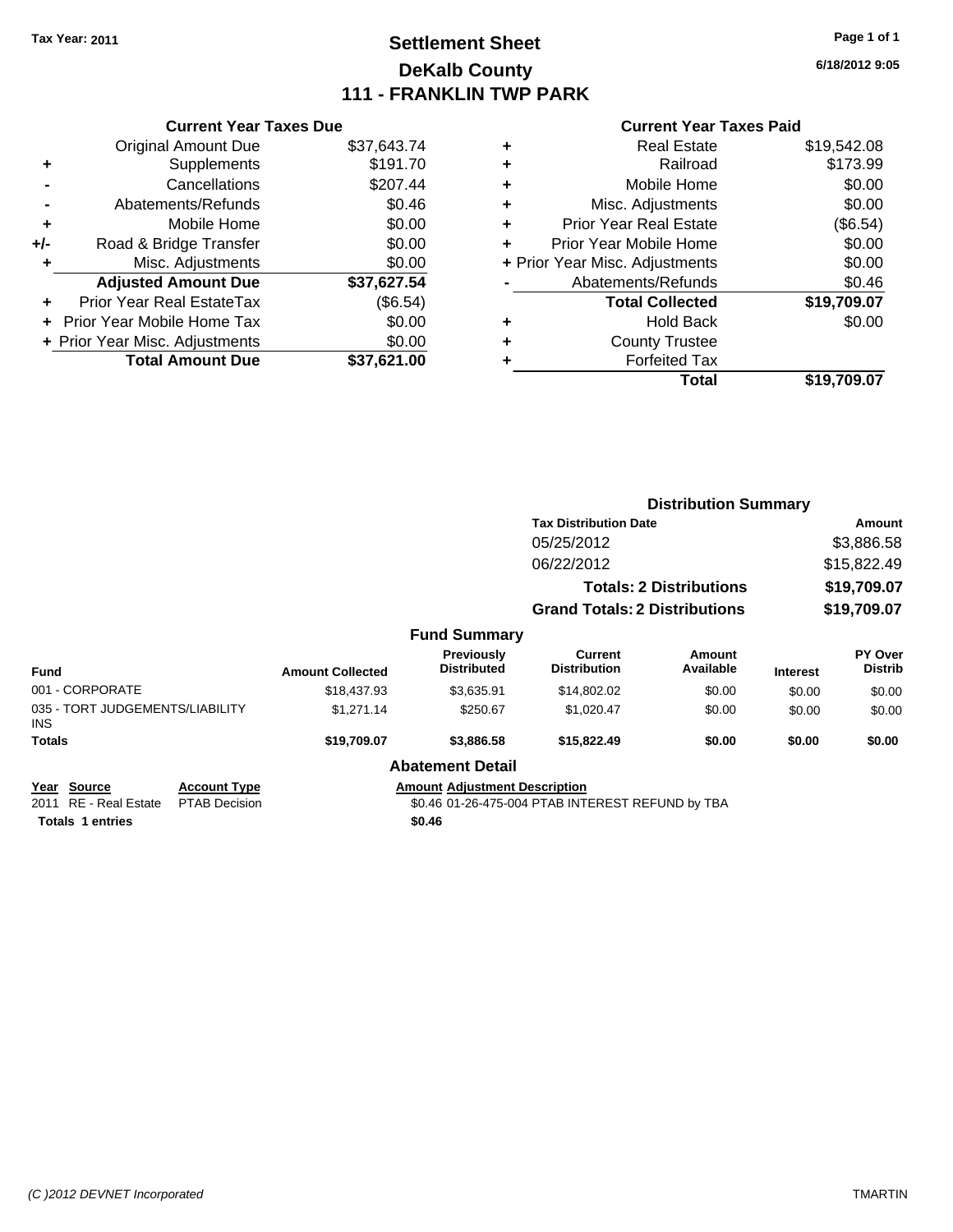## **Settlement Sheet Tax Year: 2011 Page 1 of 1 DeKalb County 112 - GENOA TWP PARK**

**6/18/2012 9:05**

## **Current Year Taxes Due**

|     | <b>Original Amount Due</b>       | \$572,749.09 |
|-----|----------------------------------|--------------|
| ٠   | Supplements                      | \$2,308.31   |
|     | Cancellations                    | \$3,255.55   |
|     | Abatements/Refunds               | \$0.00       |
| ÷   | Mobile Home                      | \$0.00       |
| +/- | Road & Bridge Transfer           | \$0.00       |
| ٠   | Misc. Adjustments                | \$0.00       |
|     | <b>Adjusted Amount Due</b>       | \$571,801.85 |
|     | <b>Prior Year Real EstateTax</b> | \$339.01     |
|     | Prior Year Mobile Home Tax       | \$0.00       |
|     | + Prior Year Misc. Adjustments   | \$0.00       |
|     | <b>Total Amount Due</b>          | \$572,140.86 |

### **Current Year Taxes Paid**

|   | <b>Real Estate</b>             | \$297,903.25 |
|---|--------------------------------|--------------|
| ٠ | Railroad                       | \$1,824.75   |
| ٠ | Mobile Home                    | \$0.00       |
| ٠ | Misc. Adjustments              | \$0.00       |
| ٠ | Prior Year Real Estate         | \$339.01     |
|   | Prior Year Mobile Home         | \$0.00       |
|   | + Prior Year Misc. Adjustments | \$0.00       |
|   | Abatements/Refunds             | \$0.00       |
|   | <b>Total Collected</b>         | \$300,067.01 |
| ٠ | <b>Hold Back</b>               | \$0.00       |
| ٠ | <b>County Trustee</b>          |              |
| ٠ | <b>Forfeited Tax</b>           |              |
|   | Total                          | \$300,067.01 |
|   |                                |              |

## **Distribution Summary**

| <b>Tax Distribution Date</b>         | Amount       |
|--------------------------------------|--------------|
| 05/25/2012                           | \$53,889.21  |
| 06/22/2012                           | \$246,177.80 |
| <b>Totals: 2 Distributions</b>       | \$300,067.01 |
| <b>Grand Totals: 2 Distributions</b> | \$300,067.01 |

### **Fund Summary**

|                                               |                         | Previously         | Current             | Amount    |                 | PY Over        |
|-----------------------------------------------|-------------------------|--------------------|---------------------|-----------|-----------------|----------------|
| <b>Fund</b>                                   | <b>Amount Collected</b> | <b>Distributed</b> | <b>Distribution</b> | Available | <b>Interest</b> | <b>Distrib</b> |
| 001 - CORPORATE                               | \$50.915.67             | \$9,143.97         | \$41,771.70         | \$0.00    | \$0.00          | \$0.00         |
| 003 - BONDS AND INTEREST                      | \$132,651.22            | \$23,822.91        | \$108,828.31        | \$0.00    | \$0.00          | \$0.00         |
| 005 - I. M. R. F.                             | \$9,190.75              | \$1,650.57         | \$7,540.18          | \$0.00    | \$0.00          | \$0.00         |
| 027 - AUDIT                                   | \$2,254.11              | \$404.82           | \$1,849.29          | \$0.00    | \$0.00          | \$0.00         |
| 035 - TORT JUDGEMENTS/LIABILITY<br><b>INS</b> | \$0.00                  | \$0.00             | \$0.00              | \$0.00    | \$0.00          | \$0.00         |
| 047 - SOCIAL SECURITY                         | \$15,622.09             | \$2,805.58         | \$12,816.51         | \$0.00    | \$0.00          | \$0.00         |
| 060 - UNEMPLOYMENT INSURANCE                  | \$0.00                  | \$0.00             | \$0.00              | \$0.00    | \$0.00          | \$0.00         |
| 062 - WORKERS COMPENSATION                    | \$1,156.16              | \$207.64           | \$948.52            | \$0.00    | \$0.00          | \$0.00         |
| 122 - RECREATION                              | \$59.519.49             | \$10.689.14        | \$48,830.35         | \$0.00    | \$0.00          | \$0.00         |
| 126 - REC PROGRAMS/HANDICAPPED                | \$23,238.38             | \$4.173.39         | \$19,064.99         | \$0.00    | \$0.00          | \$0.00         |
| 143 - MEDICARE                                | \$5,519.14              | \$991.19           | \$4,527.95          | \$0.00    | \$0.00          | \$0.00         |
| <b>Totals</b>                                 | \$300,067.01            | \$53,889.21        | \$246,177.80        | \$0.00    | \$0.00          | \$0.00         |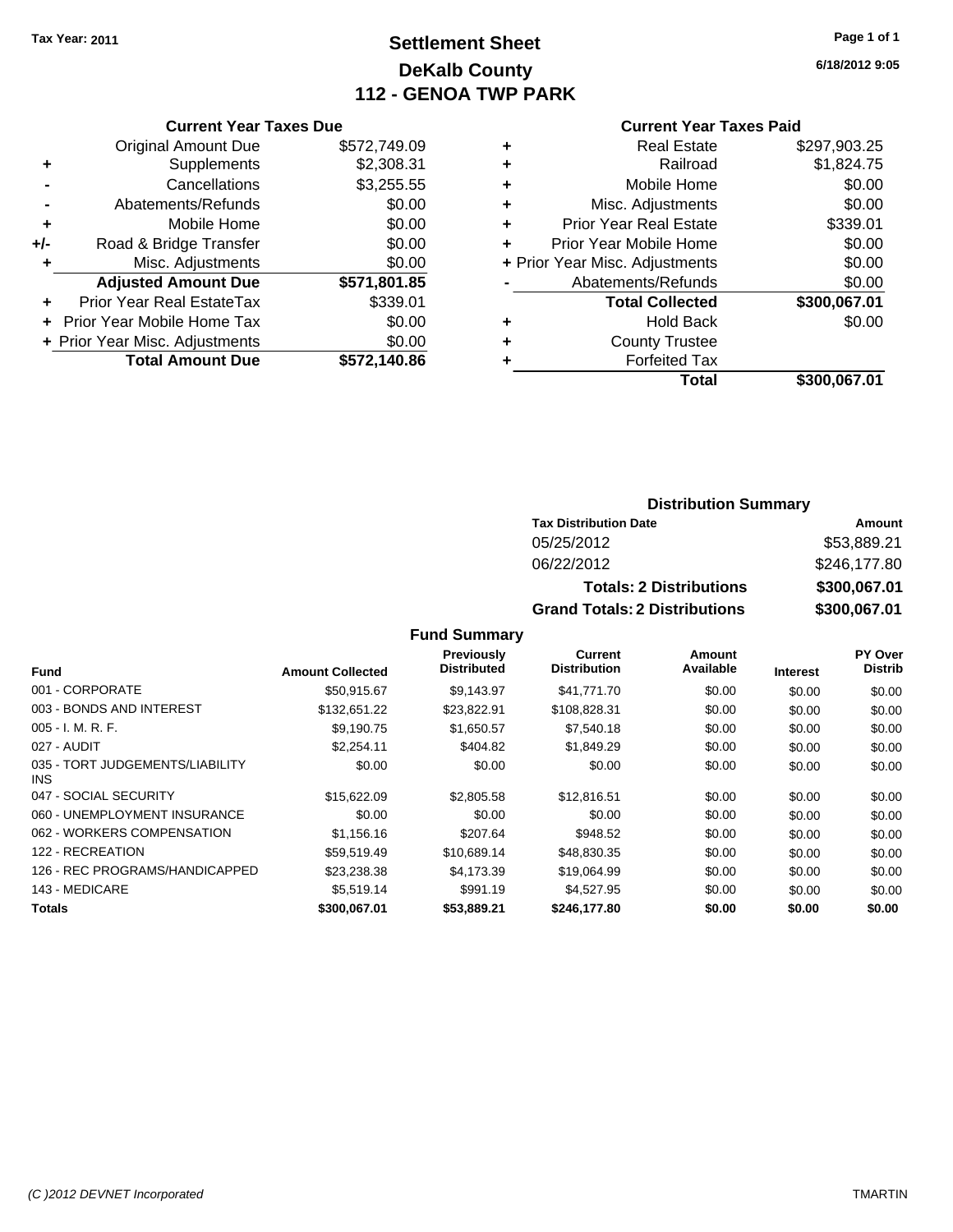## **Settlement Sheet Tax Year: 2011 Page 1 of 1 DeKalb County 113 - KINGSTON TWP PARK**

**6/18/2012 9:05**

### **Current Year Taxes Paid**

| <b>Current Year Taxes Due</b> |                                   |             |  |  |
|-------------------------------|-----------------------------------|-------------|--|--|
|                               | <b>Original Amount Due</b>        | \$47,776.69 |  |  |
| ٠                             | Supplements                       | \$240.34    |  |  |
|                               | Cancellations                     | \$254.02    |  |  |
|                               | Abatements/Refunds                | \$0.00      |  |  |
| ٠                             | Mobile Home                       | \$0.00      |  |  |
| +/-                           | Road & Bridge Transfer            | \$0.00      |  |  |
|                               | Misc. Adjustments                 | \$0.00      |  |  |
|                               | <b>Adjusted Amount Due</b>        | \$47,763.01 |  |  |
| ٠                             | Prior Year Real EstateTax         | \$19.54     |  |  |
|                               | <b>Prior Year Mobile Home Tax</b> | \$0.00      |  |  |
|                               | + Prior Year Misc. Adjustments    | \$0.00      |  |  |
|                               | <b>Total Amount Due</b>           | \$47.782.55 |  |  |
|                               |                                   |             |  |  |

|                                | <b>Real Estate</b>     | \$25,011.72 |
|--------------------------------|------------------------|-------------|
| ٠                              | Railroad               | \$239.51    |
| ٠                              | Mobile Home            | \$0.00      |
| ٠                              | Misc. Adjustments      | \$0.00      |
| Prior Year Real Estate<br>٠    |                        | \$19.54     |
| Prior Year Mobile Home<br>÷    |                        | \$0.00      |
| + Prior Year Misc. Adjustments |                        | \$0.00      |
|                                | Abatements/Refunds     | \$0.00      |
|                                | <b>Total Collected</b> | \$25,270.77 |
| ٠                              | <b>Hold Back</b>       | \$0.00      |
| ٠                              | <b>County Trustee</b>  |             |
| ٠                              | <b>Forfeited Tax</b>   |             |
|                                | Total                  | \$25.270.77 |

|                                               |                         |                                  | <b>Distribution Summary</b>           |                                |          |                           |
|-----------------------------------------------|-------------------------|----------------------------------|---------------------------------------|--------------------------------|----------|---------------------------|
|                                               |                         |                                  | <b>Tax Distribution Date</b>          |                                |          | <b>Amount</b>             |
|                                               |                         |                                  | 05/25/2012                            |                                |          | \$5,125.91                |
|                                               |                         |                                  | 06/22/2012                            |                                |          | \$20,144.86               |
|                                               |                         |                                  |                                       | <b>Totals: 2 Distributions</b> |          | \$25,270.77               |
|                                               |                         |                                  | <b>Grand Totals: 2 Distributions</b>  |                                |          | \$25,270.77               |
|                                               |                         | <b>Fund Summary</b>              |                                       |                                |          |                           |
| <b>Fund</b>                                   | <b>Amount Collected</b> | Previously<br><b>Distributed</b> | <b>Current</b><br><b>Distribution</b> | Amount<br>Available            | Interest | PY Over<br><b>Distrib</b> |
| 001 - CORPORATE                               | \$19,210.22             | \$3.896.59                       | \$15,313.63                           | \$0.00                         | \$0.00   | \$0.00                    |
| 035 - TORT JUDGEMENTS/LIABILITY<br><b>INS</b> | \$3,533.48              | \$716.73                         | \$2,816.75                            | \$0.00                         | \$0.00   | \$0.00                    |
| 122 - RECREATION                              | \$2,527.07              | \$512.59                         | \$2.014.48                            | \$0.00                         | \$0.00   | \$0.00                    |

**Totals \$25,270.77 \$5,125.91 \$20,144.86 \$0.00 \$0.00 \$0.00**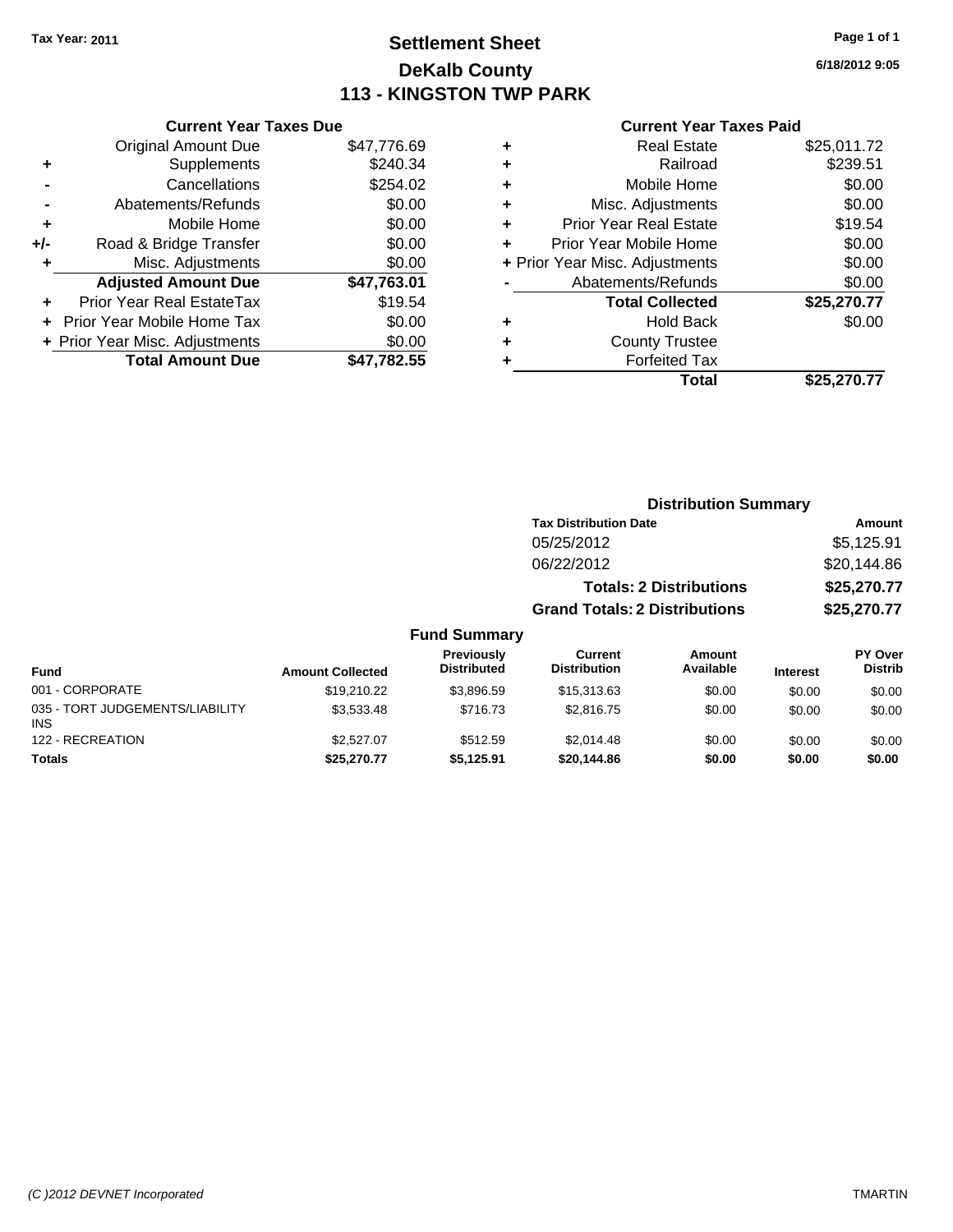## **Settlement Sheet Tax Year: 2011 Page 1 of 1 DeKalb County 114 - SANDWICH PARK**

**6/18/2012 9:05**

|       | <b>Current Year Taxes Due</b>  |              |
|-------|--------------------------------|--------------|
|       | <b>Original Amount Due</b>     | \$435,021.08 |
| ٠     | Supplements                    | \$1,528.37   |
|       | Cancellations                  | \$1,716.12   |
|       | Abatements/Refunds             | \$4.16       |
| ÷     | Mobile Home                    | \$0.00       |
| $+/-$ | Road & Bridge Transfer         | \$0.00       |
|       | Misc. Adjustments              | \$104.75     |
|       | <b>Adjusted Amount Due</b>     | \$434,933.92 |
|       | Prior Year Real EstateTax      | (\$80.26)    |
|       | Prior Year Mobile Home Tax     | \$0.00       |
|       | + Prior Year Misc. Adjustments | \$0.00       |
|       | <b>Total Amount Due</b>        | \$434,853.66 |
|       |                                |              |

## **Current Year Taxes Paid**

| ٠ | <b>Real Estate</b>             | \$220,089.14 |
|---|--------------------------------|--------------|
| ÷ | Railroad                       | \$371.21     |
| ٠ | Mobile Home                    | \$0.00       |
| ٠ | Misc. Adjustments              | \$104.75     |
| ٠ | Prior Year Real Estate         | (\$80.26)    |
| ÷ | Prior Year Mobile Home         | \$0.00       |
|   | + Prior Year Misc. Adjustments | \$0.00       |
|   | Abatements/Refunds             | \$4.16       |
|   | <b>Total Collected</b>         | \$220,480.68 |
| ٠ | <b>Hold Back</b>               | \$0.00       |
| ٠ | <b>County Trustee</b>          |              |
| ٠ | <b>Forfeited Tax</b>           |              |
|   | Total                          | \$220,480.68 |
|   |                                |              |

## **Distribution Summary**

| <b>Tax Distribution Date</b>         | Amount       |
|--------------------------------------|--------------|
| 05/25/2012                           | \$43,446.73  |
| 06/22/2012                           | \$177,033.95 |
| <b>Totals: 2 Distributions</b>       | \$220,480.68 |
| <b>Grand Totals: 2 Distributions</b> | \$220,480.68 |

**Fund Summary**

| <b>Fund</b>                             | <b>Amount Collected</b> | Previously<br><b>Distributed</b> | <b>Current</b><br><b>Distribution</b> | <b>Amount</b><br>Available | <b>Interest</b> | <b>PY Over</b><br><b>Distrib</b> |
|-----------------------------------------|-------------------------|----------------------------------|---------------------------------------|----------------------------|-----------------|----------------------------------|
| 001 - CORPORATE                         | \$67.853.19             | \$13,370.80                      | \$54,482.39                           | \$0.00                     | \$0.00          | \$0.00                           |
| 003 - BONDS AND INTEREST                | \$49,305.65             | \$9,715.90                       | \$39,589.75                           | \$0.00                     | \$0.00          | \$0.00                           |
| $005 - I. M. R. F.$                     | \$14,749.93             | \$2,906.54                       | \$11,843.39                           | \$0.00                     | \$0.00          | \$0.00                           |
| 027 - AUDIT                             | \$1,351.99              | \$266.41                         | \$1,085.58                            | \$0.00                     | \$0.00          | \$0.00                           |
| 035 - TORT JUDGEMENTS/LIABILITY<br>INS. | \$8,939.16              | \$1.761.50                       | \$7,177.66                            | \$0.00                     | \$0.00          | \$0.00                           |
| 047 - SOCIAL SECURITY                   | \$8,939.16              | \$1.761.50                       | \$7,177,66                            | \$0.00                     | \$0.00          | \$0.00                           |
| 060 - UNEMPLOYMENT INSURANCE            | \$6.702.61              | \$1,320.78                       | \$5,381.83                            | \$0.00                     | \$0.00          | \$0.00                           |
| 122 - RECREATION                        | \$59,093.45             | \$11.644.64                      | \$47.448.81                           | \$0.00                     | \$0.00          | \$0.00                           |
| 125 - PAVING & LIGHTING, STREETS        | \$3.545.54              | \$698.66                         | \$2,846.88                            | \$0.00                     | \$0.00          | \$0.00                           |
| <b>Totals</b>                           | \$220,480.68            | \$43,446.73                      | \$177,033.95                          | \$0.00                     | \$0.00          | \$0.00                           |
|                                         |                         |                                  |                                       |                            |                 |                                  |

| Year Source             | <b>Account Type</b>       | Amount   |
|-------------------------|---------------------------|----------|
| 2011 RE - Real Estate   | <b>Back Tax Collected</b> | \$38.83  |
| 2011 RE - Real Estate   | <b>Back Tax Collected</b> | \$65.92  |
| <b>Totals 2 entries</b> |                           | \$104.75 |

**Year Source Account Type Amount Adjustment Description**<br>
2011 RE - Real Estate PTAB Decision **1998 AMOUNT 18 S2.86 19-27-427-012 PTAB INT Totals \$4.17 2 entries**

**Miscellaneous Adjustment Detail**

## **Year Source Account Type Amount Adjustment Description** 33 PRIMUS REDEMPTION 8 PARCELS by TBA

92 DOBSON REDEMPTION 19-26-481-012 by TBA

### **Abatement Detail**

\$2.86 19-27-427-012 PTAB INTEREST REFUND by TBA 2011 RE - Real Estate \$1.31 19-26-432-011 PTAB INTEREST REFUND by TBA PTAB Decision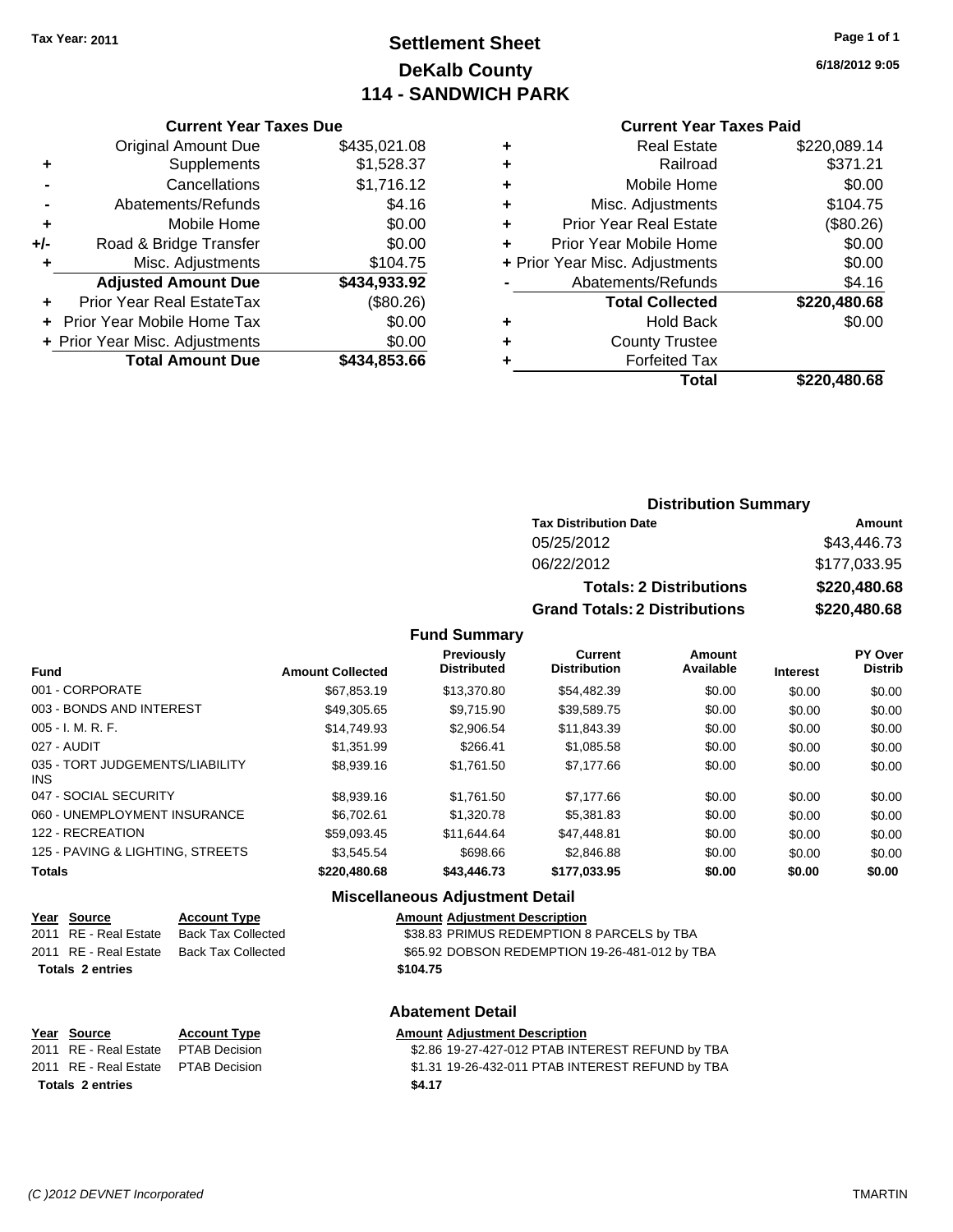## **Settlement Sheet Tax Year: 2011 Page 1 of 1 DeKalb County 115 - SYCAMORE PARK**

**6/18/2012 9:05**

## **Current Year Taxes Paid**

| ٠ | <b>Real Estate</b>             | \$1,102,332.85 |
|---|--------------------------------|----------------|
| ÷ | Railroad                       | \$0.12         |
| ٠ | Mobile Home                    | \$0.00         |
| ٠ | Misc. Adjustments              | \$548.61       |
| ÷ | <b>Prior Year Real Estate</b>  | (\$201.29)     |
| ÷ | Prior Year Mobile Home         | \$0.00         |
|   | + Prior Year Misc. Adjustments | \$0.00         |
|   | Abatements/Refunds             | \$14.82        |
|   | <b>Total Collected</b>         | \$1,102,665.47 |
| ٠ | <b>Hold Back</b>               | \$0.00         |
| ÷ | <b>County Trustee</b>          |                |
| ٠ | <b>Forfeited Tax</b>           |                |
|   | Total                          | \$1,102,665.47 |

|     | <b>Current Year Taxes Due</b>     |                |  |  |
|-----|-----------------------------------|----------------|--|--|
|     | <b>Original Amount Due</b>        | \$2,177,463.49 |  |  |
| ٠   | Supplements                       | \$12,700.30    |  |  |
|     | Cancellations                     | \$16,456.95    |  |  |
|     | Abatements/Refunds                | \$14.82        |  |  |
| ٠   | Mobile Home                       | \$0.00         |  |  |
| +/- | Road & Bridge Transfer            | \$0.00         |  |  |
| ٠   | Misc. Adjustments                 | \$548.61       |  |  |
|     | <b>Adjusted Amount Due</b>        | \$2,174,240.63 |  |  |
|     | Prior Year Real EstateTax         | (\$201.29)     |  |  |
|     | <b>Prior Year Mobile Home Tax</b> | \$0.00         |  |  |
|     | + Prior Year Misc. Adjustments    | \$0.00         |  |  |
|     | <b>Total Amount Due</b>           | \$2,174,039.34 |  |  |

## **Distribution Summary**

| <b>Tax Distribution Date</b>         | Amount         |  |  |
|--------------------------------------|----------------|--|--|
| 05/25/2012                           | \$181,079.78   |  |  |
| 06/22/2012                           | \$921,585.69   |  |  |
| <b>Totals: 2 Distributions</b>       | \$1.102.665.47 |  |  |
| <b>Grand Totals: 2 Distributions</b> | \$1,102,665.47 |  |  |

**Fund Summary**

| <b>Fund</b>                                    | <b>Amount Collected</b> | <b>Previously</b><br><b>Distributed</b> | Current<br><b>Distribution</b> | Amount<br>Available | <b>Interest</b> | PY Over<br><b>Distrib</b> |
|------------------------------------------------|-------------------------|-----------------------------------------|--------------------------------|---------------------|-----------------|---------------------------|
| 001 - CORPORATE                                | \$222,618.25            | \$36,558.39                             | \$186,059.86                   | \$0.00              | \$0.00          | \$0.00                    |
| 003 - BONDS AND INTEREST                       | \$279,227.97            | \$45,854.83                             | \$233,373.14                   | \$0.00              | \$0.00          | \$0.00                    |
| $005 - I. M. R. F.$                            | \$49,131.48             | \$8,068.38                              | \$41,063.10                    | \$0.00              | \$0.00          | \$0.00                    |
| 014 - POLICE PROTECTION                        | \$0.00                  | \$0.00                                  | \$0.00                         | \$0.00              | \$0.00          | \$0.00                    |
| 027 - AUDIT                                    | \$9,104.70              | \$1,495.17                              | \$7,609.53                     | \$0.00              | \$0.00          | \$0.00                    |
| 035 - TORT JUDGEMENTS/LIABILITY<br>INS.        | \$58,236.19             | \$9,563.55                              | \$48,672.64                    | \$0.00              | \$0.00          | \$0.00                    |
| 039 - PLAYGROUND AND RECREATION<br><b>COMM</b> | \$182,300.37            | \$29,937.37                             | \$152,363.00                   | \$0.00              | \$0.00          | \$0.00                    |
| 047 - SOCIAL SECURITY                          | \$41,517.53             | \$6,818.00                              | \$34,699.53                    | \$0.00              | \$0.00          | \$0.00                    |
| 122 - RECREATION                               | \$171.482.13            | \$28,160.81                             | \$143.321.32                   | \$0.00              | \$0.00          | \$0.00                    |
| 125 - PAVING & LIGHTING, STREETS               | \$0.00                  | \$0.00                                  | \$0.00                         | \$0.00              | \$0.00          | \$0.00                    |
| 126 - REC PROGRAMS/HANDICAPPED                 | \$89,046.85             | \$14,623.28                             | \$74,423.57                    | \$0.00              | \$0.00          | \$0.00                    |
| <b>Totals</b>                                  | \$1,102,665.47          | \$181,079.78                            | \$921,585.69                   | \$0.00              | \$0.00          | \$0.00                    |

## **Miscellaneous Adjustment Detail**

**Abatement Detail**

| <u>Year Source</u>      | <b>Account Type</b>                        | <b>Amount Adiustment Description</b>               |
|-------------------------|--------------------------------------------|----------------------------------------------------|
|                         | 2011 RE - Real Estate Paymt In Lieu of Tax | \$548.61 SYCAMORE UNITS - HOUSING AUTHORITY by TBA |
| <b>Totals 1 entries</b> |                                            | \$548.61                                           |
|                         |                                            |                                                    |

| Year Source                         | <b>Account Type</b> | <b>Amount Adiustment Description</b>             |
|-------------------------------------|---------------------|--------------------------------------------------|
| 2011 RE - Real Estate PTAB Decision |                     | \$7.71 09-05-105-007 PTAB INTEREST REFUND by TBA |
| 2011 RE - Real Estate PTAB Decision |                     | \$7.12 09-05-105-006 PTAB INTEREST REFUND by TBA |
| Totals 2 entries                    |                     | \$14.83                                          |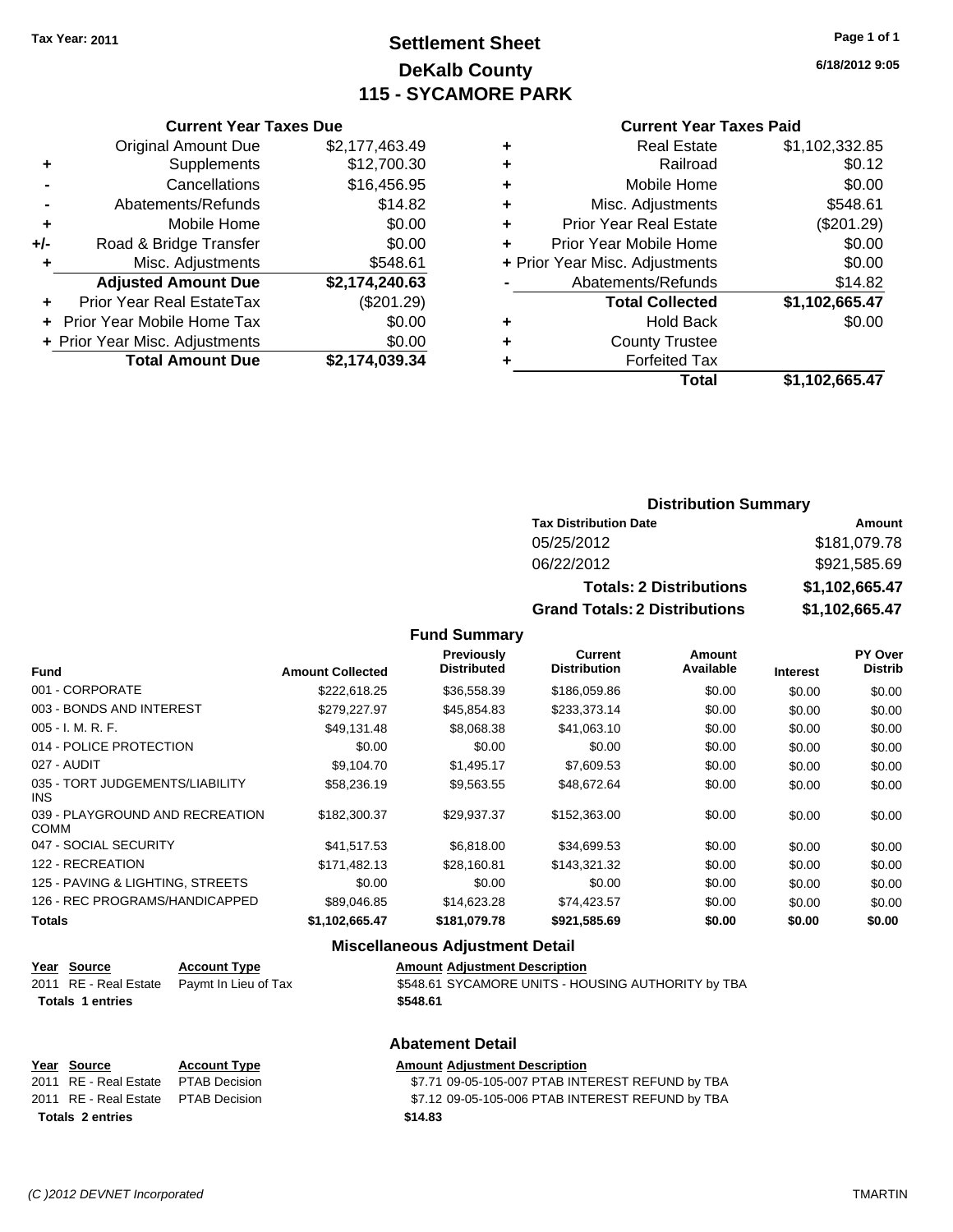## **Settlement Sheet Tax Year: 2011 Page 1 of 1 DeKalb County 120 - SCHOOL DISTRICT 1**

**6/18/2012 9:05**

|     | <b>Original Amount Due</b>        | \$421,212.02 |
|-----|-----------------------------------|--------------|
| ٠   | Supplements                       | \$0.00       |
|     | Cancellations                     | \$0.00       |
|     | Abatements/Refunds                | \$0.00       |
| ٠   | Mobile Home                       | \$0.00       |
| +/- | Road & Bridge Transfer            | \$0.00       |
| ٠   | Misc. Adjustments                 | \$0.00       |
|     | <b>Adjusted Amount Due</b>        | \$421,212.02 |
|     | Prior Year Real EstateTax         | \$0.00       |
|     | <b>Prior Year Mobile Home Tax</b> | \$0.00       |
|     | + Prior Year Misc. Adjustments    | \$0.00       |
|     |                                   |              |
|     | <b>Total Amount Due</b>           | \$421,212.02 |

### **Current Year Taxes Paid**

| \$236,995.61 |
|--------------|
| \$0.00       |
| \$0.00       |
| \$0.00       |
| \$0.00       |
| \$0.00       |
| \$0.00       |
| \$0.00       |
| \$236,995.61 |
| \$0.00       |
|              |
|              |
| \$236,995.61 |
|              |

## **Distribution Summary**

| <b>Tax Distribution Date</b>         | Amount       |
|--------------------------------------|--------------|
| 05/25/2012                           | \$41,618.68  |
| 06/22/2012                           | \$195,376.93 |
| <b>Totals: 2 Distributions</b>       | \$236,995.61 |
| <b>Grand Totals: 2 Distributions</b> | \$236,995.61 |

**Fund Summary**

|                                         |                         | Previously         | <b>Current</b>      | Amount    |                 | <b>PY Over</b> |
|-----------------------------------------|-------------------------|--------------------|---------------------|-----------|-----------------|----------------|
| <b>Fund</b>                             | <b>Amount Collected</b> | <b>Distributed</b> | <b>Distribution</b> | Available | <b>Interest</b> | <b>Distrib</b> |
| 002 - EDUCATION                         | \$152,896.03            | \$26,849.99        | \$126,046.04        | \$0.00    | \$0.00          | \$0.00         |
| 003 - BONDS AND INTEREST                | \$21,222.01             | \$3,726.79         | \$17,495.22         | \$0.00    | \$0.00          | \$0.00         |
| 004 - OPERATIONS & MAINTENANCE          | \$23,522.53             | \$4,130.78         | \$19,391.75         | \$0.00    | \$0.00          | \$0.00         |
| $005 - I. M. R. F.$                     | \$2,632.08              | \$462.22           | \$2,169.86          | \$0.00    | \$0.00          | \$0.00         |
| 030 - TRANSPORTATION SYSTEM             | \$9,408.96              | \$1,652.30         | \$7,756.66          | \$0.00    | \$0.00          | \$0.00         |
| 031 - WORKING CASH                      | \$2,352.19              | \$413.07           | \$1,939.12          | \$0.00    | \$0.00          | \$0.00         |
| 032 - FIRE PREV/SFTY/ENERGY             | \$2,352.19              | \$413.07           | \$1,939.12          | \$0.00    | \$0.00          | \$0.00         |
| 033 - SPECIAL EDUCATION                 | \$1,881.74              | \$330.45           | \$1,551.29          | \$0.00    | \$0.00          | \$0.00         |
| 035 - TORT JUDGEMENTS/LIABILITY<br>INS. | \$13,398.78             | \$2,352.95         | \$11,045.83         | \$0.00    | \$0.00          | \$0.00         |
| 047 - SOCIAL SECURITY                   | \$4.976.91              | \$873.99           | \$4,102.92          | \$0.00    | \$0.00          | \$0.00         |
| 057 - LEASE/PURCHASE/RENTAL             | \$2,352.19              | \$413.07           | \$1,939.12          | \$0.00    | \$0.00          | \$0.00         |
| <b>Totals</b>                           | \$236,995.61            | \$41,618.68        | \$195,376.93        | \$0.00    | \$0.00          | \$0.00         |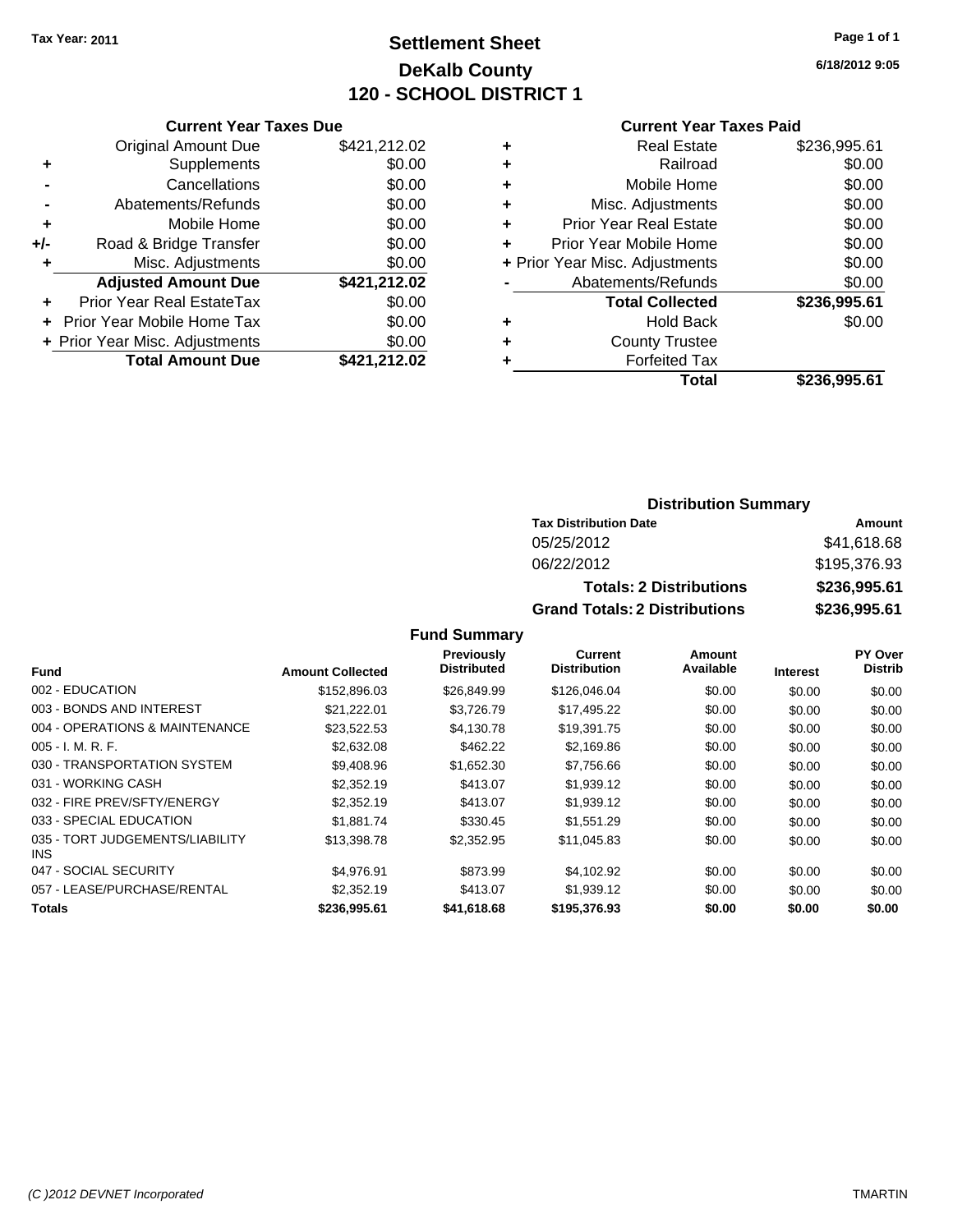## **Settlement Sheet Tax Year: 2011 Page 1 of 1 DeKalb County 121 - SCHOOL DISTRICT 9**

**6/18/2012 9:05**

|     | <b>Current Year Taxes Due</b>           |              |  |  |  |
|-----|-----------------------------------------|--------------|--|--|--|
|     | <b>Original Amount Due</b>              | \$112,002.73 |  |  |  |
|     | Supplements                             | \$96,121.20  |  |  |  |
|     | Cancellations                           | \$106,854.67 |  |  |  |
|     | Abatements/Refunds                      | \$0.00       |  |  |  |
| ٠   | Mobile Home                             | \$0.00       |  |  |  |
| +/- | Road & Bridge Transfer                  | \$0.00       |  |  |  |
| ٠   | Misc. Adjustments                       | \$0.00       |  |  |  |
|     | <b>Adjusted Amount Due</b>              | \$101,269.26 |  |  |  |
|     | Prior Year Real EstateTax               | \$0.00       |  |  |  |
|     | Prior Year Mobile Home Tax              | \$0.00       |  |  |  |
|     | + Prior Year Misc. Adjustments          | \$0.00       |  |  |  |
|     | <b>Total Amount Due</b><br>\$101,269.26 |              |  |  |  |
|     |                                         |              |  |  |  |

# **Current Year Taxes Paid**

|   | <b>Real Estate</b>             | \$57,239.66 |
|---|--------------------------------|-------------|
| ٠ | Railroad                       | \$2,574.03  |
| ٠ | Mobile Home                    | \$0.00      |
| ٠ | Misc. Adjustments              | \$0.00      |
| ٠ | <b>Prior Year Real Estate</b>  | \$0.00      |
| ÷ | Prior Year Mobile Home         | \$0.00      |
|   | + Prior Year Misc. Adjustments | \$0.00      |
|   | Abatements/Refunds             | \$0.00      |
|   | <b>Total Collected</b>         | \$59,813.69 |
| ٠ | <b>Hold Back</b>               | \$0.00      |
| ٠ | <b>County Trustee</b>          |             |
|   | <b>Forfeited Tax</b>           |             |
|   | Total                          | \$59,813.69 |
|   |                                |             |

## **Distribution Summary**

| <b>Tax Distribution Date</b>         | Amount      |
|--------------------------------------|-------------|
| 05/25/2012                           | \$5,777.74  |
| 06/22/2012                           | \$54.035.95 |
| <b>Totals: 2 Distributions</b>       | \$59,813.69 |
| <b>Grand Totals: 2 Distributions</b> | \$59,813.69 |

### **Fund Summary**

|                                         |                         | Previously         | Current             | Amount    |                 | PY Over        |
|-----------------------------------------|-------------------------|--------------------|---------------------|-----------|-----------------|----------------|
| <b>Fund</b>                             | <b>Amount Collected</b> | <b>Distributed</b> | <b>Distribution</b> | Available | <b>Interest</b> | <b>Distrib</b> |
| 002 - EDUCATION                         | \$34,566.39             | \$3,338.96         | \$31,227.43         | \$0.00    | \$0.00          | \$0.00         |
| 003 - BONDS AND INTEREST                | \$12,217.79             | \$1,180.19         | \$11,037.60         | \$0.00    | \$0.00          | \$0.00         |
| 004 - OPERATIONS & MAINTENANCE          | \$6.072.35              | \$586.56           | \$5,485.79          | \$0.00    | \$0.00          | \$0.00         |
| $005 - I. M. R. F.$                     | \$743.18                | \$71.79            | \$671.39            | \$0.00    | \$0.00          | \$0.00         |
| 030 - TRANSPORTATION SYSTEM             | \$1,728.31              | \$166.94           | \$1,561.37          | \$0.00    | \$0.00          | \$0.00         |
| 031 - WORKING CASH                      | \$430.12                | \$41.55            | \$388.57            | \$0.00    | \$0.00          | \$0.00         |
| 032 - FIRE PREV/SFTY/ENERGY             | \$430.12                | \$41.55            | \$388.57            | \$0.00    | \$0.00          | \$0.00         |
| 033 - SPECIAL EDUCATION                 | \$345.67                | \$33.39            | \$312.28            | \$0.00    | \$0.00          | \$0.00         |
| 035 - TORT JUDGEMENTS/LIABILITY<br>INS. | \$1,114.68              | \$107.67           | \$1,007.01          | \$0.00    | \$0.00          | \$0.00         |
| 047 - SOCIAL SECURITY                   | \$1.732.99              | \$167.40           | \$1,565.59          | \$0.00    | \$0.00          | \$0.00         |
| 057 - LEASE/PURCHASE/RENTAL             | \$432.09                | \$41.74            | \$390.35            | \$0.00    | \$0.00          | \$0.00         |
| <b>Totals</b>                           | \$59,813,69             | \$5,777,74         | \$54,035.95         | \$0.00    | \$0.00          | \$0.00         |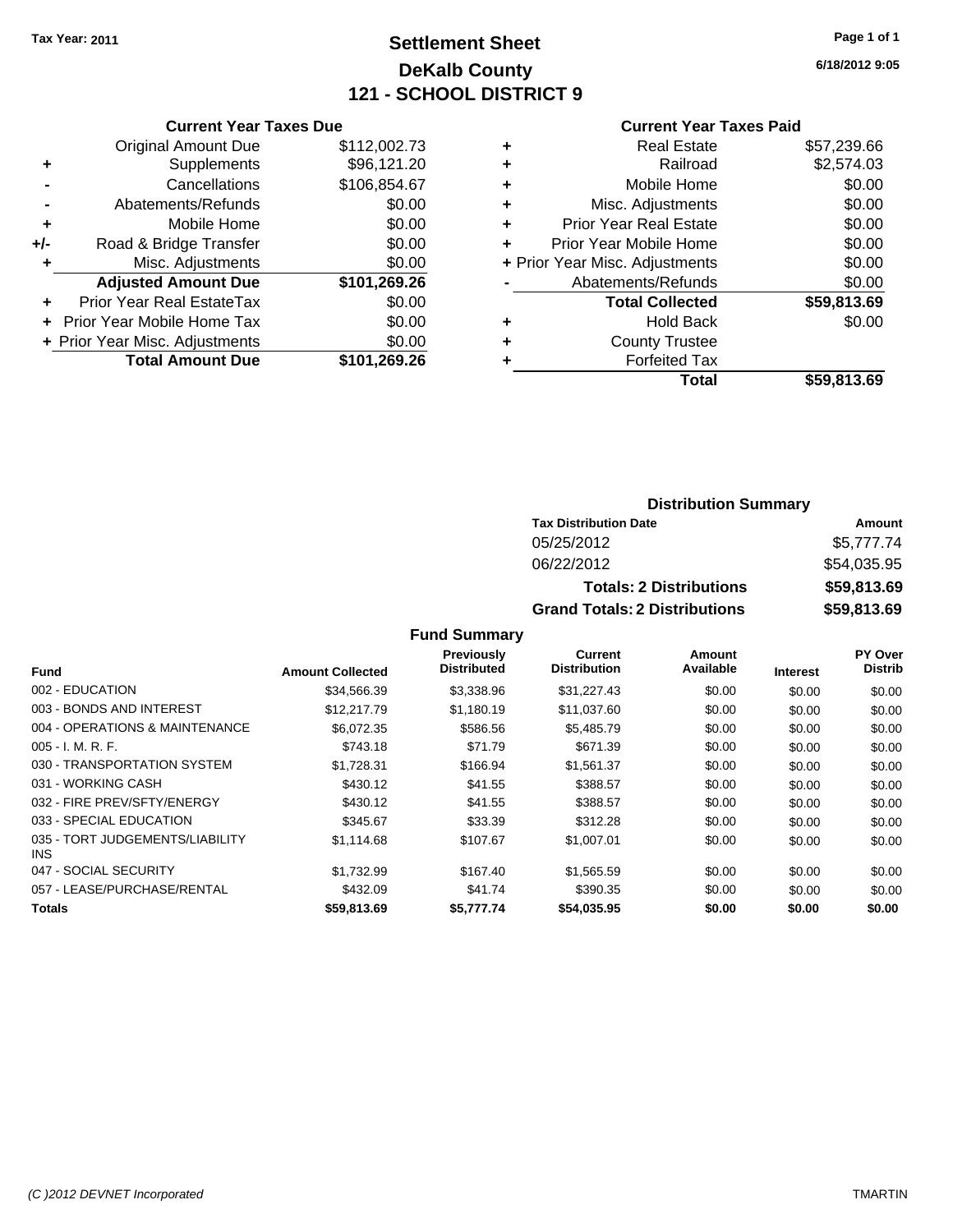## **Settlement Sheet Tax Year: 2011 Page 1 of 1 DeKalb County 122 - SCHOOL DISTRICT 100**

**6/18/2012 9:05**

#### **Current Year Taxes Paid**

| \$3,691.56                                                                                                     |
|----------------------------------------------------------------------------------------------------------------|
|                                                                                                                |
|                                                                                                                |
|                                                                                                                |
|                                                                                                                |
|                                                                                                                |
|                                                                                                                |
|                                                                                                                |
|                                                                                                                |
|                                                                                                                |
|                                                                                                                |
|                                                                                                                |
|                                                                                                                |
| \$3,888.90<br>\$0.00<br>\$0.00<br>\$0.00<br>\$0.00<br>\$12,190.73<br>\$0.00<br>\$0.00<br>\$0.00<br>\$12.190.73 |

| ٠ | <b>Real Estate</b>             | \$5,529.16 |
|---|--------------------------------|------------|
| ٠ | Railroad                       | \$0.00     |
| ٠ | Mobile Home                    | \$0.00     |
| ٠ | Misc. Adjustments              | \$0.00     |
| ÷ | Prior Year Real Estate         | \$0.00     |
| ÷ | Prior Year Mobile Home         | \$0.00     |
|   | + Prior Year Misc. Adjustments | \$0.00     |
|   | Abatements/Refunds             | \$0.00     |
|   | <b>Total Collected</b>         | \$5,529.16 |
| ٠ | <b>Hold Back</b>               | \$0.00     |
| ٠ | <b>County Trustee</b>          |            |
| ٠ | <b>Forfeited Tax</b>           |            |
|   | Total                          | \$5,529.16 |
|   |                                |            |

# **Distribution Summary**

| <b>Tax Distribution Date</b>         | Amount     |
|--------------------------------------|------------|
| 05/25/2012                           | \$1.949.04 |
| 06/22/2012                           | \$3.580.12 |
| <b>Totals: 2 Distributions</b>       | \$5,529.16 |
| <b>Grand Totals: 2 Distributions</b> | \$5,529.16 |

|                                               |                         | <b>Previously</b>  | Current             | Amount    |                 | <b>PY Over</b> |
|-----------------------------------------------|-------------------------|--------------------|---------------------|-----------|-----------------|----------------|
| <b>Fund</b>                                   | <b>Amount Collected</b> | <b>Distributed</b> | <b>Distribution</b> | Available | <b>Interest</b> | <b>Distrib</b> |
| 002 - EDUCATION                               | \$3.005.64              | \$1,059.49         | \$1,946.15          | \$0.00    | \$0.00          | \$0.00         |
| 003 - BONDS AND INTEREST                      | \$692.91                | \$244.25           | \$448.66            | \$0.00    | \$0.00          | \$0.00         |
| 004 - OPERATIONS & MAINTENANCE                | \$725.19                | \$255.63           | \$469.56            | \$0.00    | \$0.00          | \$0.00         |
| $005 - I. M. R. F.$                           | \$81.56                 | \$28.75            | \$52.81             | \$0.00    | \$0.00          | \$0.00         |
| 030 - TRANSPORTATION SYSTEM                   | \$244.65                | \$86.24            | \$158.41            | \$0.00    | \$0.00          | \$0.00         |
| 031 - WORKING CASH                            | \$0.59                  | \$0.21             | \$0.38              | \$0.00    | \$0.00          | \$0.00         |
| 032 - FIRE PREV/SFTY/ENERGY                   | \$58.26                 | \$20.54            | \$37.72             | \$0.00    | \$0.00          | \$0.00         |
| 033 - SPECIAL EDUCATION                       | \$69.90                 | \$24.64            | \$45.26             | \$0.00    | \$0.00          | \$0.00         |
| 035 - TORT JUDGEMENTS/LIABILITY<br><b>INS</b> | \$93.19                 | \$32.85            | \$60.34             | \$0.00    | \$0.00          | \$0.00         |
| 047 - SOCIAL SECURITY                         | \$128.14                | \$45.17            | \$82.97             | \$0.00    | \$0.00          | \$0.00         |
| 057 - LEASE/PURCHASE/RENTAL                   | \$0.00                  | \$0.00             | \$0.00              | \$0.00    | \$0.00          | \$0.00         |
| 109 - PRIOR YEAR ADJUSTMENT                   | \$429.13                | \$151.27           | \$277.86            | \$0.00    | \$0.00          | \$0.00         |
| <b>Totals</b>                                 | \$5.529.16              | \$1.949.04         | \$3.580.12          | \$0.00    | \$0.00          | \$0.00         |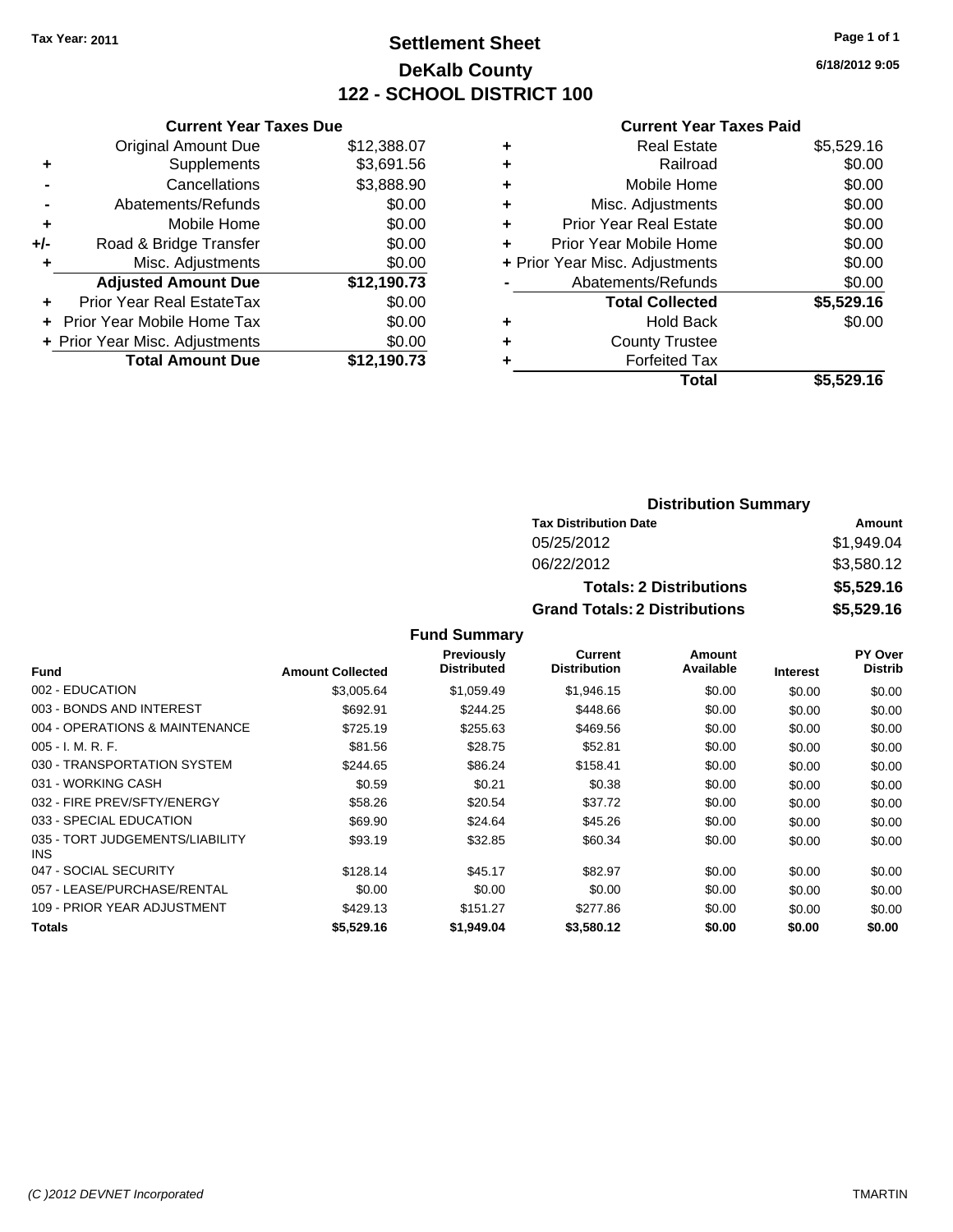## **Settlement Sheet Tax Year: 2011 Page 1 of 1 DeKalb County 123 - SCHOOL DISTRICT 161**

**6/18/2012 9:05**

### **Current Year Taxes Paid**

|     | <b>Current Year Taxes Due</b>  |             |
|-----|--------------------------------|-------------|
|     | <b>Original Amount Due</b>     | \$66,302.16 |
| ٠   | Supplements                    | \$0.00      |
|     | Cancellations                  | \$0.00      |
|     | Abatements/Refunds             | \$0.00      |
| ٠   | Mobile Home                    | \$0.00      |
| +/- | Road & Bridge Transfer         | \$0.00      |
| ٠   | Misc. Adjustments              | \$0.00      |
|     | <b>Adjusted Amount Due</b>     | \$66,302.16 |
|     | Prior Year Real EstateTax      | \$0.00      |
|     | Prior Year Mobile Home Tax     | \$0.00      |
|     | + Prior Year Misc. Adjustments | \$0.00      |
|     | <b>Total Amount Due</b>        | \$66,302.16 |

| \$40,885.38<br><b>Real Estate</b>        |
|------------------------------------------|
| \$0.00<br>Railroad                       |
| \$0.00<br>Mobile Home                    |
| \$0.00<br>Misc. Adjustments              |
| \$0.00<br><b>Prior Year Real Estate</b>  |
| \$0.00<br>Prior Year Mobile Home         |
| \$0.00<br>+ Prior Year Misc. Adjustments |
| \$0.00<br>Abatements/Refunds             |
| \$40,885.38<br><b>Total Collected</b>    |
| \$0.00<br>Hold Back                      |
| <b>County Trustee</b>                    |
| <b>Forfeited Tax</b>                     |
| Total<br>\$40.885.38                     |
|                                          |

### **Distribution Summary**

| <b>Tax Distribution Date</b>         | Amount      |
|--------------------------------------|-------------|
| 05/25/2012                           | \$13,518.76 |
| 06/22/2012                           | \$27,366,62 |
| <b>Totals: 2 Distributions</b>       | \$40,885.38 |
| <b>Grand Totals: 2 Distributions</b> | \$40,885.38 |

|                                         |                         | <b>Previously</b>  | Current             | Amount    |                 | <b>PY Over</b> |
|-----------------------------------------|-------------------------|--------------------|---------------------|-----------|-----------------|----------------|
| <b>Fund</b>                             | <b>Amount Collected</b> | <b>Distributed</b> | <b>Distribution</b> | Available | <b>Interest</b> | <b>Distrib</b> |
| 002 - EDUCATION                         | \$30.675.12             | \$10,142.74        | \$20,532.38         | \$0.00    | \$0.00          | \$0.00         |
| 003 - BONDS AND INTEREST                | \$0.00                  | \$0.00             | \$0.00              | \$0.00    | \$0.00          | \$0.00         |
| 004 - OPERATIONS & MAINTENANCE          | \$3,222.17              | \$1,065.41         | \$2,156.76          | \$0.00    | \$0.00          | \$0.00         |
| $005 - I. M. R. F.$                     | \$1,100.68              | \$363.94           | \$736.74            | \$0.00    | \$0.00          | \$0.00         |
| 030 - TRANSPORTATION SYSTEM             | \$1.546.65              | \$511.40           | \$1,035.25          | \$0.00    | \$0.00          | \$0.00         |
| 031 - WORKING CASH                      | \$644.43                | \$213.08           | \$431.35            | \$0.00    | \$0.00          | \$0.00         |
| 033 - SPECIAL EDUCATION                 | \$257.79                | \$85.24            | \$172.55            | \$0.00    | \$0.00          | \$0.00         |
| 035 - TORT JUDGEMENTS/LIABILITY<br>INS. | \$1,862.66              | \$615.89           | \$1.246.77          | \$0.00    | \$0.00          | \$0.00         |
| 047 - SOCIAL SECURITY                   | \$931.45                | \$307.98           | \$623.47            | \$0.00    | \$0.00          | \$0.00         |
| 057 - LEASE/PURCHASE/RENTAL             | \$644.43                | \$213.08           | \$431.35            | \$0.00    | \$0.00          | \$0.00         |
| <b>Totals</b>                           | \$40,885.38             | \$13,518.76        | \$27,366.62         | \$0.00    | \$0.00          | \$0.00         |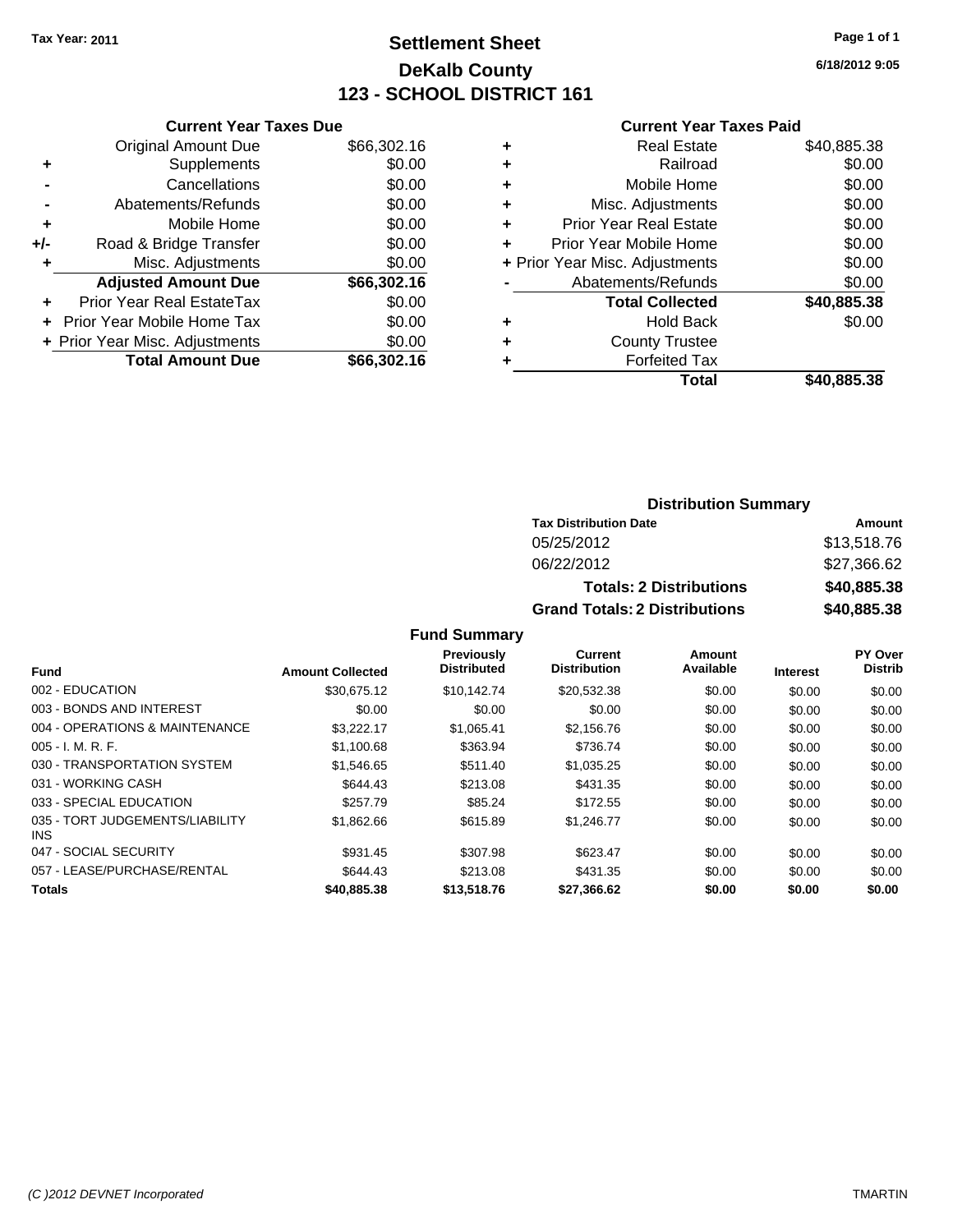### **Settlement Sheet Tax Year: 2011 Page 1 of 1 DeKalb County 124 - SCHOOL DISTRICT 212**

**6/18/2012 9:05**

#### **Current Year Taxes Paid**

|     | <b>Current Year Taxes Due</b>  |              |     |
|-----|--------------------------------|--------------|-----|
|     | <b>Original Amount Due</b>     | \$270,383.33 |     |
|     | Supplements                    | \$0.00       |     |
|     | Cancellations                  | \$0.00       | ٠   |
|     | Abatements/Refunds             | \$0.00       | ٠   |
|     | Mobile Home                    | \$0.00       | ٠   |
| +/- | Road & Bridge Transfer         | \$0.00       | ٠   |
|     | Misc. Adjustments              | \$0.00       | + l |
|     | <b>Adjusted Amount Due</b>     | \$270,383.33 |     |
|     | Prior Year Real EstateTax      | \$0.00       |     |
|     | Prior Year Mobile Home Tax     | \$0.00       |     |
|     | + Prior Year Misc. Adjustments | \$0.00       |     |
|     | <b>Total Amount Due</b>        | \$270,383.33 |     |
|     |                                |              |     |

| <b>Real Estate</b>            | \$149,627.10                                             |
|-------------------------------|----------------------------------------------------------|
| Railroad                      | \$0.00                                                   |
| Mobile Home                   | \$0.00                                                   |
| Misc. Adjustments             | \$0.00                                                   |
| <b>Prior Year Real Estate</b> | \$0.00                                                   |
|                               | \$0.00                                                   |
|                               | \$0.00                                                   |
| Abatements/Refunds            | \$0.00                                                   |
| <b>Total Collected</b>        | \$149,627.10                                             |
| <b>Hold Back</b>              | \$0.00                                                   |
| <b>County Trustee</b>         |                                                          |
| <b>Forfeited Tax</b>          |                                                          |
| Total                         | \$149,627.10                                             |
|                               | Prior Year Mobile Home<br>+ Prior Year Misc. Adjustments |

### **Distribution Summary**

| <b>Tax Distribution Date</b>         | Amount       |
|--------------------------------------|--------------|
| 05/25/2012                           | \$23,718.56  |
| 06/22/2012                           | \$125,908.54 |
| <b>Totals: 2 Distributions</b>       | \$149,627.10 |
| <b>Grand Totals: 2 Distributions</b> | \$149,627.10 |

|                                         |                         | Previously         | Current             | Amount    |                 | <b>PY Over</b> |
|-----------------------------------------|-------------------------|--------------------|---------------------|-----------|-----------------|----------------|
| <b>Fund</b>                             | <b>Amount Collected</b> | <b>Distributed</b> | <b>Distribution</b> | Available | <b>Interest</b> | <b>Distrib</b> |
| 002 - EDUCATION                         | \$77,282.55             | \$12,250.66        | \$65,031.89         | \$0.00    | \$0.00          | \$0.00         |
| 003 - BONDS AND INTEREST                | \$20,895.43             | \$3,312.30         | \$17,583.13         | \$0.00    | \$0.00          | \$0.00         |
| 004 - OPERATIONS & MAINTENANCE          | \$14,862.01             | \$2,355.89         | \$12,506.12         | \$0.00    | \$0.00          | \$0.00         |
| $005 - I. M. R. F.$                     | \$2,923.12              | \$463.37           | \$2,459.75          | \$0.00    | \$0.00          | \$0.00         |
| 030 - TRANSPORTATION SYSTEM             | \$7,133.77              | \$1,130.83         | \$6,002.94          | \$0.00    | \$0.00          | \$0.00         |
| 031 - WORKING CASH                      | \$2.031.33              | \$322.00           | \$1.709.33          | \$0.00    | \$0.00          | \$0.00         |
| 032 - FIRE PREV/SFTY/ENERGY             | \$78.41                 | \$12.43            | \$65.98             | \$0.00    | \$0.00          | \$0.00         |
| 033 - SPECIAL EDUCATION                 | \$1,188.94              | \$188.47           | \$1,000.47          | \$0.00    | \$0.00          | \$0.00         |
| 035 - TORT JUDGEMENTS/LIABILITY<br>INS. | \$16,793.39             | \$2,662.05         | \$14,131.34         | \$0.00    | \$0.00          | \$0.00         |
| 047 - SOCIAL SECURITY                   | \$3,465.81              | \$549.39           | \$2.916.42          | \$0.00    | \$0.00          | \$0.00         |
| 057 - LEASE/PURCHASE/RENTAL             | \$2.972.34              | \$471.17           | \$2,501.17          | \$0.00    | \$0.00          | \$0.00         |
| <b>Totals</b>                           | \$149,627.10            | \$23,718.56        | \$125,908.54        | \$0.00    | \$0.00          | \$0.00         |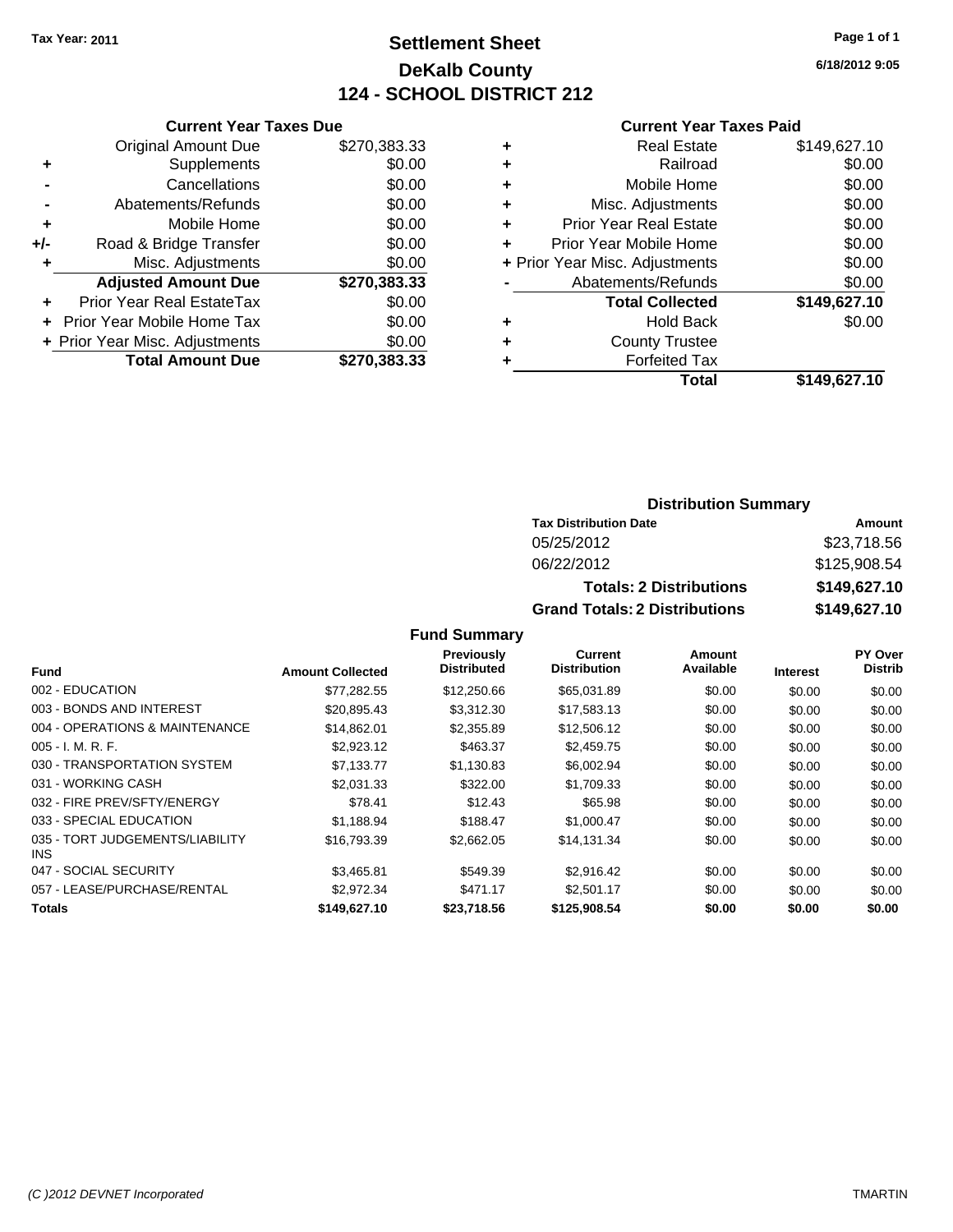## **Settlement Sheet Tax Year: 2011 Page 1 of 1 DeKalb County 125 - SCHOOL DISTRICT 220**

**6/18/2012 9:05**

#### **Current Year Taxes Paid**

|     | <b>Current Year Taxes Due</b>            |            |  |  |  |
|-----|------------------------------------------|------------|--|--|--|
|     | <b>Original Amount Due</b>               | \$3,043.69 |  |  |  |
| ٠   | Supplements                              | \$0.00     |  |  |  |
|     | Cancellations                            | \$0.00     |  |  |  |
|     | Abatements/Refunds                       | \$0.00     |  |  |  |
| ٠   | Mobile Home                              | \$0.00     |  |  |  |
| +/- | Road & Bridge Transfer                   | \$0.00     |  |  |  |
|     | \$0.00<br>Misc. Adjustments              |            |  |  |  |
|     | <b>Adjusted Amount Due</b>               | \$3,043.69 |  |  |  |
| ÷   | Prior Year Real EstateTax                | \$0.00     |  |  |  |
|     | <b>Prior Year Mobile Home Tax</b>        | \$0.00     |  |  |  |
|     | \$0.00<br>+ Prior Year Misc. Adjustments |            |  |  |  |
|     | <b>Total Amount Due</b>                  | \$3.043.69 |  |  |  |

| ٠ | <b>Real Estate</b>             | \$1,521.84 |
|---|--------------------------------|------------|
| ٠ | Railroad                       | \$0.00     |
| ٠ | Mobile Home                    | \$0.00     |
| ٠ | Misc. Adjustments              | \$0.00     |
| ÷ | Prior Year Real Estate         | \$0.00     |
|   | Prior Year Mobile Home         | \$0.00     |
|   | + Prior Year Misc. Adjustments | \$0.00     |
|   | Abatements/Refunds             | \$0.00     |
|   | <b>Total Collected</b>         | \$1,521.84 |
| ٠ | Hold Back                      | \$0.00     |
| ٠ | <b>County Trustee</b>          |            |
| ٠ | <b>Forfeited Tax</b>           |            |
|   | Total                          | \$1,521.84 |

| <b>Distribution Summary</b>          |            |
|--------------------------------------|------------|
| <b>Tax Distribution Date</b>         | Amount     |
| 06/22/2012                           | \$1,521.84 |
| <b>Totals: 1 Distributions</b>       | \$1,521.84 |
| <b>Grand Totals: 1 Distributions</b> | \$1,521.84 |

|                                         |                         | Previously         | Current             | Amount    |                 | <b>PY Over</b> |
|-----------------------------------------|-------------------------|--------------------|---------------------|-----------|-----------------|----------------|
| <b>Fund</b>                             | <b>Amount Collected</b> | <b>Distributed</b> | <b>Distribution</b> | Available | <b>Interest</b> | <b>Distrib</b> |
| 002 - EDUCATION                         | \$774.75                | \$0.00             | \$774.75            | \$0.00    | \$0.00          | \$0.00         |
| 003 - BONDS AND INTEREST                | \$234.17                | \$0.00             | \$234.17            | \$0.00    | \$0.00          | \$0.00         |
| 004 - OPERATIONS & MAINTENANCE          | \$168.06                | \$0.00             | \$168.06            | \$0.00    | \$0.00          | \$0.00         |
| $005 - I. M. R. F.$                     | \$24.01                 | \$0.00             | \$24.01             | \$0.00    | \$0.00          | \$0.00         |
| 030 - TRANSPORTATION SYSTEM             | \$63.45                 | \$0.00             | \$63.45             | \$0.00    | \$0.00          | \$0.00         |
| 031 - WORKING CASH                      | \$20.14                 | \$0.00             | \$20.14             | \$0.00    | \$0.00          | \$0.00         |
| 032 - FIRE PREV/SFTY/ENERGY             | \$19.39                 | \$0.00             | \$19.39             | \$0.00    | \$0.00          | \$0.00         |
| 033 - SPECIAL EDUCATION                 | \$7.99                  | \$0.00             | \$7.99              | \$0.00    | \$0.00          | \$0.00         |
| 035 - TORT JUDGEMENTS/LIABILITY<br>INS. | \$165.73                | \$0.00             | \$165.73            | \$0.00    | \$0.00          | \$0.00         |
| 047 - SOCIAL SECURITY                   | \$24.01                 | \$0.00             | \$24.01             | \$0.00    | \$0.00          | \$0.00         |
| 057 - LEASE/PURCHASE/RENTAL             | \$20.14                 | \$0.00             | \$20.14             | \$0.00    | \$0.00          | \$0.00         |
| <b>Totals</b>                           | \$1,521.84              | \$0.00             | \$1,521.84          | \$0.00    | \$0.00          | \$0.00         |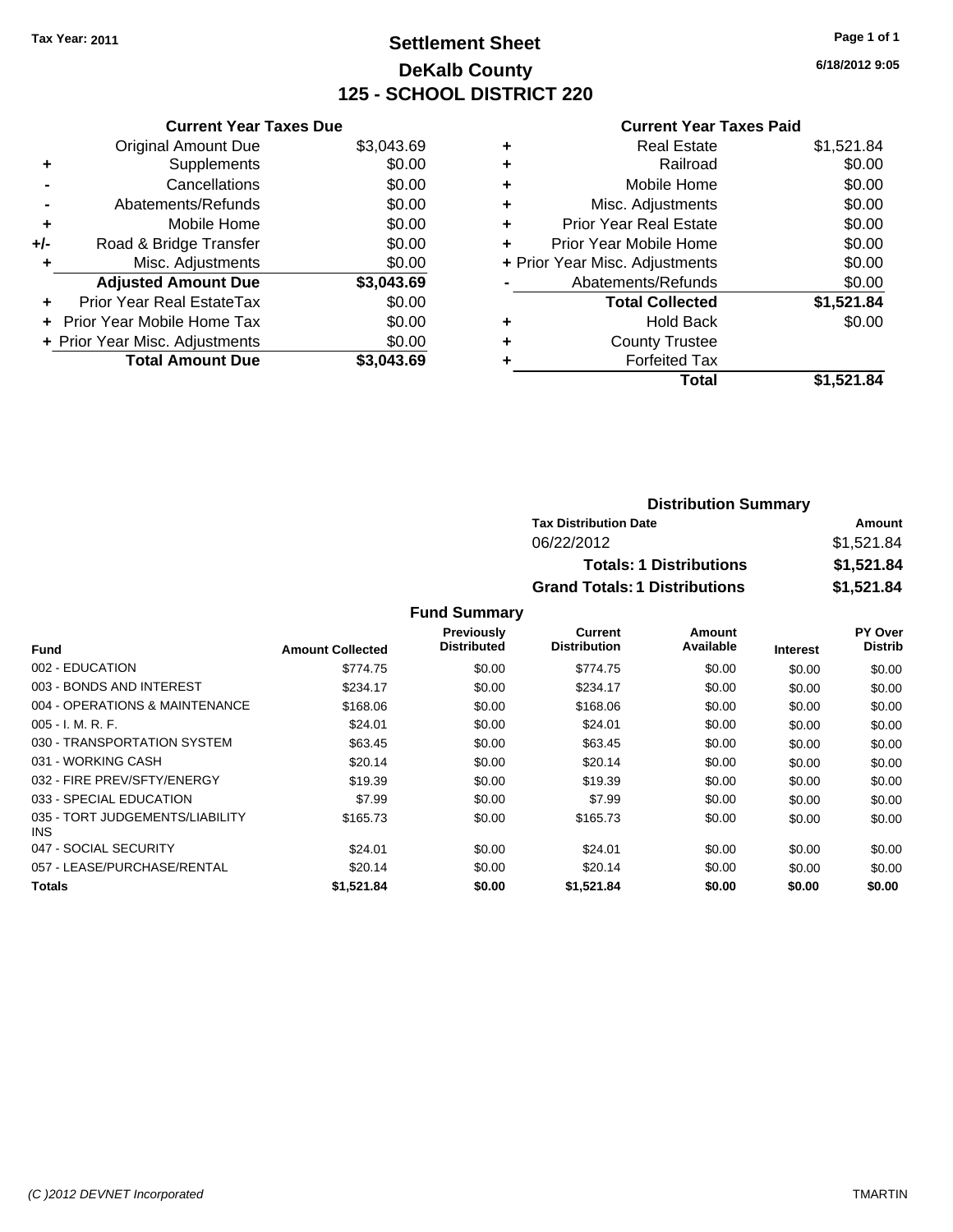## **Settlement Sheet Tax Year: 2011 Page 1 of 1 DeKalb County 126 - SCHOOL DISTRICT 269**

**6/18/2012 9:05**

| <b>Current Year Taxes Paid</b> |  |  |  |
|--------------------------------|--|--|--|
|--------------------------------|--|--|--|

|     | <b>Current Year Taxes Due</b>  |              |  |  |  |  |
|-----|--------------------------------|--------------|--|--|--|--|
|     | <b>Original Amount Due</b>     | \$276,519.65 |  |  |  |  |
| ٠   | Supplements                    | \$0.00       |  |  |  |  |
|     | Cancellations                  | \$0.00       |  |  |  |  |
|     | Abatements/Refunds             | \$0.00       |  |  |  |  |
| ٠   | Mobile Home                    | \$0.00       |  |  |  |  |
| +/- | Road & Bridge Transfer         | \$0.00       |  |  |  |  |
| ٠   | \$0.00<br>Misc. Adjustments    |              |  |  |  |  |
|     | <b>Adjusted Amount Due</b>     | \$276,519.65 |  |  |  |  |
|     | Prior Year Real EstateTax      | \$0.00       |  |  |  |  |
|     | Prior Year Mobile Home Tax     | \$0.00       |  |  |  |  |
|     | + Prior Year Misc. Adjustments | \$0.00       |  |  |  |  |
|     | <b>Total Amount Due</b>        | \$276,519.65 |  |  |  |  |

| ٠ | <b>Real Estate</b>             | \$148,901.41 |
|---|--------------------------------|--------------|
| ٠ | Railroad                       | \$0.00       |
| ٠ | Mobile Home                    | \$0.00       |
| ٠ | Misc. Adjustments              | \$0.00       |
| ٠ | <b>Prior Year Real Estate</b>  | \$0.00       |
| ٠ | Prior Year Mobile Home         | \$0.00       |
|   | + Prior Year Misc. Adjustments | \$0.00       |
|   | Abatements/Refunds             | \$0.00       |
|   | <b>Total Collected</b>         | \$148,901.41 |
| ٠ | <b>Hold Back</b>               | \$0.00       |
| ٠ | <b>County Trustee</b>          |              |
| ٠ | <b>Forfeited Tax</b>           |              |
|   | Total                          | \$148,901.41 |
|   |                                |              |

| <b>Distribution Summary</b> |  |
|-----------------------------|--|
|-----------------------------|--|

| <b>Tax Distribution Date</b>         | Amount       |  |  |
|--------------------------------------|--------------|--|--|
| 05/25/2012                           | \$16,660.42  |  |  |
| 06/22/2012                           | \$132,240.99 |  |  |
| <b>Totals: 2 Distributions</b>       | \$148,901.41 |  |  |
| <b>Grand Totals: 2 Distributions</b> | \$148,901.41 |  |  |

|                                               |                         | <b>Previously</b><br><b>Distributed</b> | Current<br><b>Distribution</b> | Amount<br>Available |                 | <b>PY Over</b><br><b>Distrib</b> |
|-----------------------------------------------|-------------------------|-----------------------------------------|--------------------------------|---------------------|-----------------|----------------------------------|
| <b>Fund</b>                                   | <b>Amount Collected</b> |                                         |                                |                     | <b>Interest</b> |                                  |
| 002 - EDUCATION                               | \$96.882.42             | \$10,840.08                             | \$86,042.34                    | \$0.00              | \$0.00          | \$0.00                           |
| 003 - BONDS AND INTEREST                      | \$0.00                  | \$0.00                                  | \$0.00                         | \$0.00              | \$0.00          | \$0.00                           |
| 004 - OPERATIONS & MAINTENANCE                | \$25,373.99             | \$2,839.07                              | \$22.534.92                    | \$0.00              | \$0.00          | \$0.00                           |
| $005 - I. M. R. F.$                           | \$2,517.03              | \$281.63                                | \$2,235.40                     | \$0.00              | \$0.00          | \$0.00                           |
| 030 - TRANSPORTATION SYSTEM                   | \$5,536.15              | \$619.43                                | \$4,916.72                     | \$0.00              | \$0.00          | \$0.00                           |
| 031 - WORKING CASH                            | \$2,306.78              | \$258.10                                | \$2,048.68                     | \$0.00              | \$0.00          | \$0.00                           |
| 033 - SPECIAL EDUCATION                       | \$922.74                | \$103.24                                | \$819.50                       | \$0.00              | \$0.00          | \$0.00                           |
| 035 - TORT JUDGEMENTS/LIABILITY<br><b>INS</b> | \$12,845.27             | \$1.437.24                              | \$11,408.03                    | \$0.00              | \$0.00          | \$0.00                           |
| 047 - SOCIAL SECURITY                         | \$2,517.03              | \$281.63                                | \$2,235.40                     | \$0.00              | \$0.00          | \$0.00                           |
| <b>Totals</b>                                 | \$148,901.41            | \$16,660.42                             | \$132,240.99                   | \$0.00              | \$0.00          | \$0.00                           |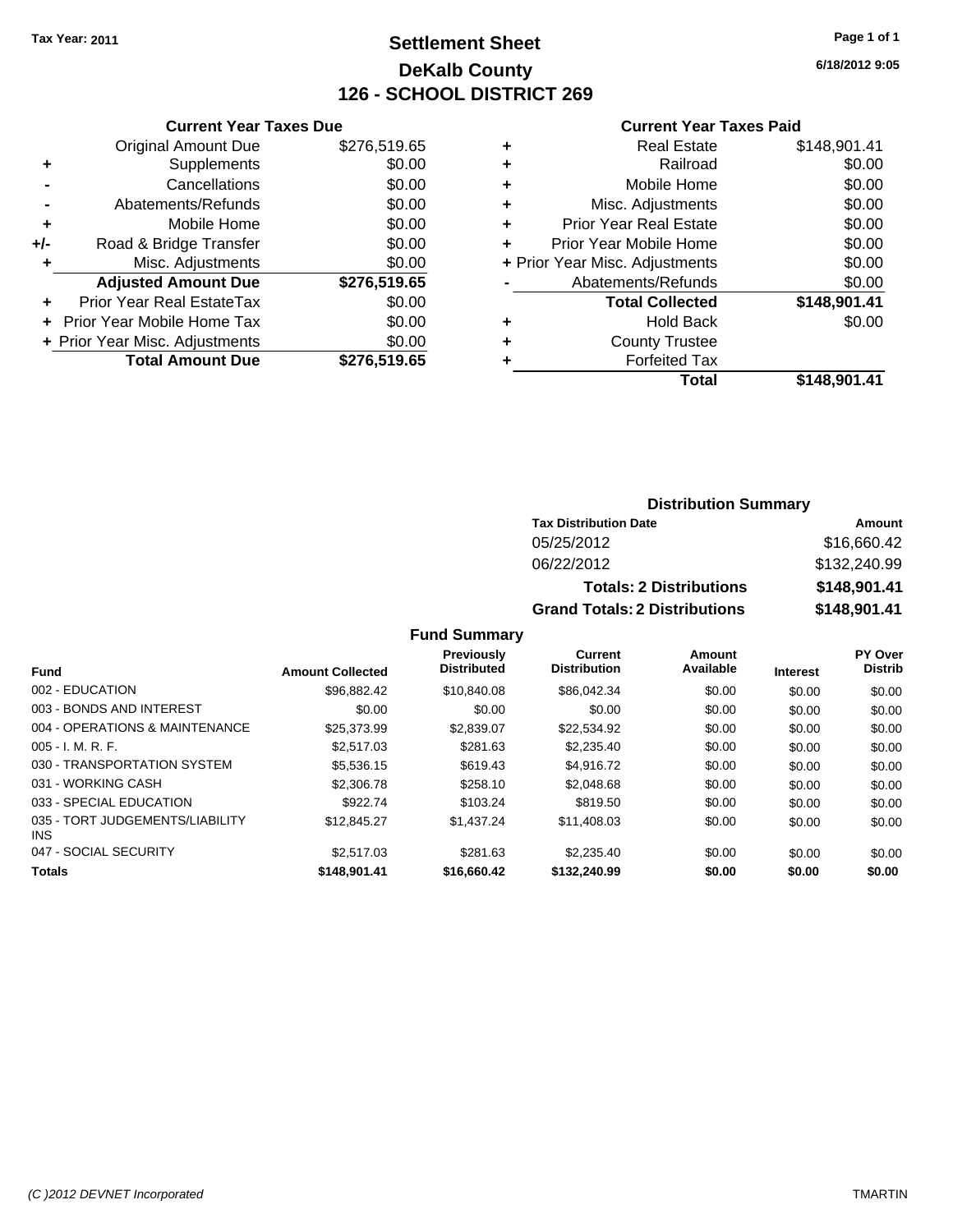## **Settlement Sheet Tax Year: 2011 Page 1 of 1 DeKalb County 127 - SCHOOL DISTRICT 271**

**6/18/2012 9:05**

### **Current Year Taxes Paid**

| <b>Current Year Taxes Due</b>  |                         |  |  |  |
|--------------------------------|-------------------------|--|--|--|
| <b>Original Amount Due</b>     | \$51,611.77             |  |  |  |
| Supplements                    | \$0.00                  |  |  |  |
| Cancellations                  | \$0.00                  |  |  |  |
| Abatements/Refunds             | \$0.00                  |  |  |  |
| Mobile Home                    | \$0.00                  |  |  |  |
| Road & Bridge Transfer         | \$0.00                  |  |  |  |
| Misc. Adjustments<br>\$0.00    |                         |  |  |  |
| <b>Adjusted Amount Due</b>     | \$51,611.77             |  |  |  |
| Prior Year Real EstateTax      | \$0.00                  |  |  |  |
| Prior Year Mobile Home Tax     | \$0.00                  |  |  |  |
| + Prior Year Misc. Adjustments | \$0.00                  |  |  |  |
|                                | \$51,611.77             |  |  |  |
|                                | <b>Total Amount Due</b> |  |  |  |

| ٠                                  | \$31,764.17<br><b>Real Estate</b> |
|------------------------------------|-----------------------------------|
| ٠                                  | \$0.00<br>Railroad                |
| Mobile Home<br>٠                   | \$0.00                            |
| Misc. Adjustments<br>٠             | \$0.00                            |
| <b>Prior Year Real Estate</b><br>÷ | \$0.00                            |
| Prior Year Mobile Home<br>÷        | \$0.00                            |
| + Prior Year Misc. Adjustments     | \$0.00                            |
| Abatements/Refunds                 | \$0.00                            |
| <b>Total Collected</b>             | \$31,764.17                       |
| ٠                                  | \$0.00<br><b>Hold Back</b>        |
| <b>County Trustee</b><br>٠         |                                   |
| <b>Forfeited Tax</b>               |                                   |
|                                    | Total<br>\$31,764.17              |

### **Distribution Summary**

| <b>Tax Distribution Date</b>         | Amount      |
|--------------------------------------|-------------|
| 05/25/2012                           | \$4,106,67  |
| 06/22/2012                           | \$27.657.50 |
| <b>Totals: 2 Distributions</b>       | \$31.764.17 |
| <b>Grand Totals: 2 Distributions</b> | \$31,764.17 |

|                                         |                         | <b>Previously</b>  | Current             | Amount    |                 | <b>PY Over</b> |
|-----------------------------------------|-------------------------|--------------------|---------------------|-----------|-----------------|----------------|
| <b>Fund</b>                             | <b>Amount Collected</b> | <b>Distributed</b> | <b>Distribution</b> | Available | <b>Interest</b> | <b>Distrib</b> |
| 002 - EDUCATION                         | \$17,844.18             | \$2,307.00         | \$15,537.18         | \$0.00    | \$0.00          | \$0.00         |
| 003 - BONDS AND INTEREST                | \$7,398,73              | \$956.55           | \$6,442.18          | \$0.00    | \$0.00          | \$0.00         |
| 004 - OPERATIONS & MAINTENANCE          | \$3,136.48              | \$405.50           | \$2,730.98          | \$0.00    | \$0.00          | \$0.00         |
| $005 - I. M. R. F.$                     | \$754.97                | \$97.61            | \$657.36            | \$0.00    | \$0.00          | \$0.00         |
| 030 - TRANSPORTATION SYSTEM             | \$960.87                | \$124.23           | \$836.64            | \$0.00    | \$0.00          | \$0.00         |
| 031 - WORKING CASH                      | \$187.38                | \$24.23            | \$163.15            | \$0.00    | \$0.00          | \$0.00         |
| 032 - FIRE PREV/SFTY/ENERGY             | \$15.15                 | \$1.96             | \$13.19             | \$0.00    | \$0.00          | \$0.00         |
| 033 - SPECIAL EDUCATION                 | \$151.45                | \$19.58            | \$131.87            | \$0.00    | \$0.00          | \$0.00         |
| 035 - TORT JUDGEMENTS/LIABILITY<br>INS. | \$1,235.40              | \$159.72           | \$1,075.68          | \$0.00    | \$0.00          | \$0.00         |
| 047 - SOCIAL SECURITY                   | \$823.58                | \$106.48           | \$717.10            | \$0.00    | \$0.00          | \$0.00         |
| 057 - LEASE/PURCHASE/RENTAL             | \$205.92                | \$26.62            | \$179.30            | \$0.00    | \$0.00          | \$0.00         |
| 109 - PRIOR YEAR ADJUSTMENT             | $$-949.94$              | $$-122.81$         | $$-827.13$          | \$0.00    | \$0.00          | \$0.00         |
| <b>Totals</b>                           | \$31.764.17             | \$4,106.67         | \$27.657.50         | \$0.00    | \$0.00          | \$0.00         |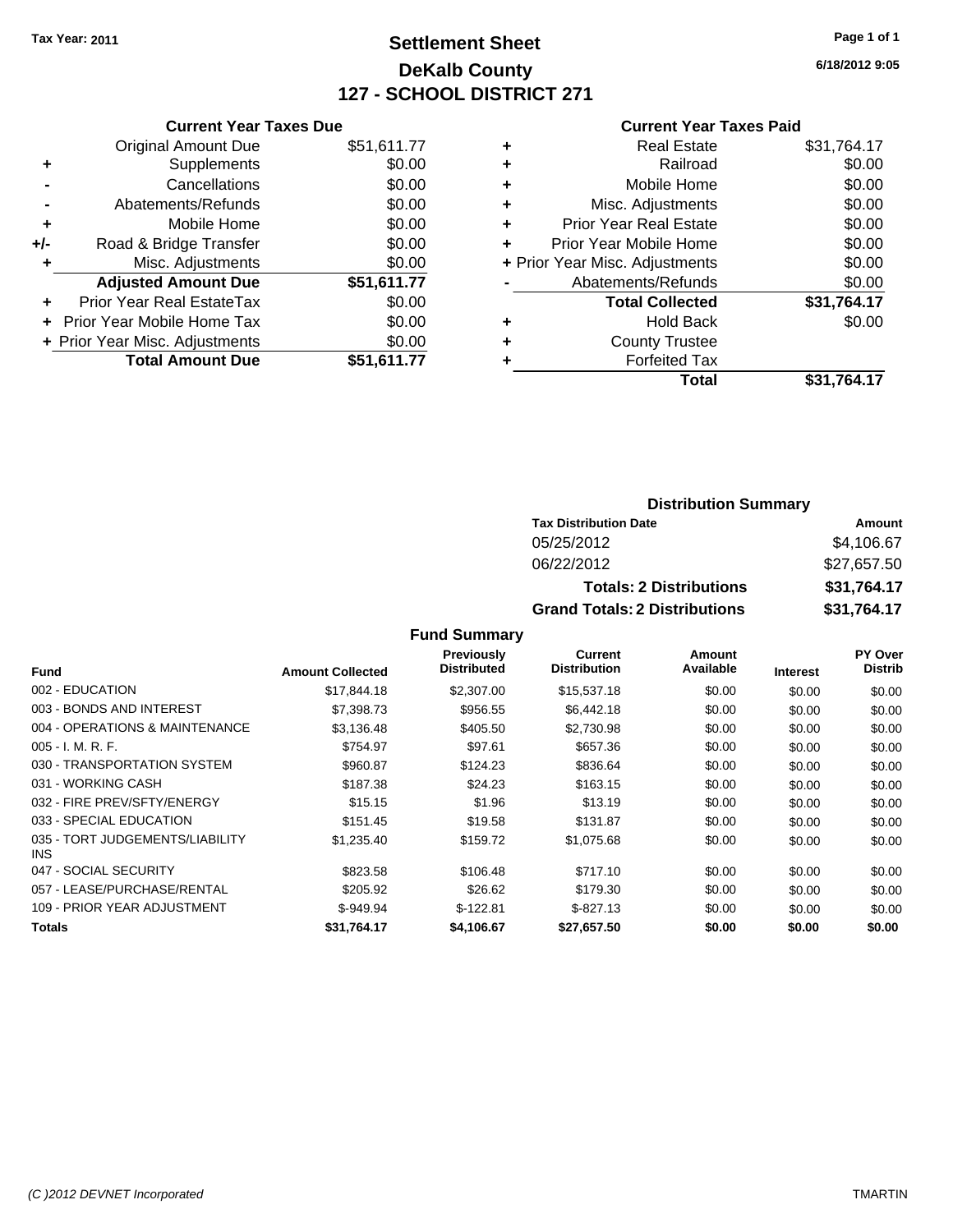## **Settlement Sheet Tax Year: 2011 Page 1 of 1 DeKalb County 128 - SCHOOL DISTRICT 300**

**6/18/2012 9:05**

#### **Current Year Taxes Paid**

|     | <b>Current Year Taxes Due</b>     |            |
|-----|-----------------------------------|------------|
|     | <b>Original Amount Due</b>        | \$7,518.45 |
| ٠   | Supplements                       | \$0.00     |
|     | Cancellations                     | \$0.00     |
|     | Abatements/Refunds                | \$0.00     |
| ٠   | Mobile Home                       | \$0.00     |
| +/- | Road & Bridge Transfer            | \$0.00     |
| ٠   | Misc. Adjustments                 | \$0.00     |
|     | <b>Adjusted Amount Due</b>        | \$7,518.45 |
| ÷   | Prior Year Real EstateTax         | \$0.00     |
| ÷   | <b>Prior Year Mobile Home Tax</b> | \$0.00     |
|     | + Prior Year Misc. Adjustments    | \$0.00     |
|     | <b>Total Amount Due</b>           | \$7.518.45 |

| <b>Real Estate</b><br>\$3,759.22         |
|------------------------------------------|
| \$0.00<br>Railroad                       |
| \$0.00<br>Mobile Home                    |
| \$0.00<br>Misc. Adjustments              |
| \$0.00<br><b>Prior Year Real Estate</b>  |
| \$0.00<br>Prior Year Mobile Home         |
| \$0.00<br>+ Prior Year Misc. Adjustments |
| \$0.00<br>Abatements/Refunds             |
| \$3,759.22<br><b>Total Collected</b>     |
| \$0.00<br><b>Hold Back</b>               |
| <b>County Trustee</b>                    |
| <b>Forfeited Tax</b>                     |
| Total<br>\$3.759.22                      |
|                                          |

| <b>Distribution Summary</b>          |            |
|--------------------------------------|------------|
| <b>Tax Distribution Date</b>         | Amount     |
| 05/25/2012                           | \$2,437.64 |
| 06/22/2012                           | \$1,321.58 |
| <b>Totals: 2 Distributions</b>       | \$3,759.22 |
| <b>Grand Totals: 2 Distributions</b> | \$3,759.22 |

| <b>Fund</b>                                   | <b>Amount Collected</b> | <b>Previously</b><br><b>Distributed</b> | Current<br><b>Distribution</b> | Amount<br>Available | <b>Interest</b> | <b>PY Over</b><br><b>Distrib</b> |
|-----------------------------------------------|-------------------------|-----------------------------------------|--------------------------------|---------------------|-----------------|----------------------------------|
| 002 - EDUCATION                               | \$2,535.85              | \$1,644.36                              | \$891.49                       | \$0.00              | \$0.00          | \$0.00                           |
| 003 - BONDS AND INTEREST                      | \$534.44                | \$346.55                                | \$187.89                       | \$0.00              | \$0.00          | \$0.00                           |
| 004 - OPERATIONS & MAINTENANCE                | \$338.19                | \$219.30                                | \$118.89                       | \$0.00              | \$0.00          | \$0.00                           |
| $005 - I. M. R. F.$                           | \$72.42                 | \$46.96                                 | \$25.46                        | \$0.00              | \$0.00          | \$0.00                           |
| 030 - TRANSPORTATION SYSTEM                   | \$163.75                | \$106.18                                | \$57.57                        | \$0.00              | \$0.00          | \$0.00                           |
| 031 - WORKING CASH                            | \$0.46                  | \$0.30                                  | \$0.16                         | \$0.00              | \$0.00          | \$0.00                           |
| 033 - SPECIAL EDUCATION                       | \$32.57                 | \$21.12                                 | \$11.45                        | \$0.00              | \$0.00          | \$0.00                           |
| 035 - TORT JUDGEMENTS/LIABILITY<br><b>INS</b> | \$0.00                  | \$0.00                                  | \$0.00                         | \$0.00              | \$0.00          | \$0.00                           |
| 047 - SOCIAL SECURITY                         | \$81.54                 | \$52.87                                 | \$28.67                        | \$0.00              | \$0.00          | \$0.00                           |
| <b>Totals</b>                                 | \$3,759.22              | \$2,437.64                              | \$1,321.58                     | \$0.00              | \$0.00          | \$0.00                           |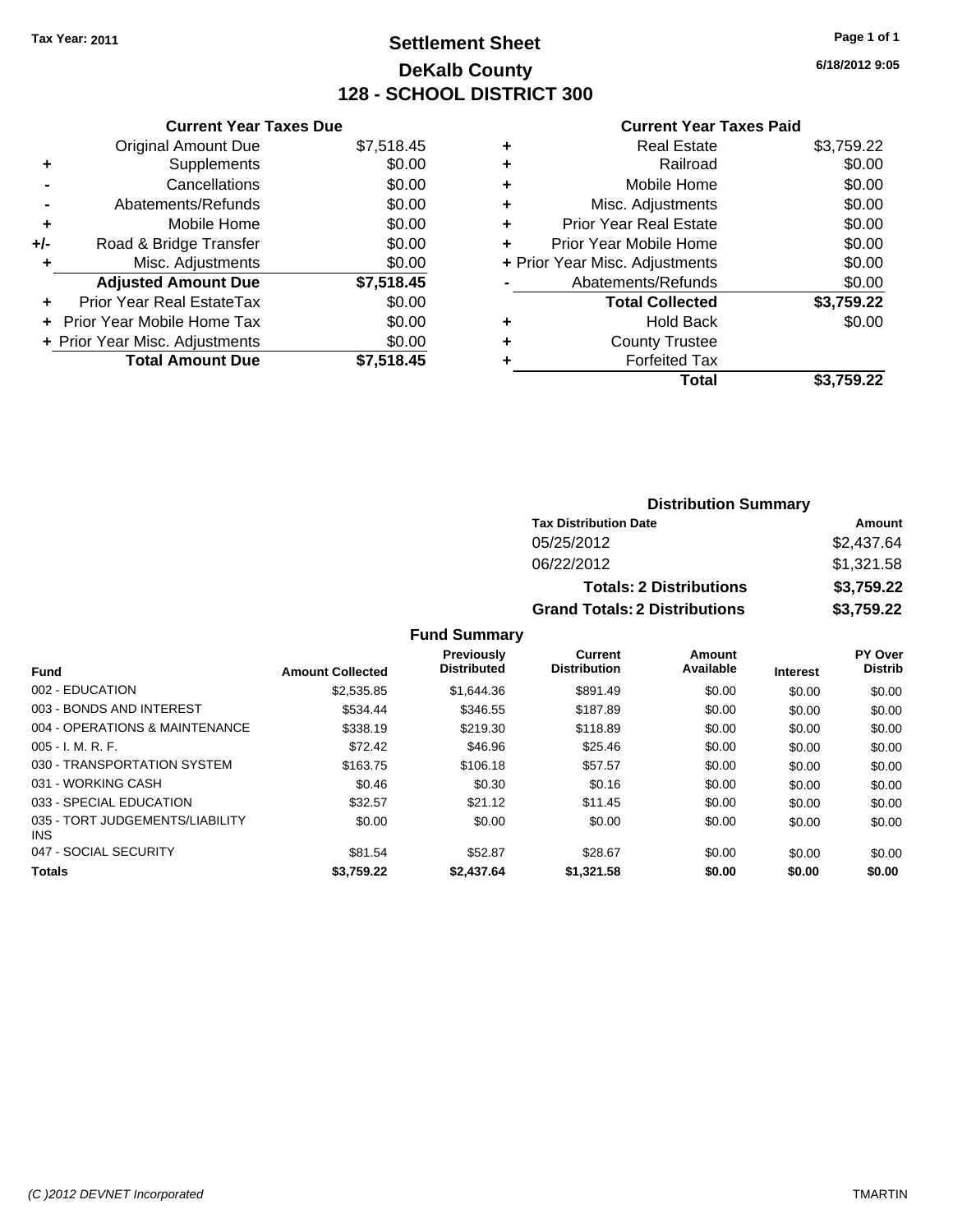## **Settlement Sheet Tax Year: 2011 Page 1 of 1 DeKalb County 129 - SCHOOL DISTRICT 301**

**6/18/2012 9:05**

### **Current Year Taxes Paid**

|     | <b>Current Year Taxes Due</b>     |            |
|-----|-----------------------------------|------------|
|     | <b>Original Amount Due</b>        | \$7,510.16 |
| ٠   | Supplements                       | \$0.00     |
|     | Cancellations                     | \$0.00     |
|     | Abatements/Refunds                | \$0.00     |
| ٠   | Mobile Home                       | \$0.00     |
| +/- | Road & Bridge Transfer            | \$0.00     |
|     | Misc. Adjustments                 | \$0.00     |
|     | <b>Adjusted Amount Due</b>        | \$7,510.16 |
| ÷   | Prior Year Real EstateTax         | \$0.00     |
|     | <b>Prior Year Mobile Home Tax</b> | \$0.00     |
|     | + Prior Year Misc. Adjustments    | \$0.00     |
|     | <b>Total Amount Due</b>           | \$7.510.16 |

| ٠ | Real Estate                    | \$2,258.40 |
|---|--------------------------------|------------|
| ٠ | Railroad                       | \$0.00     |
| ٠ | Mobile Home                    | \$0.00     |
| ٠ | Misc. Adjustments              | \$0.00     |
| ٠ | <b>Prior Year Real Estate</b>  | \$0.00     |
| ÷ | Prior Year Mobile Home         | \$0.00     |
|   | + Prior Year Misc. Adjustments | \$0.00     |
|   | Abatements/Refunds             | \$0.00     |
|   | <b>Total Collected</b>         | \$2,258.40 |
| ٠ | <b>Hold Back</b>               | \$0.00     |
| ٠ | <b>County Trustee</b>          |            |
|   | <b>Forfeited Tax</b>           |            |
|   | Total                          | \$2,258.40 |

| <b>Distribution Summary</b>          |            |
|--------------------------------------|------------|
| <b>Tax Distribution Date</b>         | Amount     |
| 06/22/2012                           | \$2,258.40 |
| <b>Totals: 1 Distributions</b>       | \$2,258.40 |
| <b>Grand Totals: 1 Distributions</b> | \$2,258,40 |

|                                                     |                         | <b>Previously</b>  | Current             | Amount    |                 | PY Over        |
|-----------------------------------------------------|-------------------------|--------------------|---------------------|-----------|-----------------|----------------|
| <b>Fund</b>                                         | <b>Amount Collected</b> | <b>Distributed</b> | <b>Distribution</b> | Available | <b>Interest</b> | <b>Distrib</b> |
| 002 - EDUCATION                                     | \$1.428.64              | \$0.00             | \$1.428.64          | \$0.00    | \$0.00          | \$0.00         |
| 003 - BONDS AND INTEREST                            | \$381.92                | \$0.00             | \$381.92            | \$0.00    | \$0.00          | \$0.00         |
| 004 - OPERATIONS & MAINTENANCE                      | \$234.15                | \$0.00             | \$234.15            | \$0.00    | \$0.00          | \$0.00         |
| $005 - I. M. R. F.$                                 | \$24.48                 | \$0.00             | \$24.48             | \$0.00    | \$0.00          | \$0.00         |
| 030 - TRANSPORTATION SYSTEM                         | \$102.64                | \$0.00             | \$102.64            | \$0.00    | \$0.00          | \$0.00         |
| 031 - WORKING CASH                                  | \$1.82                  | \$0.00             | \$1.82              | \$0.00    | \$0.00          | \$0.00         |
| 033 - SPECIAL EDUCATION                             | \$14.61                 | \$0.00             | \$14.61             | \$0.00    | \$0.00          | \$0.00         |
| 035 - TORT JUDGMENTS, LIABILITY<br><b>INSURANCE</b> | \$37.26                 | \$0.00             | \$37.26             | \$0.00    | \$0.00          | \$0.00         |
| 047 - SOCIAL SECURITY                               | \$32.88                 | \$0.00             | \$32.88             | \$0.00    | \$0.00          | \$0.00         |
| <b>Totals</b>                                       | \$2,258.40              | \$0.00             | \$2,258.40          | \$0.00    | \$0.00          | \$0.00         |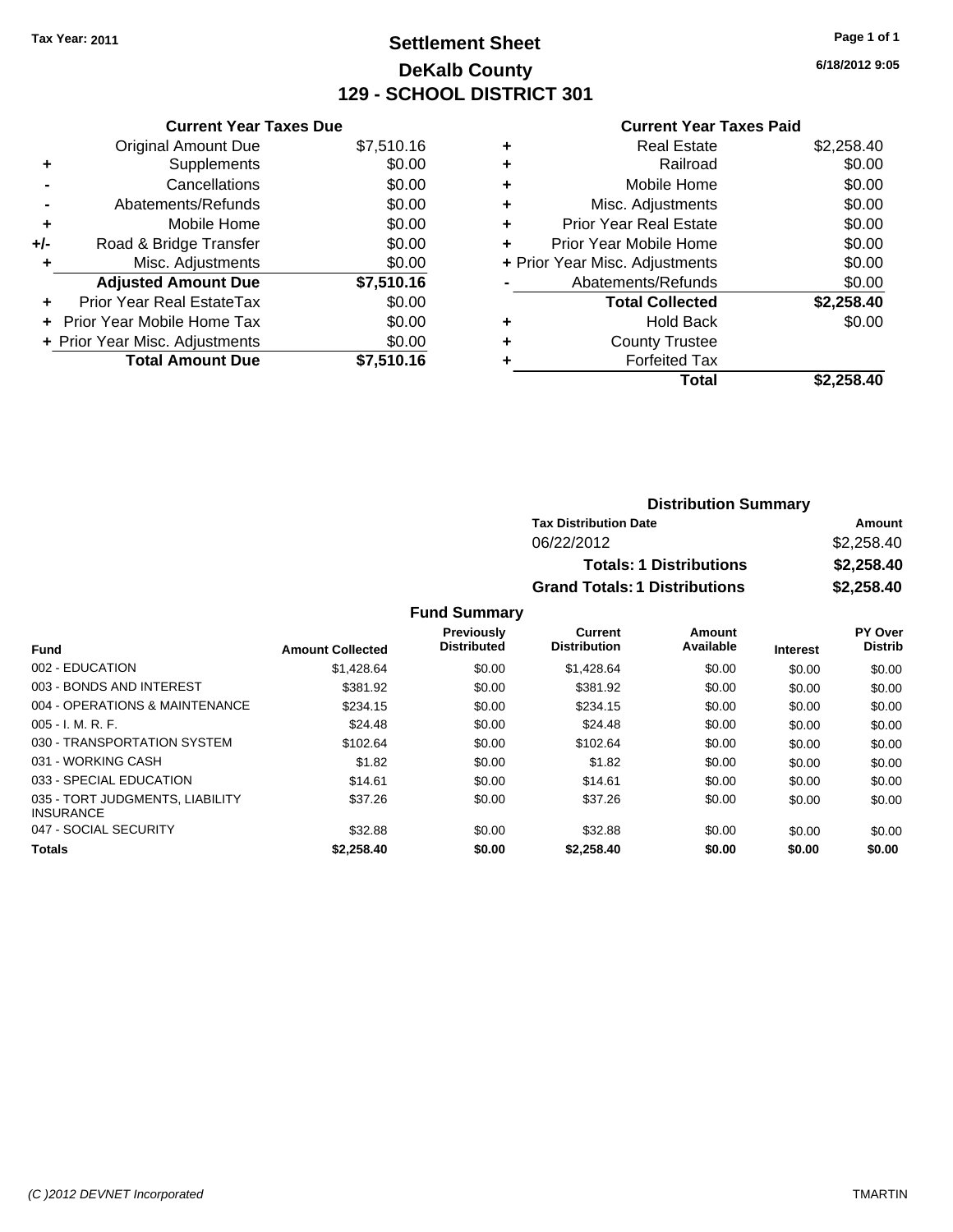### **Settlement Sheet Tax Year: 2011 Page 1 of 1 DeKalb County 130 - SCHOOL DISTRICT 302**

**6/18/2012 9:05**

#### **Current Year Taxes Paid**

|     | <b>Current Year Taxes Due</b>  |                |
|-----|--------------------------------|----------------|
|     | <b>Original Amount Due</b>     | \$1,727,148.91 |
| ٠   | Supplements                    | \$0.00         |
|     | Cancellations                  | \$0.00         |
|     | Abatements/Refunds             | \$31.31        |
| ٠   | Mobile Home                    | \$0.00         |
| +/- | Road & Bridge Transfer         | \$0.00         |
| ٠   | Misc. Adjustments              | \$0.00         |
|     | <b>Adjusted Amount Due</b>     | \$1,727,117.60 |
|     | Prior Year Real EstateTax      | (\$779.27)     |
|     | Prior Year Mobile Home Tax     | \$0.00         |
|     | + Prior Year Misc. Adjustments | \$0.00         |
|     | <b>Total Amount Due</b>        | \$1,726,338.33 |

| ٠ | <b>Real Estate</b>             | \$878,426.93 |
|---|--------------------------------|--------------|
| ٠ | Railroad                       | \$15,076.20  |
| ٠ | Mobile Home                    | \$0.00       |
| ٠ | Misc. Adjustments              | \$0.00       |
| ٠ | <b>Prior Year Real Estate</b>  | (\$779.27)   |
| ٠ | Prior Year Mobile Home         | \$0.00       |
|   | + Prior Year Misc. Adjustments | \$0.00       |
|   | Abatements/Refunds             | \$31.31      |
|   | <b>Total Collected</b>         | \$892,692.55 |
| ٠ | <b>Hold Back</b>               | \$0.00       |
| ٠ | <b>County Trustee</b>          |              |
| ٠ | <b>Forfeited Tax</b>           |              |
|   | Total                          | \$892.692.55 |
|   |                                |              |

### **Distribution Summary**

| <b>Tax Distribution Date</b>         | Amount       |
|--------------------------------------|--------------|
| 05/25/2012                           | \$153,627.97 |
| 06/22/2012                           | \$739,064.58 |
| <b>Totals: 2 Distributions</b>       | \$892,692.55 |
| <b>Grand Totals: 2 Distributions</b> | \$892,692.55 |

### **Fund Summary**

| <b>Fund</b>                    | <b>Amount Collected</b> | <b>Previously</b><br><b>Distributed</b> | <b>Current</b><br><b>Distribution</b> | Amount<br>Available | <b>Interest</b> | PY Over<br><b>Distrib</b> |
|--------------------------------|-------------------------|-----------------------------------------|---------------------------------------|---------------------|-----------------|---------------------------|
| 002 - EDUCATION                | \$590,934.80            | \$101,696.96                            | \$489.237.84                          | \$0.00              | \$0.00          | \$0.00                    |
| 003 - BONDS AND INTEREST       | \$166,604.12            | \$28.671.75                             | \$137,932.37                          | \$0.00              | \$0.00          | \$0.00                    |
| 004 - OPERATIONS & MAINTENANCE | \$72,184.01             | \$12,422.51                             | \$59,761.50                           | \$0.00              | \$0.00          | \$0.00                    |
| $005 - I. M. R. F.$            | \$8,586.80              | \$1,477.74                              | \$7,109.06                            | \$0.00              | \$0.00          | \$0.00                    |
| 030 - TRANSPORTATION SYSTEM    | \$34,345.46             | \$5,910.69                              | \$28,434.77                           | \$0.00              | \$0.00          | \$0.00                    |
| 031 - WORKING CASH             | \$1,909.46              | \$328.60                                | \$1,580.86                            | \$0.00              | \$0.00          | \$0.00                    |
| 033 - SPECIAL EDUCATION        | \$5,725.73              | \$985.37                                | \$4,740.36                            | \$0.00              | \$0.00          | \$0.00                    |
| 047 - SOCIAL SECURITY          | \$12,402.17             | \$2,134.35                              | \$10.267.82                           | \$0.00              | \$0.00          | \$0.00                    |
| <b>Totals</b>                  | \$892.692.55            | \$153,627.97                            | \$739.064.58                          | \$0.00              | \$0.00          | \$0.00                    |

### **Abatement Detail**

**Year Source Account Type Amount Adjustment Description**<br>
2011 RE - Real Estate PTAB Decision **Amount** \$31.31 09-34-100-004 PTAB INTI \$31.31 09-34-100-004 PTAB INTEREST REFUND by TBA **Totals 1 entries** \$31.31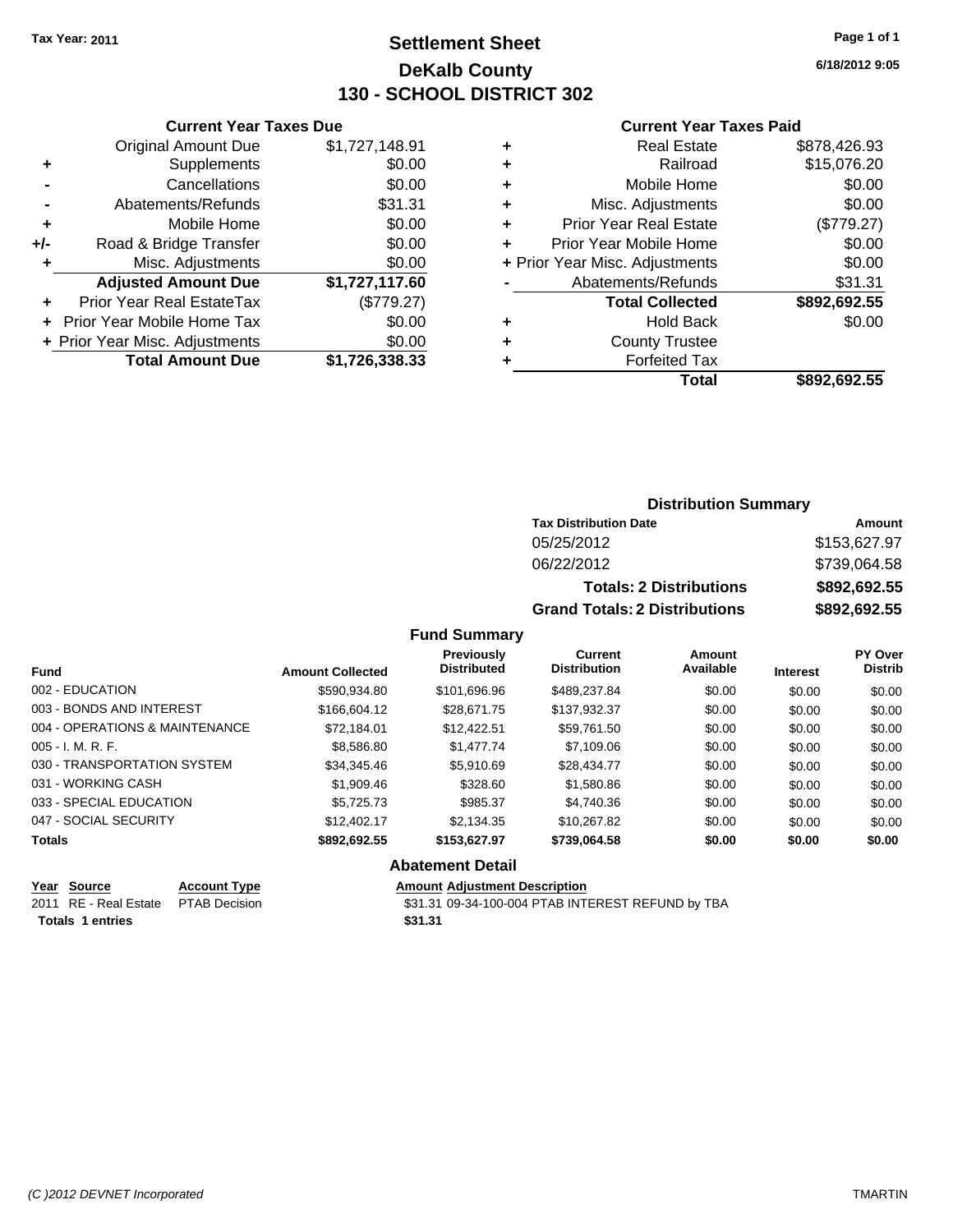### **Settlement Sheet Tax Year: 2011 Page 1 of 1 DeKalb County 131 - SCHOOL DISTRICT 424**

**6/18/2012 9:05**

### **Current Year Taxes Paid**

|     | <b>Current Year Taxes Due</b>  |                |
|-----|--------------------------------|----------------|
|     | <b>Original Amount Due</b>     | \$9,712,376.84 |
| ٠   | Supplements                    | \$50,682.76    |
|     | Cancellations                  | \$61,327.81    |
|     | Abatements/Refunds             | \$0.00         |
| ٠   | Mobile Home                    | \$0.00         |
| +/- | Road & Bridge Transfer         | \$0.00         |
| ٠   | Misc. Adjustments              | \$0.00         |
|     | <b>Adjusted Amount Due</b>     | \$9,701,731.79 |
|     | Prior Year Real EstateTax      | \$4,935.65     |
|     | Prior Year Mobile Home Tax     | \$0.00         |
|     | + Prior Year Misc. Adjustments | \$0.00         |
|     | <b>Total Amount Due</b>        | \$9,706,667.44 |

| ٠ | <b>Real Estate</b>             | \$5,069,529.08 |
|---|--------------------------------|----------------|
| ٠ | Railroad                       | \$35,321.55    |
| ٠ | Mobile Home                    | \$0.00         |
| ٠ | Misc. Adjustments              | \$0.00         |
| ٠ | <b>Prior Year Real Estate</b>  | \$4,935.65     |
|   | Prior Year Mobile Home         | \$0.00         |
|   | + Prior Year Misc. Adjustments | \$0.00         |
|   | Abatements/Refunds             | \$0.00         |
|   | <b>Total Collected</b>         | \$5,109,786.28 |
| ٠ | <b>Hold Back</b>               | \$0.00         |
| ٠ | <b>County Trustee</b>          |                |
| ٠ | <b>Forfeited Tax</b>           |                |
|   | Total                          | \$5,109,786.28 |
|   |                                |                |

### **Distribution Summary**

| <b>Tax Distribution Date</b>         | Amount         |
|--------------------------------------|----------------|
| 05/25/2012                           | \$934,726.79   |
| 06/22/2012                           | \$4,175,059.49 |
| <b>Totals: 2 Distributions</b>       | \$5,109,786.28 |
| <b>Grand Totals: 2 Distributions</b> | \$5,109,786.28 |

|                                         |                         | Previously         | Current             | Amount    |                 | <b>PY Over</b> |
|-----------------------------------------|-------------------------|--------------------|---------------------|-----------|-----------------|----------------|
| <b>Fund</b>                             | <b>Amount Collected</b> | <b>Distributed</b> | <b>Distribution</b> | Available | <b>Interest</b> | <b>Distrib</b> |
| 002 - EDUCATION                         | \$2,681,431.90          | \$490.510.98       | \$2,190,920.92      | \$0.00    | \$0.00          | \$0.00         |
| 003 - BONDS AND INTEREST                | \$1,038,845.10          | \$190,034.63       | \$848,810.47        | \$0.00    | \$0.00          | \$0.00         |
| 004 - OPERATIONS & MAINTENANCE          | \$672,233.25            | \$122,970.78       | \$549,262.47        | \$0.00    | \$0.00          | \$0.00         |
| $005 - I. M. R. F.$                     | \$137,427.71            | \$25,139.48        | \$112,288.23        | \$0.00    | \$0.00          | \$0.00         |
| 030 - TRANSPORTATION SYSTEM             | \$202.659.23            | \$37.072.19        | \$165,587,04        | \$0.00    | \$0.00          | \$0.00         |
| 031 - WORKING CASH                      | \$44,496.02             | \$8.139.60         | \$36,356.42         | \$0.00    | \$0.00          | \$0.00         |
| 032 - FIRE PREV/SFTY/ENERGY             | \$4,946.28              | \$904.82           | \$4,041.46          | \$0.00    | \$0.00          | \$0.00         |
| 033 - SPECIAL EDUCATION                 | \$42,017.78             | \$7,686.26         | \$34,331.52         | \$0.00    | \$0.00          | \$0.00         |
| 035 - TORT JUDGEMENTS/LIABILITY<br>INS. | \$84,040.64             | \$15,373.45        | \$68,667.19         | \$0.00    | \$0.00          | \$0.00         |
| 047 - SOCIAL SECURITY                   | \$177,953.41            | \$32,552.79        | \$145,400.62        | \$0.00    | \$0.00          | \$0.00         |
| 057 - LEASE/PURCHASE/RENTAL             | \$23.734.96             | \$4.341.81         | \$19,393.15         | \$0.00    | \$0.00          | \$0.00         |
| <b>Totals</b>                           | \$5,109,786.28          | \$934,726.79       | \$4,175,059.49      | \$0.00    | \$0.00          | \$0.00         |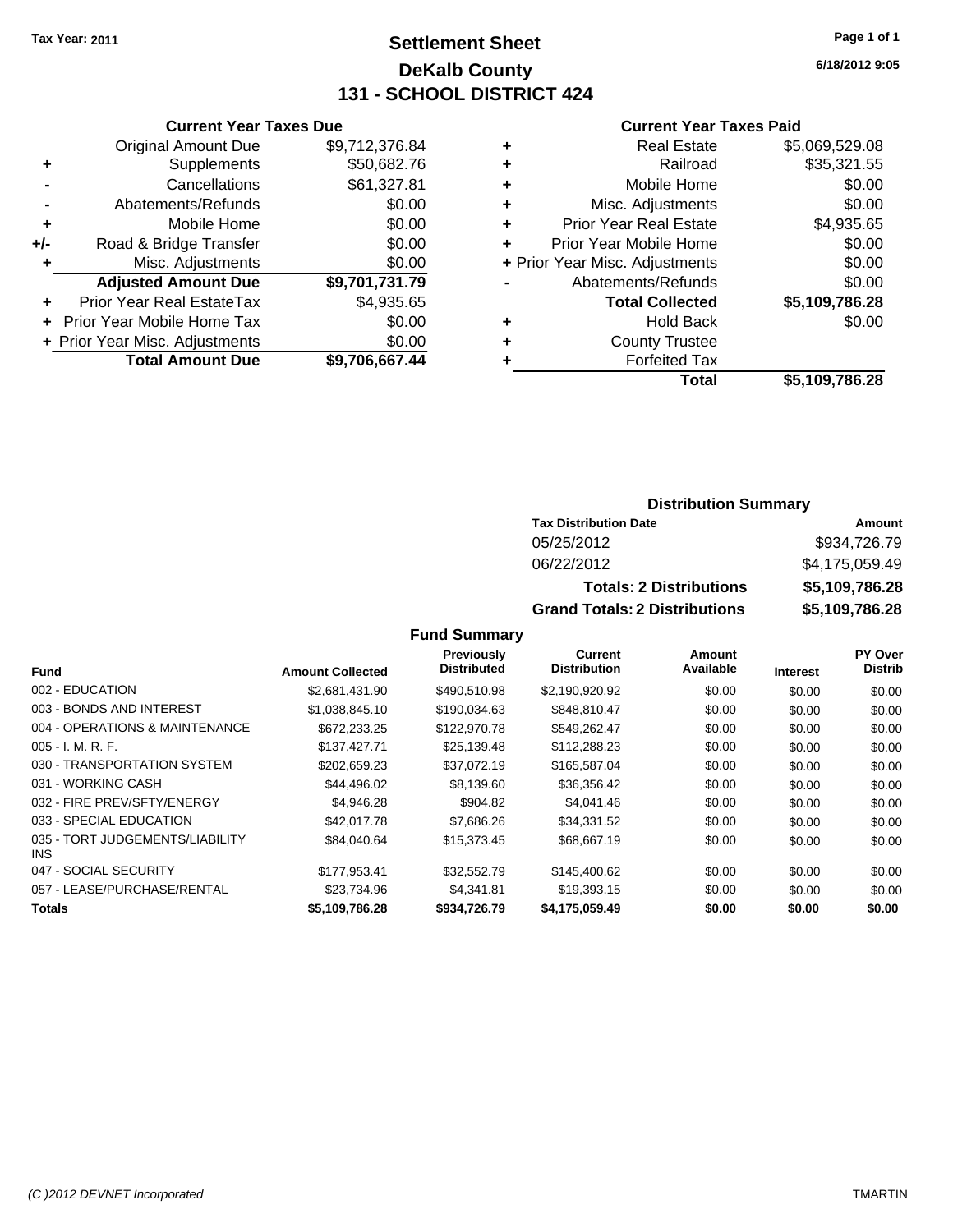### **Settlement Sheet Tax Year: 2011 Page 1 of 2 DeKalb County 132 - SCHOOL DISTRICT 425**

**6/18/2012 9:05**

#### **Current Year Taxes Paid**

|                                | \$3,598,629.21 |
|--------------------------------|----------------|
| <b>Forfeited Tax</b>           |                |
| <b>County Trustee</b>          |                |
| <b>Hold Back</b>               | \$0.00         |
| <b>Total Collected</b>         | \$3,598,629.21 |
| Abatements/Refunds             | \$267.18       |
| + Prior Year Misc. Adjustments | \$0.00         |
| Prior Year Mobile Home         | \$0.00         |
| <b>Prior Year Real Estate</b>  | (\$5,327.81)   |
| Misc. Adjustments              | \$1,953.56     |
| Mobile Home                    | \$0.00         |
| Railroad                       | \$59,271.12    |
| Real Estate                    | \$3,542,999.52 |
|                                | Total          |

|     | <b>Current Year Taxes Due</b>  |                |
|-----|--------------------------------|----------------|
|     | <b>Original Amount Due</b>     | \$6,848,245.45 |
| ٠   | Supplements                    | \$31,438.09    |
|     | Cancellations                  | \$36,052.54    |
|     | Abatements/Refunds             | \$267.18       |
| ٠   | Mobile Home                    | \$0.00         |
| +/- | Road & Bridge Transfer         | \$0.00         |
| ٠   | Misc. Adjustments              | \$1,953.56     |
|     | <b>Adjusted Amount Due</b>     | \$6,845,317.38 |
|     | Prior Year Real EstateTax      | (\$5,327.81)   |
|     | Prior Year Mobile Home Tax     | \$0.00         |
|     | + Prior Year Misc. Adjustments | \$0.00         |
|     | <b>Total Amount Due</b>        | \$6,839,989.57 |
|     |                                |                |

### **Distribution Summary**

| <b>Tax Distribution Date</b>         | Amount         |
|--------------------------------------|----------------|
| 05/25/2012                           | \$431,106.43   |
| 06/22/2012                           | \$3,167,522.78 |
| <b>Totals: 2 Distributions</b>       | \$3,598,629.21 |
| <b>Grand Totals: 2 Distributions</b> | \$3,598,629.21 |

#### **Fund Summary**

| <b>Fund</b>                                   | <b>Amount Collected</b> | <b>Previously</b><br><b>Distributed</b> | Current<br><b>Distribution</b> | Amount<br>Available | <b>Interest</b> | <b>PY Over</b><br><b>Distrib</b> |
|-----------------------------------------------|-------------------------|-----------------------------------------|--------------------------------|---------------------|-----------------|----------------------------------|
| 002 - EDUCATION                               | \$2,958,947.68          | \$354,474.25                            | \$2,604,473.43                 | \$0.00              | \$0.00          | \$0.00                           |
| 003 - BONDS AND INTEREST                      | \$0.00                  | \$0.00                                  | \$0.00                         | \$0.00              | \$0.00          | \$0.00                           |
| 004 - OPERATIONS & MAINTENANCE                | \$167.804.07            | \$20,102.50                             | \$147,701.57                   | \$0.00              | \$0.00          | \$0.00                           |
| $005 - I. M. R. F.$                           | \$47,944.54             | \$5,743.63                              | \$42,200.91                    | \$0.00              | \$0.00          | \$0.00                           |
| 030 - TRANSPORTATION SYSTEM                   | \$179.780.31            | \$21,537.21                             | \$158,243.10                   | \$0.00              | \$0.00          | \$0.00                           |
| 031 - WORKING CASH                            | \$0.00                  | \$0.00                                  | \$0.00                         | \$0.00              | \$0.00          | \$0.00                           |
| 032 - FIRE PREV/SFTY/ENERGY                   | \$0.00                  | \$0.00                                  | \$0.00                         | \$0.00              | \$0.00          | \$0.00                           |
| 033 - SPECIAL EDUCATION                       | \$131,839.39            | \$15,794.01                             | \$116,045.38                   | \$0.00              | \$0.00          | \$0.00                           |
| 035 - TORT JUDGEMENTS/LIABILITY<br><b>INS</b> | \$57,534.89             | \$6,892.53                              | \$50,642.36                    | \$0.00              | \$0.00          | \$0.00                           |
| 047 - SOCIAL SECURITY                         | \$71,915.01             | \$8,615.23                              | \$63,299.78                    | \$0.00              | \$0.00          | \$0.00                           |
| 057 - LEASE/PURCHASE/RENTAL                   | \$0.00                  | \$0.00                                  | \$0.00                         | \$0.00              | \$0.00          | \$0.00                           |
| 109 - PRIOR YEAR ADJUSTMENT                   | $$-17,136.68$           | $$-2,052.93$                            | $$-15,083.75$                  | \$0.00              | \$0.00          | \$0.00                           |
| <b>Totals</b>                                 | \$3,598,629.21          | \$431,106.43                            | \$3,167,522.78                 | \$0.00              | \$0.00          | \$0.00                           |

### **Miscellaneous Adjustment Detail**

| Year Source             | <b>Account Type</b>       | <b>Amount Adjustment Description</b>                       |
|-------------------------|---------------------------|------------------------------------------------------------|
| 2011 RE - Real Estate   | <b>Back Tax Collected</b> | \$26.74 SOUTH POINT GREENS REDEMPTION 11-03-128-016 by TBA |
| 2011 RE - Real Estate   | <b>Back Tax Collected</b> | \$1,336.35 HAREAS REDEMPTION 13-35-202-017 by TBA          |
| 2011 RE - Real Estate   | Paymt In Lieu of Tax      | \$590.47 SEQUOYA APARTMENTS - HOUSING AUTHORITY by TBA     |
| <b>Totals 3 entries</b> |                           | \$1,953.56                                                 |
|                         |                           | <b>Abatement Detail</b>                                    |
| Year Source             | <b>Account Type</b>       | <b>Amount Adjustment Description</b>                       |

# **Year Source 4.83 Account Type**<br>2011 RE - Real Estate PTAB Decision

| <u>. var ovarvo</u>   |                      |
|-----------------------|----------------------|
| 2011 RE - Real Estate | <b>PTAB Decision</b> |
| 2011 RE - Real Estate | <b>PTAB Decision</b> |
| 2011 RE - Real Estate | <b>PTAB Decision</b> |

| Amount Aujustinent Description |  |                                                   |  |
|--------------------------------|--|---------------------------------------------------|--|
|                                |  | \$3.83 13-15-176-011 PTAB INTEREST REFUND by TBA  |  |
|                                |  | \$32.63 14-15-376-004 PTAB INTEREST REFUND by TBA |  |
|                                |  | \$53.47 14-15-102-005 PTAB INTEREST REFUND by TBA |  |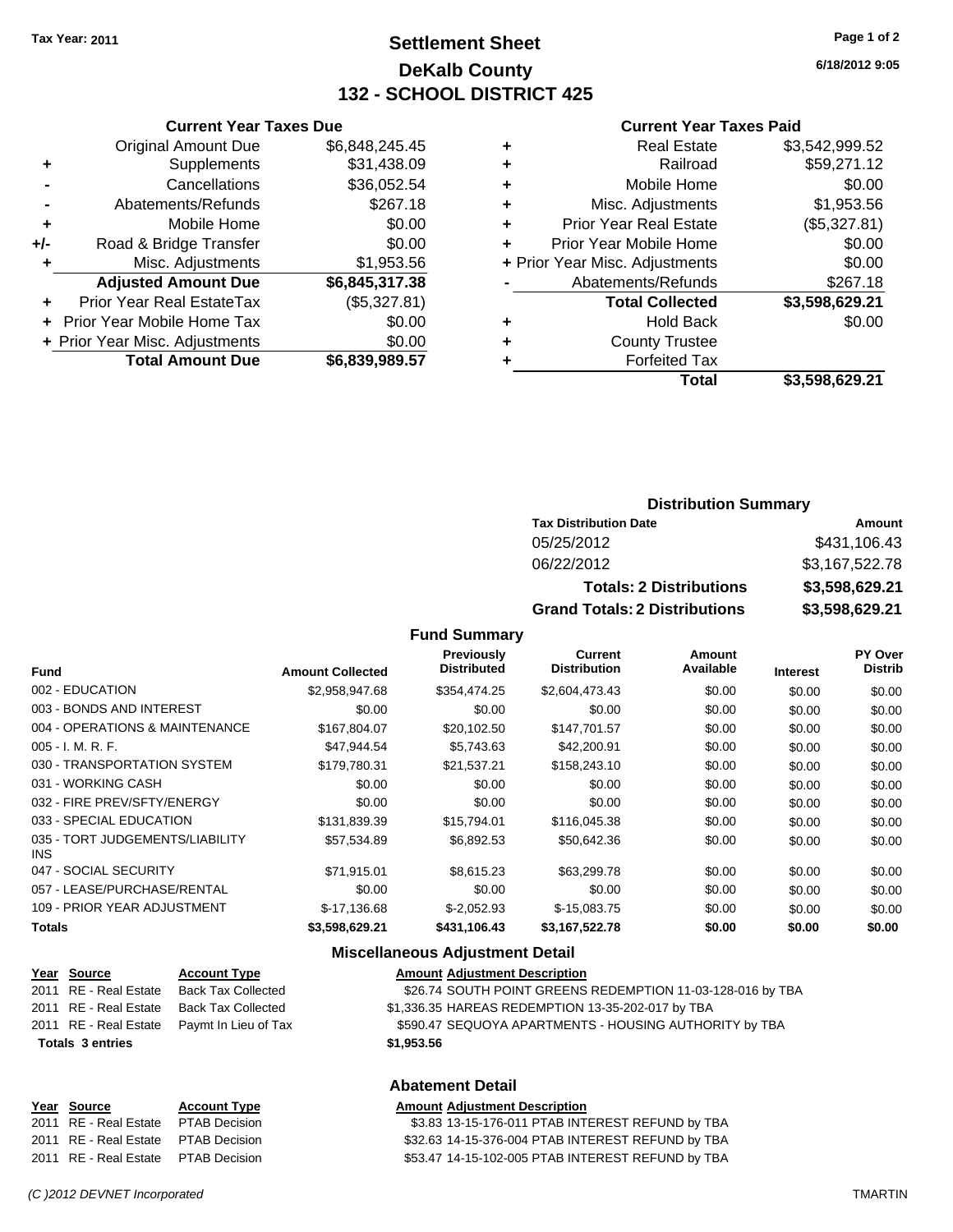# **Settlement Sheet Tax Year: 2011 Page 2 of 2 DeKalb County**

**6/18/2012 9:05**

**Abatement Detail**

\$177.25 13-15-327-010 PTAB INTEREST REFUND by TBA

**Year Source Account Type Amount Adjustment Description**<br>
2011 RE - Real Estate PTAB Decision **Amount** \$177.25 13-15-327-010 PTAB INTI **Totals \$267.18 4 entries**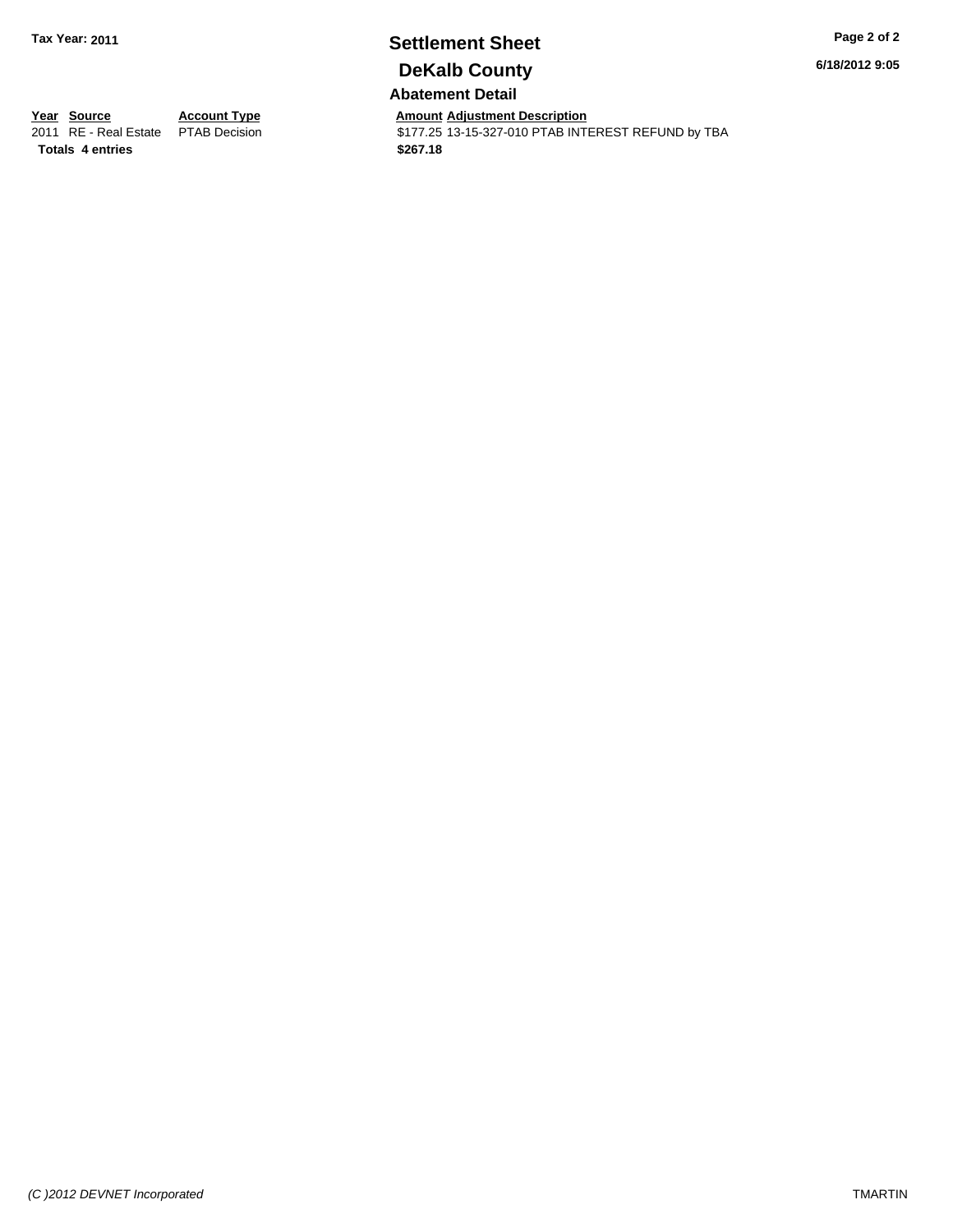**Current Year Taxes Due** Original Amount Due \$3,570,241.26

**Adjusted Amount Due \$3,569,103.92**

**Total Amount Due \$3,568,572.04**

**+** Supplements \$13,459.88 **-** Cancellations \$14,565.11 **-** Abatements/Refunds \$32.11 **+** Mobile Home \$0.00 **+/-** Road & Bridge Transfer \$0.00 **+** Misc. Adjustments \$0.00

**+** Prior Year Real EstateTax (\$531.88) **+** Prior Year Mobile Home Tax \$0.00 **+ Prior Year Misc. Adjustments**  $$0.00$ 

### **Settlement Sheet Tax Year: 2011 Page 1 of 1 DeKalb County 133 - SCHOOL DISTRICT 426**

**6/18/2012 9:05**

#### **Current Year Taxes Paid**

|   | Total                          | \$1,883,477.83 |
|---|--------------------------------|----------------|
|   | <b>Forfeited Tax</b>           |                |
| ٠ | <b>County Trustee</b>          |                |
| ٠ | <b>Hold Back</b>               | \$0.00         |
|   | <b>Total Collected</b>         | \$1,883,477.83 |
|   | Abatements/Refunds             | \$32.11        |
|   | + Prior Year Misc. Adjustments | \$0.00         |
| ÷ | Prior Year Mobile Home         | \$0.00         |
| ٠ | <b>Prior Year Real Estate</b>  | (\$531.88)     |
| ٠ | Misc. Adjustments              | \$0.00         |
| ٠ | Mobile Home                    | \$0.00         |
| ٠ | Railroad                       | \$17,046.97    |
| ٠ | <b>Real Estate</b>             | \$1,866,994.85 |
|   |                                |                |

| <b>Distribution Summary</b> |  |
|-----------------------------|--|
|-----------------------------|--|

| <b>Tax Distribution Date</b>         | Amount         |  |  |
|--------------------------------------|----------------|--|--|
| 05/25/2012                           | \$348.371.98   |  |  |
| 06/22/2012                           | \$1,535,105.85 |  |  |
| <b>Totals: 2 Distributions</b>       | \$1,883,477.83 |  |  |
| <b>Grand Totals: 2 Distributions</b> | \$1,883,477.83 |  |  |

**Fund Summary**

| <b>Fund</b>                             | <b>Amount Collected</b> | <b>Previously</b><br><b>Distributed</b> | <b>Current</b><br><b>Distribution</b> | Amount<br>Available | <b>Interest</b> | <b>PY Over</b><br><b>Distrib</b> |
|-----------------------------------------|-------------------------|-----------------------------------------|---------------------------------------|---------------------|-----------------|----------------------------------|
| 002 - EDUCATION                         | \$1,173,318.16          | \$217,019.34                            | \$956,298.82                          | \$0.00              | \$0.00          | \$0.00                           |
| 003 - BONDS AND INTEREST                | \$278,760.37            | \$51,560.10                             | \$227,200.27                          | \$0.00              | \$0.00          | \$0.00                           |
| 004 - OPERATIONS & MAINTENANCE          | \$211,388.37            | \$39,098.84                             | \$172,289.53                          | \$0.00              | \$0.00          | \$0.00                           |
| $005 - I. M. R. F.$                     | \$28,500.78             | \$5,271.56                              | \$23,229.22                           | \$0.00              | \$0.00          | \$0.00                           |
| 030 - TRANSPORTATION SYSTEM             | \$70.470.33             | \$13,034.34                             | \$57,435.99                           | \$0.00              | \$0.00          | \$0.00                           |
| 031 - WORKING CASH                      | \$17,618.05             | \$3,258.67                              | \$14,359.38                           | \$0.00              | \$0.00          | \$0.00                           |
| 032 - FIRE PREV/SFTY/ENERGY             | \$8,456.82              | \$1,564.20                              | \$6,892.62                            | \$0.00              | \$0.00          | \$0.00                           |
| 033 - SPECIAL EDUCATION                 | \$14,094.06             | \$2,606.87                              | \$11,487.19                           | \$0.00              | \$0.00          | \$0.00                           |
| 035 - TORT JUDGEMENTS/LIABILITY<br>INS. | \$35,625.98             | \$6,589.46                              | \$29,036.52                           | \$0.00              | \$0.00          | \$0.00                           |
| 047 - SOCIAL SECURITY                   | \$40,376.12             | \$7,468.05                              | \$32,908.07                           | \$0.00              | \$0.00          | \$0.00                           |
| 057 - LEASE/PURCHASE/RENTAL             | \$0.00                  | \$0.00                                  | \$0.00                                | \$0.00              | \$0.00          | \$0.00                           |
| 109 - PRIOR YEAR ADJUSTMENT             | \$4,868.79              | \$900.55                                | \$3,968.24                            | \$0.00              | \$0.00          | \$0.00                           |
| Totals                                  | \$1,883,477.83          | \$348,371.98                            | \$1,535,105.85                        | \$0.00              | \$0.00          | \$0.00                           |
|                                         |                         | <b>Abatement Detail</b>                 |                                       |                     |                 |                                  |

### **Year Source Account Type Amount Adjustment Description**

**Totals 1 entries** \$32.11

2011 RE - Real Estate \$32.11 01-26-475-004 PTAB INTEREST REFUND by TBA PTAB Decision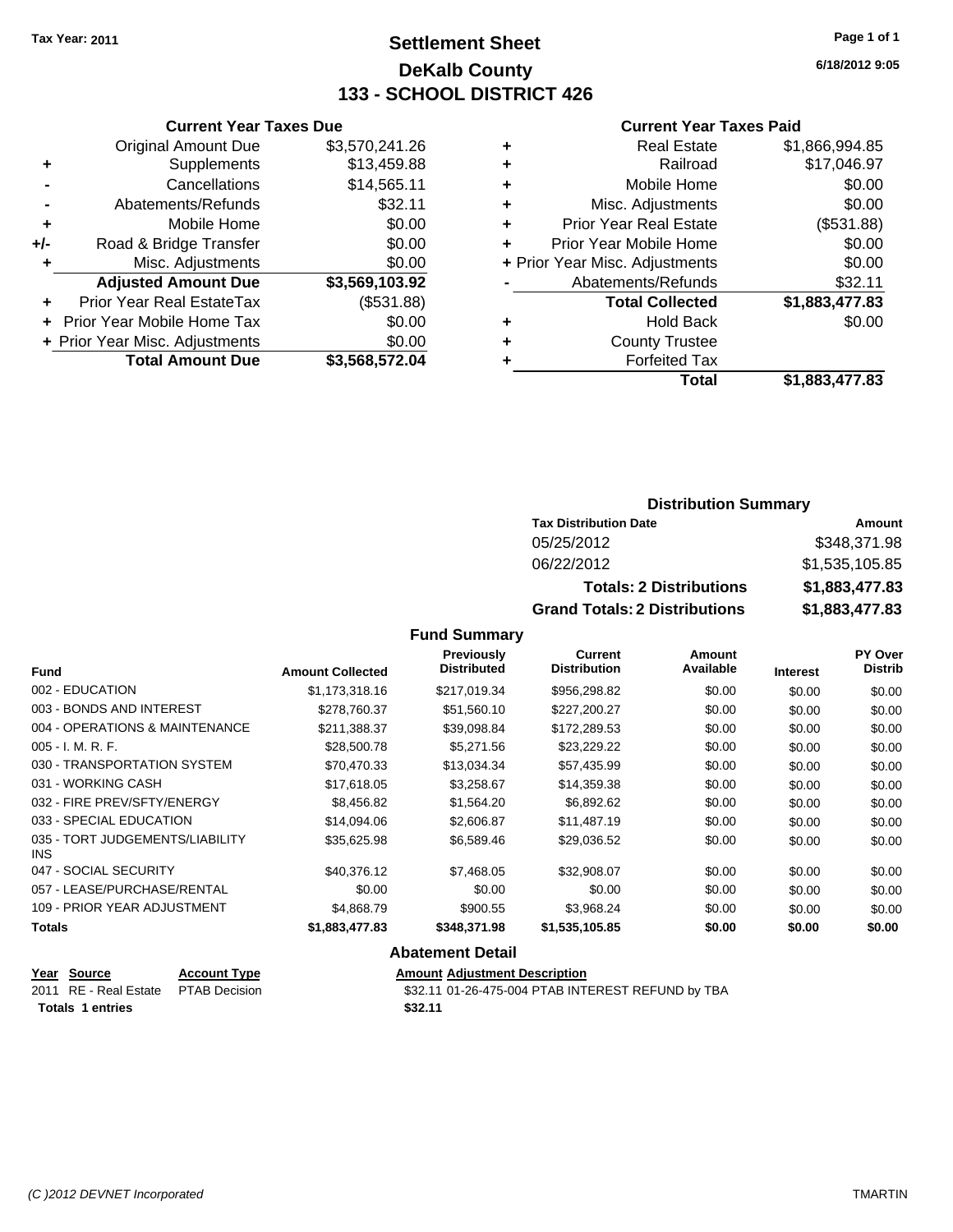### **Settlement Sheet Tax Year: 2011 Page 1 of 1 DeKalb County 134 - SCHOOL DISTRICT 427**

**6/18/2012 9:05**

#### **Current Year Taxes Paid**

|                            | Total                          | \$14.943.479.74 |
|----------------------------|--------------------------------|-----------------|
| ٠                          | <b>Forfeited Tax</b>           |                 |
| <b>County Trustee</b><br>٠ |                                |                 |
| ٠                          | <b>Hold Back</b>               | \$0.00          |
|                            | <b>Total Collected</b>         | \$14,943,479.74 |
|                            | Abatements/Refunds             | \$170.69        |
|                            | + Prior Year Misc. Adjustments | \$0.00          |
| ÷                          | Prior Year Mobile Home         | \$0.00          |
| ÷                          | <b>Prior Year Real Estate</b>  | (\$5,683.25)    |
| ٠                          | Misc. Adjustments              | \$6,316.91      |
| ÷                          | Mobile Home                    | \$0.00          |
| ÷                          | Railroad                       | \$2,137.87      |
| ٠                          | <b>Real Estate</b>             | \$14,940,878.90 |

|     | <b>Current Year Taxes Due</b>  |                 |  |  |  |
|-----|--------------------------------|-----------------|--|--|--|
|     | <b>Original Amount Due</b>     | \$29,256,846.33 |  |  |  |
| ٠   | Supplements                    | \$394,524.17    |  |  |  |
|     | Cancellations                  | \$418,636.41    |  |  |  |
|     | Abatements/Refunds             | \$170.69        |  |  |  |
| ٠   | Mobile Home                    | \$0.00          |  |  |  |
| +/- | Road & Bridge Transfer         | \$0.00          |  |  |  |
| ٠   | Misc. Adjustments              | \$6,316.91      |  |  |  |
|     | <b>Adjusted Amount Due</b>     | \$29,238,880.31 |  |  |  |
| ÷   | Prior Year Real EstateTax      | (\$5,683.25)    |  |  |  |
|     | Prior Year Mobile Home Tax     | \$0.00          |  |  |  |
|     | + Prior Year Misc. Adjustments | \$0.00          |  |  |  |
|     | <b>Total Amount Due</b>        | \$29,233,197.06 |  |  |  |
|     |                                |                 |  |  |  |

### **Distribution Summary**

| <b>Tax Distribution Date</b>         | Amount          |  |  |
|--------------------------------------|-----------------|--|--|
| 05/25/2012                           | \$2,548,713.69  |  |  |
| 06/22/2012                           | \$12,394,766.05 |  |  |
| <b>Totals: 2 Distributions</b>       | \$14,943,479.74 |  |  |
| <b>Grand Totals: 2 Distributions</b> | \$14,943,479.74 |  |  |

#### **Fund Summary**

| <b>Fund</b>                    | <b>Amount Collected</b> | <b>Previously</b><br><b>Distributed</b> | Current<br><b>Distribution</b> | Amount<br>Available | <b>Interest</b> | PY Over<br><b>Distrib</b> |
|--------------------------------|-------------------------|-----------------------------------------|--------------------------------|---------------------|-----------------|---------------------------|
| 002 - EDUCATION                | \$8,845,180.20          | \$1,508,606.60                          | \$7,336,573.60                 | \$0.00              | \$0.00          | \$0.00                    |
| 003 - BONDS AND INTEREST       | \$3.086.007.88          | \$526,339.95                            | \$2,559,667.93                 | \$0.00              | \$0.00          | \$0.00                    |
| 004 - OPERATIONS & MAINTENANCE | \$1,308,017.73          | \$223.091.47                            | \$1,084,926.26                 | \$0.00              | \$0.00          | \$0.00                    |
| $005 - I. M. R. F.$            | \$295,821.12            | \$50,454.33                             | \$245,366.79                   | \$0.00              | \$0.00          | \$0.00                    |
| 030 - TRANSPORTATION SYSTEM    | \$525,786.32            | \$89,676,48                             | \$436,109.84                   | \$0.00              | \$0.00          | \$0.00                    |
| 031 - WORKING CASH             | \$128,125.39            | \$21.852.67                             | \$106,272.72                   | \$0.00              | \$0.00          | \$0.00                    |
| 032 - FIRE PREV/SFTY/ENERGY    | \$128,887.50            | \$21.982.65                             | \$106.904.85                   | \$0.00              | \$0.00          | \$0.00                    |
| 033 - SPECIAL EDUCATION        | \$103.110.00            | \$17.586.12                             | \$85,523.88                    | \$0.00              | \$0.00          | \$0.00                    |
| 047 - SOCIAL SECURITY          | \$394.418.21            | \$67,270.75                             | \$327.147.46                   | \$0.00              | \$0.00          | \$0.00                    |
| 057 - LEASE/PURCHASE/RENTAL    | \$128,125.39            | \$21.852.67                             | \$106,272.72                   | \$0.00              | \$0.00          | \$0.00                    |
| <b>Totals</b>                  | \$14,943,479.74         | \$2,548,713.69                          | \$12,394,766.05                | \$0.00              | \$0.00          | \$0.00                    |

#### **Miscellaneous Adjustment Detail**

**Abatement Detail**

|                         | Year Source           | <b>Account Type</b>  | <b>Amount Adjustment Description</b>                 |
|-------------------------|-----------------------|----------------------|------------------------------------------------------|
|                         | 2011 RE - Real Estate | Pavmt In Lieu of Tax | \$6,316.91 SYCAMORE UNITS - HOUSING AUTHORITY by TBA |
| <b>Totals 1 entries</b> |                       |                      | \$6.316.91                                           |
|                         |                       |                      |                                                      |

# **Totals \$170.70 2 entries**

### **Year Source Account Type Amount Adjustment Description**

2011 RE - Real Estate \$88.77 09-05-105-007 PTAB INTEREST REFUND by TBA PTAB Decision 2011 RE - Real Estate \$81.93 09-05-105-006 PTAB INTEREST REFUND by TBA PTAB Decision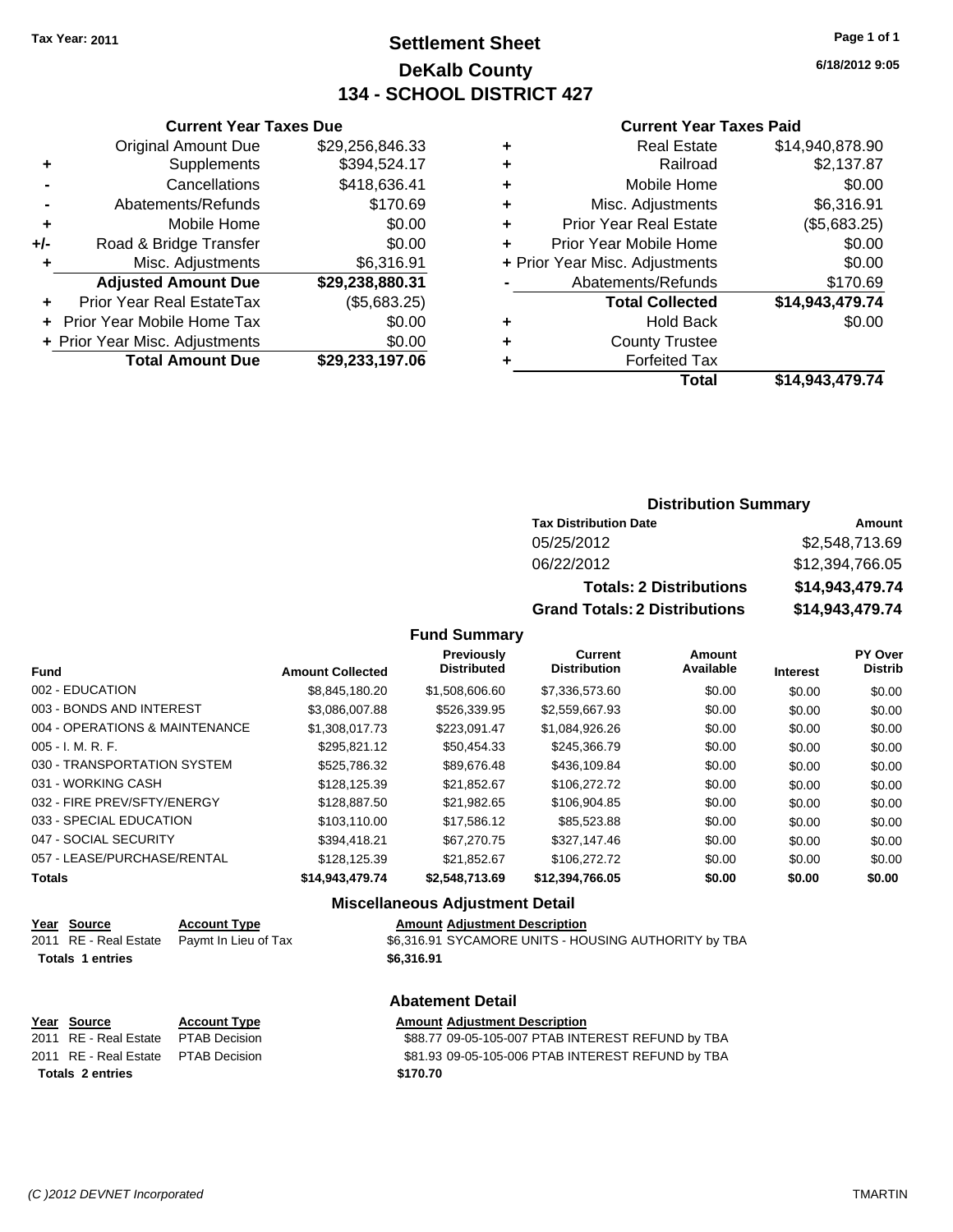### **Settlement Sheet Tax Year: 2011 Page 1 of 1 DeKalb County 135 - SCHOOL DISTRICT 428**

**6/18/2012 9:05**

### **Current Year Taxes Paid**

|   | Total                          | \$23.922.096.94 |
|---|--------------------------------|-----------------|
|   | <b>Forfeited Tax</b>           |                 |
| ٠ | <b>County Trustee</b>          |                 |
| ٠ | <b>Hold Back</b>               | \$0.00          |
|   | <b>Total Collected</b>         | \$23,922,096.94 |
|   | Abatements/Refunds             | \$0.00          |
|   | + Prior Year Misc. Adjustments | \$0.00          |
| ٠ | Prior Year Mobile Home         | \$0.00          |
| ٠ | <b>Prior Year Real Estate</b>  | \$11,614.17     |
| ٠ | Misc. Adjustments              | \$8,922.01      |
| ٠ | Mobile Home                    | \$0.00          |
| ٠ | Railroad                       | \$98,399.41     |
| ٠ | <b>Real Estate</b>             | \$23,803,161.35 |

|     | <b>Current Year Taxes Due</b>  |                 |  |  |  |
|-----|--------------------------------|-----------------|--|--|--|
|     | <b>Original Amount Due</b>     | \$47,229,397.08 |  |  |  |
| ٠   | Supplements                    | \$1,348,207.97  |  |  |  |
|     | Cancellations                  | \$1,472,422.76  |  |  |  |
|     | Abatements/Refunds             | \$0.00          |  |  |  |
| ٠   | Mobile Home                    | \$0.00          |  |  |  |
| +/- | Road & Bridge Transfer         | \$0.00          |  |  |  |
| ٠   | Misc. Adjustments              | \$8,922.01      |  |  |  |
|     | <b>Adjusted Amount Due</b>     | \$47,114,104.30 |  |  |  |
|     | Prior Year Real EstateTax      | \$11,614.17     |  |  |  |
|     | Prior Year Mobile Home Tax     | \$0.00          |  |  |  |
|     | + Prior Year Misc. Adjustments | \$0.00          |  |  |  |
|     | <b>Total Amount Due</b>        | \$47,125,718.47 |  |  |  |
|     |                                |                 |  |  |  |

### **Distribution Summary**

| <b>Tax Distribution Date</b>         | Amount          |
|--------------------------------------|-----------------|
| 05/25/2012                           | \$4,348,390.69  |
| 06/22/2012                           | \$19,573,706.25 |
| <b>Totals: 2 Distributions</b>       | \$23,922,096.94 |
| <b>Grand Totals: 2 Distributions</b> | \$23,922,096.94 |

**Fund Summary**

|                                         |                         | <b>Previously</b><br><b>Distributed</b> | Current<br><b>Distribution</b> | Amount<br>Available |                 | <b>PY Over</b><br><b>Distrib</b> |
|-----------------------------------------|-------------------------|-----------------------------------------|--------------------------------|---------------------|-----------------|----------------------------------|
| <b>Fund</b>                             | <b>Amount Collected</b> |                                         |                                |                     | <b>Interest</b> |                                  |
| 002 - EDUCATION                         | \$14,951,095.29         | \$2,717,705.03                          | \$12,233,390.26                | \$0.00              | \$0.00          | \$0.00                           |
| 003 - BONDS AND INTEREST                | \$2,419,815.78          | \$439,857.11                            | \$1,979,958.67                 | \$0.00              | \$0.00          | \$0.00                           |
| 004 - OPERATIONS & MAINTENANCE          | \$2,803,382.69          | \$509,579.21                            | \$2,293,803.48                 | \$0.00              | \$0.00          | \$0.00                           |
| $005 - I. M. R. F.$                     | \$511,286.98            | \$92,938.15                             | \$418,348.83                   | \$0.00              | \$0.00          | \$0.00                           |
| 030 - TRANSPORTATION SYSTEM             | \$1,349,469.41          | \$245.297.07                            | \$1,104,172.34                 | \$0.00              | \$0.00          | \$0.00                           |
| 031 - WORKING CASH                      | \$0.00                  | \$0.00                                  | \$0.00                         | \$0.00              | \$0.00          | \$0.00                           |
| 032 - FIRE PREV/SFTY/ENERGY             | \$0.00                  | \$0.00                                  | \$0.00                         | \$0.00              | \$0.00          | \$0.00                           |
| 033 - SPECIAL EDUCATION                 | \$1.291.577.94          | \$234,773,97                            | \$1,056,803.97                 | \$0.00              | \$0.00          | \$0.00                           |
| 035 - TORT JUDGEMENTS/LIABILITY<br>INS. | \$0.00                  | \$0.00                                  | \$0.00                         | \$0.00              | \$0.00          | \$0.00                           |
| 047 - SOCIAL SECURITY                   | \$595.468.85            | \$108,240.15                            | \$487,228,70                   | \$0.00              | \$0.00          | \$0.00                           |
| 057 - LEASE/PURCHASE/RENTAL             | \$0.00                  | \$0.00                                  | \$0.00                         | \$0.00              | \$0.00          | \$0.00                           |
| <b>Totals</b>                           | \$23,922,096.94         | \$4,348,390.69                          | \$19,573,706.25                | \$0.00              | \$0.00          | \$0.00                           |

### **Miscellaneous Adjustment Detail**

| <u> Year Source</u>     | <b>Account Type</b>                        | <b>Amount Adjustment Description</b>               |
|-------------------------|--------------------------------------------|----------------------------------------------------|
|                         | 2011 RE - Real Estate Paymt In Lieu of Tax | \$8,922.01 DEKALB UNITS - HOUSING AUTHORITY by TBA |
| <b>Totals 1 entries</b> |                                            | \$8,922,01                                         |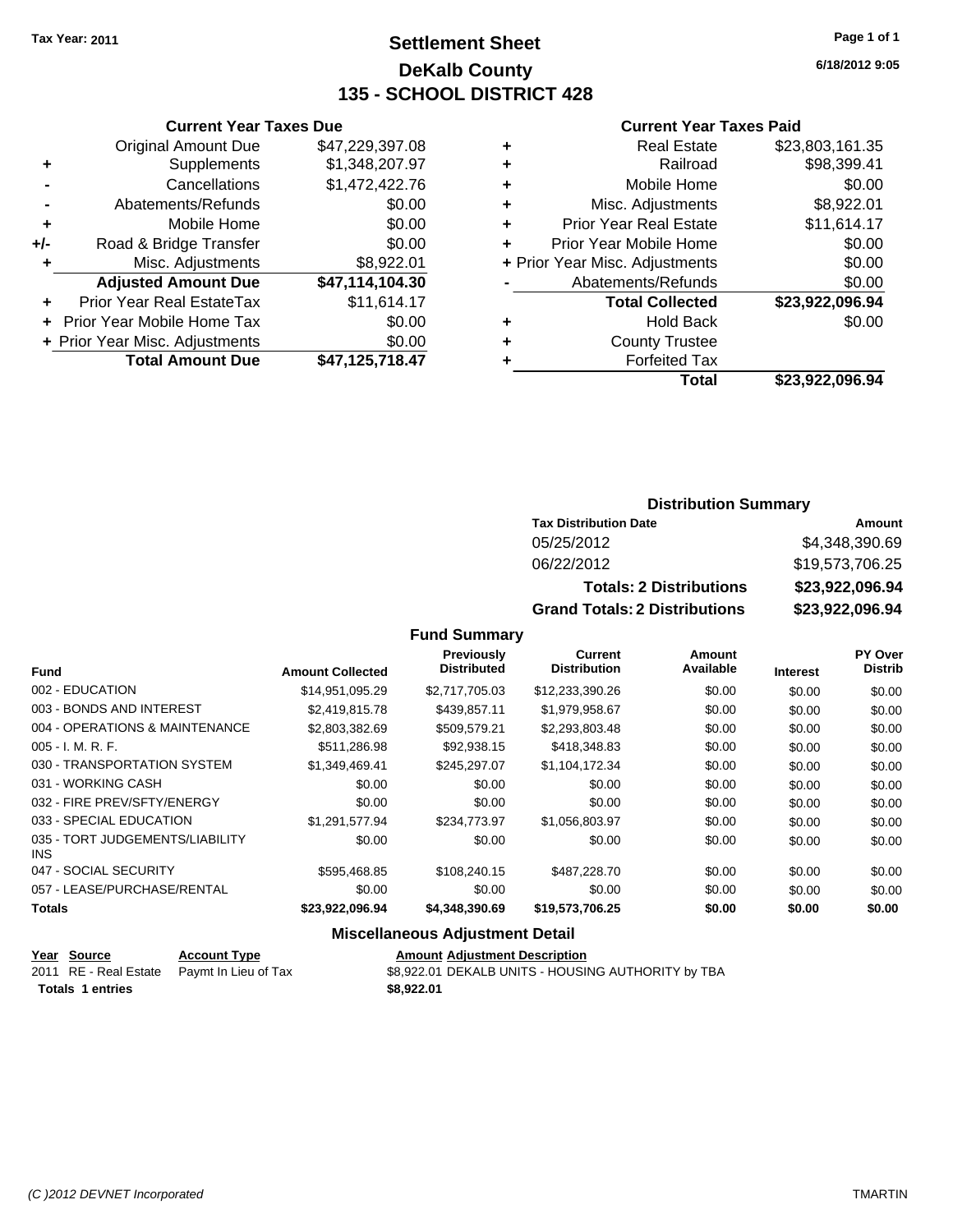### **Settlement Sheet Tax Year: 2011 Page 1 of 1 DeKalb County 136 - SCHOOL DISTRICT 429**

**6/18/2012 9:05**

### **Current Year Taxes Paid**

| ٠ | <b>Real Estate</b>             | \$2,382,457.38 |
|---|--------------------------------|----------------|
| ٠ | Railroad                       | \$19,651.36    |
| ٠ | Mobile Home                    | \$0.00         |
| ٠ | Misc. Adjustments              | \$820.66       |
| ٠ | <b>Prior Year Real Estate</b>  | (\$3,907.22)   |
| ÷ | Prior Year Mobile Home         | \$0.00         |
|   | + Prior Year Misc. Adjustments | \$0.00         |
|   | Abatements/Refunds             | \$95.99        |
|   | <b>Total Collected</b>         | \$2,398,926.19 |
| ٠ | <b>Hold Back</b>               | \$0.00         |
| ٠ | <b>County Trustee</b>          |                |
|   | <b>Forfeited Tax</b>           |                |
|   | Total                          | \$2,398,926.19 |

|     | <b>Current Year Taxes Due</b>     |                |  |  |  |
|-----|-----------------------------------|----------------|--|--|--|
|     | <b>Original Amount Due</b>        | \$4,607,036.36 |  |  |  |
| ٠   | Supplements                       | \$24,054.19    |  |  |  |
|     | Cancellations                     | \$28,368.77    |  |  |  |
|     | Abatements/Refunds                | \$95.99        |  |  |  |
| ٠   | Mobile Home                       | \$0.00         |  |  |  |
| +/- | Road & Bridge Transfer            | \$0.00         |  |  |  |
| ٠   | Misc. Adjustments                 | \$820.66       |  |  |  |
|     | <b>Adjusted Amount Due</b>        | \$4,603,446.45 |  |  |  |
| ÷   | Prior Year Real EstateTax         | (\$3,907.22)   |  |  |  |
|     | <b>Prior Year Mobile Home Tax</b> | \$0.00         |  |  |  |
|     | + Prior Year Misc. Adjustments    | \$0.00         |  |  |  |
|     | <b>Total Amount Due</b>           | \$4,599,539.23 |  |  |  |
|     |                                   |                |  |  |  |

### **Distribution Summary**

| <b>Tax Distribution Date</b>         | Amount         |
|--------------------------------------|----------------|
| 05/25/2012                           | \$411,449.29   |
| 06/22/2012                           | \$1,987,476.90 |
| <b>Totals: 2 Distributions</b>       | \$2,398,926.19 |
| <b>Grand Totals: 2 Distributions</b> | \$2,398,926.19 |

**Fund Summary**

|                                               |                         | Previously<br><b>Distributed</b> | Current<br><b>Distribution</b> | Amount<br>Available |                 | PY Over<br><b>Distrib</b> |
|-----------------------------------------------|-------------------------|----------------------------------|--------------------------------|---------------------|-----------------|---------------------------|
| <b>Fund</b>                                   | <b>Amount Collected</b> |                                  |                                |                     | <b>Interest</b> |                           |
| 002 - EDUCATION                               | \$1,558,606.29          | \$267.322.72                     | \$1,291,283.57                 | \$0.00              | \$0.00          | \$0.00                    |
| 003 - BONDS AND INTEREST                      | \$415.189.36            | \$71.210.77                      | \$343.978.59                   | \$0.00              | \$0.00          | \$0.00                    |
| 004 - OPERATIONS & MAINTENANCE                | \$170,539,66            | \$29.249.93                      | \$141.289.73                   | \$0.00              | \$0.00          | \$0.00                    |
| $005 - I. M. R. F.$                           | \$40.210.82             | \$6.896.72                       | \$33,314.10                    | \$0.00              | \$0.00          | \$0.00                    |
| 030 - TRANSPORTATION SYSTEM                   | \$92,346.66             | \$15,838,73                      | \$76,507.93                    | \$0.00              | \$0.00          | \$0.00                    |
| 032 - FIRE PREV/SFTY/ENERGY                   | \$0.00                  | \$0.00                           | \$0.00                         | \$0.00              | \$0.00          | \$0.00                    |
| 033 - SPECIAL EDUCATION                       | \$27.733.99             | \$4.756.76                       | \$22,977.23                    | \$0.00              | \$0.00          | \$0.00                    |
| 035 - TORT JUDGEMENTS/LIABILITY<br><b>INS</b> | \$44,380.14             | \$7.611.81                       | \$36,768.33                    | \$0.00              | \$0.00          | \$0.00                    |
| 047 - SOCIAL SECURITY                         | \$49.919.27             | \$8,561.85                       | \$41,357.42                    | \$0.00              | \$0.00          | \$0.00                    |
| 057 - LEASE/PURCHASE/RENTAL                   | \$0.00                  | \$0.00                           | \$0.00                         | \$0.00              | \$0.00          | \$0.00                    |
| <b>Totals</b>                                 | \$2,398,926.19          | \$411,449.29                     | \$1,987,476.90                 | \$0.00              | \$0.00          | \$0.00                    |

### **Miscellaneous Adjustment Detail**

|                         | Year Source             | <b>Account Type</b>                        | <b>Amount Adjustment Description</b>                       |
|-------------------------|-------------------------|--------------------------------------------|------------------------------------------------------------|
|                         |                         | 2011 RE - Real Estate Back Tax Collected   | \$195.91 BUSHNELL REDEMPTION 15-15-426-014 by TBA          |
|                         |                         | 2011 RE - Real Estate Paymt In Lieu of Tax | \$624.75 SUNSET VIEW APARTMENTS - HOUSING AUTHORITY by TBA |
|                         | <b>Totals 2 entries</b> |                                            | \$820.66                                                   |
| <b>Abatement Detail</b> |                         |                                            |                                                            |

| Year Source                         | <b>Account Type</b> | <b>Amount Adjustment Description</b>              |
|-------------------------------------|---------------------|---------------------------------------------------|
| 2011 RE - Real Estate PTAB Decision |                     | \$95.99 12-19-400-003 PTAB INTEREST REFUND by TBA |
| Totals 1 entries                    |                     | \$95.99                                           |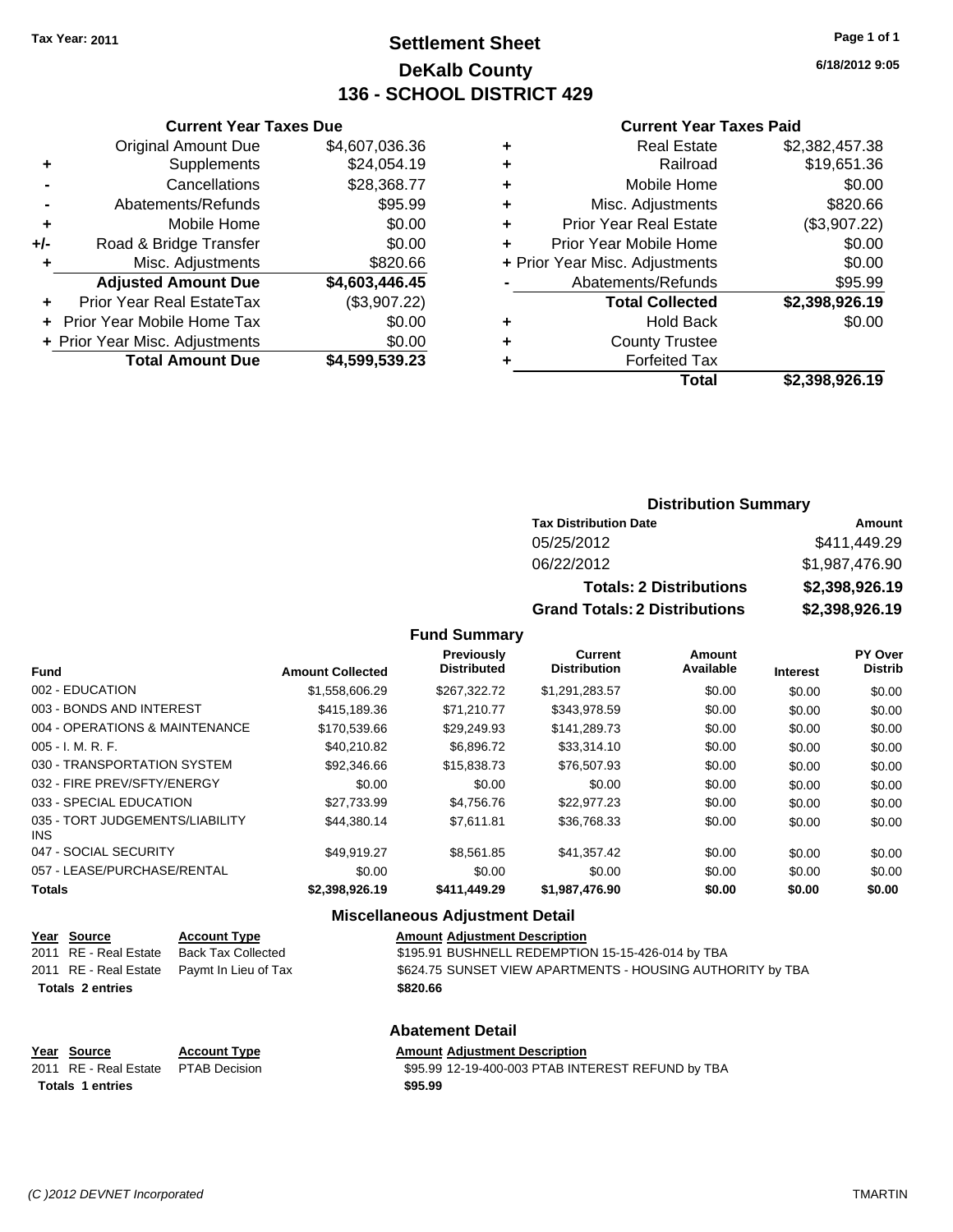### **Settlement Sheet Tax Year: 2011 Page 1 of 2 DeKalb County 137 - SCHOOL DISTRICT 430**

**6/18/2012 9:05**

### **Current Year Taxes Paid**

| \$4,053,835.59<br><b>Real Estate</b>          |
|-----------------------------------------------|
| \$13,398.19<br>Railroad                       |
| \$0.00<br>Mobile Home                         |
| \$2,752.05<br>Misc. Adjustments               |
| (\$1,228.89)<br><b>Prior Year Real Estate</b> |
| \$0.00<br>Prior Year Mobile Home              |
| \$0.00<br>+ Prior Year Misc. Adjustments      |
| \$64.28<br>Abatements/Refunds                 |
| \$4,068,692.66<br><b>Total Collected</b>      |
| \$0.00<br><b>Hold Back</b>                    |
| <b>County Trustee</b>                         |
| <b>Forfeited Tax</b>                          |
| \$4,068,692.66<br>Total                       |
|                                               |

|     | <b>Current Year Taxes Due</b>  |                |
|-----|--------------------------------|----------------|
|     | <b>Original Amount Due</b>     | \$7,959,402.10 |
| ٠   | Supplements                    | \$24,448.16    |
|     | Cancellations                  | \$28,255.26    |
|     | Abatements/Refunds             | \$64.28        |
| ٠   | Mobile Home                    | \$0.00         |
| +/- | Road & Bridge Transfer         | \$0.00         |
| ٠   | Misc. Adjustments              | \$2,752.05     |
|     | <b>Adjusted Amount Due</b>     | \$7,958,282.77 |
|     | Prior Year Real EstateTax      | (\$1,228.89)   |
|     | Prior Year Mobile Home Tax     | \$0.00         |
|     | + Prior Year Misc. Adjustments | \$0.00         |
|     | <b>Total Amount Due</b>        | \$7,957,053.88 |

### **Distribution Summary**

| <b>Tax Distribution Date</b>         | Amount         |
|--------------------------------------|----------------|
| 05/25/2012                           | \$772,605.12   |
| 06/22/2012                           | \$3,296,087.54 |
| <b>Totals: 2 Distributions</b>       | \$4,068,692.66 |
| <b>Grand Totals: 2 Distributions</b> | \$4,068,692.66 |

**Fund Summary**

| <b>Fund</b>                                   | <b>Amount Collected</b> | Previously<br><b>Distributed</b> | Current<br><b>Distribution</b> | Amount<br>Available | <b>Interest</b> | PY Over<br><b>Distrib</b> |
|-----------------------------------------------|-------------------------|----------------------------------|--------------------------------|---------------------|-----------------|---------------------------|
| 002 - EDUCATION                               | \$3.248.318.08          | \$616,823,97                     |                                |                     |                 |                           |
|                                               |                         |                                  | \$2,631,494.11                 | \$0.00              | \$0.00          | \$0.00                    |
| 003 - BONDS AND INTEREST                      | \$248,475.06            | \$47.182.99                      | \$201,292.07                   | \$0.00              | \$0.00          | \$0.00                    |
| 004 - OPERATIONS & MAINTENANCE                | \$381.264.99            | \$72.398.52                      | \$308,866.47                   | \$0.00              | \$0.00          | \$0.00                    |
| $005 - I. M. R. F.$                           | \$0.00                  | \$0.00                           | \$0.00                         | \$0.00              | \$0.00          | \$0.00                    |
| 030 - TRANSPORTATION SYSTEM                   | \$190.634.53            | \$36.199.64                      | \$154,434.89                   | \$0.00              | \$0.00          | \$0.00                    |
| 031 - WORKING CASH                            | \$0.00                  | \$0.00                           | \$0.00                         | \$0.00              | \$0.00          | \$0.00                    |
| 032 - FIRE PREV/SFTY/ENERGY                   | \$0.00                  | \$0.00                           | \$0.00                         | \$0.00              | \$0.00          | \$0.00                    |
| 033 - SPECIAL EDUCATION                       | \$0.00                  | \$0.00                           | \$0.00                         | \$0.00              | \$0.00          | \$0.00                    |
| 035 - TORT JUDGEMENTS/LIABILITY<br><b>INS</b> | \$0.00                  | \$0.00                           | \$0.00                         | \$0.00              | \$0.00          | \$0.00                    |
| 047 - SOCIAL SECURITY                         | \$0.00                  | \$0.00                           | \$0.00                         | \$0.00              | \$0.00          | \$0.00                    |
| 057 - LEASE/PURCHASE/RENTAL                   | \$0.00                  | \$0.00                           | \$0.00                         | \$0.00              | \$0.00          | \$0.00                    |
| <b>Totals</b>                                 | \$4,068,692.66          | \$772,605.12                     | \$3,296,087.54                 | \$0.00              | \$0.00          | \$0.00                    |

### **Miscellaneous Adjustment Detail**

| Year Source             | <b>Account Type</b>       | <b>Amount Adjustment Description</b>              |
|-------------------------|---------------------------|---------------------------------------------------|
| 2011 RE - Real Estate   | <b>Back Tax Collected</b> | \$278.92 BYRNE REDEMPTION 19-10-201-031 by TBA    |
| 2011 RE - Real Estate   | Back Tax Collected        | \$258.41 SHISSLER REDEMPTION 18-10-203-008 by TBA |
| 2011 RE - Real Estate   | Back Tax Collected        | \$599.38 PRIMUS REDEMPTION 8 PARCELS by TBA       |
| 2011 RE - Real Estate   | <b>Back Tax Collected</b> | \$597.76 BYRNE REDEMPTION 19-10-201-018 by TBA    |
| 2011 RE - Real Estate   | Back Tax Collected        | \$1,017.58 DOBSON REDEMPTION 19-26-481-012 by TBA |
| <b>Totals 5 entries</b> |                           | \$2.752.05                                        |
|                         |                           |                                                   |

### **Abatement Detail**

| Year Source                         | <b>Account Type</b> | <b>Amount Adiustment Description</b>              |
|-------------------------------------|---------------------|---------------------------------------------------|
| 2011 RE - Real Estate PTAB Decision |                     | \$44.13 19-27-427-012 PTAB INTEREST REFUND by TBA |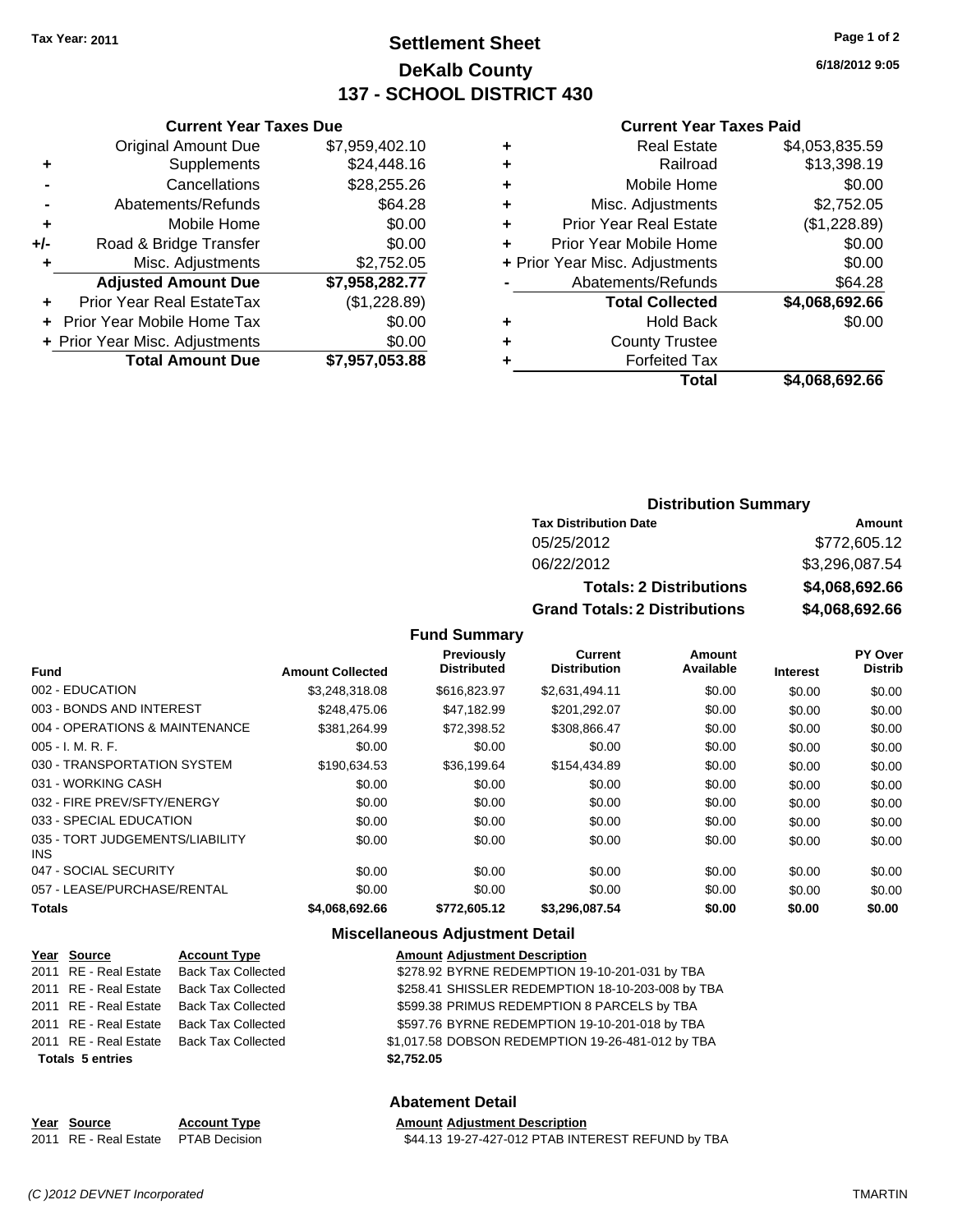### **Settlement Sheet Tax Year: 2011 Page 2 of 2 DeKalb County Abatement Detail**

**6/18/2012 9:05**

**Totals \$64.28 2 entries**

**Year Source Account Type Amount Adjustment Description**<br> **2011** RE - Real Estate PTAB Decision **Amount \$20.15** 19-26-432-011 PTAB INTI \$20.15 19-26-432-011 PTAB INTEREST REFUND by TBA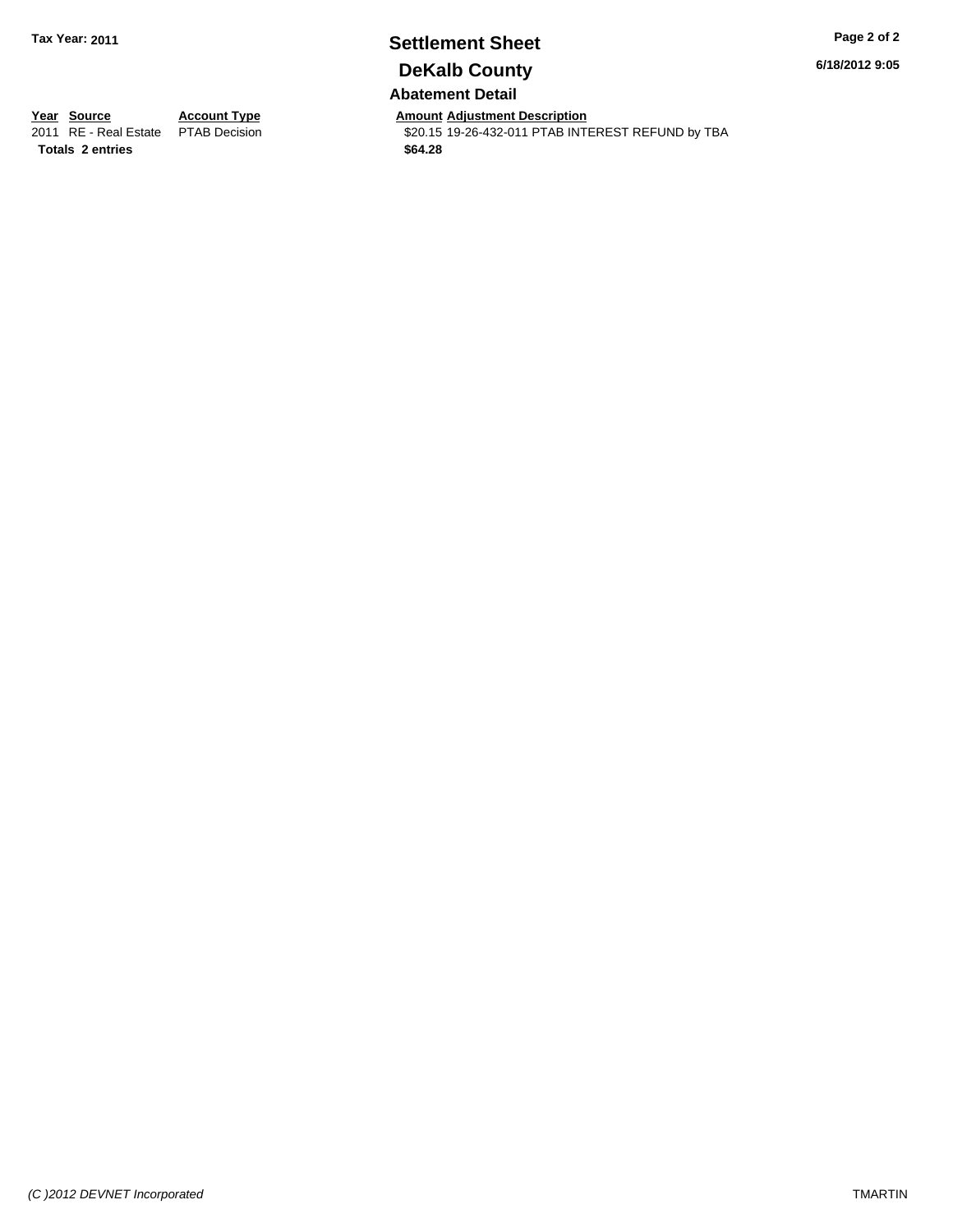### **Settlement Sheet Tax Year: 2011 Page 1 of 1 DeKalb County 139 - SCHOOL DISTRICT 432**

**6/18/2012 9:05**

### **Current Year Taxes Paid**

|     | <b>Current Year Taxes Due</b>  |                |      |  |
|-----|--------------------------------|----------------|------|--|
|     | <b>Original Amount Due</b>     | \$2,351,290.86 |      |  |
|     | Supplements                    | \$2,439.03     |      |  |
|     | Cancellations                  | \$2,933.53     |      |  |
|     | Abatements/Refunds             | \$0.00         | ٠    |  |
|     | Mobile Home                    | \$0.00         |      |  |
| +/- | Road & Bridge Transfer         | \$0.00         |      |  |
|     | Misc. Adjustments              | \$0.00         | + Pi |  |
|     | <b>Adjusted Amount Due</b>     | \$2,350,796.36 |      |  |
|     | Prior Year Real EstateTax      | \$0.00         |      |  |
|     | Prior Year Mobile Home Tax     | \$0.00         |      |  |
|     | + Prior Year Misc. Adjustments | \$0.00         |      |  |
|     | <b>Total Amount Due</b>        | \$2,350,796.36 |      |  |
|     |                                |                |      |  |

| ٠ | <b>Real Estate</b>             | \$1,270,385.44 |
|---|--------------------------------|----------------|
| ٠ | Railroad                       | \$13,215.81    |
| ÷ | Mobile Home                    | \$0.00         |
| ٠ | Misc. Adjustments              | \$0.00         |
| ٠ | Prior Year Real Estate         | \$0.00         |
| ÷ | Prior Year Mobile Home         | \$0.00         |
|   | + Prior Year Misc. Adjustments | \$0.00         |
|   | Abatements/Refunds             | \$0.00         |
|   | <b>Total Collected</b>         | \$1,283,601.25 |
| ٠ | <b>Hold Back</b>               | \$0.00         |
| ٠ | <b>County Trustee</b>          |                |
| ٠ | <b>Forfeited Tax</b>           |                |
|   | Total                          | \$1,283,601.25 |
|   |                                |                |

### **Distribution Summary**

| <b>Tax Distribution Date</b>         | Amount         |
|--------------------------------------|----------------|
| 05/25/2012                           | \$273,770.14   |
| 06/22/2012                           | \$1,009,831.11 |
| <b>Totals: 2 Distributions</b>       | \$1,283,601.25 |
| <b>Grand Totals: 2 Distributions</b> | \$1,283,601.25 |

|                                         |                         | Previously         | Current             | Amount    |                 | <b>PY Over</b> |
|-----------------------------------------|-------------------------|--------------------|---------------------|-----------|-----------------|----------------|
| <b>Fund</b>                             | <b>Amount Collected</b> | <b>Distributed</b> | <b>Distribution</b> | Available | <b>Interest</b> | <b>Distrib</b> |
| 002 - EDUCATION                         | \$791,705.95            | \$168,857.32       | \$622,848.63        | \$0.00    | \$0.00          | \$0.00         |
| 003 - BONDS AND INTEREST                | \$163,044.33            | \$34,774.56        | \$128,269.77        | \$0.00    | \$0.00          | \$0.00         |
| 004 - OPERATIONS & MAINTENANCE          | \$97,340.62             | \$20.761.08        | \$76,579.54         | \$0.00    | \$0.00          | \$0.00         |
| $005 - I. M. R. F.$                     | \$22,990.58             | \$4,903.50         | \$18,087.08         | \$0.00    | \$0.00          | \$0.00         |
| 030 - TRANSPORTATION SYSTEM             | \$51.915.25             | \$11.072.63        | \$40,842.62         | \$0.00    | \$0.00          | \$0.00         |
| 031 - WORKING CASH                      | \$12,978.50             | \$2.768.09         | \$10.210.41         | \$0.00    | \$0.00          | \$0.00         |
| 032 - FIRE PREV/SFTY/ENERGY             | \$12,978.50             | \$2,768.09         | \$10,210.41         | \$0.00    | \$0.00          | \$0.00         |
| 033 - SPECIAL EDUCATION                 | \$10,383,06             | \$2,214.53         | \$8,168.53          | \$0.00    | \$0.00          | \$0.00         |
| 035 - TORT JUDGEMENTS/LIABILITY<br>INS. | \$76,632.28             | \$16,344.35        | \$60,287.93         | \$0.00    | \$0.00          | \$0.00         |
| 047 - SOCIAL SECURITY                   | \$30.653.68             | \$6,537.90         | \$24,115.78         | \$0.00    | \$0.00          | \$0.00         |
| 057 - LEASE/PURCHASE/RENTAL             | \$12,978.50             | \$2.768.09         | \$10.210.41         | \$0.00    | \$0.00          | \$0.00         |
| <b>Totals</b>                           | \$1,283,601.25          | \$273.770.14       | \$1,009,831.11      | \$0.00    | \$0.00          | \$0.00         |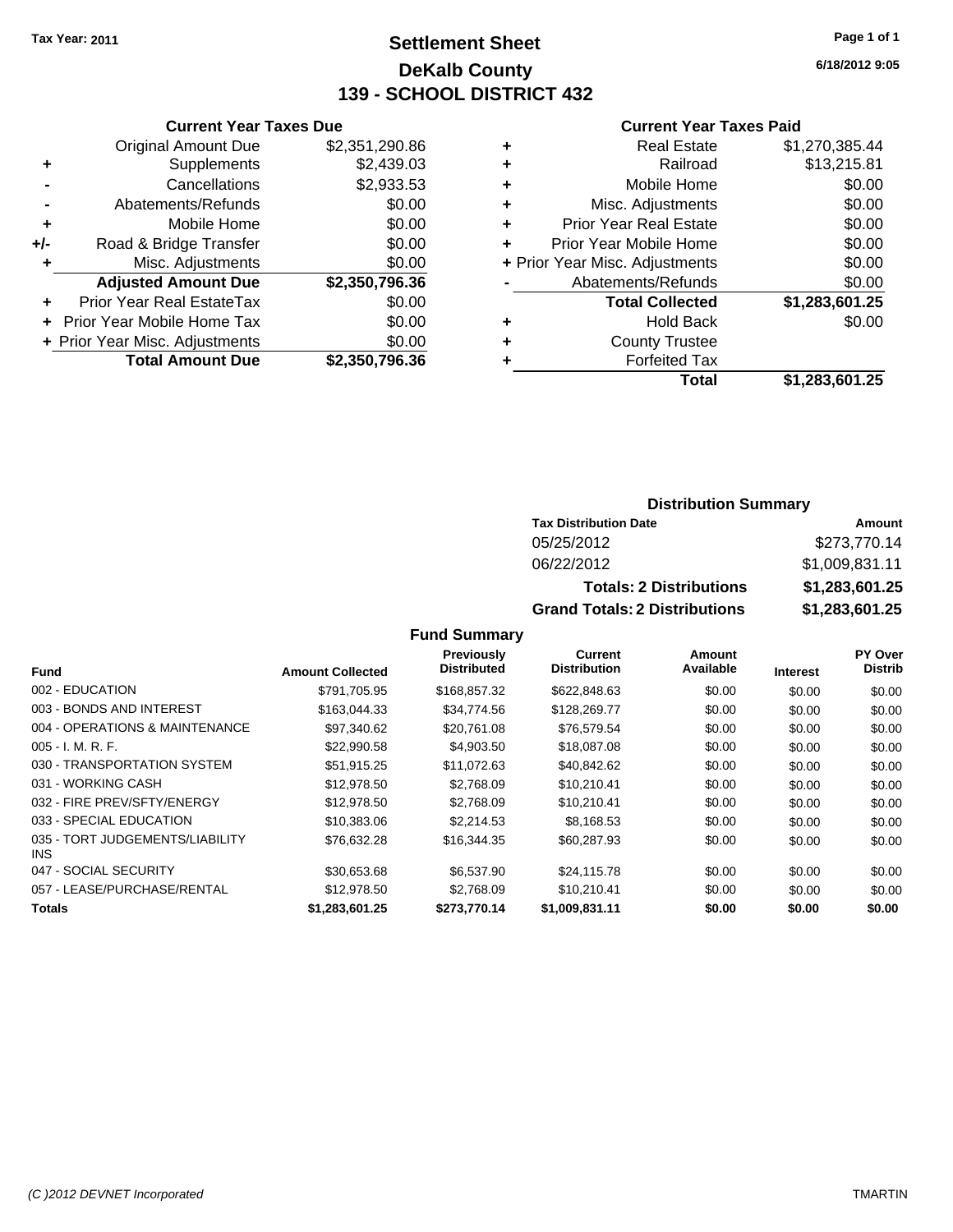# **Settlement Sheet Tax Year: 2011 Page 1 of 1 DeKalb County 141 - CC 509 ELGIN**

| Page 1 of 1 |  |
|-------------|--|
|             |  |

**6/18/2012 9:05**

|     | <b>Current Year Taxes Due</b>     |             |
|-----|-----------------------------------|-------------|
|     | Original Amount Due               | \$10,079.98 |
| ٠   | Supplements                       | \$0.00      |
|     | Cancellations                     | \$0.00      |
|     | Abatements/Refunds                | \$0.00      |
| ٠   | Mobile Home                       | \$0.00      |
| +/- | Road & Bridge Transfer            | \$0.00      |
|     | Misc. Adjustments                 | \$0.00      |
|     | <b>Adjusted Amount Due</b>        | \$10,079.98 |
|     | Prior Year Real EstateTax         | \$0.00      |
|     | <b>Prior Year Mobile Home Tax</b> | \$0.00      |
|     | + Prior Year Misc. Adjustments    | \$0.00      |
|     | <b>Total Amount Due</b>           | \$10,079.98 |
|     |                                   |             |

# **Current Year Taxes Paid**

|   | <b>Real Estate</b>             | \$4,154.15 |
|---|--------------------------------|------------|
| ٠ | Railroad                       | \$0.00     |
| ٠ | Mobile Home                    | \$0.00     |
| ٠ | Misc. Adjustments              | \$0.00     |
| ٠ | <b>Prior Year Real Estate</b>  | \$0.00     |
| ٠ | Prior Year Mobile Home         | \$0.00     |
|   | + Prior Year Misc. Adjustments | \$0.00     |
|   | Abatements/Refunds             | \$0.00     |
|   | <b>Total Collected</b>         | \$4,154.15 |
| ٠ | <b>Hold Back</b>               | \$0.00     |
| ٠ | <b>County Trustee</b>          |            |
| ٠ | <b>Forfeited Tax</b>           |            |
|   | Total                          | \$4,154.15 |
|   |                                |            |

### **Distribution Summary Tax Distribution Date Amount** 05/25/2012 \$1,826.99 06/22/2012 \$2,327.16 **Totals: 2 Distributions \$4,154.15 Grand Totals: 2 Distributions \$4,154.15**

#### **Fund Summary Fund Interest Amount Collected Distributed PY Over Distrib Amount Available Current Distribution Previously** 003 - BONDS AND INTEREST 60.00 \$519.02 \$228.27 \$290.75 \$0.00 \$0.00 \$0.00 \$0.00 027 - AUDIT \$3.91 \$1.72 \$2.19 \$0.00 \$0.00 \$0.00 035 - TORT JUDGEMENTS/LIABILITY INS \$63.12 \$27.76 \$35.36 \$0.00 \$0.00 \$0.00 047 - SOCIAL SECURITY \$22.83 \$10.04 \$0.00 \$0.00 \$0.00 \$0.00 109 - PRIOR YEAR ADJUSTMENT \$1,810.17 \$796.11 \$1,014.06 \$0.00 \$0.00 \$0.00 136 - OPERATIONS & MAINTENANCE (colleges) \$436.21 \$191.84 \$244.37 \$0.00 \$0.00 \$0.00 159 - EDUCATIONAL PURPOSES (colleges) \$1,298.89 \$571.25 \$727.64 \$0.00 \$0.00 \$0.00 **Totals \$4,154.15 \$1,826.99 \$2,327.16 \$0.00 \$0.00 \$0.00**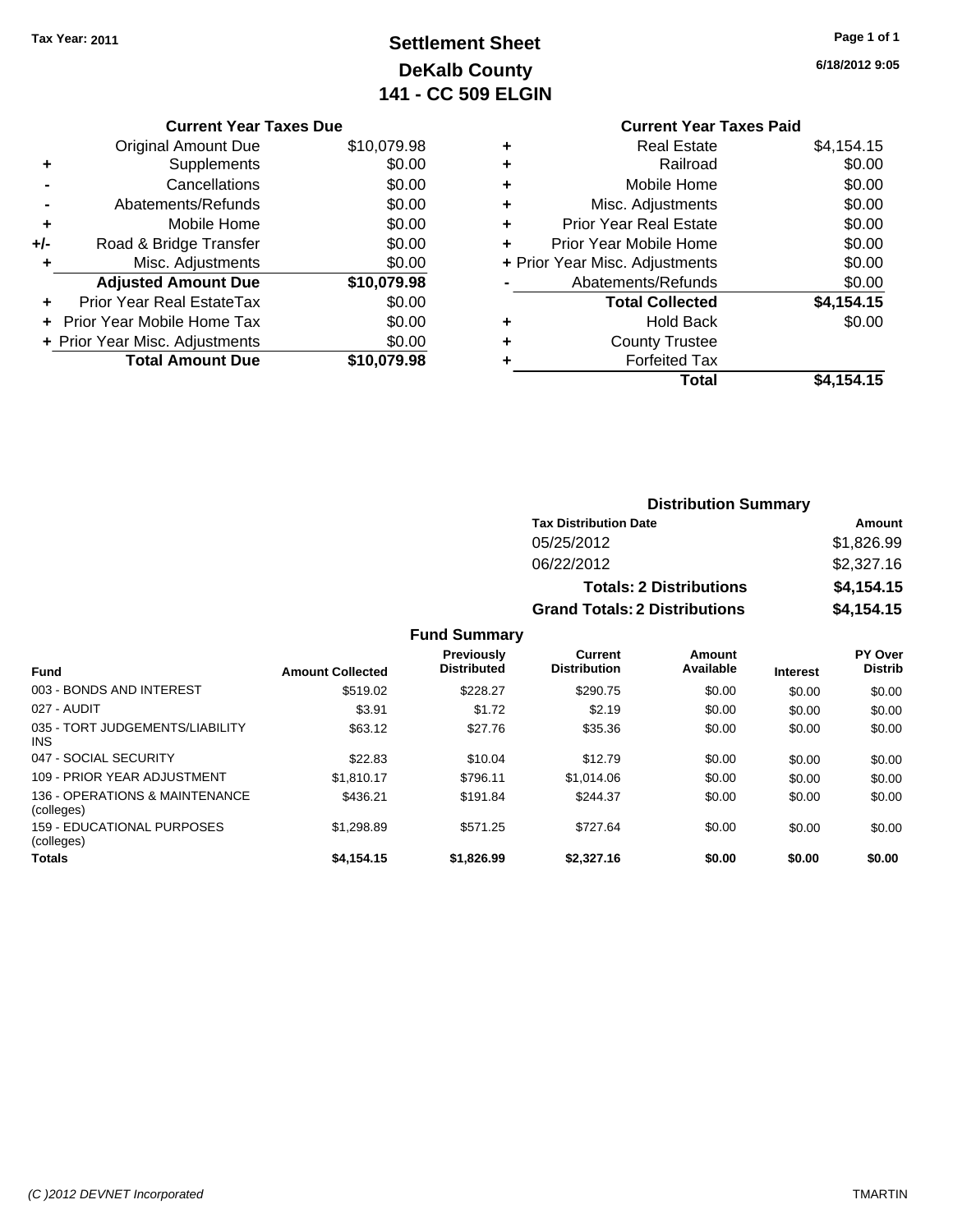## **Settlement Sheet Tax Year: 2011 Page 1 of 1 DeKalb County 142 - CC 511 ROCK VALLEY**

**6/18/2012 9:05**

|     | <b>Current Year Taxes Due</b>     |            |
|-----|-----------------------------------|------------|
|     | <b>Original Amount Due</b>        | \$1,604.33 |
| ٠   | Supplements                       | \$478.07   |
|     | Cancellations                     | \$503.65   |
|     | Abatements/Refunds                | \$0.00     |
| ٠   | Mobile Home                       | \$0.00     |
| +/- | Road & Bridge Transfer            | \$0.00     |
|     | Misc. Adjustments                 | \$0.00     |
|     | <b>Adjusted Amount Due</b>        | \$1,578.75 |
|     | Prior Year Real EstateTax         | \$0.00     |
|     | <b>Prior Year Mobile Home Tax</b> | \$0.00     |
|     | + Prior Year Misc. Adjustments    | \$0.00     |
|     | <b>Total Amount Due</b>           | \$1,578.75 |

|   | Total                          | \$716.04 |
|---|--------------------------------|----------|
| ٠ | <b>Forfeited Tax</b>           |          |
| ٠ | <b>County Trustee</b>          |          |
| ٠ | <b>Hold Back</b>               | \$0.00   |
|   | <b>Total Collected</b>         | \$716.04 |
|   | Abatements/Refunds             | \$0.00   |
|   | + Prior Year Misc. Adjustments | \$0.00   |
| ÷ | Prior Year Mobile Home         | \$0.00   |
| ٠ | Prior Year Real Estate         | \$0.00   |
| ٠ | Misc. Adjustments              | \$0.00   |
| ٠ | Mobile Home                    | \$0.00   |
| ٠ | Railroad                       | \$0.00   |
|   | <b>Real Estate</b>             | \$716.04 |
|   |                                |          |

| <b>Distribution Summary</b>          |          |  |  |  |
|--------------------------------------|----------|--|--|--|
| <b>Tax Distribution Date</b>         | Amount   |  |  |  |
| 05/25/2012                           | \$252.41 |  |  |  |
| 06/22/2012                           | \$463.63 |  |  |  |
| <b>Totals: 2 Distributions</b>       | \$716.04 |  |  |  |
| <b>Grand Totals: 2 Distributions</b> | \$716.04 |  |  |  |

|                                                   |                         | <b>Fund Summary</b>                     |                                |                     |                 |                                  |
|---------------------------------------------------|-------------------------|-----------------------------------------|--------------------------------|---------------------|-----------------|----------------------------------|
| <b>Fund</b>                                       | <b>Amount Collected</b> | <b>Previously</b><br><b>Distributed</b> | Current<br><b>Distribution</b> | Amount<br>Available | <b>Interest</b> | <b>PY Over</b><br><b>Distrib</b> |
| 003 - BONDS AND INTEREST                          | \$165.52                | \$58.34                                 | \$107.18                       | \$0.00              | \$0.00          | \$0.00                           |
| 027 - AUDIT                                       | \$0.17                  | \$0.06                                  | \$0.11                         | \$0.00              | \$0.00          | \$0.00                           |
| 035 - TORT JUDGEMENTS/LIABILITY<br>INS.           | \$21.13                 | \$7.45                                  | \$13.68                        | \$0.00              | \$0.00          | \$0.00                           |
| 047 - SOCIAL SECURITY                             | \$8.19                  | \$2.89                                  | \$5.30                         | \$0.00              | \$0.00          | \$0.00                           |
| 109 - PRIOR YEAR ADJUSTMENT                       | \$218.46                | \$77.01                                 | \$141.45                       | \$0.00              | \$0.00          | \$0.00                           |
| 136 - OPERATIONS & MAINTENANCE<br>(colleges)      | \$44.82                 | \$15.80                                 | \$29.02                        | \$0.00              | \$0.00          | \$0.00                           |
| 141 - HLTH. SFTY/HANDICAP<br><b>ACCESS/ENERGY</b> | \$0.00                  | \$0.00                                  | \$0.00                         | \$0.00              | \$0.00          | \$0.00                           |
| 159 - EDUCATIONAL PURPOSES<br>(colleges)          | \$257.75                | \$90.86                                 | \$166.89                       | \$0.00              | \$0.00          | \$0.00                           |
| Totals                                            | \$716.04                | \$252.41                                | \$463.63                       | \$0.00              | \$0.00          | \$0.00                           |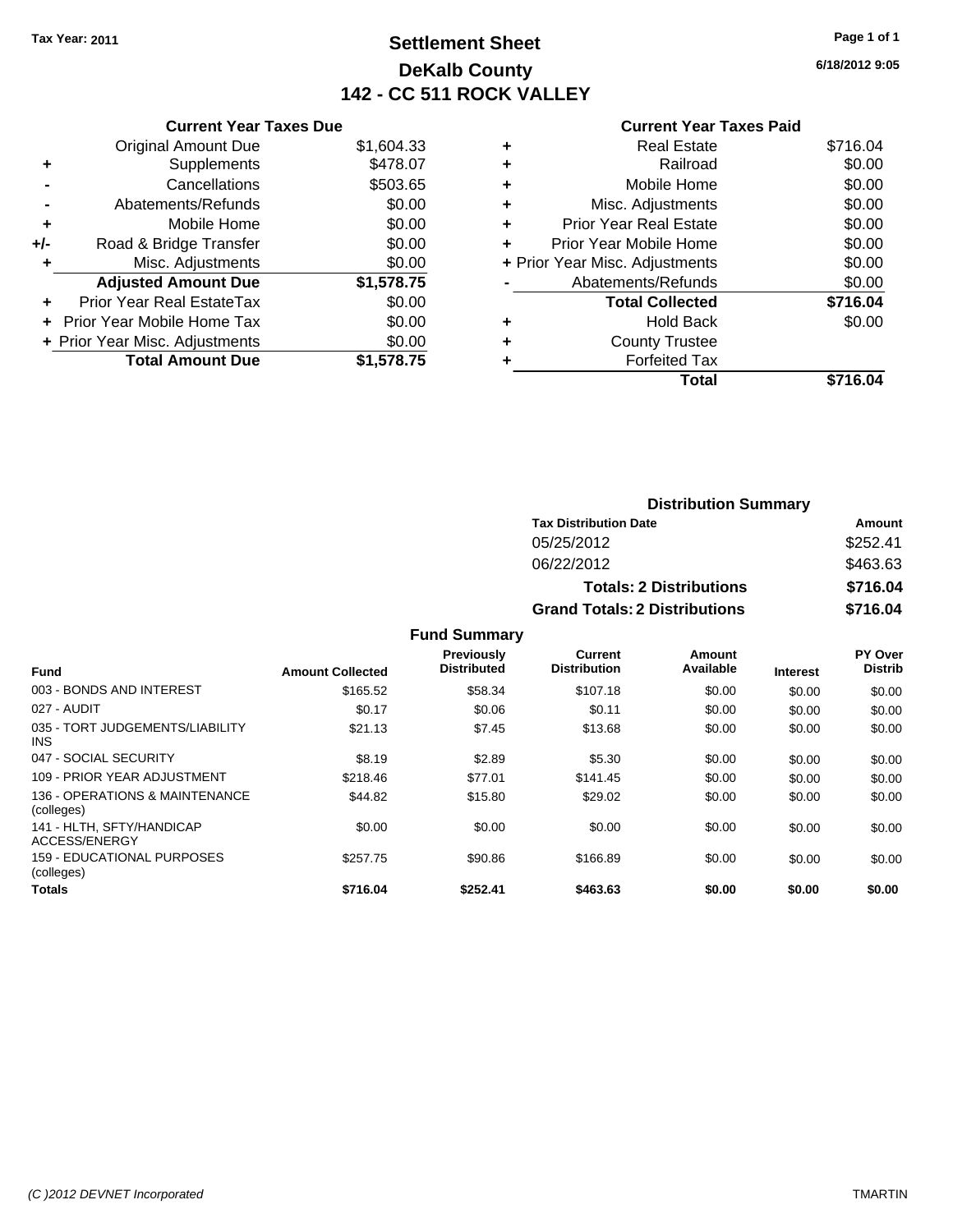### **Settlement Sheet Tax Year: 2011 Page 1 of 1 DeKalb County 143 - CC 513 ILLINOIS VALLEY**

**6/18/2012 9:05**

|     | <b>Current Year Taxes Due</b>  |            |
|-----|--------------------------------|------------|
|     | <b>Original Amount Due</b>     | \$5,707.11 |
| ٠   | Supplements                    | \$5,417.00 |
|     | Cancellations                  | \$5,417.00 |
|     | Abatements/Refunds             | \$0.00     |
| ٠   | Mobile Home                    | \$0.00     |
| +/- | Road & Bridge Transfer         | \$0.00     |
| ٠   | Misc. Adjustments              | \$0.00     |
|     | <b>Adjusted Amount Due</b>     | \$5,707.11 |
| ÷   | Prior Year Real EstateTax      | \$0.00     |
|     | Prior Year Mobile Home Tax     | \$0.00     |
|     | + Prior Year Misc. Adjustments | \$0.00     |
|     | <b>Total Amount Due</b>        | \$5.707.11 |

| ٠ | Real Estate                    | \$3,225.80 |
|---|--------------------------------|------------|
| ٠ | Railroad                       | \$145.06   |
| ٠ | Mobile Home                    | \$0.00     |
| ٠ | Misc. Adjustments              | \$0.00     |
| ÷ | <b>Prior Year Real Estate</b>  | \$0.00     |
| ٠ | Prior Year Mobile Home         | \$0.00     |
|   | + Prior Year Misc. Adjustments | \$0.00     |
|   | Abatements/Refunds             | \$0.00     |
|   | <b>Total Collected</b>         | \$3,370.86 |
| ٠ | Hold Back                      | \$0.00     |
| ٠ | <b>County Trustee</b>          |            |
|   | <b>Forfeited Tax</b>           |            |
|   | Total                          | \$3.370.86 |

| <b>Distribution Summary</b>                  |            |  |  |  |
|----------------------------------------------|------------|--|--|--|
| <b>Tax Distribution Date</b>                 | Amount     |  |  |  |
| 05/25/2012                                   | \$325.60   |  |  |  |
| 06/22/2012                                   | \$3,045.26 |  |  |  |
| \$3,370.86<br><b>Totals: 2 Distributions</b> |            |  |  |  |
| <b>Grand Totals: 2 Distributions</b>         | \$3,370.86 |  |  |  |

|                                                  |                         | <b>Fund Summary</b>                     |                                |                     |                 |                           |
|--------------------------------------------------|-------------------------|-----------------------------------------|--------------------------------|---------------------|-----------------|---------------------------|
| <b>Fund</b>                                      | <b>Amount Collected</b> | <b>Previously</b><br><b>Distributed</b> | Current<br><b>Distribution</b> | Amount<br>Available | <b>Interest</b> | PY Over<br><b>Distrib</b> |
| 003 - BONDS AND INTEREST                         | \$388.90                | \$37.57                                 | \$351.33                       | \$0.00              | \$0.00          | \$0.00                    |
| 027 - AUDIT                                      | \$10.70                 | \$1.03                                  | \$9.67                         | \$0.00              | \$0.00          | \$0.00                    |
| 035 - TORT JUDGEMENTS/LIABILITY<br>INS.          | \$0.00                  | \$0.00                                  | \$0.00                         | \$0.00              | \$0.00          | \$0.00                    |
| 047 - SOCIAL SECURITY                            | \$83.91                 | \$8.10                                  | \$75.81                        | \$0.00              | \$0.00          | \$0.00                    |
| 136 - OPERATIONS & MAINTENANCE<br>(colleges)     | \$382.31                | \$36.93                                 | \$345.38                       | \$0.00              | \$0.00          | \$0.00                    |
| 141 - HLTH, SFTY/HANDICAP<br>ACCESS/ENERGY       | \$477.88                | \$46.16                                 | \$431.72                       | \$0.00              | \$0.00          | \$0.00                    |
| 149 - STATEWIDE AVERAGE<br><b>ADDITIONAL TAX</b> | \$784.68                | \$75.80                                 | \$708.88                       | \$0.00              | \$0.00          | \$0.00                    |
| 159 - EDUCATIONAL PURPOSES<br>(colleges)         | \$1.242.48              | \$120.01                                | \$1,122.47                     | \$0.00              | \$0.00          | \$0.00                    |
| Totals                                           | \$3.370.86              | \$325.60                                | \$3,045.26                     | \$0.00              | \$0.00          | \$0.00                    |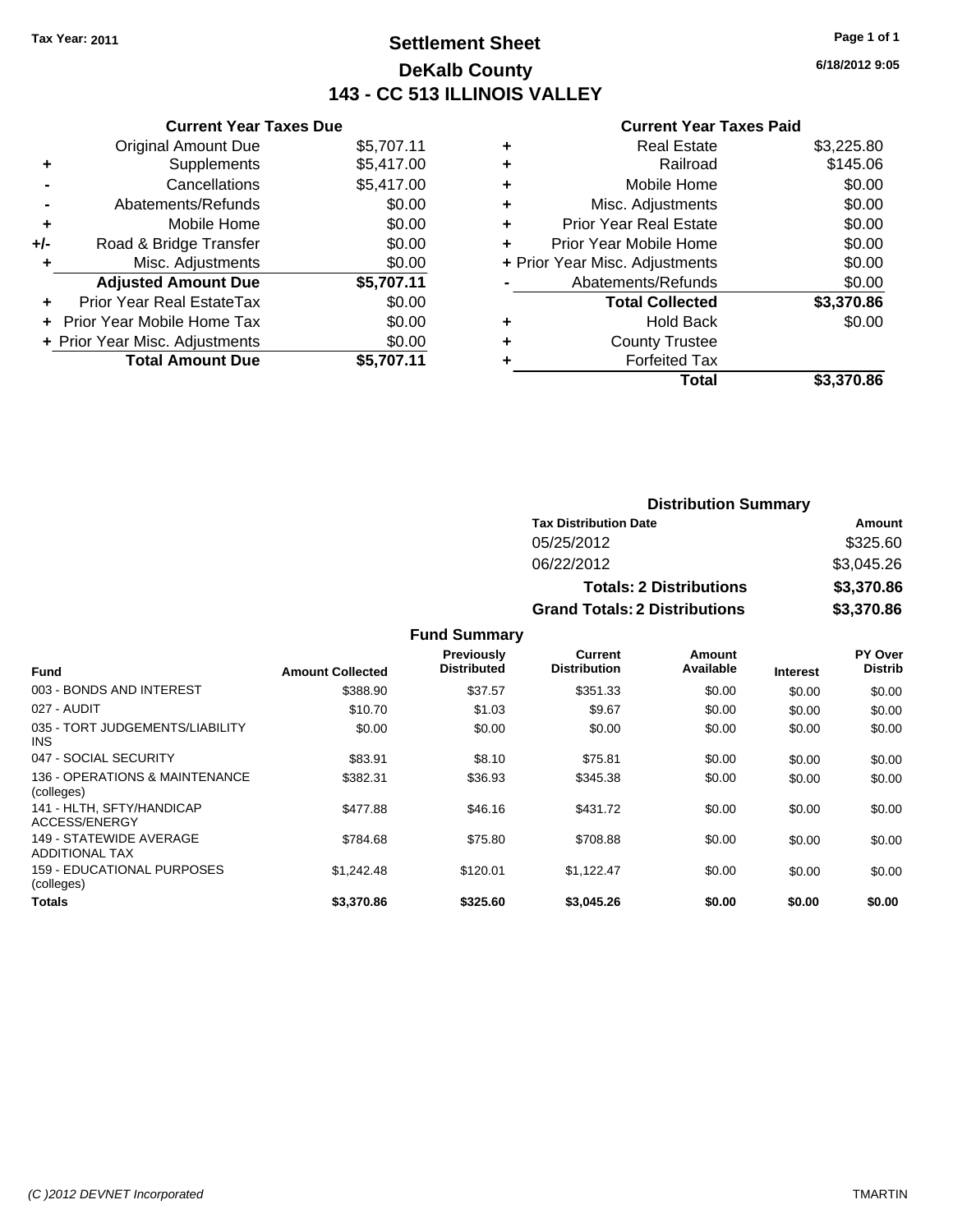Original Amount Due

**Adjusted Amount Due** 

**Total Amount Due** 

**+** Supplements **-** Cancellations **-** Abatements/Refunds **+** Mobile Home **+/-** Road & Bridge Transfer **+** Misc. Adjustments

**+** Prior Year Real EstateTax **+** Prior Year Mobile Home Tax **+ Prior Year Misc. Adjustments** 

### **Settlement Sheet Tax Year: 2011 Page 1 of 2 DeKalb County 144 - CC 516 WAUBONSEE**

**6/18/2012 9:05**

**Total \$827,837.01**

#### **Current Year Taxes Paid**

| <b>Current Year Taxes Due</b> |                |   | <b>Current Year Taxes Paid</b> |              |  |  |
|-------------------------------|----------------|---|--------------------------------|--------------|--|--|
| ıl Amount Due                 | \$1,591,332.85 | ٠ | <b>Real Estate</b>             | \$822,541.76 |  |  |
| Supplements                   | \$4,751.08     | ٠ | Railroad                       | \$5,486.95   |  |  |
| Cancellations                 | \$5,551.16     | ÷ | Mobile Home                    | \$0.00       |  |  |
| าents/Refunds                 | \$17.19        | ÷ | Misc. Adjustments              | \$345.05     |  |  |
| Mobile Home                   | \$0.00         | ÷ | <b>Prior Year Real Estate</b>  | (\$519.56)   |  |  |
| ridge Transfer                | \$0.00         | ÷ | Prior Year Mobile Home         | \$0.00       |  |  |
| . Adjustments                 | \$345.05       |   | + Prior Year Misc. Adjustments | \$0.00       |  |  |
| <b>Amount Due</b>             | \$1,590,860.63 |   | Abatements/Refunds             | \$17.19      |  |  |
| eal EstateTax                 | (\$519.56)     |   | <b>Total Collected</b>         | \$827,837.01 |  |  |
| pile Home Tax                 | \$0.00         | ٠ | <b>Hold Back</b>               | \$0.00       |  |  |
| . Adjustments                 | \$0.00         | ÷ | <b>County Trustee</b>          |              |  |  |
| <b>Amount Due</b>             | \$1,590,341.07 |   | <b>Forfeited Tax</b>           |              |  |  |
|                               |                |   | Total                          | \$827,837.01 |  |  |

### **Distribution Summary**

| <b>Tax Distribution Date</b>         | Amount       |
|--------------------------------------|--------------|
| 05/25/2012                           | \$154,660.35 |
| 06/22/2012                           | \$673,176.66 |
| <b>Totals: 2 Distributions</b>       | \$827.837.01 |
| <b>Grand Totals: 2 Distributions</b> | \$827,837.01 |

#### **Fund Summary**

| Fund                                          | <b>Amount Collected</b> | <b>Previously</b><br><b>Distributed</b> | Current<br><b>Distribution</b> | Amount<br>Available | <b>Interest</b> | PY Over<br><b>Distrib</b> |
|-----------------------------------------------|-------------------------|-----------------------------------------|--------------------------------|---------------------|-----------------|---------------------------|
| 003 - BONDS AND INTEREST                      | \$122,797.19            | \$22,941.53                             | \$99,855.66                    | \$0.00              | \$0.00          | \$0.00                    |
| 027 - AUDIT                                   | \$1.353.51              | \$252.87                                | \$1.100.64                     | \$0.00              | \$0.00          | \$0.00                    |
| 035 - TORT JUDGEMENTS/LIABILITY<br><b>INS</b> | \$18,948,38             | \$3.540.03                              | \$15,408.35                    | \$0.00              | \$0.00          | \$0.00                    |
| 047 - SOCIAL SECURITY                         | \$0.00                  | \$0.00                                  | \$0.00                         | \$0.00              | \$0.00          | \$0.00                    |
| 136 - OPERATIONS & MAINTENANCE<br>(colleges)  | \$157.865.20            | \$29,493.11                             | \$128,372.09                   | \$0.00              | \$0.00          | \$0.00                    |
| 159 - EDUCATIONAL PURPOSES<br>(colleges)      | \$526,872.73            | \$98.432.81                             | \$428,439.92                   | \$0.00              | \$0.00          | \$0.00                    |
| <b>Totals</b>                                 | \$827,837.01            | \$154,660.35                            | \$673,176.66                   | \$0.00              | \$0.00          | \$0.00                    |

### **Miscellaneous Adjustment Detail**

| Year Source             | <b>Account Type</b>                        | <b>Amount Adjustment Description</b>                      |
|-------------------------|--------------------------------------------|-----------------------------------------------------------|
|                         | 2011 RE - Real Estate Back Tax Collected   | \$27.76 BYRNE REDEMPTION 19-10-201-031 by TBA             |
|                         | 2011 RE - Real Estate Back Tax Collected   | \$25.72 SHISSLER REDEMPTION 18-10-203-008 by TBA          |
|                         | 2011 RE - Real Estate Back Tax Collected   | \$59.65 PRIMUS REDEMPTION 8 PARCELS by TBA                |
|                         | 2011 RE - Real Estate Back Tax Collected   | \$59.49 BYRNE REDEMPTION 19-10-201-018 by TBA             |
|                         | 2011 RE - Real Estate Back Tax Collected   | \$16.99 BUSHNELL REDEMPTION 15-15-426-014 by TBA          |
|                         | 2011 RE - Real Estate Back Tax Collected   | \$101.27 DOBSON REDEMPTION 19-26-481-012 by TBA           |
|                         | 2011 RE - Real Estate Paymt In Lieu of Tax | \$54.17 SUNSET VIEW APARTMENTS - HOUSING AUTHORITY by TBA |
| <b>Totals 7 entries</b> |                                            | \$345.05                                                  |
|                         |                                            |                                                           |

#### **Abatement Detail**

#### **Year Source Account Type Amount Adjustment Description**

| 2011 RE - Real Estate PTAB Decision  | \$8.32 12-19-400-003 PTAB INTEREST REFUND by TBA |
|--------------------------------------|--------------------------------------------------|
| 2011 RE - Real Estate  PTAB Decision | \$4.39 19-27-427-012 PTAB INTEREST REFUND by TBA |
| 2011 RE - Real Estate PTAB Decision  | \$2.47 09-34-100-004 PTAB INTEREST REFUND by TBA |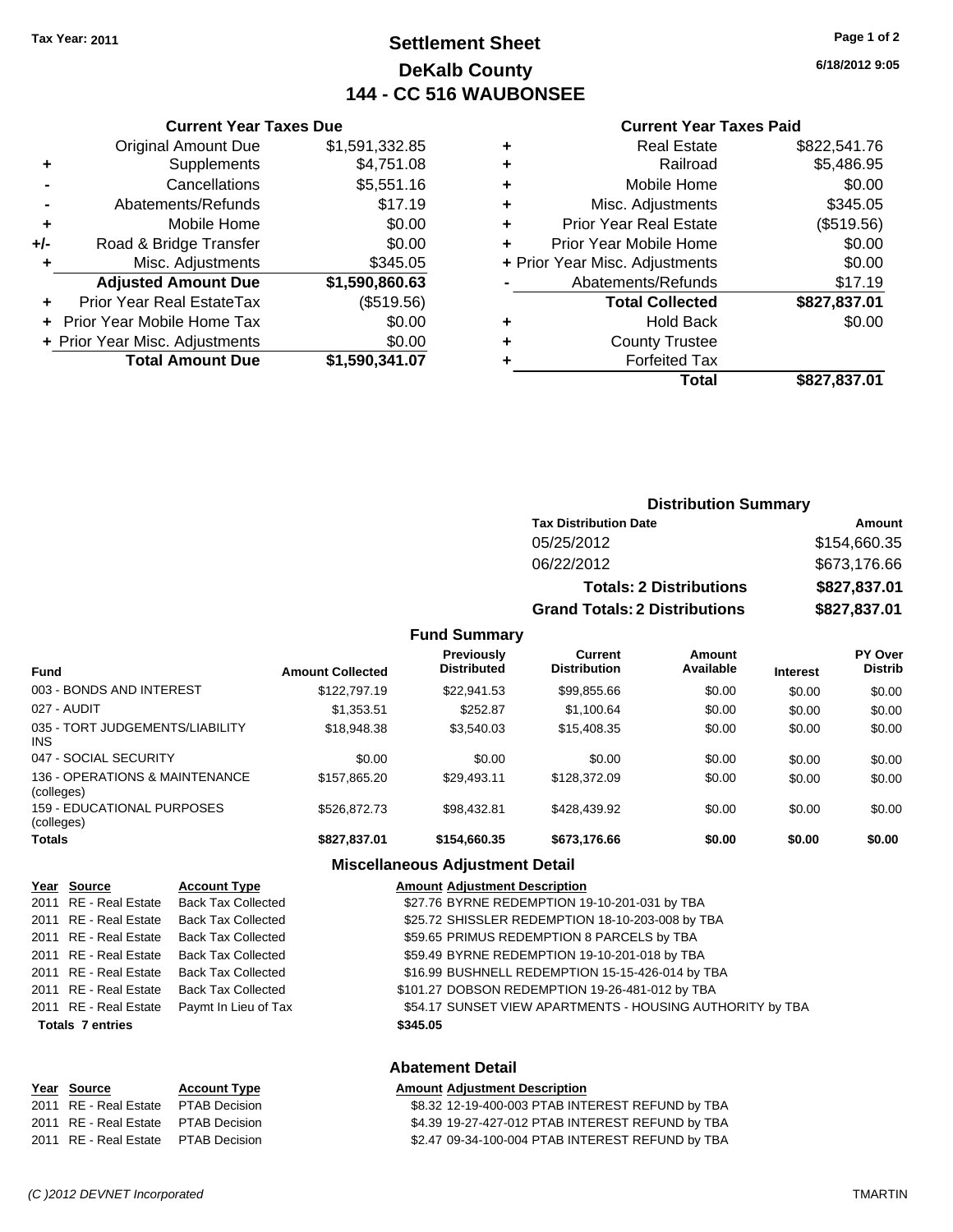### **Settlement Sheet Tax Year: 2011 Page 2 of 2 DeKalb County Abatement Detail**

**6/18/2012 9:05**

**Totals \$17.19 4 entries**

**Year Source Account Type Amount Adjustment Description**<br>2011 RE - Real Estate PTAB Decision **Amount** \$2.01 19-26-432-011 PTAB INTI \$2.01 19-26-432-011 PTAB INTEREST REFUND by TBA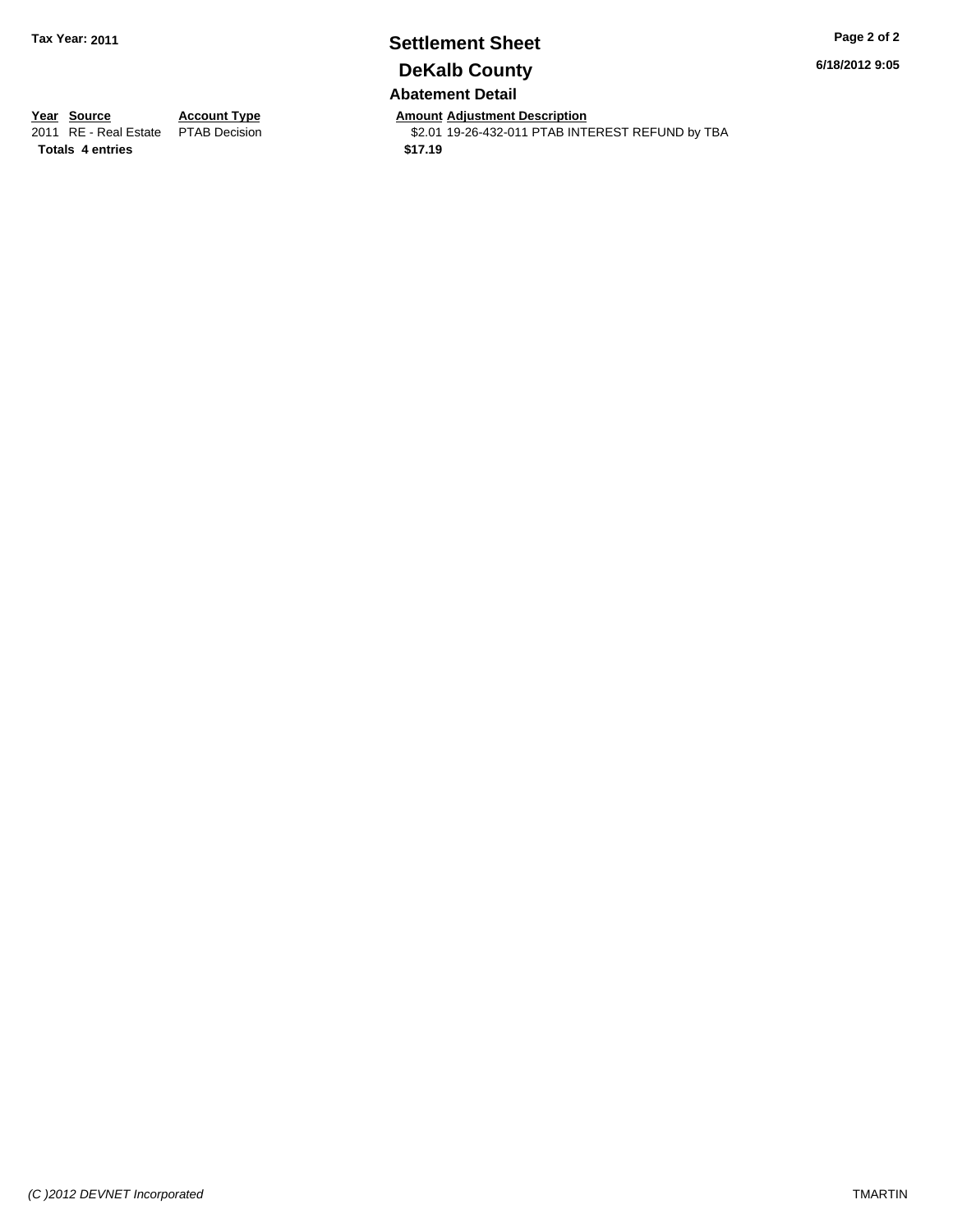### **Settlement Sheet Tax Year: 2011 Page 1 of 2 DeKalb County 145 - CC 523 KISHWAUKEE**

**6/18/2012 9:05**

#### **Current Year Taxes Paid**

|     | <b>Current Year Taxes Due</b>  |                |  |  |  |  |
|-----|--------------------------------|----------------|--|--|--|--|
|     | <b>Original Amount Due</b>     | \$9,724,913.31 |  |  |  |  |
| ٠   | Supplements                    | \$123,329.07   |  |  |  |  |
|     | Cancellations                  | \$191,655.54   |  |  |  |  |
|     | Abatements/Refunds             | \$52.80        |  |  |  |  |
| ٠   | Mobile Home                    | \$0.00         |  |  |  |  |
| +/- | Road & Bridge Transfer         | \$0.00         |  |  |  |  |
| ٠   | Misc. Adjustments              | \$1,699.02     |  |  |  |  |
|     | <b>Adjusted Amount Due</b>     | \$9,658,233.06 |  |  |  |  |
|     | Prior Year Real EstateTax      | \$334.40       |  |  |  |  |
|     | Prior Year Mobile Home Tax     | \$0.00         |  |  |  |  |
|     | + Prior Year Misc. Adjustments | \$0.00         |  |  |  |  |
|     | <b>Total Amount Due</b>        | \$9,658,567.46 |  |  |  |  |
|     |                                |                |  |  |  |  |

| ٠ | <b>Real Estate</b>             | \$4,936,839.69 |
|---|--------------------------------|----------------|
| ٠ | Railroad                       | \$22,367.06    |
| ٠ | Mobile Home                    | \$0.00         |
| ٠ | Misc. Adjustments              | \$1,699.02     |
| ٠ | <b>Prior Year Real Estate</b>  | \$334.40       |
| ÷ | Prior Year Mobile Home         | \$0.00         |
|   | + Prior Year Misc. Adjustments | \$0.00         |
|   | Abatements/Refunds             | \$52.80        |
|   | <b>Total Collected</b>         | \$4,961,187.37 |
| ٠ | <b>Hold Back</b>               | \$0.00         |
| ٠ | <b>County Trustee</b>          |                |
| ٠ | <b>Forfeited Tax</b>           |                |
|   | Total                          | \$4,961,187.37 |

### **Distribution Summary**

| <b>Tax Distribution Date</b>         | Amount         |
|--------------------------------------|----------------|
| 05/25/2012                           | \$863,195.66   |
| 06/22/2012                           | \$4,097,991.71 |
| <b>Totals: 2 Distributions</b>       | \$4,961,187.37 |
| <b>Grand Totals: 2 Distributions</b> | \$4,961,187.37 |

#### **Fund Summary**

| <b>Fund</b>                                     | <b>Amount Collected</b> | <b>Previously</b><br><b>Distributed</b> | Current<br><b>Distribution</b> | Amount<br>Available | <b>Interest</b> | <b>PY Over</b><br><b>Distrib</b> |
|-------------------------------------------------|-------------------------|-----------------------------------------|--------------------------------|---------------------|-----------------|----------------------------------|
| 003 - BONDS AND INTEREST                        | \$1,395,552.18          | \$242.811.73                            | \$1,152,740.45                 | \$0.00              | \$0.00          | \$0.00                           |
| 027 - AUDIT                                     | \$43.082.97             | \$7,496.00                              | \$35.586.97                    | \$0.00              | \$0.00          | \$0.00                           |
| 035 - TORT JUDGEMENTS/LIABILITY<br>INS.         | \$401.533.71            | \$69.862.75                             | \$331,670.96                   | \$0.00              | \$0.00          | \$0.00                           |
| 047 - SOCIAL SECURITY                           | \$110.376.51            | \$19,204.38                             | \$91.172.13                    | \$0.00              | \$0.00          | \$0.00                           |
| 109 - PRIOR YEAR ADJUSTMENT                     | $$-5.169.55$            | $$-899.45$                              | $$-4.270.10$                   | \$0.00              | \$0.00          | \$0.00                           |
| 136 - OPERATIONS & MAINTENANCE<br>(colleges)    | \$646,244,28            | \$112,439.87                            | \$533.804.41                   | \$0.00              | \$0.00          | \$0.00                           |
| <b>159 - EDUCATIONAL PURPOSES</b><br>(colleges) | \$2.369.567.27          | \$412,280,38                            | \$1,957,286.89                 | \$0.00              | \$0.00          | \$0.00                           |
| <b>Totals</b>                                   | \$4,961,187.37          | \$863,195.66                            | \$4,097,991.71                 | \$0.00              | \$0.00          | \$0.00                           |

#### **Miscellaneous Adjustment Detail**

| Year Source             | <b>Account Type</b>       | <b>Amount Adjustment Description</b>                      |
|-------------------------|---------------------------|-----------------------------------------------------------|
| 2011 RE - Real Estate   | <b>Back Tax Collected</b> | \$3.21 SOUTH POINT GREENS REDEMPTION 11-03-128-016 by TBA |
| 2011 RE - Real Estate   | <b>Back Tax Collected</b> | \$160.57 HAREAS REDEMPTION 13-35-202-017 by TBA           |
| 2011 RE - Real Estate   | Paymt In Lieu of Tax      | \$826.57 DEKALB UNITS - HOUSING AUTHORITY by TBA          |
| 2011 RE - Real Estate   | Paymt In Lieu of Tax      | \$637.72 SYCAMORE UNITS - HOUSING AUTHORITY by TBA        |
| 2011 RE - Real Estate   | Paymt In Lieu of Tax      | \$70.95 SEQUOYA APARTMENTS - HOUSING AUTHORITY by TBA     |
| <b>Totals 5 entries</b> |                           | \$1,699.02                                                |
|                         |                           | <b>Abatement Detail</b>                                   |
| Voar Source             | <b>Account Type</b>       | <b>Amount Adjustment Description</b>                      |

# **Year Source Account Type Amount Adjustment Description** 2011 RE - Real Estate \$6.42 14-15-102-005 PTAB INTEREST REFUND by TBA PTAB Decision *(C )2012 DEVNET Incorporated* TMARTIN

\$0.46 13-15-176-011 PTAB INTEREST REFUND by TBA 2011 RE - Real Estate \$3.92 14-15-376-004 PTAB INTEREST REFUND by TBA PTAB Decision 2011 RE - Real Estate \$3.46 01-26-475-004 PTAB INTEREST REFUND by TBA PTAB Decision 2011 RE - Real Estate \$8.96 09-05-105-007 PTAB INTEREST REFUND by TBA PTAB Decision 2011 RE - Real Estate \$8.27 09-05-105-006 PTAB INTEREST REFUND by TBA PTAB Decision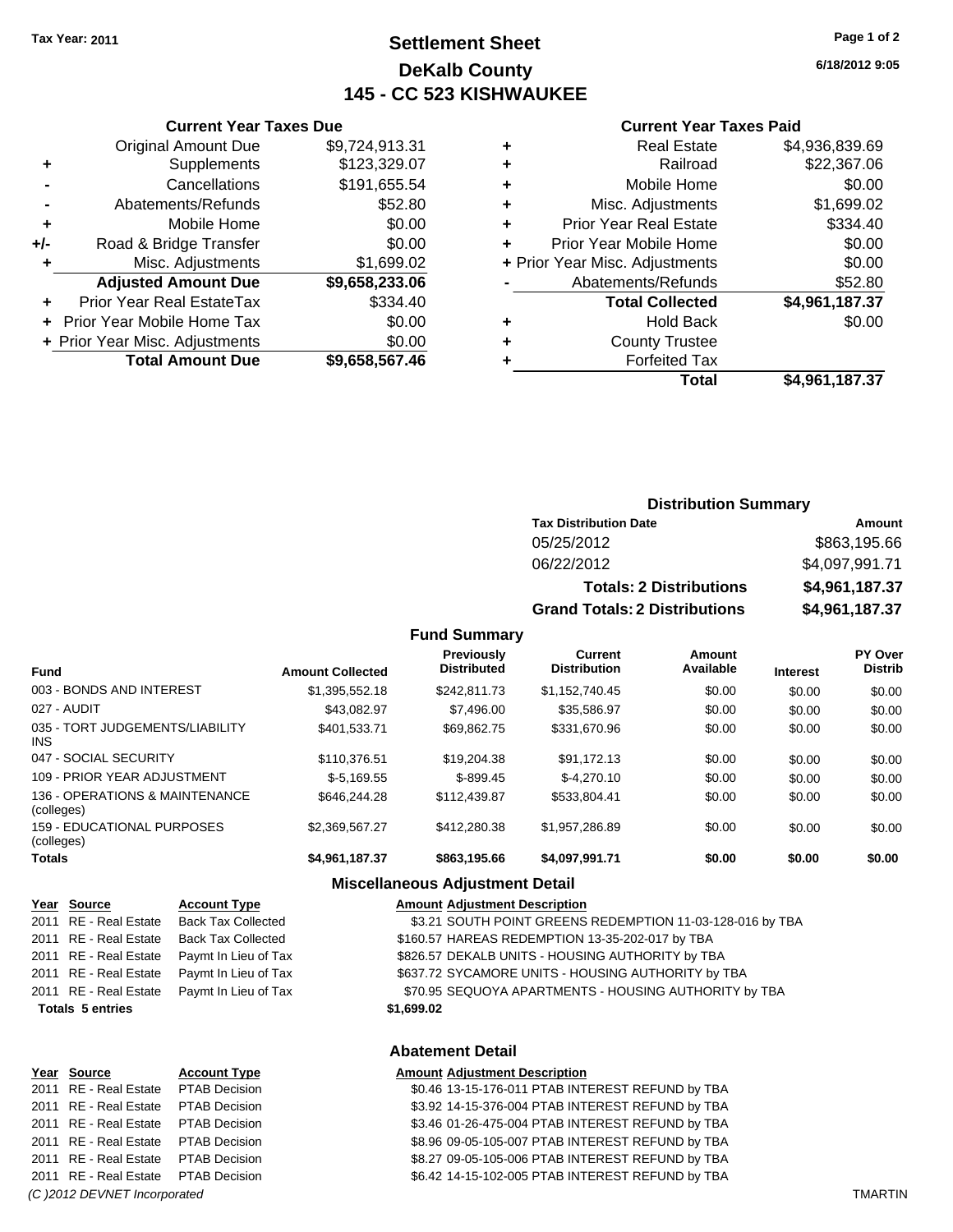### **Settlement Sheet Tax Year: 2011 Page 2 of 2 DeKalb County Abatement Detail**

**6/18/2012 9:05**

**<u>Year Source</u> <b>Account Type Amount Adjustment Description**<br>2011 RE - Real Estate PTAB Decision **Amount** \$21.30 13-15-327-010 PTAB INTI \$21.30 13-15-327-010 PTAB INTEREST REFUND by TBA **Totals \$52.79 7 entries**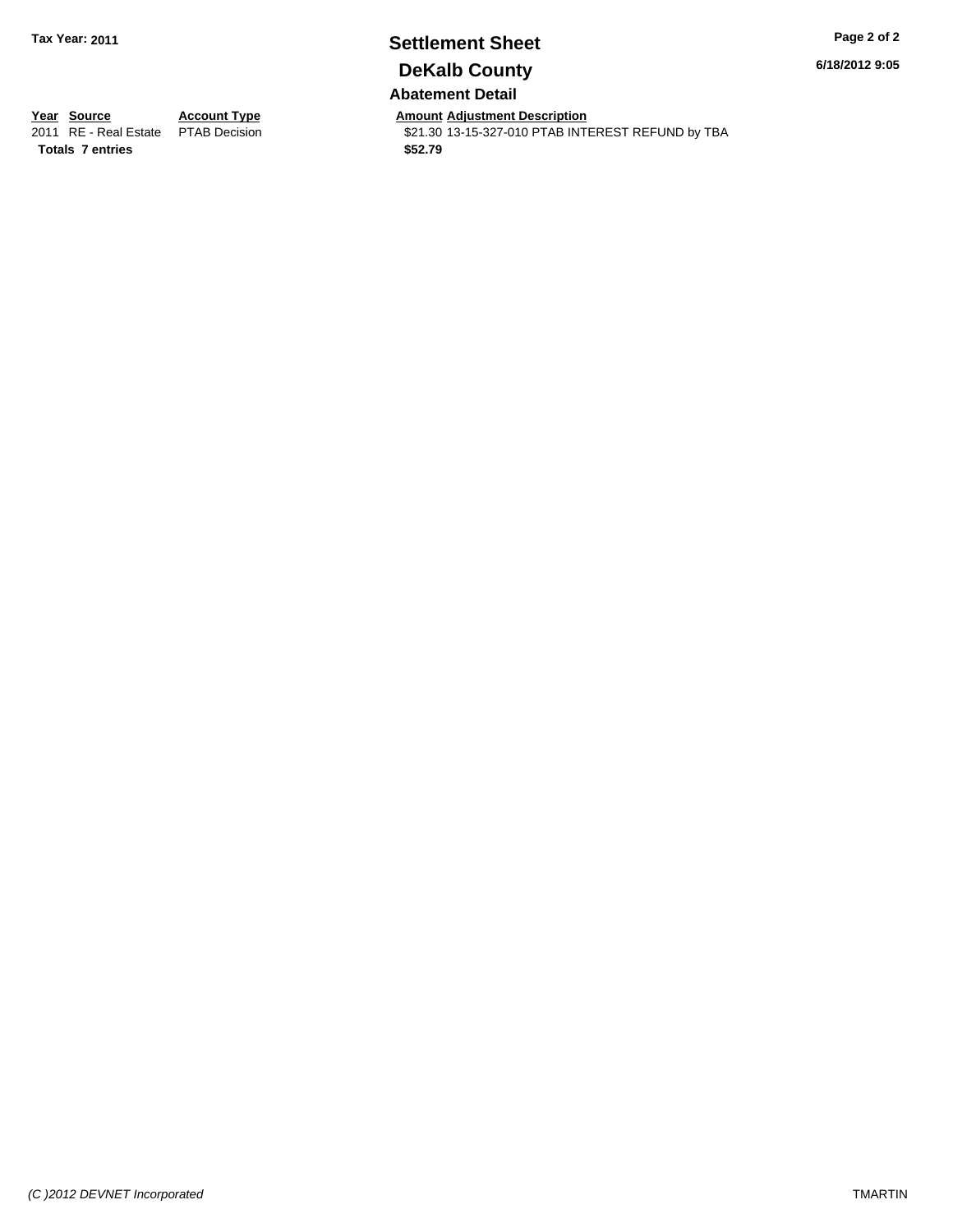## **Settlement Sheet Tax Year: 2011 Page 1 of 1 DeKalb County 150 - DE KALB SANITARY**

**6/18/2012 9:05**

#### **Current Year Taxes Paid**

|     | <b>Original Amount Due</b>     | \$634,570.29 |
|-----|--------------------------------|--------------|
| ٠   | Supplements                    | \$18,072.32  |
|     | Cancellations                  | \$29,353.28  |
|     | Abatements/Refunds             | \$0.00       |
| ٠   | Mobile Home                    | \$0.00       |
| +/- | Road & Bridge Transfer         | \$0.00       |
|     | Misc. Adjustments              | \$159.36     |
|     | <b>Adjusted Amount Due</b>     | \$623,448.69 |
|     | Prior Year Real EstateTax      | \$146.92     |
|     | Prior Year Mobile Home Tax     | \$0.00       |
|     | + Prior Year Misc. Adjustments | \$0.00       |
|     | <b>Total Amount Due</b>        | \$623,595.61 |
|     |                                |              |

**Current Year Taxes Due**

| ٠ | <b>Real Estate</b>             | \$313,146.87 |
|---|--------------------------------|--------------|
| ٠ | Railroad                       | \$522.75     |
| ٠ | Mobile Home                    | \$0.00       |
| ٠ | Misc. Adjustments              | \$159.36     |
| ٠ | <b>Prior Year Real Estate</b>  | \$146.92     |
| ÷ | Prior Year Mobile Home         | \$0.00       |
|   | + Prior Year Misc. Adjustments | \$0.00       |
|   | Abatements/Refunds             | \$0.00       |
|   | <b>Total Collected</b>         | \$313,975.90 |
| ٠ | <b>Hold Back</b>               | \$0.00       |
| ٠ | <b>County Trustee</b>          |              |
| ٠ | <b>Forfeited Tax</b>           |              |
|   | Total                          | \$313,975.90 |
|   |                                |              |

### **Distribution Summary Tax Distribution Date Amount** 05/25/2012 \$60,113.97 06/22/2012 \$253,861.93 **Totals: 2 Distributions \$313,975.90**

**Grand Totals: 2 Distributions \$313,975.90**

### **Fund Summary**

| <b>Fund</b>              | <b>Amount Collected</b> | <b>Previously</b><br><b>Distributed</b> | <b>Current</b><br><b>Distribution</b> | Amount<br>Available | <b>Interest</b> | PY Over<br><b>Distrib</b> |
|--------------------------|-------------------------|-----------------------------------------|---------------------------------------|---------------------|-----------------|---------------------------|
| 001 - CORPORATE          | \$119,084.12            | \$22,799.90                             | \$96.284.22                           | \$0.00              | \$0.00          | \$0.00                    |
| 003 - BONDS AND INTEREST | \$0.00                  | \$0.00                                  | \$0.00                                | \$0.00              | \$0.00          | \$0.00                    |
| $005 - I. M. R. F.$      | \$81.520.71             | \$15,607.99                             | \$65.912.72                           | \$0.00              | \$0.00          | \$0.00                    |
| 027 - AUDIT              | \$10.890.25             | \$2,085,05                              | \$8,805.20                            | \$0.00              | \$0.00          | \$0.00                    |
| 045 - PUBLIC BENEFIT     | \$60,504.10             | \$11.584.14                             | \$48.919.96                           | \$0.00              | \$0.00          | \$0.00                    |
| 047 - SOCIAL SECURITY    | \$41,976.72             | \$8,036.89                              | \$33,939.83                           | \$0.00              | \$0.00          | \$0.00                    |
| <b>Totals</b>            | \$313.975.90            | \$60,113.97                             | \$253.861.93                          | \$0.00              | \$0.00          | \$0.00                    |

**Totals \$159.36 1 entries**

### **Miscellaneous Adjustment Detail**

**Year Source Account Type Amount Adjustment Description**<br>
2011 RE - Real Estate Paymt In Lieu of Tax \$159.36 DEKALB UNITS - HOUSII Paymt In Lieu of Tax **6159.36 DEKALB UNITS - HOUSING AUTHORITY by TBA**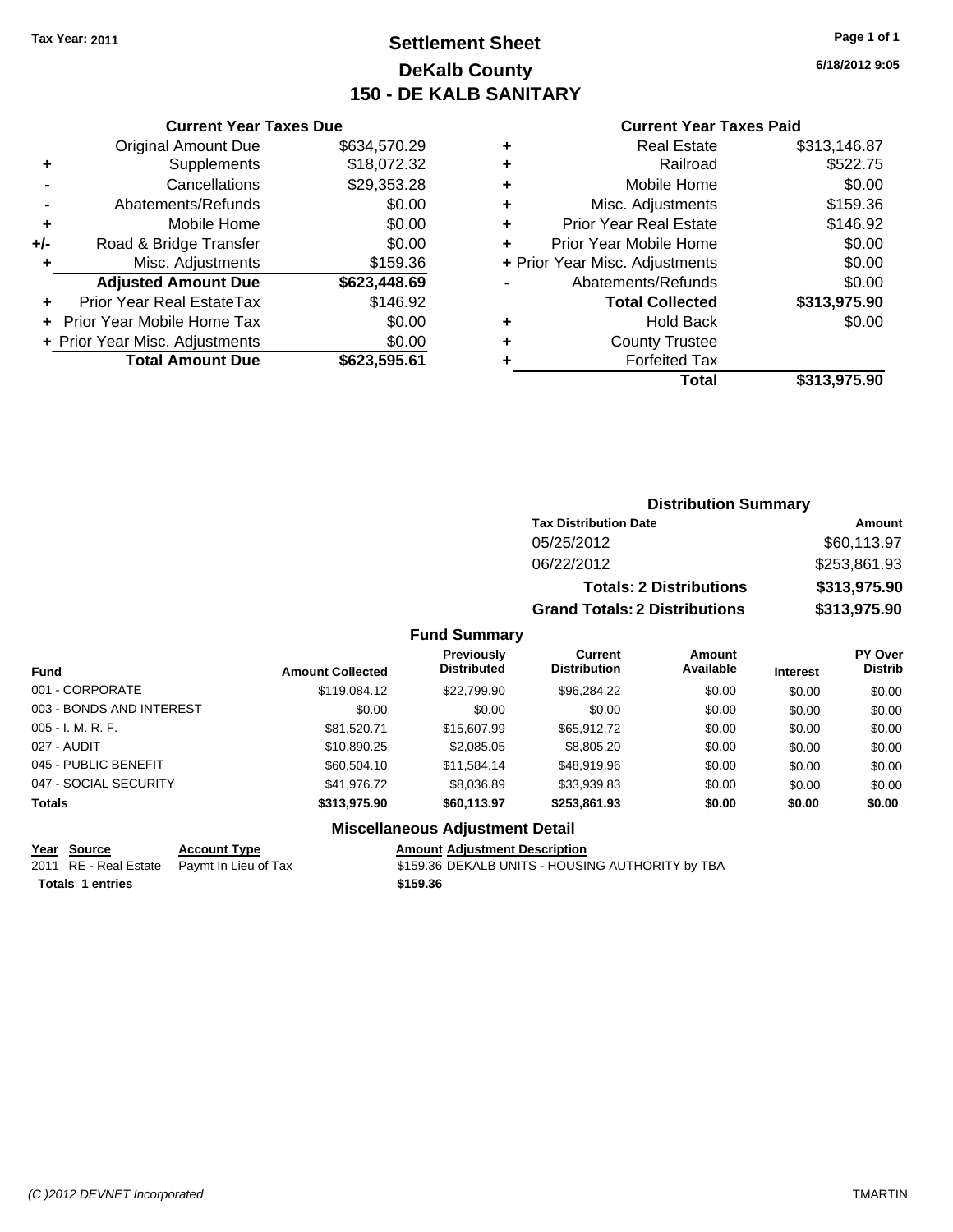## **Settlement Sheet Tax Year: 2011 Page 1 of 1 DeKalb County 151 - FAIRDALE STREET LIGHT**

**6/18/2012 9:05**

| <b>Current Year Taxes Due</b>     |                                |  |  |  |
|-----------------------------------|--------------------------------|--|--|--|
| <b>Original Amount Due</b>        | \$3,451.08                     |  |  |  |
| Supplements                       | \$0.00                         |  |  |  |
| Cancellations                     | \$0.00                         |  |  |  |
| Abatements/Refunds                | \$0.00                         |  |  |  |
| Mobile Home                       | \$0.00                         |  |  |  |
| Road & Bridge Transfer            | \$0.00                         |  |  |  |
| Misc. Adjustments                 | \$0.00                         |  |  |  |
| <b>Adjusted Amount Due</b>        | \$3,451.08                     |  |  |  |
| Prior Year Real EstateTax         | \$0.00                         |  |  |  |
| <b>Prior Year Mobile Home Tax</b> | \$0.00                         |  |  |  |
|                                   | \$0.00                         |  |  |  |
| <b>Total Amount Due</b>           | \$3.451.08                     |  |  |  |
|                                   | + Prior Year Misc. Adjustments |  |  |  |

|   | <b>Real Estate</b>             | \$1,724.73 |
|---|--------------------------------|------------|
| ٠ | Railroad                       | \$0.00     |
| ٠ | Mobile Home                    | \$0.00     |
| ٠ | Misc. Adjustments              | \$0.00     |
| ÷ | <b>Prior Year Real Estate</b>  | \$0.00     |
| ٠ | Prior Year Mobile Home         | \$0.00     |
|   | + Prior Year Misc. Adjustments | \$0.00     |
|   | Abatements/Refunds             | \$0.00     |
|   | <b>Total Collected</b>         | \$1,724.73 |
| ٠ | <b>Hold Back</b>               | \$0.00     |
| ÷ | <b>County Trustee</b>          |            |
| ٠ | <b>Forfeited Tax</b>           |            |
|   | Total                          | \$1,724.73 |
|   |                                |            |

|                 |                         |                                  | <b>Distribution Summary</b>           |                                |                 |                           |  |
|-----------------|-------------------------|----------------------------------|---------------------------------------|--------------------------------|-----------------|---------------------------|--|
|                 |                         |                                  | <b>Tax Distribution Date</b>          |                                |                 | Amount                    |  |
|                 |                         |                                  | 05/25/2012                            |                                |                 | \$438.19                  |  |
|                 |                         |                                  | 06/22/2012                            |                                |                 | \$1,286.54                |  |
|                 |                         |                                  |                                       | <b>Totals: 2 Distributions</b> |                 | \$1,724.73                |  |
|                 |                         |                                  | <b>Grand Totals: 2 Distributions</b>  |                                |                 | \$1,724.73                |  |
|                 |                         | <b>Fund Summary</b>              |                                       |                                |                 |                           |  |
| Fund            | <b>Amount Collected</b> | Previously<br><b>Distributed</b> | <b>Current</b><br><b>Distribution</b> | Amount<br>Available            | <b>Interest</b> | PY Over<br><b>Distrib</b> |  |
| 001 - CORPORATE | \$1,724,73              | \$438.19                         | \$1,286.54                            | \$0.00                         | \$0.00          | \$0.00                    |  |
| Totals          | \$1,724.73              | \$438.19                         | \$1,286.54                            | \$0.00                         | \$0.00          | \$0.00                    |  |
|                 |                         |                                  |                                       |                                |                 |                           |  |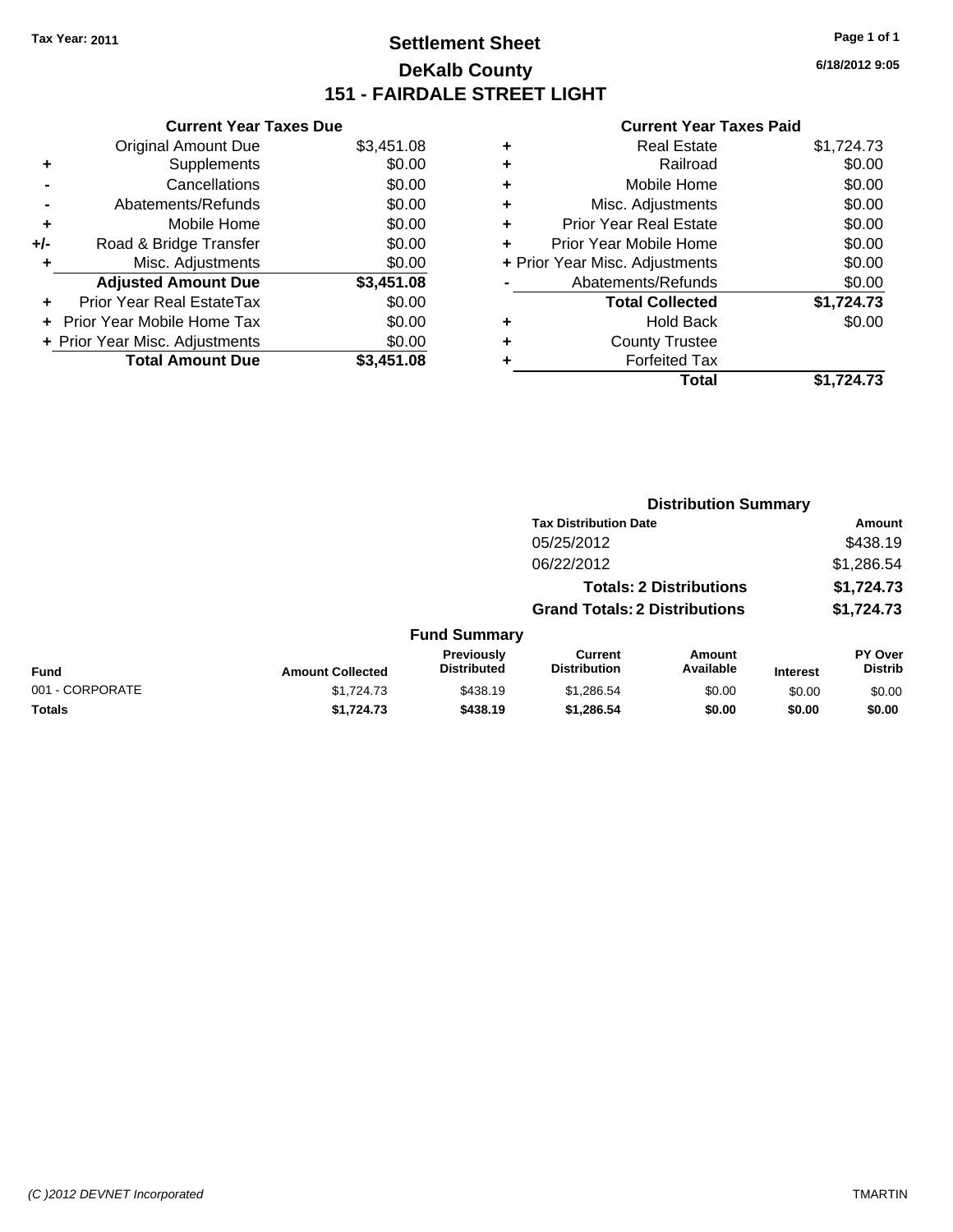### **Settlement Sheet Tax Year: 2011 Page 1 of 1 DeKalb County 152 - AFTON-PIERCE MULTI TWP**

**6/18/2012 9:05**

| <b>Current Year Taxes Due</b>  |             |                                        |  |  |  |
|--------------------------------|-------------|----------------------------------------|--|--|--|
| <b>Original Amount Due</b>     | \$24,504.02 |                                        |  |  |  |
| Supplements                    | \$173.10    |                                        |  |  |  |
| Cancellations                  | \$193.47    |                                        |  |  |  |
| Abatements/Refunds             | \$0.77      |                                        |  |  |  |
| Mobile Home                    | \$0.00      |                                        |  |  |  |
| Road & Bridge Transfer         | \$0.00      |                                        |  |  |  |
| Misc. Adjustments              | \$0.24      |                                        |  |  |  |
| <b>Adjusted Amount Due</b>     | \$24,483.12 |                                        |  |  |  |
| Prior Year Real EstateTax      | (\$35.30)   |                                        |  |  |  |
| Prior Year Mobile Home Tax     | \$0.00      |                                        |  |  |  |
| + Prior Year Misc. Adjustments | \$0.00      |                                        |  |  |  |
|                                |             |                                        |  |  |  |
|                                |             | <b>Total Amount Due</b><br>\$24.447.82 |  |  |  |

| \$12,756.18 |
|-------------|
| \$108.81    |
| \$0.00      |
| \$0.24      |
| (\$35.30)   |
| \$0.00      |
| \$0.00      |
| \$0.77      |
| \$12,829.16 |
| \$0.00      |
|             |
|             |
| \$12,829.16 |
|             |

|                                         |                           |                         |                                        |                                                           | <b>Distribution Summary</b>    |                 |                           |
|-----------------------------------------|---------------------------|-------------------------|----------------------------------------|-----------------------------------------------------------|--------------------------------|-----------------|---------------------------|
|                                         |                           |                         |                                        | <b>Tax Distribution Date</b>                              |                                |                 | Amount                    |
|                                         |                           |                         |                                        | 05/25/2012                                                |                                |                 | \$1,664.69                |
|                                         |                           |                         |                                        | 06/22/2012                                                |                                |                 | \$11,164.47               |
|                                         |                           |                         |                                        |                                                           | <b>Totals: 2 Distributions</b> |                 | \$12,829.16               |
|                                         |                           |                         |                                        | <b>Grand Totals: 2 Distributions</b>                      |                                | \$12,829.16     |                           |
|                                         |                           |                         | <b>Fund Summary</b>                    |                                                           |                                |                 |                           |
| <b>Fund</b>                             |                           | <b>Amount Collected</b> | Previously<br><b>Distributed</b>       | <b>Current</b><br><b>Distribution</b>                     | Amount<br>Available            | <b>Interest</b> | PY Over<br><b>Distrib</b> |
| 147 - ASSESSING PURPOSES<br>(multi-twp) |                           | \$12,829.16             | \$1,664.69                             | \$11,164.47                                               | \$0.00                         | \$0.00          | \$0.00                    |
| <b>Totals</b>                           |                           | \$12,829.16             | \$1,664.69                             | \$11,164.47                                               | \$0.00                         | \$0.00          | \$0.00                    |
|                                         |                           |                         | <b>Miscellaneous Adjustment Detail</b> |                                                           |                                |                 |                           |
| Year Source                             | <b>Account Type</b>       |                         | <b>Amount Adjustment Description</b>   |                                                           |                                |                 |                           |
| 2011 RE - Real Estate                   | <b>Back Tax Collected</b> |                         |                                        | \$0.24 SOUTH POINT GREENS REDEMPTION 11-03-128-016 by TBA |                                |                 |                           |
| <b>Totals 1 entries</b>                 |                           |                         | \$0.24                                 |                                                           |                                |                 |                           |
|                                         |                           |                         | <b>Abatement Detail</b>                |                                                           |                                |                 |                           |
|                                         |                           |                         |                                        |                                                           |                                |                 |                           |
| Year Source                             | <b>Account Type</b>       |                         | <b>Amount Adjustment Description</b>   |                                                           |                                |                 |                           |
| RE - Real Estate<br>2011                | <b>PTAB Decision</b>      |                         |                                        | \$0.77 12-19-400-003 PTAB INTEREST REFUND by TBA          |                                |                 |                           |
| <b>Totals 1 entries</b>                 |                           |                         | \$0.77                                 |                                                           |                                |                 |                           |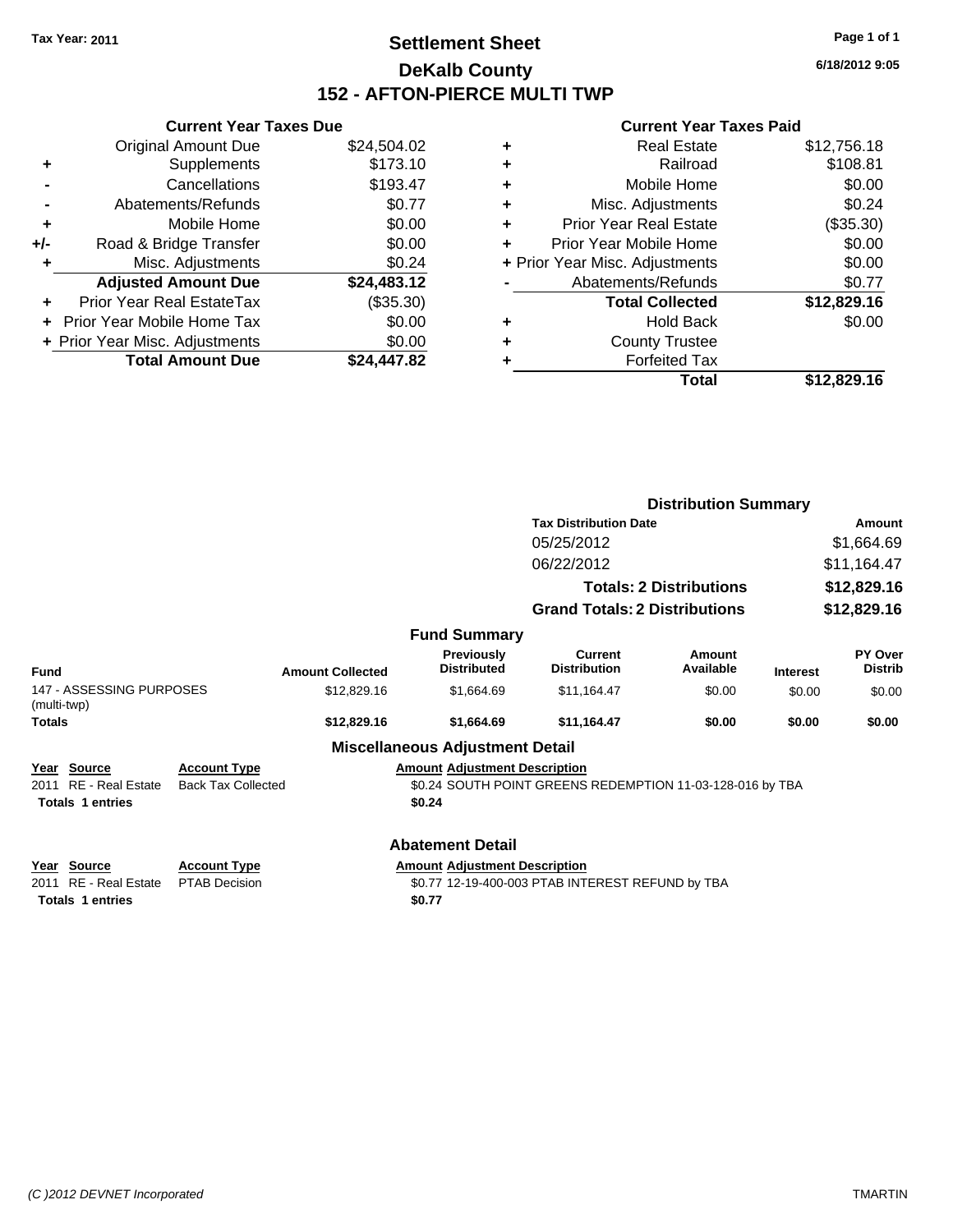### **Settlement Sheet Tax Year: 2011 Page 1 of 1 DeKalb County 153 - MILAN-MALTA MULTI-TWP**

**6/18/2012 9:05**

|     | <b>Current Year Taxes Due</b>  |             |
|-----|--------------------------------|-------------|
|     | <b>Original Amount Due</b>     | \$12,317.53 |
| ٠   | Supplements                    | \$22.81     |
|     | Cancellations                  | \$26.18     |
|     | Abatements/Refunds             | \$0.00      |
| ٠   | Mobile Home                    | \$0.00      |
| +/- | Road & Bridge Transfer         | \$0.00      |
| ٠   | Misc. Adjustments              | \$0.00      |
|     | <b>Adjusted Amount Due</b>     | \$12,314.16 |
| ÷   | Prior Year Real EstateTax      | \$0.00      |
| ÷   | Prior Year Mobile Home Tax     | \$0.00      |
|     | + Prior Year Misc. Adjustments | \$0.00      |
|     | <b>Total Amount Due</b>        | \$12,314.16 |
|     |                                |             |

| <b>Real Estate</b>             | \$6,531.23 |
|--------------------------------|------------|
| Railroad                       | \$93.98    |
| Mobile Home                    | \$0.00     |
| Misc. Adjustments              | \$0.00     |
| Prior Year Real Estate         | \$0.00     |
| Prior Year Mobile Home         | \$0.00     |
| + Prior Year Misc. Adjustments | \$0.00     |
| Abatements/Refunds             | \$0.00     |
| <b>Total Collected</b>         | \$6,625.21 |
| <b>Hold Back</b>               | \$0.00     |
| <b>County Trustee</b>          |            |
| <b>Forfeited Tax</b>           |            |
| Total                          | \$6,625.21 |
|                                |            |

|                                         |                         |                                  |                                       | <b>Distribution Summary</b>    |                 |                                  |  |
|-----------------------------------------|-------------------------|----------------------------------|---------------------------------------|--------------------------------|-----------------|----------------------------------|--|
|                                         |                         |                                  | <b>Tax Distribution Date</b>          |                                |                 | Amount                           |  |
|                                         |                         |                                  | 05/25/2012                            |                                |                 | \$785.37                         |  |
|                                         |                         |                                  | 06/22/2012                            |                                |                 | \$5,839.84                       |  |
|                                         |                         |                                  |                                       | <b>Totals: 2 Distributions</b> |                 | \$6,625.21                       |  |
|                                         |                         |                                  | <b>Grand Totals: 2 Distributions</b>  |                                |                 | \$6,625.21                       |  |
|                                         |                         | <b>Fund Summary</b>              |                                       |                                |                 |                                  |  |
| <b>Fund</b>                             | <b>Amount Collected</b> | Previously<br><b>Distributed</b> | <b>Current</b><br><b>Distribution</b> | Amount<br>Available            | <b>Interest</b> | <b>PY Over</b><br><b>Distrib</b> |  |
| 147 - ASSESSING PURPOSES<br>(multi-twp) | \$6,625.21              | \$785.37                         | \$5,839.84                            | \$0.00                         | \$0.00          | \$0.00                           |  |
| <b>Totals</b>                           | \$6,625.21              | \$785.37                         | \$5,839.84                            | \$0.00                         | \$0.00          | \$0.00                           |  |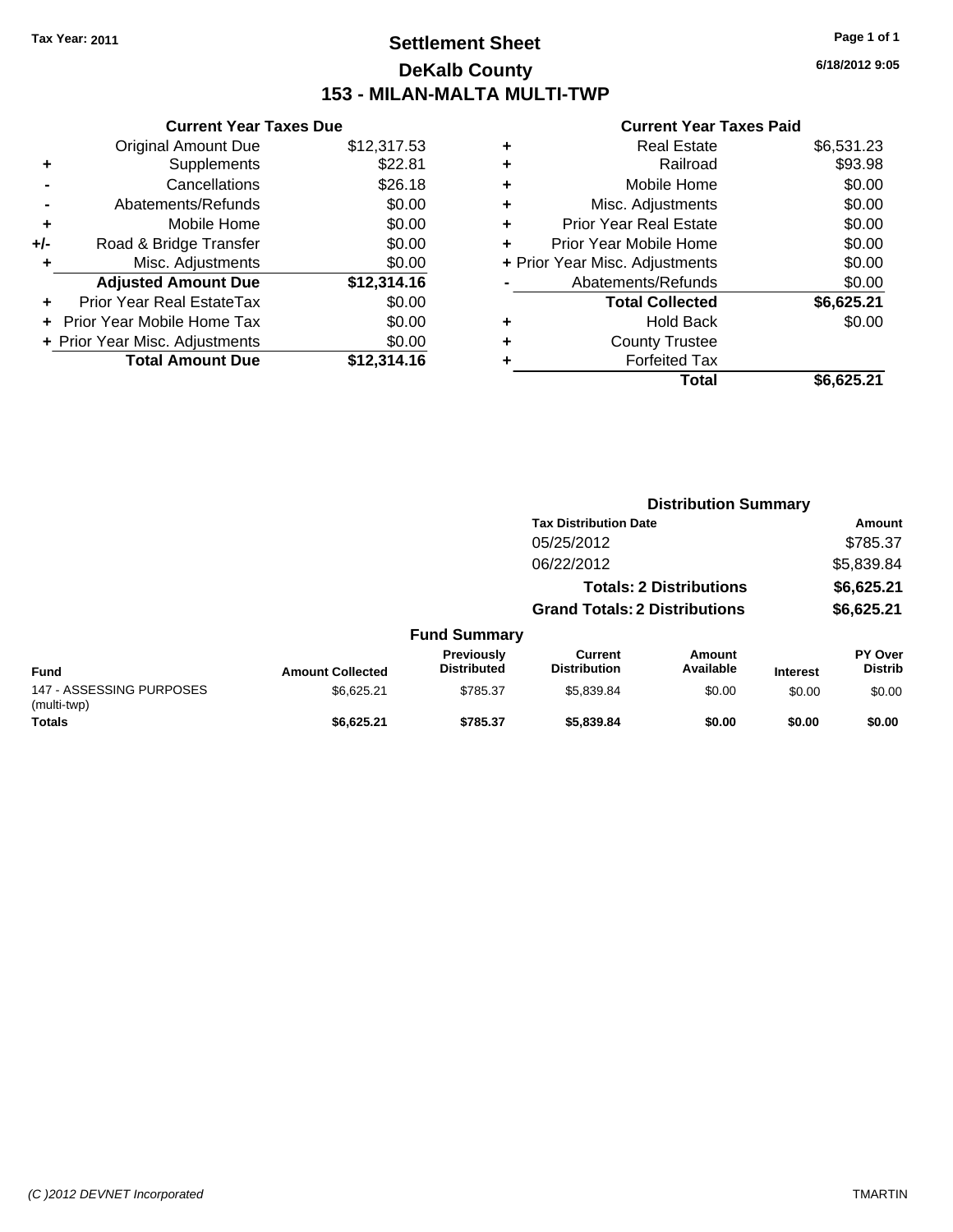### **Settlement Sheet Tax Year: 2011 Page 1 of 1 DeKalb County 154 - PAW PAW-SHABBONA MULT TWP**

**Current Year Taxes Due** Original Amount Due \$11,940.33 **+** Supplements \$430.17 **-** Cancellations \$443.01 **-** Abatements/Refunds \$0.81 **+** Mobile Home \$0.00 **+/-** Road & Bridge Transfer \$0.00 **+** Misc. Adjustments \$8.64 **Adjusted Amount Due \$11,935.32 +** Prior Year Real EstateTax (\$17.96) **+** Prior Year Mobile Home Tax \$0.00 **+ Prior Year Misc. Adjustments**  $$0.00$ **Total Amount Due \$11,917.36**

|   | <b>Real Estate</b>             | \$6,124.88 |
|---|--------------------------------|------------|
| ٠ | Railroad                       | \$171.62   |
| ٠ | Mobile Home                    | \$0.00     |
| ٠ | Misc. Adjustments              | \$8.64     |
| ٠ | <b>Prior Year Real Estate</b>  | (\$17.96)  |
|   | Prior Year Mobile Home         | \$0.00     |
|   | + Prior Year Misc. Adjustments | \$0.00     |
|   | Abatements/Refunds             | \$0.81     |
|   | <b>Total Collected</b>         | \$6,286.37 |
| ٠ | <b>Hold Back</b>               | \$0.00     |
| ٠ | <b>County Trustee</b>          |            |
| ٠ | <b>Forfeited Tax</b>           |            |
|   | Total                          | \$6,286.37 |
|   |                                |            |

|                                         |                           |                         |                                         |                                                      | <b>Distribution Summary</b>    |                 |                           |
|-----------------------------------------|---------------------------|-------------------------|-----------------------------------------|------------------------------------------------------|--------------------------------|-----------------|---------------------------|
|                                         |                           |                         |                                         | <b>Tax Distribution Date</b>                         |                                |                 | Amount                    |
|                                         |                           |                         |                                         | 05/25/2012                                           |                                |                 | \$883.23                  |
|                                         |                           |                         |                                         | 06/22/2012                                           |                                |                 | \$5,403.14                |
|                                         |                           |                         |                                         |                                                      | <b>Totals: 2 Distributions</b> |                 | \$6,286.37                |
|                                         |                           |                         |                                         | <b>Grand Totals: 2 Distributions</b>                 |                                |                 | \$6,286.37                |
|                                         |                           |                         | <b>Fund Summary</b>                     |                                                      |                                |                 |                           |
| Fund                                    |                           | <b>Amount Collected</b> | <b>Previously</b><br><b>Distributed</b> | <b>Current</b><br><b>Distribution</b>                | Amount<br>Available            | <b>Interest</b> | PY Over<br><b>Distrib</b> |
| 147 - ASSESSING PURPOSES<br>(multi-twp) |                           | \$6,286.37              | \$883.23                                | \$5,403.14                                           | \$0.00                         | \$0.00          | \$0.00                    |
| <b>Totals</b>                           |                           | \$6,286.37              | \$883.23                                | \$5,403.14                                           | \$0.00                         | \$0.00          | \$0.00                    |
|                                         |                           |                         | <b>Miscellaneous Adjustment Detail</b>  |                                                      |                                |                 |                           |
| Year Source                             | <b>Account Type</b>       |                         | <b>Amount Adjustment Description</b>    |                                                      |                                |                 |                           |
| 2011 RE - Real Estate                   | <b>Back Tax Collected</b> |                         |                                         | \$5.99 HAREAS REDEMPTION 13-35-202-017 by TBA        |                                |                 |                           |
| 2011 RE - Real Estate                   | Paymt In Lieu of Tax      |                         |                                         | \$2.65 SEQUOYA APARTMENTS - HOUSING AUTHORITY by TBA |                                |                 |                           |
| <b>Totals 2 entries</b>                 |                           |                         | \$8.64                                  |                                                      |                                |                 |                           |
|                                         |                           |                         | <b>Abatement Detail</b>                 |                                                      |                                |                 |                           |
| Year Source                             | <b>Account Type</b>       |                         | <b>Amount Adjustment Description</b>    |                                                      |                                |                 |                           |
| 2011 RE - Real Estate                   | PTAB Decision             |                         |                                         | \$0.02 13-15-176-011 PTAB INTEREST REFUND by TBA     |                                |                 |                           |
| 2011 RE - Real Estate                   | <b>PTAB Decision</b>      |                         |                                         | \$0.79 13-15-327-010 PTAB INTEREST REFUND by TBA     |                                |                 |                           |
| <b>Totals 2 entries</b>                 |                           |                         | \$0.81                                  |                                                      |                                |                 |                           |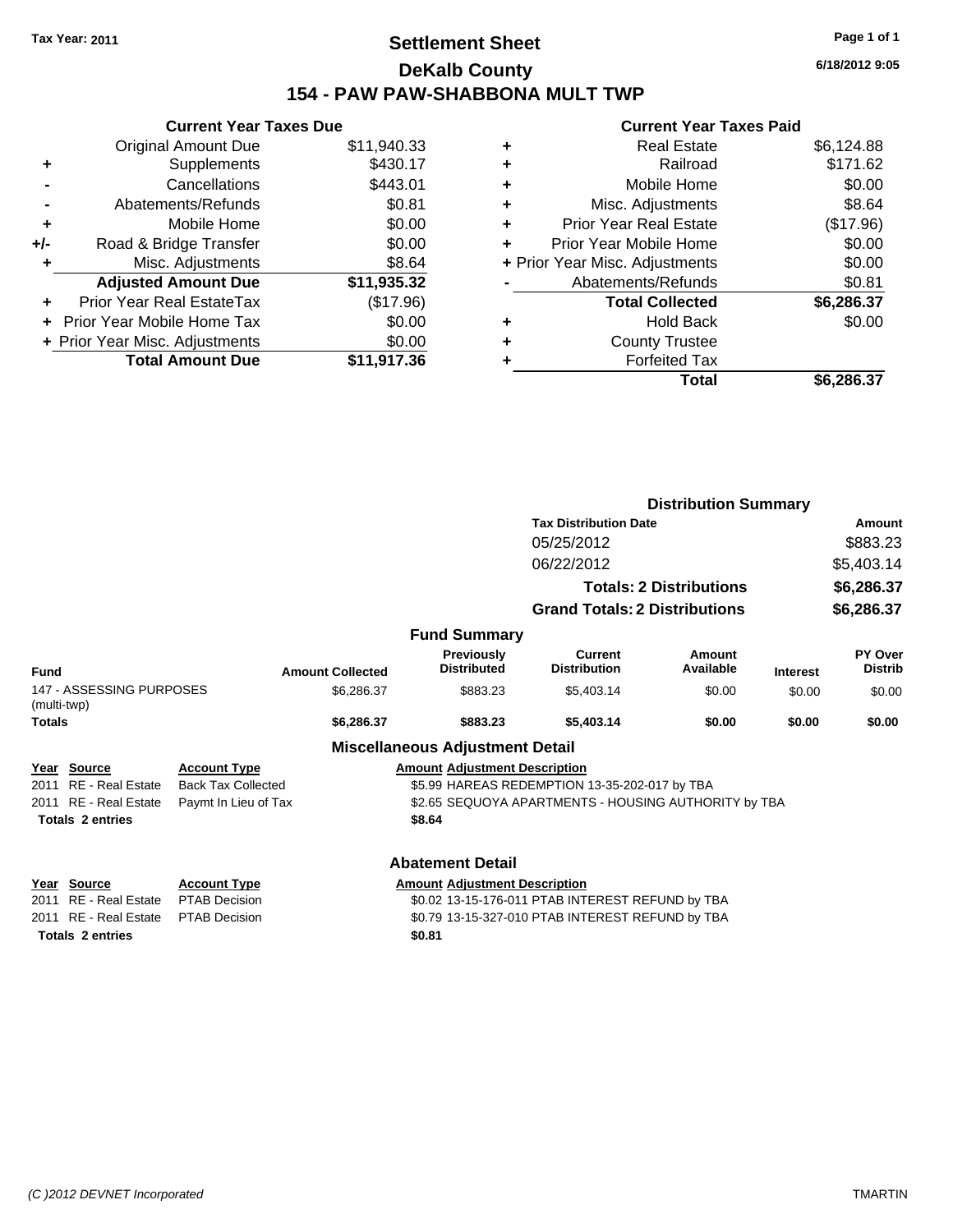### **Settlement Sheet Tax Year: 2011 Page 1 of 1 DeKalb County 155 - SOUTH GROVE-MAYFIELD MULT**

**6/18/2012 9:05**

#### **Current Year Taxes Paid**

| ٠ | <b>Real Estate</b>             | \$5,861.73 |
|---|--------------------------------|------------|
| ٠ | Railroad                       | \$0.00     |
| ٠ | Mobile Home                    | \$0.00     |
| ٠ | Misc. Adjustments              | \$0.00     |
| ÷ | Prior Year Real Estate         | \$0.00     |
| ٠ | Prior Year Mobile Home         | \$0.00     |
|   | + Prior Year Misc. Adjustments | \$0.00     |
|   | Abatements/Refunds             | \$0.00     |
|   | <b>Total Collected</b>         | \$5,861.73 |
| ٠ | <b>Hold Back</b>               | \$0.00     |
| ٠ | <b>County Trustee</b>          |            |
|   | <b>Forfeited Tax</b>           |            |
|   | Total                          | \$5,861.73 |
|   |                                |            |

**Distribution Summary**

|     | Supplements                    | \$61.02     |      |
|-----|--------------------------------|-------------|------|
|     | Cancellations                  | \$69.59     |      |
|     | Abatements/Refunds             | \$0.00      |      |
| ÷   | Mobile Home                    | \$0.00      |      |
| +/- | Road & Bridge Transfer         | \$0.00      |      |
|     | Misc. Adjustments              | \$0.00      | + Pr |
|     |                                |             |      |
|     | <b>Adjusted Amount Due</b>     | \$10,844.21 |      |
|     | Prior Year Real EstateTax      | \$0.00      |      |
|     | Prior Year Mobile Home Tax     | \$0.00      |      |
|     | + Prior Year Misc. Adjustments | \$0.00      |      |
|     | <b>Total Amount Due</b>        | \$10,844.21 |      |

**Current Year Taxes Due** Original Amount Due \$10,852.78

|                                         |                         |                                  | <b>Tax Distribution Date</b>          |                                |                 | Amount                           |
|-----------------------------------------|-------------------------|----------------------------------|---------------------------------------|--------------------------------|-----------------|----------------------------------|
|                                         |                         |                                  | 05/25/2012                            |                                |                 | \$984.57                         |
|                                         |                         |                                  | 06/22/2012                            |                                |                 | \$4,877.16                       |
|                                         |                         |                                  |                                       | <b>Totals: 2 Distributions</b> |                 | \$5,861.73                       |
|                                         |                         |                                  | <b>Grand Totals: 2 Distributions</b>  |                                |                 | \$5,861.73                       |
|                                         |                         | <b>Fund Summary</b>              |                                       |                                |                 |                                  |
| Fund                                    | <b>Amount Collected</b> | Previously<br><b>Distributed</b> | <b>Current</b><br><b>Distribution</b> | Amount<br>Available            | <b>Interest</b> | <b>PY Over</b><br><b>Distrib</b> |
| 147 - ASSESSING PURPOSES<br>(multi-twp) | \$5,861.73              | \$984.57                         | \$4,877.16                            | \$0.00                         | \$0.00          | \$0.00                           |
| Totals                                  | \$5,861.73              | \$984.57                         | \$4,877.16                            | \$0.00                         | \$0.00          | \$0.00                           |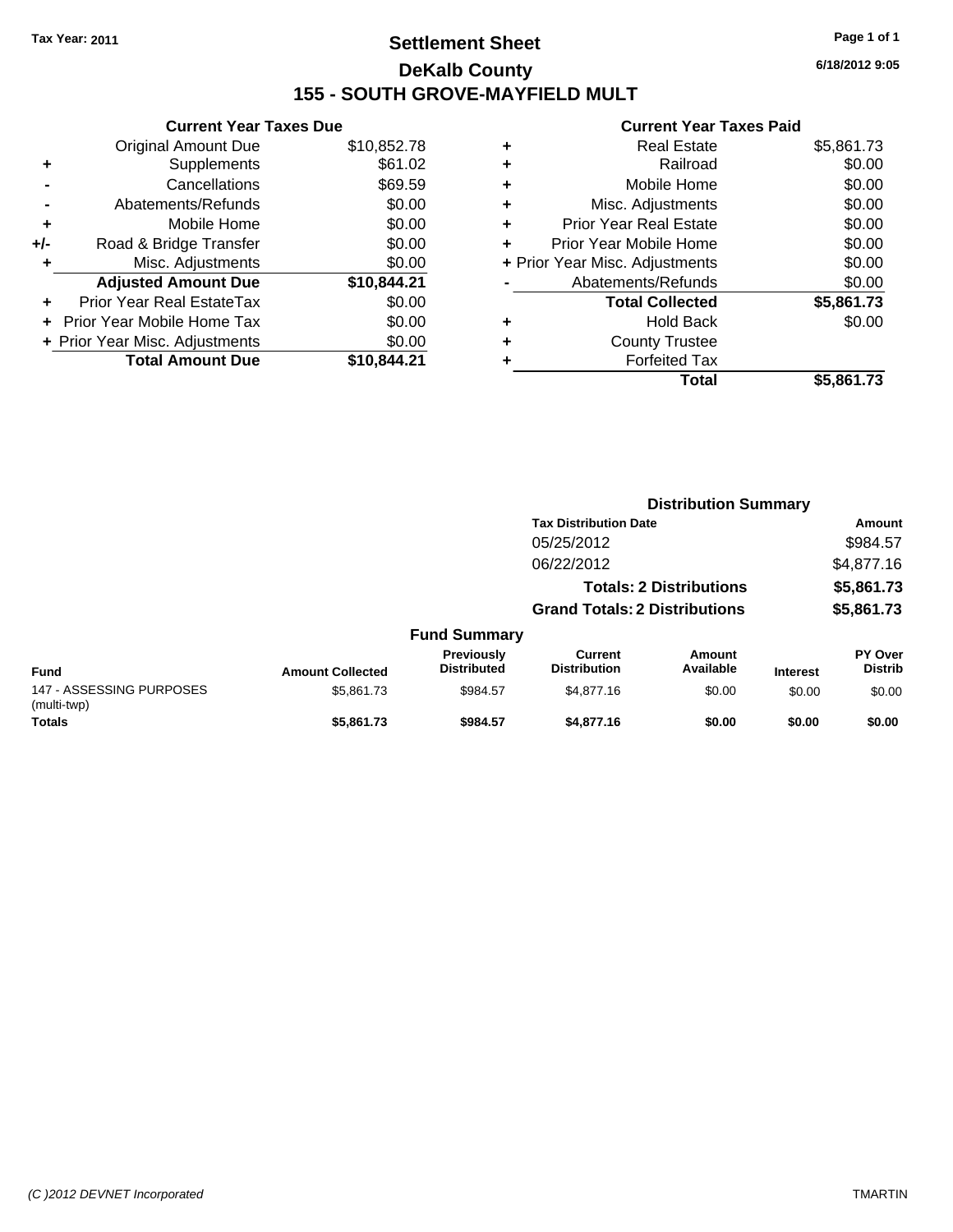### **Settlement Sheet Tax Year: 2011 Page 1 of 1 DeKalb County 156 - VICTOR-SOMONAUK MULTI TWP**

**6/18/2012 9:05**

|     | <b>Current Year Taxes Due</b>  |             |
|-----|--------------------------------|-------------|
|     | <b>Original Amount Due</b>     | \$20,490.00 |
| ÷   | Supplements                    | \$21.64     |
|     | Cancellations                  | \$31.02     |
|     | Abatements/Refunds             | \$0.00      |
| ٠   | Mobile Home                    | \$0.00      |
| +/- | Road & Bridge Transfer         | \$0.00      |
|     | Misc. Adjustments              | \$1.75      |
|     | <b>Adjusted Amount Due</b>     | \$20,482.37 |
| ÷   | Prior Year Real EstateTax      | \$0.00      |
|     | Prior Year Mobile Home Tax     | \$0.00      |
|     | + Prior Year Misc. Adjustments | \$0.00      |
|     | <b>Total Amount Due</b>        | \$20.482.37 |
|     |                                |             |

| ٠ | <b>Real Estate</b>             | \$11,132.74 |
|---|--------------------------------|-------------|
| ٠ | Railroad                       | \$104.10    |
| ٠ | Mobile Home                    | \$0.00      |
| ٠ | Misc. Adjustments              | \$1.75      |
| ÷ | Prior Year Real Estate         | \$0.00      |
| ÷ | Prior Year Mobile Home         | \$0.00      |
|   | + Prior Year Misc. Adjustments | \$0.00      |
|   | Abatements/Refunds             | \$0.00      |
|   | <b>Total Collected</b>         | \$11,238.59 |
| ٠ | <b>Hold Back</b>               | \$0.00      |
| ٠ | <b>County Trustee</b>          |             |
| ٠ | <b>Forfeited Tax</b>           |             |
|   | Total                          | \$11,238.59 |
|   |                                |             |

|                                                                    |                                                  |                         |                                                | <b>Distribution Summary</b>                     |                     |                           |                           |  |
|--------------------------------------------------------------------|--------------------------------------------------|-------------------------|------------------------------------------------|-------------------------------------------------|---------------------|---------------------------|---------------------------|--|
|                                                                    |                                                  |                         |                                                | <b>Tax Distribution Date</b>                    |                     | Amount                    |                           |  |
|                                                                    |                                                  |                         |                                                | 05/25/2012                                      |                     |                           | \$2,158.64                |  |
|                                                                    |                                                  |                         |                                                | 06/22/2012<br><b>Totals: 2 Distributions</b>    |                     | \$9,079.95<br>\$11,238.59 |                           |  |
|                                                                    |                                                  |                         |                                                |                                                 |                     |                           |                           |  |
|                                                                    | <b>Grand Totals: 2 Distributions</b>             |                         | \$11,238.59                                    |                                                 |                     |                           |                           |  |
|                                                                    |                                                  |                         | <b>Fund Summary</b>                            |                                                 |                     |                           |                           |  |
| <b>Fund</b>                                                        |                                                  | <b>Amount Collected</b> | Previously<br><b>Distributed</b>               | Current<br><b>Distribution</b>                  | Amount<br>Available | <b>Interest</b>           | PY Over<br><b>Distrib</b> |  |
| 147 - ASSESSING PURPOSES<br>(multi-twp)                            |                                                  | \$11,238.59             | \$2,158.64                                     | \$9,079.95                                      | \$0.00              | \$0.00                    | \$0.00                    |  |
| <b>Totals</b>                                                      |                                                  | \$11,238.59             | \$2,158.64                                     | \$9,079.95                                      | \$0.00              | \$0.00                    | \$0.00                    |  |
|                                                                    |                                                  |                         | <b>Miscellaneous Adjustment Detail</b>         |                                                 |                     |                           |                           |  |
| Year Source<br>RE - Real Estate<br>2011<br><b>Totals 1 entries</b> | <b>Account Type</b><br><b>Back Tax Collected</b> |                         | <b>Amount Adjustment Description</b><br>\$1.75 | \$1.75 SHISSLER REDEMPTION 18-10-203-008 by TBA |                     |                           |                           |  |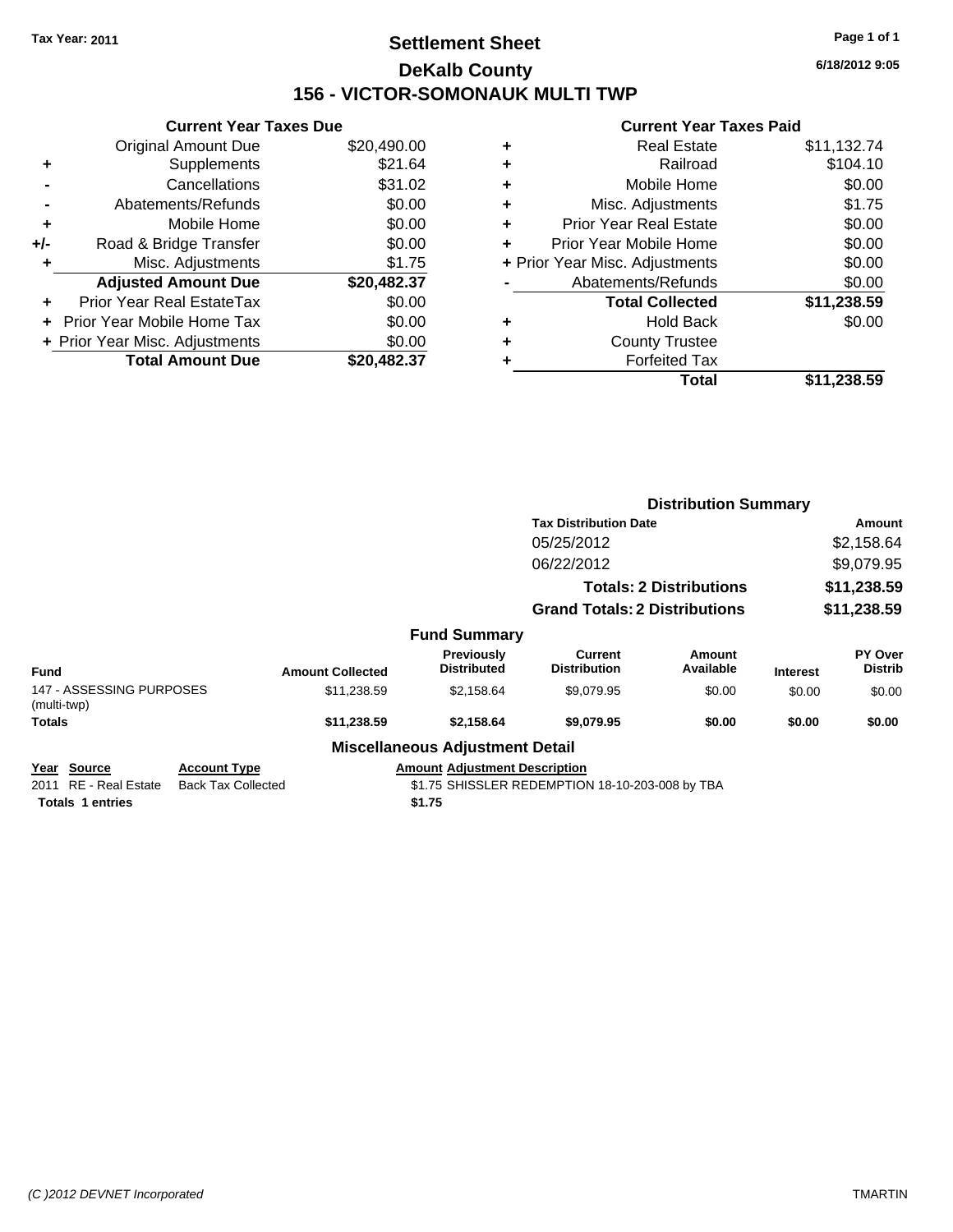### **Settlement Sheet Tax Year: 2011 Page 1 of 1 DeKalb County 157 - GENOA PUBLIC LIBRARY DIST**

### **Current Year Taxes Due**

|     | <b>Original Amount Due</b>        | \$212,609.69<br>\$584.34 |
|-----|-----------------------------------|--------------------------|
| ٠   | Supplements                       |                          |
|     | Cancellations                     | \$1,005.54               |
|     | Abatements/Refunds                | \$0.00                   |
| ٠   | Mobile Home                       | \$0.00                   |
| +/- | Road & Bridge Transfer            | \$0.00                   |
| ٠   | Misc. Adjustments                 | \$0.00                   |
|     | <b>Adjusted Amount Due</b>        | \$212,188.49             |
|     |                                   |                          |
|     | Prior Year Real EstateTax         | \$0.00                   |
|     | <b>Prior Year Mobile Home Tax</b> | \$0.00                   |
|     | + Prior Year Misc. Adjustments    | \$0.00                   |

#### **Current Year Taxes Paid**

|   | <b>Real Estate</b>             | \$106,110.16 |
|---|--------------------------------|--------------|
| ٠ | Railroad                       | \$254.37     |
| ٠ | Mobile Home                    | \$0.00       |
| ٠ | Misc. Adjustments              | \$0.00       |
| ٠ | <b>Prior Year Real Estate</b>  | \$0.00       |
|   | Prior Year Mobile Home         | \$0.00       |
|   | + Prior Year Misc. Adjustments | \$0.00       |
|   | Abatements/Refunds             | \$0.00       |
|   | <b>Total Collected</b>         | \$106,364.53 |
| ٠ | <b>Hold Back</b>               | \$0.00       |
| ٠ | <b>County Trustee</b>          |              |
| ٠ | <b>Forfeited Tax</b>           |              |
|   | Total                          | \$106,364.53 |
|   |                                |              |

| <b>Distribution Summary</b> |
|-----------------------------|
|-----------------------------|

| <b>Tax Distribution Date</b>         | Amount       |  |
|--------------------------------------|--------------|--|
| 05/25/2012                           | \$19.530.27  |  |
| 06/22/2012                           | \$86,834.26  |  |
| <b>Totals: 2 Distributions</b>       | \$106,364.53 |  |
| <b>Grand Totals: 2 Distributions</b> | \$106,364.53 |  |

|                                               |                         | <b>Previously</b>  | Current             | Amount    |                 | <b>PY Over</b> |
|-----------------------------------------------|-------------------------|--------------------|---------------------|-----------|-----------------|----------------|
| <b>Fund</b>                                   | <b>Amount Collected</b> | <b>Distributed</b> | <b>Distribution</b> | Available | <b>Interest</b> | <b>Distrib</b> |
| 001 - CORPORATE                               | \$81,386.94             | \$14,943.97        | \$66,442.97         | \$0.00    | \$0.00          | \$0.00         |
| 004 - OPERATIONS & MAINTENANCE                | \$7,286.61              | \$1,337.94         | \$5,948.67          | \$0.00    | \$0.00          | \$0.00         |
| $005 - I. M. R. F.$                           | \$7,286.61              | \$1,337.94         | \$5,948.67          | \$0.00    | \$0.00          | \$0.00         |
| 027 - AUDIT                                   | \$1,169.16              | \$214.68           | \$954.48            | \$0.00    | \$0.00          | \$0.00         |
| 035 - TORT JUDGEMENTS/LIABILITY<br><b>INS</b> | \$4,860.66              | \$892.50           | \$3.968.16          | \$0.00    | \$0.00          | \$0.00         |
| 047 - SOCIAL SECURITY                         | \$4,374.55              | \$803.24           | \$3.571.31          | \$0.00    | \$0.00          | \$0.00         |
| <b>Totals</b>                                 | \$106,364.53            | \$19.530.27        | \$86,834.26         | \$0.00    | \$0.00          | \$0.00         |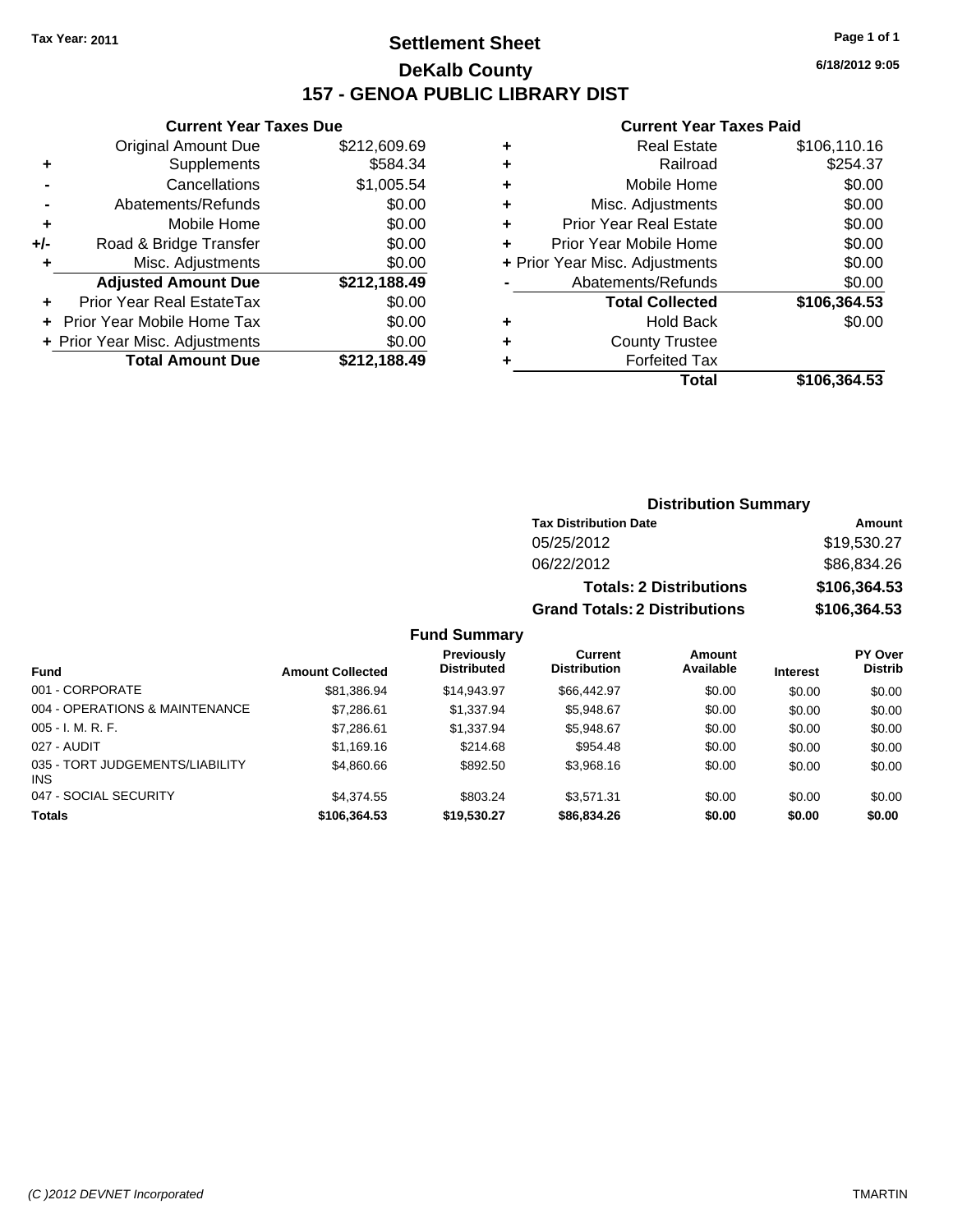# **Settlement Sheet Tax Year: 2011 Page 1 of 1 DeKalb County 158 - DEKALB TIF1**

#### **Current Year Taxes Due**

|     | <b>Total Amount Due</b>           | \$4,425,770.84 |
|-----|-----------------------------------|----------------|
|     | + Prior Year Misc. Adjustments    | \$0.00         |
|     | <b>Prior Year Mobile Home Tax</b> | \$0.00         |
|     | <b>Prior Year Real EstateTax</b>  | \$0.00         |
|     | <b>Adjusted Amount Due</b>        | \$4,425,770.84 |
| ٠   | Misc. Adjustments                 | \$0.00         |
| +/- | Road & Bridge Transfer            | \$0.00         |
| ÷   | Mobile Home                       | \$0.00         |
|     | Abatements/Refunds                | \$0.00         |
|     | Cancellations                     | \$4,272.94     |
| ٠   | Supplements                       | \$3,792.12     |
|     | <b>Original Amount Due</b>        | \$4,426,251.66 |
|     |                                   |                |

|   | <b>Current Year Taxes Paid</b> |                |
|---|--------------------------------|----------------|
| ٠ | <b>Real Estate</b>             | \$2,179,599.60 |
| ٠ | Railroad                       | \$0.00         |
| ٠ | Mobile Home                    | \$0.00         |
| ٠ | Misc. Adjustments              | \$0.00         |
| ÷ | <b>Prior Year Real Estate</b>  | \$0.00         |
| ÷ | Prior Year Mobile Home         | \$0.00         |
|   | + Prior Year Misc. Adjustments | \$0.00         |
|   | Abatements/Refunds             | \$0.00         |
|   | <b>Total Collected</b>         | \$2,179,599.60 |
| ٠ | <b>Hold Back</b>               | \$0.00         |
|   | <b>County Trustee</b>          |                |
|   | <b>Forfeited Tax</b>           |                |
|   | Total                          | \$2,179,599.60 |
|   |                                |                |

### **Distribution Summary**

|                     | <b>Tax Distribution Date</b>         | Amount         |
|---------------------|--------------------------------------|----------------|
|                     | 05/25/2012                           | \$560,716.38   |
|                     | 06/22/2012                           | \$1,618,883.22 |
|                     | <b>Totals: 2 Distributions</b>       | \$2,179,599.60 |
|                     | <b>Grand Totals: 2 Distributions</b> | \$2,179,599.60 |
| <b>Fund Summary</b> |                                      |                |

#### **Fund Interest Amount Collected Distributed PY Over Distrib Amount Available Current Distribution Previously** 001 - CORPORATE 6000 \$2,179,599.60 \$560,716.38 \$1,618,883.22 \$0.00 \$0.00 \$0.00 **Totals \$2,179,599.60 \$560,716.38 \$1,618,883.22 \$0.00 \$0.00 \$0.00**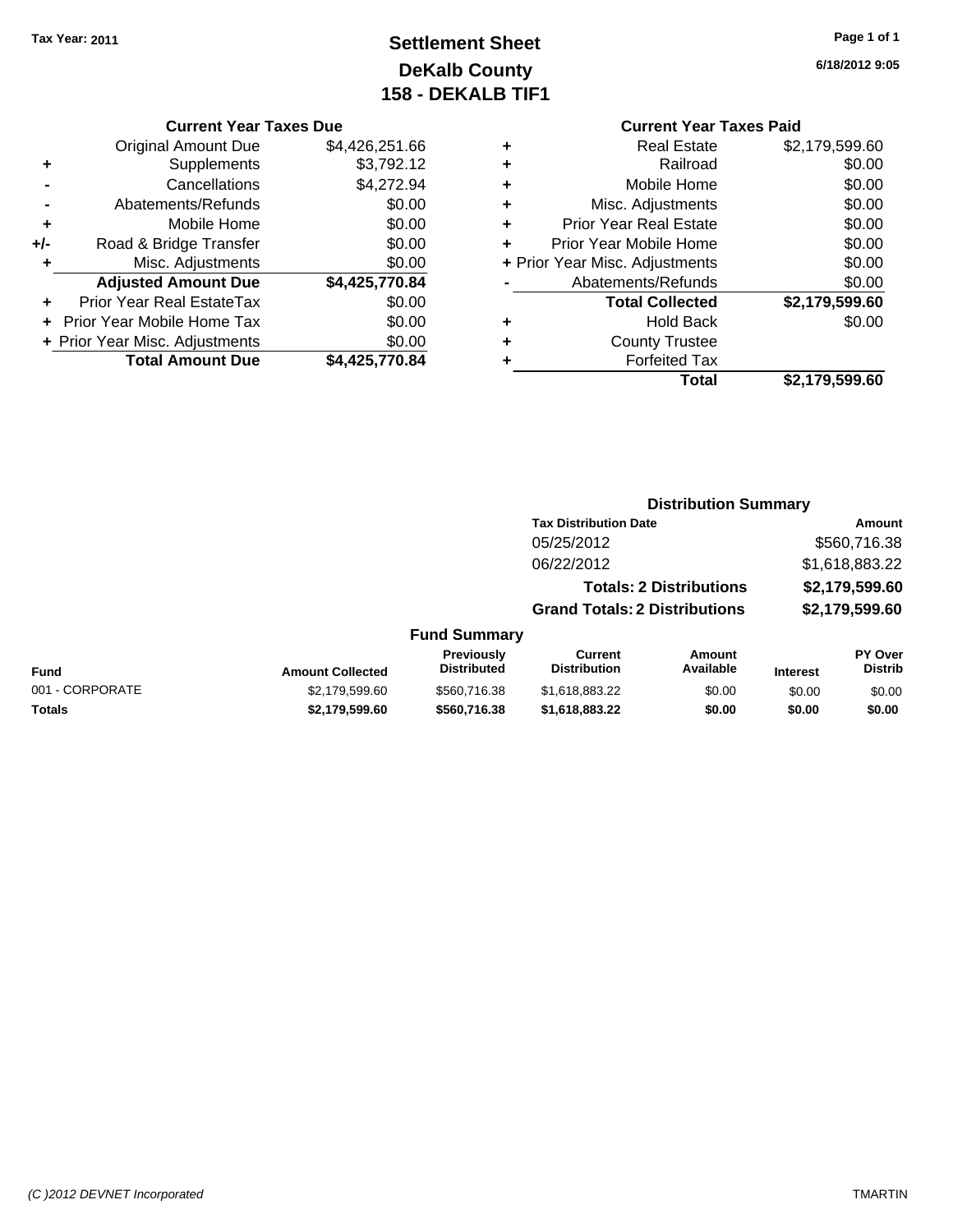# **Settlement Sheet Tax Year: 2011 Page 1 of 1 DeKalb County 159 - DEKALB TIF2**

**6/18/2012 9:05**

#### **Current Year Taxes Due**

|     | <b>Original Amount Due</b>     | \$1,853,625.78 |
|-----|--------------------------------|----------------|
| ٠   | Supplements                    | \$0.00         |
|     | Cancellations                  | \$2,150.96     |
|     | Abatements/Refunds             | \$0.00         |
| ٠   | Mobile Home                    | \$0.00         |
| +/- | Road & Bridge Transfer         | \$0.00         |
| ٠   | Misc. Adjustments              | \$0.00         |
|     | <b>Adjusted Amount Due</b>     | \$1,851,474.82 |
|     | Prior Year Real EstateTax      | \$0.00         |
|     | Prior Year Mobile Home Tax     | \$0.00         |
|     | + Prior Year Misc. Adjustments | \$0.00         |
|     | <b>Total Amount Due</b>        | \$1,851,474.82 |

# **Current Year Taxes Paid**

|   | Real Estate                    | \$913,596.63 |
|---|--------------------------------|--------------|
|   | Railroad                       | \$0.00       |
| ٠ | Mobile Home                    | \$0.00       |
| ٠ | Misc. Adjustments              | \$0.00       |
| ٠ | <b>Prior Year Real Estate</b>  | \$0.00       |
|   | Prior Year Mobile Home         | \$0.00       |
|   | + Prior Year Misc. Adjustments | \$0.00       |
|   | Abatements/Refunds             | \$0.00       |
|   | <b>Total Collected</b>         | \$913,596.63 |
| ٠ | <b>Hold Back</b>               | \$0.00       |
|   | <b>County Trustee</b>          |              |
|   | <b>Forfeited Tax</b>           |              |
|   | Total                          | \$913,596.63 |
|   |                                |              |

#### **Distribution Summary Tax Distribution Date Amount** 05/25/2012 \$108,773.24 06/22/2012 \$804,823.39 **Totals: 2 Distributions \$913,596.63 Grand Totals: 2 Distributions \$913,596.63 Fund Summary Fund Interest Amount Collected Distributed PY Over Distrib Amount Available Current Distribution Previously** 001 - CORPORATE 6000 \$913,596.63 \$108,773.24 \$804,823.39 \$0.00 \$0.00 \$0.00 \$0.00 **Totals \$913,596.63 \$108,773.24 \$804,823.39 \$0.00 \$0.00 \$0.00 Miscellaneous Adjustment Detail Year Source Account Type Amount Adjustment Description** 2011 RE - Real Estate Paymt In Lieu of Tax **50.00 DEKALB UNITS - HOUSING AUTHORITY by TBA Totals 1 entries** \$0.00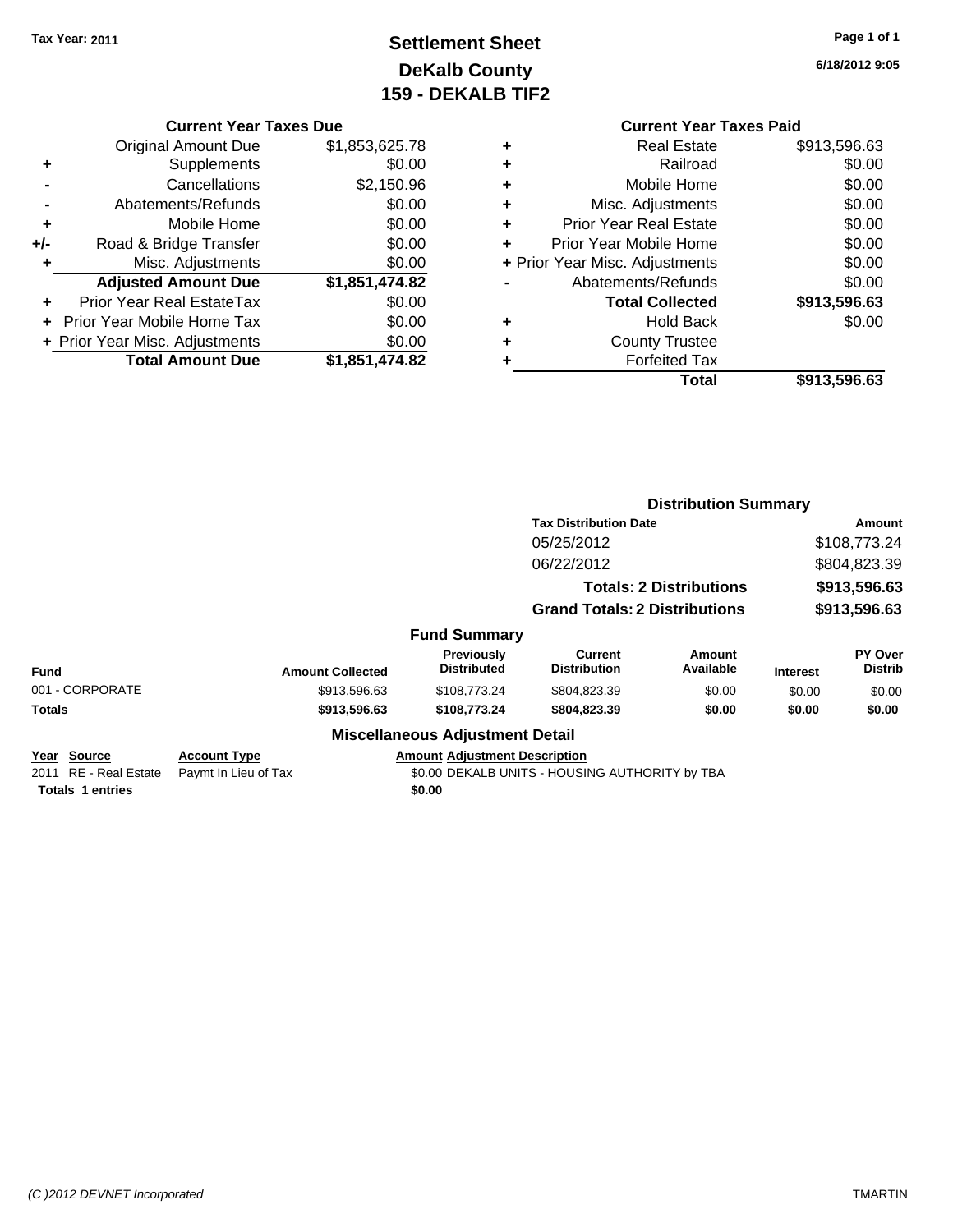### **Settlement Sheet Tax Year: 2011 Page 1 of 1 DeKalb County 160 - DEKALB TIF1 AMENDED**

**6/18/2012 9:05**

#### **Current Year Taxes Paid**

|     | <b>Current Year Taxes Due</b>  |                |  |  |  |
|-----|--------------------------------|----------------|--|--|--|
|     | <b>Original Amount Due</b>     | \$2,254,808.20 |  |  |  |
| ٠   | Supplements                    | \$9,153.18     |  |  |  |
|     | Cancellations                  | \$11,689.40    |  |  |  |
|     | Abatements/Refunds             | \$0.00         |  |  |  |
| ٠   | Mobile Home                    | \$0.00         |  |  |  |
| +/- | Road & Bridge Transfer         | \$0.00         |  |  |  |
| ٠   | Misc. Adjustments              | \$0.00         |  |  |  |
|     | <b>Adjusted Amount Due</b>     | \$2,252,271.98 |  |  |  |
|     | Prior Year Real EstateTax      | \$0.00         |  |  |  |
|     | Prior Year Mobile Home Tax     | \$0.00         |  |  |  |
|     | + Prior Year Misc. Adjustments | \$0.00         |  |  |  |
|     | <b>Total Amount Due</b>        | \$2,252,271.98 |  |  |  |

| ٠ | <b>Real Estate</b>             | \$1,135,458.93 |
|---|--------------------------------|----------------|
| ٠ | Railroad                       | \$0.00         |
| ٠ | Mobile Home                    | \$0.00         |
| ٠ | Misc. Adjustments              | \$0.00         |
| ÷ | Prior Year Real Estate         | \$0.00         |
| ÷ | Prior Year Mobile Home         | \$0.00         |
|   | + Prior Year Misc. Adjustments | \$0.00         |
|   | Abatements/Refunds             | \$0.00         |
|   | <b>Total Collected</b>         | \$1,135,458.93 |
| ٠ | <b>Hold Back</b>               | \$0.00         |
| ٠ | <b>County Trustee</b>          |                |
| ٠ | <b>Forfeited Tax</b>           |                |
|   | Total                          | \$1,135,458.93 |
|   |                                |                |

| <b>Distribution Summary</b> |  |
|-----------------------------|--|
|-----------------------------|--|

| <b>Tax Distribution Date</b>         | Amount         |
|--------------------------------------|----------------|
| 05/25/2012                           | \$241,590.94   |
| 06/22/2012                           | \$893,867.99   |
| <b>Totals: 2 Distributions</b>       | \$1,135,458.93 |
| <b>Grand Totals: 2 Distributions</b> | \$1,135,458.93 |
|                                      |                |

### **Fund Summary**

| Fund            | <b>Amount Collected</b> | <b>Previously</b><br><b>Distributed</b> | Current<br><b>Distribution</b> | Amount<br>Available | <b>Interest</b> | <b>PY Over</b><br><b>Distrib</b> |
|-----------------|-------------------------|-----------------------------------------|--------------------------------|---------------------|-----------------|----------------------------------|
| 001 - CORPORATE | \$1.135.458.93          | \$241,590.94                            | \$893.867.99                   | \$0.00              | \$0.00          | \$0.00                           |
| Totals          | \$1.135.458.93          | \$241.590.94                            | \$893.867.99                   | \$0.00              | \$0.00          | \$0.00                           |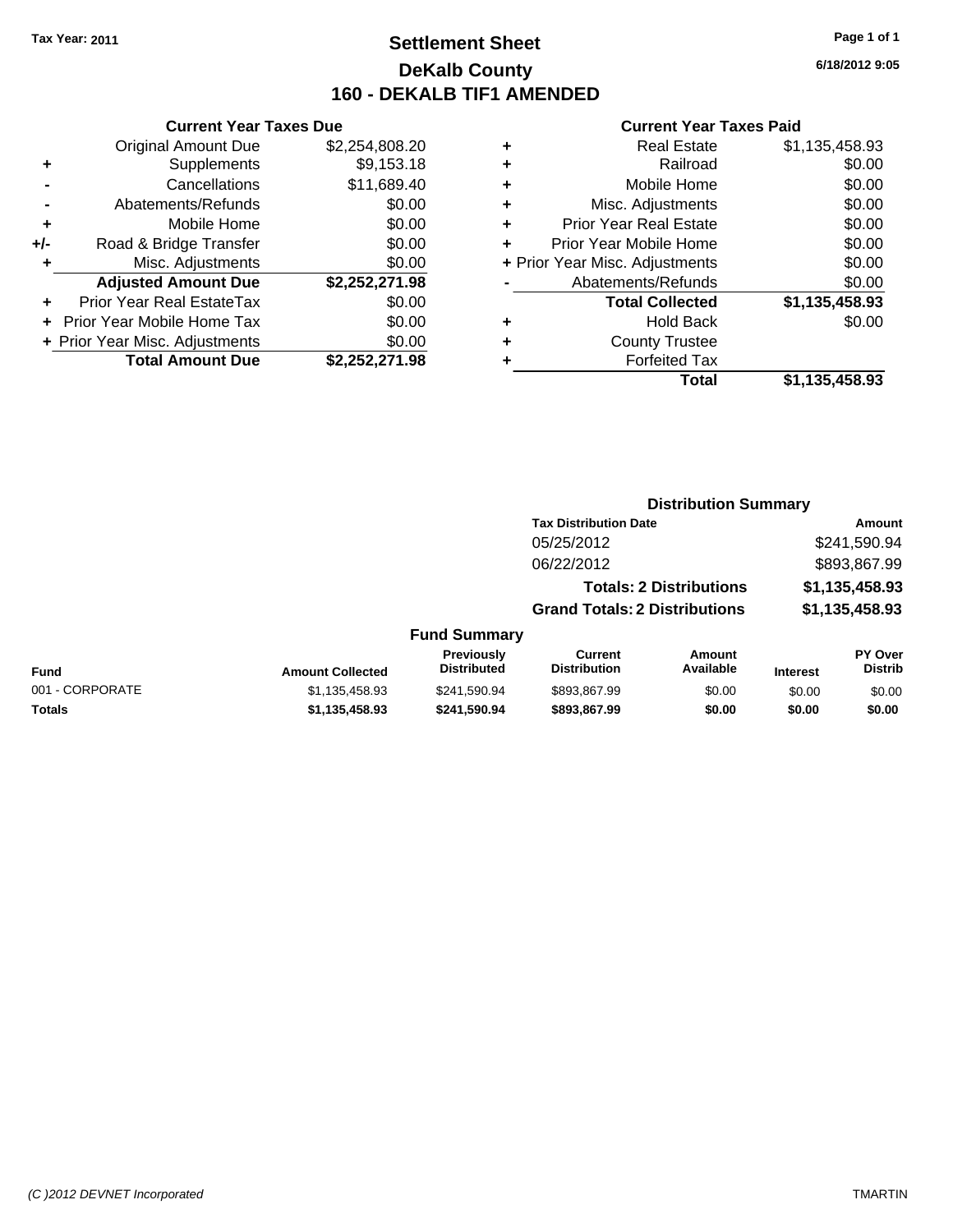### **Settlement Sheet Tax Year: 2011 Page 1 of 1 DeKalb County 162 - DEKALB TIF4**

**6/18/2012 9:05**

|     | <b>Current Year Taxes Due</b>     |        |  |  |  |  |  |
|-----|-----------------------------------|--------|--|--|--|--|--|
|     | \$0.00<br>Original Amount Due     |        |  |  |  |  |  |
|     | Supplements                       | \$0.00 |  |  |  |  |  |
|     | Cancellations                     | \$0.00 |  |  |  |  |  |
|     | Abatements/Refunds                | \$0.00 |  |  |  |  |  |
| ٠   | Mobile Home                       | \$0.00 |  |  |  |  |  |
| +/- | Road & Bridge Transfer            | \$0.00 |  |  |  |  |  |
|     | Misc. Adjustments                 | \$0.00 |  |  |  |  |  |
|     | <b>Adjusted Amount Due</b>        | \$0.00 |  |  |  |  |  |
|     | Prior Year Real EstateTax         | \$0.00 |  |  |  |  |  |
|     | <b>Prior Year Mobile Home Tax</b> | \$0.00 |  |  |  |  |  |
|     | + Prior Year Misc. Adjustments    | \$0.00 |  |  |  |  |  |
|     | <b>Total Amount Due</b><br>\$0.00 |        |  |  |  |  |  |
|     |                                   |        |  |  |  |  |  |

#### **Current Year Taxes Paid +** Real Estate \$0.00 **+** Railroad \$0.00 **+** Mobile Home \$0.00 **+** Misc. Adjustments \$0.00 **+** Prior Year Real Estate \$0.00 **+** Prior Year Mobile Home \$0.00 **+** Prior Year Misc. Adjustments \$0.00 **-** Abatements/Refunds \$0.00 **Total Collected \$0.00 +** Hold Back \$0.00 **+** County Trustee **+** Forfeited Tax **Total \$0.00**

| <b>Fund Summary</b> |                         |                                         |                                |                     |                 |                           |
|---------------------|-------------------------|-----------------------------------------|--------------------------------|---------------------|-----------------|---------------------------|
| <b>Fund</b>         | <b>Amount Collected</b> | <b>Previously</b><br><b>Distributed</b> | Current<br><b>Distribution</b> | Amount<br>Available | <b>Interest</b> | PY Over<br><b>Distrib</b> |
| 001 - CORPORATE     | \$0.00                  | \$0.00                                  | \$0.00                         | \$0.00              | \$0.00          | \$0.00                    |
| <b>Totals</b>       | \$0.00                  | \$0.00                                  | \$0.00                         | \$0.00              | \$0.00          | \$0.00                    |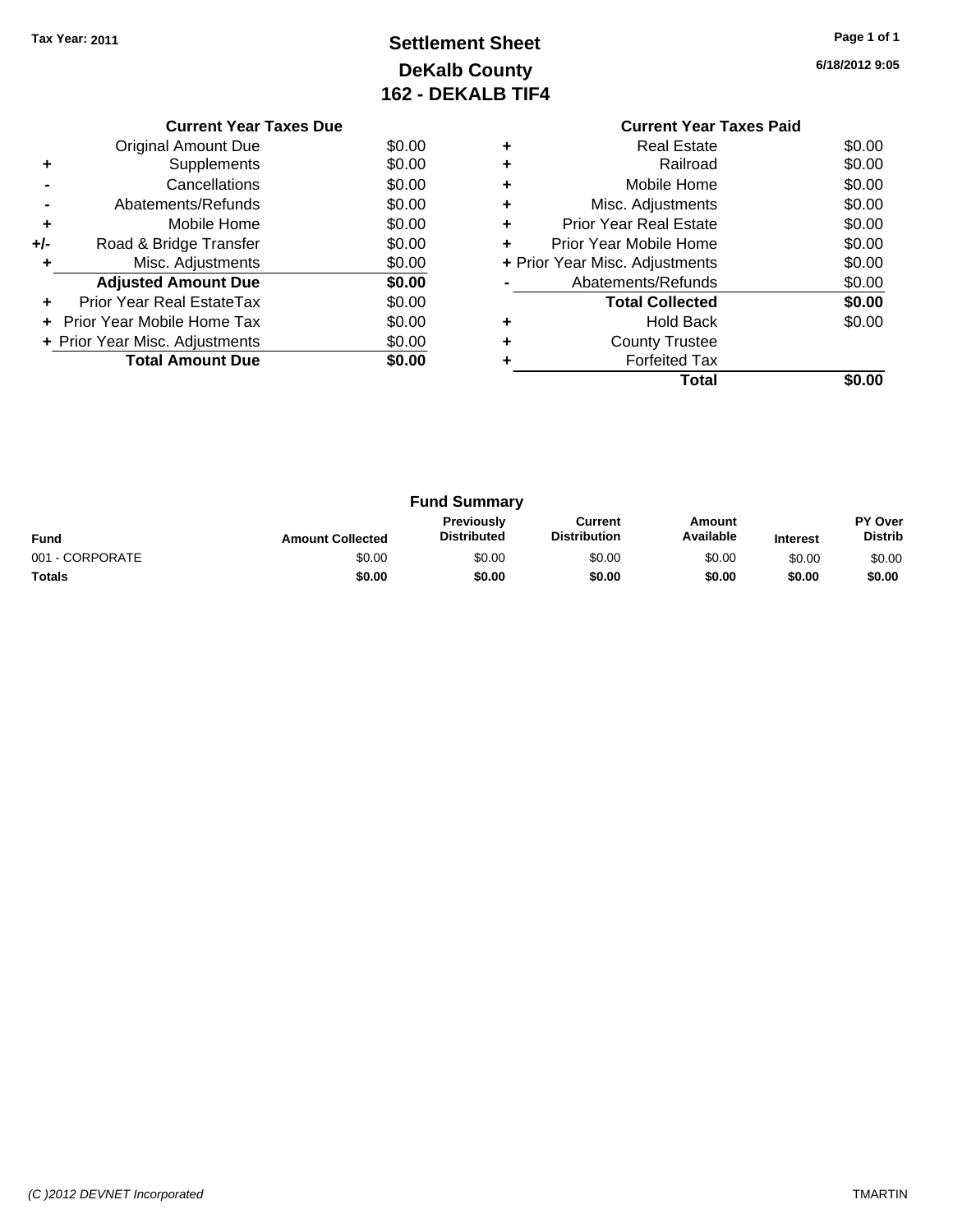### **Settlement Sheet Tax Year: 2011 Page 1 of 1 DeKalb County 163 - MALTA TIF**

**6/18/2012 9:05**

|                    | <b>Current Year Taxes Paid</b> |              |  |  |
|--------------------|--------------------------------|--------------|--|--|
| ٠                  | Real Estate                    | \$172,402.90 |  |  |
| ٠                  | Railroad                       | \$0.00       |  |  |
| ٠                  | Mobile Home                    | \$0.00       |  |  |
| ٠                  | Misc. Adjustments              | \$0.00       |  |  |
| ÷                  | <b>Prior Year Real Estate</b>  | \$0.00       |  |  |
|                    | Prior Year Mobile Home         | \$0.00       |  |  |
|                    | + Prior Year Misc. Adjustments | \$0.00       |  |  |
| Abatements/Refunds |                                | \$0.00       |  |  |
|                    | <b>Total Collected</b>         | \$172,402.90 |  |  |
|                    | Hold Back                      | \$0.00       |  |  |
|                    | <b>County Trustee</b>          |              |  |  |
|                    | <b>Forfeited Tax</b>           |              |  |  |
|                    | Total                          | \$172,402.90 |  |  |

|     | <b>Current Year Taxes Due</b>  |              |  |  |  |
|-----|--------------------------------|--------------|--|--|--|
|     | <b>Original Amount Due</b>     | \$358,290.38 |  |  |  |
| ٠   | Supplements                    | \$0.00       |  |  |  |
|     | Cancellations                  | \$0.00       |  |  |  |
|     | Abatements/Refunds             | \$0.00       |  |  |  |
| ٠   | Mobile Home                    | \$0.00       |  |  |  |
| +/- | Road & Bridge Transfer         | \$0.00       |  |  |  |
| ٠   | Misc. Adjustments              | \$0.00       |  |  |  |
|     | <b>Adjusted Amount Due</b>     | \$358,290.38 |  |  |  |
|     | Prior Year Real EstateTax      | \$0.00       |  |  |  |
|     | Prior Year Mobile Home Tax     | \$0.00       |  |  |  |
|     | + Prior Year Misc. Adjustments | \$0.00       |  |  |  |
|     | <b>Total Amount Due</b>        | \$358,290.38 |  |  |  |

| <b>Distribution Summary</b> |  |
|-----------------------------|--|
|-----------------------------|--|

|                     | <b>Tax Distribution Date</b>         | Amount       |  |  |
|---------------------|--------------------------------------|--------------|--|--|
|                     | 05/25/2012                           | \$40,862.06  |  |  |
|                     | 06/22/2012                           | \$131,540.84 |  |  |
|                     | <b>Totals: 2 Distributions</b>       | \$172,402.90 |  |  |
|                     | <b>Grand Totals: 2 Distributions</b> | \$172,402.90 |  |  |
| <b>Fund Summary</b> |                                      |              |  |  |

|                 |                         | Previously  | Current             | Amount    |                 | <b>PY Over</b> |
|-----------------|-------------------------|-------------|---------------------|-----------|-----------------|----------------|
| Fund            | <b>Amount Collected</b> | Distributed | <b>Distribution</b> | Available | <b>Interest</b> | Distrib        |
| 001 - CORPORATE | \$172,402.90            | \$40.862.06 | \$131.540.84        | \$0.00    | \$0.00          | \$0.00         |
| <b>Totals</b>   | \$172.402.90            | \$40.862.06 | \$131.540.84        | \$0.00    | \$0.00          | \$0.00         |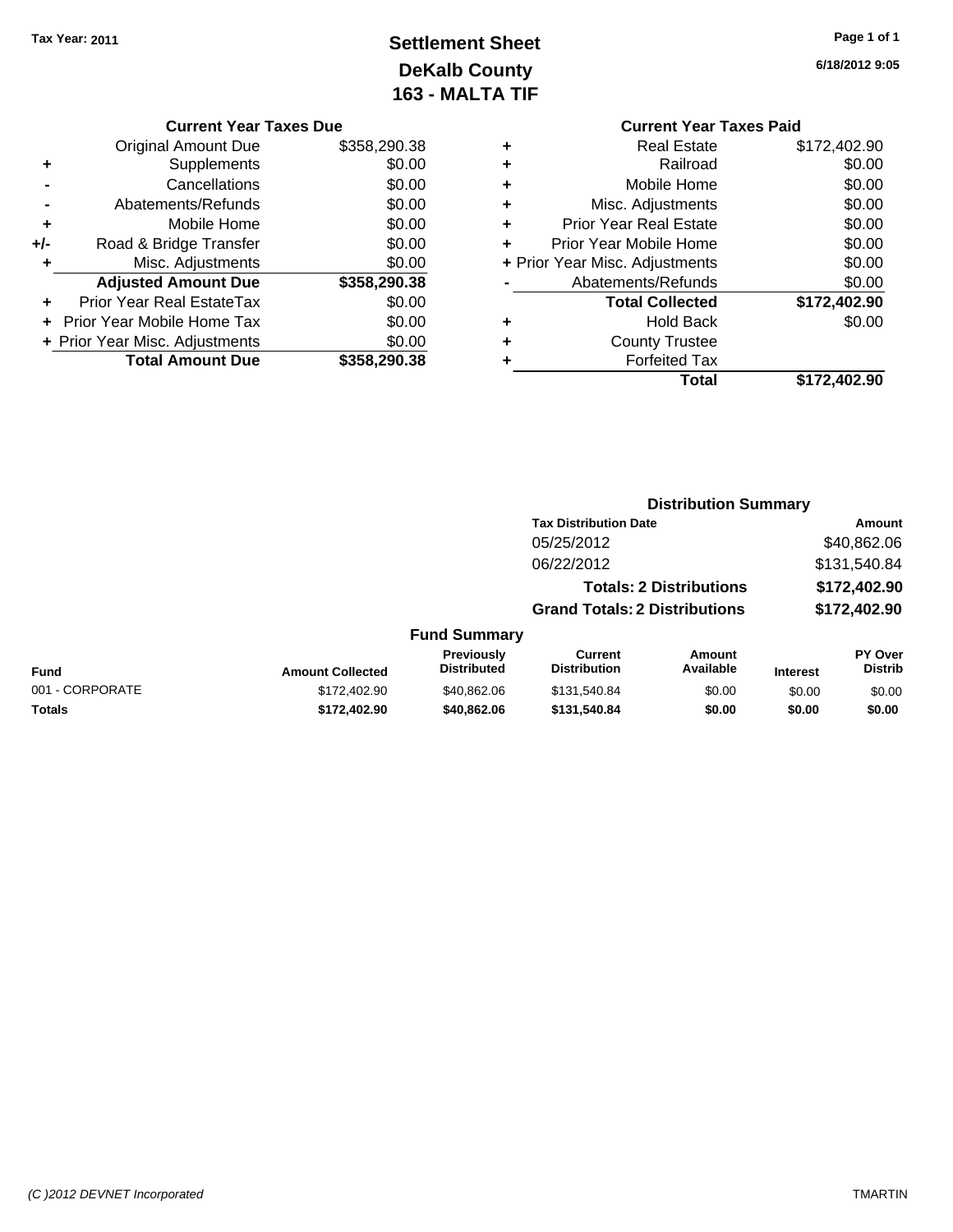### **Settlement Sheet Tax Year: 2011 Page 1 of 1 DeKalb County 164 - DEKALB TIF5**

**6/18/2012 9:05**

|     | <b>Current Year Taxes Due</b>     |            |
|-----|-----------------------------------|------------|
|     | <b>Original Amount Due</b>        | \$1,918.82 |
| ٠   | Supplements                       | \$0.00     |
|     | Cancellations                     | \$0.00     |
|     | Abatements/Refunds                | \$0.00     |
| ٠   | Mobile Home                       | \$0.00     |
| +/- | Road & Bridge Transfer            | \$0.00     |
| ٠   | Misc. Adjustments                 | \$0.00     |
|     | <b>Adjusted Amount Due</b>        | \$1,918.82 |
|     | Prior Year Real EstateTax         | \$0.00     |
|     | <b>Prior Year Mobile Home Tax</b> | \$0.00     |
|     | + Prior Year Misc. Adjustments    | \$0.00     |
|     | <b>Total Amount Due</b>           | \$1,918.82 |

## **Current Year Taxes Paid +** Real Estate \$1,230.39

|   | Total                          | \$1,230.39 |
|---|--------------------------------|------------|
|   | <b>Forfeited Tax</b>           |            |
| ٠ | <b>County Trustee</b>          |            |
|   | <b>Hold Back</b>               | \$0.00     |
|   | <b>Total Collected</b>         | \$1,230.39 |
|   | Abatements/Refunds             | \$0.00     |
|   | + Prior Year Misc. Adjustments | \$0.00     |
|   | Prior Year Mobile Home         | \$0.00     |
|   | <b>Prior Year Real Estate</b>  | \$0.00     |
| ٠ | Misc. Adjustments              | \$0.00     |
|   | Mobile Home                    | \$0.00     |
|   | Railroad                       | \$0.00     |

|                 |                         |                                         |                                       | <b>Distribution Summary</b>    |                 |                           |
|-----------------|-------------------------|-----------------------------------------|---------------------------------------|--------------------------------|-----------------|---------------------------|
|                 |                         |                                         | <b>Tax Distribution Date</b>          |                                |                 | <b>Amount</b>             |
|                 |                         |                                         | 06/22/2012                            |                                |                 | \$1,230.39                |
|                 |                         |                                         |                                       | <b>Totals: 1 Distributions</b> |                 | \$1,230.39                |
|                 |                         |                                         | <b>Grand Totals: 1 Distributions</b>  |                                |                 | \$1,230.39                |
|                 |                         | <b>Fund Summary</b>                     |                                       |                                |                 |                           |
| <b>Fund</b>     | <b>Amount Collected</b> | <b>Previously</b><br><b>Distributed</b> | <b>Current</b><br><b>Distribution</b> | Amount<br>Available            | <b>Interest</b> | PY Over<br><b>Distrib</b> |
| 001 - CORPORATE | \$1,230.39              | \$0.00                                  | \$1,230.39                            | \$0.00                         | \$0.00          | \$0.00                    |
| Totals          | \$1,230.39              | \$0.00                                  | \$1,230.39                            | \$0.00                         | \$0.00          | \$0.00                    |
|                 |                         |                                         |                                       |                                |                 |                           |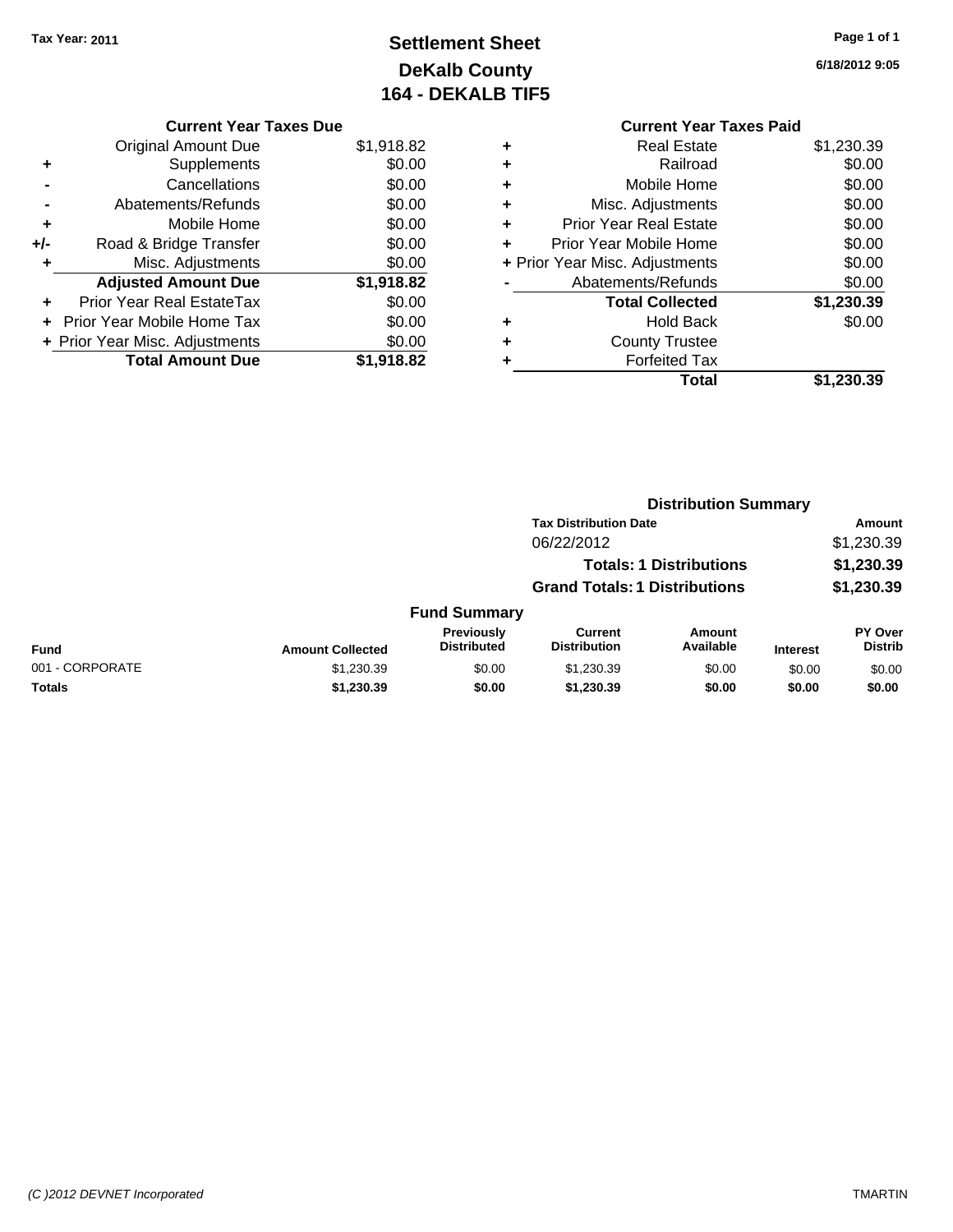### **Settlement Sheet Tax Year: 2011 Page 1 of 1 DeKalb County 170 - KIRKLAND TIF**

**6/18/2012 9:05**

|     | <b>Original Amount Due</b>        | \$275,618.58 |
|-----|-----------------------------------|--------------|
| ٠   | Supplements                       | \$0.00       |
|     | Cancellations                     | \$0.00       |
|     | Abatements/Refunds                | \$0.00       |
| ٠   | Mobile Home                       | \$0.00       |
| +/- | Road & Bridge Transfer            | \$0.00       |
| ٠   | Misc. Adjustments                 | \$0.00       |
|     | <b>Adjusted Amount Due</b>        | \$275,618.58 |
|     | Prior Year Real EstateTax         | \$0.00       |
|     | <b>Prior Year Mobile Home Tax</b> | \$0.00       |
|     | + Prior Year Misc. Adjustments    | \$0.00       |
|     |                                   |              |
|     | <b>Total Amount Due</b>           | \$275,618.58 |

|   | <b>Real Estate</b>             | \$124,350.08 |
|---|--------------------------------|--------------|
| ٠ | Railroad                       | \$0.00       |
| ٠ | Mobile Home                    | \$0.00       |
| ٠ | Misc. Adjustments              | \$0.00       |
| ٠ | <b>Prior Year Real Estate</b>  | \$0.00       |
|   | Prior Year Mobile Home         | \$0.00       |
|   | + Prior Year Misc. Adjustments | \$0.00       |
|   | Abatements/Refunds             | \$0.00       |
|   | <b>Total Collected</b>         | \$124,350.08 |
| ٠ | Hold Back                      | \$0.00       |
| ٠ | <b>County Trustee</b>          |              |
| ٠ | <b>Forfeited Tax</b>           |              |
|   | Total                          | \$124,350.08 |
|   |                                |              |

|                 |                         |                                  | <b>Distribution Summary</b>           |                                |                 |                                  |
|-----------------|-------------------------|----------------------------------|---------------------------------------|--------------------------------|-----------------|----------------------------------|
|                 |                         |                                  | <b>Tax Distribution Date</b>          |                                |                 | Amount                           |
|                 |                         |                                  | 05/25/2012                            |                                |                 | \$14,345.61                      |
|                 |                         |                                  | 06/22/2012                            |                                |                 | \$110,004.47                     |
|                 |                         |                                  |                                       | <b>Totals: 2 Distributions</b> |                 | \$124,350.08                     |
|                 |                         |                                  | <b>Grand Totals: 2 Distributions</b>  |                                |                 | \$124,350.08                     |
|                 |                         | <b>Fund Summary</b>              |                                       |                                |                 |                                  |
| Fund            | <b>Amount Collected</b> | Previously<br><b>Distributed</b> | <b>Current</b><br><b>Distribution</b> | Amount<br>Available            | <b>Interest</b> | <b>PY Over</b><br><b>Distrib</b> |
| 001 - CORPORATE | \$124,350.08            | \$14.345.61                      | \$110,004.47                          | \$0.00                         | \$0.00          | \$0.00                           |
| Totals          | \$124,350.08            | \$14,345.61                      | \$110,004.47                          | \$0.00                         | \$0.00          | \$0.00                           |
|                 |                         |                                  |                                       |                                |                 |                                  |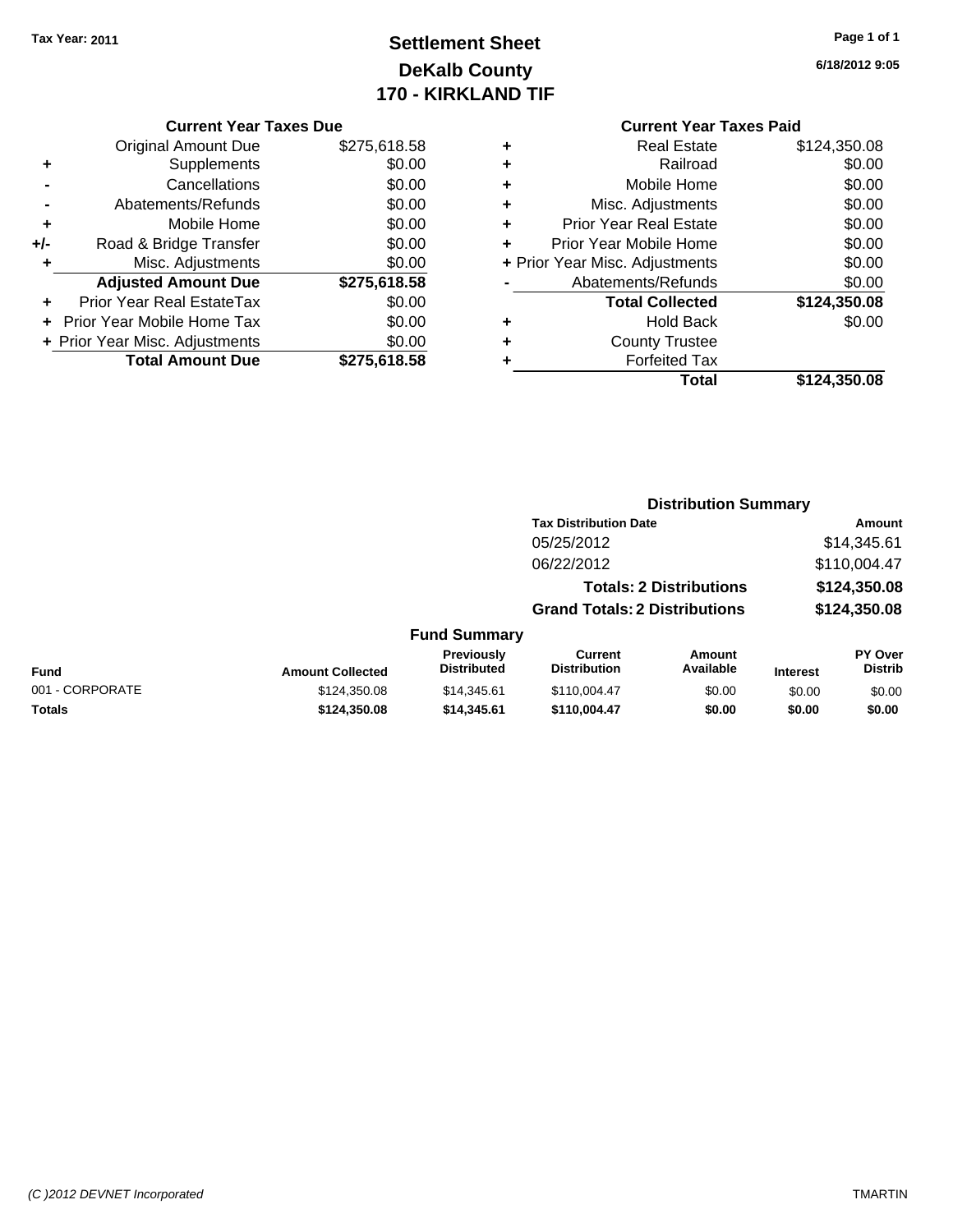### **Settlement Sheet Tax Year: 2011 Page 1 of 1 DeKalb County 171 - WATERMAN TIF**

**6/18/2012 9:05**

|     | <b>Current Year Taxes Due</b>     |             |
|-----|-----------------------------------|-------------|
|     | <b>Original Amount Due</b>        | \$58,413.22 |
| ٠   | Supplements                       | \$0.00      |
|     | Cancellations                     | \$0.00      |
|     | Abatements/Refunds                | \$0.00      |
| ٠   | Mobile Home                       | \$0.00      |
| +/- | Road & Bridge Transfer            | \$0.00      |
| ٠   | Misc. Adjustments                 | \$0.00      |
|     | <b>Adjusted Amount Due</b>        | \$58,413.22 |
| ÷   | Prior Year Real EstateTax         | \$0.00      |
|     | <b>Prior Year Mobile Home Tax</b> | \$0.00      |
|     | + Prior Year Misc. Adjustments    | \$0.00      |
|     | <b>Total Amount Due</b>           | \$58,413.22 |
|     |                                   |             |

|   | <b>Real Estate</b>             | \$33,481.96 |
|---|--------------------------------|-------------|
| ÷ | Railroad                       | \$0.00      |
| ÷ | Mobile Home                    | \$0.00      |
| ٠ | Misc. Adjustments              | \$0.00      |
| ٠ | <b>Prior Year Real Estate</b>  | \$0.00      |
|   | Prior Year Mobile Home         | \$0.00      |
|   | + Prior Year Misc. Adjustments | \$0.00      |
|   | Abatements/Refunds             | \$0.00      |
|   | <b>Total Collected</b>         | \$33,481.96 |
| ٠ | <b>Hold Back</b>               | \$0.00      |
| ٠ | <b>County Trustee</b>          |             |
| ٠ | <b>Forfeited Tax</b>           |             |
|   | Total                          | \$33,481.96 |
|   |                                |             |

|                 |                         |                                  | <b>Distribution Summary</b>           |                                |                 |                                  |
|-----------------|-------------------------|----------------------------------|---------------------------------------|--------------------------------|-----------------|----------------------------------|
|                 |                         |                                  | <b>Tax Distribution Date</b>          |                                |                 | Amount                           |
|                 |                         |                                  | 05/25/2012                            |                                |                 | \$962.01                         |
|                 |                         |                                  | 06/22/2012                            |                                |                 | \$32,519.95                      |
|                 |                         |                                  |                                       | <b>Totals: 2 Distributions</b> |                 | \$33,481.96                      |
|                 |                         |                                  | <b>Grand Totals: 2 Distributions</b>  |                                |                 | \$33,481.96                      |
|                 |                         | <b>Fund Summary</b>              |                                       |                                |                 |                                  |
| Fund            | <b>Amount Collected</b> | Previously<br><b>Distributed</b> | <b>Current</b><br><b>Distribution</b> | Amount<br>Available            | <b>Interest</b> | <b>PY Over</b><br><b>Distrib</b> |
| 001 - CORPORATE | \$33,481.96             | \$962.01                         | \$32,519.95                           | \$0.00                         | \$0.00          | \$0.00                           |
| Totals          | \$33,481.96             | \$962.01                         | \$32,519.95                           | \$0.00                         | \$0.00          | \$0.00                           |
|                 |                         |                                  |                                       |                                |                 |                                  |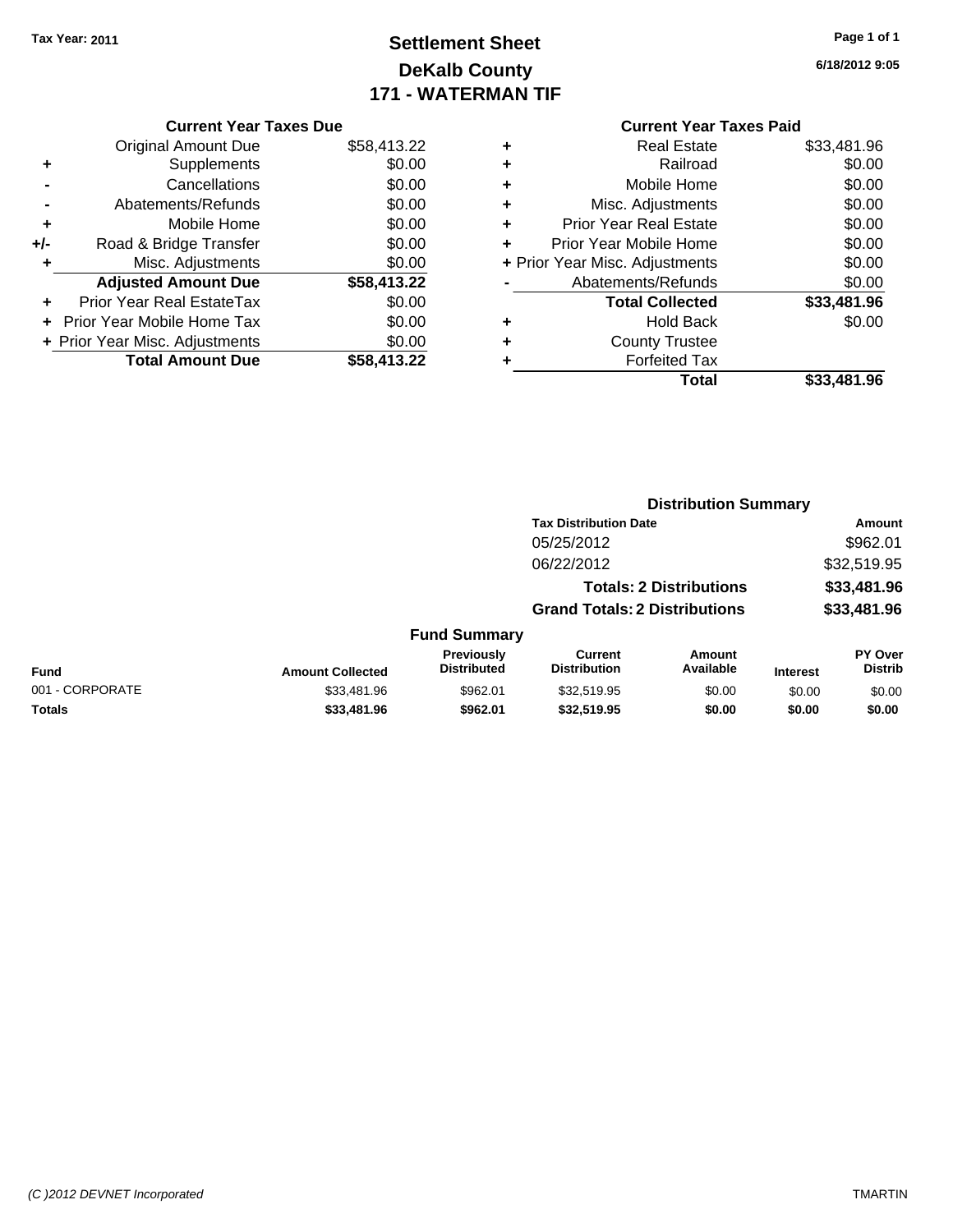### **Settlement Sheet Tax Year: 2011 Page 1 of 1 DeKalb County 180 - SYCAMORE TIF DISTRICT(expires 2023)**

**6/18/2012 9:05**

|     | <b>Current Year Taxes Due</b>     |             |
|-----|-----------------------------------|-------------|
|     | <b>Original Amount Due</b>        | \$59,694.68 |
| ÷   | Supplements                       | \$0.00      |
|     | Cancellations                     | \$0.00      |
|     | Abatements/Refunds                | \$0.00      |
| ٠   | Mobile Home                       | \$0.00      |
| +/- | Road & Bridge Transfer            | \$0.00      |
| ٠   | Misc. Adjustments                 | \$0.00      |
|     | <b>Adjusted Amount Due</b>        | \$59,694.68 |
|     | <b>Prior Year Real EstateTax</b>  | \$0.00      |
|     | <b>Prior Year Mobile Home Tax</b> | \$0.00      |
|     | + Prior Year Misc. Adjustments    | \$0.00      |
|     | <b>Total Amount Due</b>           | \$59,694.68 |

|   | <b>Current Year Taxes Paid</b> |             |
|---|--------------------------------|-------------|
| ٠ | <b>Real Estate</b>             | \$30,172.26 |
| ٠ | Railroad                       | \$0.00      |
| ٠ | Mobile Home                    | \$0.00      |
| ٠ | Misc. Adjustments              | \$0.00      |
| ٠ | <b>Prior Year Real Estate</b>  | \$0.00      |
| ÷ | Prior Year Mobile Home         | \$0.00      |
|   | + Prior Year Misc. Adjustments | \$0.00      |
|   | Abatements/Refunds             | \$0.00      |
|   | <b>Total Collected</b>         | \$30,172.26 |
| ٠ | Hold Back                      | \$0.00      |
|   | <b>County Trustee</b>          |             |
| ٠ | <b>Forfeited Tax</b>           |             |
|   | Total                          | \$30.172.26 |

|                 |                         |                                  | <b>Distribution Summary</b>           |                                |                 |                                  |
|-----------------|-------------------------|----------------------------------|---------------------------------------|--------------------------------|-----------------|----------------------------------|
|                 |                         |                                  | <b>Tax Distribution Date</b>          |                                |                 | Amount                           |
|                 |                         |                                  | 06/22/2012                            |                                |                 | \$30,172.26                      |
|                 |                         |                                  |                                       | <b>Totals: 1 Distributions</b> |                 | \$30,172.26                      |
|                 |                         |                                  | <b>Grand Totals: 1 Distributions</b>  |                                |                 | \$30,172.26                      |
|                 |                         | <b>Fund Summary</b>              |                                       |                                |                 |                                  |
| Fund            | <b>Amount Collected</b> | Previously<br><b>Distributed</b> | <b>Current</b><br><b>Distribution</b> | Amount<br>Available            | <b>Interest</b> | <b>PY Over</b><br><b>Distrib</b> |
| 001 - CORPORATE | \$30,172.26             | \$0.00                           | \$30,172.26                           | \$0.00                         | \$0.00          | \$0.00                           |
| Totals          | \$30,172.26             | \$0.00                           | \$30,172.26                           | \$0.00                         | \$0.00          | \$0.00                           |
|                 |                         |                                  |                                       |                                |                 |                                  |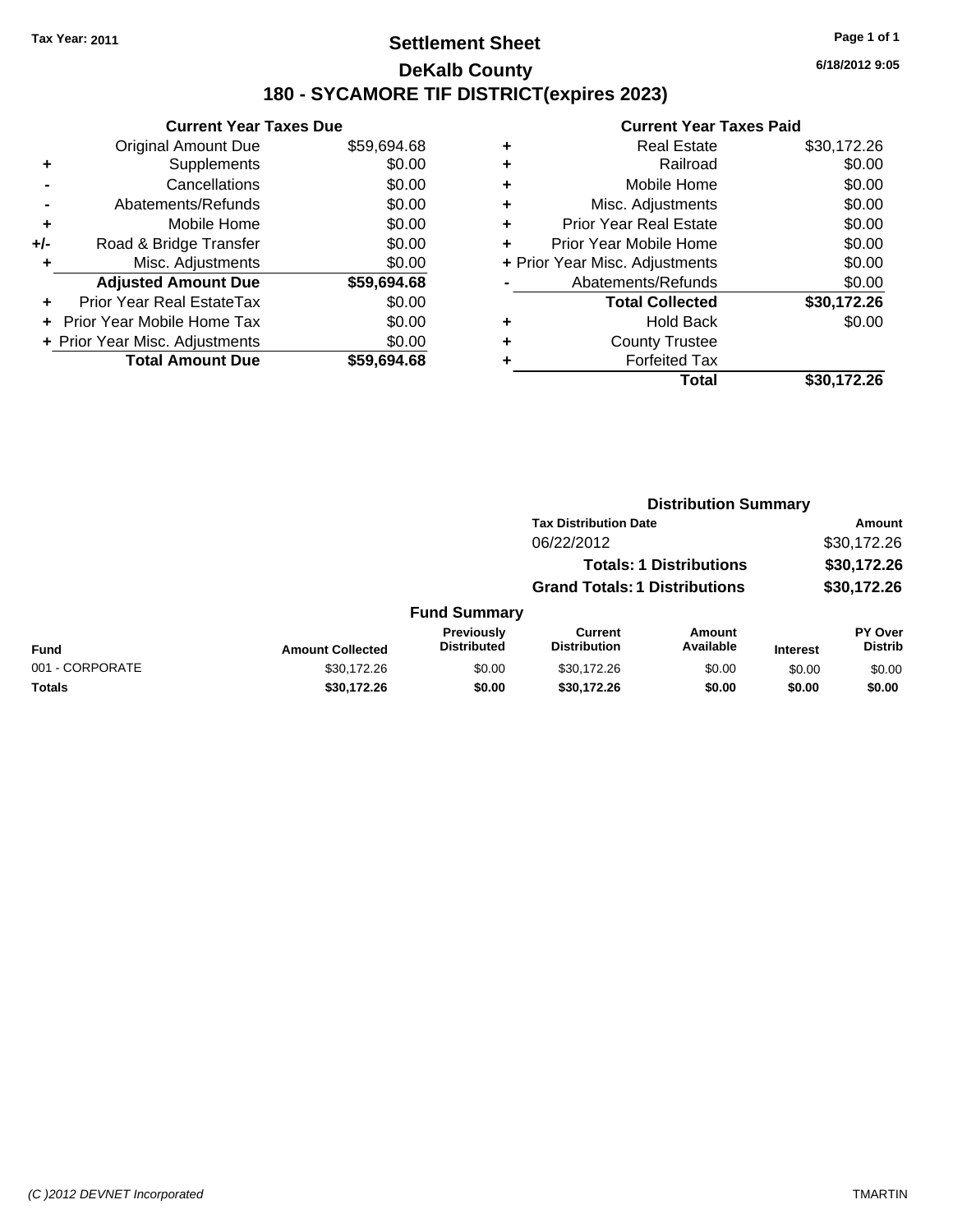### **Settlement Sheet Tax Year: 2011 Page 1 of 1 DeKalb County 200 - DEKALB PARK 88 SSA #8**

**6/18/2012 9:05**

|     | <b>Current Year Taxes Due</b>  |        |  |  |  |
|-----|--------------------------------|--------|--|--|--|
|     | <b>Original Amount Due</b>     | \$0.00 |  |  |  |
| ٠   | Supplements                    | \$0.00 |  |  |  |
|     | Cancellations                  | \$0.00 |  |  |  |
|     | Abatements/Refunds             | \$0.00 |  |  |  |
| ٠   | Mobile Home                    | \$0.00 |  |  |  |
| +/- | Road & Bridge Transfer         | \$0.00 |  |  |  |
| ٠   | Misc. Adjustments              | \$0.00 |  |  |  |
|     | <b>Adjusted Amount Due</b>     | \$0.00 |  |  |  |
| ٠   | Prior Year Real EstateTax      | \$0.00 |  |  |  |
|     | Prior Year Mobile Home Tax     | \$0.00 |  |  |  |
|     | + Prior Year Misc. Adjustments | \$0.00 |  |  |  |
|     | <b>Total Amount Due</b>        | \$0.00 |  |  |  |
|     |                                |        |  |  |  |

|   | <b>Real Estate</b>             | \$0.00 |
|---|--------------------------------|--------|
|   | Railroad                       | \$0.00 |
|   | Mobile Home                    | \$0.00 |
| ٠ | Misc. Adjustments              | \$0.00 |
| ٠ | <b>Prior Year Real Estate</b>  | \$0.00 |
| ٠ | Prior Year Mobile Home         | \$0.00 |
|   | + Prior Year Misc. Adjustments | \$0.00 |
|   | Abatements/Refunds             | \$0.00 |
|   | <b>Total Collected</b>         | \$0.00 |
| ٠ | <b>Hold Back</b>               | \$0.00 |
|   | <b>County Trustee</b>          |        |
|   | <b>Forfeited Tax</b>           |        |
|   | Total                          |        |

| <b>Fund Summary</b>        |                         |                                         |                                |                     |                 |                                  |
|----------------------------|-------------------------|-----------------------------------------|--------------------------------|---------------------|-----------------|----------------------------------|
| <b>Fund</b>                | <b>Amount Collected</b> | <b>Previously</b><br><b>Distributed</b> | Current<br><b>Distribution</b> | Amount<br>Available | <b>Interest</b> | <b>PY Over</b><br><b>Distrib</b> |
| 023 - SPECIAL SERVICE AREA | \$0.00                  | \$0.00                                  | \$0.00                         | \$0.00              | \$0.00          | \$0.00                           |
| Totals                     | \$0.00                  | \$0.00                                  | \$0.00                         | \$0.00              | \$0.00          | \$0.00                           |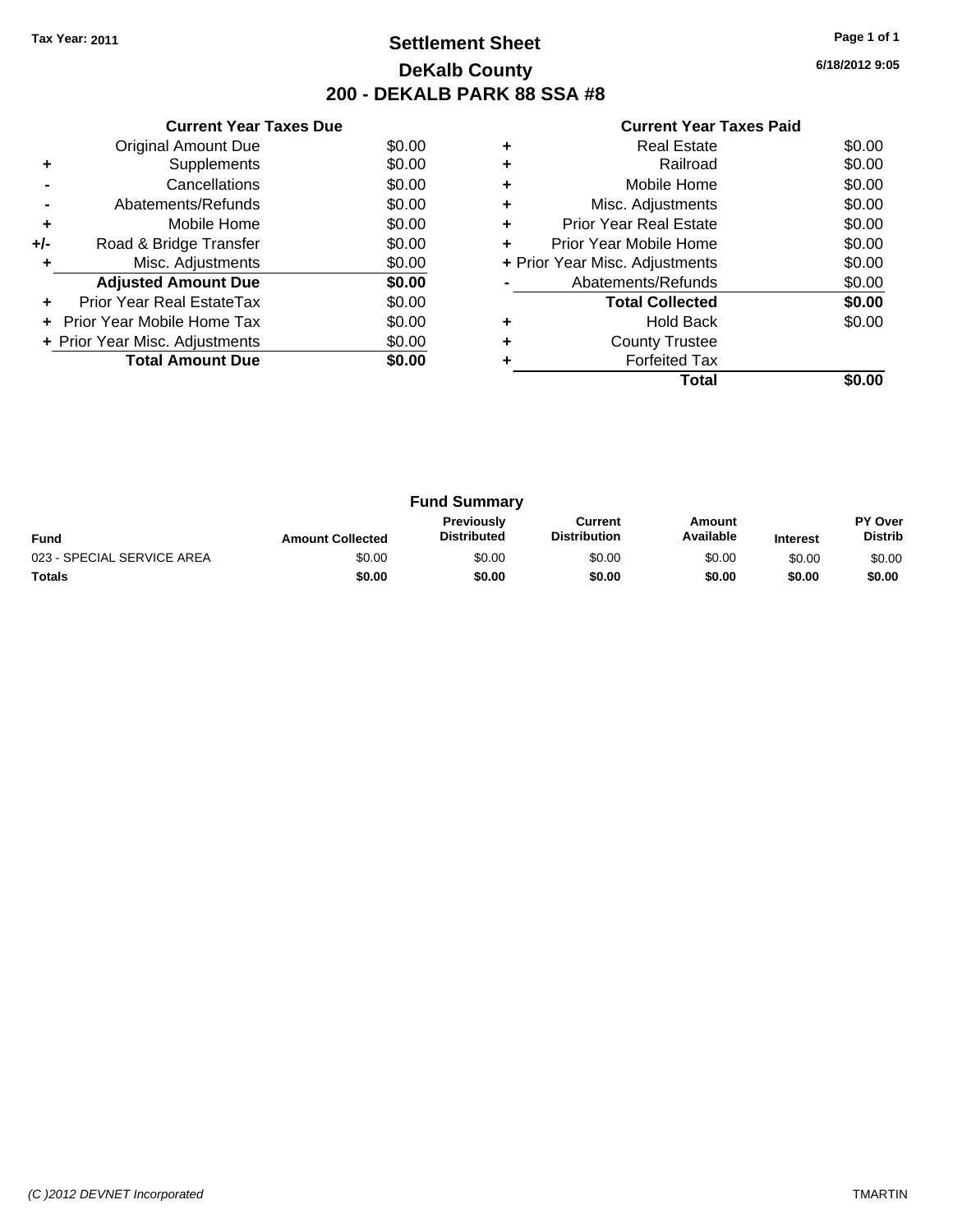Original Amount Due

**Adjusted Amount Due** 

**Total Amount Due** 

**+** Supplements **-** Cancellations **-** Abatements/Refunds **+** Mobile Home **+/-** Road & Bridge Transfer **+** Misc. Adjustments

**+** Prior Year Real EstateTax \$0.00 **+** Prior Year Mobile Home Tax **+ Prior Year Misc. Adjustments** 

### **Settlement Sheet Tax Year: 2011 Page 1 of 1 DeKalb County 201 - DEKALB SSA #6 (GREEK ROW)**

**6/18/2012 9:05**

| <b>Current Year Taxes Due</b> |             |   | <b>Current Year Taxes</b>      |  |
|-------------------------------|-------------|---|--------------------------------|--|
| ıl Amount Due                 | \$10,101.27 | ٠ | <b>Real Estate</b>             |  |
| Supplements                   | \$0.00      | ٠ | Railroad                       |  |
| Cancellations                 | \$0.00      | ÷ | Mobile Home                    |  |
| าents/Refunds                 | \$0.00      | ÷ | Misc. Adjustments              |  |
| Mobile Home                   | \$0.00      | ÷ | <b>Prior Year Real Estate</b>  |  |
| ridge Transfer                | \$0.00      | ÷ | Prior Year Mobile Home         |  |
| . Adjustments                 | \$0.00      |   | + Prior Year Misc. Adjustments |  |
| <b>Amount Due</b>             | \$10,101.27 |   | Abatements/Refunds             |  |
| leal EstateTax                | \$0.00      |   | <b>Total Collected</b>         |  |
| pile Home Tax                 | \$0.00      | ٠ | <b>Hold Back</b>               |  |
| . Adjustments                 | \$0.00      | ٠ | <b>County Trustee</b>          |  |
| <b>Amount Due</b>             | \$10,101.27 | ٠ | <b>Forfeited Tax</b>           |  |
|                               |             |   | Total                          |  |

|   | Total                          | \$5,007.54 |
|---|--------------------------------|------------|
| ٠ | <b>Forfeited Tax</b>           |            |
| ÷ | <b>County Trustee</b>          |            |
| ÷ | <b>Hold Back</b>               | \$0.00     |
|   | <b>Total Collected</b>         | \$5,007.54 |
|   | Abatements/Refunds             | \$0.00     |
|   | + Prior Year Misc. Adjustments | \$0.00     |
| ÷ | Prior Year Mobile Home         | \$0.00     |
| ÷ | <b>Prior Year Real Estate</b>  | \$0.00     |
| ÷ | Misc. Adjustments              | \$0.00     |
| ÷ | Mobile Home                    | \$0.00     |
| ÷ | Railroad                       | \$0.00     |
| ٠ | <b>Real Estate</b>             | \$5,007.54 |

|                            |                         |                                  | <b>Distribution Summary</b>           |                                |                 |                           |
|----------------------------|-------------------------|----------------------------------|---------------------------------------|--------------------------------|-----------------|---------------------------|
|                            |                         |                                  | <b>Tax Distribution Date</b>          |                                |                 | Amount                    |
|                            |                         |                                  | 05/25/2012                            |                                |                 | \$511.05                  |
|                            |                         |                                  | 06/22/2012                            |                                |                 | \$4,496.49                |
|                            |                         |                                  |                                       | <b>Totals: 2 Distributions</b> |                 | \$5,007.54                |
|                            |                         |                                  | <b>Grand Totals: 2 Distributions</b>  |                                |                 | \$5,007.54                |
|                            |                         | <b>Fund Summary</b>              |                                       |                                |                 |                           |
| <b>Fund</b>                | <b>Amount Collected</b> | Previously<br><b>Distributed</b> | <b>Current</b><br><b>Distribution</b> | Amount<br>Available            | <b>Interest</b> | PY Over<br><b>Distrib</b> |
| 023 - SPECIAL SERVICE AREA | \$5,007.54              | \$511.05                         | \$4,496.49                            | \$0.00                         | \$0.00          | \$0.00                    |
| <b>Totals</b>              | \$5,007.54              | \$511.05                         | \$4,496.49                            | \$0.00                         | \$0.00          | \$0.00                    |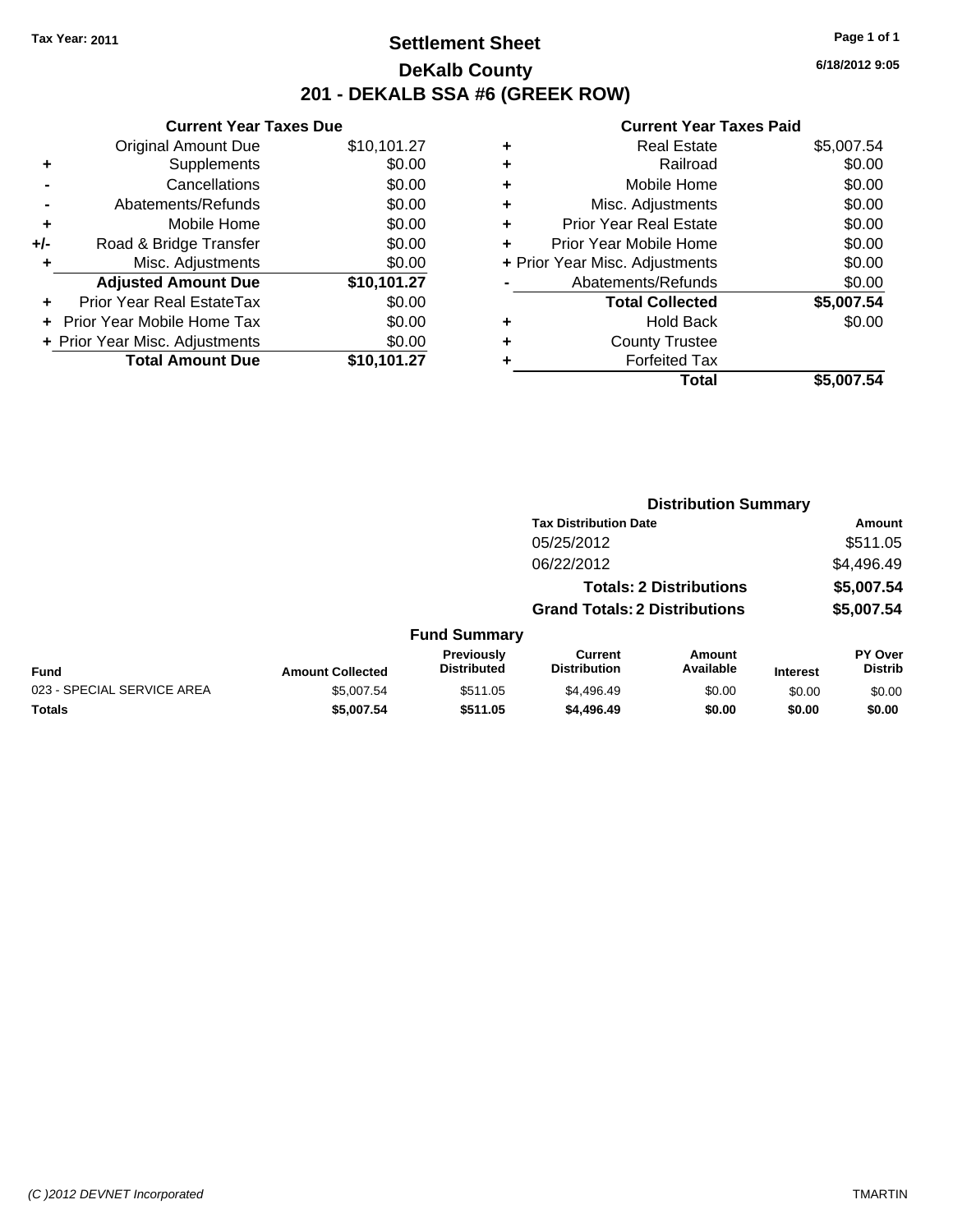### **Settlement Sheet Tax Year: 2011 Page 1 of 1 DeKalb County 202 - SANDWICH SSA #4**

**6/18/2012 9:05**

|                | <b>Current Year Taxes Due</b>  |        |  |  |  |  |
|----------------|--------------------------------|--------|--|--|--|--|
|                | Original Amount Due            | \$0.00 |  |  |  |  |
|                | Supplements                    | \$0.00 |  |  |  |  |
|                | Cancellations                  | \$0.00 |  |  |  |  |
| $\blacksquare$ | Abatements/Refunds             | \$0.00 |  |  |  |  |
| ٠              | Mobile Home                    | \$0.00 |  |  |  |  |
| +/-            | Road & Bridge Transfer         | \$0.00 |  |  |  |  |
|                | Misc. Adjustments              | \$0.00 |  |  |  |  |
|                | <b>Adjusted Amount Due</b>     | \$0.00 |  |  |  |  |
|                | Prior Year Real EstateTax      | \$0.00 |  |  |  |  |
|                | Prior Year Mobile Home Tax     | \$0.00 |  |  |  |  |
|                | + Prior Year Misc. Adjustments | \$0.00 |  |  |  |  |
|                | <b>Total Amount Due</b>        | \$0.00 |  |  |  |  |
|                |                                |        |  |  |  |  |

|                                       | <b>Current Year Taxes Paid</b> |        |
|---------------------------------------|--------------------------------|--------|
| ÷                                     | <b>Real Estate</b>             | \$0.00 |
| ٠                                     | Railroad                       | \$0.00 |
| ٠                                     | Mobile Home                    | \$0.00 |
| ٠                                     | Misc. Adjustments              | \$0.00 |
| Prior Year Real Estate<br>\$0.00<br>٠ |                                |        |
| ÷                                     | Prior Year Mobile Home         | \$0.00 |
|                                       | + Prior Year Misc. Adjustments | \$0.00 |
|                                       | Abatements/Refunds             | \$0.00 |
|                                       | <b>Total Collected</b>         | \$0.00 |
| ٠                                     | Hold Back                      | \$0.00 |
| ٠                                     | <b>County Trustee</b>          |        |
|                                       | <b>Forfeited Tax</b>           |        |
|                                       | Total                          | SO.OO  |
|                                       |                                |        |

| <b>Fund Summary</b>        |                         |                                         |                                |                     |                 |                           |
|----------------------------|-------------------------|-----------------------------------------|--------------------------------|---------------------|-----------------|---------------------------|
| <b>Fund</b>                | <b>Amount Collected</b> | <b>Previously</b><br><b>Distributed</b> | Current<br><b>Distribution</b> | Amount<br>Available | <b>Interest</b> | PY Over<br><b>Distrib</b> |
| 023 - SPECIAL SERVICE AREA | \$0.00                  | \$0.00                                  | \$0.00                         | \$0.00              | \$0.00          | \$0.00                    |
| <b>Totals</b>              | \$0.00                  | \$0.00                                  | \$0.00                         | \$0.00              | \$0.00          | \$0.00                    |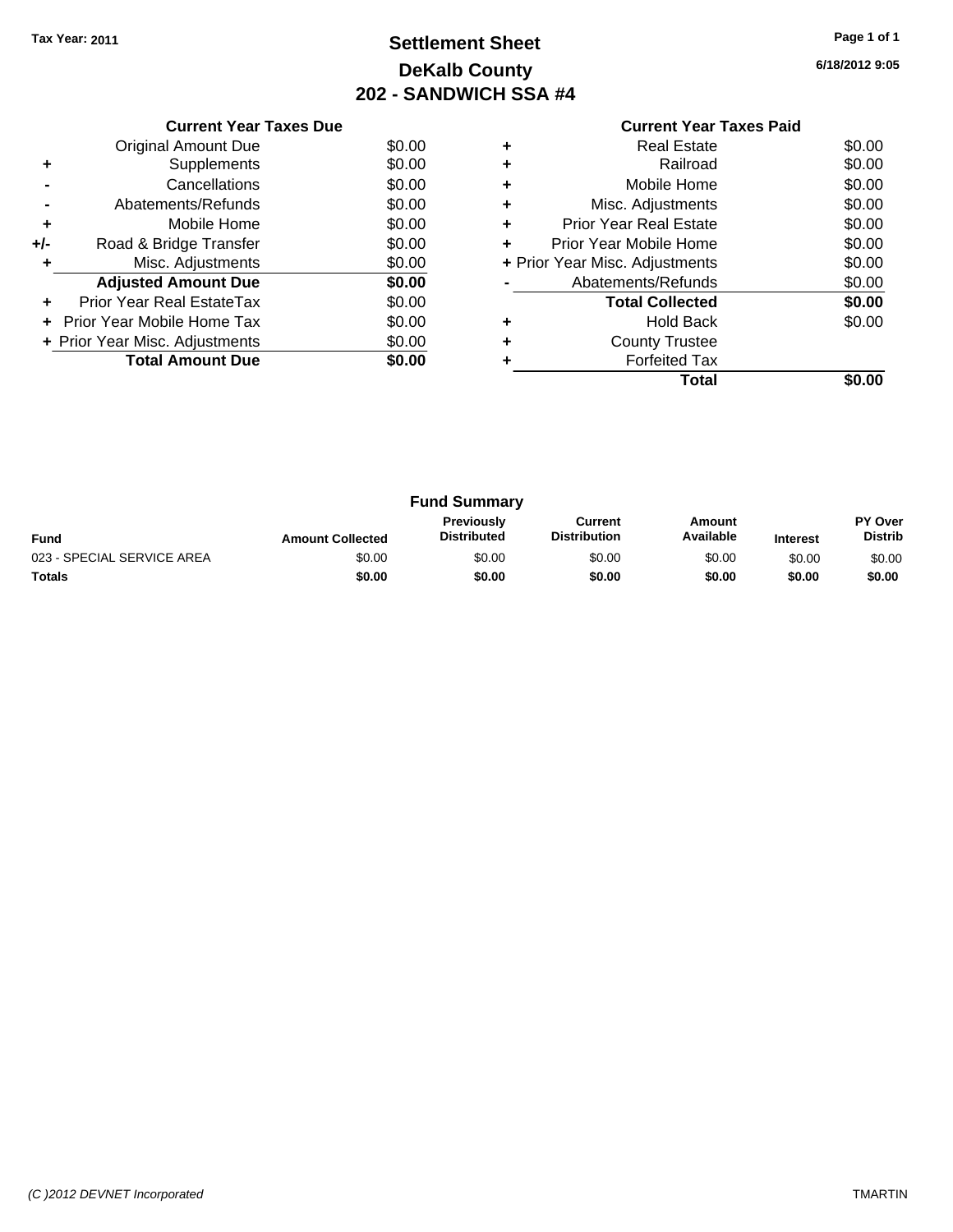### **Settlement Sheet Tax Year: 2011 Page 1 of 1 DeKalb County 203 - SANDWICH SSA #6**

**6/18/2012 9:05**

|                | <b>Current Year Taxes Due</b>  |        |  |  |  |  |
|----------------|--------------------------------|--------|--|--|--|--|
|                | Original Amount Due            | \$0.00 |  |  |  |  |
|                | Supplements                    | \$0.00 |  |  |  |  |
|                | Cancellations                  | \$0.00 |  |  |  |  |
| $\blacksquare$ | Abatements/Refunds             | \$0.00 |  |  |  |  |
| ٠              | Mobile Home                    | \$0.00 |  |  |  |  |
| +/-            | Road & Bridge Transfer         | \$0.00 |  |  |  |  |
|                | Misc. Adjustments              | \$0.00 |  |  |  |  |
|                | <b>Adjusted Amount Due</b>     | \$0.00 |  |  |  |  |
|                | Prior Year Real EstateTax      | \$0.00 |  |  |  |  |
|                | Prior Year Mobile Home Tax     | \$0.00 |  |  |  |  |
|                | + Prior Year Misc. Adjustments | \$0.00 |  |  |  |  |
|                | <b>Total Amount Due</b>        | \$0.00 |  |  |  |  |
|                |                                |        |  |  |  |  |

#### **Current Year Taxes Paid +** Real Estate \$0.00 **+** Railroad \$0.00 **+** Mobile Home \$0.00 **+** Misc. Adjustments \$0.00 **+** Prior Year Real Estate \$0.00 **+** Prior Year Mobile Home \$0.00 **+** Prior Year Misc. Adjustments \$0.00 **-** Abatements/Refunds \$0.00

|   | <b>Total Collected</b> | \$0.00 |
|---|------------------------|--------|
| ٠ | <b>Hold Back</b>       | \$0.00 |
| ٠ | <b>County Trustee</b>  |        |
| ٠ | <b>Forfeited Tax</b>   |        |
|   | <b>Total</b>           | \$0.00 |

|                            |                         | <b>Fund Summary</b>              |                                |                     |                 |                                  |
|----------------------------|-------------------------|----------------------------------|--------------------------------|---------------------|-----------------|----------------------------------|
| <b>Fund</b>                | <b>Amount Collected</b> | Previously<br><b>Distributed</b> | Current<br><b>Distribution</b> | Amount<br>Available | <b>Interest</b> | <b>PY Over</b><br><b>Distrib</b> |
| 023 - SPECIAL SERVICE AREA | \$0.00                  | \$0.00                           | \$0.00                         | \$0.00              | \$0.00          | \$0.00                           |
| Totals                     | \$0.00                  | \$0.00                           | \$0.00                         | \$0.00              | \$0.00          | \$0.00                           |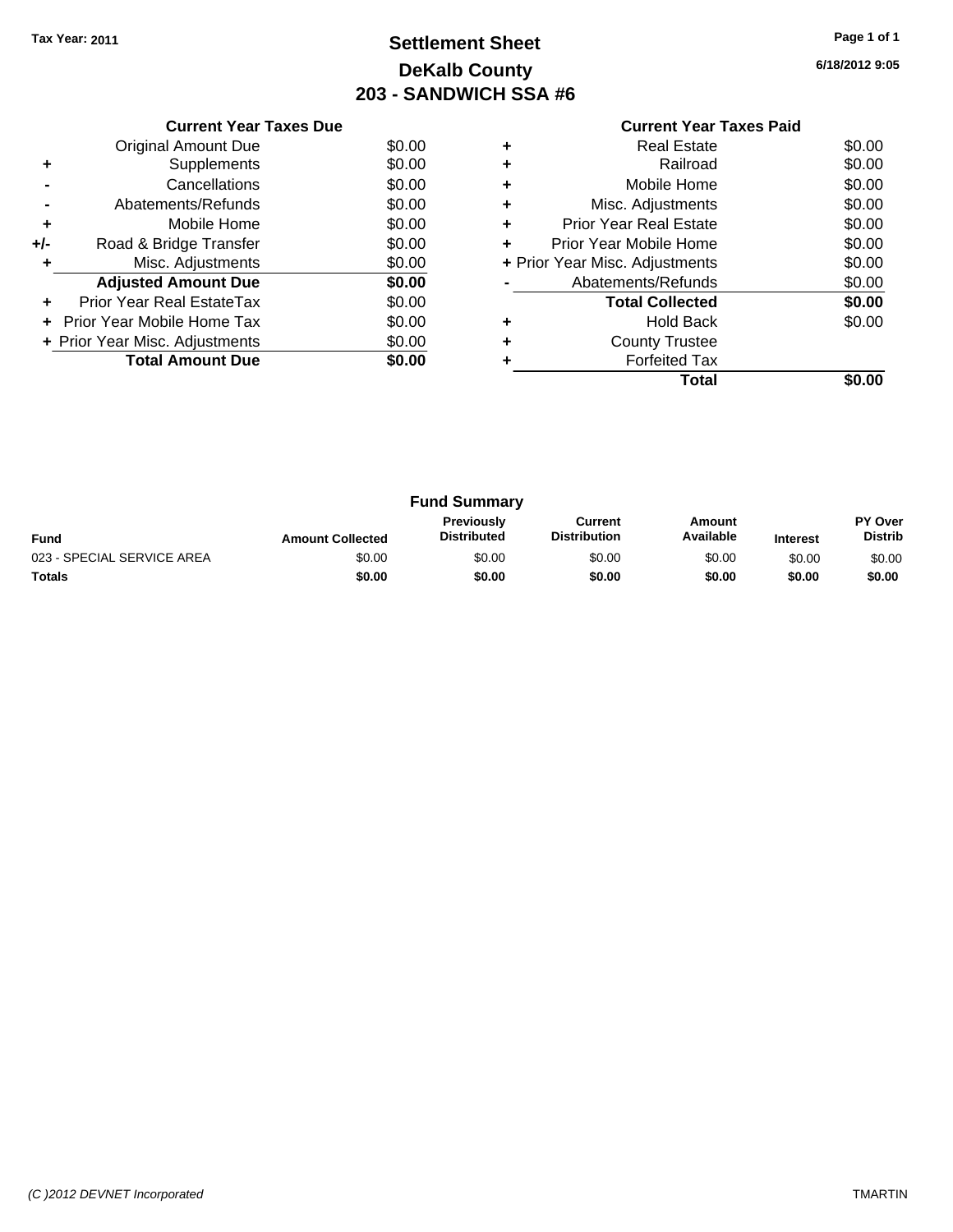### **Settlement Sheet Tax Year: 2011 Page 1 of 1 DeKalb County 204 - GENOA RIVER BEND SSA**

|       | <b>Current Year Taxes Due</b>     |             |
|-------|-----------------------------------|-------------|
|       | <b>Original Amount Due</b>        | \$55,000.76 |
| ٠     | Supplements                       | \$205.38    |
|       | Cancellations                     | \$213.89    |
|       | Abatements/Refunds                | \$0.00      |
| ٠     | Mobile Home                       | \$0.00      |
| $+/-$ | Road & Bridge Transfer            | \$0.00      |
| ٠     | Misc. Adjustments                 | \$0.00      |
|       | <b>Adjusted Amount Due</b>        | \$54,992.25 |
|       | Prior Year Real EstateTax         | \$0.00      |
|       | <b>Prior Year Mobile Home Tax</b> | \$0.00      |
|       | + Prior Year Misc. Adjustments    | \$0.00      |
|       | <b>Total Amount Due</b>           | \$54.992.25 |

|   | <b>Current Year Taxes Paid</b> |             |
|---|--------------------------------|-------------|
| ٠ | <b>Real Estate</b>             | \$27,676.70 |
|   | Railroad                       | \$0.00      |
| ٠ | Mobile Home                    | \$0.00      |
| ٠ | Misc. Adjustments              | \$0.00      |
| ٠ | <b>Prior Year Real Estate</b>  | \$0.00      |
| ÷ | Prior Year Mobile Home         | \$0.00      |
|   | + Prior Year Misc. Adjustments | \$0.00      |
|   | Abatements/Refunds             | \$0.00      |
|   | <b>Total Collected</b>         | \$27,676.70 |
| ٠ | <b>Hold Back</b>               | \$0.00      |
|   | <b>County Trustee</b>          |             |
|   | <b>Forfeited Tax</b>           |             |
|   | Total                          | \$27,676.70 |

**Distribution Summary**

|                            |                         |                                  | <b>Tax Distribution Date</b>          |                                |                 | Amount                           |
|----------------------------|-------------------------|----------------------------------|---------------------------------------|--------------------------------|-----------------|----------------------------------|
|                            |                         |                                  | 05/25/2012                            |                                |                 | \$6,151.27                       |
|                            |                         |                                  | 06/22/2012                            |                                |                 | \$21,525.43                      |
|                            |                         |                                  |                                       | <b>Totals: 2 Distributions</b> |                 | \$27,676.70                      |
|                            |                         |                                  | <b>Grand Totals: 2 Distributions</b>  |                                | \$27,676.70     |                                  |
|                            |                         | <b>Fund Summary</b>              |                                       |                                |                 |                                  |
| Fund                       | <b>Amount Collected</b> | Previously<br><b>Distributed</b> | <b>Current</b><br><b>Distribution</b> | Amount<br>Available            | <b>Interest</b> | <b>PY Over</b><br><b>Distrib</b> |
| 023 - SPECIAL SERVICE AREA | \$27,676.70             | \$6,151.27                       | \$21,525.43                           | \$0.00                         | \$0.00          | \$0.00                           |
| Totals                     | \$27,676.70             | \$6,151.27                       | \$21,525.43                           | \$0.00                         | \$0.00          | \$0.00                           |
|                            |                         |                                  |                                       |                                |                 |                                  |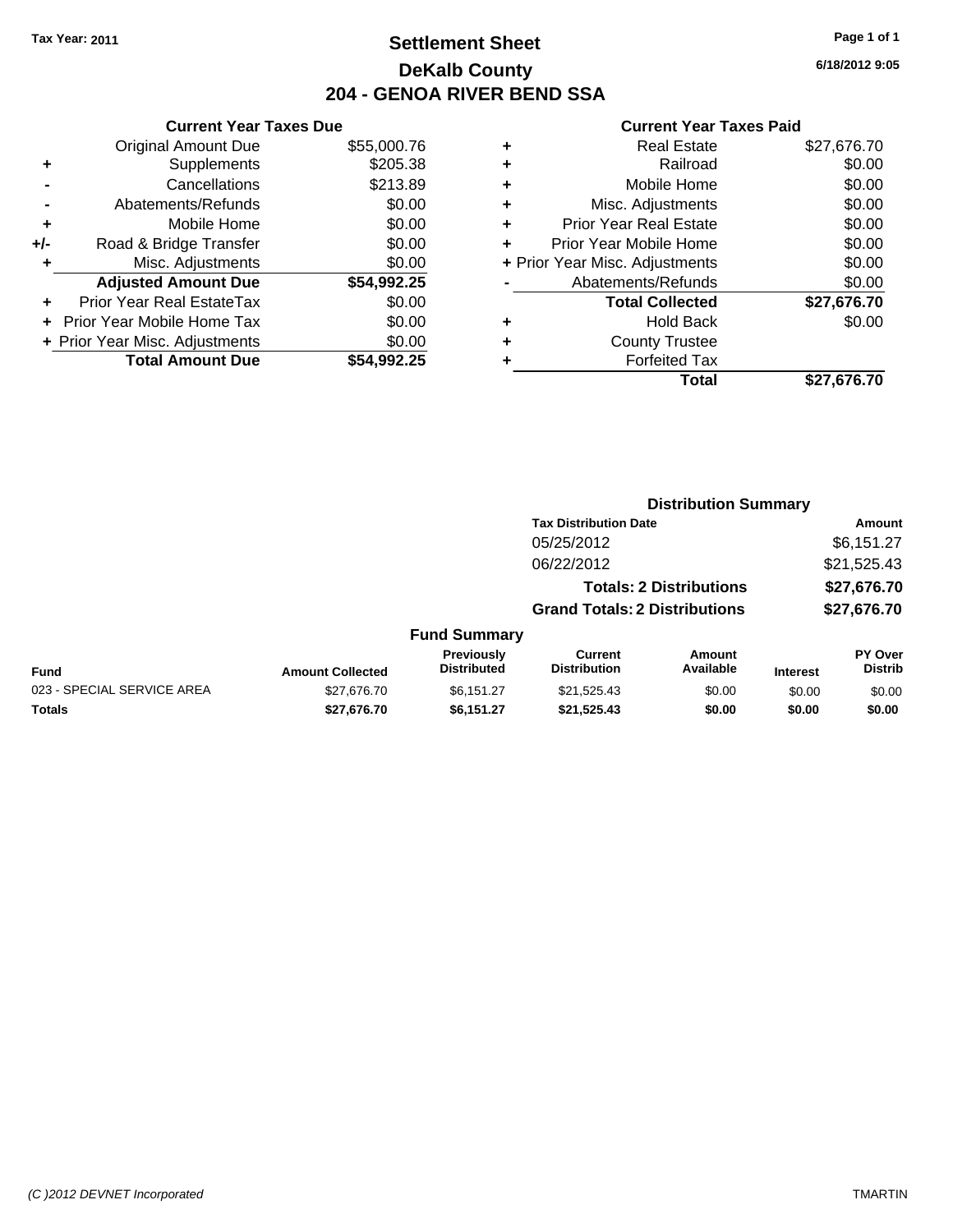### **Settlement Sheet Tax Year: 2011 Page 1 of 1 DeKalb County 205 - WATERMAN SSA#2**

**6/18/2012 9:05**

|     | <b>Current Year Taxes Due</b>    |        |
|-----|----------------------------------|--------|
|     | Original Amount Due              | \$0.00 |
| ٠   | Supplements                      | \$0.00 |
|     | Cancellations                    | \$0.00 |
|     | Abatements/Refunds               | \$0.00 |
| ٠   | Mobile Home                      | \$0.00 |
| +/- | Road & Bridge Transfer           | \$0.00 |
| ٠   | Misc. Adjustments                | \$0.00 |
|     | <b>Adjusted Amount Due</b>       | \$0.00 |
| ٠   | <b>Prior Year Real EstateTax</b> | \$0.00 |
| ÷   | Prior Year Mobile Home Tax       | \$0.00 |
|     | + Prior Year Misc. Adjustments   | \$0.00 |
|     | <b>Total Amount Due</b>          | \$0.00 |
|     |                                  |        |

### **Current Year Taxes Paid +** Real Estate \$0.00

|   | Total                          |        |
|---|--------------------------------|--------|
|   | <b>Forfeited Tax</b>           |        |
|   | <b>County Trustee</b>          |        |
|   | <b>Hold Back</b>               | \$0.00 |
|   | <b>Total Collected</b>         | \$0.00 |
|   | Abatements/Refunds             | \$0.00 |
|   | + Prior Year Misc. Adjustments | \$0.00 |
|   | Prior Year Mobile Home         | \$0.00 |
| ÷ | <b>Prior Year Real Estate</b>  | \$0.00 |
| ٠ | Misc. Adjustments              | \$0.00 |
| ÷ | Mobile Home                    | \$0.00 |
| ٠ | Railroad                       | \$0.00 |
|   |                                |        |

| <b>Fund Summary</b>        |                         |                                         |                         |                     |                 |                                  |
|----------------------------|-------------------------|-----------------------------------------|-------------------------|---------------------|-----------------|----------------------------------|
| Fund                       | <b>Amount Collected</b> | <b>Previously</b><br><b>Distributed</b> | Current<br>Distribution | Amount<br>Available | <b>Interest</b> | <b>PY Over</b><br><b>Distrib</b> |
| 023 - SPECIAL SERVICE AREA | \$0.00                  | \$0.00                                  | \$0.00                  | \$0.00              | \$0.00          | \$0.00                           |
| <b>Totals</b>              | \$0.00                  | \$0.00                                  | \$0.00                  | \$0.00              | \$0.00          | \$0.00                           |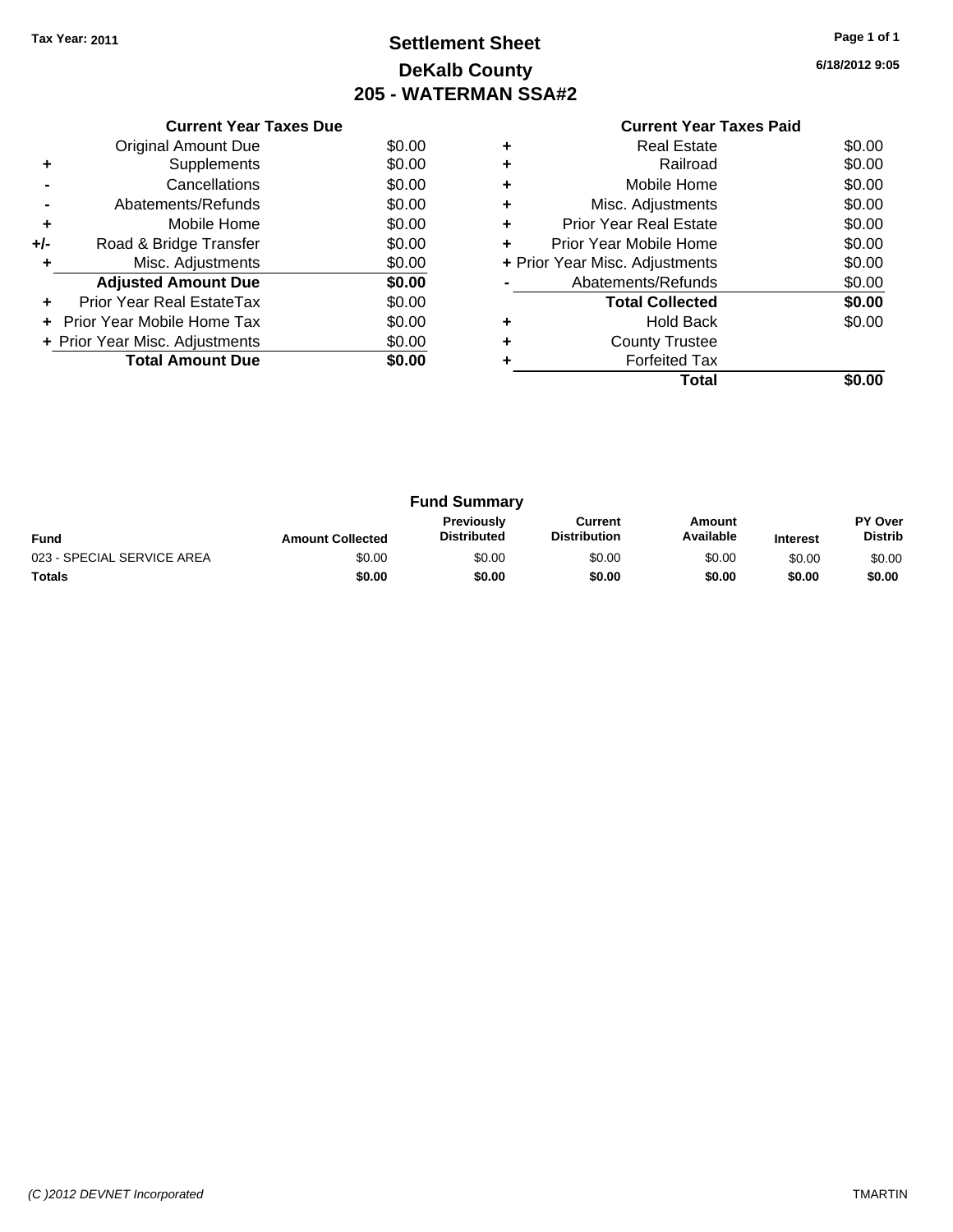### **Settlement Sheet Tax Year: 2011 Page 1 of 1 DeKalb County 206 - WATERMAN SSA #1**

**6/18/2012 9:05**

|     | <b>Current Year Taxes Due</b>     |        |
|-----|-----------------------------------|--------|
|     | <b>Original Amount Due</b>        | \$0.00 |
|     | Supplements                       | \$0.00 |
|     | Cancellations                     | \$0.00 |
|     | Abatements/Refunds                | \$0.00 |
| ٠   | Mobile Home                       | \$0.00 |
| +/- | Road & Bridge Transfer            | \$0.00 |
|     | Misc. Adjustments                 | \$0.00 |
|     | <b>Adjusted Amount Due</b>        | \$0.00 |
|     | <b>Prior Year Real EstateTax</b>  | \$0.00 |
|     | <b>Prior Year Mobile Home Tax</b> | \$0.00 |
|     | + Prior Year Misc. Adjustments    | \$0.00 |
|     | <b>Total Amount Due</b>           | \$0.00 |
|     |                                   |        |

#### **Current Year Taxes Paid +** Real Estate \$0.00 **+** Railroad \$0.00 **+** Mobile Home \$0.00 **+** Misc. Adjustments \$0.00 **+** Prior Year Real Estate \$0.00 **+** Prior Year Mobile Home \$0.00 **+** Prior Year Misc. Adjustments \$0.00 **-** Abatements/Refunds \$0.00 **Total Collected \$0.00 +** Hold Back \$0.00 **+** County Trustee **+** Forfeited Tax **Total \$0.00**

| <b>Fund Summary</b>        |                         |                                         |                                |                     |                 |                           |
|----------------------------|-------------------------|-----------------------------------------|--------------------------------|---------------------|-----------------|---------------------------|
| <b>Fund</b>                | <b>Amount Collected</b> | <b>Previously</b><br><b>Distributed</b> | Current<br><b>Distribution</b> | Amount<br>Available | <b>Interest</b> | PY Over<br><b>Distrib</b> |
| 023 - SPECIAL SERVICE AREA | \$0.00                  | \$0.00                                  | \$0.00                         | \$0.00              | \$0.00          | \$0.00                    |
| <b>Totals</b>              | \$0.00                  | \$0.00                                  | \$0.00                         | \$0.00              | \$0.00          | \$0.00                    |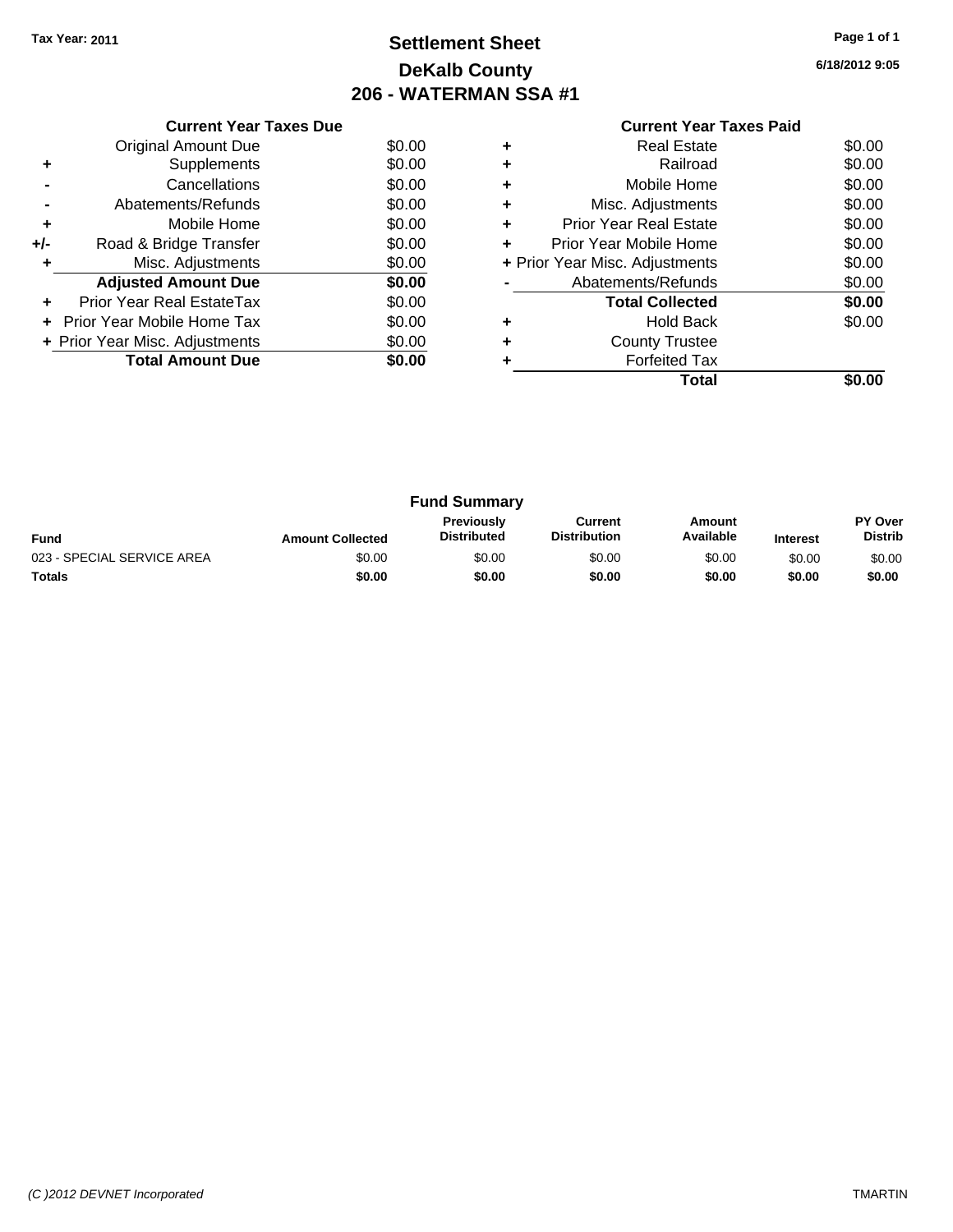### **Settlement Sheet Tax Year: 2011 Page 1 of 1 DeKalb County 207 - DERBY ESTATES SSA**

**6/18/2012 9:05**

|     | <b>Current Year Taxes Due</b>  |            |  |  |  |  |
|-----|--------------------------------|------------|--|--|--|--|
|     | <b>Original Amount Due</b>     | \$3,600.20 |  |  |  |  |
| ٠   | Supplements                    | \$0.00     |  |  |  |  |
|     | Cancellations                  | \$0.00     |  |  |  |  |
|     | Abatements/Refunds             | \$0.00     |  |  |  |  |
| ٠   | Mobile Home                    | \$0.00     |  |  |  |  |
| +/- | Road & Bridge Transfer         | \$0.00     |  |  |  |  |
| ٠   | Misc. Adjustments              | \$0.00     |  |  |  |  |
|     | <b>Adjusted Amount Due</b>     | \$3,600.20 |  |  |  |  |
|     | Prior Year Real EstateTax      | \$0.00     |  |  |  |  |
|     | Prior Year Mobile Home Tax     | \$0.00     |  |  |  |  |
|     | + Prior Year Misc. Adjustments | \$0.00     |  |  |  |  |
|     | <b>Total Amount Due</b>        | \$3.600.20 |  |  |  |  |

|   | <b>Real Estate</b>             | \$1,682.71 |
|---|--------------------------------|------------|
| ٠ | Railroad                       | \$0.00     |
| ٠ | Mobile Home                    | \$0.00     |
| ٠ | Misc. Adjustments              | \$0.00     |
| ÷ | <b>Prior Year Real Estate</b>  | \$0.00     |
| ٠ | Prior Year Mobile Home         | \$0.00     |
|   | + Prior Year Misc. Adjustments | \$0.00     |
|   | Abatements/Refunds             | \$0.00     |
|   | <b>Total Collected</b>         | \$1,682.71 |
| ٠ | <b>Hold Back</b>               | \$0.00     |
|   | <b>County Trustee</b>          |            |
| ٠ | <b>Forfeited Tax</b>           |            |
|   | Total                          | \$1,682.71 |

|                            | <b>Distribution Summary</b> |                                  |                                       |                                |                 |                                  |
|----------------------------|-----------------------------|----------------------------------|---------------------------------------|--------------------------------|-----------------|----------------------------------|
|                            |                             |                                  | <b>Tax Distribution Date</b>          |                                |                 | Amount                           |
|                            |                             |                                  | 05/25/2012                            |                                |                 | \$277.31                         |
|                            |                             |                                  | 06/22/2012                            |                                |                 | \$1,405.40                       |
|                            |                             |                                  |                                       | <b>Totals: 2 Distributions</b> |                 | \$1,682.71                       |
|                            |                             |                                  | <b>Grand Totals: 2 Distributions</b>  |                                |                 | \$1,682.71                       |
|                            |                             | <b>Fund Summary</b>              |                                       |                                |                 |                                  |
| Fund                       | <b>Amount Collected</b>     | Previously<br><b>Distributed</b> | <b>Current</b><br><b>Distribution</b> | <b>Amount</b><br>Available     | <b>Interest</b> | <b>PY Over</b><br><b>Distrib</b> |
| 023 - SPECIAL SERVICE AREA | \$1.682.71                  | \$277.31                         | \$1,405.40                            | \$0.00                         | \$0.00          | \$0.00                           |
| Totals                     | \$1,682.71                  | \$277.31                         | \$1,405.40                            | \$0.00                         | \$0.00          | \$0.00                           |
|                            |                             |                                  |                                       |                                |                 |                                  |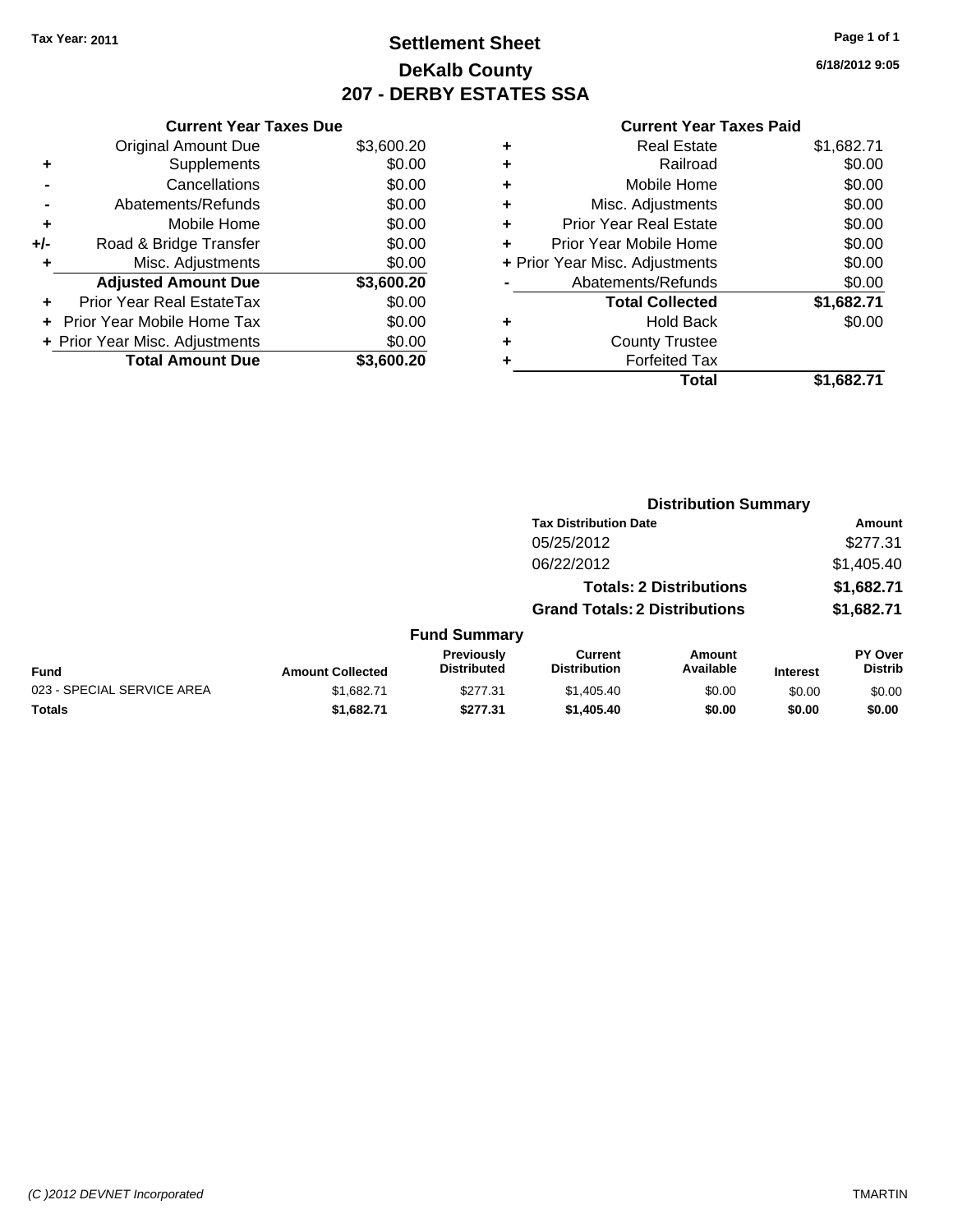### **Settlement Sheet Tax Year: 2011 Page 1 of 1 DeKalb County 213 - GENOA OAK CREEK EST SSA#4**

**6/18/2012 9:05**

|     | <b>Current Year Taxes Due</b>     |            |  |  |  |  |  |
|-----|-----------------------------------|------------|--|--|--|--|--|
|     | <b>Original Amount Due</b>        | \$1,640.72 |  |  |  |  |  |
| ٠   | Supplements                       | \$0.00     |  |  |  |  |  |
|     | Cancellations                     | \$0.00     |  |  |  |  |  |
|     | Abatements/Refunds                | \$0.00     |  |  |  |  |  |
| ٠   | Mobile Home                       | \$0.00     |  |  |  |  |  |
| +/- | Road & Bridge Transfer            | \$0.00     |  |  |  |  |  |
|     | Misc. Adjustments                 | \$0.00     |  |  |  |  |  |
|     | <b>Adjusted Amount Due</b>        | \$1,640.72 |  |  |  |  |  |
|     | Prior Year Real EstateTax         | \$0.00     |  |  |  |  |  |
|     | <b>Prior Year Mobile Home Tax</b> | \$0.00     |  |  |  |  |  |
|     | + Prior Year Misc. Adjustments    | \$0.00     |  |  |  |  |  |
|     | <b>Total Amount Due</b>           | \$1,640.72 |  |  |  |  |  |

|   | Total                          | \$671.50 |
|---|--------------------------------|----------|
|   | <b>Forfeited Tax</b>           |          |
| ٠ | <b>County Trustee</b>          |          |
| ٠ | <b>Hold Back</b>               | \$0.00   |
|   | <b>Total Collected</b>         | \$671.50 |
|   | Abatements/Refunds             | \$0.00   |
|   | + Prior Year Misc. Adjustments | \$0.00   |
| ٠ | Prior Year Mobile Home         | \$0.00   |
| ÷ | Prior Year Real Estate         | \$0.00   |
| ٠ | Misc. Adjustments              | \$0.00   |
| ÷ | Mobile Home                    | \$0.00   |
| ÷ | Railroad                       | \$0.00   |
| ٠ | <b>Real Estate</b>             | \$671.50 |
|   |                                |          |

|                            | <b>Distribution Summary</b> |                                  |                                       |                                |                 |                                  |  |
|----------------------------|-----------------------------|----------------------------------|---------------------------------------|--------------------------------|-----------------|----------------------------------|--|
|                            |                             |                                  | <b>Tax Distribution Date</b>          |                                |                 | Amount                           |  |
|                            |                             |                                  | 05/25/2012                            |                                |                 | \$22.53                          |  |
|                            |                             |                                  | 06/22/2012                            |                                |                 | \$648.97                         |  |
|                            |                             |                                  |                                       | <b>Totals: 2 Distributions</b> |                 | \$671.50                         |  |
|                            |                             |                                  | <b>Grand Totals: 2 Distributions</b>  |                                |                 | \$671.50                         |  |
|                            |                             | <b>Fund Summary</b>              |                                       |                                |                 |                                  |  |
| <b>Fund</b>                | <b>Amount Collected</b>     | Previously<br><b>Distributed</b> | <b>Current</b><br><b>Distribution</b> | Amount<br>Available            | <b>Interest</b> | <b>PY Over</b><br><b>Distrib</b> |  |
| 023 - SPECIAL SERVICE AREA | \$671.50                    | \$22.53                          | \$648.97                              | \$0.00                         | \$0.00          | \$0.00                           |  |
| Totals                     | \$671.50                    | \$22.53                          | \$648.97                              | \$0.00                         | \$0.00          | \$0.00                           |  |
|                            |                             |                                  |                                       |                                |                 |                                  |  |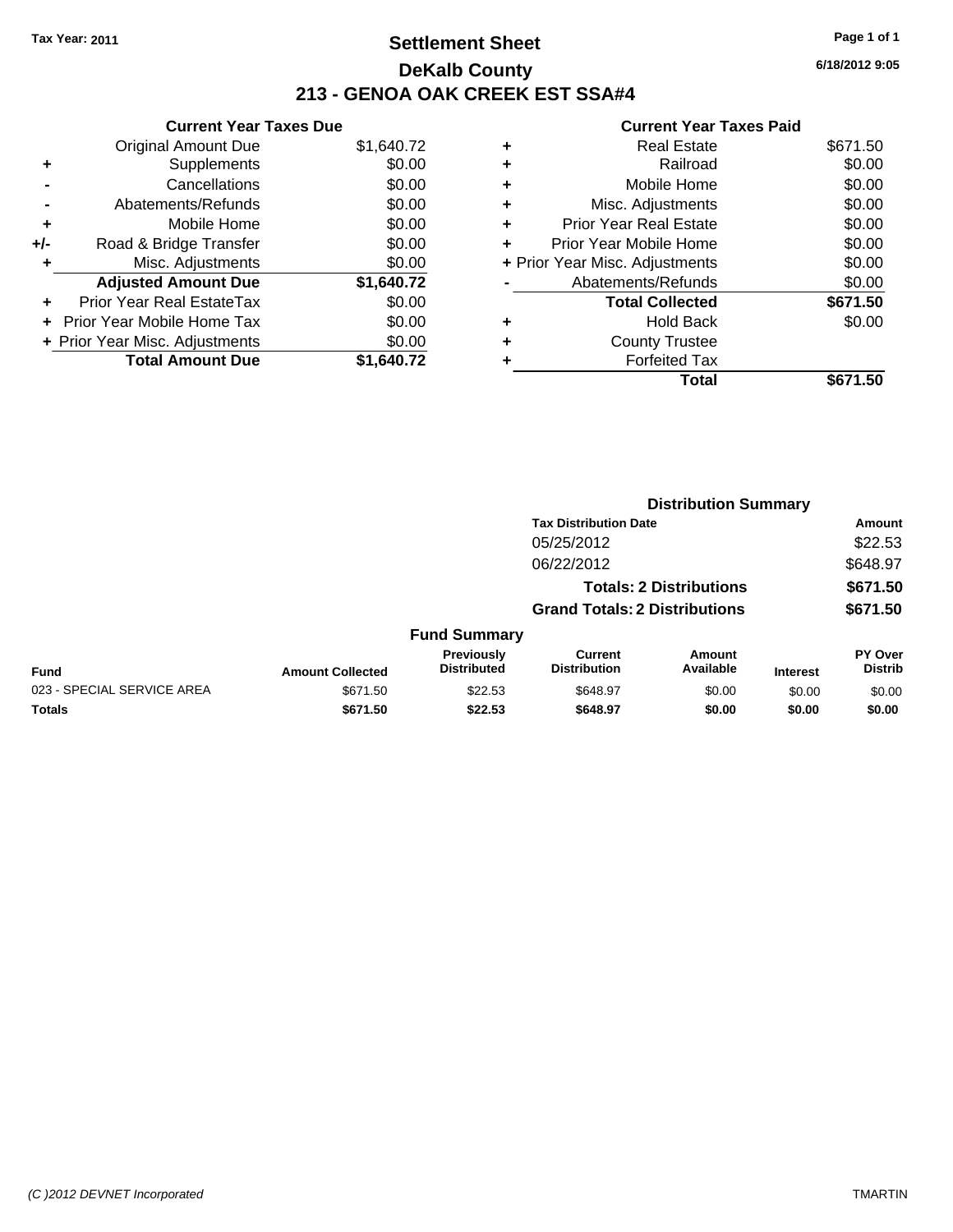### **Settlement Sheet Tax Year: 2011 Page 1 of 1 DeKalb County AF-DK #5 - AFTON DEKALB DRAINAGE #5**

**6/18/2012 9:05**

|     | <b>Current Year Taxes Due</b>  |             |  |  |  |  |  |
|-----|--------------------------------|-------------|--|--|--|--|--|
|     | <b>Original Amount Due</b>     | \$11,319.38 |  |  |  |  |  |
| ٠   | Supplements                    | \$0.00      |  |  |  |  |  |
|     | Cancellations                  | \$0.00      |  |  |  |  |  |
|     | Abatements/Refunds             | \$0.00      |  |  |  |  |  |
| ٠   | Mobile Home                    | \$0.00      |  |  |  |  |  |
| +/- | Road & Bridge Transfer         | \$0.00      |  |  |  |  |  |
|     | Misc. Adjustments              | \$0.00      |  |  |  |  |  |
|     | <b>Adjusted Amount Due</b>     | \$11,319.38 |  |  |  |  |  |
| ÷   | Prior Year Real EstateTax      | \$0.00      |  |  |  |  |  |
|     | Prior Year Mobile Home Tax     | \$0.00      |  |  |  |  |  |
|     | + Prior Year Misc. Adjustments | \$0.00      |  |  |  |  |  |
|     | <b>Total Amount Due</b>        | \$11,319.38 |  |  |  |  |  |

| ٠ | <b>Real Estate</b>             | \$7,715.55 |
|---|--------------------------------|------------|
| ٠ | Railroad                       | \$0.00     |
| ٠ | Mobile Home                    | \$0.00     |
| ٠ | Misc. Adjustments              | \$0.00     |
| ٠ | <b>Prior Year Real Estate</b>  | \$0.00     |
| ٠ | Prior Year Mobile Home         | \$0.00     |
|   | + Prior Year Misc. Adjustments | \$0.00     |
|   | Abatements/Refunds             | \$0.00     |
|   | <b>Total Collected</b>         | \$7,715.55 |
| ٠ | <b>Hold Back</b>               | \$0.00     |
| ٠ | <b>County Trustee</b>          |            |
| ٠ | <b>Forfeited Tax</b>           |            |
|   | Total                          | \$7,715.55 |
|   |                                |            |

|                         |                                  |                                       |                     |                                                                                                        | Amount                           |
|-------------------------|----------------------------------|---------------------------------------|---------------------|--------------------------------------------------------------------------------------------------------|----------------------------------|
|                         |                                  | 05/25/2012                            |                     |                                                                                                        | \$1,385.89                       |
|                         |                                  | 06/22/2012                            |                     |                                                                                                        | \$6,329.66                       |
|                         |                                  |                                       |                     |                                                                                                        | \$7,715.55                       |
|                         |                                  |                                       |                     |                                                                                                        | \$7,715.55                       |
|                         |                                  |                                       |                     |                                                                                                        |                                  |
| <b>Amount Collected</b> | Previously<br><b>Distributed</b> | <b>Current</b><br><b>Distribution</b> | Amount<br>Available | <b>Interest</b>                                                                                        | <b>PY Over</b><br><b>Distrib</b> |
| \$7,715.55              | \$1,385.89                       | \$6,329.66                            | \$0.00              | \$0.00                                                                                                 | \$0.00                           |
| \$7,715.55              | \$1,385.89                       | \$6,329.66                            | \$0.00              | \$0.00                                                                                                 | \$0.00                           |
|                         |                                  |                                       | <b>Fund Summary</b> | <b>Tax Distribution Date</b><br><b>Totals: 2 Distributions</b><br><b>Grand Totals: 2 Distributions</b> | <b>Distribution Summary</b>      |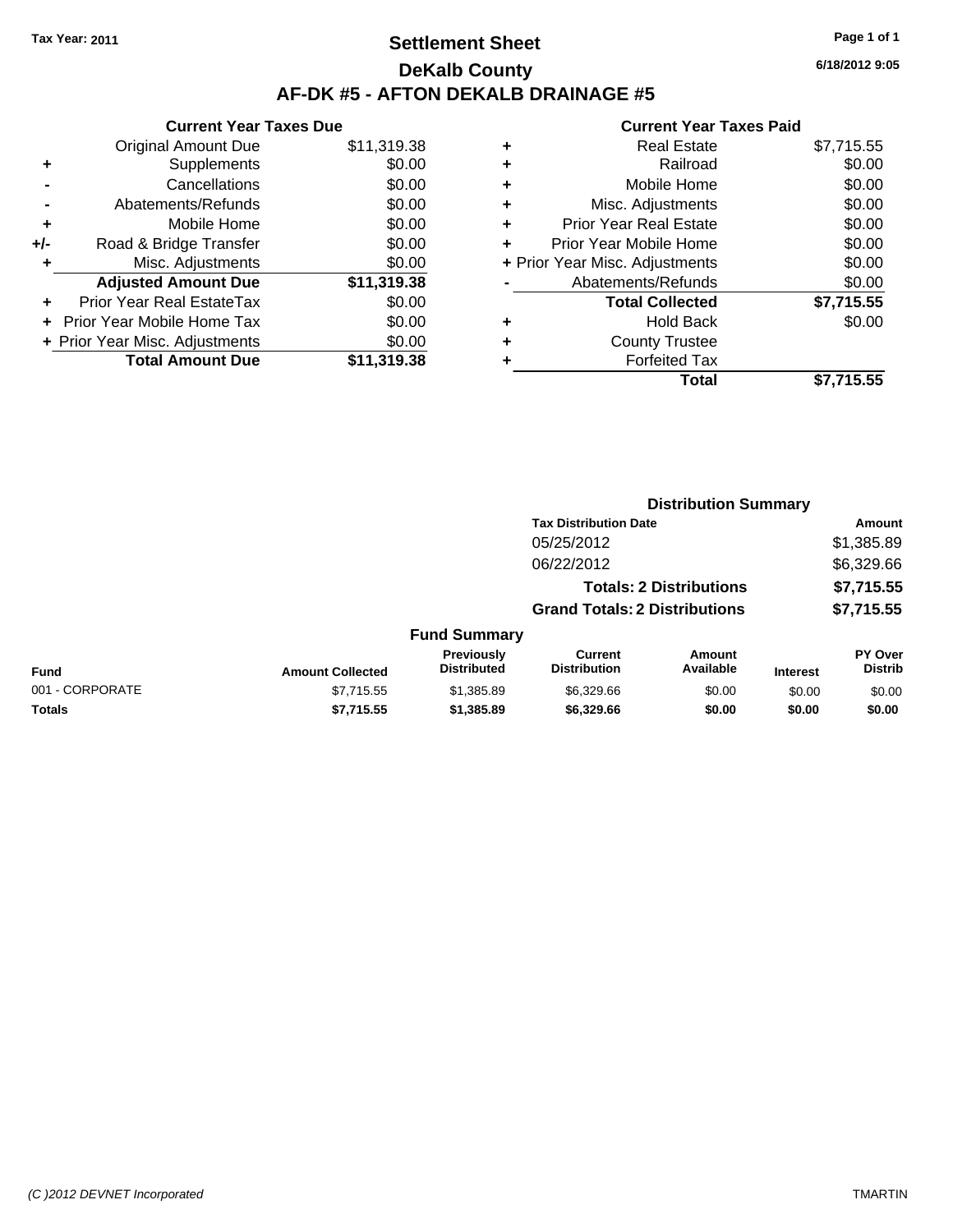### **Settlement Sheet Tax Year: 2011 Page 1 of 1 DeKalb County AF-MI #4 - AF/ MI/ DK DRAINAGE #4**

**6/18/2012 9:05**

|     | <b>Current Year Taxes Due</b>  |            |
|-----|--------------------------------|------------|
|     | <b>Original Amount Due</b>     | \$7,451.38 |
|     | Supplements                    | \$0.00     |
|     | Cancellations                  | \$0.00     |
|     | Abatements/Refunds             | \$0.00     |
| ٠   | Mobile Home                    | \$0.00     |
| +/- | Road & Bridge Transfer         | \$0.00     |
|     | Misc. Adjustments              | \$0.00     |
|     | <b>Adjusted Amount Due</b>     | \$7,451.38 |
|     | Prior Year Real EstateTax      | \$0.00     |
|     | Prior Year Mobile Home Tax     | \$0.00     |
|     | + Prior Year Misc. Adjustments | \$0.00     |
|     | <b>Total Amount Due</b>        | \$7,451.38 |
|     |                                |            |

|   | Total                          | \$4,762.38 |
|---|--------------------------------|------------|
| ٠ | <b>Forfeited Tax</b>           |            |
| ٠ | <b>County Trustee</b>          |            |
| ٠ | <b>Hold Back</b>               | \$0.00     |
|   | <b>Total Collected</b>         | \$4,762.38 |
|   | Abatements/Refunds             | \$0.00     |
|   | + Prior Year Misc. Adjustments | \$0.00     |
| ÷ | Prior Year Mobile Home         | \$0.00     |
| ٠ | <b>Prior Year Real Estate</b>  | \$0.00     |
| ٠ | Misc. Adjustments              | \$0.00     |
| ٠ | Mobile Home                    | \$0.00     |
| ٠ | Railroad                       | \$0.00     |
| ٠ | <b>Real Estate</b>             | \$4,762.38 |
|   |                                |            |

|                 | <b>Distribution Summary</b> |                                  |                                       |                                |                 |                                  |  |
|-----------------|-----------------------------|----------------------------------|---------------------------------------|--------------------------------|-----------------|----------------------------------|--|
|                 |                             |                                  | <b>Tax Distribution Date</b>          |                                |                 | Amount                           |  |
|                 |                             |                                  | 05/25/2012                            |                                |                 | \$695.20                         |  |
|                 |                             |                                  | 06/22/2012                            |                                |                 | \$4,067.18                       |  |
|                 |                             |                                  |                                       | <b>Totals: 2 Distributions</b> |                 | \$4,762.38                       |  |
|                 |                             |                                  | <b>Grand Totals: 2 Distributions</b>  |                                |                 | \$4,762.38                       |  |
|                 |                             | <b>Fund Summary</b>              |                                       |                                |                 |                                  |  |
| Fund            | <b>Amount Collected</b>     | Previously<br><b>Distributed</b> | <b>Current</b><br><b>Distribution</b> | <b>Amount</b><br>Available     | <b>Interest</b> | <b>PY Over</b><br><b>Distrib</b> |  |
| 001 - CORPORATE | \$4,762.38                  | \$695.20                         | \$4,067.18                            | \$0.00                         | \$0.00          | \$0.00                           |  |
| Totals          | \$4,762.38                  | \$695.20                         | \$4,067.18                            | \$0.00                         | \$0.00          | \$0.00                           |  |
|                 |                             |                                  |                                       |                                |                 |                                  |  |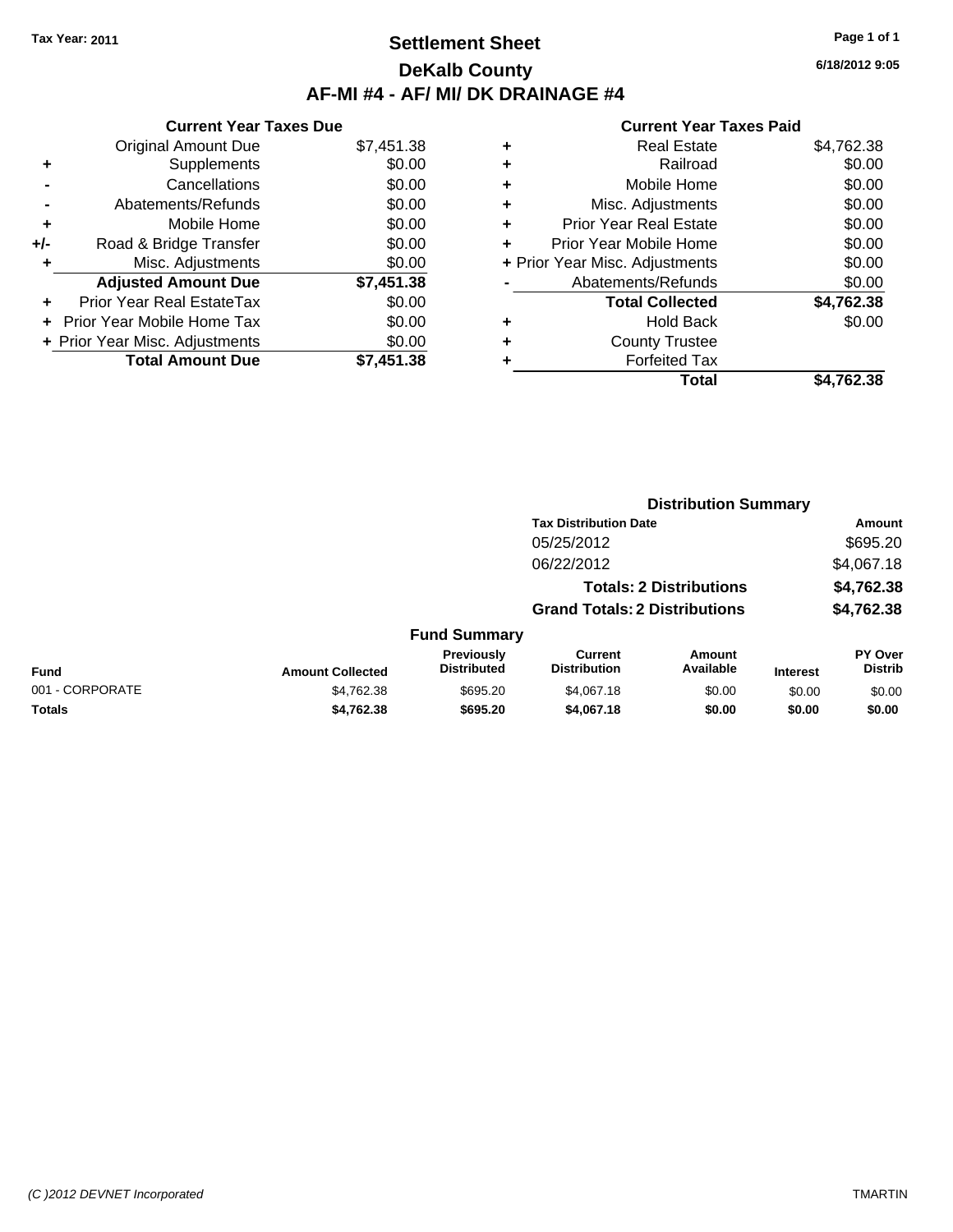### **Settlement Sheet Tax Year: 2011 Page 1 of 1 DeKalb County CL-SH #7 - CLINTON/SHABBONA DRN #7**

**6/18/2012 9:05**

|     | <b>Current Year Taxes Due</b>  |        |  |  |  |  |
|-----|--------------------------------|--------|--|--|--|--|
|     | Original Amount Due            | \$0.00 |  |  |  |  |
| ٠   | Supplements                    | \$0.00 |  |  |  |  |
|     | Cancellations                  | \$0.00 |  |  |  |  |
|     | Abatements/Refunds             | \$0.00 |  |  |  |  |
| ٠   | Mobile Home                    | \$0.00 |  |  |  |  |
| +/- | Road & Bridge Transfer         | \$0.00 |  |  |  |  |
| ٠   | Misc. Adjustments              | \$0.00 |  |  |  |  |
|     | <b>Adjusted Amount Due</b>     | \$0.00 |  |  |  |  |
|     | Prior Year Real EstateTax      | \$0.00 |  |  |  |  |
|     | Prior Year Mobile Home Tax     | \$0.00 |  |  |  |  |
|     | + Prior Year Misc. Adjustments | \$0.00 |  |  |  |  |
|     | <b>Total Amount Due</b>        | \$0.00 |  |  |  |  |
|     |                                |        |  |  |  |  |

|   | Total                          |        |
|---|--------------------------------|--------|
|   | <b>Forfeited Tax</b>           |        |
| ÷ | <b>County Trustee</b>          |        |
| ٠ | <b>Hold Back</b>               | \$0.00 |
|   | <b>Total Collected</b>         | \$0.00 |
|   | Abatements/Refunds             | \$0.00 |
|   | + Prior Year Misc. Adjustments | \$0.00 |
| ٠ | Prior Year Mobile Home         | \$0.00 |
| ٠ | Prior Year Real Estate         | \$0.00 |
| ٠ | Misc. Adjustments              | \$0.00 |
| ٠ | Mobile Home                    | \$0.00 |
| ٠ | Railroad                       | \$0.00 |
|   | <b>Real Estate</b>             | \$0.00 |
|   |                                |        |

| <b>Fund Summary</b> |                         |                                  |                                |                     |                 |                                  |
|---------------------|-------------------------|----------------------------------|--------------------------------|---------------------|-----------------|----------------------------------|
| <b>Fund</b>         | <b>Amount Collected</b> | Previously<br><b>Distributed</b> | Current<br><b>Distribution</b> | Amount<br>Available | <b>Interest</b> | <b>PY Over</b><br><b>Distrib</b> |
| 001 - CORPORATE     | \$0.00                  | \$0.00                           | \$0.00                         | \$0.00              | \$0.00          | \$0.00                           |
| <b>Totals</b>       | \$0.00                  | \$0.00                           | \$0.00                         | \$0.00              | \$0.00          | \$0.00                           |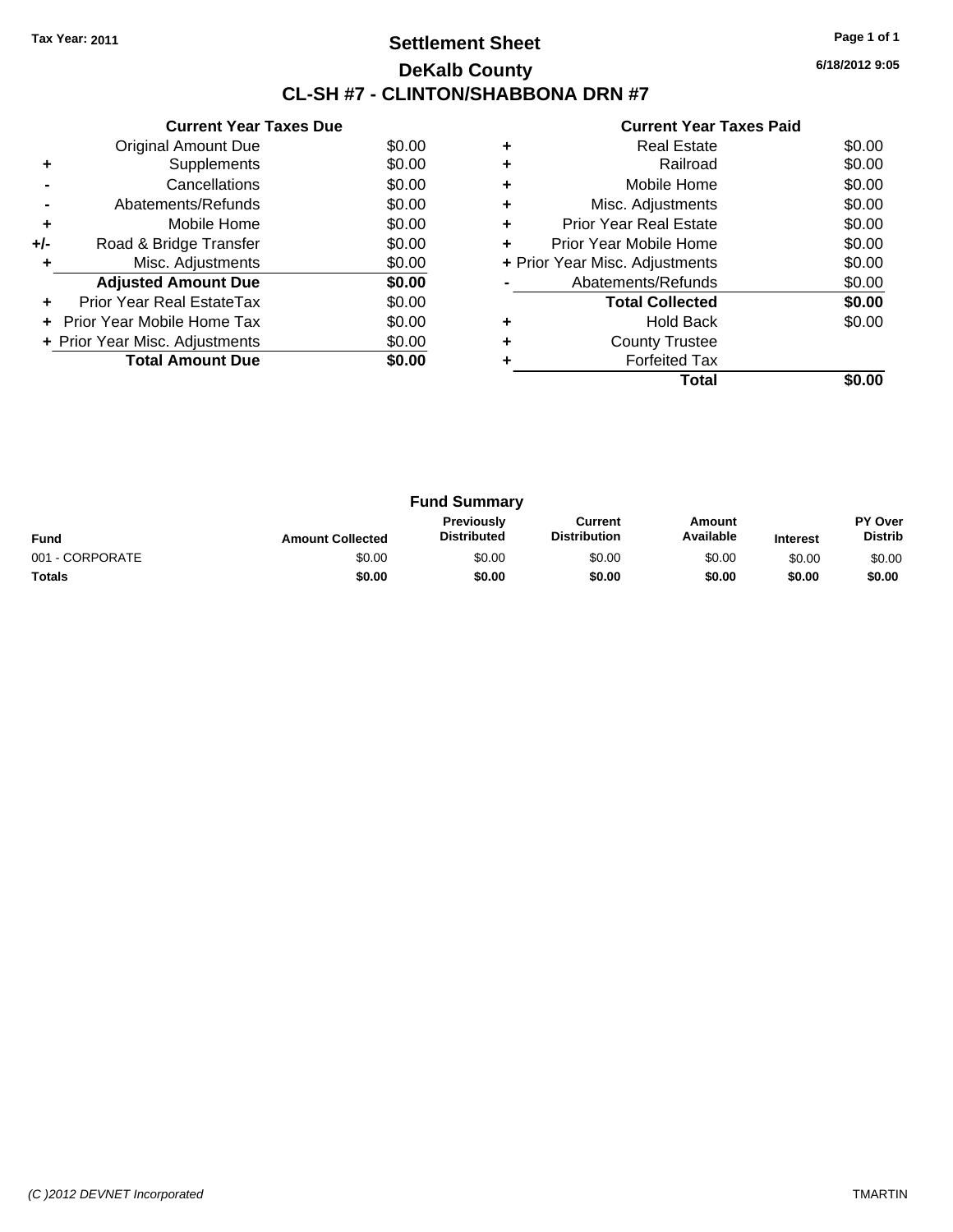### **Settlement Sheet Tax Year: 2011 Page 1 of 1 DeKalb County CO SBA #10 - CORTLAND SBA #10**

**6/18/2012 9:05**

| <b>Current Year Taxes Paid</b> |  |  |  |  |
|--------------------------------|--|--|--|--|
|--------------------------------|--|--|--|--|

|     | <b>Current Year Taxes Due</b>     |        |
|-----|-----------------------------------|--------|
|     | Original Amount Due               | \$0.00 |
| ٠   | Supplements                       | \$0.00 |
|     | Cancellations                     | \$0.00 |
|     | Abatements/Refunds                | \$0.00 |
| ٠   | Mobile Home                       | \$0.00 |
| +/- | Road & Bridge Transfer            | \$0.00 |
|     | Misc. Adjustments                 | \$0.00 |
|     | <b>Adjusted Amount Due</b>        | \$0.00 |
|     | Prior Year Real EstateTax         | \$0.00 |
|     | <b>Prior Year Mobile Home Tax</b> | \$0.00 |
|     | + Prior Year Misc. Adjustments    | \$0.00 |
|     | <b>Total Amount Due</b>           | \$0.00 |
|     |                                   |        |

|   | <b>Real Estate</b>             | \$0.00 |
|---|--------------------------------|--------|
| ٠ | Railroad                       | \$0.00 |
| ٠ | Mobile Home                    | \$0.00 |
| ٠ | Misc. Adjustments              | \$0.00 |
| ٠ | <b>Prior Year Real Estate</b>  | \$0.00 |
| ÷ | Prior Year Mobile Home         | \$0.00 |
|   | + Prior Year Misc. Adjustments | \$0.00 |
|   | Abatements/Refunds             | \$0.00 |
|   | <b>Total Collected</b>         | \$0.00 |
|   | <b>Hold Back</b>               | \$0.00 |
| ٠ | <b>County Trustee</b>          |        |
|   | <b>Forfeited Tax</b>           |        |
|   | Total                          |        |

| <b>Fund Summary</b>        |                         |                                  |                                |                     |                 |                                  |
|----------------------------|-------------------------|----------------------------------|--------------------------------|---------------------|-----------------|----------------------------------|
| <b>Fund</b>                | <b>Amount Collected</b> | Previously<br><b>Distributed</b> | Current<br><b>Distribution</b> | Amount<br>Available | <b>Interest</b> | <b>PY Over</b><br><b>Distrib</b> |
| 023 - SPECIAL SERVICE AREA | \$0.00                  | \$0.00                           | \$0.00                         | \$0.00              | \$0.00          | \$0.00                           |
| <b>Totals</b>              | \$0.00                  | \$0.00                           | \$0.00                         | \$0.00              | \$0.00          | \$0.00                           |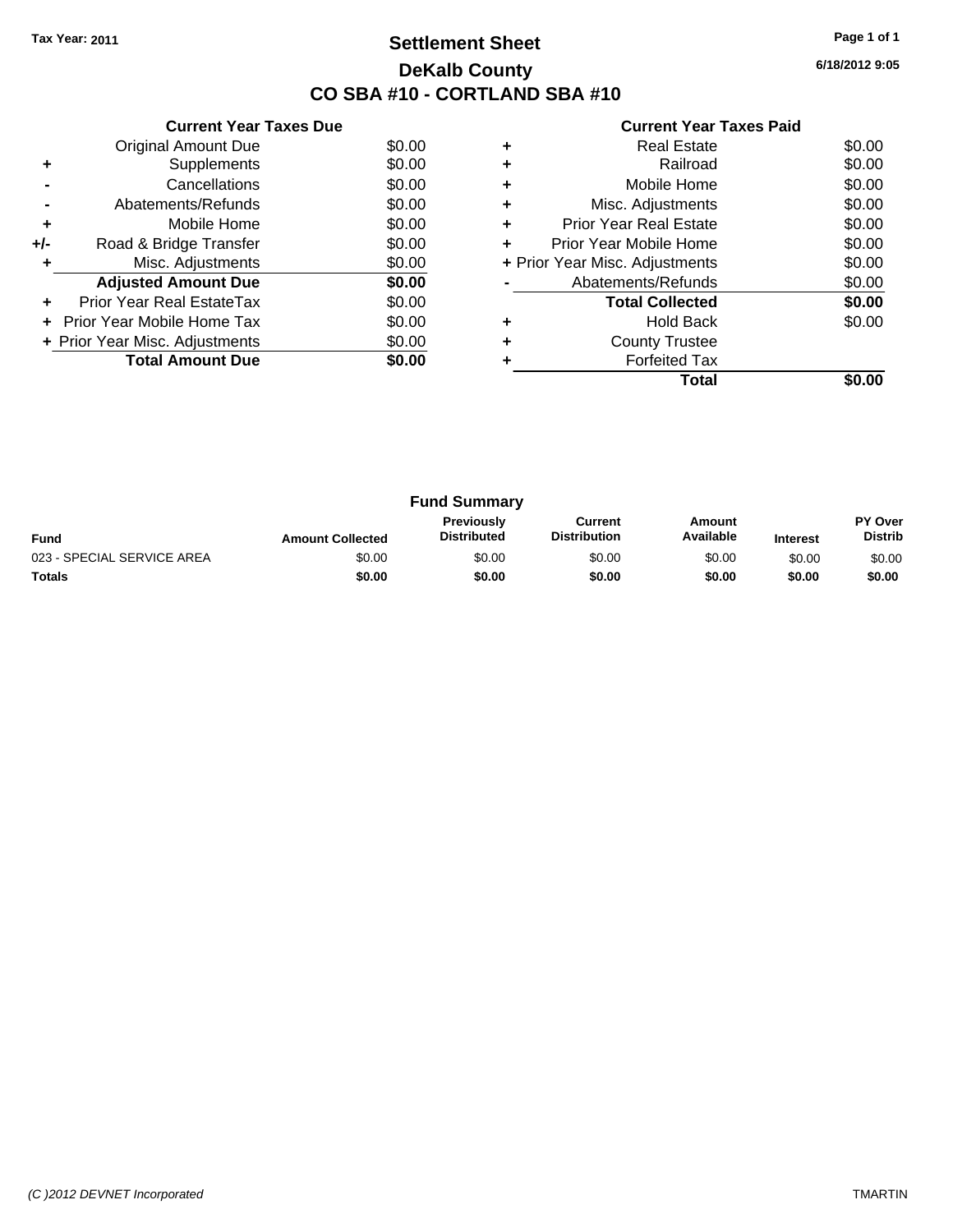### **Settlement Sheet Tax Year: 2011 Page 1 of 1 DeKalb County COON #1 - COON CREEK DRAINAGE #1**

**6/18/2012 9:05**

| <b>Current Year Taxes Due</b>     |                                |  |  |  |  |  |
|-----------------------------------|--------------------------------|--|--|--|--|--|
| <b>Original Amount Due</b>        | \$11,821.50                    |  |  |  |  |  |
| Supplements                       | \$0.00                         |  |  |  |  |  |
| Cancellations                     | \$0.00                         |  |  |  |  |  |
| Abatements/Refunds                | \$0.00                         |  |  |  |  |  |
| Mobile Home                       | \$0.00                         |  |  |  |  |  |
| Road & Bridge Transfer            | \$0.00                         |  |  |  |  |  |
| Misc. Adjustments                 | \$0.00                         |  |  |  |  |  |
| <b>Adjusted Amount Due</b>        | \$11,821.50                    |  |  |  |  |  |
| Prior Year Real EstateTax         | \$0.00                         |  |  |  |  |  |
| <b>Prior Year Mobile Home Tax</b> | \$0.00                         |  |  |  |  |  |
|                                   | \$0.00                         |  |  |  |  |  |
| <b>Total Amount Due</b>           | \$11.821.50                    |  |  |  |  |  |
|                                   | + Prior Year Misc. Adjustments |  |  |  |  |  |

| ٠                              | <b>Real Estate</b>            | \$7,313.70 |
|--------------------------------|-------------------------------|------------|
| ٠                              | Railroad                      | \$0.00     |
| ٠                              | Mobile Home                   | \$0.00     |
| ٠                              | Misc. Adjustments             | \$0.00     |
| ÷                              | <b>Prior Year Real Estate</b> | \$0.00     |
| ÷                              | Prior Year Mobile Home        | \$0.00     |
| + Prior Year Misc. Adjustments |                               | \$0.00     |
|                                | Abatements/Refunds            | \$0.00     |
|                                | <b>Total Collected</b>        | \$7,313.70 |
| ٠                              | <b>Hold Back</b>              | \$0.00     |
| ٠                              | <b>County Trustee</b>         |            |
| ٠                              | <b>Forfeited Tax</b>          |            |
|                                | <b>Total</b>                  | \$7,313.70 |
|                                |                               |            |

|                 |                         | <b>Distribution Summary</b>      |                                       |                                |                 |                                  |
|-----------------|-------------------------|----------------------------------|---------------------------------------|--------------------------------|-----------------|----------------------------------|
|                 |                         |                                  | <b>Tax Distribution Date</b>          |                                |                 | Amount                           |
|                 |                         |                                  | 05/25/2012                            |                                |                 | \$1,122.31                       |
|                 |                         |                                  | 06/22/2012                            |                                |                 | \$6,191.39                       |
|                 |                         |                                  |                                       | <b>Totals: 2 Distributions</b> |                 | \$7,313.70                       |
|                 |                         |                                  | <b>Grand Totals: 2 Distributions</b>  |                                |                 | \$7,313.70                       |
|                 |                         | <b>Fund Summary</b>              |                                       |                                |                 |                                  |
| <b>Fund</b>     | <b>Amount Collected</b> | Previously<br><b>Distributed</b> | <b>Current</b><br><b>Distribution</b> | Amount<br>Available            | <b>Interest</b> | <b>PY Over</b><br><b>Distrib</b> |
| 001 - CORPORATE | \$7,313.70              | \$1,122.31                       | \$6,191.39                            | \$0.00                         | \$0.00          | \$0.00                           |
| Totals          | \$7,313.70              | \$1,122.31                       | \$6,191.39                            | \$0.00                         | \$0.00          | \$0.00                           |
|                 |                         |                                  |                                       |                                |                 |                                  |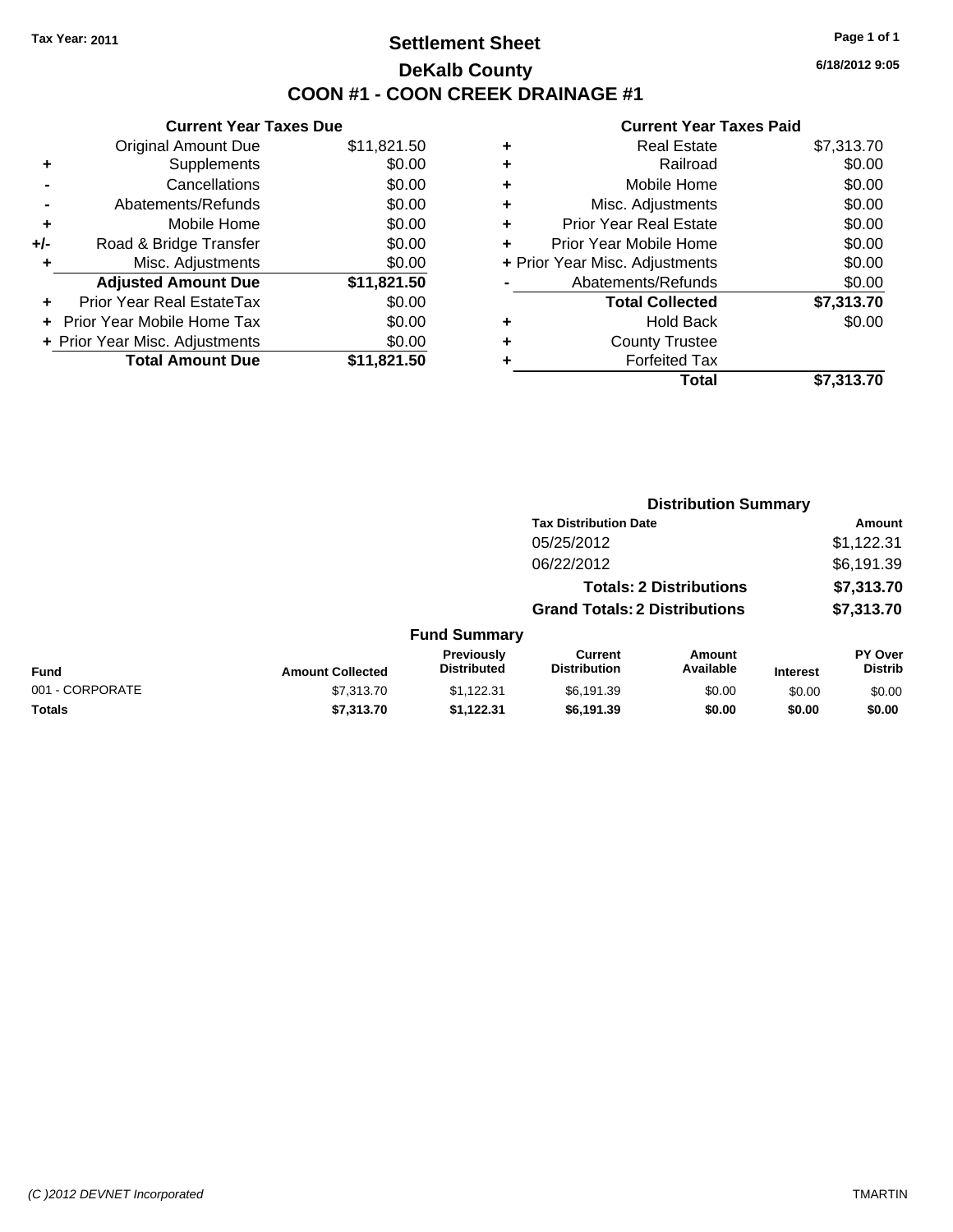**Current Year Taxes Due** Original Amount Due \$10,699.98

**Adjusted Amount Due \$10,699.98**

**Total Amount Due \$10,699.98**

**+** Supplements \$0.00 **-** Cancellations \$0.00 **-** Abatements/Refunds \$0.00 **+** Mobile Home \$0.00 **+/-** Road & Bridge Transfer \$0.00 **+** Misc. Adjustments \$0.00

**+** Prior Year Real EstateTax \$0.00 **+** Prior Year Mobile Home Tax \$0.00 **+ Prior Year Misc. Adjustments**  $$0.00$ 

### **Settlement Sheet Tax Year: 2011 Page 1 of 1 DeKalb County CO-PI #15 - CORTLAND PIERCE DRAINAGE**

**6/18/2012 9:05**

| Total                              | \$5,669.41 |
|------------------------------------|------------|
| <b>Forfeited Tax</b><br>٠          |            |
| <b>County Trustee</b><br>٠         |            |
| <b>Hold Back</b><br>٠              | \$0.00     |
| <b>Total Collected</b>             | \$5,669.41 |
| Abatements/Refunds                 | \$0.00     |
| + Prior Year Misc. Adjustments     | \$0.00     |
| Prior Year Mobile Home<br>٠        | \$0.00     |
| <b>Prior Year Real Estate</b><br>٠ | \$0.00     |
| Misc. Adjustments<br>٠             | \$0.00     |
| Mobile Home<br>٠                   | \$0.00     |
| Railroad<br>٠                      | \$0.00     |
| <b>Real Estate</b><br>٠            | \$5,669.41 |
|                                    |            |

|                 |                         |                                         | <b>Distribution Summary</b>           |                                |                 |                                  |  |
|-----------------|-------------------------|-----------------------------------------|---------------------------------------|--------------------------------|-----------------|----------------------------------|--|
|                 |                         |                                         | <b>Tax Distribution Date</b>          |                                |                 | Amount                           |  |
|                 |                         |                                         | 05/25/2012                            |                                |                 | \$915.18                         |  |
|                 |                         |                                         | 06/22/2012                            |                                |                 | \$4,754.23                       |  |
|                 |                         |                                         |                                       | <b>Totals: 2 Distributions</b> |                 | \$5,669.41                       |  |
|                 |                         |                                         | <b>Grand Totals: 2 Distributions</b>  |                                |                 | \$5,669.41                       |  |
|                 |                         | <b>Fund Summary</b>                     |                                       |                                |                 |                                  |  |
| <b>Fund</b>     | <b>Amount Collected</b> | <b>Previously</b><br><b>Distributed</b> | <b>Current</b><br><b>Distribution</b> | Amount<br>Available            | <b>Interest</b> | <b>PY Over</b><br><b>Distrib</b> |  |
| 001 - CORPORATE | \$5,669.41              | \$915.18                                | \$4,754.23                            | \$0.00                         | \$0.00          | \$0.00                           |  |
| <b>Totals</b>   | \$5,669.41              | \$915.18                                | \$4.754.23                            | \$0.00                         | \$0.00          | \$0.00                           |  |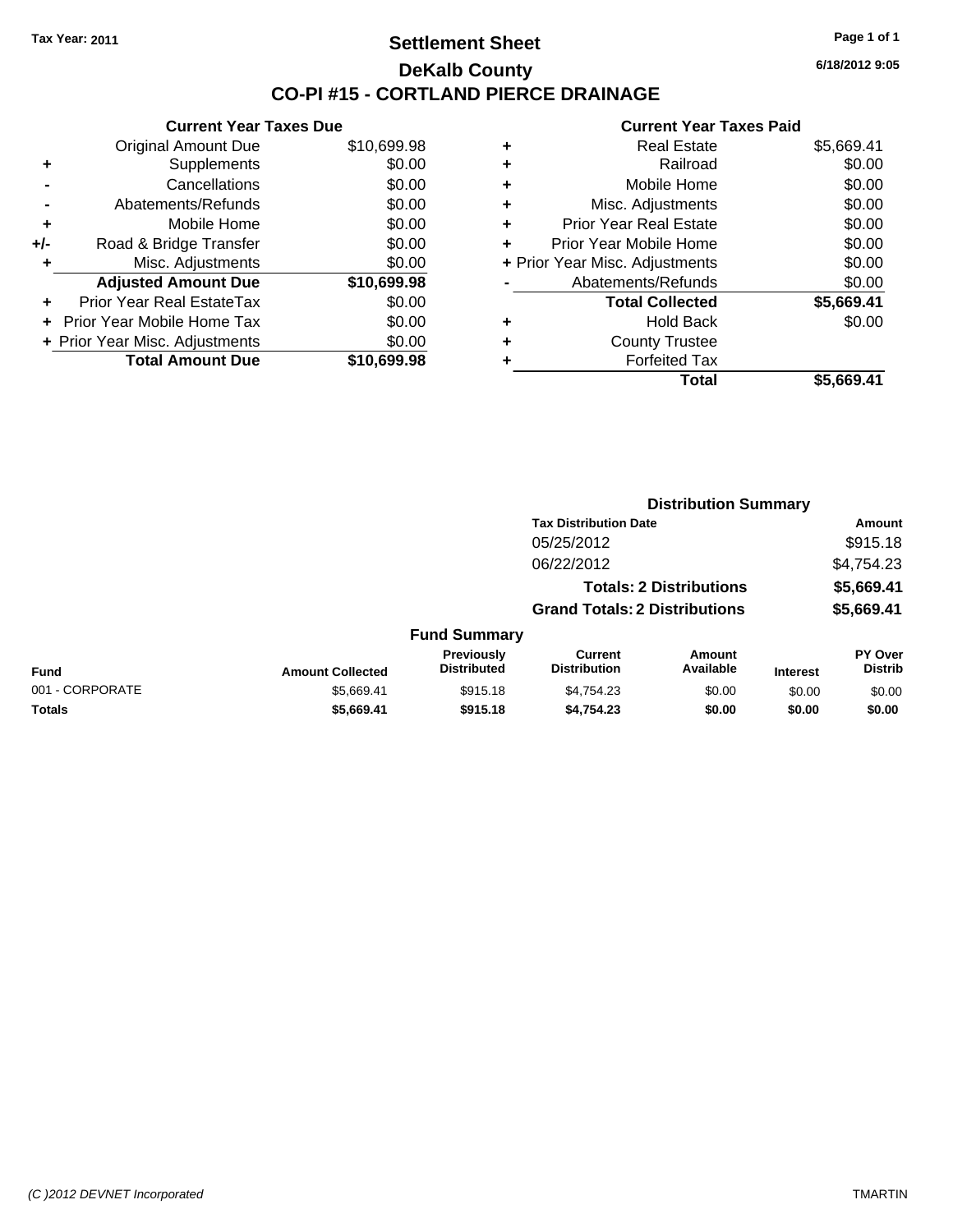### **Settlement Sheet Tax Year: 2011 Page 1 of 1 DeKalb County CO-SBA#5 - CORTLAND SBA #5**

**6/18/2012 9:05**

|     | <b>Current Year Taxes Due</b>     |        |  |  |  |  |  |
|-----|-----------------------------------|--------|--|--|--|--|--|
|     | <b>Original Amount Due</b>        | \$0.00 |  |  |  |  |  |
| ٠   | Supplements                       | \$0.00 |  |  |  |  |  |
|     | Cancellations                     | \$0.00 |  |  |  |  |  |
|     | Abatements/Refunds                | \$0.00 |  |  |  |  |  |
| ٠   | Mobile Home                       | \$0.00 |  |  |  |  |  |
| +/- | Road & Bridge Transfer            | \$0.00 |  |  |  |  |  |
|     | Misc. Adjustments                 | \$0.00 |  |  |  |  |  |
|     | <b>Adjusted Amount Due</b>        | \$0.00 |  |  |  |  |  |
|     | Prior Year Real EstateTax         | \$0.00 |  |  |  |  |  |
|     | <b>Prior Year Mobile Home Tax</b> | \$0.00 |  |  |  |  |  |
|     | + Prior Year Misc. Adjustments    | \$0.00 |  |  |  |  |  |
|     | <b>Total Amount Due</b>           | \$0.00 |  |  |  |  |  |
|     |                                   |        |  |  |  |  |  |

|   | Real Estate                    | \$0.00 |
|---|--------------------------------|--------|
|   | Railroad                       | \$0.00 |
|   | Mobile Home                    | \$0.00 |
| ٠ | Misc. Adjustments              | \$0.00 |
| ٠ | <b>Prior Year Real Estate</b>  | \$0.00 |
| ٠ | Prior Year Mobile Home         | \$0.00 |
|   | + Prior Year Misc. Adjustments | \$0.00 |
|   | Abatements/Refunds             | \$0.00 |
|   | <b>Total Collected</b>         | \$0.00 |
| ٠ | <b>Hold Back</b>               | \$0.00 |
|   | <b>County Trustee</b>          |        |
|   | <b>Forfeited Tax</b>           |        |
|   | Total                          |        |

|                            |                         | <b>Fund Summary</b>                     |                                |                     |                 |                                  |
|----------------------------|-------------------------|-----------------------------------------|--------------------------------|---------------------|-----------------|----------------------------------|
| <b>Fund</b>                | <b>Amount Collected</b> | <b>Previously</b><br><b>Distributed</b> | Current<br><b>Distribution</b> | Amount<br>Available | <b>Interest</b> | <b>PY Over</b><br><b>Distrib</b> |
| 023 - SPECIAL SERVICE AREA | \$0.00                  | \$0.00                                  | \$0.00                         | \$0.00              | \$0.00          | \$0.00                           |
| <b>Totals</b>              | \$0.00                  | \$0.00                                  | \$0.00                         | \$0.00              | \$0.00          | \$0.00                           |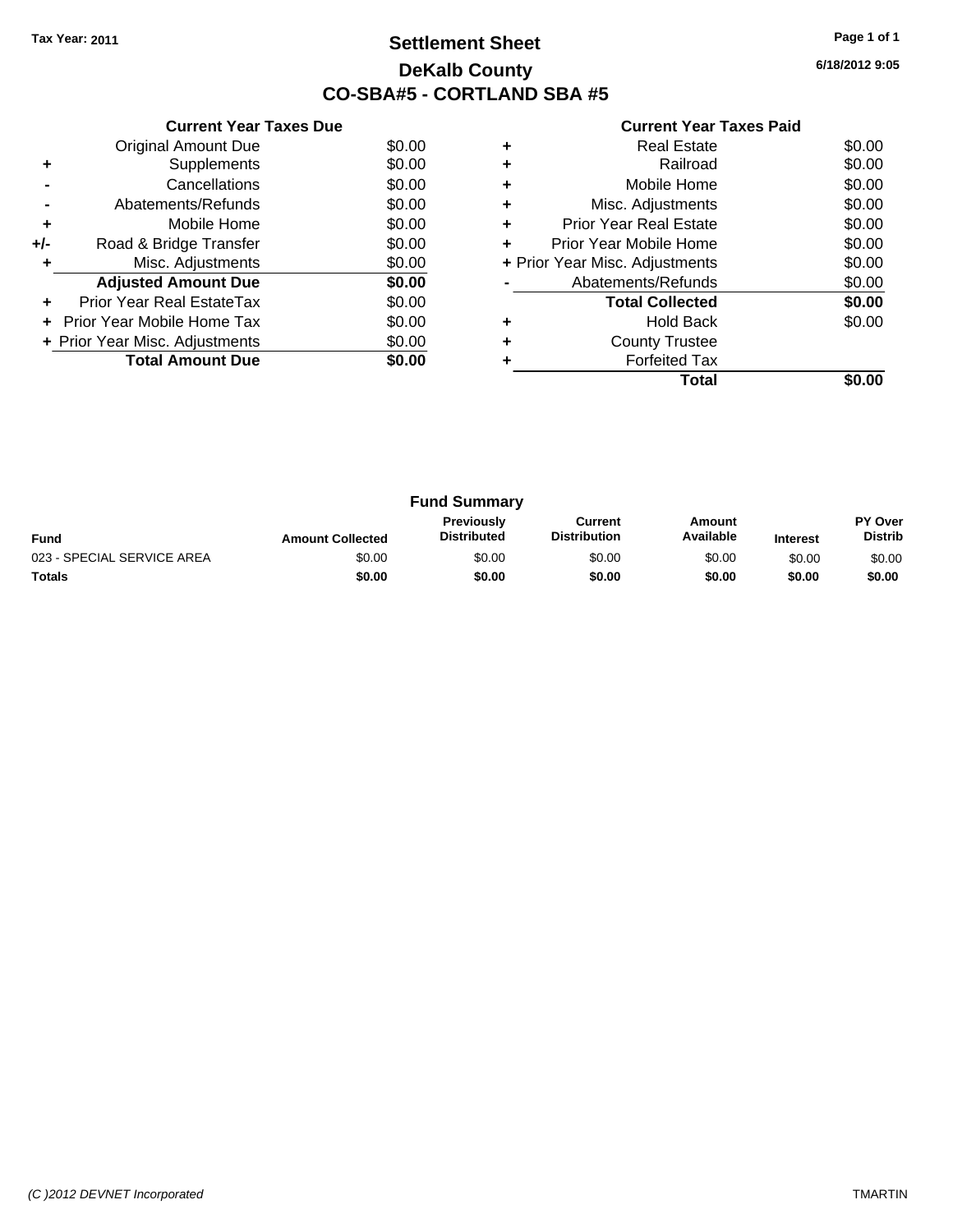### **Settlement Sheet Tax Year: 2011 Page 1 of 1 DeKalb County CO-SBA#6 - CORTLAND SBA #6**

**6/18/2012 9:05**

|     | <b>Current Year Taxes Due</b>            |        |  |  |  |  |
|-----|------------------------------------------|--------|--|--|--|--|
|     | <b>Original Amount Due</b>               | \$0.00 |  |  |  |  |
| ٠   | Supplements                              | \$0.00 |  |  |  |  |
|     | Cancellations                            | \$0.00 |  |  |  |  |
|     | Abatements/Refunds                       | \$0.00 |  |  |  |  |
| ٠   | Mobile Home                              | \$0.00 |  |  |  |  |
| +/- | Road & Bridge Transfer                   | \$0.00 |  |  |  |  |
|     | Misc. Adjustments<br>\$0.00              |        |  |  |  |  |
|     | <b>Adjusted Amount Due</b>               | \$0.00 |  |  |  |  |
|     | Prior Year Real EstateTax                | \$0.00 |  |  |  |  |
|     | <b>Prior Year Mobile Home Tax</b>        | \$0.00 |  |  |  |  |
|     | \$0.00<br>+ Prior Year Misc. Adjustments |        |  |  |  |  |
|     | <b>Total Amount Due</b>                  | \$0.00 |  |  |  |  |
|     |                                          |        |  |  |  |  |

|   | Real Estate                    | \$0.00 |
|---|--------------------------------|--------|
|   | Railroad                       | \$0.00 |
|   | Mobile Home                    | \$0.00 |
| ٠ | Misc. Adjustments              | \$0.00 |
| ٠ | <b>Prior Year Real Estate</b>  | \$0.00 |
| ٠ | Prior Year Mobile Home         | \$0.00 |
|   | + Prior Year Misc. Adjustments | \$0.00 |
|   | Abatements/Refunds             | \$0.00 |
|   | <b>Total Collected</b>         | \$0.00 |
| ٠ | <b>Hold Back</b>               | \$0.00 |
|   | <b>County Trustee</b>          |        |
|   | <b>Forfeited Tax</b>           |        |
|   | Total                          |        |

| <b>Fund Summary</b>        |                         |                                         |                                |                     |                 |                                  |
|----------------------------|-------------------------|-----------------------------------------|--------------------------------|---------------------|-----------------|----------------------------------|
| <b>Fund</b>                | <b>Amount Collected</b> | <b>Previously</b><br><b>Distributed</b> | Current<br><b>Distribution</b> | Amount<br>Available | <b>Interest</b> | <b>PY Over</b><br><b>Distrib</b> |
| 023 - SPECIAL SERVICE AREA | \$0.00                  | \$0.00                                  | \$0.00                         | \$0.00              | \$0.00          | \$0.00                           |
| <b>Totals</b>              | \$0.00                  | \$0.00                                  | \$0.00                         | \$0.00              | \$0.00          | \$0.00                           |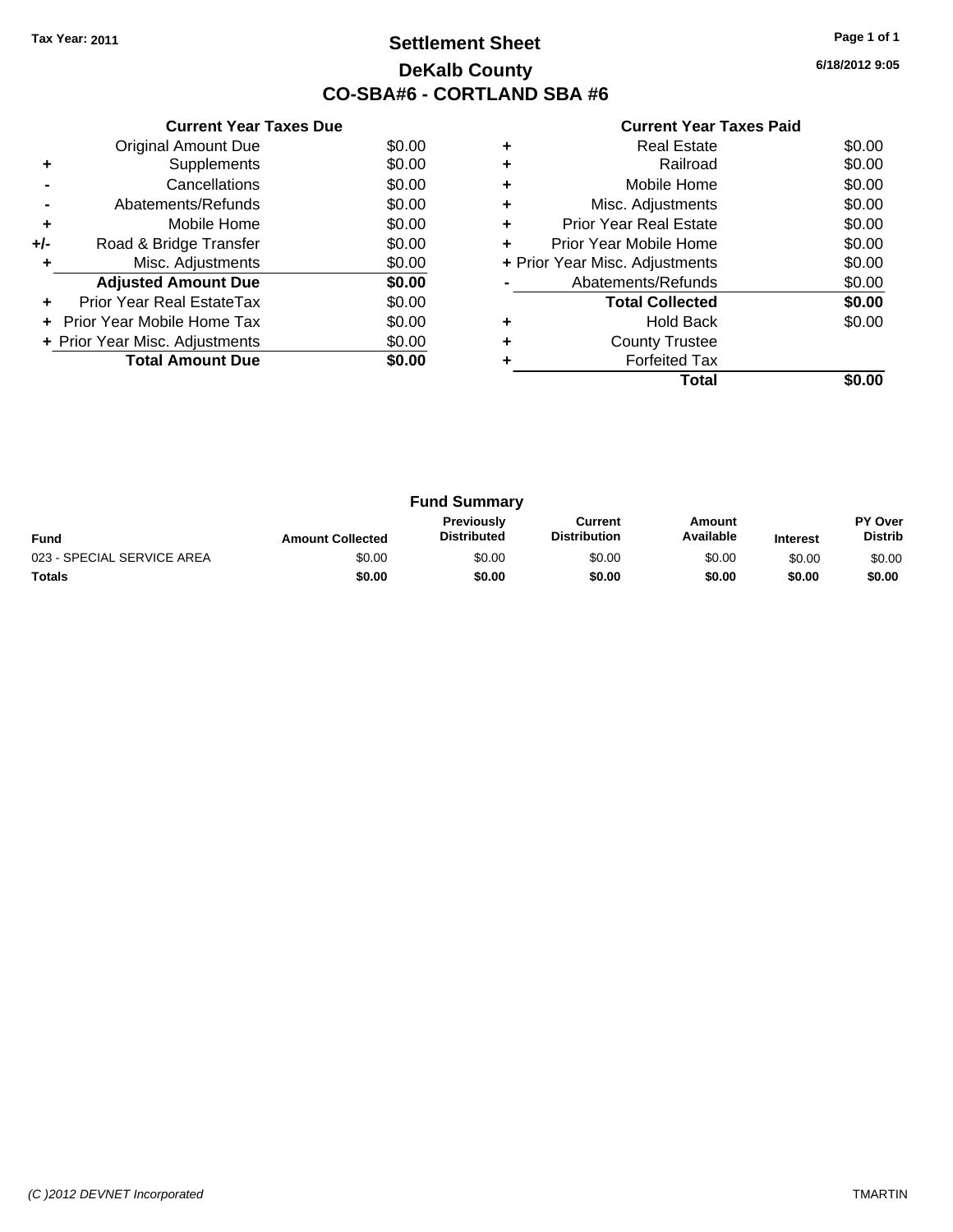### **Settlement Sheet Tax Year: 2011 Page 1 of 1 DeKalb County CO-SBA#9 - CORTLAND SBA #9**

**6/18/2012 9:05**

#### **Current Year Taxes Paid**

**Distribution Summary**

|                                | \$88.067.00 |
|--------------------------------|-------------|
| <b>Forfeited Tax</b>           |             |
| <b>County Trustee</b>          |             |
| <b>Hold Back</b>               | \$0.00      |
| <b>Total Collected</b>         | \$88,067.00 |
| Abatements/Refunds             | \$0.00      |
| + Prior Year Misc. Adjustments | \$0.00      |
| Prior Year Mobile Home         | \$0.00      |
| <b>Prior Year Real Estate</b>  | \$0.00      |
| Misc. Adjustments              | \$0.00      |
| Mobile Home                    | \$0.00      |
| Railroad                       | \$0.00      |
| <b>Real Estate</b>             | \$88,067.00 |
|                                | Total       |

|                            |                         |                                         | <b>Tax Distribution Date</b>          |                                |                 | Amount                           |
|----------------------------|-------------------------|-----------------------------------------|---------------------------------------|--------------------------------|-----------------|----------------------------------|
|                            |                         |                                         | 05/25/2012                            |                                |                 | \$23,778.09                      |
|                            |                         |                                         | 06/22/2012                            |                                |                 | \$64,288.91                      |
|                            |                         |                                         |                                       | <b>Totals: 2 Distributions</b> |                 | \$88,067.00                      |
|                            |                         |                                         | <b>Grand Totals: 2 Distributions</b>  |                                |                 | \$88,067.00                      |
|                            |                         | <b>Fund Summary</b>                     |                                       |                                |                 |                                  |
| Fund                       | <b>Amount Collected</b> | <b>Previously</b><br><b>Distributed</b> | <b>Current</b><br><b>Distribution</b> | Amount<br>Available            | <b>Interest</b> | <b>PY Over</b><br><b>Distrib</b> |
| 023 - SPECIAL SERVICE AREA | \$88,067.00             | \$23,778.09                             | \$64,288.91                           | \$0.00                         | \$0.00          | \$0.00                           |
| Totals                     | \$88,067.00             | \$23,778.09                             | \$64,288.91                           | \$0.00                         | \$0.00          | \$0.00                           |
|                            |                         |                                         |                                       |                                |                 |                                  |

|     | <b>Current Year Taxes Due</b>  |              |  |  |  |
|-----|--------------------------------|--------------|--|--|--|
|     | <b>Original Amount Due</b>     | \$368,120.06 |  |  |  |
| ٠   | Supplements                    | \$0.00       |  |  |  |
|     | Cancellations                  | \$0.00       |  |  |  |
|     | Abatements/Refunds             | \$0.00       |  |  |  |
| ÷   | Mobile Home                    | \$0.00       |  |  |  |
| +/- | Road & Bridge Transfer         | \$0.00       |  |  |  |
| ٠   | Misc. Adjustments              | \$0.00       |  |  |  |
|     | <b>Adjusted Amount Due</b>     | \$368,120.06 |  |  |  |
|     | Prior Year Real EstateTax      | \$0.00       |  |  |  |
|     | Prior Year Mobile Home Tax     | \$0.00       |  |  |  |
|     | + Prior Year Misc. Adjustments | \$0.00       |  |  |  |
|     | <b>Total Amount Due</b>        | \$368,120.06 |  |  |  |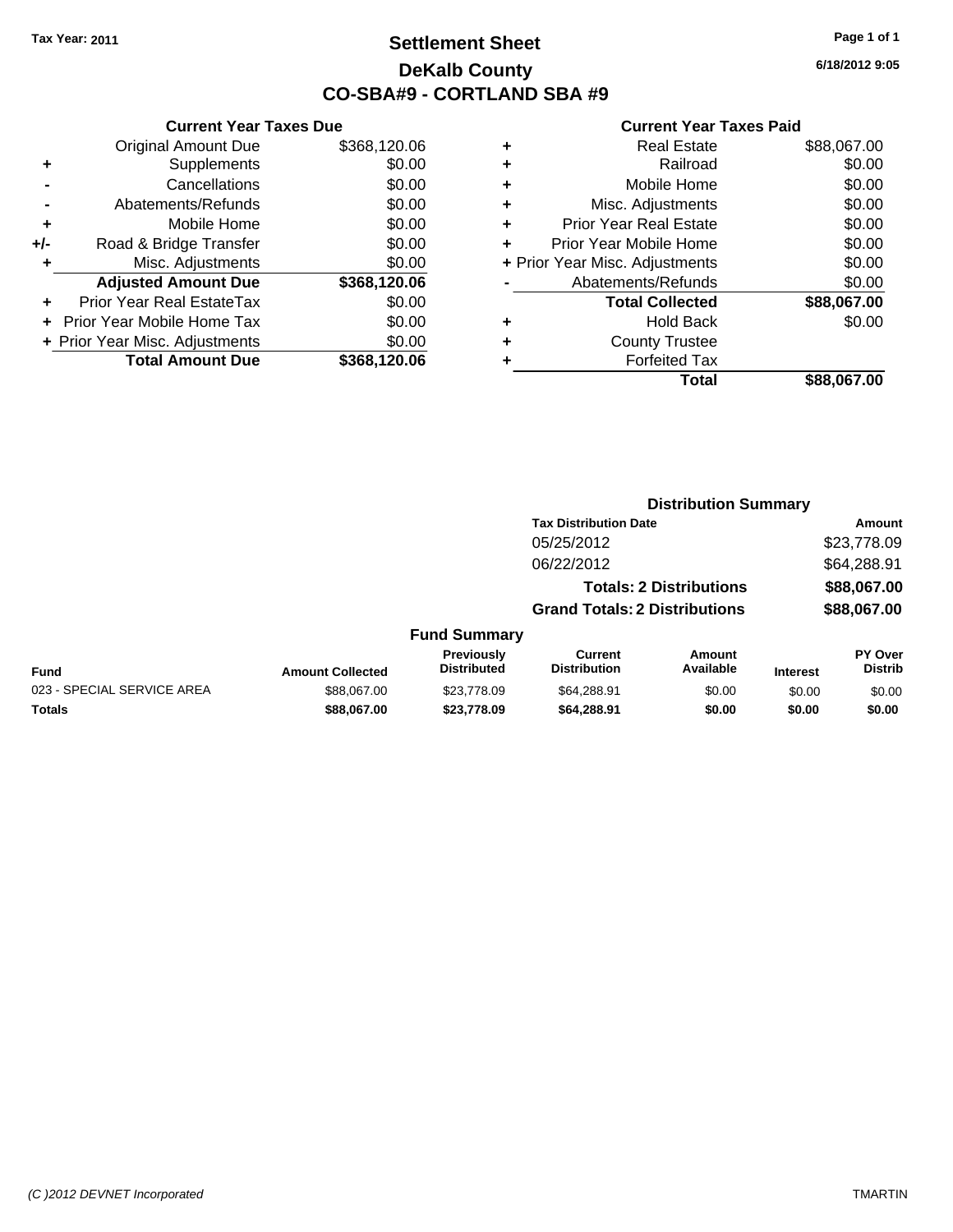### **Settlement Sheet Tax Year: 2011 Page 1 of 1 DeKalb County CO-SSA#1 - CORTLAND SBA #1**

**6/18/2012 9:05**

|     | <b>Current Year Taxes Due</b>  |              |  |  |  |
|-----|--------------------------------|--------------|--|--|--|
|     | <b>Original Amount Due</b>     | \$385,000.20 |  |  |  |
|     | Supplements                    | \$0.00       |  |  |  |
|     | Cancellations                  | \$0.00       |  |  |  |
|     | Abatements/Refunds             | \$0.00       |  |  |  |
| ٠   | Mobile Home                    | \$0.00       |  |  |  |
| +/- | Road & Bridge Transfer         | \$0.00       |  |  |  |
| ٠   | Misc. Adjustments              | \$0.00       |  |  |  |
|     | <b>Adjusted Amount Due</b>     | \$385,000.20 |  |  |  |
|     | Prior Year Real EstateTax      | \$0.00       |  |  |  |
|     | Prior Year Mobile Home Tax     | \$0.00       |  |  |  |
|     | + Prior Year Misc. Adjustments | \$0.00       |  |  |  |
|     | <b>Total Amount Due</b>        | \$385,000.20 |  |  |  |
|     |                                |              |  |  |  |

| ٠ | Railroad                       | \$0.00       |
|---|--------------------------------|--------------|
| ٠ | Mobile Home                    | \$0.00       |
| ٠ | Misc. Adjustments              | \$0.00       |
| ٠ | <b>Prior Year Real Estate</b>  | \$0.00       |
| ٠ | Prior Year Mobile Home         | \$0.00       |
|   | + Prior Year Misc. Adjustments | \$0.00       |
|   | Abatements/Refunds             | \$0.00       |
|   | <b>Total Collected</b>         | \$192,500.10 |
|   | <b>Hold Back</b>               | \$0.00       |
| ٠ |                                |              |
| ٠ | <b>County Trustee</b>          |              |
|   | <b>Forfeited Tax</b>           |              |
|   | Total                          | \$192,500.10 |

|                            |                         |                                         | <b>Distribution Summary</b>           |                                |                 |                                  |
|----------------------------|-------------------------|-----------------------------------------|---------------------------------------|--------------------------------|-----------------|----------------------------------|
|                            |                         |                                         | <b>Tax Distribution Date</b>          |                                |                 | Amount                           |
|                            |                         |                                         | 05/25/2012                            |                                |                 | \$37,841.90                      |
|                            |                         |                                         | 06/22/2012                            |                                |                 | \$154,658.20                     |
|                            |                         |                                         |                                       | <b>Totals: 2 Distributions</b> |                 | \$192,500.10                     |
|                            |                         |                                         | <b>Grand Totals: 2 Distributions</b>  |                                |                 | \$192,500.10                     |
|                            |                         | <b>Fund Summary</b>                     |                                       |                                |                 |                                  |
| Fund                       | <b>Amount Collected</b> | <b>Previously</b><br><b>Distributed</b> | <b>Current</b><br><b>Distribution</b> | Amount<br>Available            | <b>Interest</b> | <b>PY Over</b><br><b>Distrib</b> |
| 023 - SPECIAL SERVICE AREA | \$192,500.10            | \$37.841.90                             | \$154,658.20                          | \$0.00                         | \$0.00          | \$0.00                           |
| Totals                     | \$192,500.10            | \$37.841.90                             | \$154,658.20                          | \$0.00                         | \$0.00          | \$0.00                           |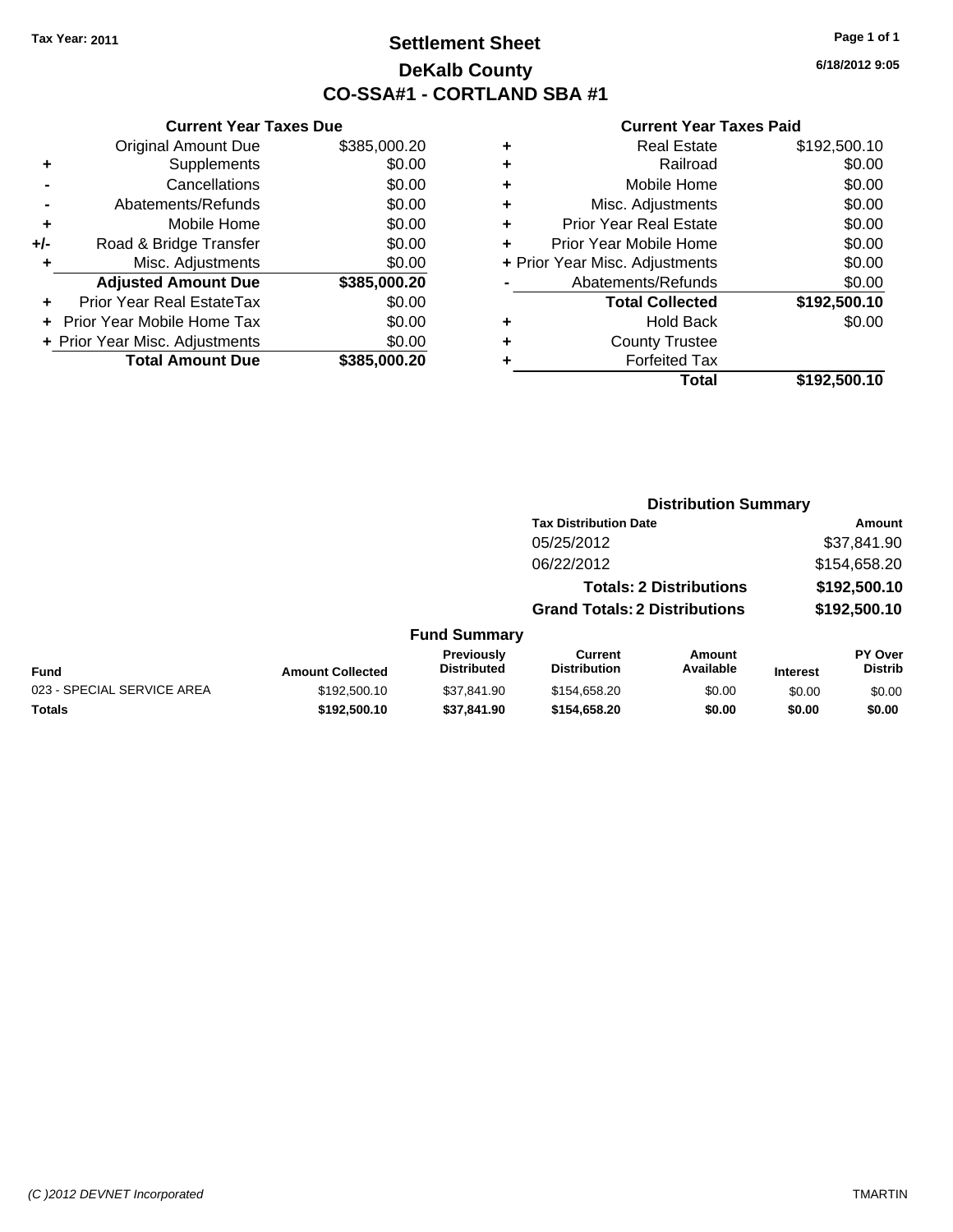### **Settlement Sheet Tax Year: 2011 Page 1 of 1 DeKalb County CO-SSA#4 - CORTLAND SBA #4**

**6/18/2012 9:05**

|     | <b>Current Year Taxes Due</b>  |              |  |  |  |
|-----|--------------------------------|--------------|--|--|--|
|     | <b>Original Amount Due</b>     | \$902,323.24 |  |  |  |
| ٠   | Supplements                    | \$0.00       |  |  |  |
|     | Cancellations                  | \$0.00       |  |  |  |
|     | Abatements/Refunds             | \$0.00       |  |  |  |
| ٠   | Mobile Home                    | \$0.00       |  |  |  |
| +/- | Road & Bridge Transfer         | \$0.00       |  |  |  |
| ٠   | Misc. Adjustments              | \$0.00       |  |  |  |
|     | <b>Adjusted Amount Due</b>     | \$902,323.24 |  |  |  |
| ٠   | Prior Year Real EstateTax      | \$0.00       |  |  |  |
|     | Prior Year Mobile Home Tax     | \$0.00       |  |  |  |
|     | + Prior Year Misc. Adjustments | \$0.00       |  |  |  |
|     | <b>Total Amount Due</b>        | \$902.323.24 |  |  |  |
|     |                                |              |  |  |  |

|   | Total                          |        |
|---|--------------------------------|--------|
|   | <b>Forfeited Tax</b>           |        |
| ٠ | <b>County Trustee</b>          |        |
|   | <b>Hold Back</b>               | \$0.00 |
|   | <b>Total Collected</b>         | \$0.00 |
|   | Abatements/Refunds             | \$0.00 |
|   | + Prior Year Misc. Adjustments | \$0.00 |
| ÷ | Prior Year Mobile Home         | \$0.00 |
| ٠ | <b>Prior Year Real Estate</b>  | \$0.00 |
| ٠ | Misc. Adjustments              | \$0.00 |
| ٠ | Mobile Home                    | \$0.00 |
|   | Railroad                       | \$0.00 |
| ٠ | <b>Real Estate</b>             | \$0.00 |
|   |                                |        |

| <b>Fund Summary</b>        |                         |                                  |                                |                     |                 |                                  |
|----------------------------|-------------------------|----------------------------------|--------------------------------|---------------------|-----------------|----------------------------------|
| <b>Fund</b>                | <b>Amount Collected</b> | Previously<br><b>Distributed</b> | Current<br><b>Distribution</b> | Amount<br>Available | <b>Interest</b> | <b>PY Over</b><br><b>Distrib</b> |
| 023 - SPECIAL SERVICE AREA | \$0.00                  | \$0.00                           | \$0.00                         | \$0.00              | \$0.00          | \$0.00                           |
| <b>Totals</b>              | \$0.00                  | \$0.00                           | \$0.00                         | \$0.00              | \$0.00          | \$0.00                           |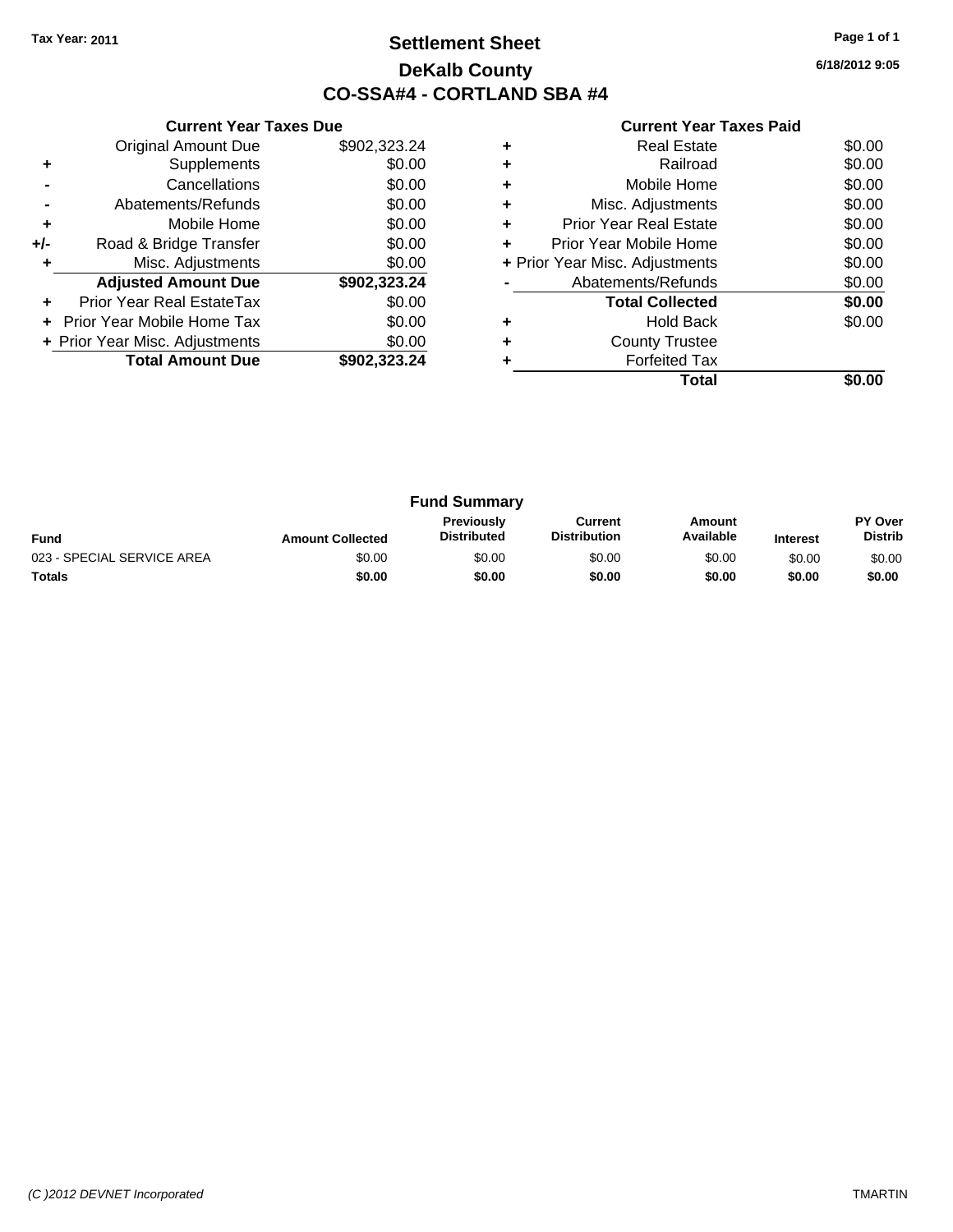### **Settlement Sheet Tax Year: 2011 Page 1 of 1 DeKalb County CO-SSA#7 - CORTLAND SBA #7**

**6/18/2012 9:05**

|     | <b>Current Year Taxes Due</b>  |              |  |  |  |
|-----|--------------------------------|--------------|--|--|--|
|     | Original Amount Due            | \$373,618.00 |  |  |  |
| ٠   | Supplements                    | \$0.00       |  |  |  |
|     | Cancellations                  | \$0.00       |  |  |  |
|     | Abatements/Refunds             | \$0.00       |  |  |  |
| ٠   | Mobile Home                    | \$0.00       |  |  |  |
| +/- | Road & Bridge Transfer         | \$0.00       |  |  |  |
|     | Misc. Adjustments              | \$0.00       |  |  |  |
|     | <b>Adjusted Amount Due</b>     | \$373,618.00 |  |  |  |
| ٠   | Prior Year Real EstateTax      | \$0.00       |  |  |  |
|     | Prior Year Mobile Home Tax     | \$0.00       |  |  |  |
|     | + Prior Year Misc. Adjustments | \$0.00       |  |  |  |
|     | <b>Total Amount Due</b>        | \$373,618.00 |  |  |  |
|     |                                |              |  |  |  |

|   | Total                          |        |
|---|--------------------------------|--------|
|   | <b>Forfeited Tax</b>           |        |
| ٠ | <b>County Trustee</b>          |        |
|   | <b>Hold Back</b>               | \$0.00 |
|   | <b>Total Collected</b>         | \$0.00 |
|   | Abatements/Refunds             | \$0.00 |
|   | + Prior Year Misc. Adjustments | \$0.00 |
| ٠ | Prior Year Mobile Home         | \$0.00 |
| ٠ | <b>Prior Year Real Estate</b>  | \$0.00 |
| ٠ | Misc. Adjustments              | \$0.00 |
| ٠ | Mobile Home                    | \$0.00 |
| ٠ | Railroad                       | \$0.00 |
| ٠ | Real Estate                    | \$0.00 |
|   |                                |        |

| <b>Fund Summary</b>        |                         |                                         |                                |                     |                 |                                  |
|----------------------------|-------------------------|-----------------------------------------|--------------------------------|---------------------|-----------------|----------------------------------|
| <b>Fund</b>                | <b>Amount Collected</b> | <b>Previously</b><br><b>Distributed</b> | Current<br><b>Distribution</b> | Amount<br>Available | <b>Interest</b> | <b>PY Over</b><br><b>Distrib</b> |
| 023 - SPECIAL SERVICE AREA | \$0.00                  | \$0.00                                  | \$0.00                         | \$0.00              | \$0.00          | \$0.00                           |
| <b>Totals</b>              | \$0.00                  | \$0.00                                  | \$0.00                         | \$0.00              | \$0.00          | \$0.00                           |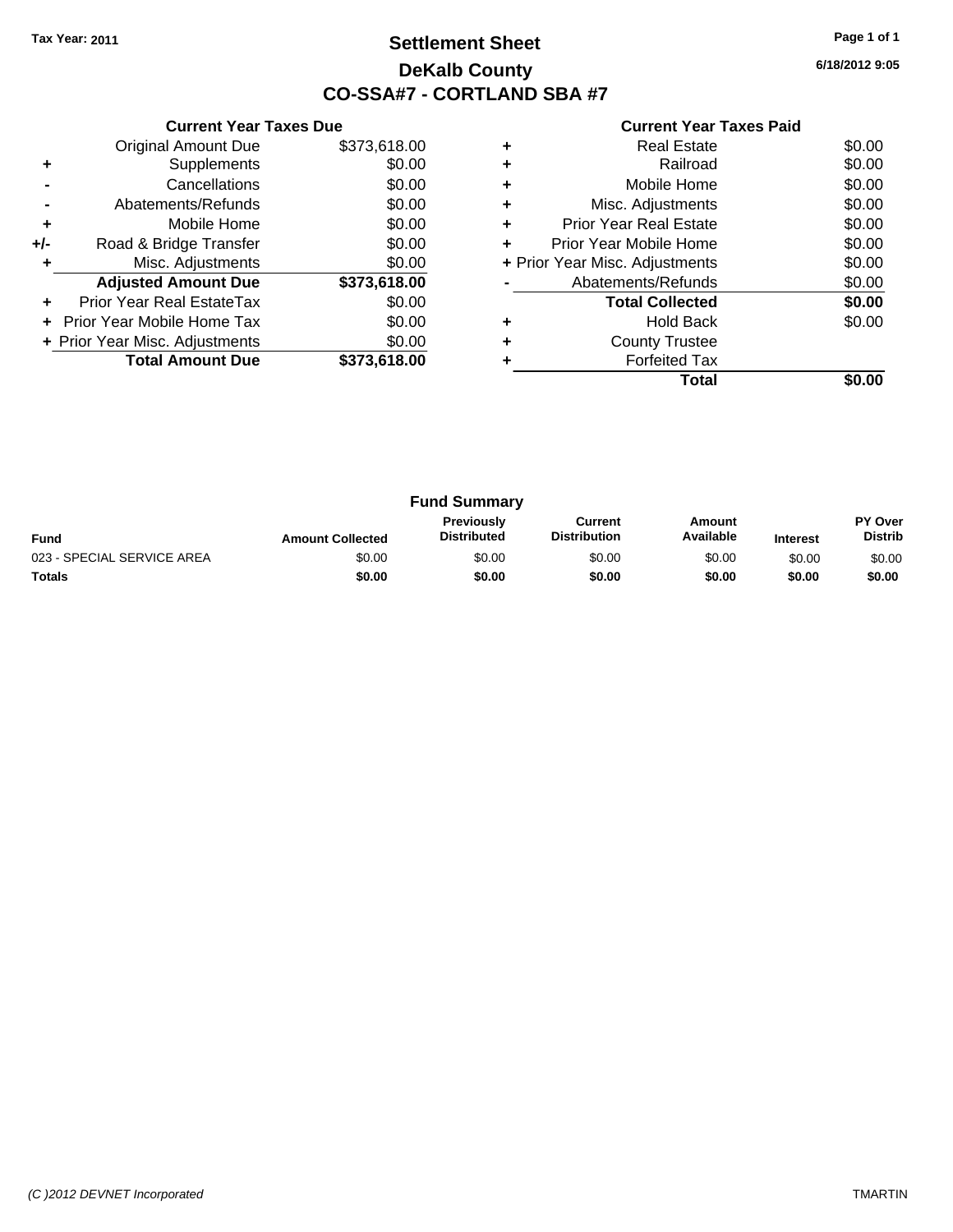### **Settlement Sheet Tax Year: 2011 Page 1 of 1 DeKalb County CO-SSA#8 - CORTLAND SBA #8**

**6/18/2012 9:05**

|     | <b>Current Year Taxes Due</b>  |              |  |  |  |
|-----|--------------------------------|--------------|--|--|--|
|     | <b>Original Amount Due</b>     | \$289,025.30 |  |  |  |
| ٠   | Supplements                    | \$0.00       |  |  |  |
|     | Cancellations                  | \$0.00       |  |  |  |
|     | Abatements/Refunds             | \$0.00       |  |  |  |
| ٠   | Mobile Home                    | \$0.00       |  |  |  |
| +/- | Road & Bridge Transfer         | \$0.00       |  |  |  |
|     | Misc. Adjustments              | \$0.00       |  |  |  |
|     | <b>Adjusted Amount Due</b>     | \$289,025.30 |  |  |  |
|     | Prior Year Real EstateTax      | \$0.00       |  |  |  |
|     | Prior Year Mobile Home Tax     | \$0.00       |  |  |  |
|     | + Prior Year Misc. Adjustments | \$0.00       |  |  |  |
|     | <b>Total Amount Due</b>        | \$289.025.30 |  |  |  |
|     |                                |              |  |  |  |

|   | <b>Real Estate</b>             | \$0.00 |
|---|--------------------------------|--------|
|   | Railroad                       | \$0.00 |
| ٠ | Mobile Home                    | \$0.00 |
|   | Misc. Adjustments              | \$0.00 |
| ٠ | <b>Prior Year Real Estate</b>  | \$0.00 |
| ÷ | Prior Year Mobile Home         | \$0.00 |
|   | + Prior Year Misc. Adjustments | \$0.00 |
|   | Abatements/Refunds             | \$0.00 |
|   | <b>Total Collected</b>         | \$0.00 |
|   | <b>Hold Back</b>               | \$0.00 |
|   | <b>County Trustee</b>          |        |
|   | <b>Forfeited Tax</b>           |        |
|   | Total                          |        |

| <b>Fund Summary</b>        |                         |                                         |                                |                     |                 |                           |
|----------------------------|-------------------------|-----------------------------------------|--------------------------------|---------------------|-----------------|---------------------------|
| <b>Fund</b>                | <b>Amount Collected</b> | <b>Previously</b><br><b>Distributed</b> | Current<br><b>Distribution</b> | Amount<br>Available | <b>Interest</b> | PY Over<br><b>Distrib</b> |
| 023 - SPECIAL SERVICE AREA | \$0.00                  | \$0.00                                  | \$0.00                         | \$0.00              | \$0.00          | \$0.00                    |
| <b>Totals</b>              | \$0.00                  | \$0.00                                  | \$0.00                         | \$0.00              | \$0.00          | \$0.00                    |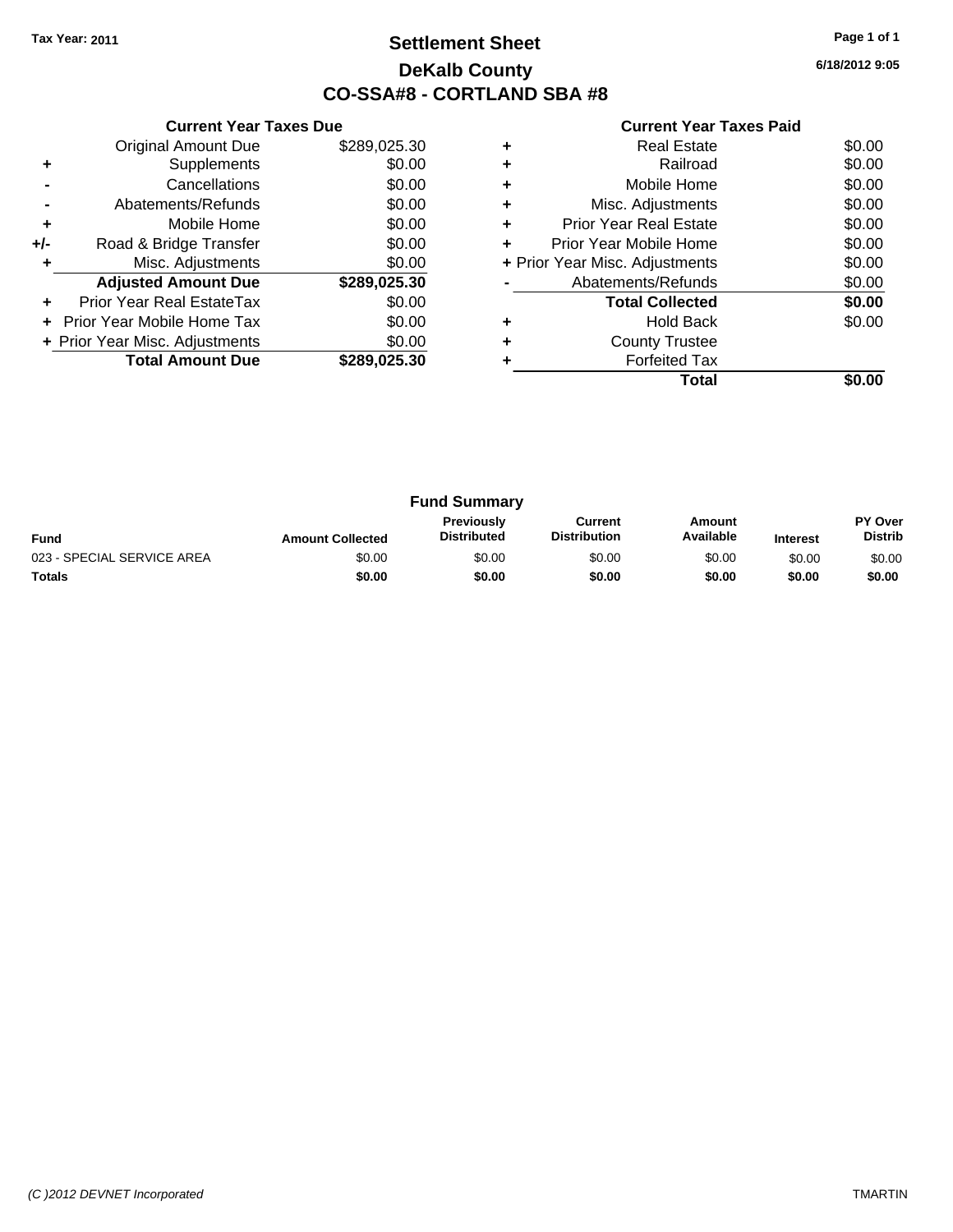### **Settlement Sheet Tax Year: 2011 Page 1 of 1 DeKalb County DK-SSA#10 - DEKALB SSA #10**

**6/18/2012 9:05**

|     | <b>Current Year Taxes Due</b>     |        |  |  |  |  |
|-----|-----------------------------------|--------|--|--|--|--|
|     | <b>Original Amount Due</b>        | \$0.00 |  |  |  |  |
| ٠   | Supplements                       | \$0.00 |  |  |  |  |
|     | Cancellations                     | \$0.00 |  |  |  |  |
|     | Abatements/Refunds                | \$0.00 |  |  |  |  |
| ٠   | Mobile Home                       | \$0.00 |  |  |  |  |
| +/- | Road & Bridge Transfer            | \$0.00 |  |  |  |  |
|     | Misc. Adjustments                 | \$0.00 |  |  |  |  |
|     | <b>Adjusted Amount Due</b>        | \$0.00 |  |  |  |  |
|     | Prior Year Real EstateTax         | \$0.00 |  |  |  |  |
|     | <b>Prior Year Mobile Home Tax</b> | \$0.00 |  |  |  |  |
|     | + Prior Year Misc. Adjustments    | \$0.00 |  |  |  |  |
|     | <b>Total Amount Due</b>           | \$0.00 |  |  |  |  |
|     |                                   |        |  |  |  |  |

|   | Total                          |        |
|---|--------------------------------|--------|
|   | <b>Forfeited Tax</b>           |        |
| ٠ | <b>County Trustee</b>          |        |
|   | <b>Hold Back</b>               | \$0.00 |
|   | <b>Total Collected</b>         | \$0.00 |
|   | Abatements/Refunds             | \$0.00 |
|   | + Prior Year Misc. Adjustments | \$0.00 |
| ٠ | Prior Year Mobile Home         | \$0.00 |
| ٠ | <b>Prior Year Real Estate</b>  | \$0.00 |
| ٠ | Misc. Adjustments              | \$0.00 |
| ٠ | Mobile Home                    | \$0.00 |
|   | Railroad                       | \$0.00 |
|   | <b>Real Estate</b>             | \$0.00 |
|   |                                |        |

| <b>Fund Summary</b>        |                         |                                         |                                |                     |                 |                                  |
|----------------------------|-------------------------|-----------------------------------------|--------------------------------|---------------------|-----------------|----------------------------------|
| <b>Fund</b>                | <b>Amount Collected</b> | <b>Previously</b><br><b>Distributed</b> | Current<br><b>Distribution</b> | Amount<br>Available | <b>Interest</b> | <b>PY Over</b><br><b>Distrib</b> |
| 023 - SPECIAL SERVICE AREA | \$0.00                  | \$0.00                                  | \$0.00                         | \$0.00              | \$0.00          | \$0.00                           |
| Totals                     | \$0.00                  | \$0.00                                  | \$0.00                         | \$0.00              | \$0.00          | \$0.00                           |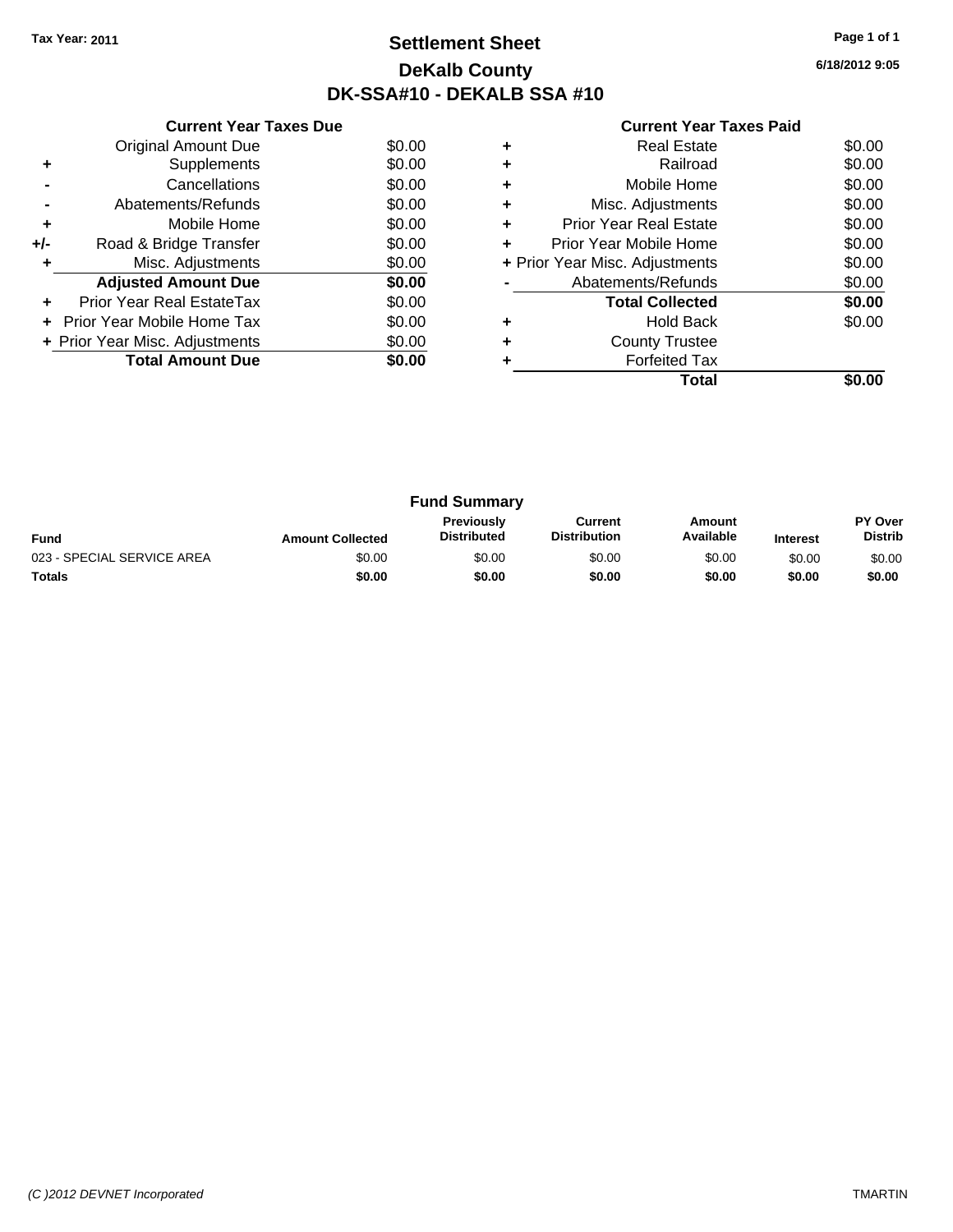### **Settlement Sheet Tax Year: 2011 Page 1 of 1 DeKalb County DK-SSA#11 - DEKALB SSA #11**

**6/18/2012 9:05**

|     | <b>Current Year Taxes Due</b>  |        |  |  |  |  |
|-----|--------------------------------|--------|--|--|--|--|
|     | <b>Original Amount Due</b>     | \$0.00 |  |  |  |  |
| ٠   | Supplements                    | \$0.00 |  |  |  |  |
|     | Cancellations                  | \$0.00 |  |  |  |  |
|     | Abatements/Refunds             | \$0.00 |  |  |  |  |
| ٠   | Mobile Home                    | \$0.00 |  |  |  |  |
| +/- | Road & Bridge Transfer         | \$0.00 |  |  |  |  |
| ٠   | Misc. Adjustments              | \$0.00 |  |  |  |  |
|     | <b>Adjusted Amount Due</b>     | \$0.00 |  |  |  |  |
|     | Prior Year Real EstateTax      | \$0.00 |  |  |  |  |
|     | Prior Year Mobile Home Tax     | \$0.00 |  |  |  |  |
|     | + Prior Year Misc. Adjustments | \$0.00 |  |  |  |  |
|     | <b>Total Amount Due</b>        | \$0.00 |  |  |  |  |
|     |                                |        |  |  |  |  |

|   | Real Estate                    | \$0.00 |
|---|--------------------------------|--------|
|   | Railroad                       | \$0.00 |
| ٠ | Mobile Home                    | \$0.00 |
| ٠ | Misc. Adjustments              | \$0.00 |
| ٠ | Prior Year Real Estate         | \$0.00 |
| ÷ | Prior Year Mobile Home         | \$0.00 |
|   | + Prior Year Misc. Adjustments | \$0.00 |
|   | Abatements/Refunds             | \$0.00 |
|   | <b>Total Collected</b>         | \$0.00 |
|   | <b>Hold Back</b>               | \$0.00 |
| ٠ | <b>County Trustee</b>          |        |
|   | <b>Forfeited Tax</b>           |        |
|   | Total                          |        |

| <b>Fund Summary</b>        |                         |                                         |                                |                     |                 |                                  |
|----------------------------|-------------------------|-----------------------------------------|--------------------------------|---------------------|-----------------|----------------------------------|
| <b>Fund</b>                | <b>Amount Collected</b> | <b>Previously</b><br><b>Distributed</b> | Current<br><b>Distribution</b> | Amount<br>Available | <b>Interest</b> | <b>PY Over</b><br><b>Distrib</b> |
| 023 - SPECIAL SERVICE AREA | \$0.00                  | \$0.00                                  | \$0.00                         | \$0.00              | \$0.00          | \$0.00                           |
| <b>Totals</b>              | \$0.00                  | \$0.00                                  | \$0.00                         | \$0.00              | \$0.00          | \$0.00                           |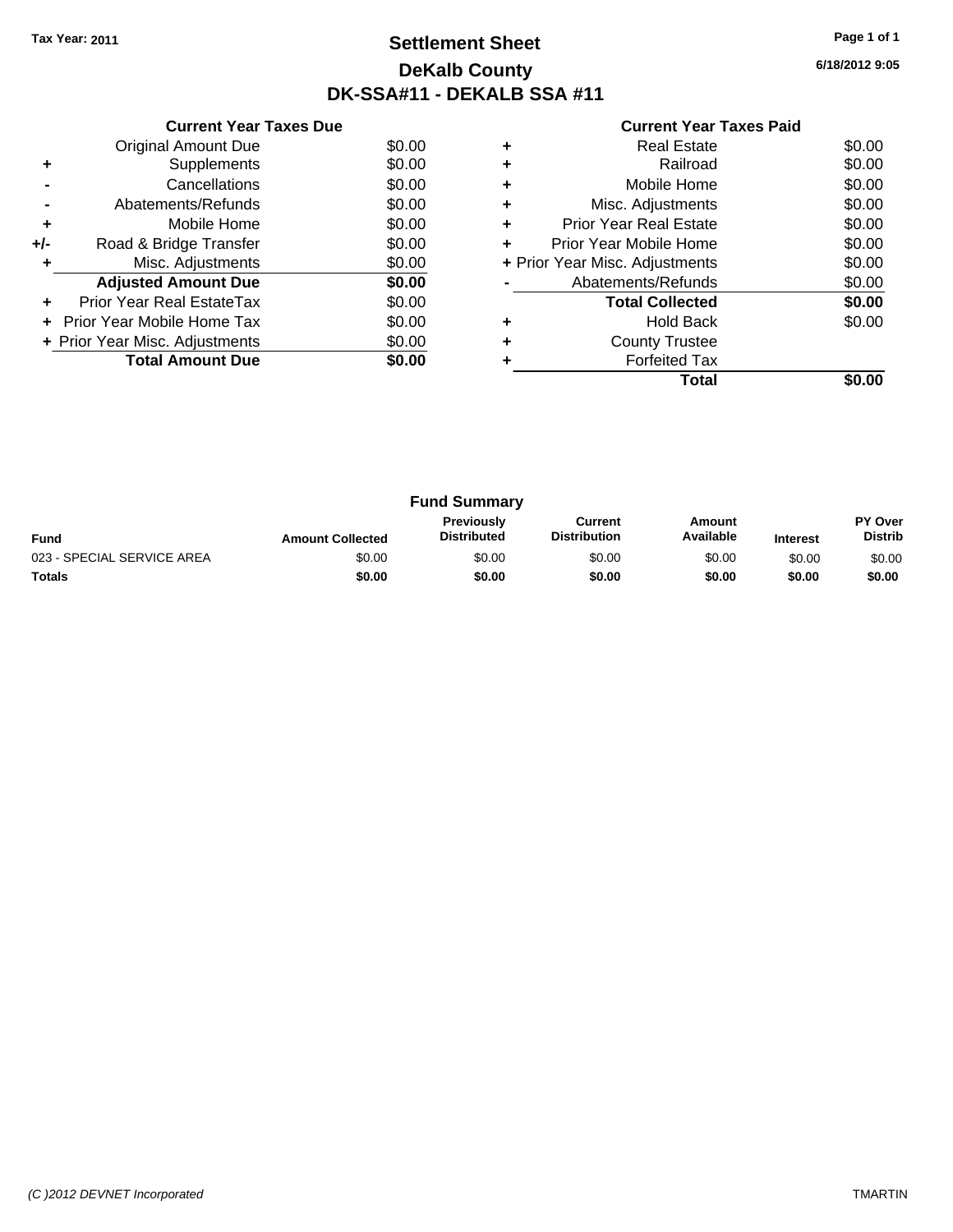### **Settlement Sheet Tax Year: 2011 Page 1 of 1 DeKalb County DK-SSA#12 - DK-SSA#12 (BUSINESS CENTER)**

**6/18/2012 9:05**

|     | <b>Current Year Taxes Due</b>  |        |  |  |  |  |  |
|-----|--------------------------------|--------|--|--|--|--|--|
|     | Original Amount Due            | \$0.00 |  |  |  |  |  |
| ٠   | Supplements                    | \$0.00 |  |  |  |  |  |
|     | Cancellations                  | \$0.00 |  |  |  |  |  |
|     | Abatements/Refunds             | \$0.00 |  |  |  |  |  |
| ٠   | Mobile Home                    | \$0.00 |  |  |  |  |  |
| +/- | Road & Bridge Transfer         | \$0.00 |  |  |  |  |  |
| ٠   | Misc. Adjustments              | \$0.00 |  |  |  |  |  |
|     | <b>Adjusted Amount Due</b>     | \$0.00 |  |  |  |  |  |
| ٠   | Prior Year Real EstateTax      | \$0.00 |  |  |  |  |  |
|     | Prior Year Mobile Home Tax     | \$0.00 |  |  |  |  |  |
|     | + Prior Year Misc. Adjustments | \$0.00 |  |  |  |  |  |
|     | <b>Total Amount Due</b>        | \$0.00 |  |  |  |  |  |
|     |                                |        |  |  |  |  |  |

|   | <b>Real Estate</b>             | \$0.00 |
|---|--------------------------------|--------|
|   | Railroad                       | \$0.00 |
| ٠ | Mobile Home                    | \$0.00 |
| ٠ | Misc. Adjustments              | \$0.00 |
| ٠ | <b>Prior Year Real Estate</b>  | \$0.00 |
| ÷ | Prior Year Mobile Home         | \$0.00 |
|   | + Prior Year Misc. Adjustments | \$0.00 |
|   | Abatements/Refunds             | \$0.00 |
|   | <b>Total Collected</b>         | \$0.00 |
| ٠ | <b>Hold Back</b>               | \$0.00 |
|   | <b>County Trustee</b>          |        |
|   | <b>Forfeited Tax</b>           |        |
|   | Total                          |        |

| <b>Fund Summary</b>        |                         |                                  |                                |                     |                 |                           |
|----------------------------|-------------------------|----------------------------------|--------------------------------|---------------------|-----------------|---------------------------|
| <b>Fund</b>                | <b>Amount Collected</b> | Previously<br><b>Distributed</b> | Current<br><b>Distribution</b> | Amount<br>Available | <b>Interest</b> | PY Over<br><b>Distrib</b> |
| 023 - SPECIAL SERVICE AREA | \$0.00                  | \$0.00                           | \$0.00                         | \$0.00              | \$0.00          | \$0.00                    |
| Totals                     | \$0.00                  | \$0.00                           | \$0.00                         | \$0.00              | \$0.00          | \$0.00                    |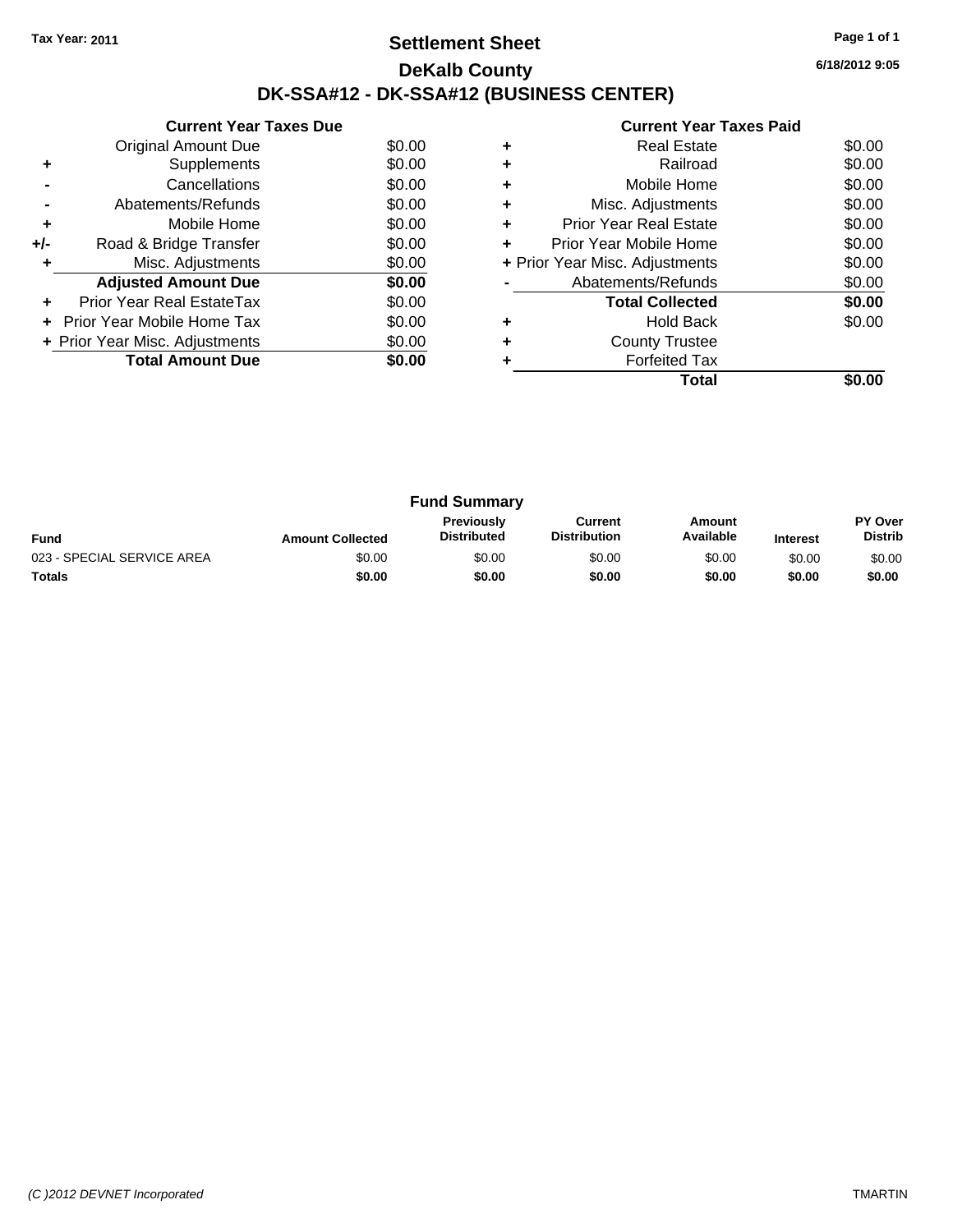### **Settlement Sheet Tax Year: 2011 Page 1 of 1 DeKalb County DK-SSA#9 - DEKALB SSA #9**

**6/18/2012 9:05**

|     | <b>Current Year Taxes Due</b>  |        |  |  |  |  |  |
|-----|--------------------------------|--------|--|--|--|--|--|
|     | <b>Original Amount Due</b>     | \$0.00 |  |  |  |  |  |
| ٠   | Supplements                    | \$0.00 |  |  |  |  |  |
|     | Cancellations                  | \$0.00 |  |  |  |  |  |
|     | Abatements/Refunds             | \$0.00 |  |  |  |  |  |
| ٠   | Mobile Home                    | \$0.00 |  |  |  |  |  |
| +/- | Road & Bridge Transfer         | \$0.00 |  |  |  |  |  |
| ٠   | Misc. Adjustments              | \$0.00 |  |  |  |  |  |
|     | <b>Adjusted Amount Due</b>     | \$0.00 |  |  |  |  |  |
|     | Prior Year Real EstateTax      | \$0.00 |  |  |  |  |  |
|     | Prior Year Mobile Home Tax     | \$0.00 |  |  |  |  |  |
|     | + Prior Year Misc. Adjustments | \$0.00 |  |  |  |  |  |
|     | <b>Total Amount Due</b>        | \$0.00 |  |  |  |  |  |
|     |                                |        |  |  |  |  |  |

|   | Total                          |        |
|---|--------------------------------|--------|
|   | <b>Forfeited Tax</b>           |        |
| ÷ | <b>County Trustee</b>          |        |
| ٠ | <b>Hold Back</b>               | \$0.00 |
|   | <b>Total Collected</b>         | \$0.00 |
|   | Abatements/Refunds             | \$0.00 |
|   | + Prior Year Misc. Adjustments | \$0.00 |
| ٠ | Prior Year Mobile Home         | \$0.00 |
| ٠ | Prior Year Real Estate         | \$0.00 |
| ٠ | Misc. Adjustments              | \$0.00 |
| ٠ | Mobile Home                    | \$0.00 |
| ٠ | Railroad                       | \$0.00 |
|   | <b>Real Estate</b>             | \$0.00 |
|   |                                |        |

| <b>Fund Summary</b>        |                         |                                  |                                |                     |                 |                                  |
|----------------------------|-------------------------|----------------------------------|--------------------------------|---------------------|-----------------|----------------------------------|
| <b>Fund</b>                | <b>Amount Collected</b> | Previously<br><b>Distributed</b> | Current<br><b>Distribution</b> | Amount<br>Available | <b>Interest</b> | <b>PY Over</b><br><b>Distrib</b> |
| 023 - SPECIAL SERVICE AREA | \$0.00                  | \$0.00                           | \$0.00                         | \$0.00              | \$0.00          | \$0.00                           |
| <b>Totals</b>              | \$0.00                  | \$0.00                           | \$0.00                         | \$0.00              | \$0.00          | \$0.00                           |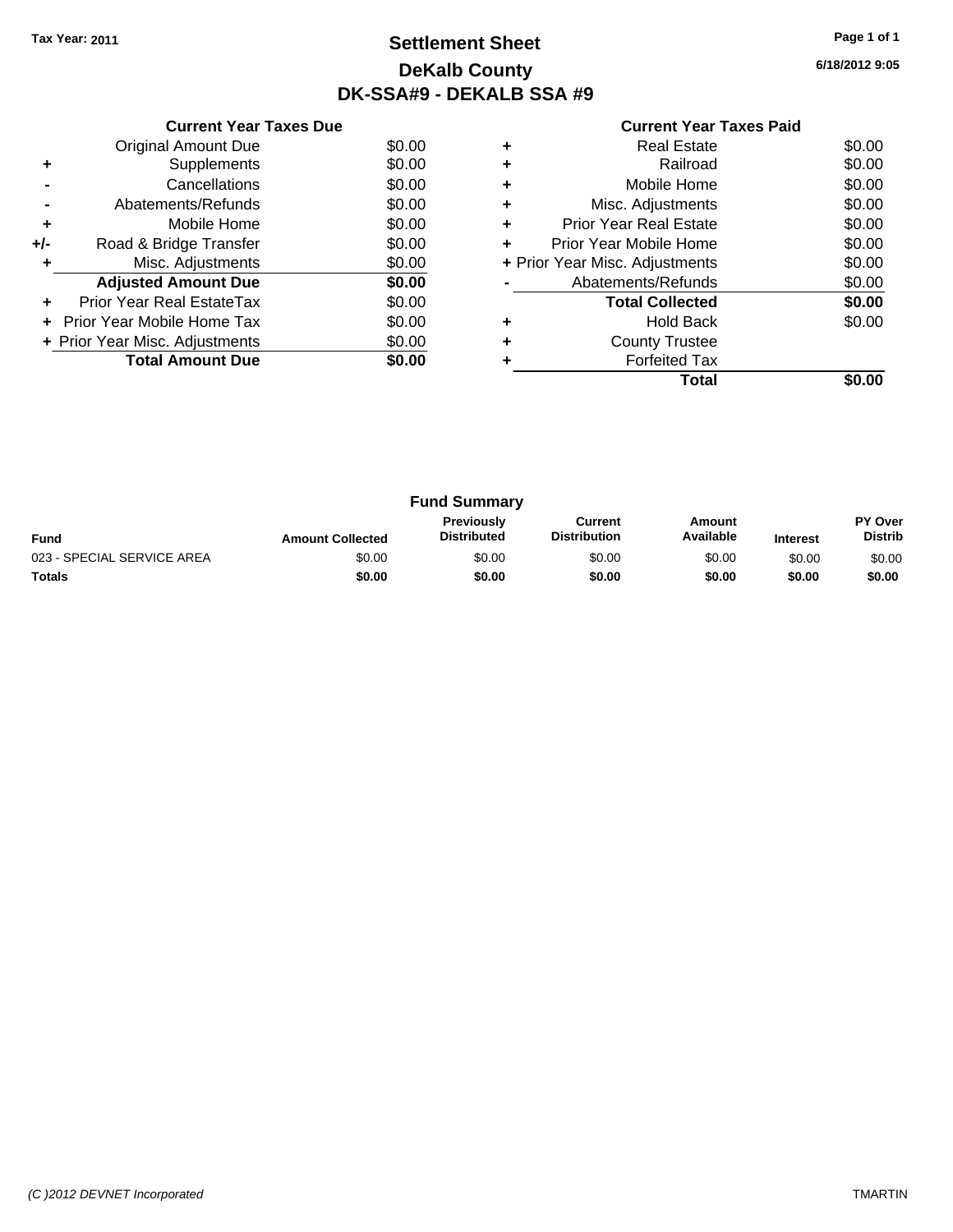### **Settlement Sheet Tax Year: 2011 Page 1 of 1 DeKalb County MA-DK #3 - MALTA DEKALB DRAINAGE #3**

**6/18/2012 9:05**

| <b>Current Year Taxes Due</b> |                                |  |  |  |  |  |
|-------------------------------|--------------------------------|--|--|--|--|--|
| <b>Original Amount Due</b>    | \$1,250.28                     |  |  |  |  |  |
| Supplements                   | \$0.00                         |  |  |  |  |  |
| Cancellations                 | \$0.00                         |  |  |  |  |  |
| Abatements/Refunds            | \$0.00                         |  |  |  |  |  |
| Mobile Home                   | \$0.00                         |  |  |  |  |  |
| Road & Bridge Transfer        | \$0.00                         |  |  |  |  |  |
| Misc. Adjustments             | \$0.00                         |  |  |  |  |  |
| <b>Adjusted Amount Due</b>    | \$1,250.28                     |  |  |  |  |  |
| Prior Year Real EstateTax     | \$0.00                         |  |  |  |  |  |
| Prior Year Mobile Home Tax    | \$0.00                         |  |  |  |  |  |
|                               | \$0.00                         |  |  |  |  |  |
| <b>Total Amount Due</b>       | \$1,250.28                     |  |  |  |  |  |
|                               | + Prior Year Misc. Adjustments |  |  |  |  |  |

|   | Total                          | \$605.31 |
|---|--------------------------------|----------|
|   | <b>Forfeited Tax</b>           |          |
|   | <b>County Trustee</b>          |          |
| ٠ | <b>Hold Back</b>               | \$0.00   |
|   | <b>Total Collected</b>         | \$605.31 |
|   | Abatements/Refunds             | \$0.00   |
|   | + Prior Year Misc. Adjustments | \$0.00   |
| ٠ | Prior Year Mobile Home         | \$0.00   |
| ÷ | <b>Prior Year Real Estate</b>  | \$0.00   |
| ٠ | Misc. Adjustments              | \$0.00   |
| ٠ | Mobile Home                    | \$0.00   |
| ٠ | Railroad                       | \$0.00   |
| ٠ | <b>Real Estate</b>             | \$605.31 |
|   |                                |          |

|                 | <b>Distribution Summary</b> |                                  |                                       |                                |                 |                           |  |
|-----------------|-----------------------------|----------------------------------|---------------------------------------|--------------------------------|-----------------|---------------------------|--|
|                 |                             |                                  | <b>Tax Distribution Date</b>          |                                |                 | <b>Amount</b>             |  |
|                 |                             |                                  | 05/25/2012                            |                                |                 | \$283.88                  |  |
|                 |                             |                                  | 06/22/2012                            |                                |                 | \$321.43                  |  |
|                 |                             |                                  |                                       | <b>Totals: 2 Distributions</b> |                 | \$605.31                  |  |
|                 |                             |                                  | <b>Grand Totals: 2 Distributions</b>  |                                |                 | \$605.31                  |  |
|                 |                             | <b>Fund Summary</b>              |                                       |                                |                 |                           |  |
| <b>Fund</b>     | <b>Amount Collected</b>     | Previously<br><b>Distributed</b> | <b>Current</b><br><b>Distribution</b> | Amount<br>Available            | <b>Interest</b> | PY Over<br><b>Distrib</b> |  |
| 001 - CORPORATE | \$605.31                    | \$283.88                         | \$321.43                              | \$0.00                         | \$0.00          | \$0.00                    |  |
| Totals          | \$605.31                    | \$283.88                         | \$321.43                              | \$0.00                         | \$0.00          | \$0.00                    |  |
|                 |                             |                                  |                                       |                                |                 |                           |  |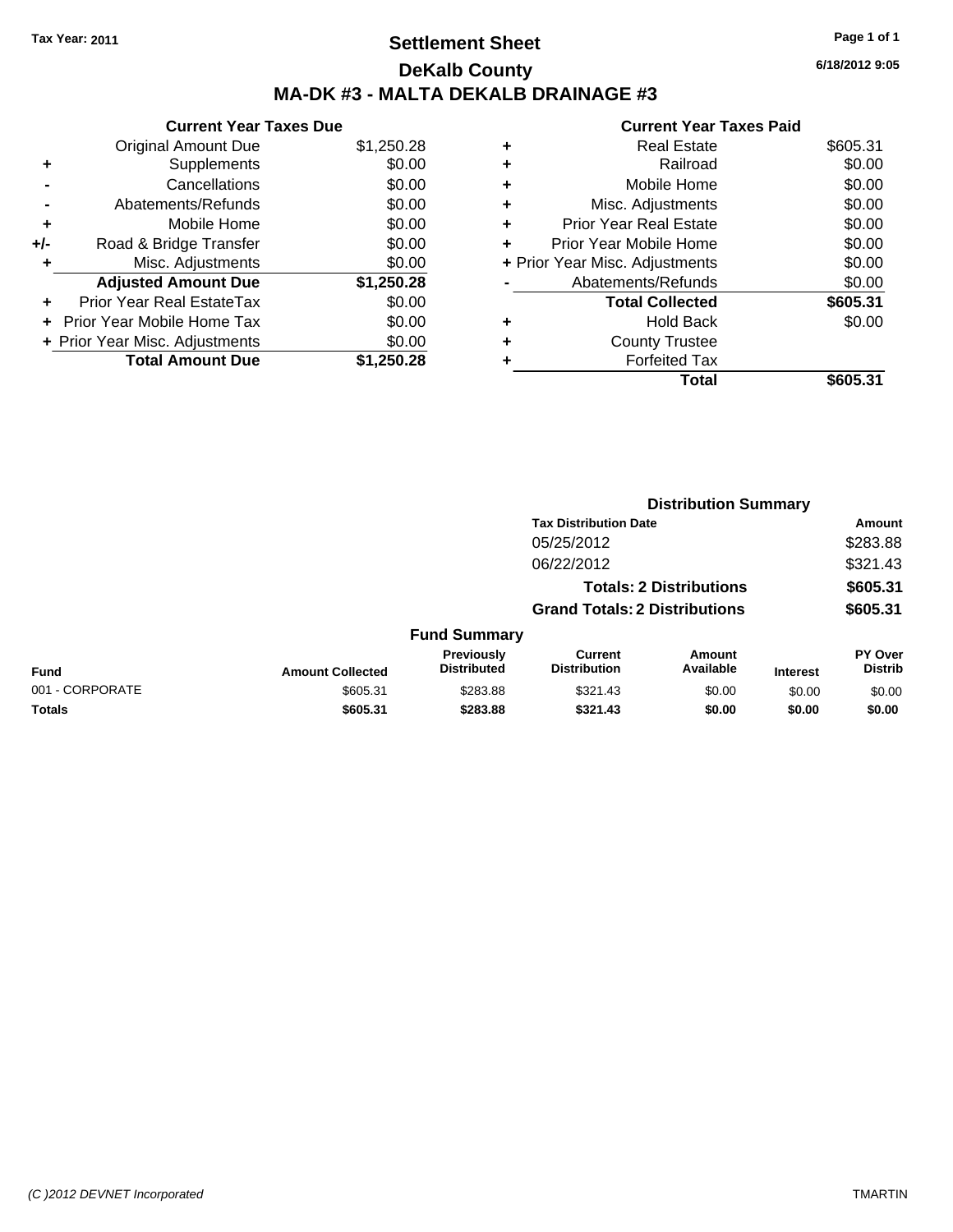### **Settlement Sheet Tax Year: 2011 Page 1 of 1 DeKalb County MAMIAFDK - MA-MI-AF-DK DRAINAGE #11**

**6/18/2012 9:05**

|     | <b>Current Year Taxes Due</b>     |        |  |  |  |  |
|-----|-----------------------------------|--------|--|--|--|--|
|     | Original Amount Due               | \$0.00 |  |  |  |  |
| ٠   | Supplements                       | \$0.00 |  |  |  |  |
|     | Cancellations                     | \$0.00 |  |  |  |  |
|     | Abatements/Refunds                | \$0.00 |  |  |  |  |
| ٠   | Mobile Home                       | \$0.00 |  |  |  |  |
| +/- | Road & Bridge Transfer            | \$0.00 |  |  |  |  |
| ٠   | Misc. Adjustments                 | \$0.00 |  |  |  |  |
|     | <b>Adjusted Amount Due</b>        | \$0.00 |  |  |  |  |
| ٠   | Prior Year Real EstateTax         | \$0.00 |  |  |  |  |
|     | <b>Prior Year Mobile Home Tax</b> | \$0.00 |  |  |  |  |
|     | + Prior Year Misc. Adjustments    | \$0.00 |  |  |  |  |
|     | <b>Total Amount Due</b>           | \$0.00 |  |  |  |  |
|     |                                   |        |  |  |  |  |

|   | Total                          |        |
|---|--------------------------------|--------|
|   | <b>Forfeited Tax</b>           |        |
|   | <b>County Trustee</b>          |        |
| ٠ | <b>Hold Back</b>               | \$0.00 |
|   | <b>Total Collected</b>         | \$0.00 |
|   | Abatements/Refunds             | \$0.00 |
|   | + Prior Year Misc. Adjustments | \$0.00 |
| ٠ | Prior Year Mobile Home         | \$0.00 |
| ٠ | <b>Prior Year Real Estate</b>  | \$0.00 |
| ٠ | Misc. Adjustments              | \$0.00 |
| ٠ | Mobile Home                    | \$0.00 |
| ٠ | Railroad                       | \$0.00 |
| ٠ | <b>Real Estate</b>             | \$0.00 |
|   |                                |        |

| <b>Fund Summary</b> |                         |                                  |                                |                     |                 |                                  |
|---------------------|-------------------------|----------------------------------|--------------------------------|---------------------|-----------------|----------------------------------|
| <b>Fund</b>         | <b>Amount Collected</b> | Previously<br><b>Distributed</b> | Current<br><b>Distribution</b> | Amount<br>Available | <b>Interest</b> | <b>PY Over</b><br><b>Distrib</b> |
| 001 - CORPORATE     | \$0.00                  | \$0.00                           | \$0.00                         | \$0.00              | \$0.00          | \$0.00                           |
| <b>Totals</b>       | \$0.00                  | \$0.00                           | \$0.00                         | \$0.00              | \$0.00          | \$0.00                           |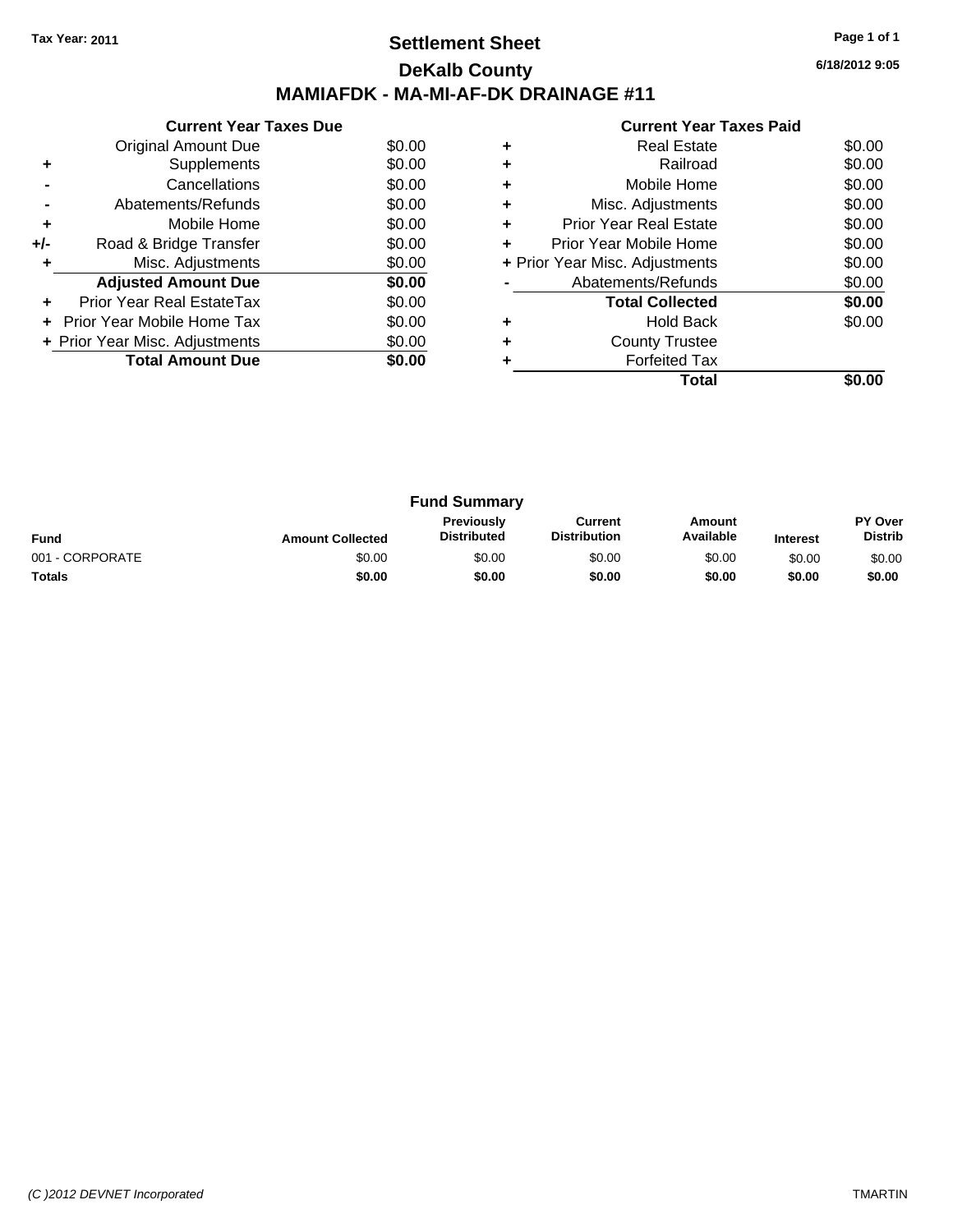### **Settlement Sheet Tax Year: 2011 Page 1 of 1 DeKalb County MP-SBA#3 - MAPLE PARK SBA #3**

**6/18/2012 9:05**

|     | <b>Current Year Taxes Due</b>     |        |  |  |
|-----|-----------------------------------|--------|--|--|
|     | Original Amount Due               | \$0.00 |  |  |
| ٠   | Supplements                       | \$0.00 |  |  |
|     | Cancellations                     | \$0.00 |  |  |
|     | Abatements/Refunds                | \$0.00 |  |  |
| ٠   | Mobile Home                       | \$0.00 |  |  |
| +/- | Road & Bridge Transfer            | \$0.00 |  |  |
|     | Misc. Adjustments                 | \$0.00 |  |  |
|     | <b>Adjusted Amount Due</b>        | \$0.00 |  |  |
|     | Prior Year Real EstateTax         | \$0.00 |  |  |
|     | <b>Prior Year Mobile Home Tax</b> | \$0.00 |  |  |
|     | + Prior Year Misc. Adjustments    | \$0.00 |  |  |
|     | \$0.00                            |        |  |  |
|     |                                   |        |  |  |

|   | Real Estate                    | \$0.00 |
|---|--------------------------------|--------|
| ٠ | Railroad                       | \$0.00 |
| ٠ | Mobile Home                    | \$0.00 |
| ٠ | Misc. Adjustments              | \$0.00 |
| ٠ | <b>Prior Year Real Estate</b>  | \$0.00 |
|   | Prior Year Mobile Home         | \$0.00 |
|   | + Prior Year Misc. Adjustments | \$0.00 |
|   | Abatements/Refunds             | \$0.00 |
|   | <b>Total Collected</b>         | \$0.00 |
|   | <b>Hold Back</b>               | \$0.00 |
| ٠ | <b>County Trustee</b>          |        |
|   | <b>Forfeited Tax</b>           |        |
|   | Total                          |        |

| <b>Fund Summary</b>        |                         |                                         |                                |                     |                 |                                  |  |  |
|----------------------------|-------------------------|-----------------------------------------|--------------------------------|---------------------|-----------------|----------------------------------|--|--|
| <b>Fund</b>                | <b>Amount Collected</b> | <b>Previously</b><br><b>Distributed</b> | Current<br><b>Distribution</b> | Amount<br>Available | <b>Interest</b> | <b>PY Over</b><br><b>Distrib</b> |  |  |
| 023 - SPECIAL SERVICE AREA | \$0.00                  | \$0.00                                  | \$0.00                         | \$0.00              | \$0.00          | \$0.00                           |  |  |
| Totals                     | \$0.00                  | \$0.00                                  | \$0.00                         | \$0.00              | \$0.00          | \$0.00                           |  |  |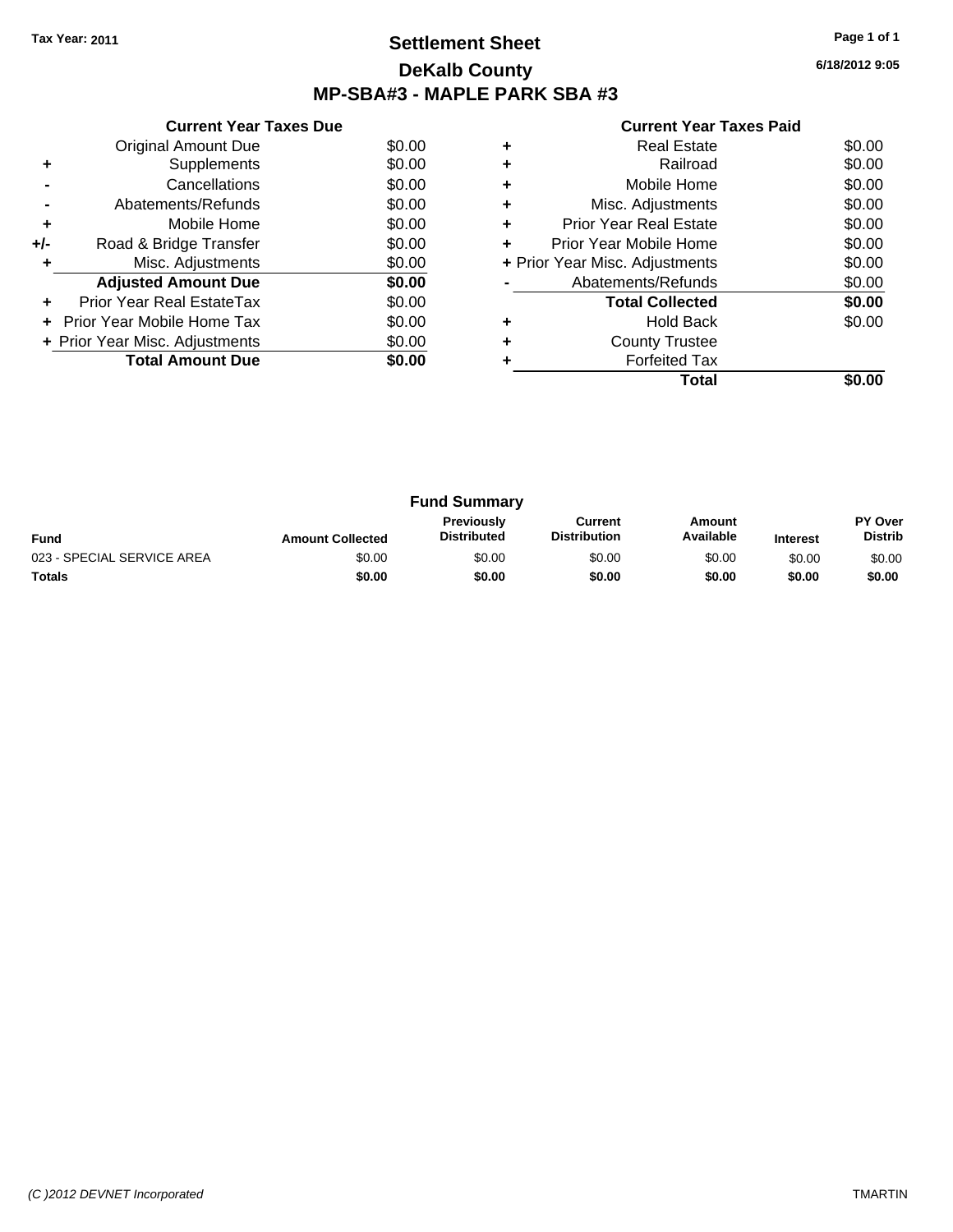# **Settlement Sheet Tax Year: 2011 Page 1 of 1 DeKalb County MP-SBA#4 - MAPLE PARK SBA #4**

**6/18/2012 9:05**

|     | <b>Current Year Taxes Due</b>     |        |
|-----|-----------------------------------|--------|
|     | Original Amount Due               | \$0.00 |
| ٠   | Supplements                       | \$0.00 |
|     | Cancellations                     | \$0.00 |
|     | Abatements/Refunds                | \$0.00 |
| ٠   | Mobile Home                       | \$0.00 |
| +/- | Road & Bridge Transfer            | \$0.00 |
|     | Misc. Adjustments                 | \$0.00 |
|     | <b>Adjusted Amount Due</b>        | \$0.00 |
|     | Prior Year Real EstateTax         | \$0.00 |
|     | <b>Prior Year Mobile Home Tax</b> | \$0.00 |
|     | + Prior Year Misc. Adjustments    | \$0.00 |
|     | <b>Total Amount Due</b>           | \$0.00 |
|     |                                   |        |

|   | Real Estate                    | \$0.00 |
|---|--------------------------------|--------|
|   | Railroad                       | \$0.00 |
| ٠ | Mobile Home                    | \$0.00 |
| ٠ | Misc. Adjustments              | \$0.00 |
| ٠ | <b>Prior Year Real Estate</b>  | \$0.00 |
| ٠ | Prior Year Mobile Home         | \$0.00 |
|   | + Prior Year Misc. Adjustments | \$0.00 |
|   | Abatements/Refunds             | \$0.00 |
|   | <b>Total Collected</b>         | \$0.00 |
|   | <b>Hold Back</b>               | \$0.00 |
| ٠ | <b>County Trustee</b>          |        |
|   | <b>Forfeited Tax</b>           |        |
|   | Total                          |        |

| <b>Fund Summary</b>        |                         |                                         |                                |                     |                 |                                  |
|----------------------------|-------------------------|-----------------------------------------|--------------------------------|---------------------|-----------------|----------------------------------|
| <b>Fund</b>                | <b>Amount Collected</b> | <b>Previously</b><br><b>Distributed</b> | Current<br><b>Distribution</b> | Amount<br>Available | <b>Interest</b> | <b>PY Over</b><br><b>Distrib</b> |
| 023 - SPECIAL SERVICE AREA | \$0.00                  | \$0.00                                  | \$0.00                         | \$0.00              | \$0.00          | \$0.00                           |
| <b>Totals</b>              | \$0.00                  | \$0.00                                  | \$0.00                         | \$0.00              | \$0.00          | \$0.00                           |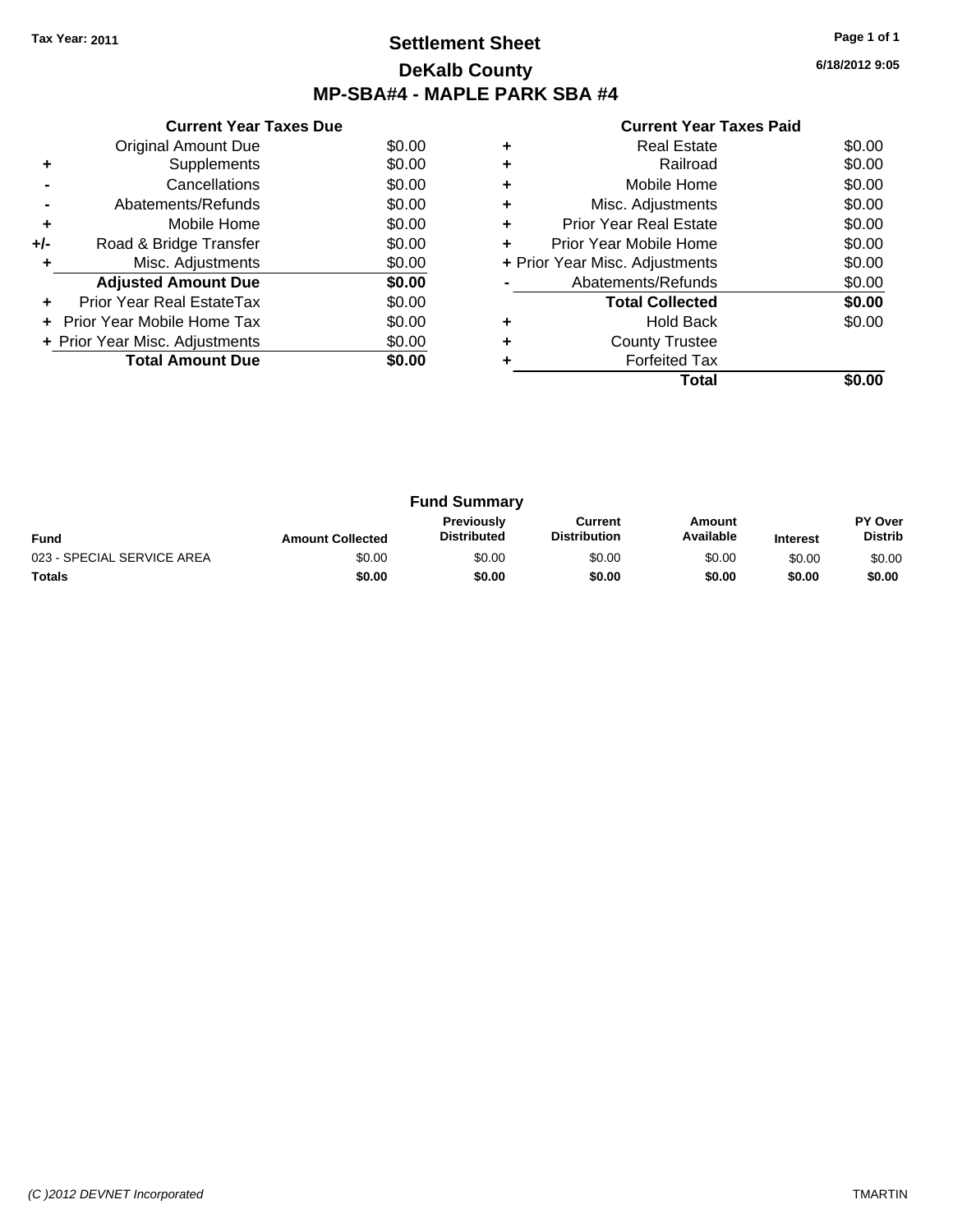# **Settlement Sheet Tax Year: 2011 Page 1 of 1 DeKalb County MY-DK #2 - MAYFIELD DEKALB DRAINAGE**

**6/18/2012 9:05**

|     | <b>Current Year Taxes Due</b>  |        |
|-----|--------------------------------|--------|
|     | Original Amount Due            | \$0.00 |
| ٠   | Supplements                    | \$0.00 |
|     | Cancellations                  | \$0.00 |
|     | Abatements/Refunds             | \$0.00 |
| ٠   | Mobile Home                    | \$0.00 |
| +/- | Road & Bridge Transfer         | \$0.00 |
|     | Misc. Adjustments              | \$0.00 |
|     | <b>Adjusted Amount Due</b>     | \$0.00 |
|     | Prior Year Real EstateTax      | \$0.00 |
|     | Prior Year Mobile Home Tax     | \$0.00 |
|     | + Prior Year Misc. Adjustments | \$0.00 |
|     | <b>Total Amount Due</b>        | \$0.00 |
|     |                                |        |

|   | <b>Real Estate</b>             | \$0.00 |
|---|--------------------------------|--------|
|   | Railroad                       | \$0.00 |
| ٠ | Mobile Home                    | \$0.00 |
| ٠ | Misc. Adjustments              | \$0.00 |
| ٠ | <b>Prior Year Real Estate</b>  | \$0.00 |
| ÷ | Prior Year Mobile Home         | \$0.00 |
|   | + Prior Year Misc. Adjustments | \$0.00 |
|   | Abatements/Refunds             | \$0.00 |
|   | <b>Total Collected</b>         | \$0.00 |
|   | <b>Hold Back</b>               | \$0.00 |
| ٠ | <b>County Trustee</b>          |        |
|   | <b>Forfeited Tax</b>           |        |
|   | Total                          |        |

| <b>Fund Summary</b> |                         |                                         |                                |                     |                 |                           |
|---------------------|-------------------------|-----------------------------------------|--------------------------------|---------------------|-----------------|---------------------------|
| <b>Fund</b>         | <b>Amount Collected</b> | <b>Previously</b><br><b>Distributed</b> | Current<br><b>Distribution</b> | Amount<br>Available | <b>Interest</b> | PY Over<br><b>Distrib</b> |
| 001 - CORPORATE     | \$0.00                  | \$0.00                                  | \$0.00                         | \$0.00              | \$0.00          | \$0.00                    |
| <b>Totals</b>       | \$0.00                  | \$0.00                                  | \$0.00                         | \$0.00              | \$0.00          | \$0.00                    |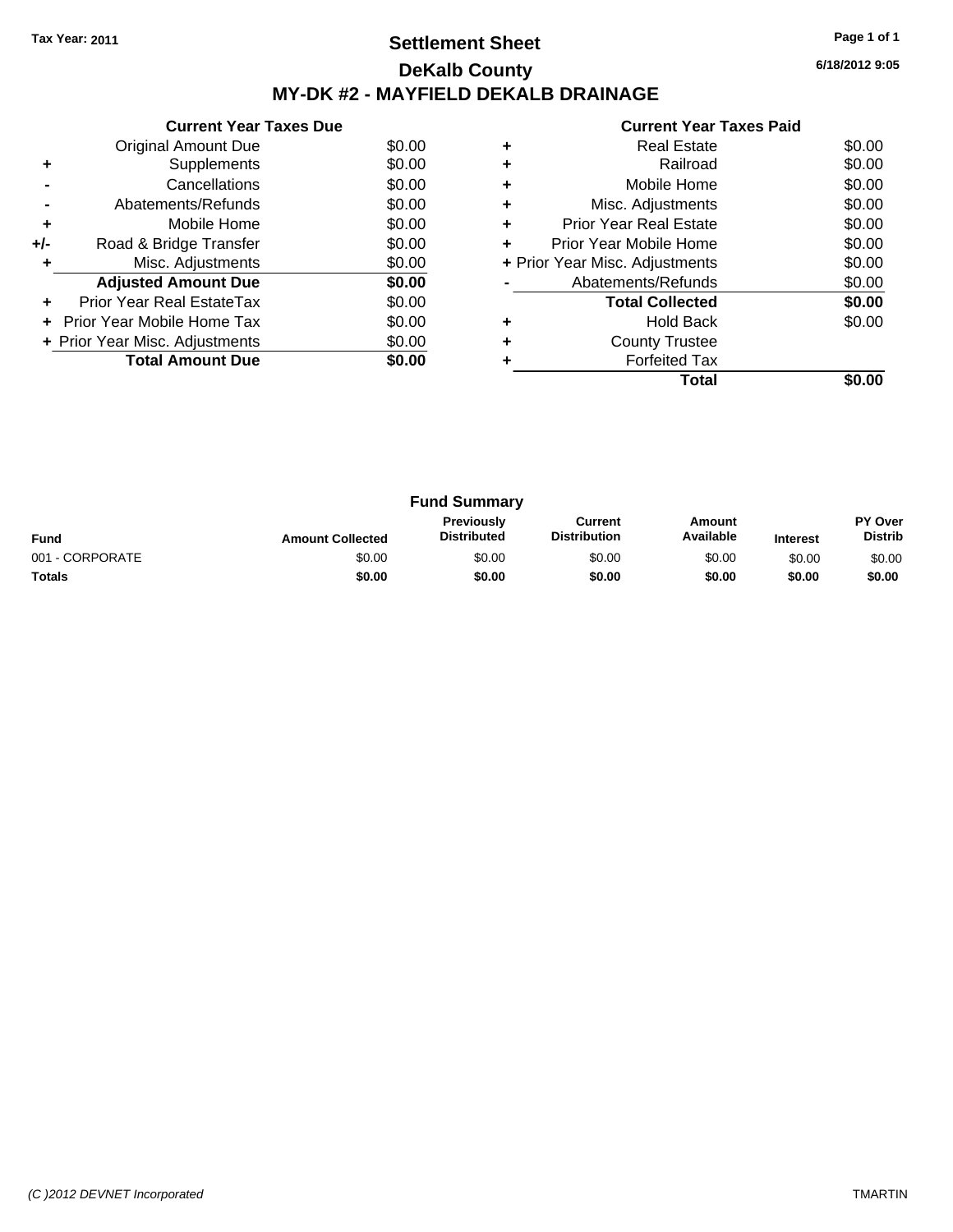# **Settlement Sheet Tax Year: 2011 Page 1 of 1 DeKalb County NO-LR-SA # - NO-LR-SA DRAINAGE #10**

**6/18/2012 9:05**

|       | <b>Current Year Taxes Due</b>  |             |   |                  |
|-------|--------------------------------|-------------|---|------------------|
|       | <b>Original Amount Due</b>     | \$37,853.18 | ٠ |                  |
|       | <b>Supplements</b>             | \$11.16     | ٠ |                  |
|       | Cancellations                  | \$11.16     | ٠ |                  |
|       | Abatements/Refunds             | \$0.00      | ٠ | Mis              |
| ٠     | Mobile Home                    | \$0.00      | ÷ | Prior Ye         |
| $+/-$ | Road & Bridge Transfer         | \$0.00      |   | Prior Yea        |
|       | Misc. Adjustments              | \$26.04     |   | + Prior Year Mis |
|       | <b>Adjusted Amount Due</b>     | \$37,879.22 |   | Abater           |
|       | Prior Year Real EstateTax      | \$0.00      |   | Ъ                |
|       | Prior Year Mobile Home Tax     | \$0.00      | ٠ |                  |
|       | + Prior Year Misc. Adjustments | \$0.00      |   |                  |
|       | <b>Total Amount Due</b>        | \$37,879.22 |   |                  |
|       |                                |             |   |                  |

| \$21,024.72<br><b>Real Estate</b>     |         |
|---------------------------------------|---------|
| Railroad<br>٠                         | \$0.00  |
| Mobile Home<br>٠                      | \$0.00  |
| Misc. Adjustments<br>٠                | \$26.04 |
| <b>Prior Year Real Estate</b><br>٠    | \$0.00  |
| Prior Year Mobile Home                | \$0.00  |
| + Prior Year Misc. Adjustments        | \$0.00  |
| Abatements/Refunds                    | \$0.00  |
| \$21,050.76<br><b>Total Collected</b> |         |
| <b>Hold Back</b><br>٠                 | \$0.00  |
| <b>County Trustee</b><br>٠            |         |
| <b>Forfeited Tax</b>                  |         |
| Total<br>\$21,050.76                  |         |

|                                                              |                                     |                         |                                                 |                                                | <b>Distribution Summary</b>    |                 |                           |
|--------------------------------------------------------------|-------------------------------------|-------------------------|-------------------------------------------------|------------------------------------------------|--------------------------------|-----------------|---------------------------|
|                                                              |                                     |                         |                                                 | <b>Tax Distribution Date</b>                   |                                | Amount          |                           |
|                                                              |                                     |                         |                                                 | 05/25/2012                                     |                                |                 | \$4,651.59                |
|                                                              |                                     |                         |                                                 | 06/22/2012                                     |                                |                 | \$16,399.17               |
|                                                              |                                     |                         |                                                 |                                                | <b>Totals: 2 Distributions</b> |                 | \$21,050.76               |
|                                                              |                                     |                         |                                                 | <b>Grand Totals: 2 Distributions</b>           |                                |                 | \$21,050.76               |
|                                                              |                                     |                         | <b>Fund Summary</b>                             |                                                |                                |                 |                           |
| <b>Fund</b>                                                  |                                     | <b>Amount Collected</b> | <b>Previously</b><br><b>Distributed</b>         | Current<br><b>Distribution</b>                 | Amount<br>Available            | <b>Interest</b> | PY Over<br><b>Distrib</b> |
| 001 - CORPORATE                                              |                                     | \$21,050.76             | \$4,651.59                                      | \$16,399.17                                    | \$0.00                         | \$0.00          | \$0.00                    |
| Totals                                                       |                                     | \$21,050.76             | \$4,651.59                                      | \$16,399.17                                    | \$0.00                         | \$0.00          | \$0.00                    |
|                                                              |                                     |                         | <b>Miscellaneous Adjustment Detail</b>          |                                                |                                |                 |                           |
| Year Source<br>2011 DR - Drainage<br><b>Totals 1 entries</b> | <b>Account Type</b><br>Drainage Tax |                         | <b>Amount Adjustment Description</b><br>\$26.04 | \$26.04 DOBSON REDEMPTION 19-26-481-012 by TBA |                                |                 |                           |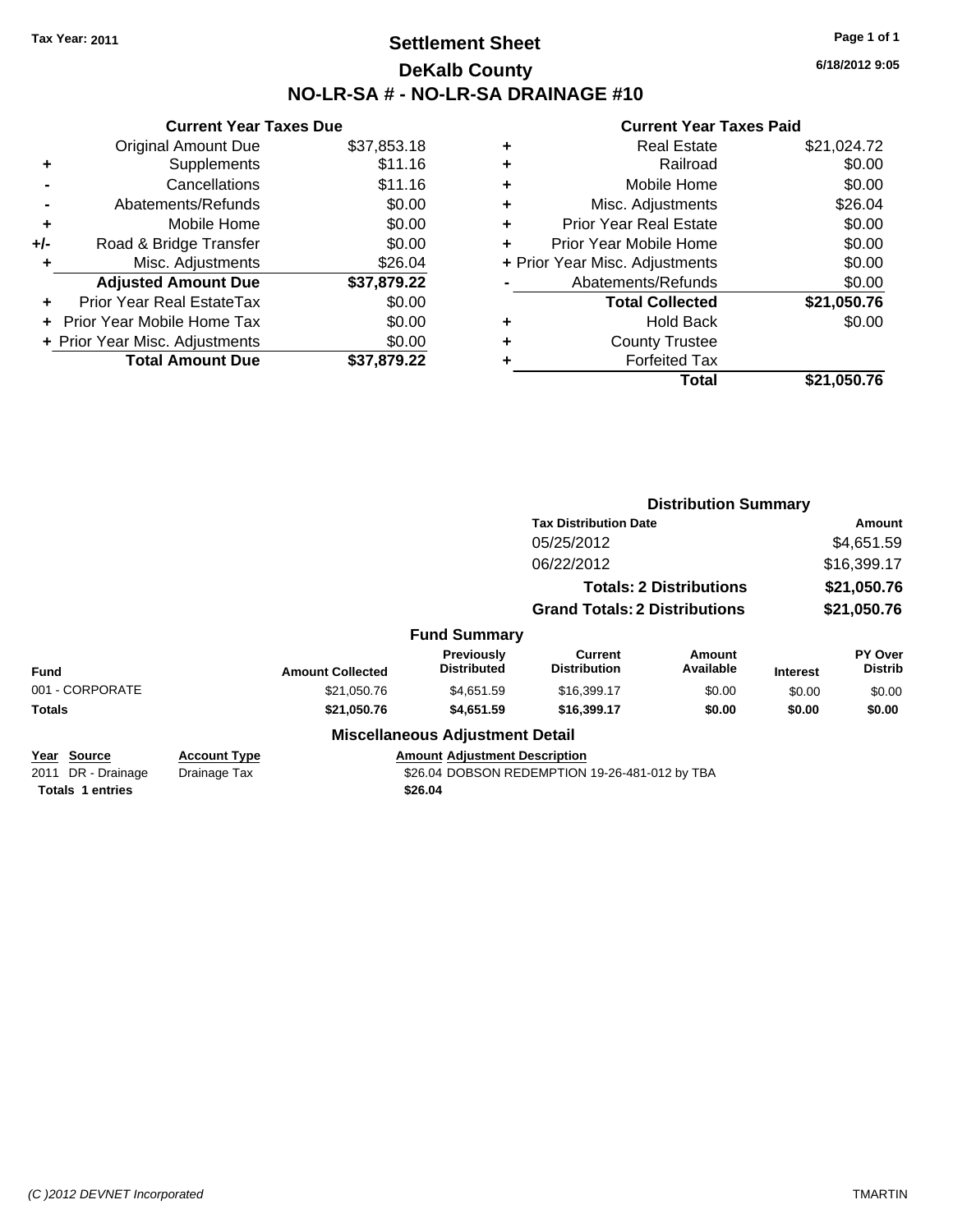# **Settlement Sheet Tax Year: 2011 Page 1 of 1 DeKalb County NORMAL #13 - NORMAL DRAINAGE DISTRICT**

|     | <b>Current Year Taxes Due</b>  |             |
|-----|--------------------------------|-------------|
|     | <b>Original Amount Due</b>     | \$15,119.90 |
| ٠   | Supplements                    | \$0.00      |
|     | Cancellations                  | \$0.00      |
|     | Abatements/Refunds             | \$0.00      |
| ÷   | Mobile Home                    | \$0.00      |
| +/- | Road & Bridge Transfer         | \$0.00      |
| ٠   | Misc. Adjustments              | \$0.00      |
|     | <b>Adjusted Amount Due</b>     | \$15,119.90 |
|     | Prior Year Real EstateTax      | \$0.00      |
|     | Prior Year Mobile Home Tax     | \$0.00      |
|     | + Prior Year Misc. Adjustments | \$0.00      |
|     | <b>Total Amount Due</b>        | \$15,119.90 |

|   | <b>Real Estate</b>             | \$7,682.30 |
|---|--------------------------------|------------|
| ٠ | Railroad                       | \$0.00     |
| ٠ | Mobile Home                    | \$0.00     |
| ٠ | Misc. Adjustments              | \$0.00     |
| ٠ | <b>Prior Year Real Estate</b>  | \$0.00     |
|   | Prior Year Mobile Home         | \$0.00     |
|   | + Prior Year Misc. Adjustments | \$0.00     |
|   | Abatements/Refunds             | \$0.00     |
|   | <b>Total Collected</b>         | \$7,682.30 |
| ٠ | <b>Hold Back</b>               | \$0.00     |
| ٠ | <b>County Trustee</b>          |            |
|   | <b>Forfeited Tax</b>           |            |
|   | Total                          | \$7,682.30 |
|   |                                |            |

|                 |                         |                                         | <b>Distribution Summary</b>           |                                |                 |                           |  |
|-----------------|-------------------------|-----------------------------------------|---------------------------------------|--------------------------------|-----------------|---------------------------|--|
|                 |                         |                                         | <b>Tax Distribution Date</b>          |                                |                 | Amount                    |  |
|                 |                         |                                         | 05/25/2012                            |                                |                 | \$2,424.88                |  |
|                 |                         |                                         | 06/22/2012                            |                                |                 | \$5,257.42                |  |
|                 |                         |                                         |                                       | <b>Totals: 2 Distributions</b> |                 | \$7,682.30                |  |
|                 |                         |                                         | <b>Grand Totals: 2 Distributions</b>  |                                |                 | \$7,682.30                |  |
|                 |                         | <b>Fund Summary</b>                     |                                       |                                |                 |                           |  |
| <b>Fund</b>     | <b>Amount Collected</b> | <b>Previously</b><br><b>Distributed</b> | <b>Current</b><br><b>Distribution</b> | Amount<br>Available            | <b>Interest</b> | PY Over<br><b>Distrib</b> |  |
| 001 - CORPORATE | \$7,682.30              | \$2,424.88                              | \$5,257.42                            | \$0.00                         | \$0.00          | \$0.00                    |  |
| <b>Totals</b>   | \$7,682.30              | \$2,424.88                              | \$5,257.42                            | \$0.00                         | \$0.00          | \$0.00                    |  |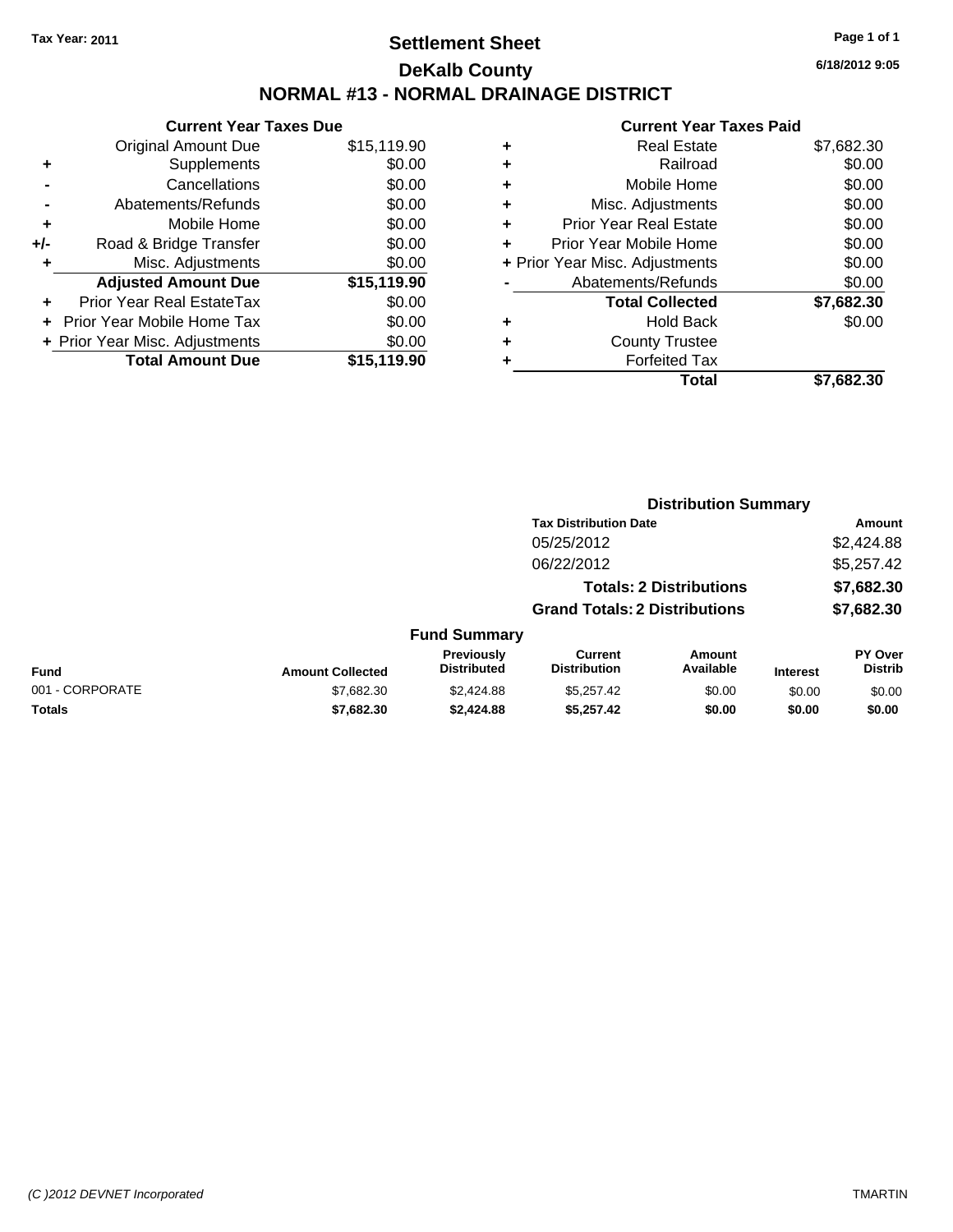## **Settlement Sheet Tax Year: 2011 Page 1 of 1 DeKalb County SH-MI #6 - SHABBONA/MILAN DRAINAGE**

**6/18/2012 9:05**

| <b>Original Amount Due</b> | \$10,854.20                                                     |
|----------------------------|-----------------------------------------------------------------|
| Supplements                | \$0.00                                                          |
| Cancellations              | \$0.00                                                          |
| Abatements/Refunds         | \$0.00                                                          |
| Mobile Home                | \$0.00                                                          |
| Road & Bridge Transfer     | \$0.00                                                          |
| Misc. Adjustments          | \$0.00                                                          |
| <b>Adjusted Amount Due</b> | \$10,854.20                                                     |
| Prior Year Real EstateTax  | \$0.00                                                          |
| Prior Year Mobile Home Tax | \$0.00                                                          |
|                            | \$0.00                                                          |
| <b>Total Amount Due</b>    | \$10,854.20                                                     |
|                            | <b>Current Year Taxes Due</b><br>+ Prior Year Misc. Adjustments |

| \$6,528.59 |
|------------|
| \$0.00     |
| \$0.00     |
| \$0.00     |
| \$0.00     |
| \$0.00     |
| \$0.00     |
| \$0.00     |
| \$6,528.59 |
| \$0.00     |
|            |
|            |
| \$6,528.59 |
|            |

|                 |                         |                                  | <b>Distribution Summary</b>           |                                |                 |                           |  |
|-----------------|-------------------------|----------------------------------|---------------------------------------|--------------------------------|-----------------|---------------------------|--|
|                 |                         |                                  | <b>Tax Distribution Date</b>          |                                |                 | Amount                    |  |
|                 |                         |                                  | 05/25/2012                            |                                |                 | \$499.99                  |  |
|                 |                         |                                  | 06/22/2012                            |                                |                 | \$6,028.60                |  |
|                 |                         |                                  |                                       | <b>Totals: 2 Distributions</b> |                 | \$6,528.59                |  |
|                 |                         |                                  | <b>Grand Totals: 2 Distributions</b>  |                                |                 | \$6,528.59                |  |
|                 |                         | <b>Fund Summary</b>              |                                       |                                |                 |                           |  |
| <b>Fund</b>     | <b>Amount Collected</b> | Previously<br><b>Distributed</b> | <b>Current</b><br><b>Distribution</b> | Amount<br>Available            | <b>Interest</b> | PY Over<br><b>Distrib</b> |  |
| 001 - CORPORATE | \$6,528.59              | \$499.99                         | \$6,028.60                            | \$0.00                         | \$0.00          | \$0.00                    |  |
| Totals          | \$6,528.59              | \$499.99                         | \$6,028.60                            | \$0.00                         | \$0.00          | \$0.00                    |  |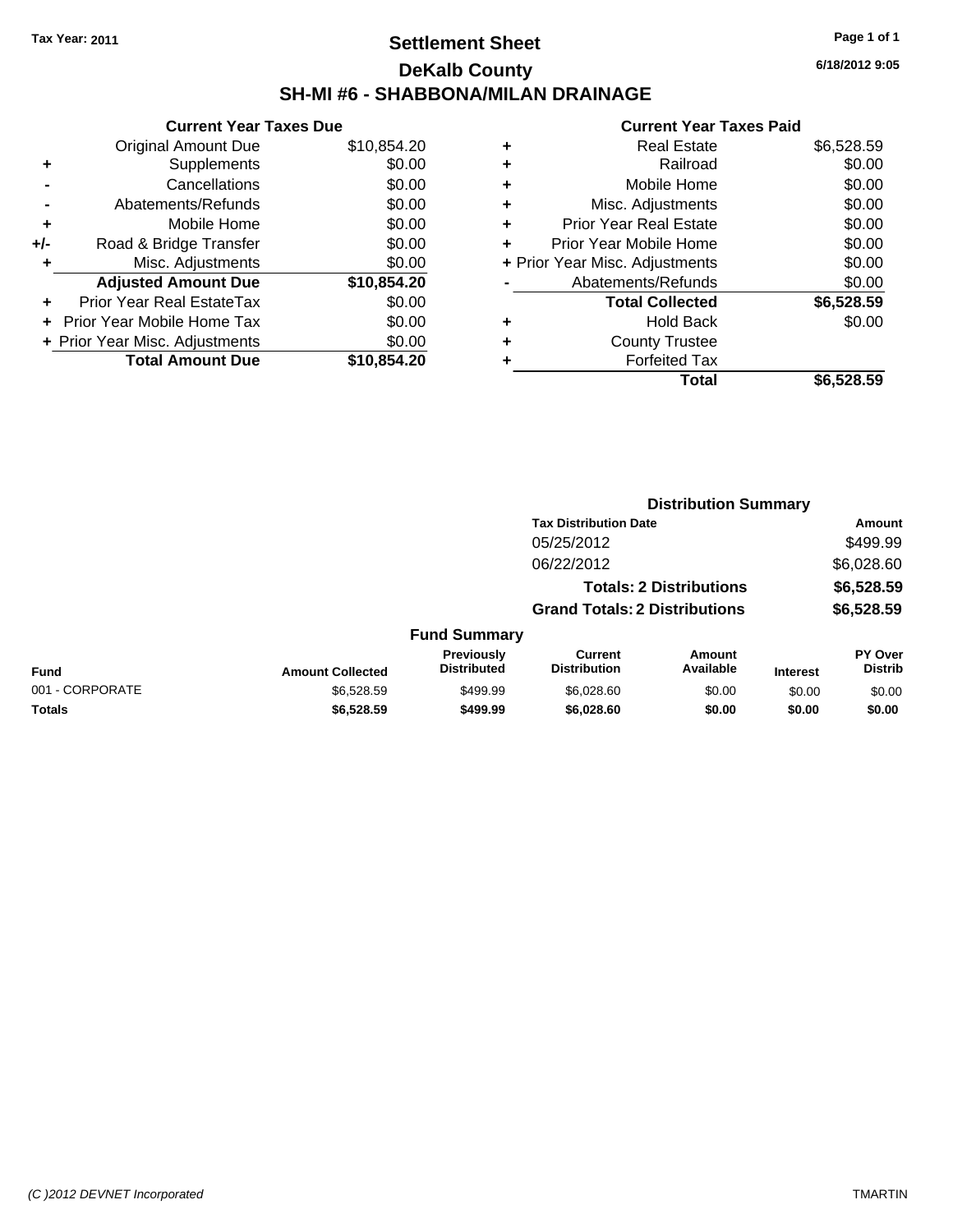## **Settlement Sheet Tax Year: 2011 Page 1 of 1 DeKalb County SQ GR #12 - SQUAW GROVE DRAINAGE**

**6/18/2012 9:05**

| <b>Current Year Taxes Due</b>     |                                |
|-----------------------------------|--------------------------------|
| <b>Original Amount Due</b>        | \$33,468.00                    |
| Supplements                       | \$0.00                         |
| Cancellations                     | \$0.00                         |
| Abatements/Refunds                | \$0.00                         |
| Mobile Home                       | \$0.00                         |
| Road & Bridge Transfer            | \$0.00                         |
| Misc. Adjustments                 | \$0.00                         |
| <b>Adjusted Amount Due</b>        | \$33,468.00                    |
| Prior Year Real EstateTax         | \$0.00                         |
| <b>Prior Year Mobile Home Tax</b> | \$0.00                         |
|                                   | \$0.00                         |
| <b>Total Amount Due</b>           | \$33,468,00                    |
|                                   | + Prior Year Misc. Adjustments |

| ٠ | <b>Real Estate</b>             | \$18,282.00 |
|---|--------------------------------|-------------|
| ٠ | Railroad                       | \$0.00      |
| ٠ | Mobile Home                    | \$0.00      |
| ٠ | Misc. Adjustments              | \$0.00      |
| ٠ | <b>Prior Year Real Estate</b>  | \$0.00      |
| ÷ | Prior Year Mobile Home         | \$0.00      |
|   | + Prior Year Misc. Adjustments | \$0.00      |
|   | Abatements/Refunds             | \$0.00      |
|   | <b>Total Collected</b>         | \$18,282.00 |
| ٠ | <b>Hold Back</b>               | \$0.00      |
| ٠ | <b>County Trustee</b>          |             |
| ٠ | <b>Forfeited Tax</b>           |             |
|   | Total                          | \$18,282.00 |
|   |                                |             |

|                 |                         |                                  | <b>Distribution Summary</b>           |                                |                 |                                  |
|-----------------|-------------------------|----------------------------------|---------------------------------------|--------------------------------|-----------------|----------------------------------|
|                 |                         |                                  | <b>Tax Distribution Date</b>          |                                |                 | Amount                           |
|                 |                         |                                  | 05/25/2012                            |                                |                 | \$3,258.00                       |
|                 |                         |                                  | 06/22/2012                            |                                |                 | \$15,024.00                      |
|                 |                         |                                  |                                       | <b>Totals: 2 Distributions</b> |                 | \$18,282.00                      |
|                 |                         |                                  | <b>Grand Totals: 2 Distributions</b>  |                                |                 | \$18,282.00                      |
|                 |                         | <b>Fund Summary</b>              |                                       |                                |                 |                                  |
| Fund            | <b>Amount Collected</b> | Previously<br><b>Distributed</b> | <b>Current</b><br><b>Distribution</b> | Amount<br>Available            | <b>Interest</b> | <b>PY Over</b><br><b>Distrib</b> |
| 001 - CORPORATE | \$18,282.00             | \$3,258.00                       | \$15,024,00                           | \$0.00                         | \$0.00          | \$0.00                           |
| Totals          | \$18,282.00             | \$3,258.00                       | \$15,024.00                           | \$0.00                         | \$0.00          | \$0.00                           |
|                 |                         |                                  |                                       |                                |                 |                                  |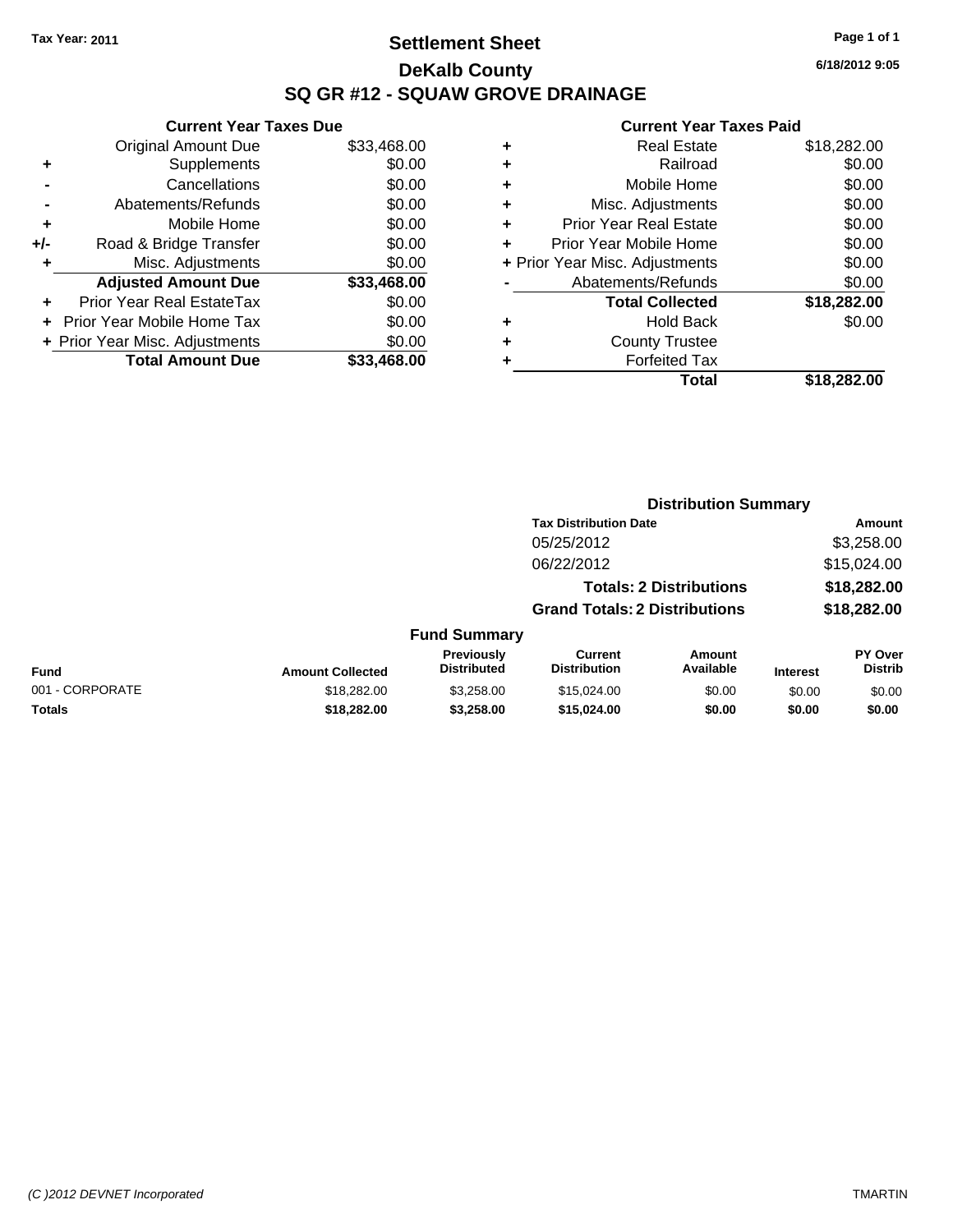## **Settlement Sheet Tax Year: 2011 Page 1 of 1 DeKalb County VG-CO #16 - VIRGIL CORTLAND DRAIN #16**

**6/18/2012 9:05**

| <b>Original Amount Due</b>        | \$17,828.20                                                     |
|-----------------------------------|-----------------------------------------------------------------|
| Supplements                       | \$0.00                                                          |
| Cancellations                     | \$0.00                                                          |
| Abatements/Refunds                | \$0.00                                                          |
| Mobile Home                       | \$0.00                                                          |
| Road & Bridge Transfer            | \$0.00                                                          |
| Misc. Adjustments                 | \$0.00                                                          |
| <b>Adjusted Amount Due</b>        | \$17,828.20                                                     |
| Prior Year Real EstateTax         | \$0.00                                                          |
| <b>Prior Year Mobile Home Tax</b> | \$0.00                                                          |
|                                   | \$0.00                                                          |
|                                   |                                                                 |
|                                   | <b>Current Year Taxes Due</b><br>+ Prior Year Misc. Adjustments |

| ٠ | <b>Real Estate</b>             | \$10,033.86 |
|---|--------------------------------|-------------|
| ٠ | Railroad                       | \$0.00      |
| ٠ | Mobile Home                    | \$0.00      |
| ٠ | Misc. Adjustments              | \$0.00      |
| ÷ | <b>Prior Year Real Estate</b>  | \$0.00      |
| ÷ | Prior Year Mobile Home         | \$0.00      |
|   | + Prior Year Misc. Adjustments | \$0.00      |
|   | Abatements/Refunds             | \$0.00      |
|   | <b>Total Collected</b>         | \$10,033.86 |
| ٠ | <b>Hold Back</b>               | \$0.00      |
| ٠ | <b>County Trustee</b>          |             |
| ٠ | <b>Forfeited Tax</b>           |             |
|   | Total                          | \$10,033.86 |
|   |                                |             |

|                 |                         |                                  | <b>Distribution Summary</b>           |                                |                 |                                  |
|-----------------|-------------------------|----------------------------------|---------------------------------------|--------------------------------|-----------------|----------------------------------|
|                 |                         |                                  | <b>Tax Distribution Date</b>          |                                |                 | Amount                           |
|                 |                         |                                  | 05/25/2012                            |                                |                 | \$1,351.20                       |
|                 |                         |                                  | 06/22/2012                            |                                |                 | \$8,682.66                       |
|                 |                         |                                  |                                       | <b>Totals: 2 Distributions</b> |                 | \$10,033.86                      |
|                 |                         |                                  | <b>Grand Totals: 2 Distributions</b>  |                                |                 | \$10,033.86                      |
|                 |                         | <b>Fund Summary</b>              |                                       |                                |                 |                                  |
| <b>Fund</b>     | <b>Amount Collected</b> | Previously<br><b>Distributed</b> | <b>Current</b><br><b>Distribution</b> | Amount<br>Available            | <b>Interest</b> | <b>PY Over</b><br><b>Distrib</b> |
| 001 - CORPORATE | \$10,033.86             | \$1,351.20                       | \$8,682.66                            | \$0.00                         | \$0.00          | \$0.00                           |
| Totals          | \$10,033.86             | \$1,351.20                       | \$8,682.66                            | \$0.00                         | \$0.00          | \$0.00                           |
|                 |                         |                                  |                                       |                                |                 |                                  |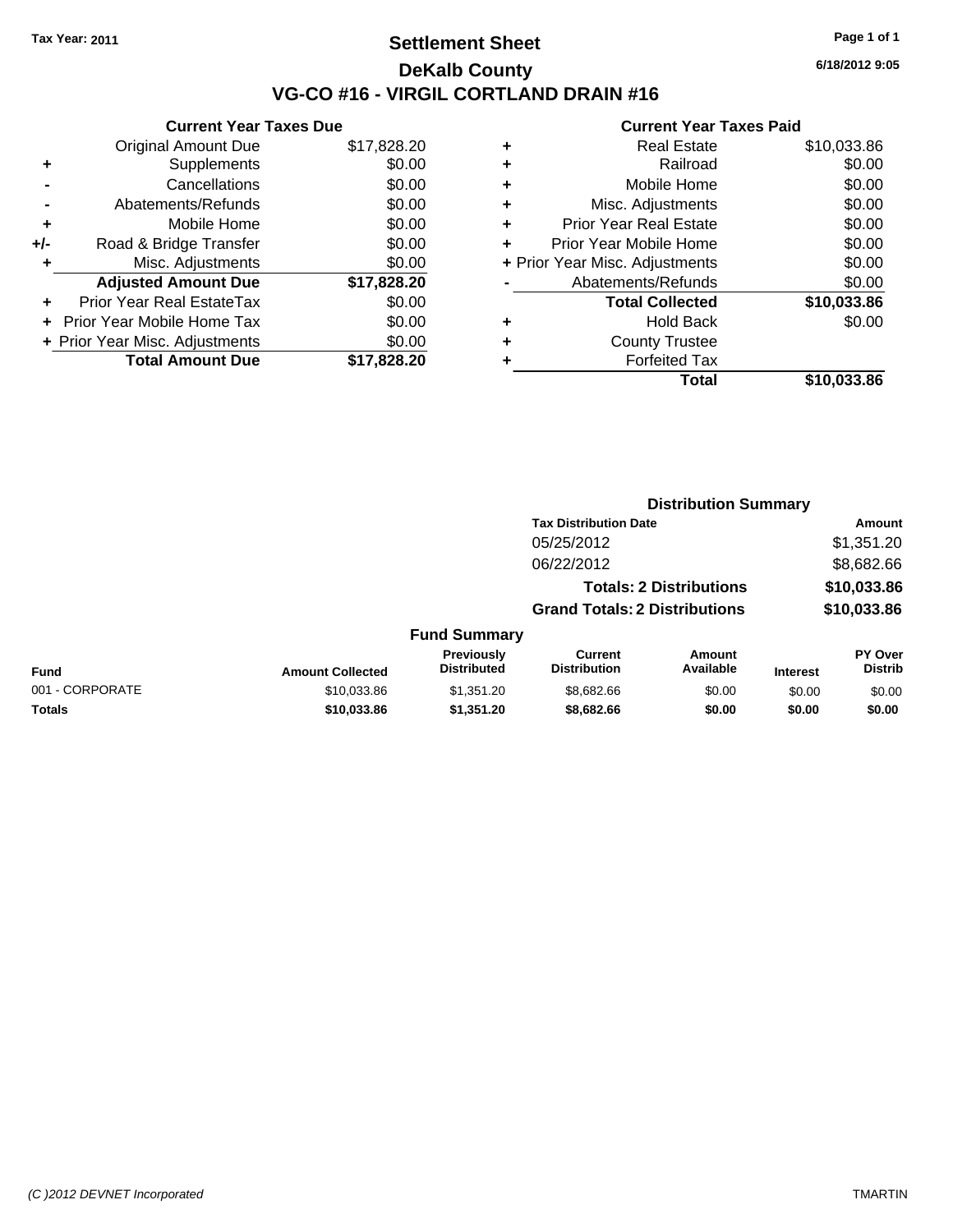# **Settlement Sheet Tax Year: 2011 Page 1 of 1 DeKalb County VI-AD #9 - VICTOR/ADAMS DRAINAGE #9**

#### **Current Year Taxes Due** Original Amount Due \$1,036.58 **+** Supplements \$0.00 **-** Cancellations \$0.00 **-** Abatements/Refunds \$0.00 **+** Mobile Home \$0.00 **+/-** Road & Bridge Transfer \$0.00 **+** Misc. Adjustments \$0.00 **Adjusted Amount Due \$1,036.58 +** Prior Year Real EstateTax \$0.00 **+** Prior Year Mobile Home Tax \$0.00 **+ Prior Year Misc. Adjustments**  $$0.00$ **Total Amount Due \$1,036.58**

|   | <b>Real Estate</b>             | \$518.29 |
|---|--------------------------------|----------|
| ٠ | Railroad                       | \$0.00   |
| ٠ | Mobile Home                    | \$0.00   |
| ٠ | Misc. Adjustments              | \$0.00   |
| ٠ | <b>Prior Year Real Estate</b>  | \$0.00   |
| ÷ | Prior Year Mobile Home         | \$0.00   |
|   | + Prior Year Misc. Adjustments | \$0.00   |
|   | Abatements/Refunds             | \$0.00   |
|   | <b>Total Collected</b>         | \$518.29 |
| ٠ | <b>Hold Back</b>               | \$0.00   |
| ٠ | <b>County Trustee</b>          |          |
|   | <b>Forfeited Tax</b>           |          |
|   | Total                          | \$518.29 |

|                 |                         |                                  | <b>Distribution Summary</b>          |                                |                 |                           |
|-----------------|-------------------------|----------------------------------|--------------------------------------|--------------------------------|-----------------|---------------------------|
|                 |                         |                                  | <b>Tax Distribution Date</b>         |                                |                 | Amount                    |
|                 |                         |                                  | 06/22/2012                           |                                |                 | \$518.29                  |
|                 |                         |                                  |                                      | <b>Totals: 1 Distributions</b> |                 | \$518.29                  |
|                 |                         |                                  | <b>Grand Totals: 1 Distributions</b> |                                |                 | \$518.29                  |
|                 |                         | <b>Fund Summary</b>              |                                      |                                |                 |                           |
| <b>Fund</b>     | <b>Amount Collected</b> | Previously<br><b>Distributed</b> | Current<br><b>Distribution</b>       | <b>Amount</b><br>Available     | <b>Interest</b> | PY Over<br><b>Distrib</b> |
| 001 - CORPORATE | \$518.29                | \$0.00                           | \$518.29                             | \$0.00                         | \$0.00          | \$0.00                    |
| Totals          | \$518.29                | \$0.00                           | \$518.29                             | \$0.00                         | \$0.00          | \$0.00                    |

|   | <b>Current Year Taxes Paid</b> |         |
|---|--------------------------------|---------|
| ٠ | <b>Real Estate</b>             | \$518.2 |
| ٠ | Railroad                       | \$0.0   |
| ٠ | Mobile Home                    | \$0.0   |
| ٠ | Misc. Adjustments              | \$0.0   |
| ٠ | <b>Prior Year Real Estate</b>  | \$0.0   |
|   | Prior Year Mobile Home         | \$0.0   |
|   | + Prior Year Misc. Adjustments | \$0.(   |
|   | Abatements/Refunds             | \$0.0   |
|   | <b>Total Collected</b>         | \$518.  |
| ٠ | <b>Hold Back</b>               | \$0.(   |
| ٠ | <b>County Trustee</b>          |         |
|   | <b>Forfeited Tax</b>           |         |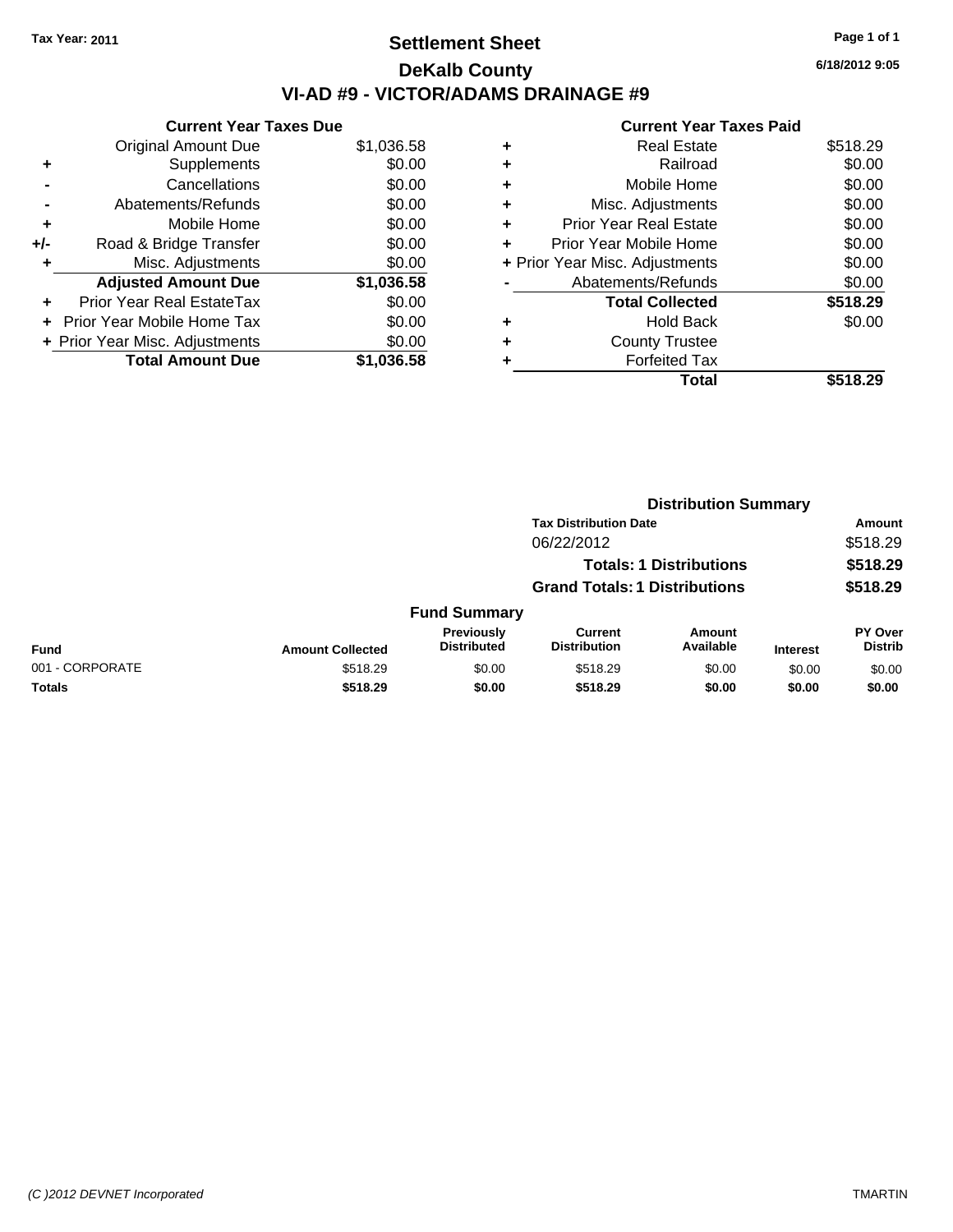# **Settlement Sheet Tax Year: 2011 Page 1 of 1 DeKalb County VI-CL #14 - VICTOR-CLINTON DRAINAGE**

**6/18/2012 9:05**

| <b>Current Year Taxes Due</b> |                                |            |  |  |  |
|-------------------------------|--------------------------------|------------|--|--|--|
|                               | <b>Original Amount Due</b>     | \$3,040.54 |  |  |  |
| ٠                             | Supplements                    | \$0.00     |  |  |  |
|                               | Cancellations                  | \$0.00     |  |  |  |
|                               | Abatements/Refunds             | \$0.00     |  |  |  |
| ٠                             | Mobile Home                    | \$0.00     |  |  |  |
| +/-                           | Road & Bridge Transfer         | \$0.00     |  |  |  |
| ٠                             | Misc. Adjustments              | \$0.00     |  |  |  |
|                               | <b>Adjusted Amount Due</b>     | \$3,040.54 |  |  |  |
|                               | Prior Year Real EstateTax      | \$0.00     |  |  |  |
|                               | Prior Year Mobile Home Tax     | \$0.00     |  |  |  |
|                               | + Prior Year Misc. Adjustments | \$0.00     |  |  |  |
|                               | <b>Total Amount Due</b>        | \$3.040.54 |  |  |  |

|                                | <b>Real Estate</b>            | \$2,050.46 |
|--------------------------------|-------------------------------|------------|
| ٠                              | Railroad                      | \$0.00     |
| ٠                              | Mobile Home                   | \$0.00     |
| ٠                              | Misc. Adjustments             | \$0.00     |
| ÷                              | <b>Prior Year Real Estate</b> | \$0.00     |
| ٠                              | Prior Year Mobile Home        | \$0.00     |
| + Prior Year Misc. Adjustments |                               | \$0.00     |
|                                | Abatements/Refunds            | \$0.00     |
|                                | <b>Total Collected</b>        | \$2,050.46 |
| ٠                              | Hold Back                     | \$0.00     |
| ٠                              | <b>County Trustee</b>         |            |
| ٠                              | <b>Forfeited Tax</b>          |            |
|                                | Total                         | \$2,050.46 |

|                                |                              |                                  |                                       | <b>Distribution Summary</b> |                 |                                  |  |
|--------------------------------|------------------------------|----------------------------------|---------------------------------------|-----------------------------|-----------------|----------------------------------|--|
|                                | <b>Tax Distribution Date</b> |                                  |                                       |                             |                 | Amount                           |  |
| 05/25/2012                     |                              |                                  |                                       |                             |                 | \$162.20                         |  |
|                                |                              | 06/22/2012                       |                                       |                             |                 | \$1,888.26                       |  |
| <b>Totals: 2 Distributions</b> |                              |                                  |                                       |                             | \$2,050.46      |                                  |  |
|                                |                              |                                  | <b>Grand Totals: 2 Distributions</b>  |                             |                 | \$2,050.46                       |  |
|                                |                              | <b>Fund Summary</b>              |                                       |                             |                 |                                  |  |
| <b>Fund</b>                    | <b>Amount Collected</b>      | Previously<br><b>Distributed</b> | <b>Current</b><br><b>Distribution</b> | <b>Amount</b><br>Available  | <b>Interest</b> | <b>PY Over</b><br><b>Distrib</b> |  |
| 001 - CORPORATE                | \$2,050.46                   | \$162.20                         | \$1,888.26                            | \$0.00                      | \$0.00          | \$0.00                           |  |
| Totals                         | \$2,050.46                   | \$162.20                         | \$1,888.26                            | \$0.00                      | \$0.00          | \$0.00                           |  |
|                                |                              |                                  |                                       |                             |                 |                                  |  |